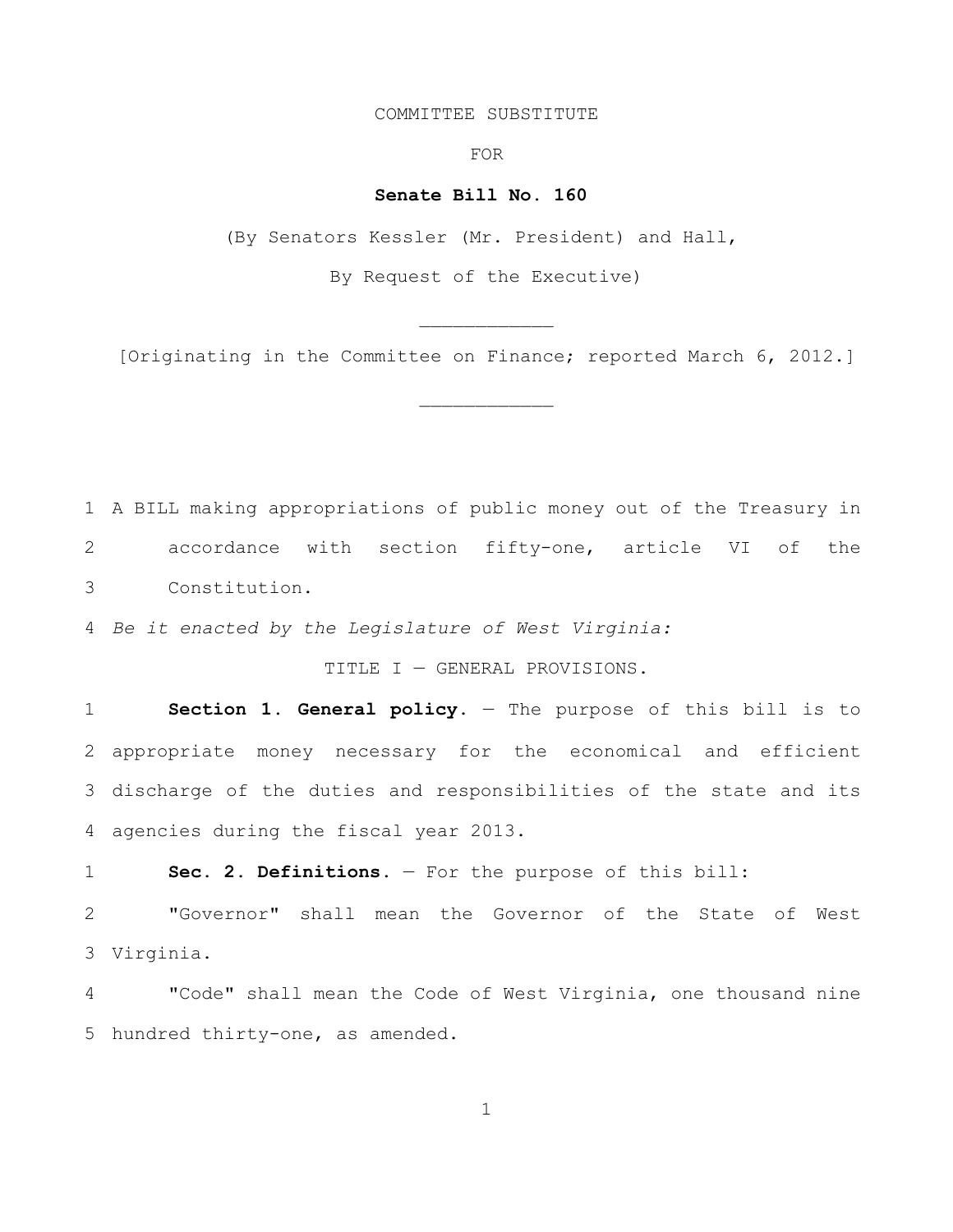"Spending unit" shall mean the department, bureau, division, office, board, commission, agency or institution to which an appropriation is made.

 The "fiscal year 2013" shall mean the period from July 1, 2012, through June 30, 2013.

 "General revenue fund" shall mean the general operating fund of the state and includes all moneys received or collected by the state except as provided in W.Va. Code §12-2-2 or as otherwise provided.

 "Special revenue funds" shall mean specific revenue sources which by legislative enactments are not required to be accounted for as general revenue, including federal funds.

 "From collections" shall mean that part of the total appropriation which must be collected by the spending unit to be available for expenditure. If the authorized amount of collections is not collected, the total appropriation for the spending unit shall be reduced automatically by the amount of the deficiency in the collections. If the amount collected exceeds the amount designated "from collections," the excess shall be set aside in a special surplus fund and may be expended for the purpose of the spending unit as provided by Article 2, Chapter 11B of the Code.

 **Sec. 3. Classification of appropriations.** — An appropriation for:

 "Personal services" shall mean salaries, wages and other compensation paid to full-time, part-time and temporary employees of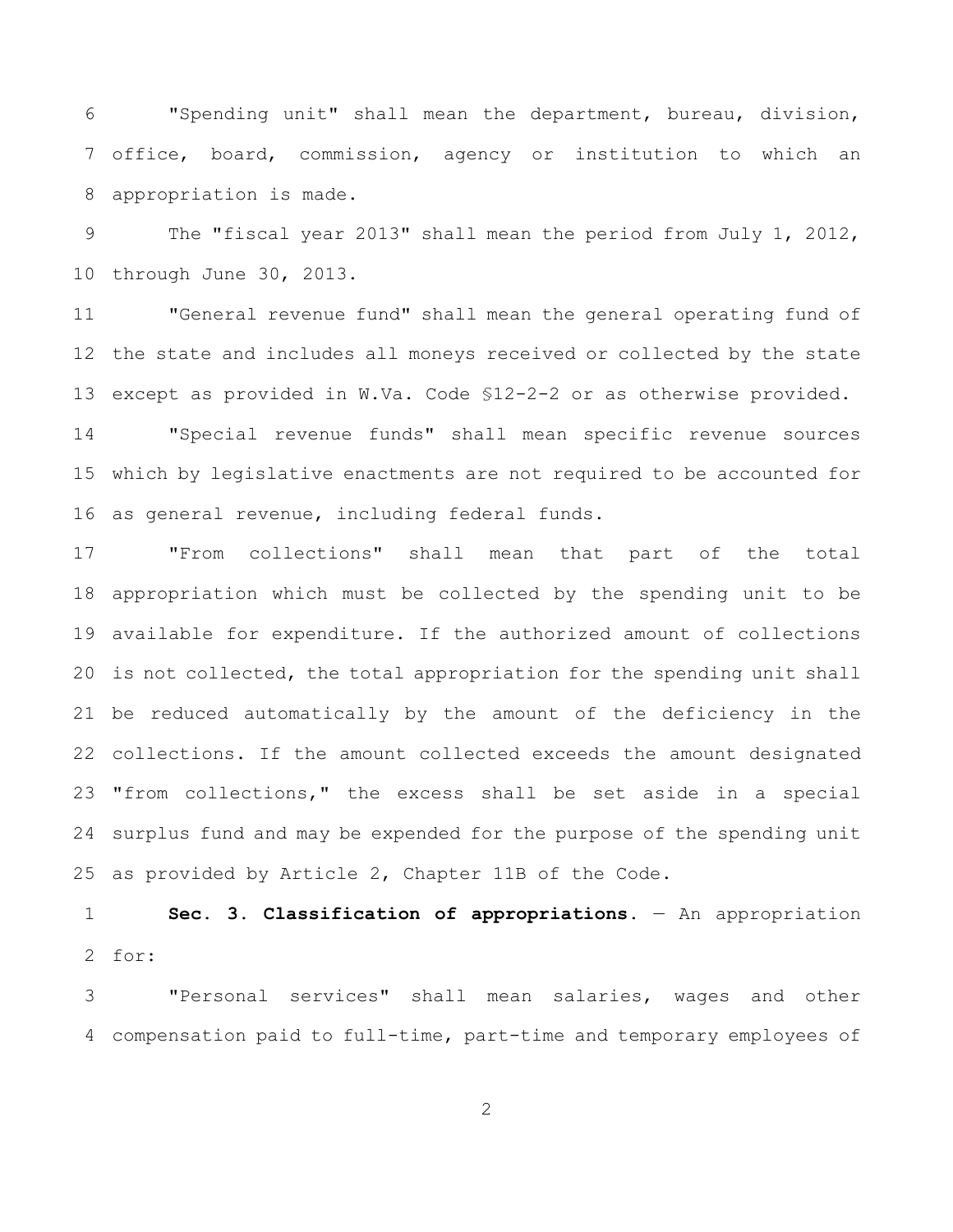the spending unit but shall not include fees or contractual payments paid to consultants or to independent contractors engaged by the spending unit.

 Unless otherwise specified, appropriations for "personal services" shall include salaries of heads of spending units.

 "Annual increment" shall mean funds appropriated for "eligible employees" and shall be disbursed only in accordance with Article 5, Chapter 5 of the Code.

 "Employee benefits" shall mean social security matching, workers' compensation, unemployment compensation, pension and retirement contributions, public employees insurance matching, personnel fees or any other benefit normally paid by the employer as a direct cost of employment. Should the appropriation be insufficient to cover such costs, the remainder of such cost shall be transferred by each spending unit from its "personal services" line item or its "unclassified" or "current expenses" line item or other appropriate line item to its "employee benefits" line item. If there is no appropriation for "employee benefits," such costs shall be paid by each spending unit from its "personal services" line item, its "unclassified" line item, or its "current expenses" line item or other appropriate line item. Each spending unit is hereby authorized and required to make such payments in accordance with the provisions of Article 2, Chapter 11B of the Code.

Each spending unit shall be responsible for all contributions,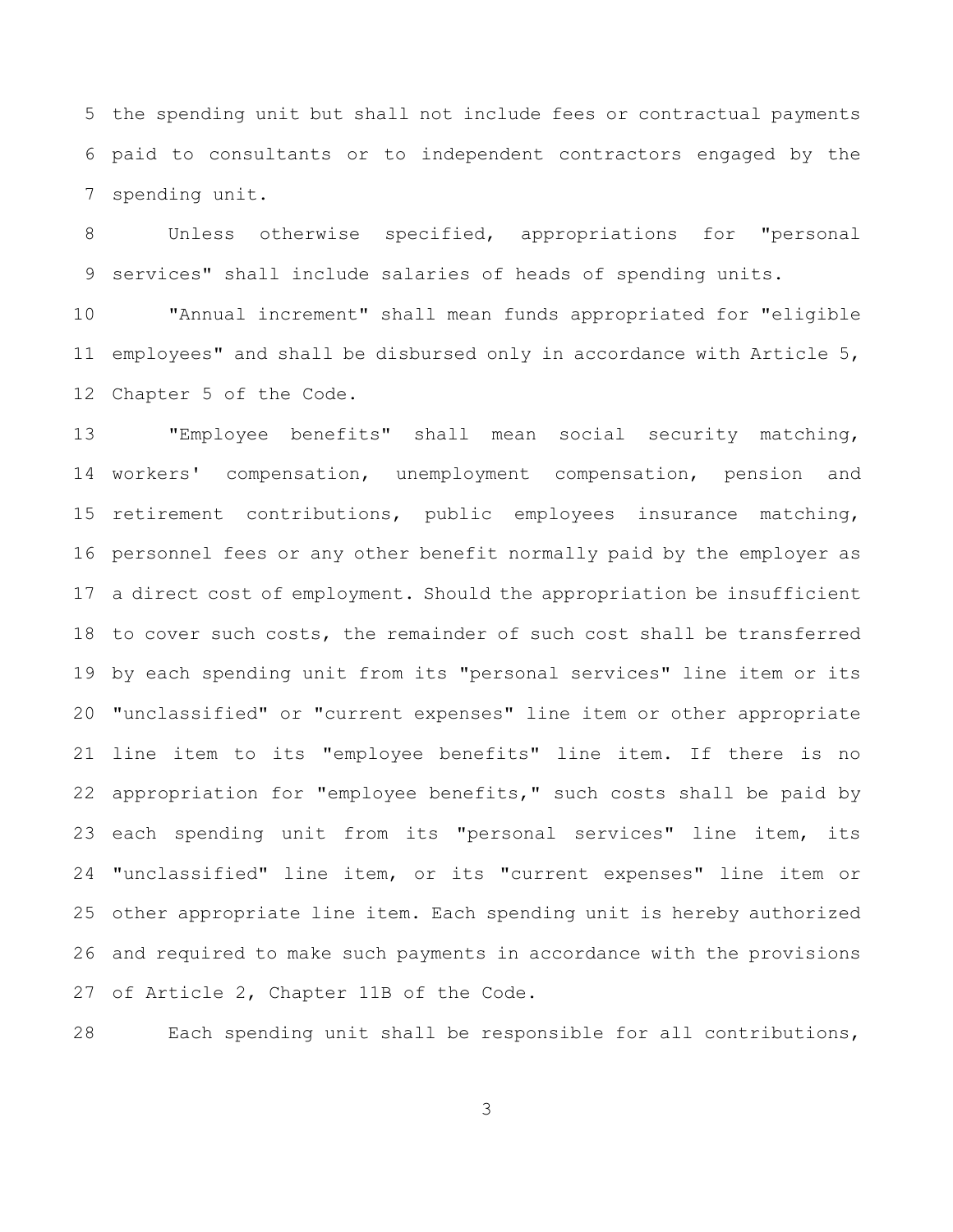payments or other costs related to coverage and claims of its employees for unemployment compensation and workers compensation. Such expenditures shall be considered an employee benefit.

 "BRIM Premiums" shall mean the amount charged as consideration for insurance protection and includes the present value of projected losses and administrative expenses. Premiums are assessed for coverages, as defined in the applicable policies, for claims arising from, inter alia, general liability, wrongful acts, property, professional liability and automobile exposures.

 Should the appropriation for "BRIM Premium" be insufficient to cover such cost, the remainder of such costs shall be transferred by each spending unit from its "personal services" line item, its "employee benefits" line item, its "unclassified" line item, its "current expenses" line item or any other appropriate line item to "BRIM Premium" for payment to the Board of Risk and Insurance Management. Each spending unit is hereby authorized and required to make such payments.

 "Current expenses" shall mean operating costs other than personal services and shall not include equipment, repairs and alterations, buildings or lands.

 Each spending unit shall be responsible for and charged monthly for all postage meter service and shall reimburse the appropriate revolving fund monthly for all such amounts. Such expenditures shall be considered a current expense.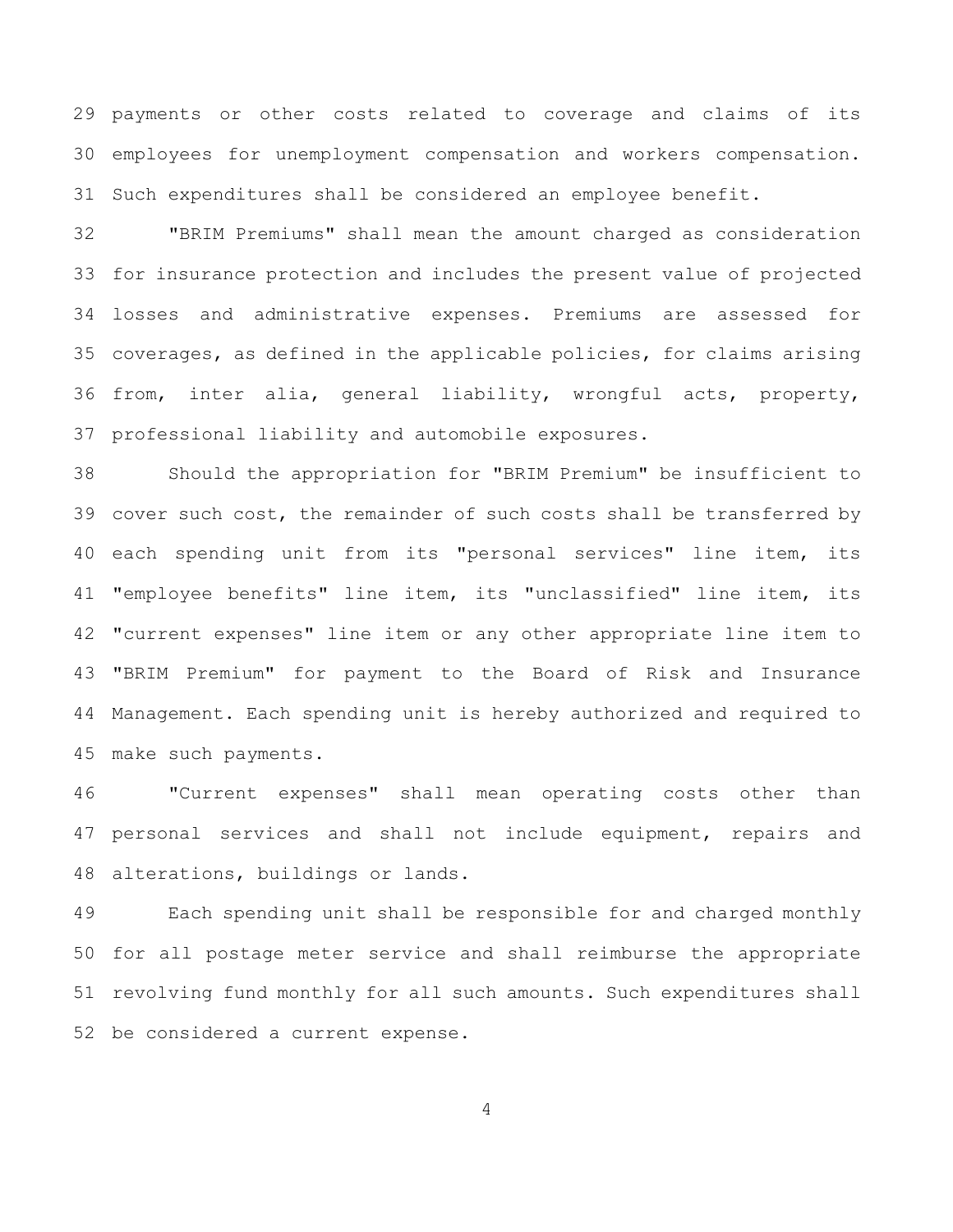"Equipment" shall mean equipment items which have an appreciable and calculable period of usefulness in excess of one year.

 "Repairs and alterations" shall mean routine maintenance and repairs to structures and minor improvements to property which do not increase the capital assets.

 "Buildings" shall include new construction and major alteration of existing structures and the improvement of lands and shall include shelter, support, storage, protection or the improvement of a natural condition.

 "Lands" shall mean the purchase of real property or interest in real property.

 "Capital outlay" shall mean and include buildings, lands or buildings and lands, with such category or item of appropriation to remain in effect as provided by W.Va. Code §12-3-12.

 From appropriations made to the spending units of state government, upon approval of the governor there may be transferred to a special account an amount sufficient to match federal funds under any federal act.

 Appropriations classified in any of the above categories shall be expended only for the purposes as defined above and only for the spending units herein designated: *Provided,* That the secretary of each department shall have the authority to transfer within the department those general revenue funds appropriated to the various agencies of the department: *Provided, however,* That no more than five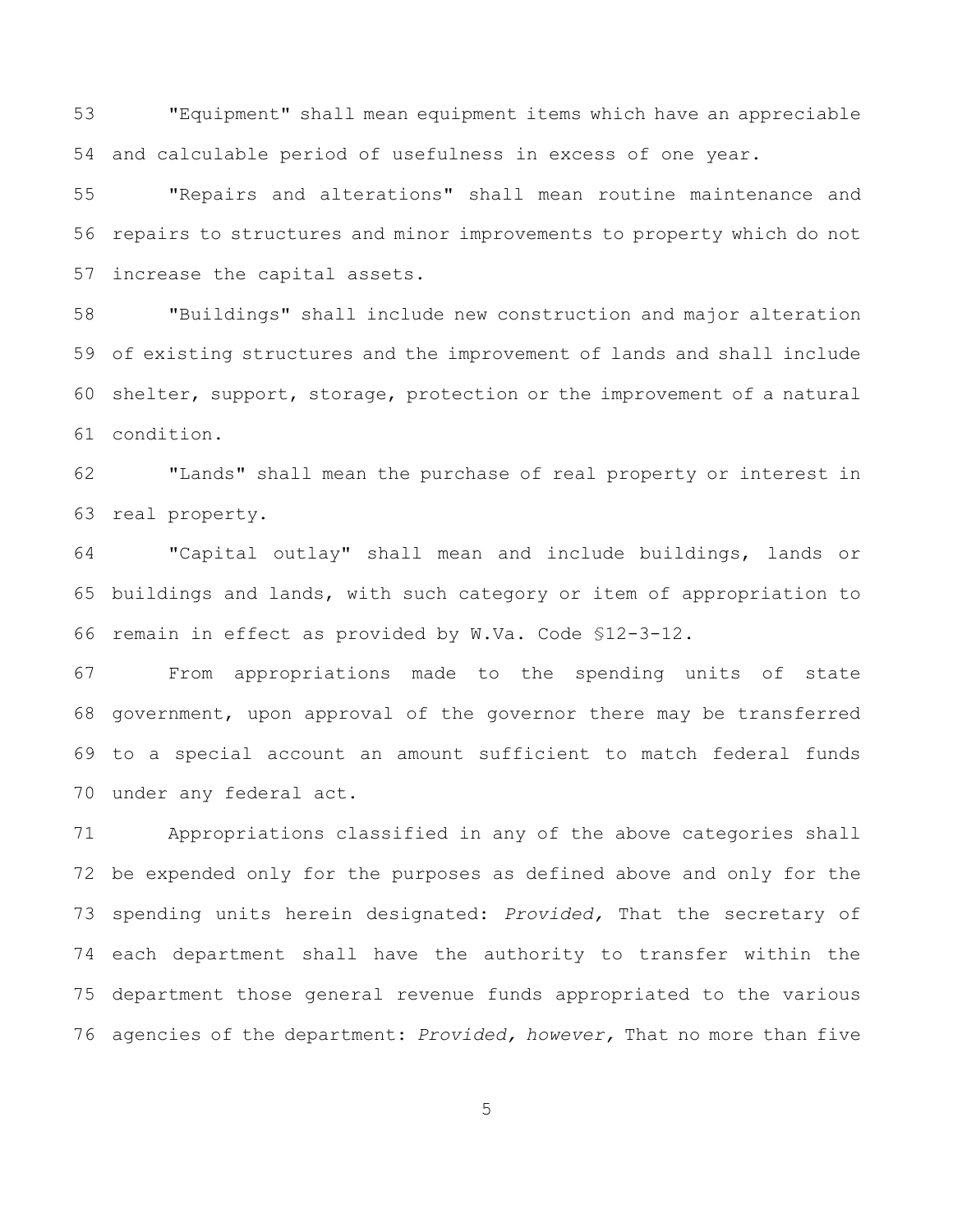percent of the general revenue funds appropriated to any one agency or board may be transferred to other agencies or boards within the department: and no funds may be transferred to a "personal services" line unless the source funds are also wholly from a "personal services" line, or unless the source funds are from another activity that has exclusively funded employment expenses (any of object codes 001 through 016, 160 and 163) for at least twelve consecutive months prior to the time of transfer and the position(s) supported by the transferred funds are also permanently transferred to the receiving agency or board within the department: *Provided further,* That the 87 secretary of each department and the director, commissioner, executive secretary, superintendent, chairman or any other agency head not governed by a departmental secretary as established by Chapter 5F of the Code shall have the authority to transfer funds appropriated to "personal services," "employee benefits," "current 92 expenses," "repairs and alterations," "equipment," "other assets," and "buildings" to other lines within the same account and no funds from other lines shall be transferred to the "personal services" or "unclassified" line: *And provided further,* That the secretary of each 96 department and the director, commissioner, executive secretary, superintendent, chairman or any other agency head not governed by a departmental secretary as established by Chapter 5F of the Code shall have the authority to transfer general revenue funds appropriated to "annual increment" to other general revenue accounts within the same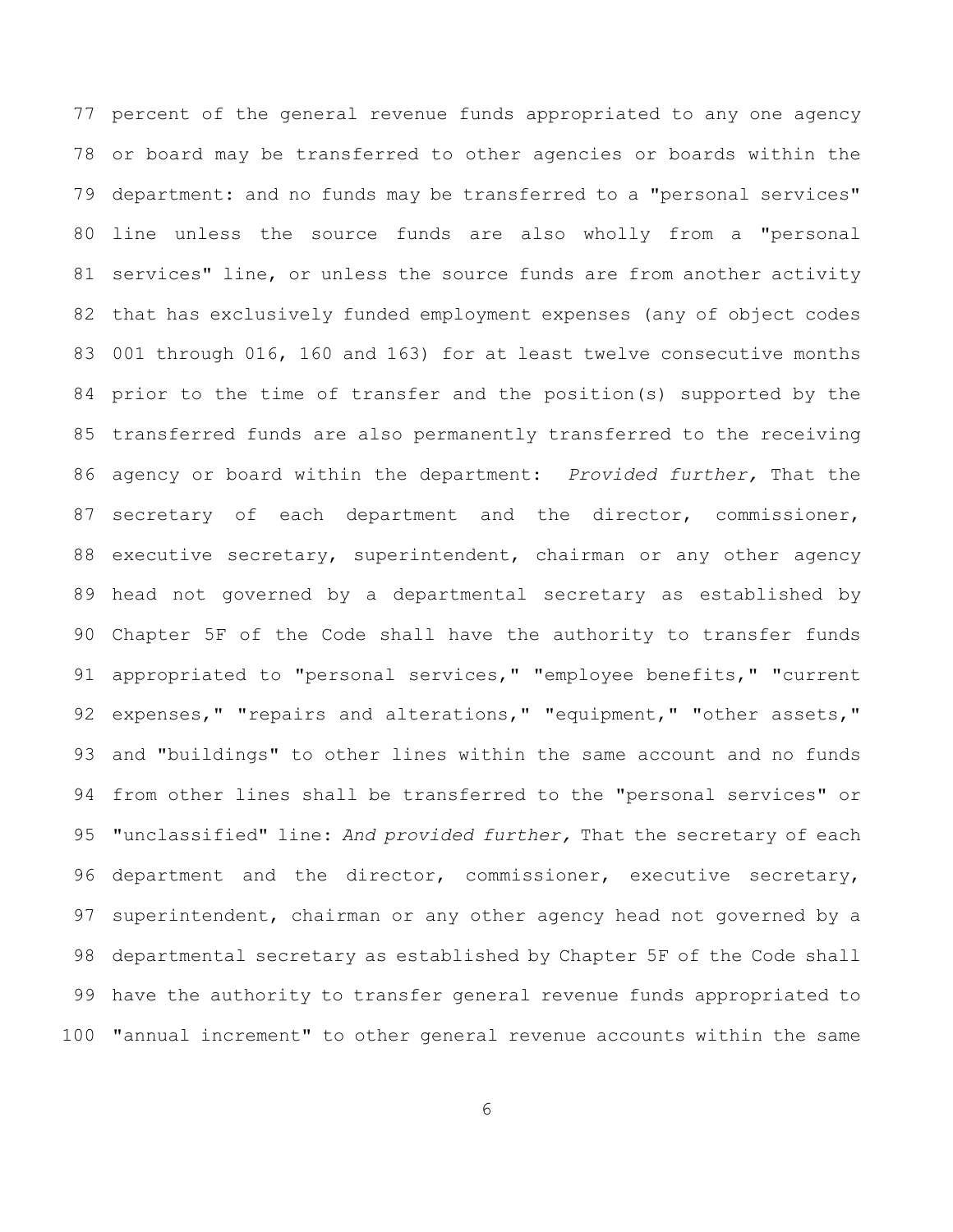department, bureau or commission for the purpose of providing an annual increment in accordance with Article 5, Chapter 5 of the Code: *And provided further,* That no authority exists hereunder to transfer funds into line-items to which no funds are legislatively appropriated: *And provided further,* That if the Legislature by subsequent enactment consolidates agencies, boards or functions, the secretary or other appropriate agency head may transfer the funds formerly appropriated to such agency, board or function in order to implement such consolidation. No funds may be transferred from a Special Revenue Account, dedicated account, capital expenditure account or any other account or fund specifically exempted by the Legislature from transfer, except that the use of the appropriations from the State Road Fund for the office of the Secretary of the Department of Transportation is not a use other than the purpose for which such funds were dedicated and is permitted.

 Appropriations otherwise classified shall be expended only where the distribution of expenditures for different purposes cannot well be determined in advance or it is necessary or desirable to permit the spending unit the freedom to spend an appropriation for more than one of the above classifications.

 **Sec. 4. Method of expenditure.** — Money appropriated by this bill, unless otherwise specifically directed, shall be appropriated and expended according to the provisions of Article 3, Chapter 12 of the Code or according to any law detailing a procedure specifically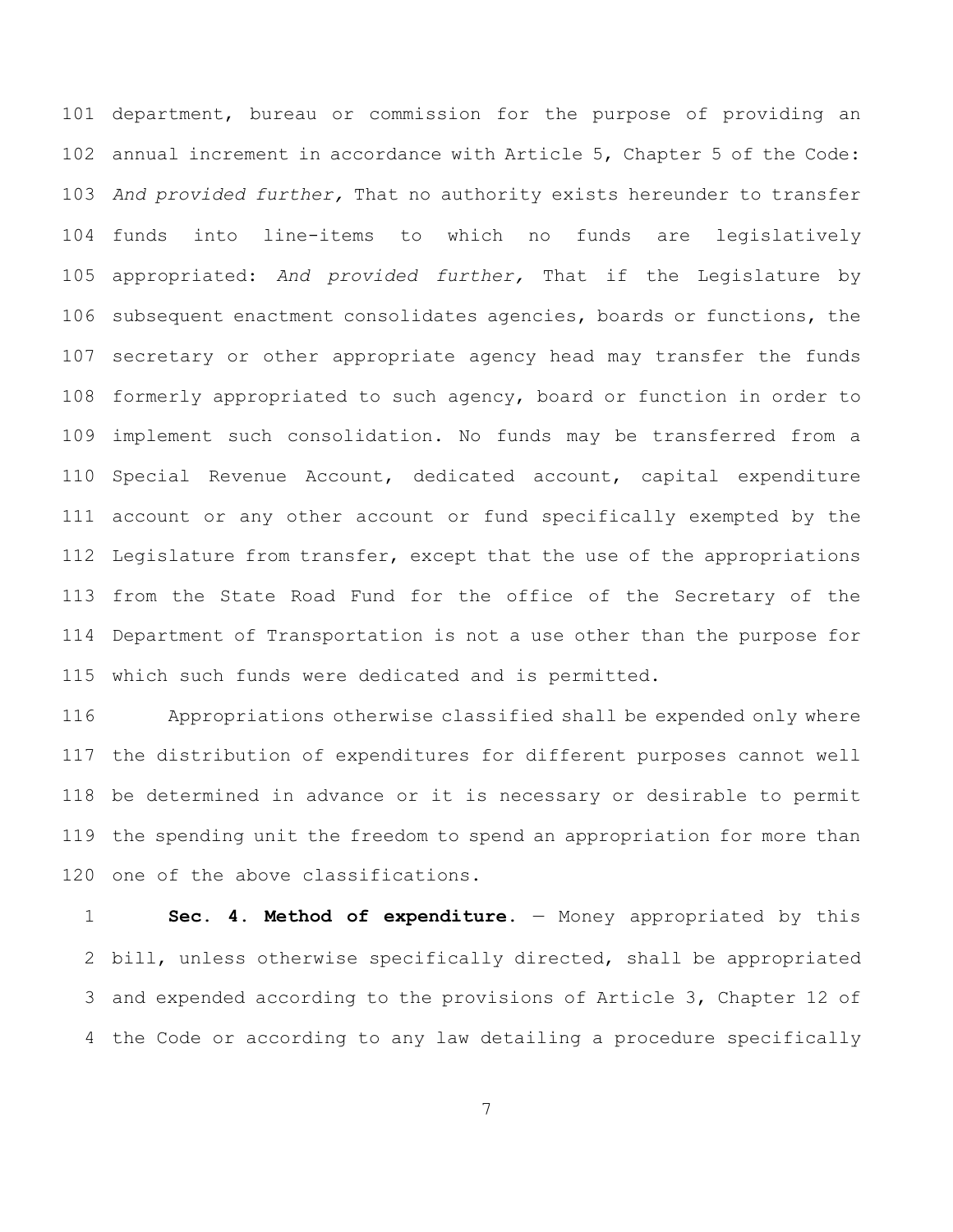limiting that article.

 **Sec. 5. Maximum expenditures.** — No authority or requirement of law shall be interpreted as requiring or permitting an expenditure in excess of the appropriations set out in this bill.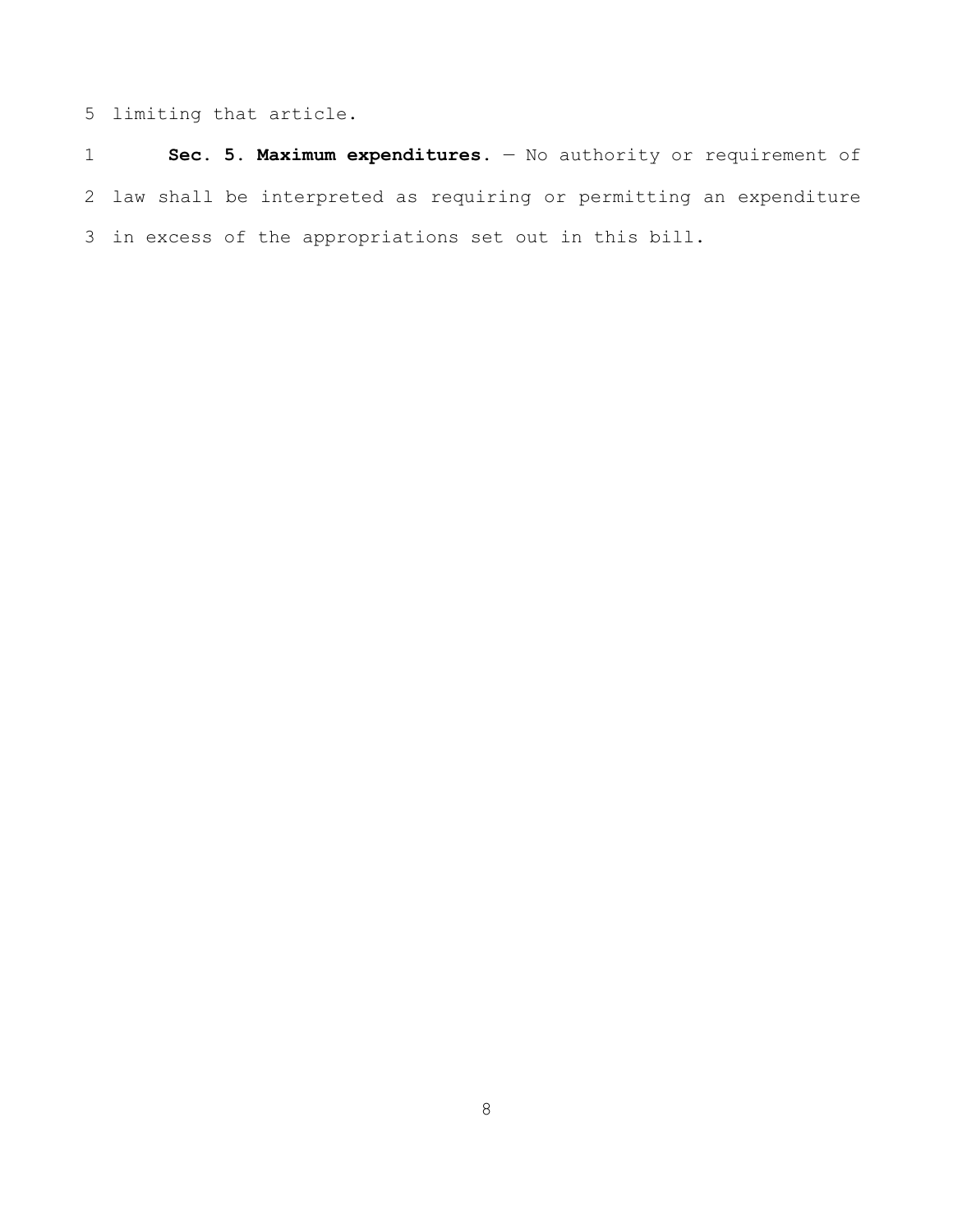#### TITLE II — APPROPRIATIONS.

### ORDER OF SECTIONS

- SECTION 1. Appropriations from general revenue.
- SECTION 2. Appropriations from state road fund.
- SECTION 3. Appropriations from other funds.
- SECTION 4. Appropriations from lottery net profits.
- SECTION 5. Appropriations from state excess lottery revenue.
- SECTION 6. Appropriations of federal funds.
- SECTION 7. Appropriations from federal block grants.
- SECTION 8. Awards for claims against the state.
- SECTION 9. Appropriations from surplus accrued
- SECTION 10. Special revenue appropriations.
- SECTION 11. State improvement fund appropriations.
- SECTION 12. Specific funds and collection accounts.
- SECTION 13. Appropriations for refunding erroneous payment.
- SECTION 14. Sinking fund deficiencies.
- SECTION 15. Appropriations for local governments.
- SECTION 16. Total appropriations.
- SECTION 17. General school fund.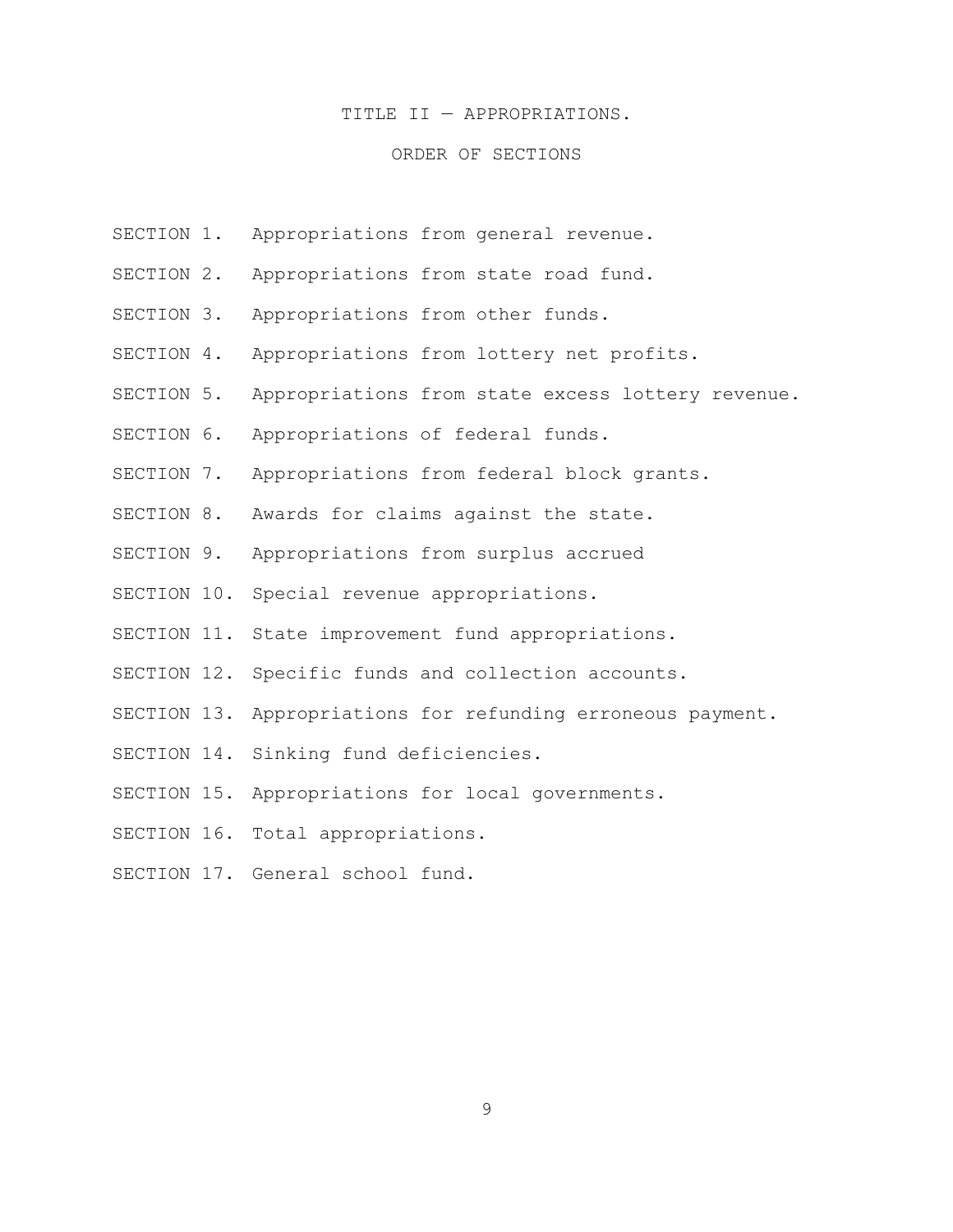**Section 1. Appropriations from general revenue.** - From the State Fund, General Revenue, there are hereby appropriated conditionally upon the fulfillment of the provisions set forth in Article 2, Chapter 11B the following amounts, as itemized, for expenditure during the fiscal year 2013.

## **LEGISLATIVE**

#### *1-Senate*

Fund 0165 FY 2013 Org 2100

|    |                                                                | Activity  | General<br>Revenue<br>Fund |
|----|----------------------------------------------------------------|-----------|----------------------------|
| 1  | Compensation of Members (R)                                    | 003<br>\$ | 1,010,000                  |
| 2  | Compensation and Per Diem of Officers                          |           |                            |
| 3  | and Employees $(R)$ .                                          | 005       | 3,003,210                  |
| 4  | Employee Benefits (R)                                          | 010       | 597,712                    |
| 5  | Current Expenses and Contingent Fund (R).                      | 021       | 561,392                    |
| 6  | Repairs and Alterations (R)                                    | 064       | 210,410                    |
| 7  | Computer Supplies (R)                                          | 101       | 40,000                     |
| 8  | Computer Systems (R).                                          | 102       | 150,000                    |
| 9  | Printing Blue Book (R).                                        | 103       | 150,000                    |
| 10 | Expenses of Members (R)                                        | 399       | 700,000                    |
|    | 11 BRIM Premium (R).                                           | 913       | 29,482                     |
| 12 | Total.                                                         | \$        | 6,452,206                  |
| 13 | The appropriations for the Senate for the fiscal year 2012 are |           |                            |
|    |                                                                |           |                            |

to remain in full force and effect and are hereby reappropriated to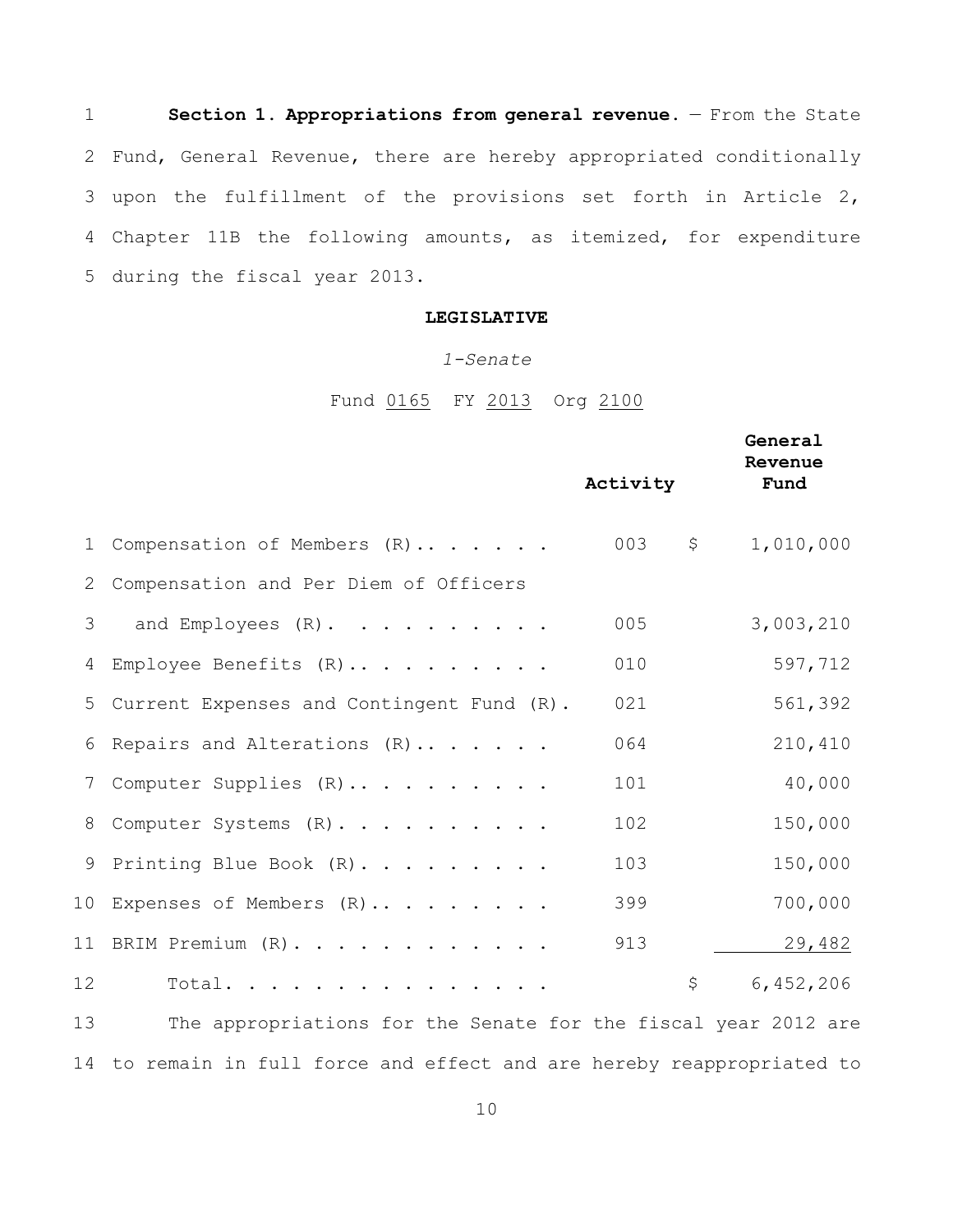June 30, 2013. Any balances so reappropriated may be transferred and credited to the fiscal year 2012 accounts.

 Upon the written request of the Clerk of the Senate, the auditor shall transfer amounts between items of the total appropriation in order to protect or increase the efficiency of the service.

 The Clerk of the Senate, with the approval of the President, is authorized to draw his or her requisitions upon the auditor, payable 22 out of the Current Expenses and Contingent Fund of the Senate, for any bills for supplies and services that may have been incurred by the Senate and not included in the appropriation bill, for supplies and services incurred in preparation for the opening, the conduct of the business and after adjournment of any regular or extraordinary session, and for the necessary operation of the Senate offices, the requisitions for which are to be accompanied by bills to be filed with the auditor.

 The Clerk of the Senate, with the approval of the President, or the President of the Senate shall have authority to employ such staff personnel during any session of the Legislature as shall be needed in addition to staff personnel authorized by the Senate resolution adopted during any such session. The Clerk of the Senate, with the approval of the President, or the President of the Senate shall have authority to employ such staff personnel between sessions of the Legislature as shall be needed, the compensation of all staff personnel during and between sessions of the Legislature,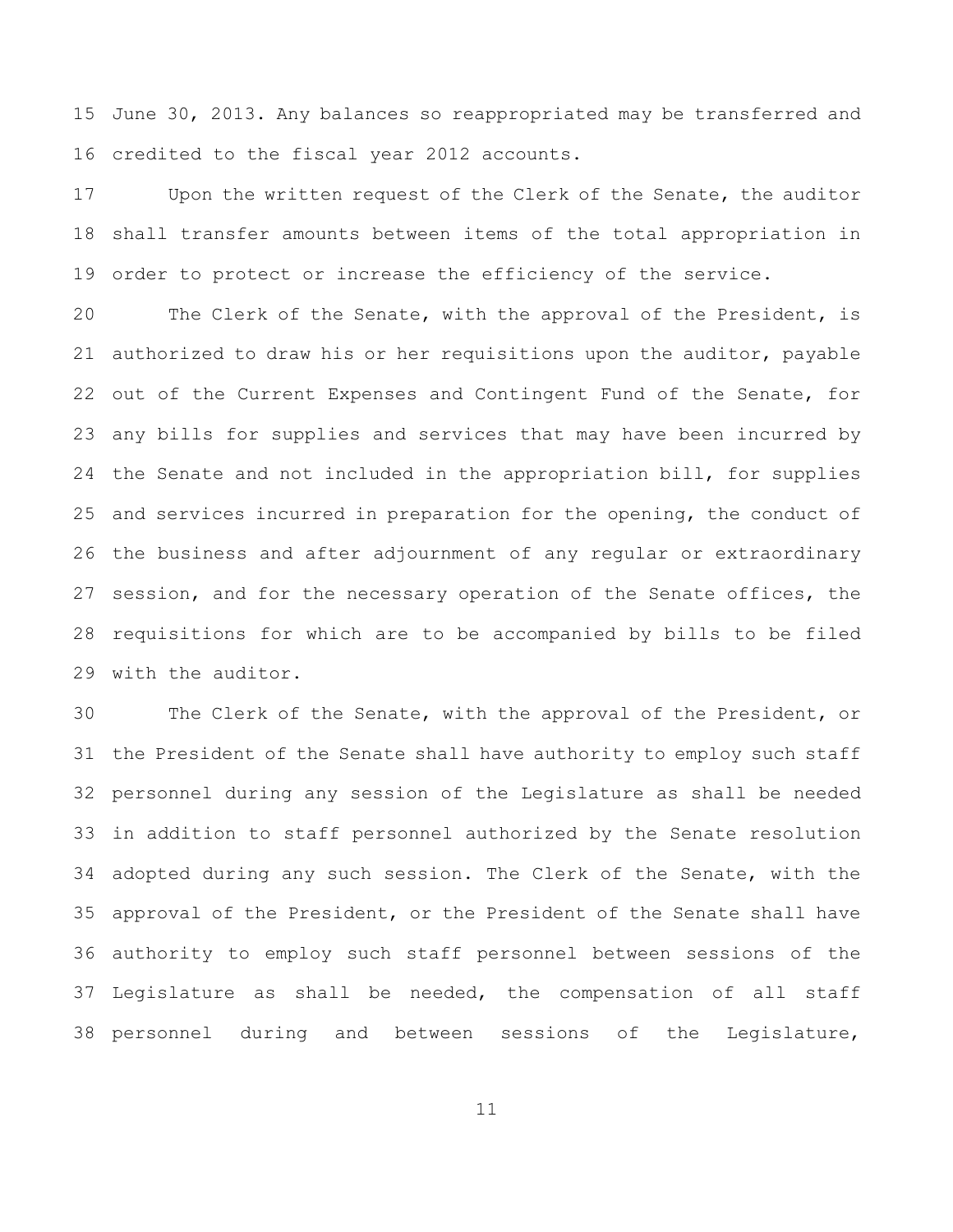notwithstanding any such Senate resolution, to be fixed by the President of the Senate. The Clerk is hereby authorized to draw his or her requisitions upon the auditor for the payment of all such staff personnel for such services, payable out of the appropriation for Compensation and Per Diem of Officers and Employees or Current Expenses and Contingent Fund of the Senate.

 For duties imposed by law and by the Senate, the Clerk of the Senate shall be paid a monthly salary as provided by the Senate resolution, unless increased between sessions under the authority of the President, payable out of the appropriation for Compensation and Per Diem of Officers and Employees or Current Expenses and Contingent Fund of the Senate.

 The distribution of the blue book shall be by the office of the Clerk of the Senate and shall include 75 copies for each member of the Legislature and two copies for each classified and approved high school and junior high or middle school and one copy for each elementary school within the state.

#### *2-House of Delegates*

#### Fund 0170 FY 2013 Org 2200

|                | 1 Compensation of Members (R)               |     |           |
|----------------|---------------------------------------------|-----|-----------|
|                | 2 Compensation and Per Diem of Officers     |     |           |
| 3 <sup>7</sup> | and Employees $(R) \ldots \ldots \ldots$    | 005 | 700,000   |
|                | 4 Current Expenses and Contingent Fund (R). | 021 | 3,954,031 |
|                | 5 Expenses of Members (R)                   | 399 | 1,700,000 |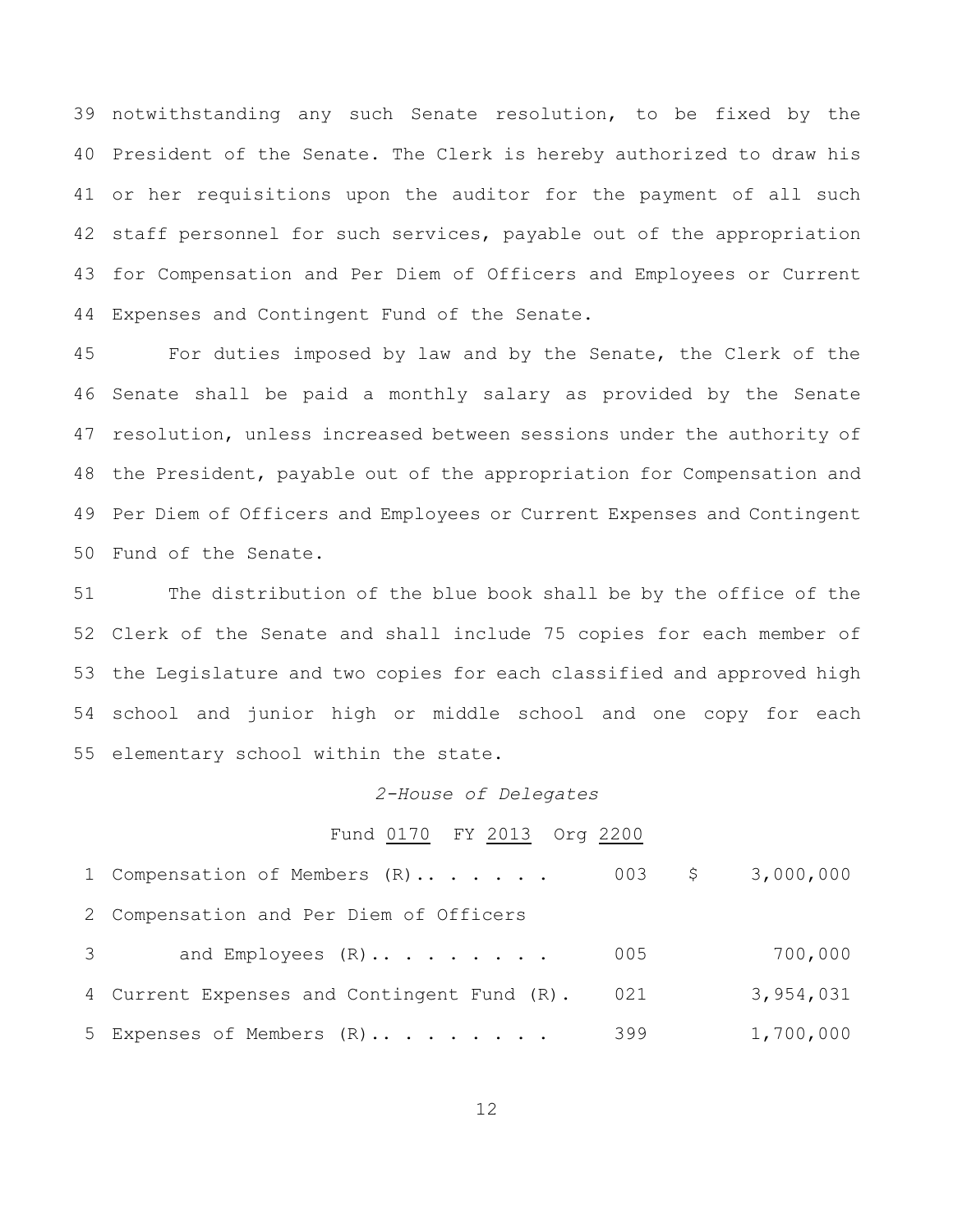6 BRIM Premium (R). . . . . . . . . . . 913 130,000 Total. . . . . . . . . . . . . . . \$ 9,404,031 The appropriations for the House of Delegates for the fiscal year 2012 are to remain in full force and effect and are hereby reappropriated to June 30, 2013. Any balances so reappropriated may be transferred and credited to the fiscal year 2012 accounts.

12 Upon the written request of the Clerk of the House of Delegates, the auditor shall transfer amounts between items of the total appropriation in order to protect or increase the efficiency of the service.

 The Clerk of the House of Delegates, with the approval of the Speaker, is authorized to draw his or her requisitions upon the auditor, payable out of the Current Expenses and Contingent Fund of the House of Delegates, for any bills for supplies and services that may have been incurred by the House of Delegates and not included in the appropriation bill, for bills for services and supplies incurred 22 in preparation for the opening of the session and after adjournment, 23 and for the necessary operation of the House of Delegates' offices, the requisitions for which are to be accompanied by bills to be filed with the auditor.

 The Speaker of the House of Delegates, upon approval of the House committee on rules, shall have authority to employ such staff personnel during and between sessions of the Legislature as shall be needed, in addition to personnel designated in the House resolution,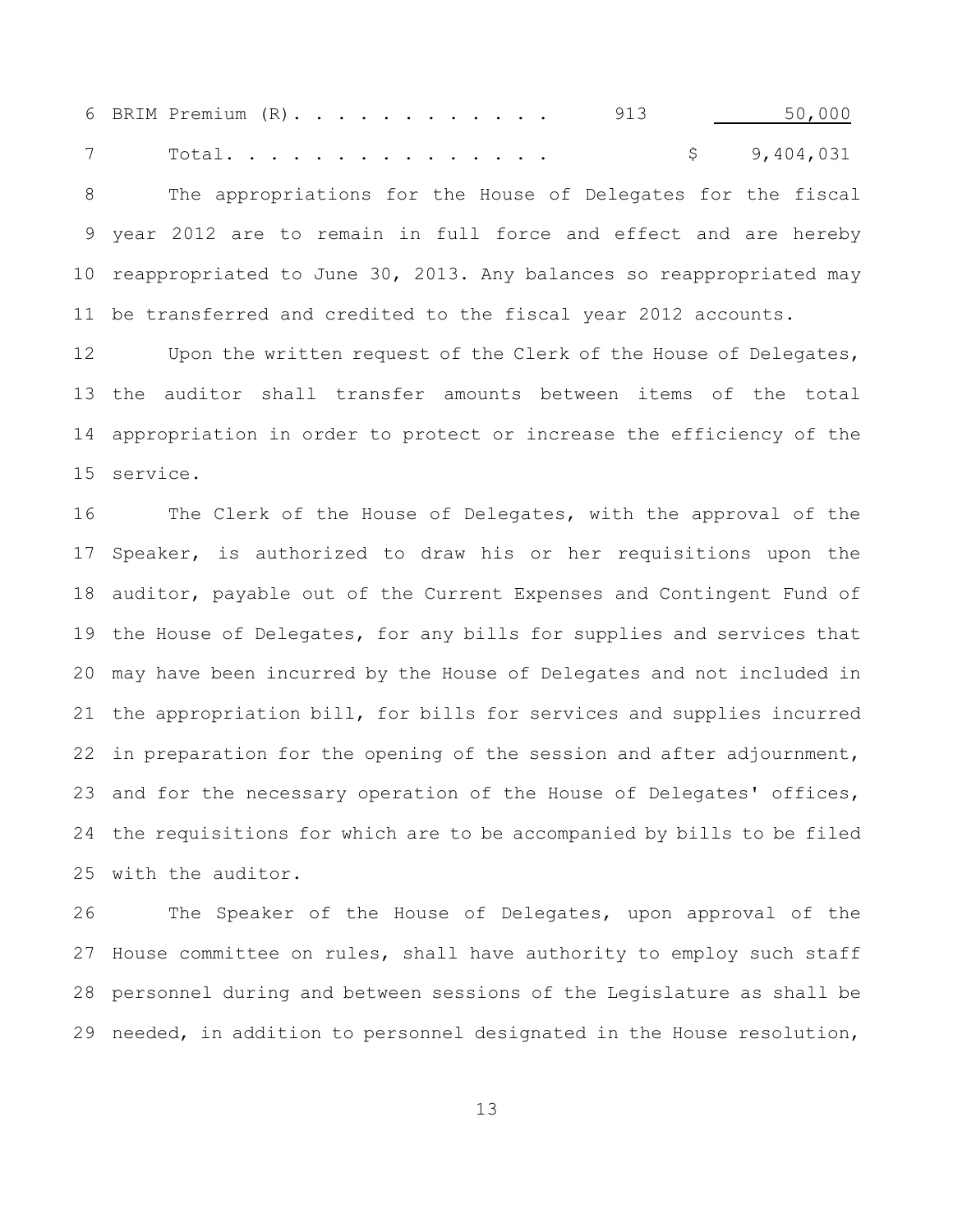and the compensation of all personnel shall be as fixed in such House resolution for the session, or fixed by the Speaker, with the approval of the House committee on rules, during and between sessions of the Legislature, notwithstanding such House resolution. The Clerk of the House of Delegates is hereby authorized to draw requisitions upon the auditor for such services, payable out of the appropriation for the Compensation and Per Diem of Officers and Employees or Current Expenses and Contingent Fund of the House of Delegates.

 For duties imposed by law and by the House of Delegates, including salary allowed by law as keeper of the rolls, the Clerk of the House of Delegates shall be paid a monthly salary as provided in the House resolution, unless increased between sessions under the 42 authority of the Speaker, with the approval of the House committee on rules, and payable out of the appropriation for Compensation and Per Diem of Officers and Employees or Current Expenses and Contingent Fund of the House of Delegates.

#### *3-Joint Expenses*

(WV Code Chapter 4)

#### Fund 0175 FY 2013 Org 2300

Joint Committee on

| Government and Finance $(R)$<br>$2 \left( \frac{1}{2} \right)$ |       |         |
|----------------------------------------------------------------|-------|---------|
| 3 Legislative Printing (R) 105                                 |       | 760,000 |
| 4 Legislative Rule-Making                                      |       |         |
| $5^{\circ}$<br>Review Committee (R)                            | - 106 | 147,250 |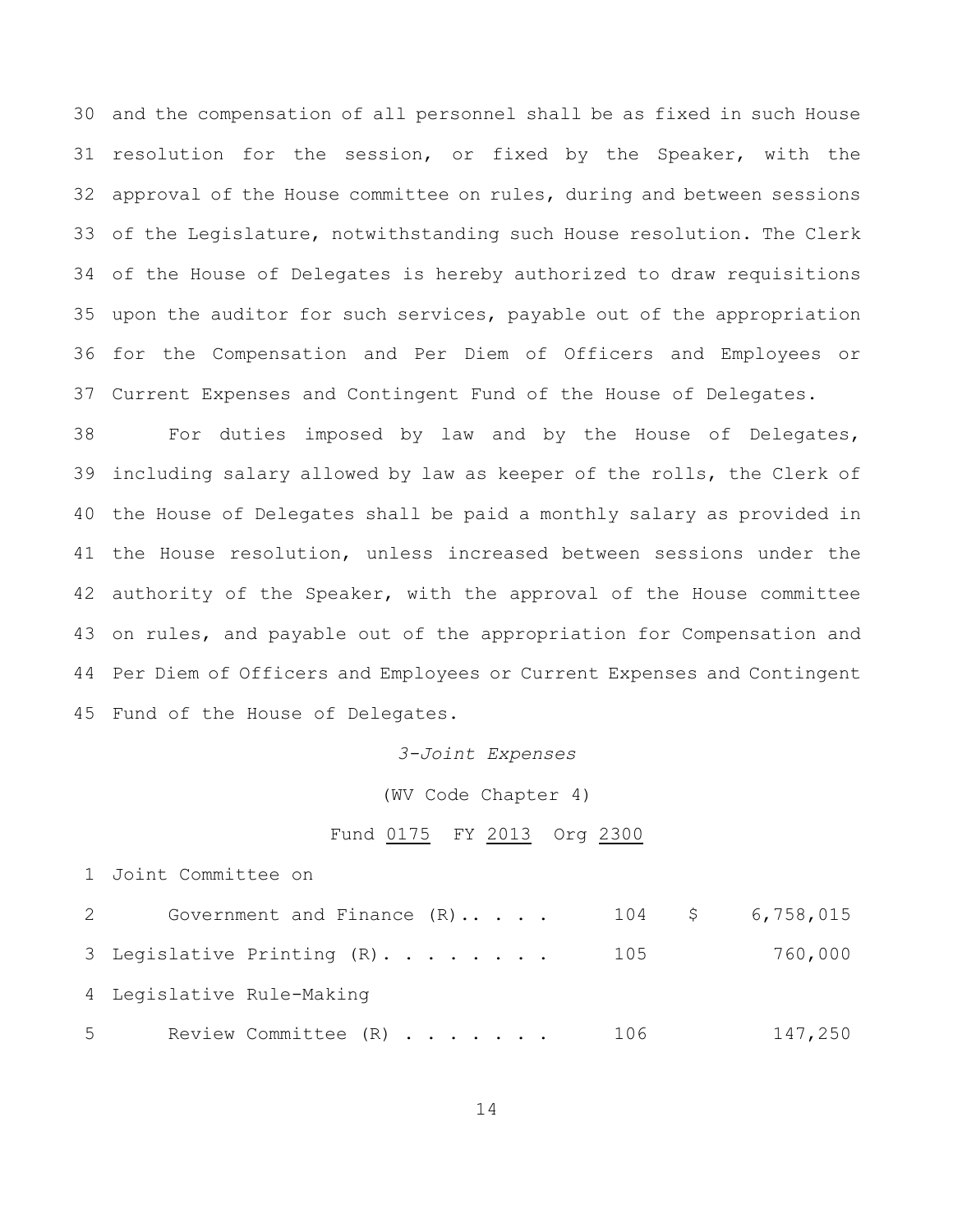Legislative Computer System (R).. . . . 107 902,500 7 BRIM Premium (R). . . . . . . . . . . 913 27,692 8 Total................ \$ 8,595,457

 The appropriations for the joint expenses for the fiscal year 2012 are to remain in full force and effect and are hereby reappropriated to June 30, 2013 with the exception of fund 0175, activity 319 and activity 666, which shall expire on June 30, 2011. Any balances reappropriated may be transferred and credited to the fiscal year 2012 accounts.

 Upon the written request of the Clerk of the Senate, with the approval of the President of the Senate, and the Clerk of the House of Delegates, with the approval of the Speaker of the House of Delegates, and a copy to the Legislative Auditor, the auditor shall transfer amounts between items of the total appropriation in order to protect or increase the efficiency of the service.

 The appropriation for the Tax Reduction and Federal Funding Increased Compliance (TRAFFIC) (fund 0175, activity 642) is intended for possible general state tax reductions or the offsetting of any reductions in federal funding for state programs.

#### **JUDICIAL**

*4-Supreme Court —*

### *General Judicial*

#### Fund 0180 FY 2013 Org 2400

Personal Services (R).. . . . . . . . . 001 \$ 70,199,069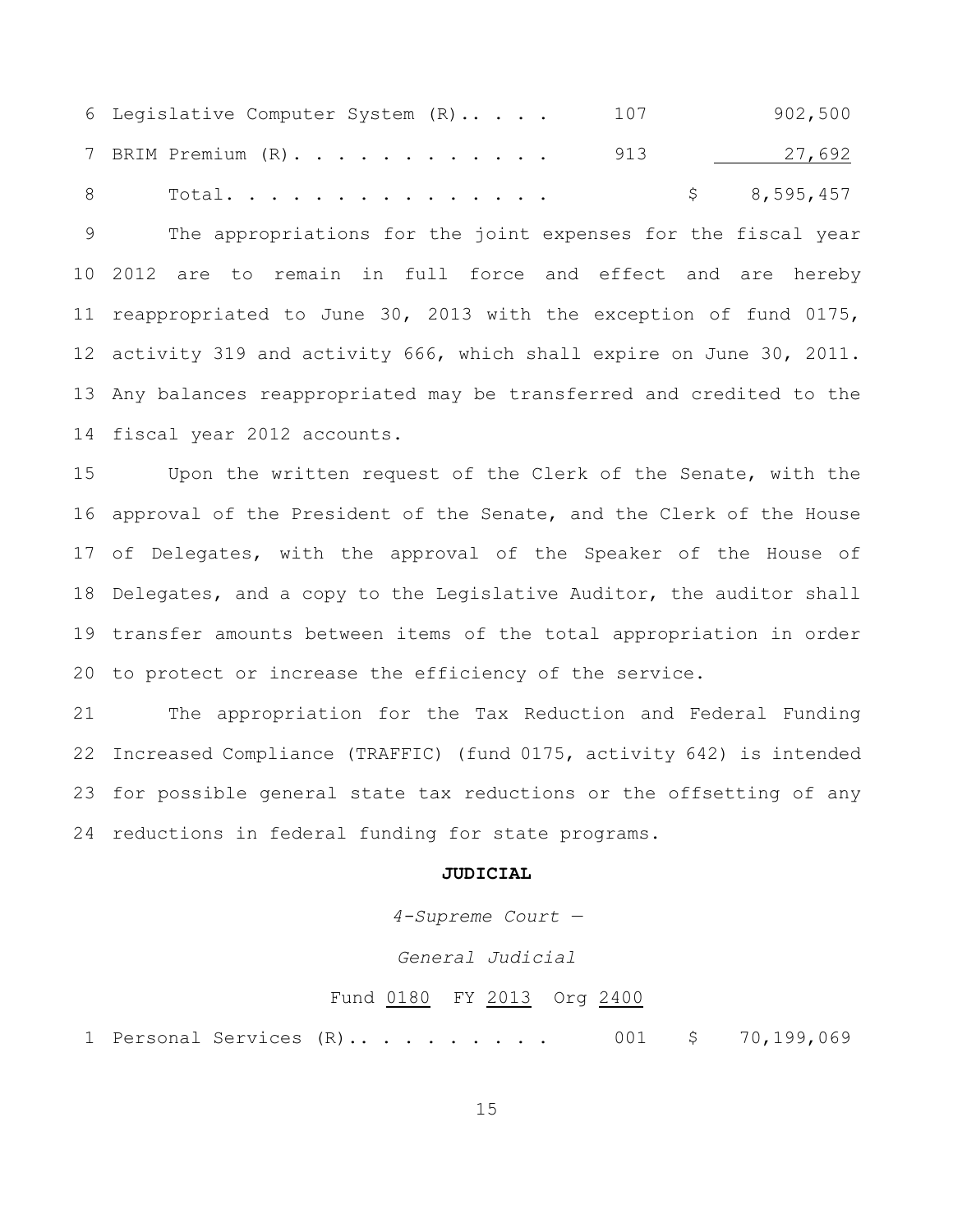|    | 2 Annual Increment $(R)$ .      | 004 | 870,250           |
|----|---------------------------------|-----|-------------------|
|    | 3 Employee Benefits (R)         | 010 | 24,748,388        |
|    | 4 Children's Protection Act (R) | 090 | 2,663,012         |
|    | 5 Current Expenses.             | 130 | 17,486,000        |
|    | 6 Repairs and Alterations       | 064 | 700,000           |
|    | 7 Equipment                     | 070 | 2,000,000         |
|    | 8 Judges' Retirement System (R) | 110 | 2,422,000         |
|    | 9 Other Assets.                 | 690 | 919,979           |
|    | 10 BRIM Premium (R).            | 913 | 312,254           |
| 11 | Total.                          |     | \$<br>122,320,952 |

 The appropriations to the Supreme Court of Appeals for the fiscal years 2010, 2011 and 2012 are to remain in full force and effect and are hereby reappropriated to June 30, 2013. Any balances so reappropriated may be transferred and credited to the fiscal year 2012 accounts.

 This appropriation shall be administered by the Administrative Director of the Supreme Court of Appeals, who shall draw requisitions for warrants in payment in the form of payrolls, making deductions there from as required by law for taxes and other items.

 The appropriation for the Judges' Retirement System (activity 110) is to be transferred to the Consolidated Public Retirement Board, in accordance with the law relating thereto, upon requisition of the Administrative Director of the Supreme Court of Appeals.

#### **EXECUTIVE**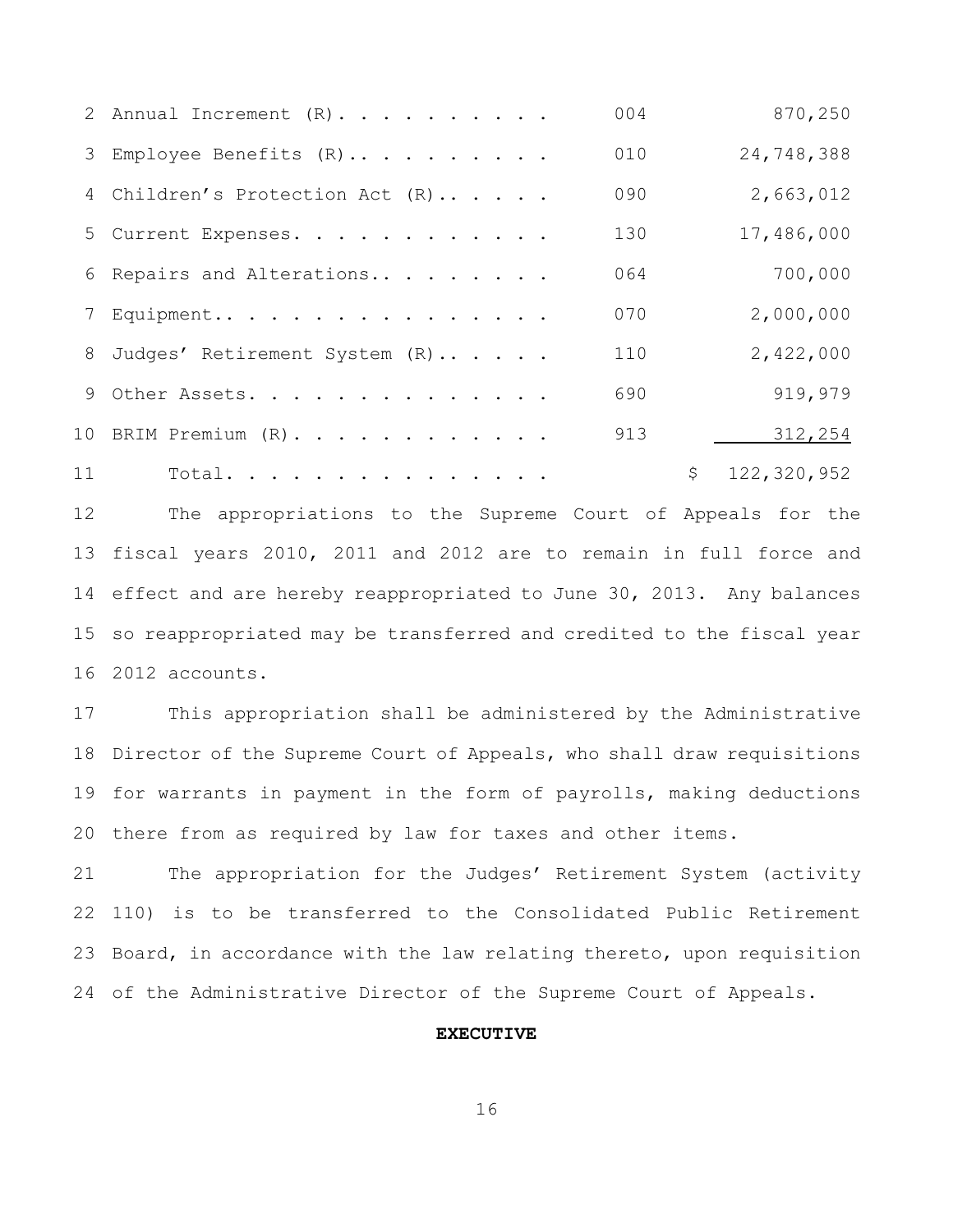#### *5-Governor's Office*

## (WV Code Chapter 5)

### Fund 0101 FY 2013 Org 0100

|    | 1 Personal Services                | 001 | \$<br>2,441,095   |
|----|------------------------------------|-----|-------------------|
| 2  | Salary of Governor.                | 002 | 150,000           |
| 3  | Annual Increment.                  | 004 | 30,360            |
|    | 4 Employee Benefits                | 010 | 777,889           |
|    | 5 Office of Economic Opportunity.  | 034 | 126,284           |
| 6  | Current Expenses.                  | 130 | 977,708           |
| 7  | Repairs and Alterations            | 064 | 9,200             |
| 8  | Equipment                          | 070 | 40,000            |
| 9  | GO HELP $(R)$                      | 116 | 509,912           |
|    | 10 National Governors' Association | 123 | 60,700            |
|    | 11 Southern States Energy Board.   | 124 | 28,732            |
|    | 12 Southern Governors' Association | 314 | 25,000            |
|    | 13 BRIM Premium.                   | 913 | 156,851           |
|    | 14 P20 Jobs Cabinet.               | 954 | 38,000            |
| 15 | Total.                             |     | \$<br>5, 371, 731 |

 Any unexpended balances remaining in the appropriations for Unclassified (fund 0101, activity 099), GO HELP (fund 0101, activity 116), JOBS Fund (fund 0101, activity 665), and Pharmaceutical Cost Management Council (fund 0101, activity 796) at the close of the fiscal year 2012 are hereby reappropriated for expenditure during the fiscal year 2013.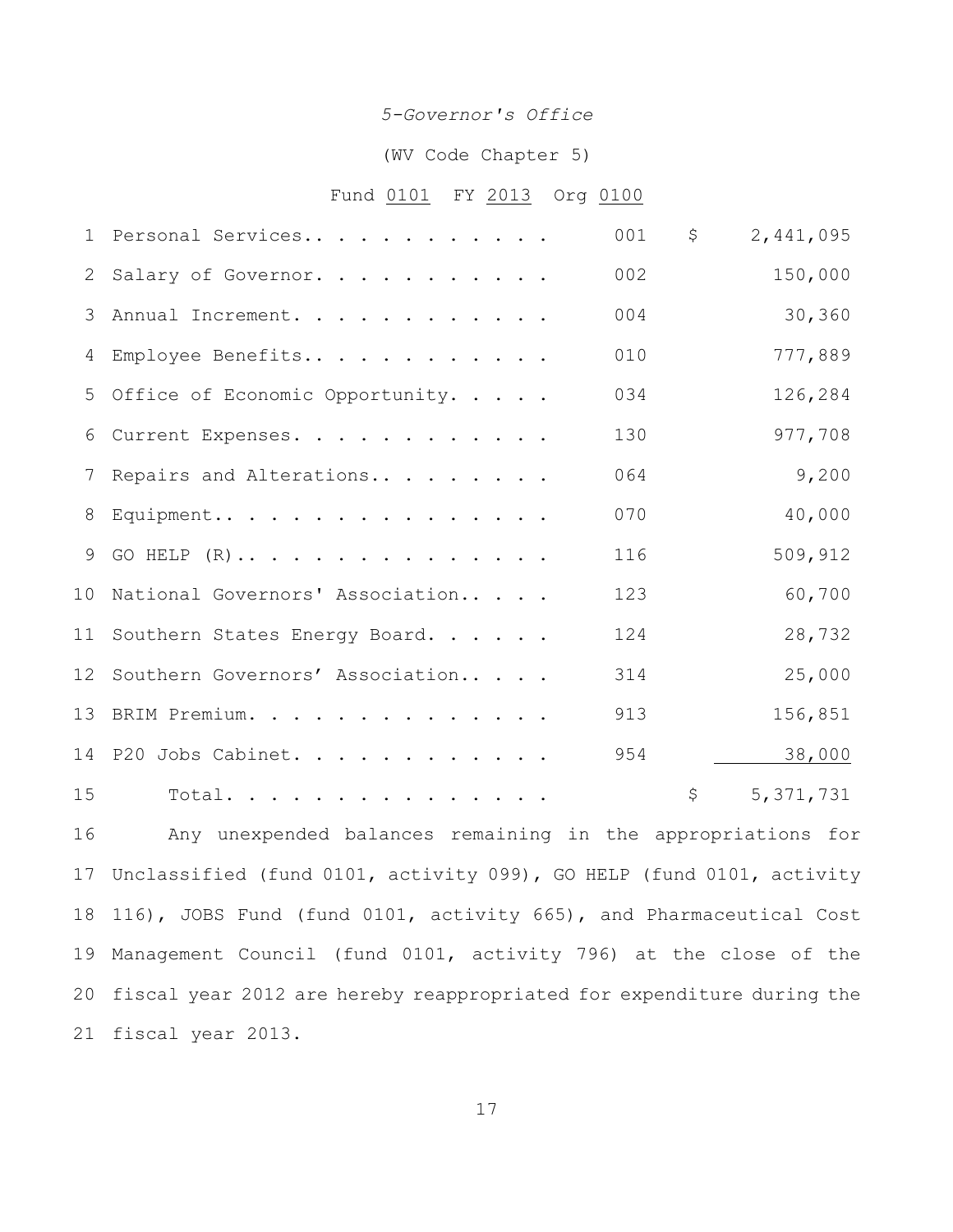*6-Governor's Office —*

*Custodial Fund*

(WV Code Chapter 5)

#### Fund 0102 FY 2013 Org 0100

|   | 1 Personal Services       | 001 | Ş. | 275,000 |
|---|---------------------------|-----|----|---------|
|   | 2 Annual Increment.       | 004 |    | 1,500   |
|   | 3 Employee Benefits       | 010 |    | 97,566  |
|   | 4 Current Expenses.       | 130 |    | 227,666 |
|   | 5 Repairs and Alterations | 064 |    | 5,000   |
| 6 | Total.                    |     |    | 606,732 |

 Any unexpended balance remaining in the appropriation for Unclassified - Total (fund 0102, activity 096) at the close of the fiscal year 2012 is hereby reappropriated for expenditure during the fiscal year 2013.

 Funds are to be used for current general expenses, including compensation of employees, household maintenance, cost of official functions and additional household expenses occasioned by such official functions.

> *7-Governor's Office — Civil Contingent Fund* (WV Code Chapter 5)

## Fund 0105 FY 2013 Org 0100

1 Civil Contingent Fund - Total.. . . . . 114 \$ 4,000,000 Any unexpended balances remaining in the appropriation for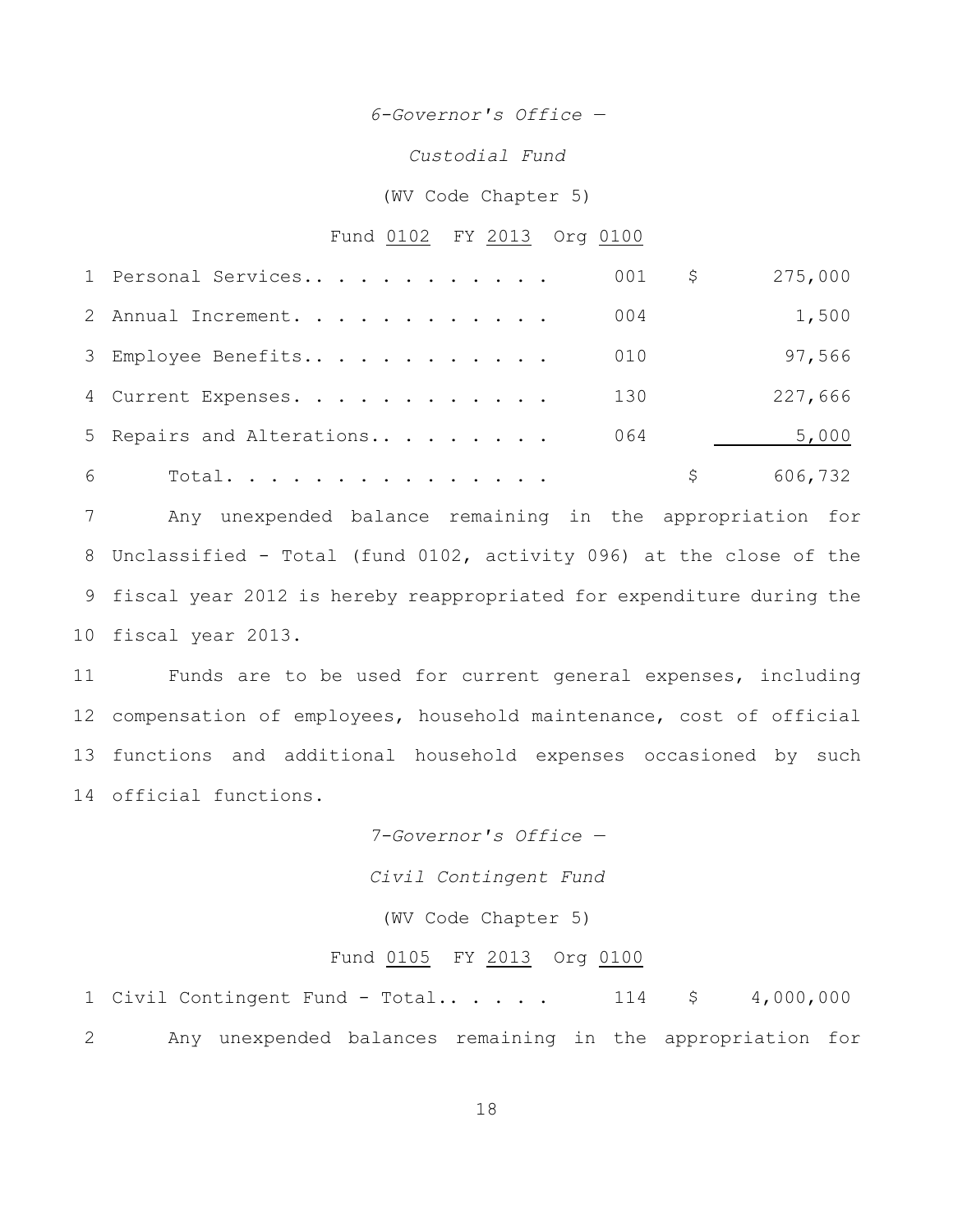Business and Economic Development Stimulus — Surplus (fund 0105, activity 084), Civil Contingent Fund — Total (fund 0105, activity 114), May 2009 Flood Recovery - Surplus (fund 0105, activity 236), 6 Civil Contingent Fund  $-$  Total  $-$  Surplus (fund 0105, activity 238), Civil Contingent Fund — Surplus (fund 0105, activity 263), Business and Economic Development Stimulus (fund 0105, activity 586), and Civil Contingent Fund (fund 0105, activity 614) at the close of the fiscal year 2012 are hereby reappropriated for expenditure during the fiscal year 2013.

 From this appropriation there may be expended, at the discretion of the Governor, an amount not to exceed \$1,000 as West Virginia's contribution to the interstate oil compact commission.

 The above appropriation is intended to provide contingency funding for accidental, unanticipated, emergency or unplanned events which may occur during the fiscal year and is not to be expended for the normal day-to-day operations of the governor's office.

*8-Auditor's Office —*

*General Administration*

(WV Code Chapter 12)

#### Fund 0116 FY 2013 Org 1200

| 1 Personal Services 001 \$ 2,307,257 |  |  |         |
|--------------------------------------|--|--|---------|
| 2 Salary of Auditor 002              |  |  | 95,000  |
| 3 Annual Increment. 004              |  |  | 47,686  |
| 4 Employee Benefits 010              |  |  | 840,635 |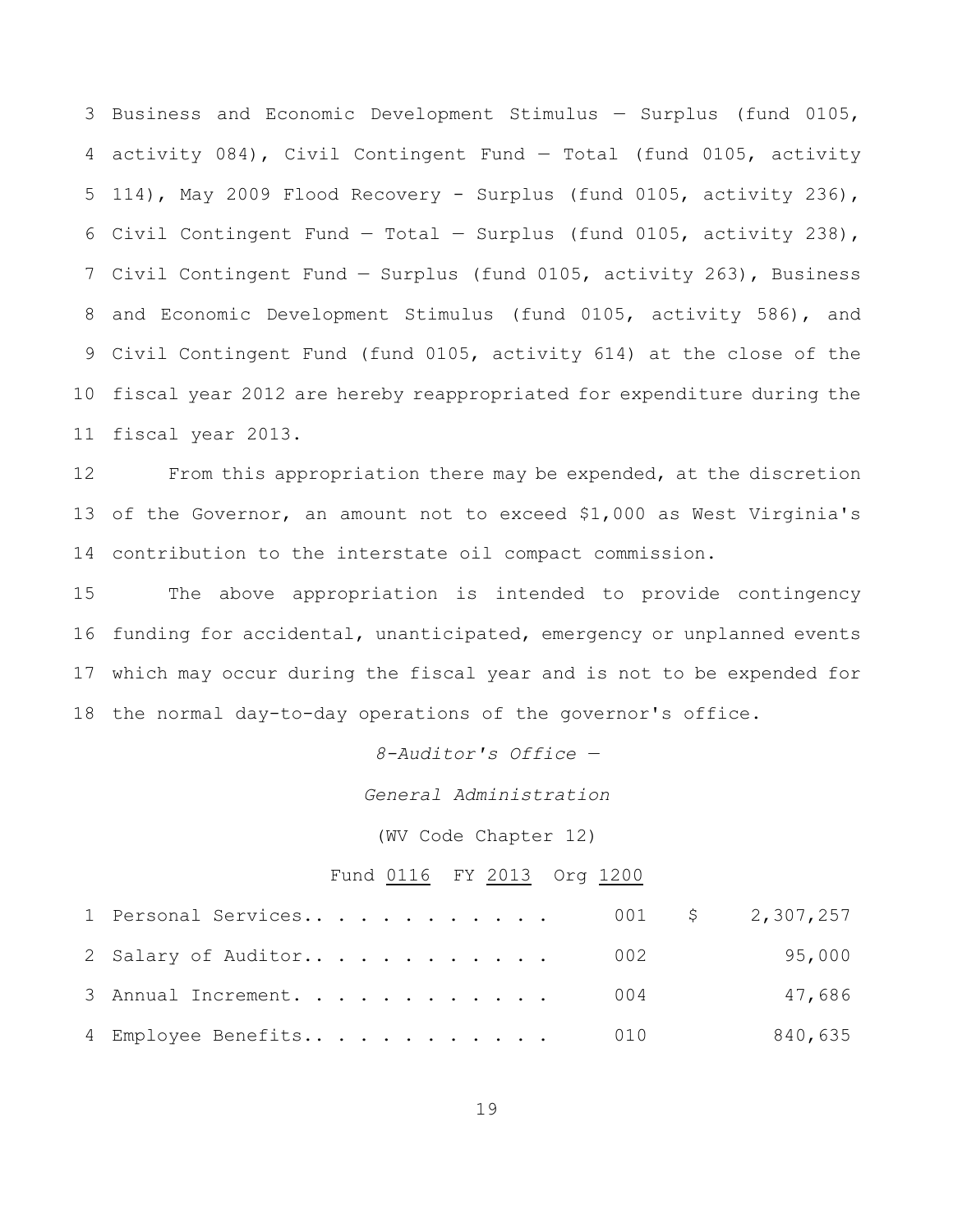|    | 130<br>5 Current Expenses.                                               | 408,509     |
|----|--------------------------------------------------------------------------|-------------|
|    | 064<br>6 Repairs and Alterations                                         | 20,500      |
|    | 7 Other Assets.<br>690                                                   | 29,298      |
|    | 8 BRIM Premium.<br>913                                                   | 15,428      |
| 9  | Total.                                                                   | \$3,764,313 |
| 10 | Any unexpended balances remaining in the appropriations for              |             |
|    | 11 Unclassified - Surplus (fund 0116, activity 097), Unclassified (fund  |             |
|    | 12 0116, activity 099), and Volunteer Fire Department Workers            |             |
|    | 13 Compensation Subsidy (fund 0116, activity 832) at the close of the    |             |
|    | 14 fiscal year 2012 are hereby reappropriated for expenditure during the |             |

fiscal year 2013.

# *9-Treasurer's Office*

(WV Code Chapter 12)

# Fund 0126 FY 2013 Org 1300

| 1 Personal Services           | 001 | \$<br>1,993,886 |
|-------------------------------|-----|-----------------|
| 2 Salary of Treasurer         | 002 | 95,000          |
| 3 Annual Increment.           | 004 | 26,440          |
| 4 Employee Benefits           | 010 | 684,681         |
| 5 Unclassified (R).           | 099 | 39,000          |
| 6 Current Expenses.           | 130 | 622,431         |
| 7 Repairs and Alterations     | 064 | 10,000          |
| 8 Equipment                   | 070 | 10,000          |
| 9 Abandoned Property Program. | 118 | 258,855         |
| 10 Other Assets.              | 690 | 10,000          |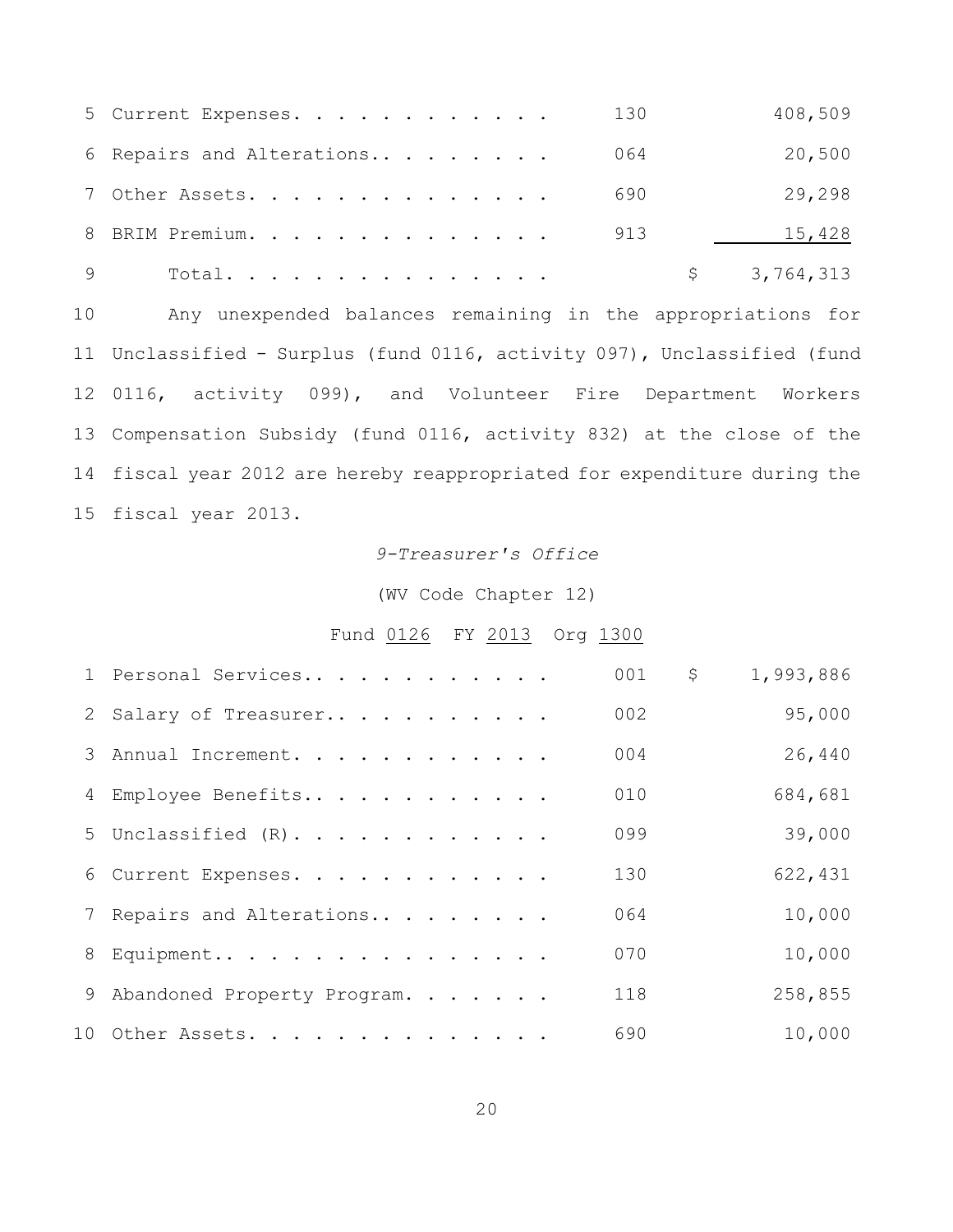|    | 11 Tuition Trust Fund $(R)$ 692                             |  |  |  |  | 147,045     |  |
|----|-------------------------------------------------------------|--|--|--|--|-------------|--|
|    | 12 BRIM Premium. 913                                        |  |  |  |  | 30,809      |  |
| 13 | Total. $\, \cdot \,$                                        |  |  |  |  | \$3,928,147 |  |
| 14 | Any unexpended balances remaining in the appropriations for |  |  |  |  |             |  |

 Unclassified (fund 0126, activity 099) and Tuition Trust Fund (fund 0126, activity 692) at the close of the fiscal year 2012 are hereby reappropriated for expenditure during the fiscal year 2013.

*10-Department of Agriculture*

(WV Code Chapter 19)

# Fund 0131 FY 2013 Org 1400

| 1 Personal Services             | 001 | $\mathsf{S}$<br>4,146,646 |
|---------------------------------|-----|---------------------------|
| 2 Salary of Commissioner.       | 002 | 95,000                    |
| 3 Annual Increment.             | 004 | 102,356                   |
| 4 Employee Benefits             | 010 | 1,850,538                 |
| 5 Animal Identification Program | 039 | 207,068                   |
| 6 State Farm Museum             | 055 | 104,500                   |
| 7 Unclassified (R).             | 099 | 119,818                   |
| 8 Current Expenses.             | 130 | 500,000                   |
| 9 Repairs and Alterations       | 064 | 100,000                   |
| 10 Equipment                    | 070 | 62,141                    |
| 11 Gypsy Moth Program (R).      | 119 | 1,560,000                 |
| 12 Huntington Farmers Market    | 128 | 47,500                    |
| 13 Black Fly Control (R)        | 137 | 722,756                   |
| 14 Donated Foods Program        | 363 | 50,000                    |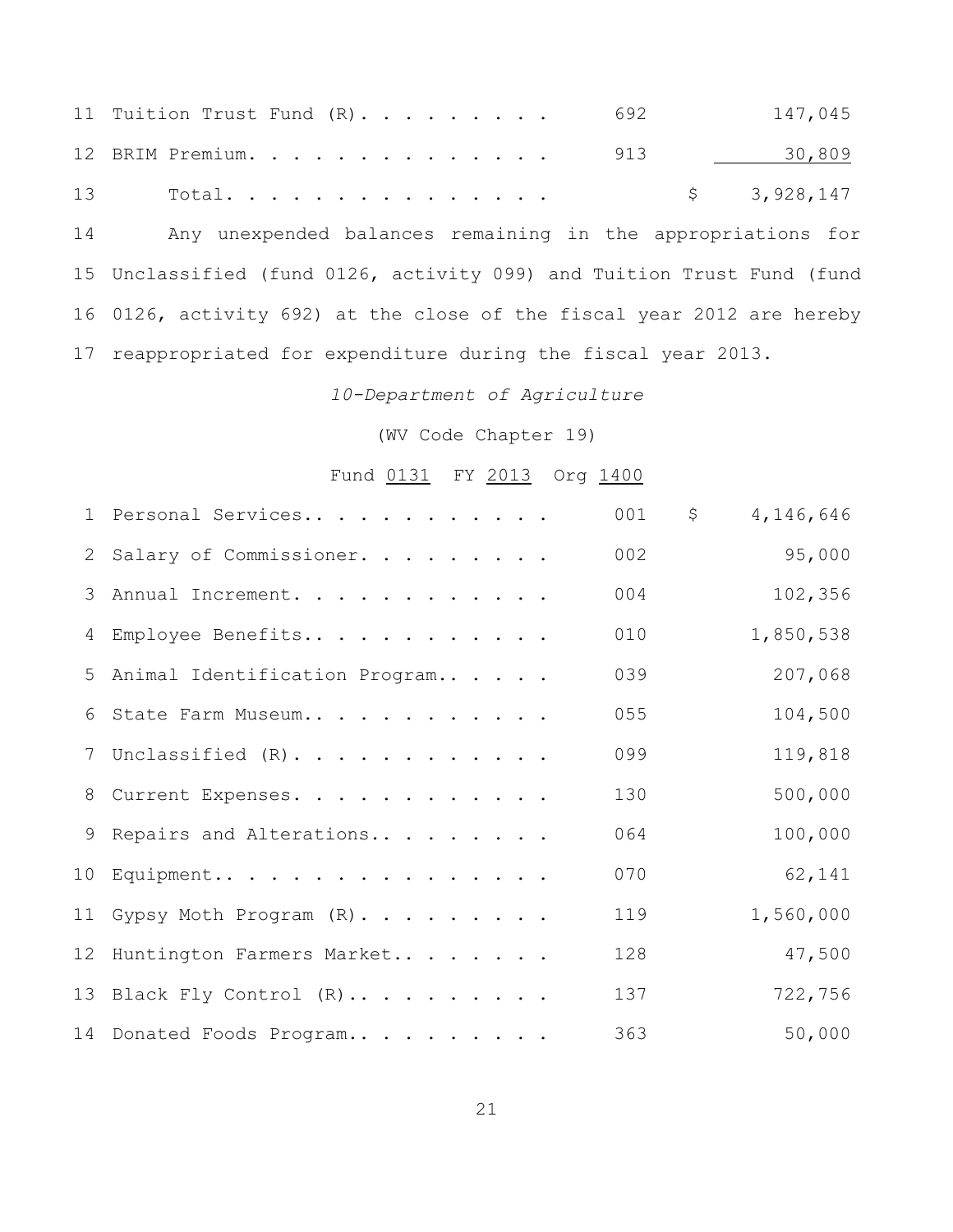|    | 447,000<br>470<br>15 Predator Control (R).                             |  |
|----|------------------------------------------------------------------------|--|
| 16 | 501<br>45,985<br>Logan Farmers Market.                                 |  |
|    | 77,109<br>691<br>17 Bee Research.                                      |  |
| 18 | 75,000<br>755<br>Capital Outlay and Maintenance (R)                    |  |
| 19 | 165,816<br>785<br>Microbiology Program (R).                            |  |
| 20 | 1,210,607<br>Moorefield Agriculture Center (R)<br>786                  |  |
| 21 | 830<br>125,443<br>Chesapeake Bay Watershed.                            |  |
| 22 | 15,000<br>Livestock Care Standards Board.<br>843                       |  |
| 23 | 913<br>130,202<br>BRIM Premium.                                        |  |
| 24 | 942<br>81,367<br>Threat Preparedness                                   |  |
|    | 50,000<br>25 West Virginia Spay Neuter Fund.                           |  |
| 26 | 95,000<br>969<br>WV Food Banks                                         |  |
| 27 | Senior's Farmers' Market Nutrition                                     |  |
| 28 | 970<br>62,137<br>Coupon Program                                        |  |
| 29 | \$<br>12,248,989<br>Total.                                             |  |
| 30 | Any unexpended balances remaining in the appropriations for            |  |
| 31 | Unclassified - Surplus (fund 0131, activity 097), Unclassified (fund   |  |
|    | 32 0131, activity 099), Gypsy Moth Program (fund 0131, activity 119),  |  |
|    | 33 Black Fly Control (fund 0131, activity 137), Predator Control (fund |  |
|    | 34 0131, activity 470), Capital Outlay and Maintenance (fund 0131,     |  |
|    | 35 activity 755), Microbiology Program (fund 0131, activity 785),      |  |
|    | 36 Moorefield Agriculture Center (fund 0131, activity 786),            |  |
|    | 37 Agricultural Disaster and Mitigation Needs - Surplus (fund 0131,    |  |
|    | 38 activity 850), and Predator Control - Surplus (fund 0131, activity  |  |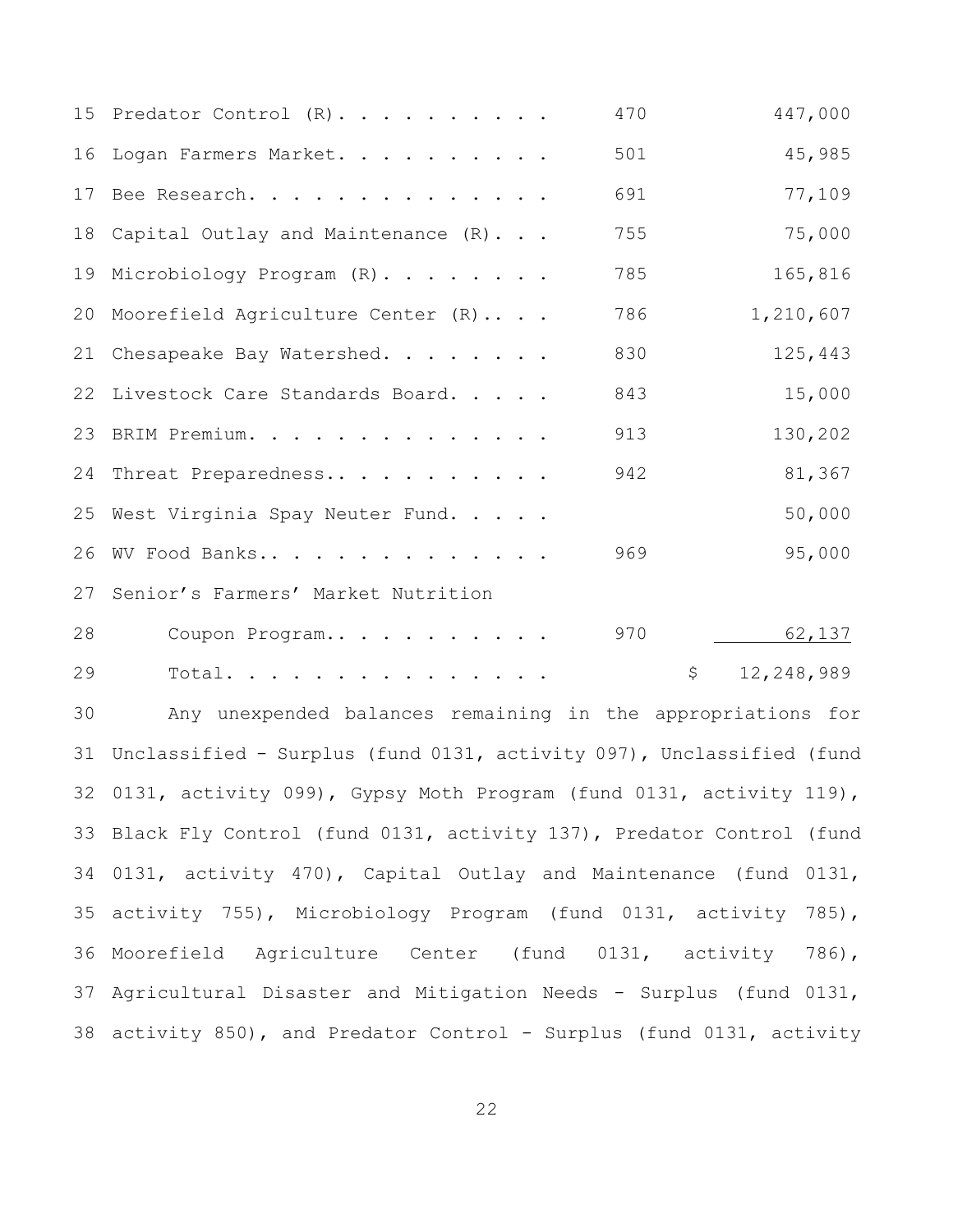924) at the close of the fiscal year 2012 are hereby reappropriated for expenditure during the fiscal year 2013.

 A portion of the Unclassified or Current Expenses appropriation may be transferred to a special revenue fund for the purpose of matching federal funds for marketing and development activities.

 From the above appropriation for WV Food Banks (activity 969), the full appropriation shall be allocated to the Huntington Food Bank and the Mountaineer Food Bank in Braxton County.

*11-West Virginia Conservation Agency*

(WV Code Chapter 19)

### Fund 0132 FY 2013 Org 1400

|    | 1 Personal Services                                         | 001 | \$<br>511,152    |
|----|-------------------------------------------------------------|-----|------------------|
|    | 2 Annual Increment.                                         | 004 | 11,580           |
|    | 3 Employee Benefits                                         | 010 | 235,404          |
|    | 4 Unclassified (R)                                          | 099 | 103,597          |
|    | 5 Current Expenses.                                         | 130 | 317,841          |
|    | 6 Repairs and Alterations                                   | 064 | 10,000           |
|    | 7 Equipment                                                 | 070 | 10,000           |
|    | 8 Soil Conservation Projects (R).                           | 120 | 8,382,948        |
|    | 9 Marlinton Flood Wall $(R)$                                | 757 | 750,000          |
|    | 10 BRIM Premium.                                            | 913 | 26,326           |
| 11 | Total.                                                      |     | \$<br>10,358,848 |
| 12 | Any unexpended balances remaining in the appropriations for |     |                  |

Unclassified (fund 0132, activity 099), Soil Conservation Projects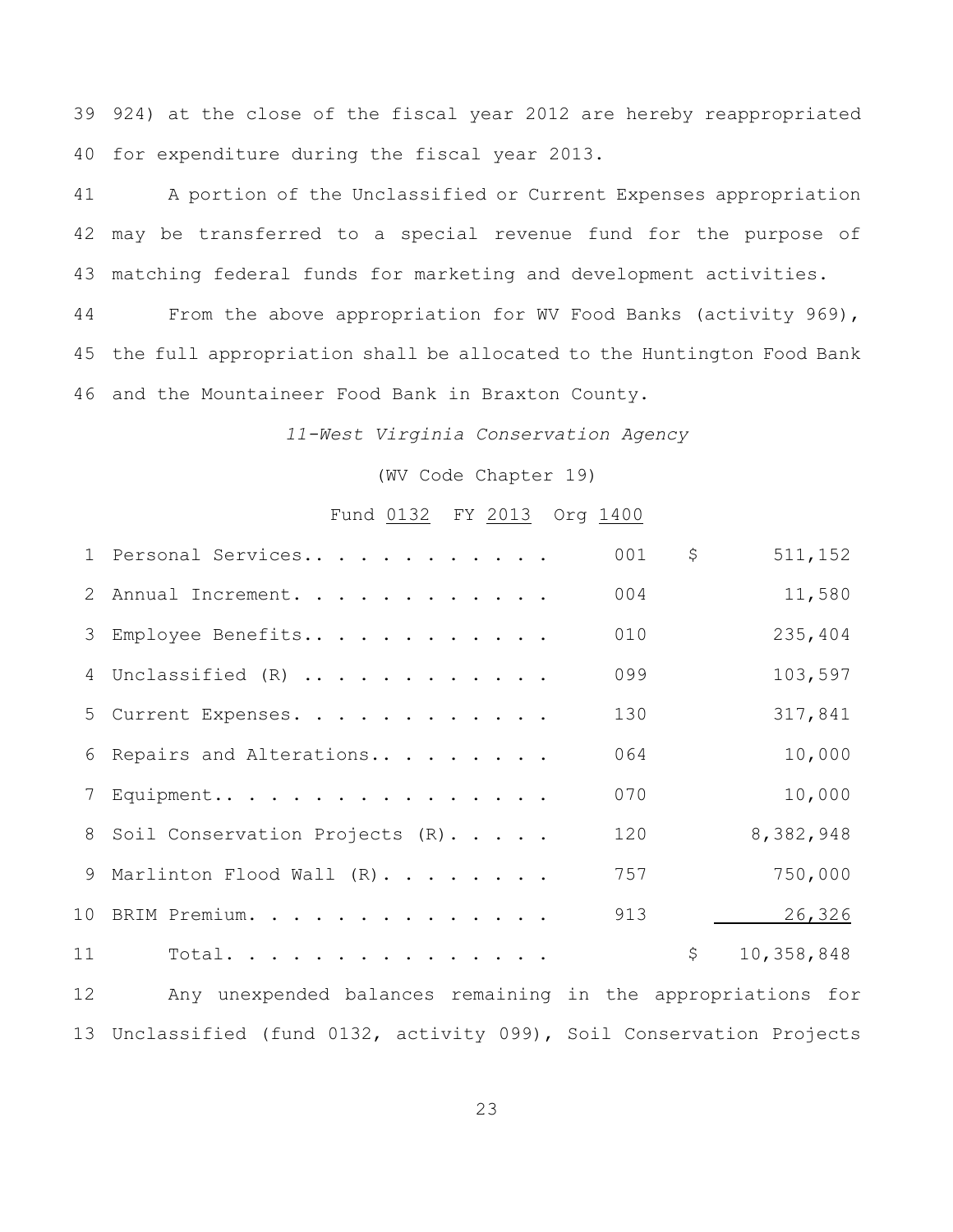(fund 0132, activity 120), Soil Conservation Projects - Surplus (fund 0132, activity 269) and Marlinton Flood Wall (fund 0132, activity 757) at the close of the fiscal year 2012 are hereby reappropriated for expenditure during the fiscal year 2013.

*12-Department of Agriculture —*

*Meat Inspection*

(WV Code Chapter 19)

## Fund 0135 FY 2013 Org 1400

|   | 1 Personal Services |  |  |  |  |  | 001 | \$. | 427,055 |
|---|---------------------|--|--|--|--|--|-----|-----|---------|
|   | 2 Annual Increment. |  |  |  |  |  | 004 |     | 8,621   |
|   | 3 Employee Benefits |  |  |  |  |  | 010 |     | 181,513 |
|   | 4 Unclassified.     |  |  |  |  |  | 099 |     | 7,182   |
|   | 5 Current Expenses. |  |  |  |  |  | 130 |     | 94,763  |
| 6 | Total.              |  |  |  |  |  |     |     | 719,134 |

 Any part or all of this appropriation may be transferred to a special revenue fund for the purpose of matching federal funds for the above-named program.

*13-Department of Agriculture —*

*Agricultural Awards*

(WV Code Chapter 19)

## Fund 0136 FY 2013 Org 1400

| 1 Programs & Awards for 4-H Clubs and FFA/FHA 577 \$ |                   | 15,000 |
|------------------------------------------------------|-------------------|--------|
| 2 Commissioner's Awards and Programs. 737            |                   | 43,650 |
| $\mathcal{S}$ and $\mathcal{S}$<br>Total.            | $S \qquad \qquad$ | 58,650 |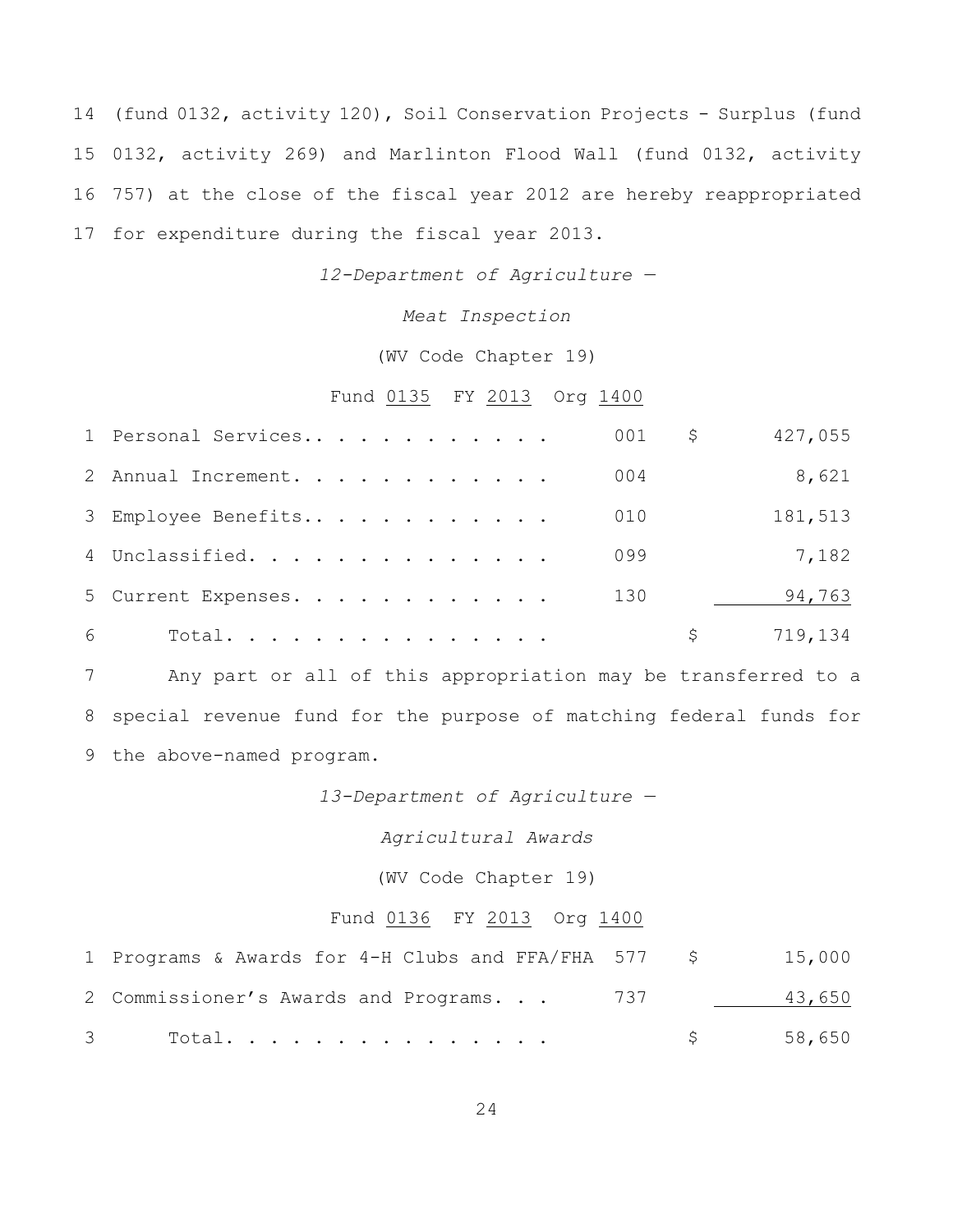### *14-Department of Agriculture —*

*West Virginia Agricultural Land Protection Authority*

### (WV Code Chapter 8A)

# Fund 0607 FY 2013 Org 1400

| 1 Personal Services 001 \$ 75,000 |  |  |  |  |  |  |                         |        |
|-----------------------------------|--|--|--|--|--|--|-------------------------|--------|
| 2 Employee Benefits 010           |  |  |  |  |  |  |                         | 26,976 |
| 3 Unclassified. 099               |  |  |  |  |  |  | <u> 1999 - Jan Jawa</u> | 750    |
|                                   |  |  |  |  |  |  | \$102,726               |        |

 Any unexpended balance remaining in the appropriation for Unclassified - Total (fund 0607, activity 096) at the close of the fiscal year 2012 is hereby reappropriated for expenditure during the fiscal year 2013.

### *15-Attorney General*

(WV Code Chapters 5, 14, 46A and 47)

## Fund 0150 FY 2013 Org 1500

| 1 Personal Services (R)       | 001 | \$<br>2,228,612 |  |
|-------------------------------|-----|-----------------|--|
| 2 Salary of Attorney General. | 002 | 95,000          |  |
| 3 Annual Increment.           | 004 | 58,175          |  |
| 4 Employee Benefits (R)       | 010 | 1, 132, 115     |  |
| 5 Unclassified $(R)$ .        | 099 | 59,624          |  |
| 6 Current Expenses.           | 130 | 685,773         |  |
| 7 Repairs and Alterations     | 064 | 7,500           |  |
| 8 Equipment                   | 070 | 40,000          |  |
|                               |     |                 |  |

Criminal Convictions and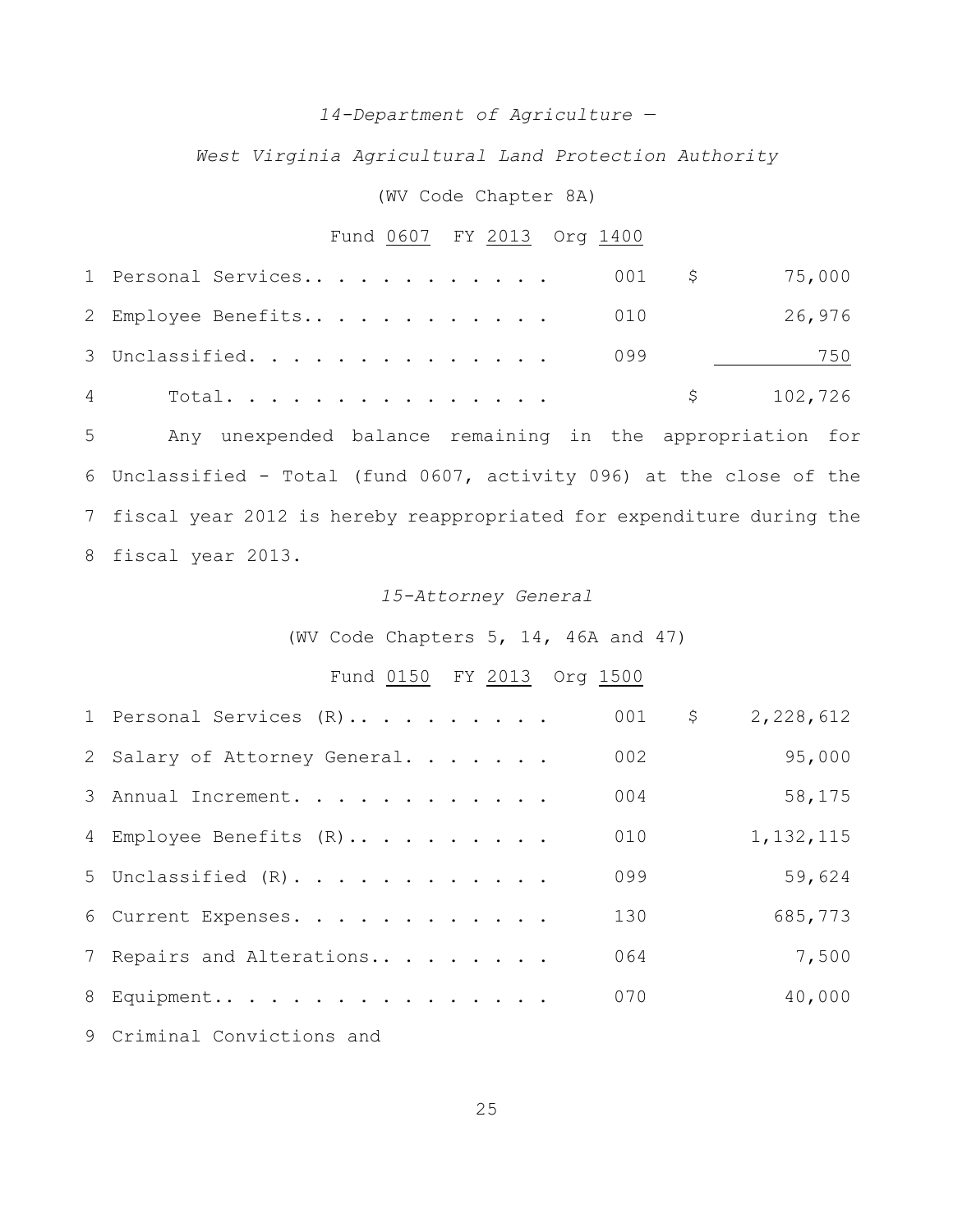| 10 | Habeas Corpus Appeals (R)        | 260 | 1,190,647   |
|----|----------------------------------|-----|-------------|
|    | 11 Better Government Bureau  740 |     | 325,766     |
|    | 12 BRIM Premium                  | 913 | 118,590     |
| 13 | Total.                           |     | \$5,941,802 |

 Any unexpended balances remaining in the above appropriations for Personal Services (fund 0150, activity 001), Employee Benefits (fund 0150, activity 010), Unclassified (fund 0150, activity 099), Criminal Convictions and Habeas Corpus Appeals (fund 0150, activity 260), and Agency Client Revolving Liquidity Pool (fund 0150, activity 362) at the close of the fiscal year 2012 are hereby reappropriated for expenditure during the fiscal year 2013.

 When legal counsel or secretarial help is appointed by the attorney general for any state spending unit, this account shall be reimbursed from such spending units specifically appropriated account or from accounts appropriated by general language contained within this bill: *Provided,* That the spending unit shall reimburse at a rate and upon terms agreed to by the state spending unit and the attorney general: *Provided, however,* That if the spending unit and the attorney general are unable to agree on the amount and terms of the reimbursement, the spending unit and the attorney general shall submit their proposed reimbursement rates and terms to the Governor for final determination.

*16-Secretary of State*

(WV Code Chapters 3, 5 and 59)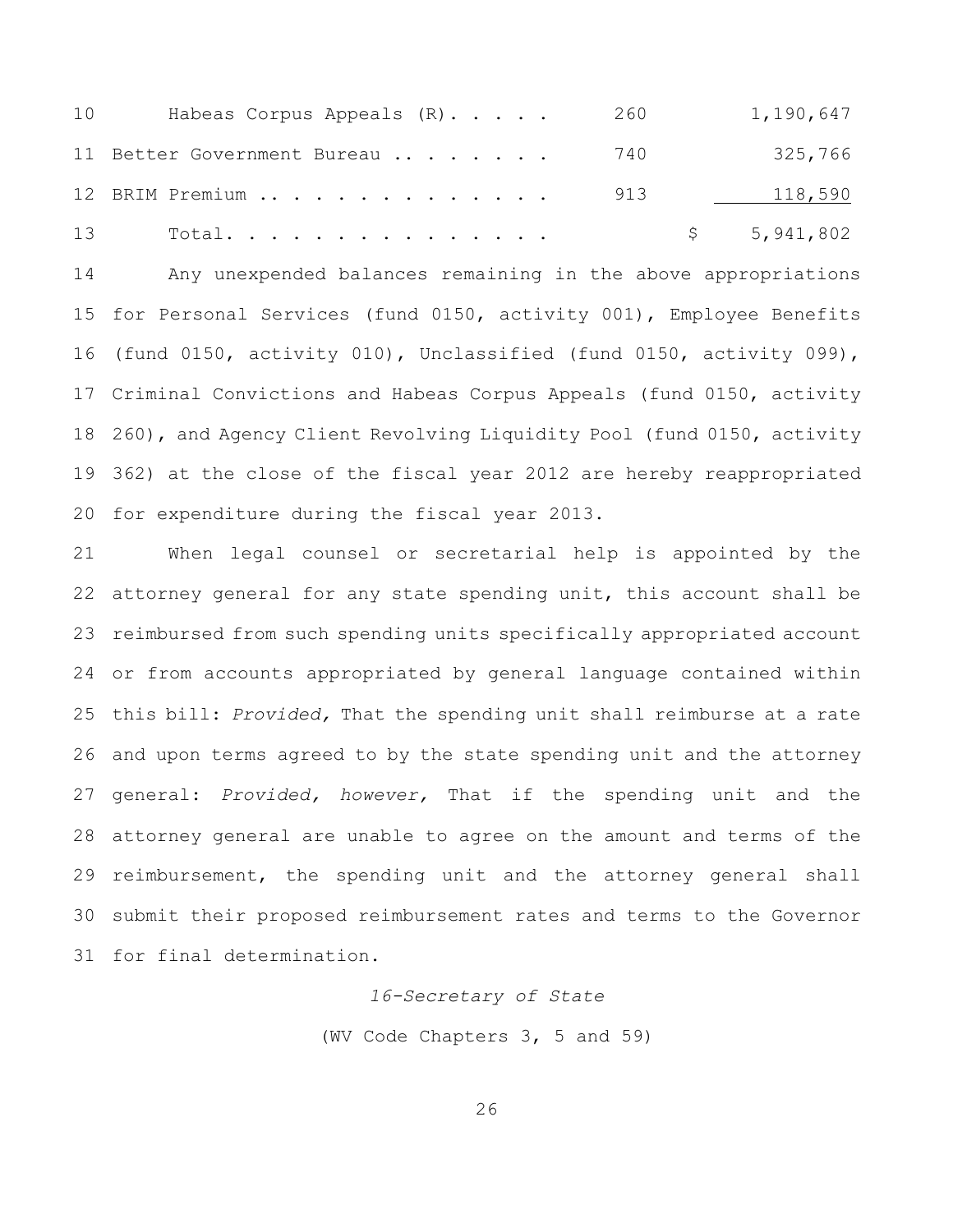## Fund 0155 FY 2013 Org 1600

|   | 1 Personal Services             | 001 | \$<br>606,441   |
|---|---------------------------------|-----|-----------------|
|   | 2 Salary of Secretary of State. | 002 | 95,000          |
|   | 3 Annual Increment.             | 004 | 3,240           |
|   | 4 Employee Benefits             | 010 | 249,552         |
|   | 5 Unclassified $(R)$ .          | 099 | 13,072          |
|   | 6 Current Expenses.             | 130 | 324,333         |
|   | 7 BRIM Premium.                 | 913 | 16,000          |
| 8 | Total.                          |     | \$<br>1,307,638 |

 Any unexpended balances remaining in the appropriations for Unclassified - Surplus (fund 0155, activity 097), Unclassified (fund 0155, activity 099), and Technology Improvements - Surplus (fund 0155, activity 725) at the close of the fiscal year 2012 are hereby reappropriated for expenditure during the fiscal year 2013.

*17-State Election Commission*

(WV Code Chapter 3)

## Fund 0160 FY 2013 Org 1601

| $4\degree$<br>Total.             | $\frac{1}{2}$ 9,761 |     |
|----------------------------------|---------------------|-----|
| 3 Current Expenses. 130          | 7,274               |     |
| 2 Employee Benefits 010          |                     | 177 |
| 1 Personal Services 001 \$ 2,310 |                     |     |

### **DEPARTMENT OF ADMINISTRATION**

*18-Department of Administration —*

*Office of the Secretary*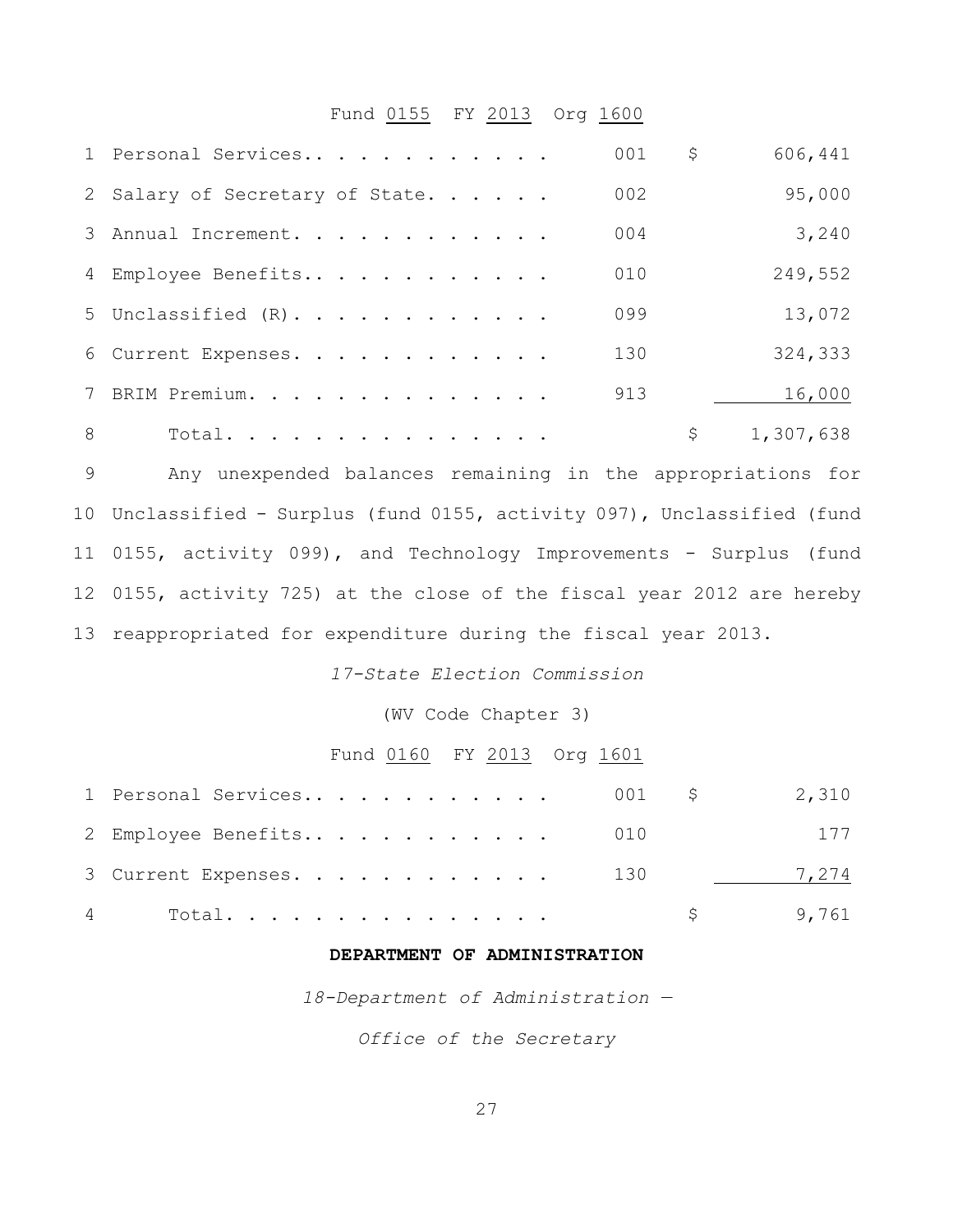#### (WV Code Chapter 5F)

## Fund 0186 FY 2013 Org 0201

|    | 1 Personal Services       | 001 | $\mathsf{S}$ | 443, 414   |
|----|---------------------------|-----|--------------|------------|
|    | 2 Annual Increment.       | 004 |              | 3,026      |
|    | 3 Employee Benefits       | 010 |              | 139,705    |
|    | 4 Unclassified.           | 099 |              | 9,397      |
|    | 5 Current Expenses.       | 130 |              | 97,056     |
|    | 6 Repairs and Alterations | 064 |              | 100        |
|    | 7 Equipment               | 070 |              | 5,000      |
|    | 8 Financial Advisor (R)   | 304 |              | 200,000    |
|    | 9 Lease Rental Payments   | 516 |              | 16,000,000 |
|    | 10 Design-Build Board.    | 540 |              | 19,068     |
|    | 11 Other Assets.          | 690 |              | 5,000      |
|    | 12 BRIM Premium.          | 913 |              | 3,990      |
| 13 | Total.                    |     | \$           | 16,925,756 |

 Any unexpended balances remaining in the appropriations for Financial Advisor (fund 0186, activity 304) and Debt Reduction (fund 0186, activity 635) at the close of the fiscal year 2012 are hereby reappropriated for expenditure during the fiscal year 2013.

 The appropriation for Lease Rental Payments shall be disbursed as provided by W.Va. Code §31-15-6b.

*19-Consolidated Public Retirement Board*

(WV Code Chapter 5)

Fund 0195 FY 2013 Org 0205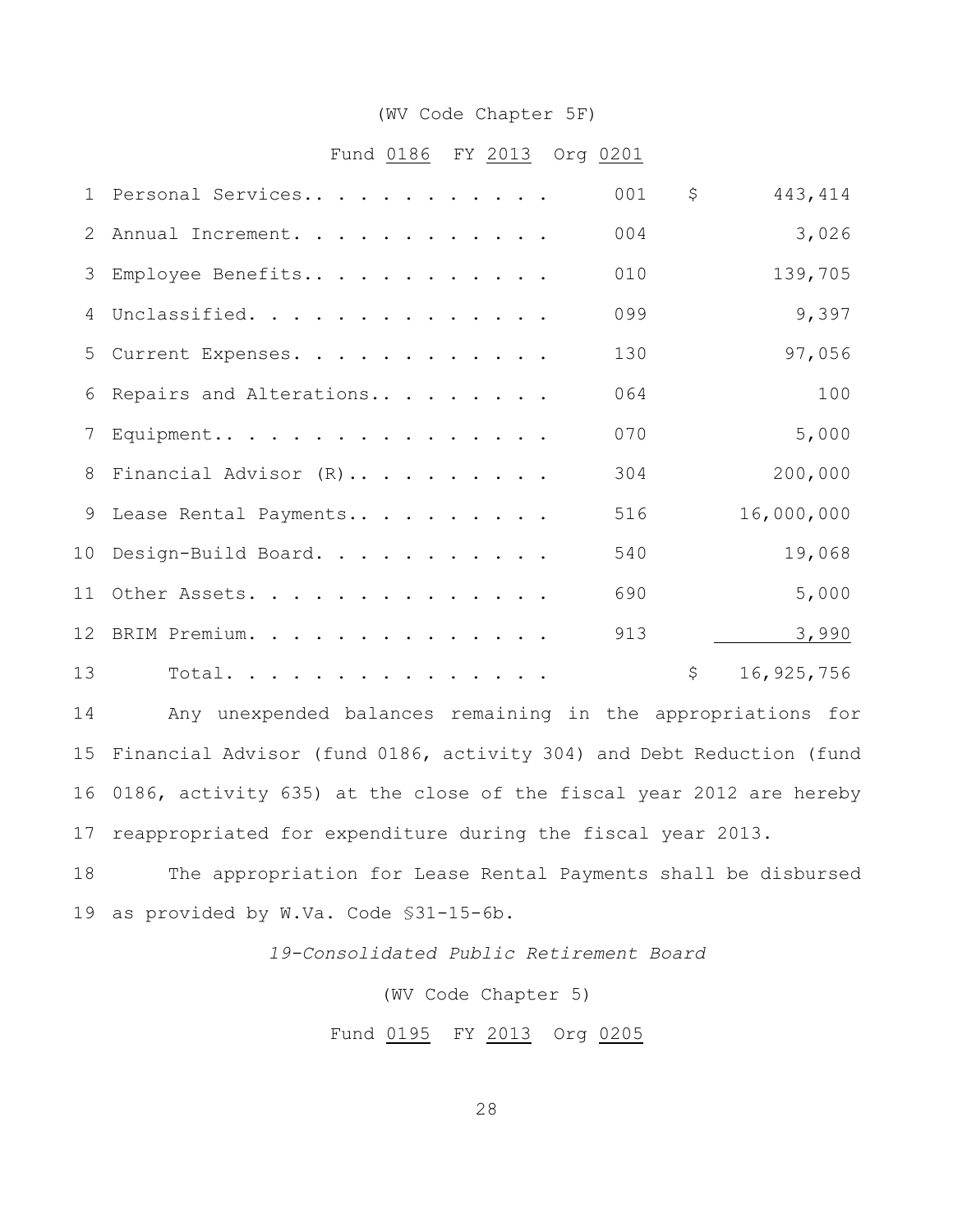The division of highways, division of motor vehicles, public service commission and other departments, bureaus, divisions, or commissions operating from special revenue funds and/or federal funds shall pay their proportionate share of the retirement costs for their respective divisions. When specific appropriations are not made, such payments may be made from the balances in the various special revenue funds in excess of specific appropriations.

## *20-Division of Finance*

(WV Code Chapter 5A)

## Fund 0203 FY 2013 Org 0209

|    | 1 Personal Services       | 001 | \$<br>83,590  |
|----|---------------------------|-----|---------------|
|    | 2 Annual Increment.       | 004 | 1,101         |
|    | 3 Employee Benefits       | 010 | 34,254        |
|    | 4 Unclassified.           | 099 | 2,438         |
|    | 5 Current Expenses.       | 130 | 113,562       |
|    | 6 Repairs and Alterations | 064 | 1,500         |
|    | 7 Equipment               | 070 | 1,000         |
|    | 8 GAAP Project (R).       | 125 | 676,790       |
|    | 9 Other Assets.           | 690 | 2,000         |
|    | 10 BRIM Premium.          | 913 | 4,526         |
| 11 | Total.                    |     | \$<br>920,761 |
|    |                           |     |               |

 Any unexpended balance remaining in the appropriation for GAAP Project (fund 0203, activity 125) at the close of the fiscal year 2012 is hereby reappropriated for expenditure during the fiscal year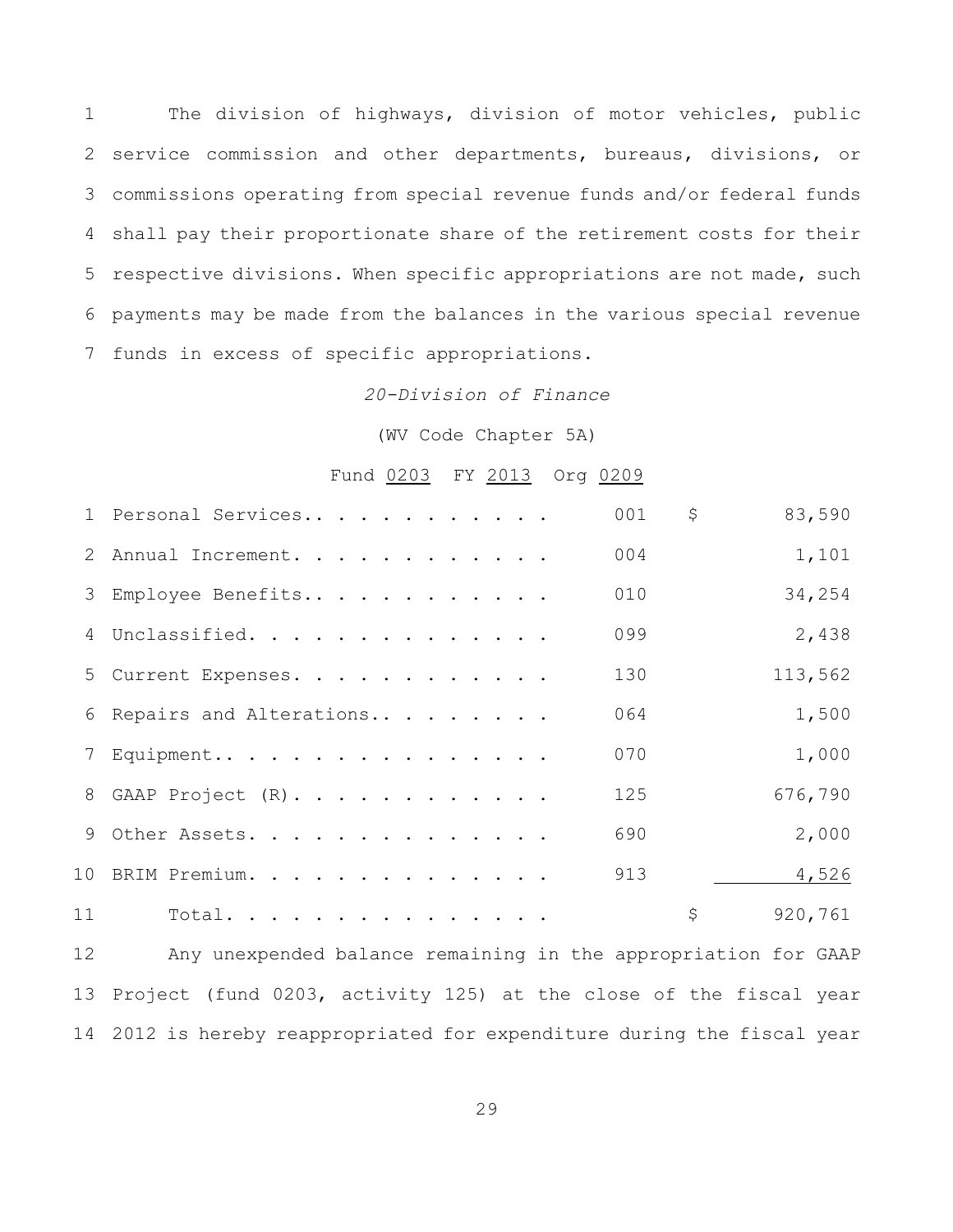## 2013.

*21-Division of General Services*

### (WV Code Chapter 5A)

# Fund 0230 FY 2013 Org 0211

|    | 1 Personal Services                                           | 001<br>\$ | 1,744,207 |
|----|---------------------------------------------------------------|-----------|-----------|
|    | 2 Annual Increment.                                           | 004       | 27,089    |
|    | 3 Employee Benefits                                           | 010       | 897,138   |
|    | 4 Unclassified.                                               | 099       | 29,982    |
|    | 5 Current Expenses.                                           | 130       | 1,106,133 |
|    | $6$ Equipment                                                 | 070       | 1,000     |
|    | 7 Fire Service Fee.                                           | 126       | 14,000    |
|    | 8 Preservation and Maintenance of Statues                     |           |           |
| 9  | and Monuments on Capitol Grounds                              | 371       | 68,000    |
|    | 10 Other Assets.                                              | 690       | 1,000     |
|    | 11 BRIM Premium.                                              | 913       | 112,481   |
| 12 | Total.                                                        | \$        | 4,001,030 |
| 13 | From the above appropriation for Preservation and Maintenance |           |           |
|    |                                                               |           |           |

 of Statues and Monuments on Capitol Grounds (activity 371), the Division shall consult the Division of Culture and History and Capitol Building Commission in all aspects of planning, assessment, maintenance and restoration.

*22-Division of Purchasing*

(WV Code Chapter 5A)

Fund 0210 FY 2013 Org 0213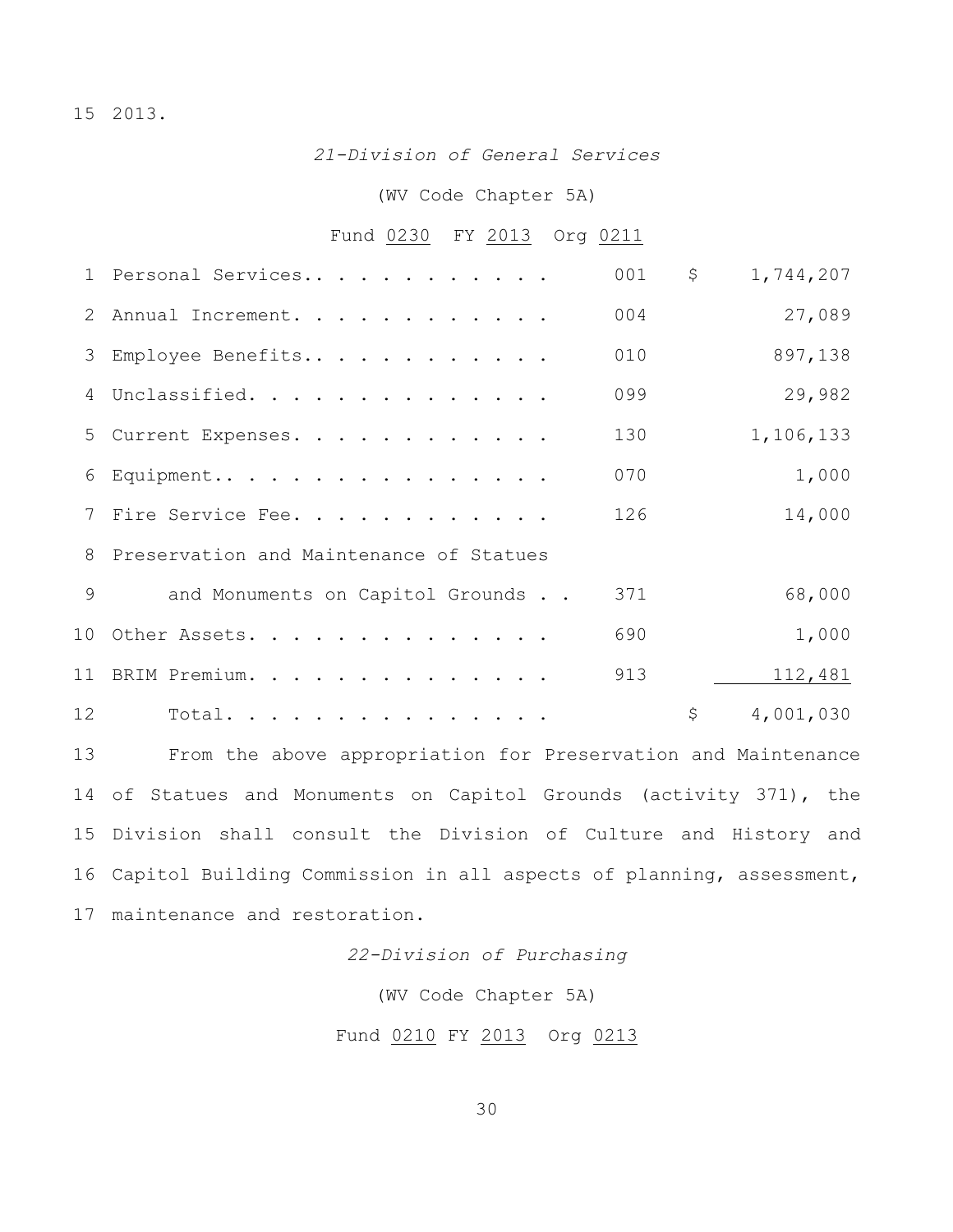|                 | 1 Personal Services       | 001 | \$<br>722,838   |
|-----------------|---------------------------|-----|-----------------|
|                 | 2 Annual Increment.       | 004 | 12,095          |
|                 | 3 Employee Benefits       | 010 | 292,777         |
|                 | 4 Unclassified.           | 099 | 9,771           |
|                 | 5 Current Expenses.       | 130 | 131,932         |
|                 | 6 Repairs and Alterations | 064 | 700             |
|                 | 7 Equipment               | 070 | 1,000           |
|                 | 8 Other Assets.           | 690 | 1,000           |
|                 | 9 BRIM Premium.           | 913 | 6,167           |
| 10 <sup>°</sup> | Total.                    |     | \$<br>1,178,280 |

 The division of highways shall reimburse Fund 2031 within the division of purchasing for all actual expenses incurred pursuant to the provisions of W.Va. Code §17-2A-13.

## *23-Travel Management*

(WV Code Chapter 5A)

Fund 0615 FY 2013 Org 0215

|   | 1 Personal Services | 001 | \$<br>576,312   |
|---|---------------------|-----|-----------------|
|   | 2 Annual Increment. | 004 | 4,680           |
|   | 3 Employee Benefits | 010 | 355,403         |
|   | 4 Unclassified.     | 099 | 18,232          |
|   | 5 Current Expenses. | 130 | 860,776         |
|   | 6 Equipment         | 070 | 5,000           |
|   | 7 Other Assets.     | 690 | 4,000           |
| 8 | Total.              |     | \$<br>1,824,403 |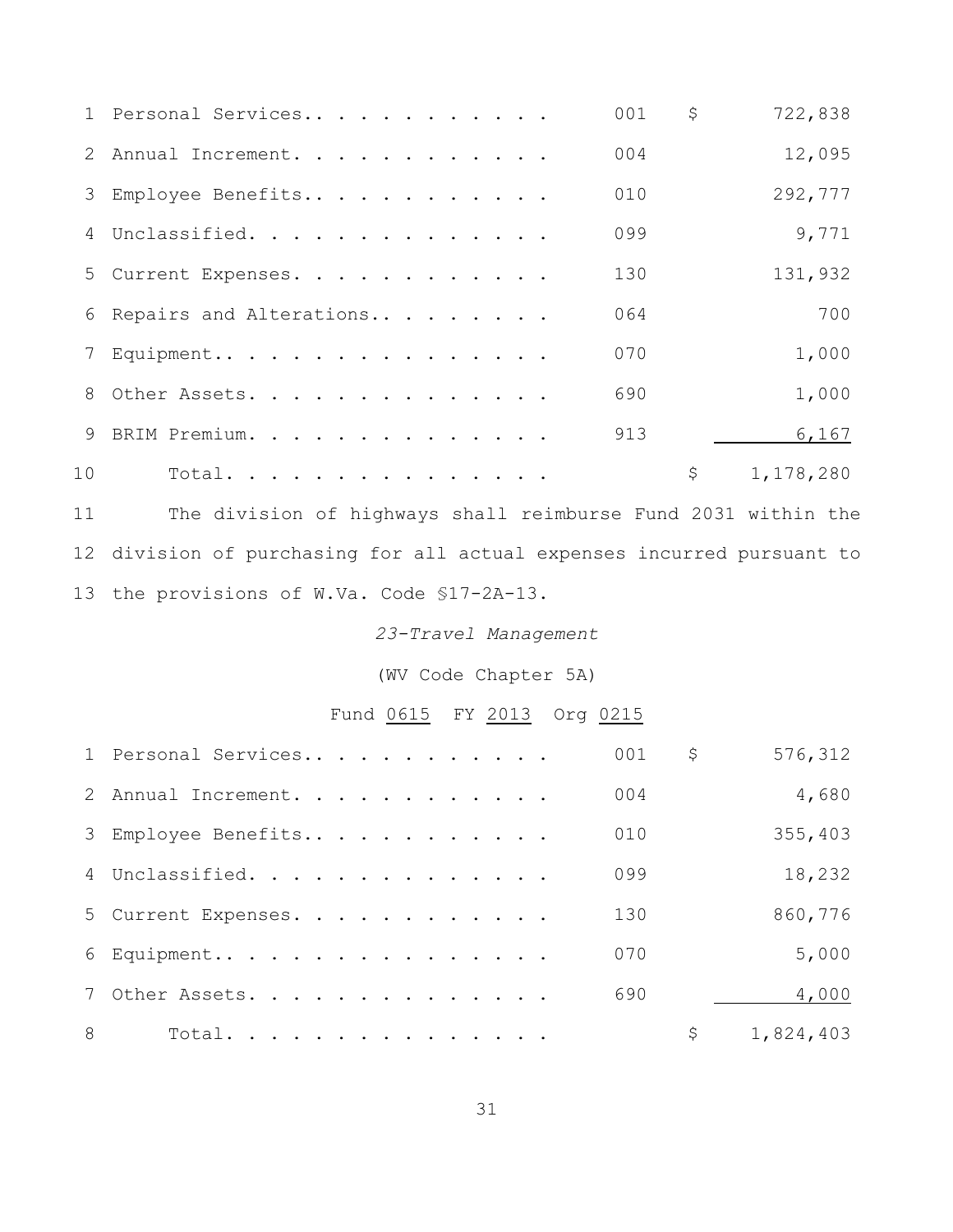## *24-Commission on Uniform State Laws*

(WV Code Chapter 29)

# Fund 0214 FY 2013 Org 0217

| 1 Unclassified.                |  |  |  |  |  |  | 099 \$500 |  |
|--------------------------------|--|--|--|--|--|--|-----------|--|
| 2 Current Expenses. 130 46,050 |  |  |  |  |  |  |           |  |
|                                |  |  |  |  |  |  | \$ 46,550 |  |

 To pay expenses for members of the commission on uniform state laws.

### *25-West Virginia Public Employees Grievance Board*

### (WV Code Chapter 6C)

### Fund 0220 FY 2013 Org 0219

|   | 1 Personal Services       | 001 | \$<br>660,635   |
|---|---------------------------|-----|-----------------|
|   | 2 Annual Increment.       | 004 | 9,097           |
|   | 3 Employee Benefits       | 010 | 204,208         |
|   | 4 Current Expenses.       | 130 | 202,128         |
|   | 5 Repairs and Alterations | 064 | 1,000           |
|   | 6 Equipment               | 070 | 6,000           |
|   | 7 BRIM Premium.           | 913 | 5,200           |
| 8 | Total.                    |     | \$<br>1,088,268 |

 Any unexpended balance remaining in the appropriation for Unclassified (fund 0220, activity 099) at the close of the fiscal year 2012 is hereby reappropriated for expenditure during the fiscal year 2013.

*26-Ethics Commission*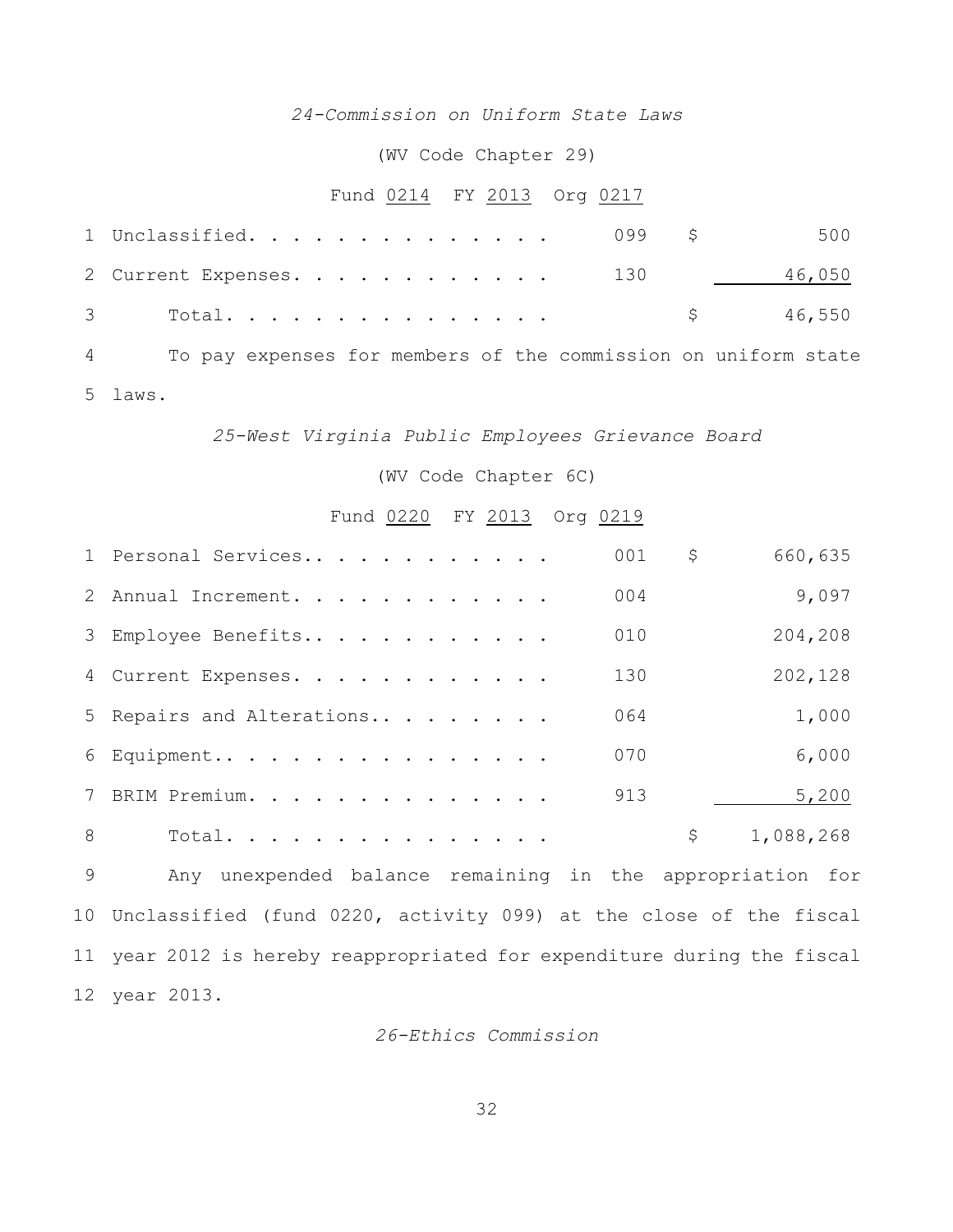# (WV Code Chapter 6B)

# Fund 0223 FY 2013 Org 0220

|   | 1 Personal Services         | 001 | $\mathsf{S}$ | 417,356 |
|---|-----------------------------|-----|--------------|---------|
|   | 2 Annual Increment.         | 004 |              | 4,200   |
|   | 3 Employee Benefits         | 010 |              | 132,728 |
|   | 4 Unclassified.             | 099 |              | 7,553   |
|   | 5 Current Expenses.         | 130 |              | 188,382 |
|   | 6 Repairs and Alterations   | 064 |              | 500     |
|   | 7 Other Assets.             | 690 |              | 2,000   |
|   | 8 BRIM Premium.             | 913 |              | 2,788   |
| 9 | Total.                      |     | \$           | 755,507 |
|   | 27-Public Defender Services |     |              |         |
|   | (WV Code Chapter 29)        |     |              |         |

# Fund 0226 FY 2013 Org 0221

|   | 1 Personal Services             | 001              | \$<br>698,376    |
|---|---------------------------------|------------------|------------------|
|   | 2 Annual Increment.             | 0 <sub>0</sub> 4 | 11,220           |
|   | 3 Employee Benefits             | 010              | 298,050          |
|   | 4 Unclassified                  | 099              | 318,531          |
|   | 5 Public Defender Corporations. | 352              | 18,301,266       |
|   | 6 Appointed Counsel Fees (R).   | 788              | 12, 223, 115     |
|   | 7 BRIM Premium.                 | 913              | 4,216            |
| 8 | Total.                          |                  | \$<br>31,854,774 |

 Any unexpended balance remaining in the above appropriation for Appointed Counsel Fees (fund 0226, activity 788) at the close of the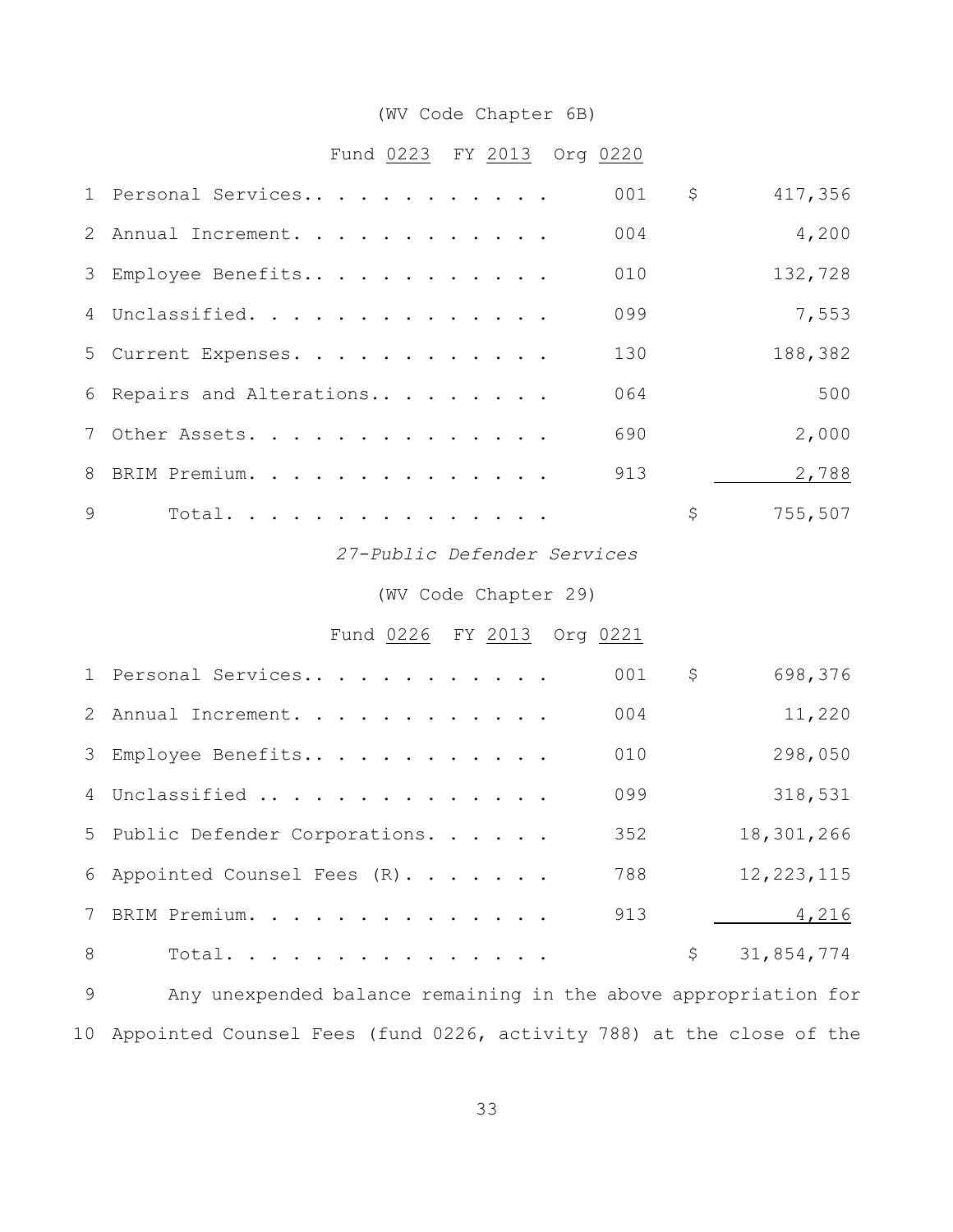fiscal year 2012 is hereby reappropriated for expenditure during the fiscal year 2013.

 The director shall have the authority to transfer funds from the appropriation to Public Defender Corporations (fund 0226, activity 352) to Appointed Counsel Fees (fund 0226, activity 788).

## *28-Committee for the Purchase of*

## *Commodities and Services from the Handicapped*

(WV Code Chapter 5A)

## Fund 0233 FY 2013 Org 0224

| 4 Total.                              |  |  |  |  |  |  | 5,055 |       |
|---------------------------------------|--|--|--|--|--|--|-------|-------|
| 3 Current Expenses. 130               |  |  |  |  |  |  | 1,878 |       |
| 2 Employee Benefits 010               |  |  |  |  |  |  |       | 1,377 |
| 1 Personal Services 001 $\,$ \$ 1,800 |  |  |  |  |  |  |       |       |

*29-Public Employees Insurance Agency*

(WV Code Chapter 5)

#### Fund 0200 FY 2013 Org 0225

1 PEIA Subsidy. . . . . . . . . . . . . 801 \$ 3,500,000 The above appropriation for PEIA Subsidy (fund 0200, activity 801) may be transferred to a special revenue fund and shall be utilized by the West Virginia Public Employee's Insurance Agency for the purposes of offsetting benefit changes and to offset the aggregate premium cost-sharing percentage requirements between employers and employees. Such amount shall not be included in the calculation of the plan year aggregate premium cost-sharing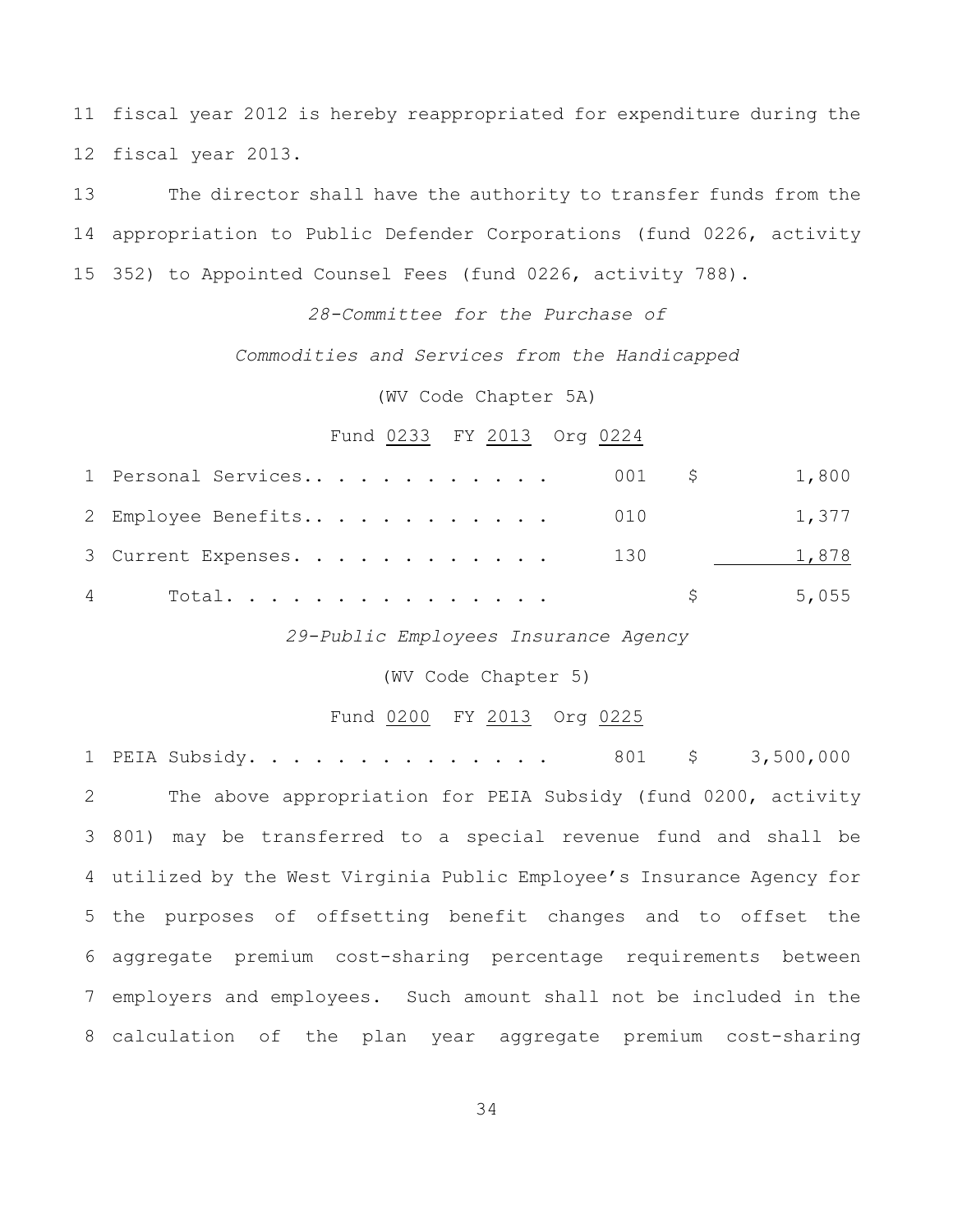percentages between employers and employees.

 The division of highways, division of motor vehicles, public service commission and other departments, bureaus, divisions, or commissions operating from special revenue funds and/or federal funds shall pay their proportionate share of the public employees health insurance cost for their respective divisions.

*30-West Virginia Prosecuting Attorneys Institute*

## (WV Code Chapter 7)

## Fund 0557 FY 2013 Org 0228

| 1 Forensic Medical Examinations (R) | 683 \$ | 139,927   |
|-------------------------------------|--------|-----------|
| 2 Federal Funds/Grant Match (R) 749 |        | 99,880    |
| 3 Total.                            |        | \$239,807 |

 Any unexpended balances remaining in the appropriations for Forensic Medical Examinations (fund 0557, activity 683) and Federal Funds/Grant Match (fund 0557, activity 749) at the close of the fiscal year 2012 are hereby reappropriated for expenditure during the fiscal year 2013.

### *31-Children's Health Insurance Agency*

## (WV Code Chapter 5)

#### Fund 0588 FY 2013 Org 0230

| 1 Personal Services 001 \$ |  | 86,036     |
|----------------------------|--|------------|
| 2 Annual Increment. 004    |  | 1,200      |
| 3 Employee Benefits 010    |  | 45,431     |
| 4 Current Expenses. 130    |  | 10,295,876 |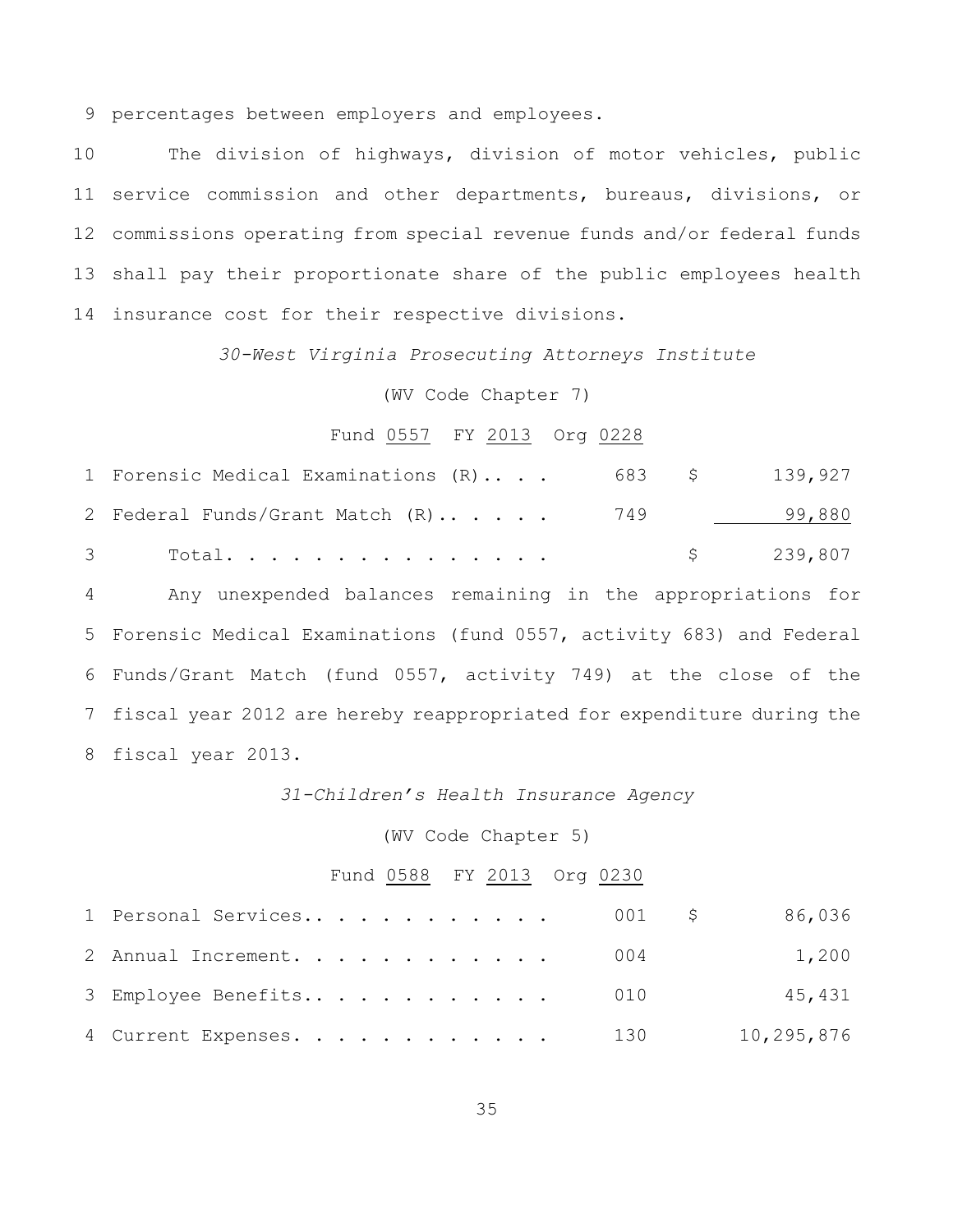| 5 Autism Spectrum Disorder Coverage |  |  | 856                     | 497,035      |
|-------------------------------------|--|--|-------------------------|--------------|
| 6 — 1<br>Total.                     |  |  |                         | \$10,925,578 |
|                                     |  |  | 32-Real Estate Division |              |

(WV Code Chapter 5A)

# Fund 0610 FY 2013 Org 0233

|    | 1 Personal Services       | 001 | \$<br>524,095   |
|----|---------------------------|-----|-----------------|
|    | 2 Annual Increment.       | 004 | 7,000           |
|    | 3 Employee Benefits       | 010 | 273,525         |
|    | 4 Unclassified.           | 099 | 10,027          |
|    | 5 Current Expenses.       | 130 | 176,109         |
|    | 6 Repairs and Alterations | 064 | 1,300           |
|    | 7 Equipment               | 070 | 5,000           |
|    | 8 Other Assets.           | 690 | 1,000           |
|    | 9 BRIM Premium.           | 913 | 4,200           |
| 10 | Total.                    |     | \$<br>1,002,256 |

## **DEPARTMENT OF COMMERCE**

*33-Division of Tourism*

(WV Code Chapter 5B)

## Fund 0246 FY 2013 Org 0304

 Any unexpended balance remaining in the appropriation for Tourism - Special Projects (fund 0246, activity 859) at the close of the fiscal year 2012 is hereby reappropriated for expenditure during the fiscal year 2013.

*34-Division of Forestry*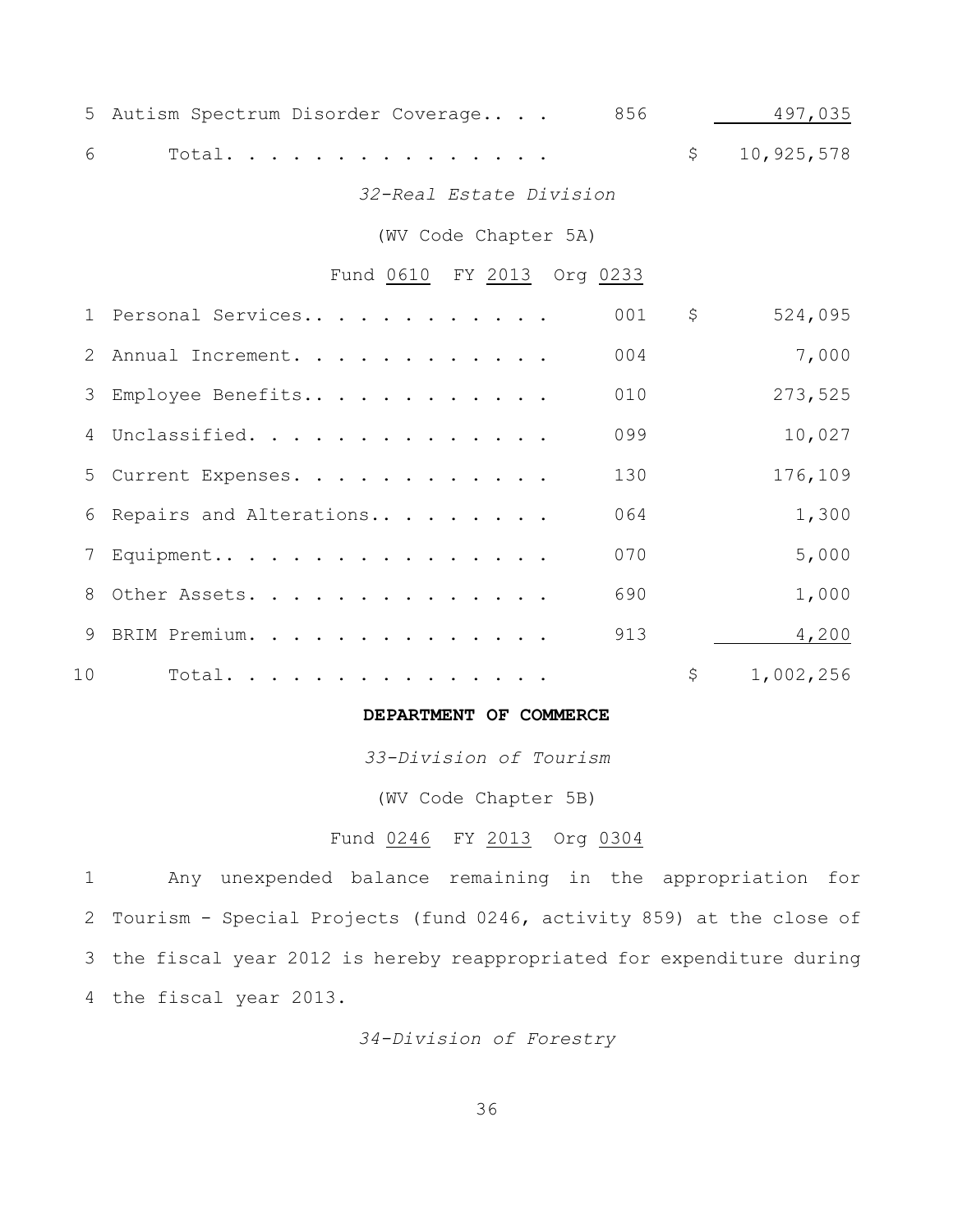# (WV Code Chapter 19)

# Fund 0250 FY 2013 Org 0305

|                | 001<br>1 Personal Services                                       | \$<br>2,569,163 |
|----------------|------------------------------------------------------------------|-----------------|
| 2              | 004<br>Annual Increment.                                         | 77,000          |
| 3              | 010<br>Employee Benefits                                         | 1,026,548       |
|                | 099<br>4 Unclassified.                                           | 45,000          |
| 5              | 130<br>Current Expenses.                                         | 631,706         |
| 6              | 064<br>Repairs and Alterations                                   | 10,000          |
| $7\phantom{.}$ | 070<br>Equipment                                                 | 64,416          |
| 8              | BRIM Premium.<br>913                                             | 77,676          |
| 9              | Total.                                                           | \$<br>4,501,509 |
| 10             | Out of the above appropriation a sum may be used to match        |                 |
| 11             | federal funds for cooperative studies or other funds for similar |                 |
|                | 12 purposes.                                                     |                 |

### *35-Geological and Economic Survey*

# (WV Code Chapter 29)

# Fund 0253 FY 2013 Org 0306

| 1 Personal Services       | 001 | \$<br>1,296,229 |
|---------------------------|-----|-----------------|
| 2 Annual Increment.       | 004 | 35,559          |
| 3 Employee Benefits       | 010 | 492,382         |
| 4 Unclassified.           | 099 | 35,393          |
| 5 Current Expenses.       | 130 | 193,601         |
| 6 Repairs and Alterations | 064 | 14,000          |
| 7 Equipment               | 070 | 7,500           |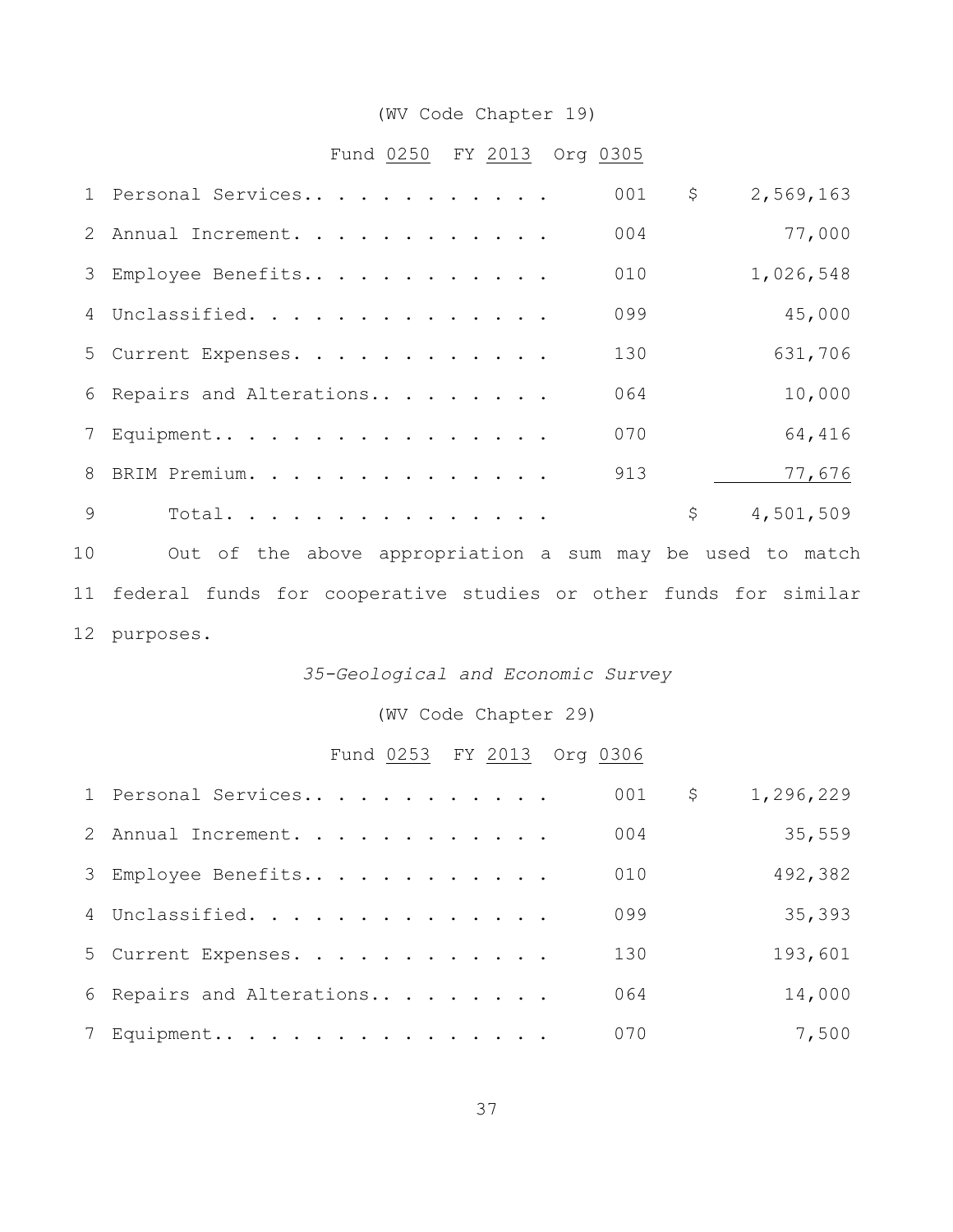| 8 Mineral Mapping System (R). 207 |  |  |  | 1,441,234   |
|-----------------------------------|--|--|--|-------------|
| 9 Other Assets. 690               |  |  |  | 5,500       |
| 10 BRIM Premium. 913              |  |  |  | 20,228      |
| 11 Total.                         |  |  |  | \$3,541,626 |

 Any unexpended balance remaining in the appropriation for Mineral Mapping System (fund 0253, activity 207) at the close of the fiscal year 2012 is hereby reappropriated for expenditure during the fiscal year 2013.

 The above Unclassified and Current Expenses appropriations include funding to secure federal and other contracts and may be transferred to a special revolving fund (fund 3105, activity 099) for the purpose of providing advance funding for such contracts.

*36-West Virginia Development Office*

(WV Code Chapter 5B)

#### Fund 0256 FY 2013 Org 0307

| 1 Personal Services                 | 001 | \$<br>3,382,535 |
|-------------------------------------|-----|-----------------|
| 2 Annual Increment.                 | 004 | 78,600          |
| 3 Employee Benefits                 | 010 | 1,170,503       |
| 4 ARC-WV Home of Your Own Alliance. | 048 | 36,480          |
| 5 Unclassified.                     | 099 | 209,000         |
| 6 Current Expenses.                 | 130 | 2,895,169       |
| 7 Repairs and Alterations           | 064 | 4,000           |
| 8 Equipment                         | 070 | 200,000         |
| 9 Southern WV Career Center         | 071 | 448,476         |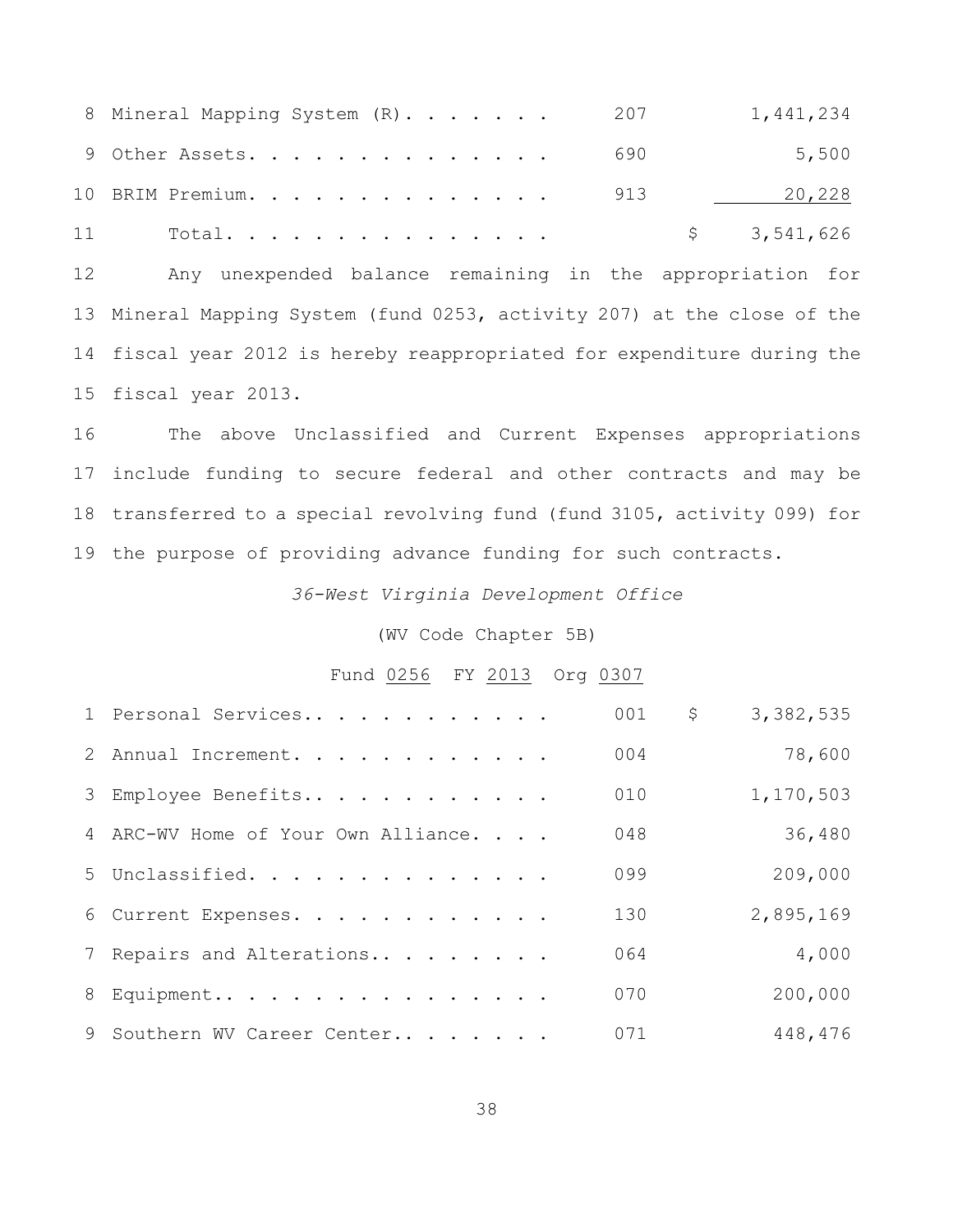| 10 | Partnership Grants (R).                 | 131 | 605,150   |
|----|-----------------------------------------|-----|-----------|
| 11 | Local Economic Development              |     |           |
| 12 | Partnerships (R)                        | 133 | 1,705,440 |
| 13 | ARC Assessment.                         | 136 | 152,585   |
| 14 | Mid-Atlantic Aerospace Complex.         | 231 | 161,226   |
| 15 | Guaranteed Work Force Grant (R)         | 242 | 1,050,569 |
| 16 | Robert C. Byrd Institute for Advanced/  |     |           |
| 17 | Flexible Manufacturing - Technology     |     |           |
| 18 | Outreach and Programs for Environmental |     |           |
| 19 | and Advanced Technologies.              | 367 | 474,058   |
| 20 | Advantage Valley.                       | 389 | 67,762    |
| 21 | Chemical Alliance Zone.                 | 390 | 45,600    |
| 22 | WV High Tech Consortium                 | 391 | 215,034   |
| 23 | Regional Contracting Assistance Center. | 418 | 200,000   |
| 24 | Highway Authorities                     | 431 | 791,435   |
| 25 | Charleston Farmers Market               | 476 | 91,200    |
| 26 | International Offices (R)               | 593 | 629,867   |
|    | 27 Small Business Development (R).      | 703 | 200,000   |
| 28 | WV Manufacturing Extension Partnership. | 731 | 131,328   |
| 29 | Polymer Alliance.                       | 754 | 104,880   |
| 30 | Regional Councils                       | 784 | 401,280   |
| 31 | Mainstreet Program.                     | 794 | 186,634   |
| 32 | National Institute of Chemical Studies. | 805 | 64,296    |
| 33 | Local Economic Development              |     |           |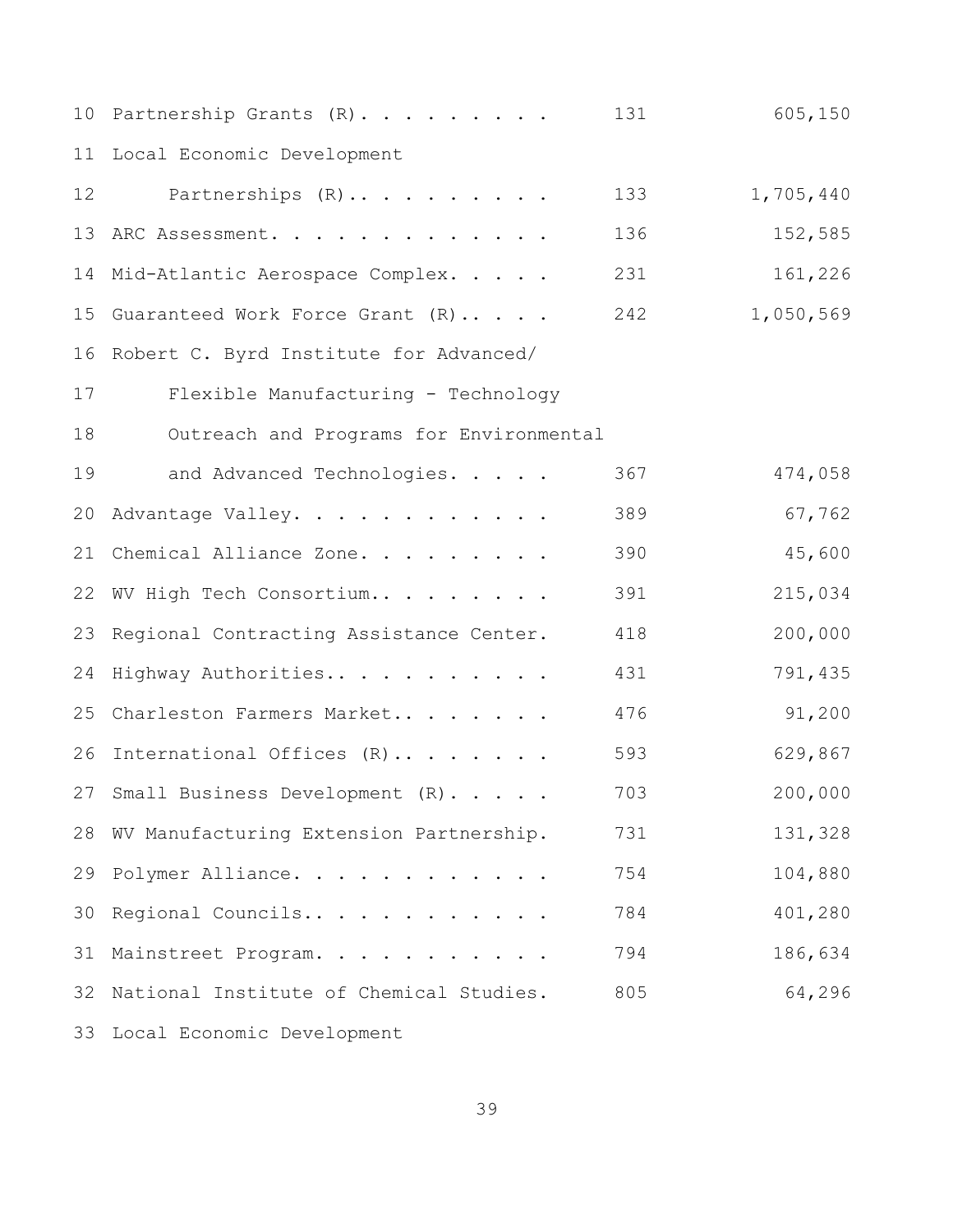| 34 | Assistance $(R)$                             | 819 | 7,800,000        |
|----|----------------------------------------------|-----|------------------|
|    | 35 I-79 Development Council.                 | 824 | 50,050           |
|    | 36 Mingo County Post Mine Land Use Projects. | 841 | 125,000          |
|    | 37 BRIM Premium.                             | 913 | 26,096           |
|    | 38 4-H Camp Improvements (R)                 | 941 | 650,000          |
|    | 39 Hatfield McCoy Recreational Trail         | 960 | 228,000          |
|    | 40 Hardwood Alliance Zone.                   | 992 | 38,851           |
| 41 | Total.                                       |     | \$<br>24,621,104 |

 Any unexpended balances remaining in the appropriations for Tourism — Unclassified — Surplus (fund 0256, activity 075), Unclassified - Surplus (fund 0256, activity 097), Partnership Grants (fund 0256, activity 131), Local Economic Development Partnerships (fund 0256, activity 133), Guaranteed Work Force Grant (fund 0256, activity 242), Local Economic Development Assistance — Surplus (fund 0256, activity 266), Industrial Park Assistance (fund 0256, activity 480), Leverage Technology and Small Business Development Program (fund 0256, activity 525), International Offices (fund 0256, activity 593), Small Business Development (fund 0256, activity 703), Local Economic Development Assistance (fund 0256, activity 819), Economic Development Assistance (fund 0256, activity 900), and 4-H Camp Improvements (fund 0256, activity 941) at the close of the fiscal year 2012 are hereby reappropriated for expenditure during the fiscal year 2013.

The above appropriation to Local Economic Development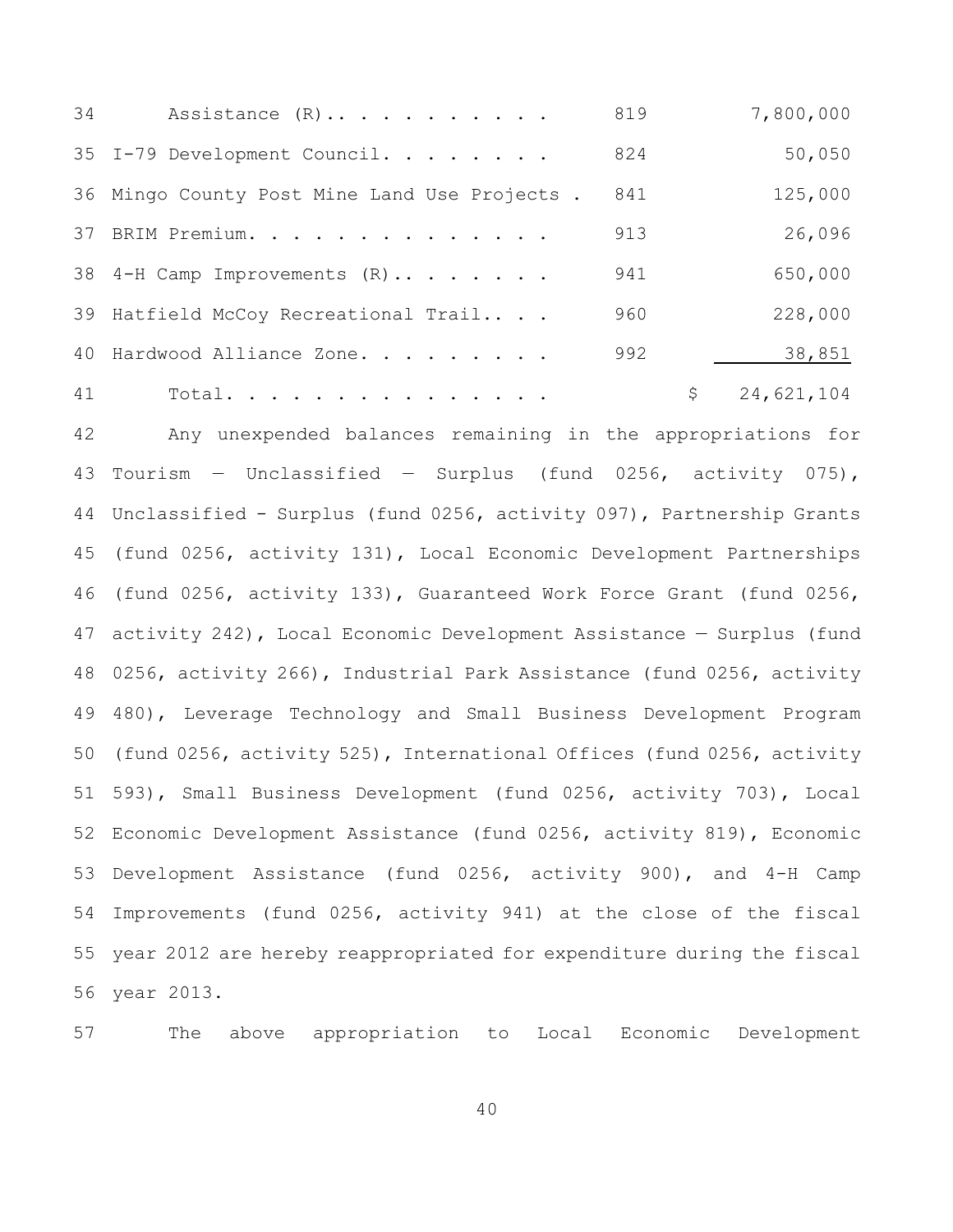Partnerships (activity 133) shall be used by the West Virginia development office for the award of funding assistance to county and regional economic development corporations or authorities participating in the certified development community program developed under the provisions of W.Va. Code §5B-2-14. The West Virginia development office shall award the funding assistance through a matching grant program, based upon a formula whereby funding assistance may not exceed \$34,000 per county served by an economic development or redevelopment corporation or authority.

 From the above appropriation for Current Expenses (fund 0256, activity 130) \$250,000 is for TechConnect; \$250,000 is for Tamarack Foundation; \$1,000,000 is to be transferred to Development Office Promotion Fund (Fund 3171).

71 From the above appropriation for Highway Authorities (fund 0256, activity 431), \$115,187 is for King Coal Highway Authority; \$115,187 is for Coal Field Expressway Authority; \$92,150 is for Coal Heritage Highway Authority; \$92,150 is for Coal Heritage Area Authority; \$46,075 is for Little Kanawha River Parkway; \$82,935 is for Midland Trail Scenic Highway Association; \$52,525 is for Shawnee Parkway Authority; \$92,150 is for Corridor G Regional Development Authority; \$57,000 is for Corridor H Authority; and \$46,076 is for Route 2 I68 Highway Authority.

 From the above appropriation for Local Economic Development Assistance (fund 0256, activity 819) the division may retain an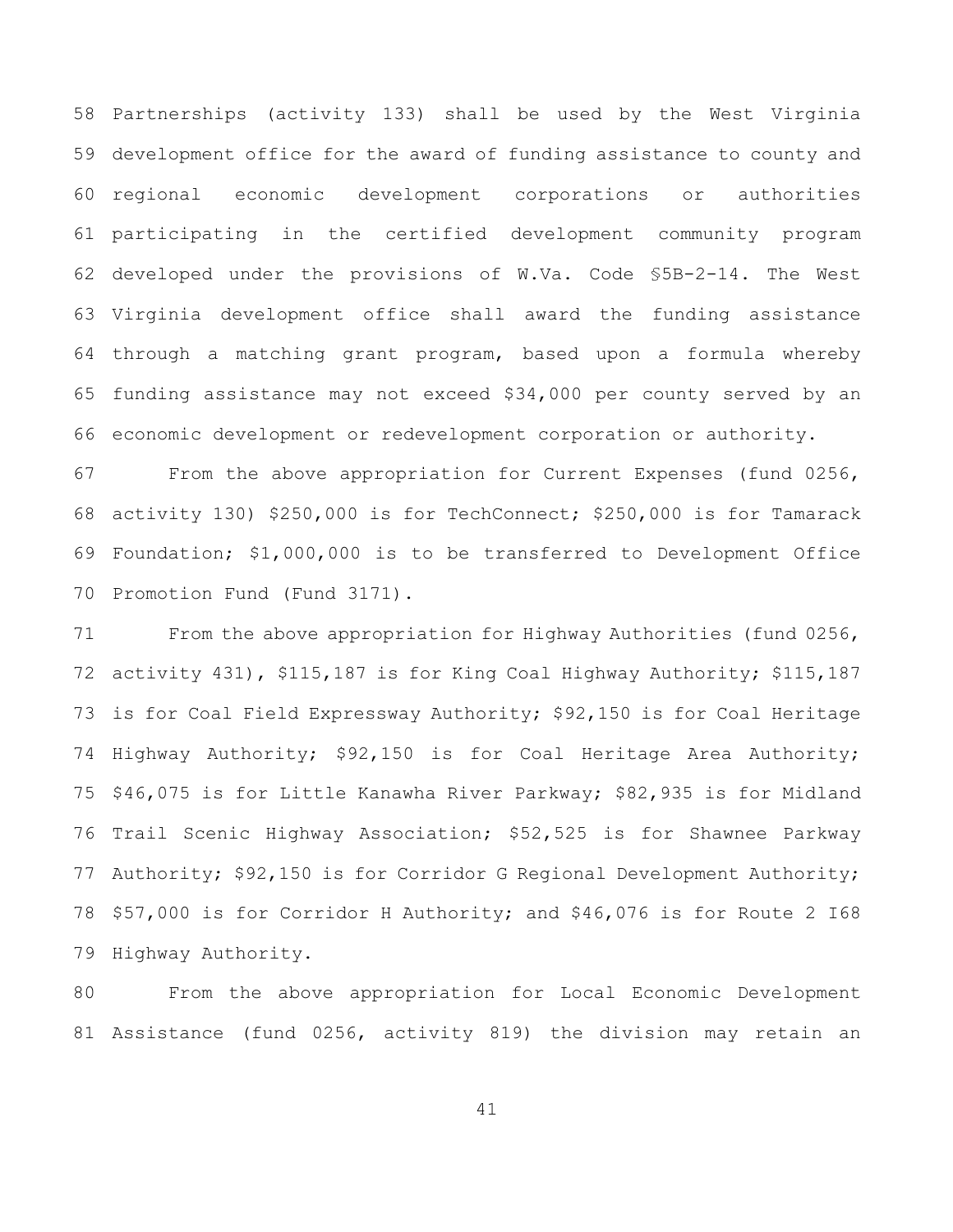82 amount not to exceed one percent of the total appropriation for 83 administrative purposes.

#### *37-Division of Labor*

(WV Code Chapters 21 and 47)

# Fund 0260 FY 2013 Org 0308

|   | 1 Personal Services       | 001 | \$<br>1,744,977 |
|---|---------------------------|-----|-----------------|
|   | 2 Annual Increment.       | 004 | 32,501          |
|   | 3 Employee Benefits       | 010 | 811,659         |
|   | 4 Unclassified.           | 099 | 34,205          |
|   | 5 Current Expenses.       | 130 | 716,462         |
|   | 6 Repairs and Alterations | 064 | 40,000          |
|   | 7 BRIM Premium.           | 913 | 47,521          |
| 8 | Total.                    |     | \$<br>3,427,325 |
|   |                           |     |                 |

### *38-Division of Labor -*

### *Occupational Safety and Health Fund*

### (WV Code Chapters 21)

### Fund 0616 FY 2013 Org 0308

| $1$ Unclassified. 099 $\,$ \$   |  | 985       |
|---------------------------------|--|-----------|
| 2 Current Expenses. 130 199,015 |  |           |
|                                 |  | \$200,000 |

### *39-Division of Natural Resources*

#### (WV Code Chapter 20)

## Fund 0265 FY 2013 Org 0310

|  |  | 1 Personal Services |  |  |  |  |  |  |  |  |  |  |  |  |  | 9,202,183 |
|--|--|---------------------|--|--|--|--|--|--|--|--|--|--|--|--|--|-----------|
|--|--|---------------------|--|--|--|--|--|--|--|--|--|--|--|--|--|-----------|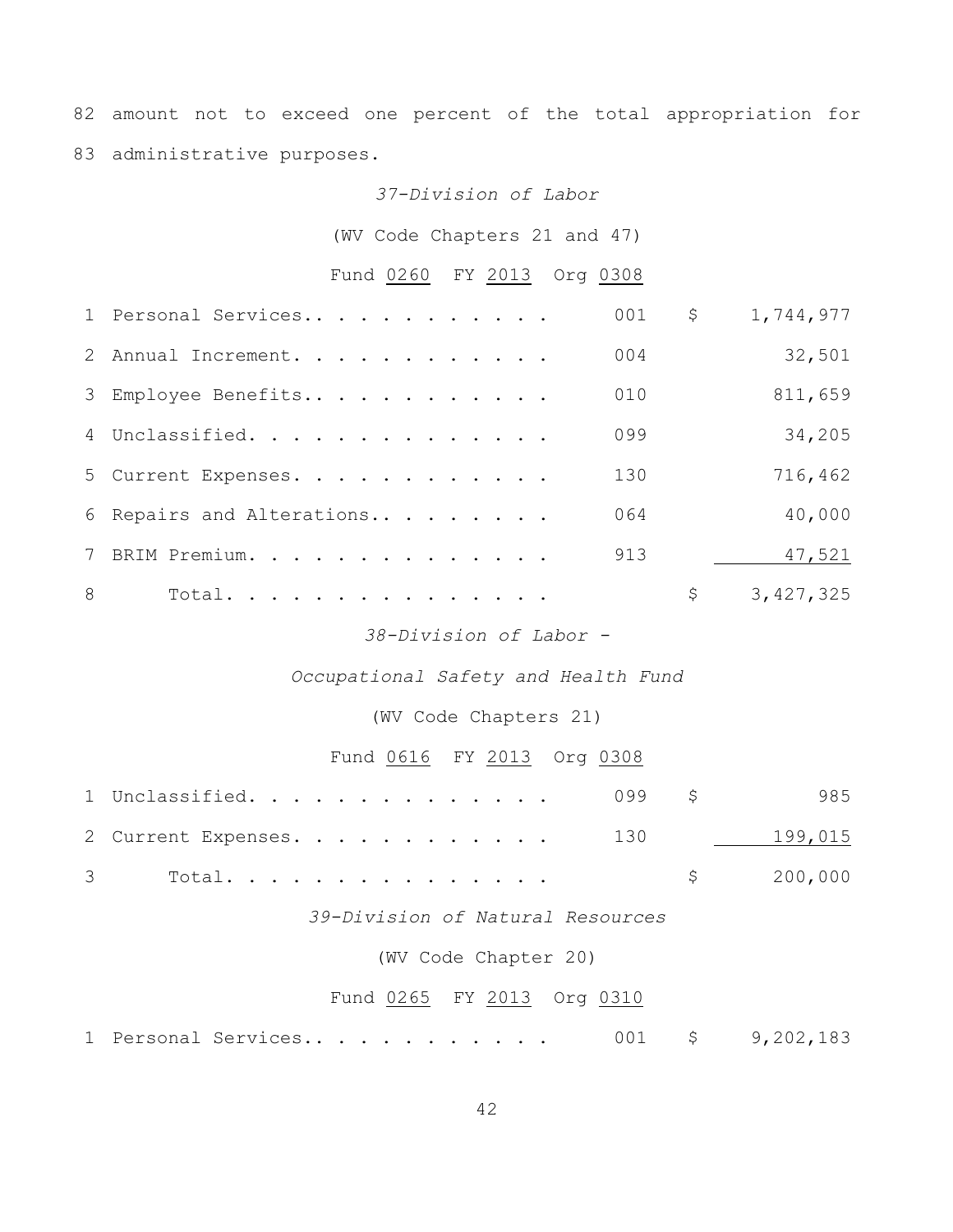|    | 2 Annual Increment.                    | 004 | 292,050          |
|----|----------------------------------------|-----|------------------|
|    | 3 Employee Benefits                    | 010 | 4, 417, 715      |
|    | 4 Unclassified.                        | 099 | 11,220           |
|    | 5 Current Expenses.                    | 130 | 500              |
|    | 6 Repairs and Alterations              | 064 | 400              |
|    | 7 Equipment                            | 070 | 400              |
|    | 8 Buildings                            | 258 | 500              |
|    | 9 Litter Control Conservation Officers | 564 | 159,382          |
|    | 10 Upper Mud River Flood Control       | 654 | 180,522          |
|    | 11 Other Assets.                       | 690 | 200              |
|    | 12 Land                                | 730 | 400              |
|    | 13 Law Enforcement                     | 806 | 2,954,720        |
|    | 14 BRIM Premium.                       | 913 | 293,374          |
| 15 | Total.                                 |     | \$<br>17,513,566 |

 Any unexpended balances remaining in the appropriations for Land Purchase (fund 0265, activity 761) and Fish Hatchery Improvements (fund 0265, activity 825) at the close of the fiscal year 2012 are hereby reappropriated for expenditure during the fiscal year 2013. Any revenue derived from mineral extraction at any state park shall be deposited in a special revenue account of the division of natural resources, first for bond debt payment purposes and with any remainder to be for park operation and improvement purposes.

*40-Division of Miners' Health, Safety and Training*

(WV Code Chapter 22)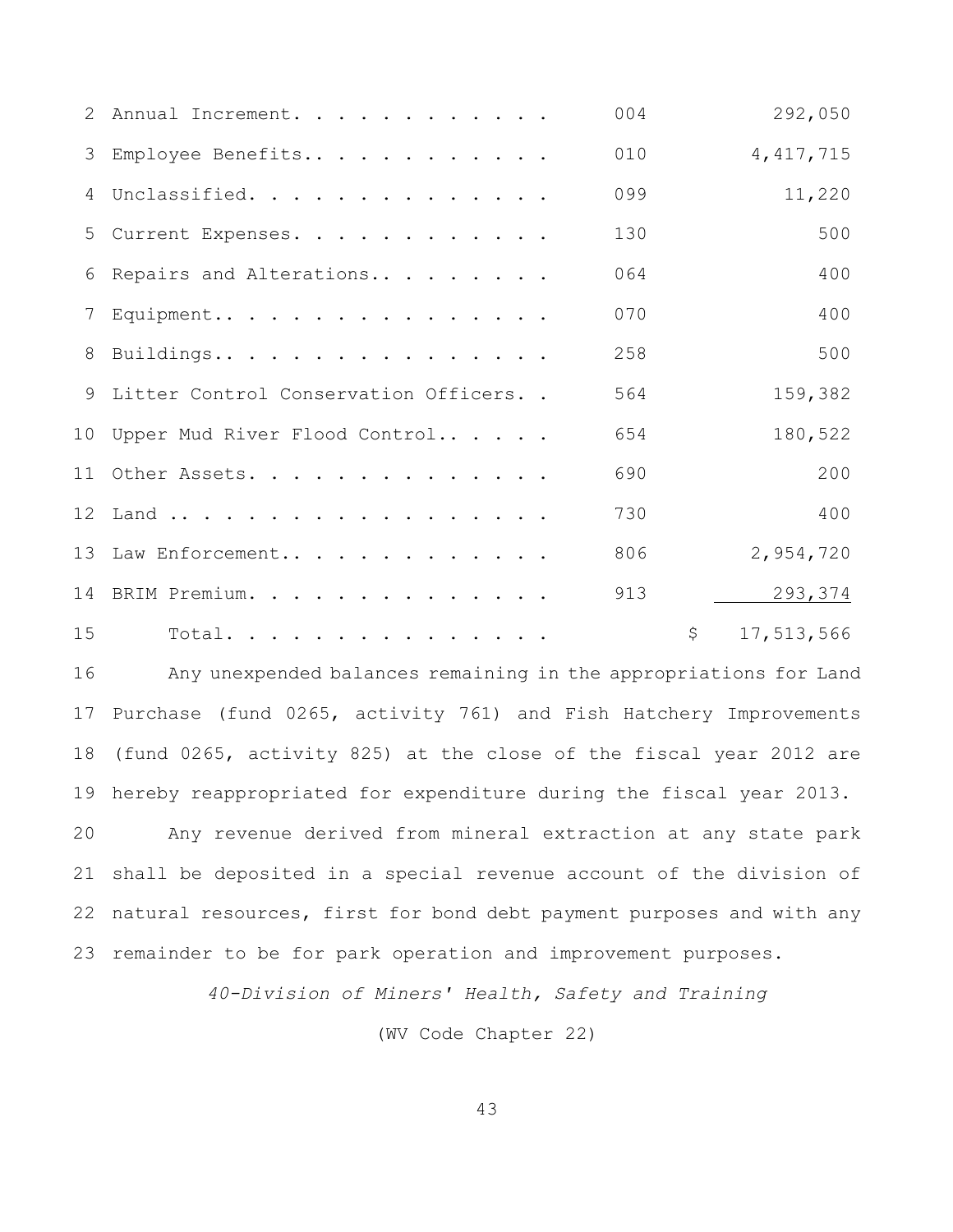# Fund 0277 FY 2013 Org 0314

|               | 1 Personal Services                 | 001 | \$<br>7,477,243  |
|---------------|-------------------------------------|-----|------------------|
|               | 2 Annual Increment.                 | 004 | 83,914           |
|               | 3 Employee Benefits                 | 010 | 2,860,731        |
|               | 4 Unclassified.                     | 099 | 120,000          |
|               | 5 Current Expenses.                 | 130 | 1,851,467        |
|               | 6 Coal Dust and Rock Dust Sampling. | 270 | 564,908          |
|               | 7 BRIM Premium.                     | 913 | 68,134           |
| $\mathcal{B}$ | Total.                              |     | \$<br>13,026,397 |

 Included in the above appropriation for Current Expenses (fund 0277, activity 130) is \$500,000 for the sixth year of Southern West Virginia Community and Technical College Mine Rescue and Rapid Response Team.

*41-Board of Coal Mine Health and Safety*

(WV Code Chapter 22)

Fund 0280 FY 2013 Org 0319

| 1 Personal Services                 | 001 | \$<br>123,110 |
|-------------------------------------|-----|---------------|
| 2 Annual Increment.                 | 004 | 1,200         |
| 3 Employee Benefits                 | 010 | 48,043        |
| 4 Mine Safety Technology Task Force | 061 | 115,000       |
| 5 Unclassified.                     | 099 | 3,000         |
| 6 Current Expenses.                 | 130 | 13,493        |
| 7 Repairs and Alterations           | 064 | 300           |
| 8 Equipment                         | 070 | 250           |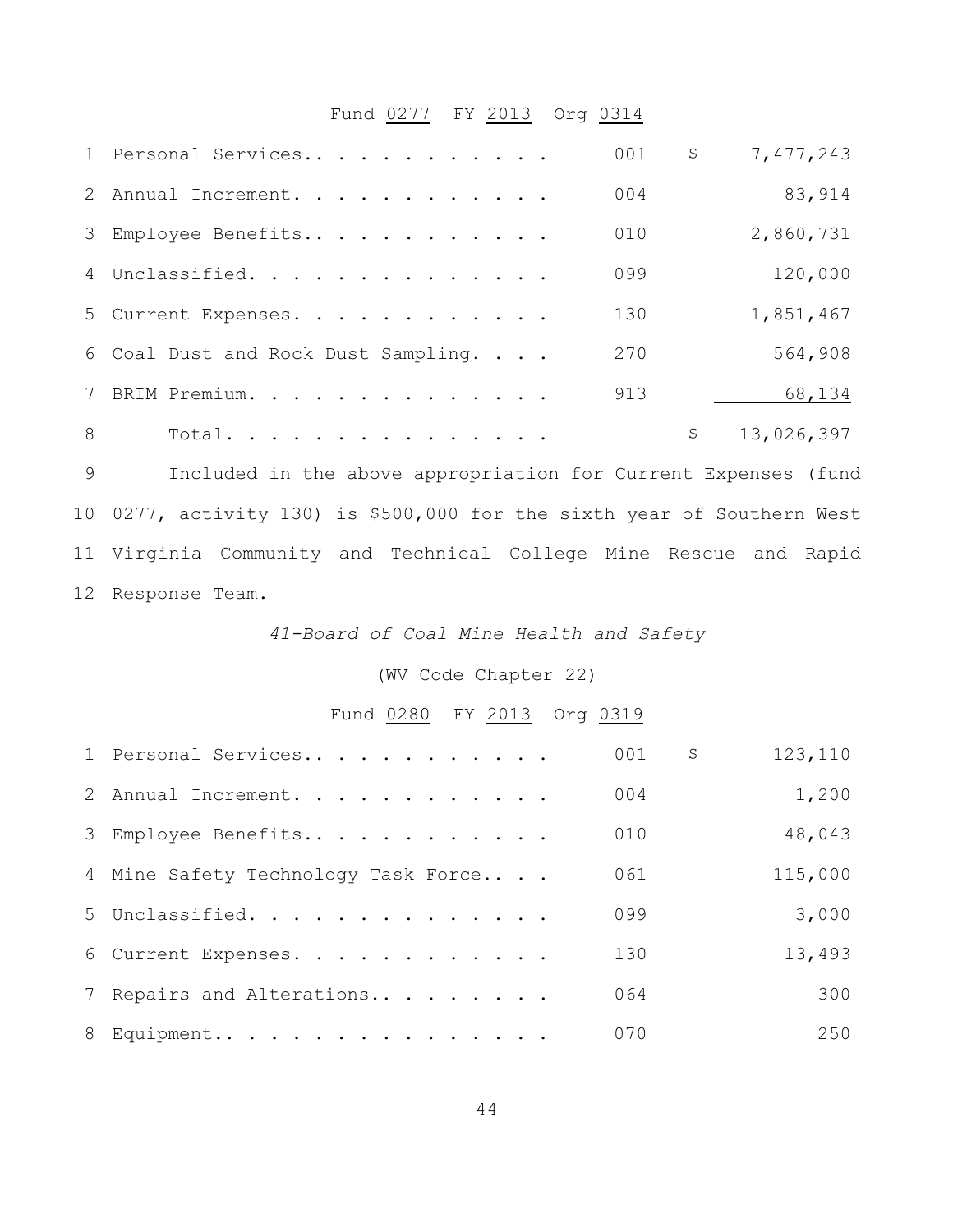Board of Miners Training

| 1 O | and Certification. 667                 | 48,750    |
|-----|----------------------------------------|-----------|
|     | 11 WV Diesel Equipment Commission. 712 | 37,050    |
| 12  | Total.                                 | \$390,196 |

*42-Coal Mine Safety and Technical Review Committee*

(WV Code Chapter 22)

Fund 0285 FY 2013 Org 0320

|   | 1 Personal Services       | 001<br>\$ | 30,500 |
|---|---------------------------|-----------|--------|
|   | 2 Employee Benefits       | 010       | 3,523  |
|   | 3 Unclassified.           | 099       | 500    |
|   | 4 Current Expenses.       | 130       | 13,750 |
|   | 5 Repairs and Alterations | 064       | 227    |
|   | 6 Equipment               | 070       | 250    |
|   | 7 Coal Forum.             | 664       | 29,250 |
| 8 | Total.                    | \$        | 78,000 |

 It is the intent of the Legislature that the Coal Forum (activity 664) is to expend funds from its appropriation on technical, environmental, and coal education programs.

*43-WorkForce West Virginia*

(WV Code Chapter 23)

# Fund 0572 FY 2013 Org 0323

| 1 Personal Services $001 \t$ |     | 500 |
|------------------------------|-----|-----|
| 2 Employee Benefits 010      |     | 100 |
| 3 Unclassified.              | 099 | 950 |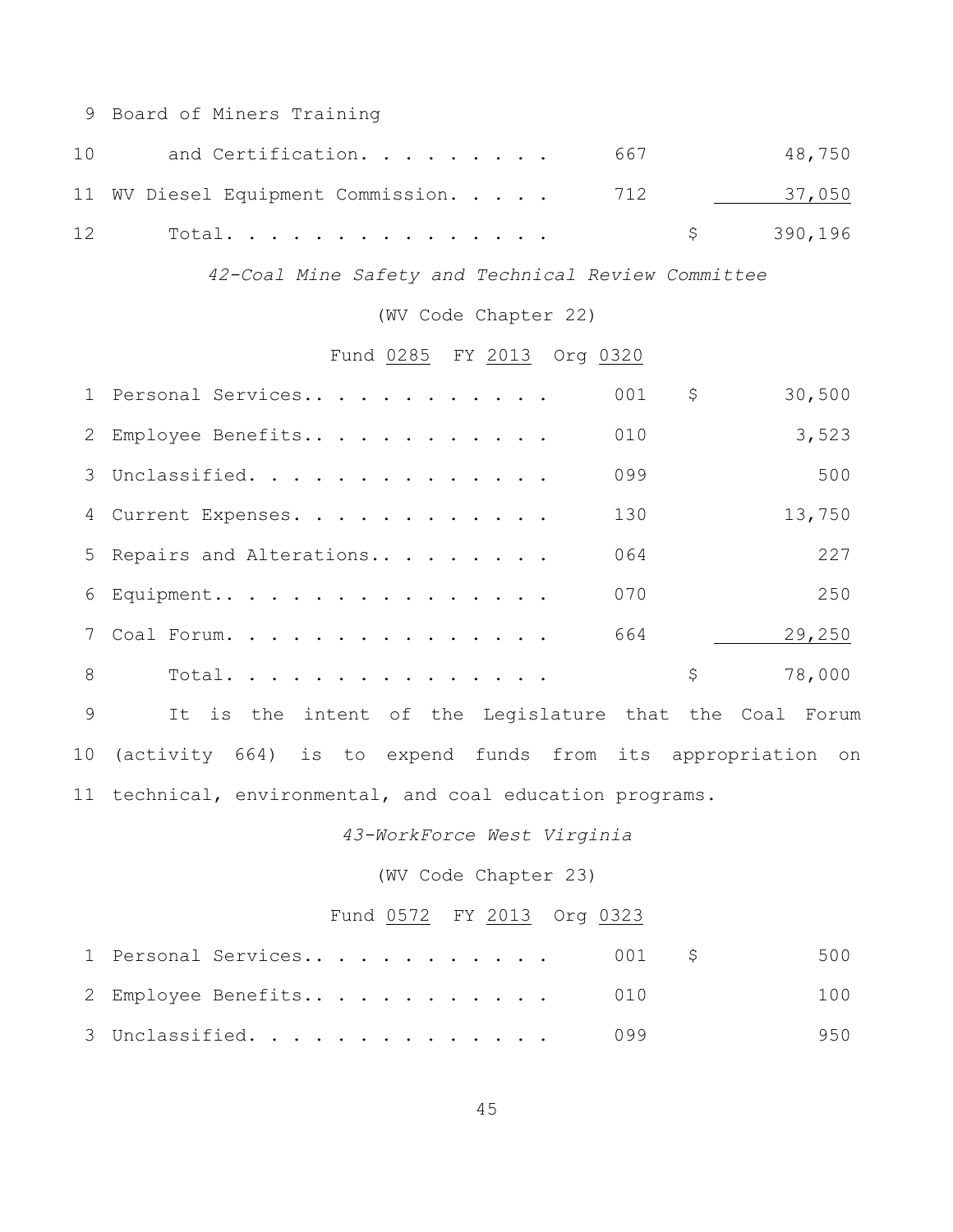|                | 130<br>4 Current Expenses.           |                           | 93,450    |
|----------------|--------------------------------------|---------------------------|-----------|
| 5              | Total.                               | \$                        | 95,000    |
|                | 44-Department of Commerce -          |                           |           |
|                | Office of the Secretary              |                           |           |
|                | (WV Code Chapter 19)                 |                           |           |
|                | Fund 0606 FY 2013 Org 0327           |                           |           |
|                | 001<br>1 Personal Services           | $\varsigma$               | 245,500   |
| 2              | 004<br>Annual Increment.             |                           | 540       |
| 3              | Employee Benefits<br>010             |                           | 76,120    |
| 4              | 099<br>Unclassified.                 |                           | 3,500     |
| 5              | 130<br>Current Expenses.             |                           | 66,165    |
| 6              | 064<br>Repairs and Alterations       |                           | 200       |
| $7\phantom{.}$ | 070<br>Equipment                     |                           | 250       |
| 8              | Total.                               | \$                        | 392,275   |
|                | 45-Division of Energy                |                           |           |
|                | (WV Code Chapter 5H)                 |                           |           |
|                | Fund <u>0612</u> FY 2013<br>Org 0328 |                           |           |
|                | 1 Personal Services                  | 001<br>$\ddot{\varsigma}$ | 159,000   |
| 2              | 004<br>Annual Increment.             |                           | 3,500     |
| 3              | Employee Benefits<br>010             |                           | 57,231    |
| 4              | 099<br>Unclassified.                 |                           | 19,200    |
| 5              | 130<br>Current Expenses.             |                           | 1,667,314 |
| 6              | 064<br>Repairs and Alterations       |                           | 1,000     |
| 7              | 070<br>Equipment                     |                           | 16,000    |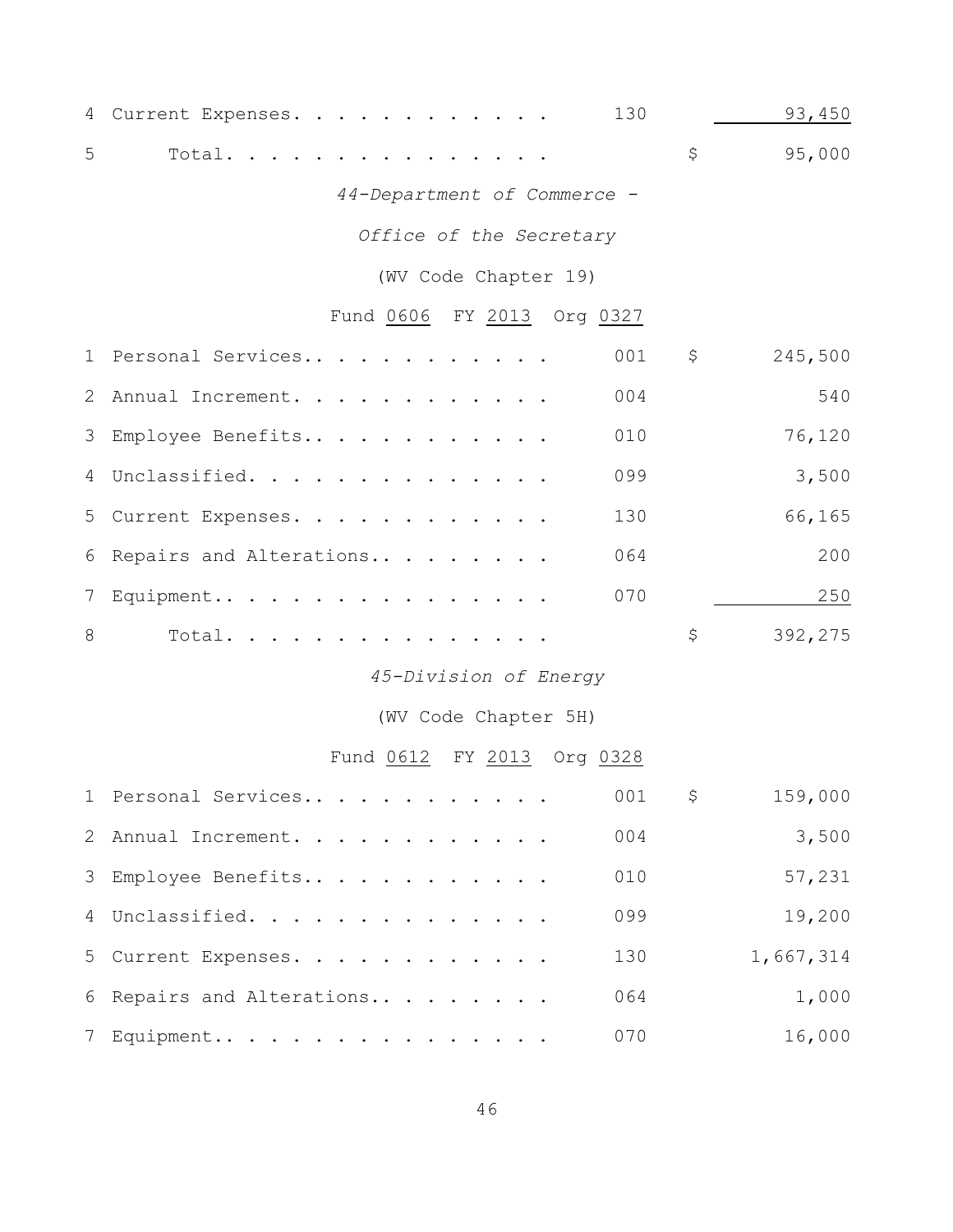8 BRIM Premium. . . . . . . . . . . . . 913 18.297 Total. . . . . . . . . . . . . . . \$ 1,926,542 From the above appropriation for Current Expenses (fund 0612, activity 130) \$693,500 is for West Virginia University and \$693,500 is for Southern West Virginia Community and Technical College for the Mine Training and Energy Technologies Academy.

#### **DEPARTMENT OF EDUCATION**

*46-State Department of Education -*

*School Lunch Program*

(WV Code Chapters 18 and 18A)

Fund 0303 FY 2013 Org 0402

|   | 1 Personal Services       | 001 | \$<br>255,730   |
|---|---------------------------|-----|-----------------|
|   | 2 Annual Increment.       | 004 | 5,730           |
|   | 3 Employee Benefits       | 010 | 93, 413         |
|   | 4 Unclassified.           | 099 | 24,950          |
|   | 5 Current Expenses.       | 130 | 2,103,050       |
|   | 6 Repairs and Alterations | 064 | 2,000           |
|   | 7 Equipment               | 070 | 10,000          |
|   | 8 Other Assets.           | 690 | 2,000           |
| 9 | Total.                    |     | \$<br>2,496,873 |

*47-State FFA-FHA Camp and Conference Center*

(WV Code Chapters 18 and 18A)

#### Fund 0306 FY 2013 Org 0402

1 Personal Services.. . . . . . . . . . 001 \$ 641,634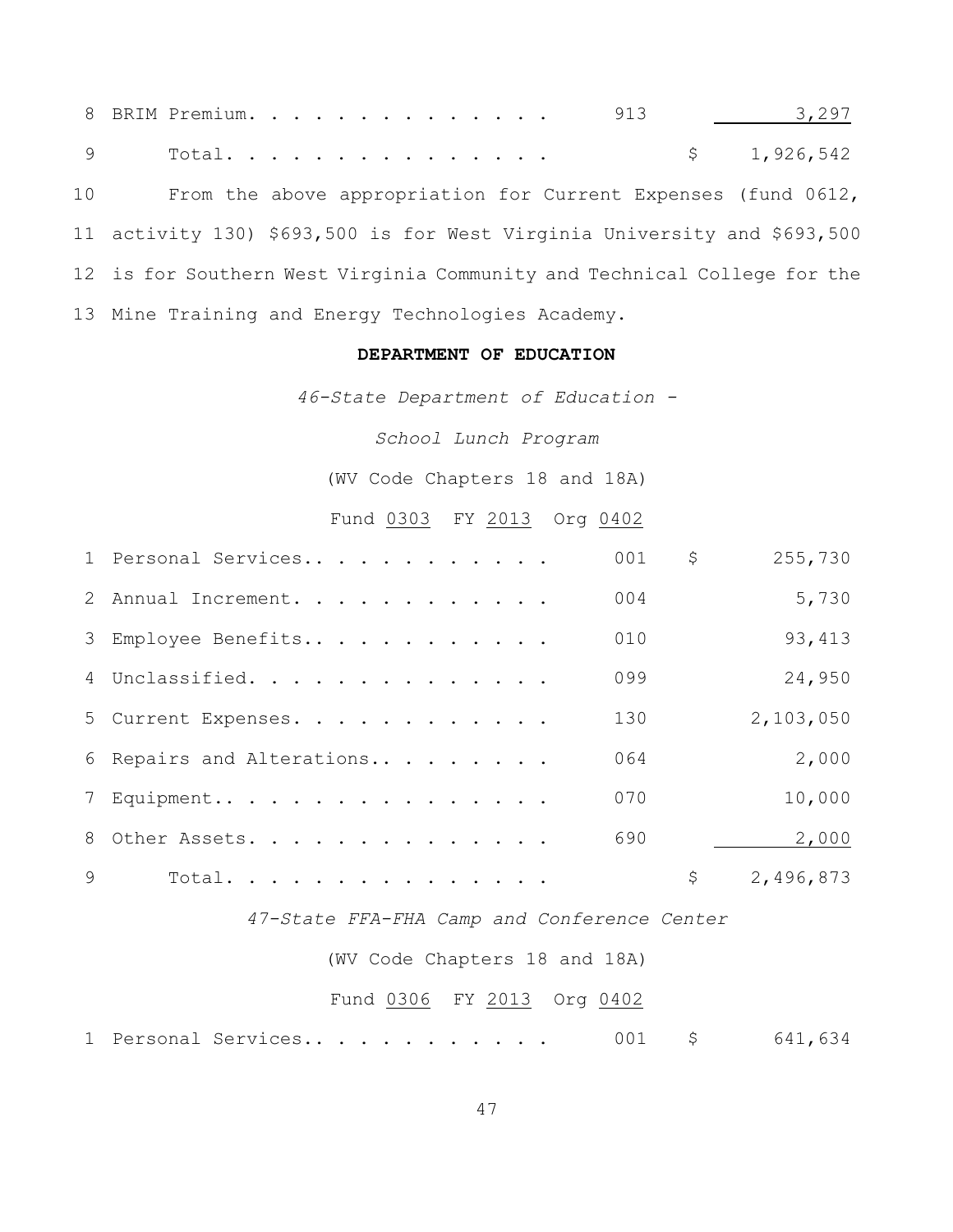|                | 2 Annual Increment.                         | 004 | 23,150          |
|----------------|---------------------------------------------|-----|-----------------|
| 3              | Employee Benefits                           | 010 | 268,255         |
| $\overline{4}$ | Unclassified.                               | 099 | 10,000          |
| 5              | Current Expenses.                           | 130 | 125,152         |
| 6              | BRIM Premium.                               | 913 | 21,694          |
| 7              | Total.                                      |     | \$<br>1,089,885 |
|                | 48-State Department of Education            |     |                 |
|                | (WV Code Chapters 18 and 18A)               |     |                 |
|                | Fund 0313 FY 2013 Org 0402                  |     |                 |
| $\mathbf 1$    | Personal Services                           | 001 | \$<br>3,591,300 |
| 2              | Annual Increment.                           | 004 | 57,000          |
| 3              | Employee Benefits                           | 010 | 1,055,471       |
| 4              | Unclassified (R).                           | 099 | 300,000         |
| 5              | Current Expenses.                           | 130 | 2,519,000       |
| 6              | Repairs and Alterations                     | 064 | 50,000          |
| 7              | Equipment                                   | 070 | 100,000         |
| 8              | Increased Enrollment.                       | 140 | 6, 290, 000     |
|                | 9 Safe Schools.                             | 143 | 5,054,091       |
|                | 10 Teacher Mentor (R)                       | 158 | 842,034         |
|                | 11 National Teacher Certification (R)       | 161 | 400,000         |
| 12             | Buildings                                   | 258 | 1,000           |
| 13             | Technology Repair and Modernization         | 298 | 951,003         |
|                | 14 HVAC Technicians.                        | 355 | 483,638         |
|                | 15 Early Retirement Notification Incentive. | 366 | 275,000         |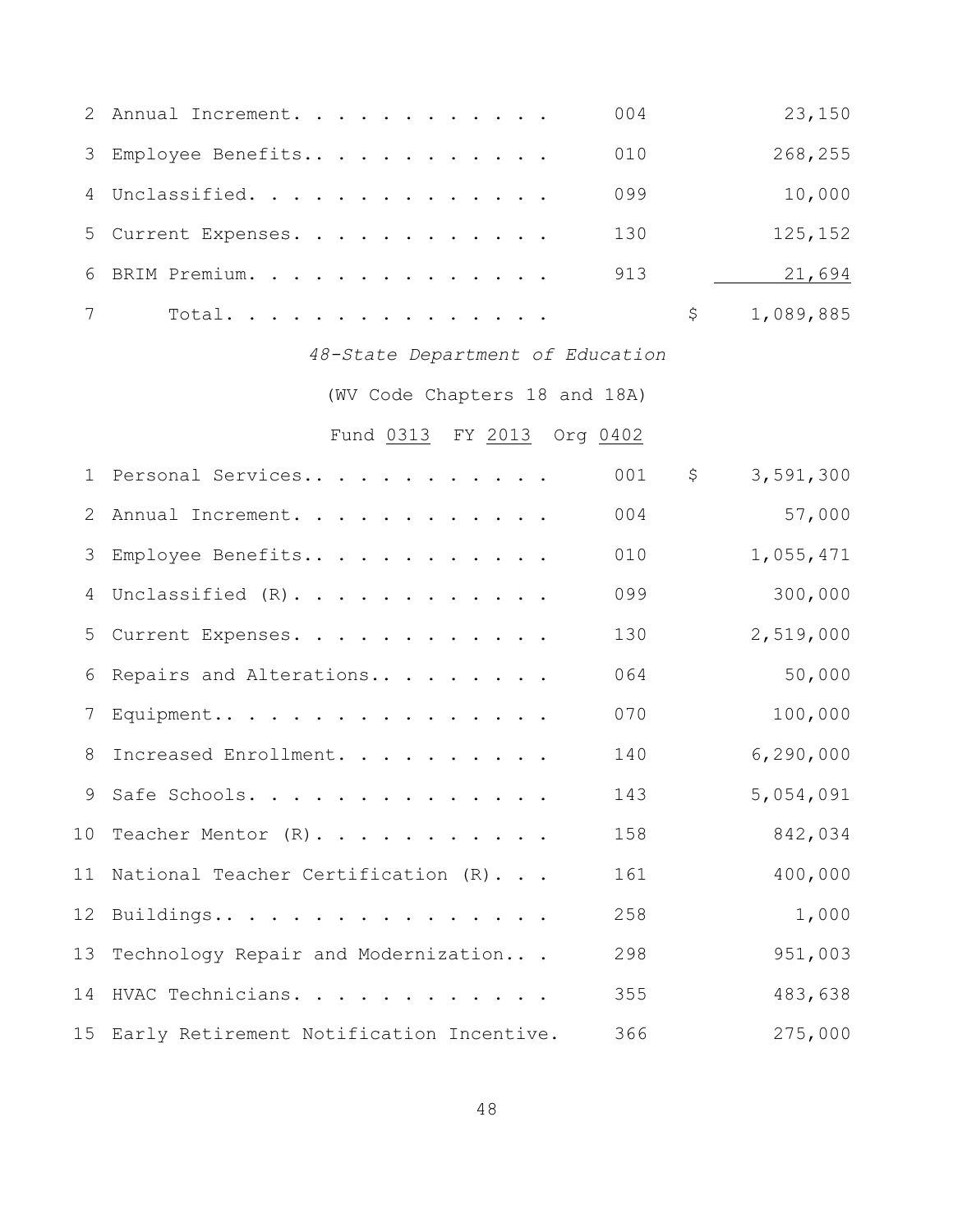|    | 16 MATH Program.                            | 368 | 396,251     |
|----|---------------------------------------------|-----|-------------|
| 17 | Assessment Programs                         | 396 | 2,529,284   |
|    | 18 21st Century Fellows.                    | 507 | 297,188     |
| 19 | English as a Second Language.               | 528 | 350,000     |
| 20 | Teacher Reimbursement                       | 573 | 297,188     |
| 21 | Hospitality Training.                       | 600 | 343,642     |
|    | 22 Hi-Y Youth in Government.                | 616 | 100,000     |
| 23 | High Acuity Special Needs (R)               | 634 | 1,500,000   |
|    | 24 Foreign Student Education                | 636 | 97,079      |
| 25 | State Teacher of the Year                   | 640 | 45,807      |
|    | 26 Principals Mentorship                    | 649 | 79,250      |
| 27 | Other Assets.                               | 690 | 50,000      |
| 28 | Land                                        | 730 | 1,000       |
|    | 29 Local Solutions Dropout                  |     |             |
| 30 | Prevention and Recovery.                    | 780 | 2,230,000   |
|    | 31 Pilot Program of Structured In-School    |     |             |
| 32 | Alternatives                                | 826 | 96,000      |
| 33 | Elementary/Middle Alternative Schools       | 833 | 1,000,000   |
|    | 34 21st Century Innovation Zones.           | 876 | 435,694     |
|    | 35 Student Enrichment Program.              | 879 | 6, 200, 000 |
|    | 36 21st Century Learners (R)                | 886 | 2,602,870   |
| 37 | BRIM Premium.                               | 913 | 285,686     |
| 38 | High Acuity Health Care Needs Program       | 920 | 1,000,000   |
|    | 39 21st Century Assessment and Professional |     |             |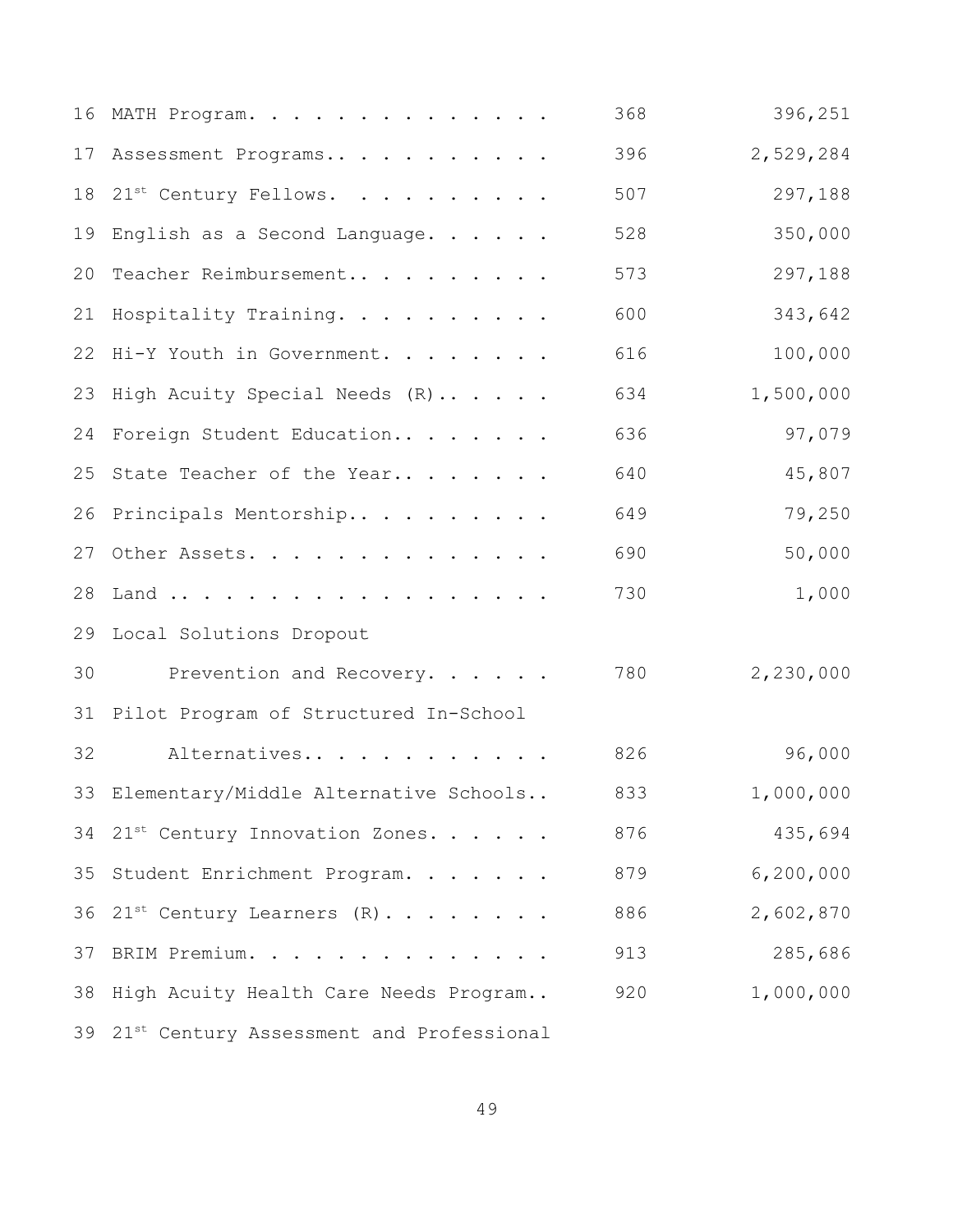| 40 | Development.                            | 931 |   | 4,458,576  |
|----|-----------------------------------------|-----|---|------------|
| 41 | WV Commission on Holocaust Education. . | 935 |   | 15,000     |
|    | 42 Allowance for Extraordinary          |     |   |            |
| 43 | Sustained Growth                        | 943 |   | 286,898    |
|    | 44 Regional Education Service Agencies  | 972 |   | 3,990,000  |
|    | 45 Educational Program Allowance        | 996 |   | 250,000    |
| 46 | Total.                                  |     | S | 50,906,950 |

 The above appropriation includes the state board of education and their executive office.

 Any unexpended balances remaining in the appropriations for Unclassified (fund 0313, activity 099), Teacher Mentor (fund 0313, activity 158), National Teacher Certification (fund 0313, activity 52 161), High Acuity Special Needs (fund 0313, activity 634), and  $21^{st}$  Century Learners (fund 0313, activity 886) at the close of the fiscal year 2012 are hereby reappropriated for expenditure during the fiscal year 2013.

 Included in the above appropriation for Current Expenses (activity 130) is \$50,000 for the second year of a five year special community development school pilot program per W.Va. Code 18-3-12.

59 The above appropriation for Hospitality Training (activity 600), shall be allocated only to entities that have a plan approved for funding by the Department of Education, at the funding level determined by the State Superintendent of Schools. Plans shall be submitted to the State Superintendent of Schools to be considered for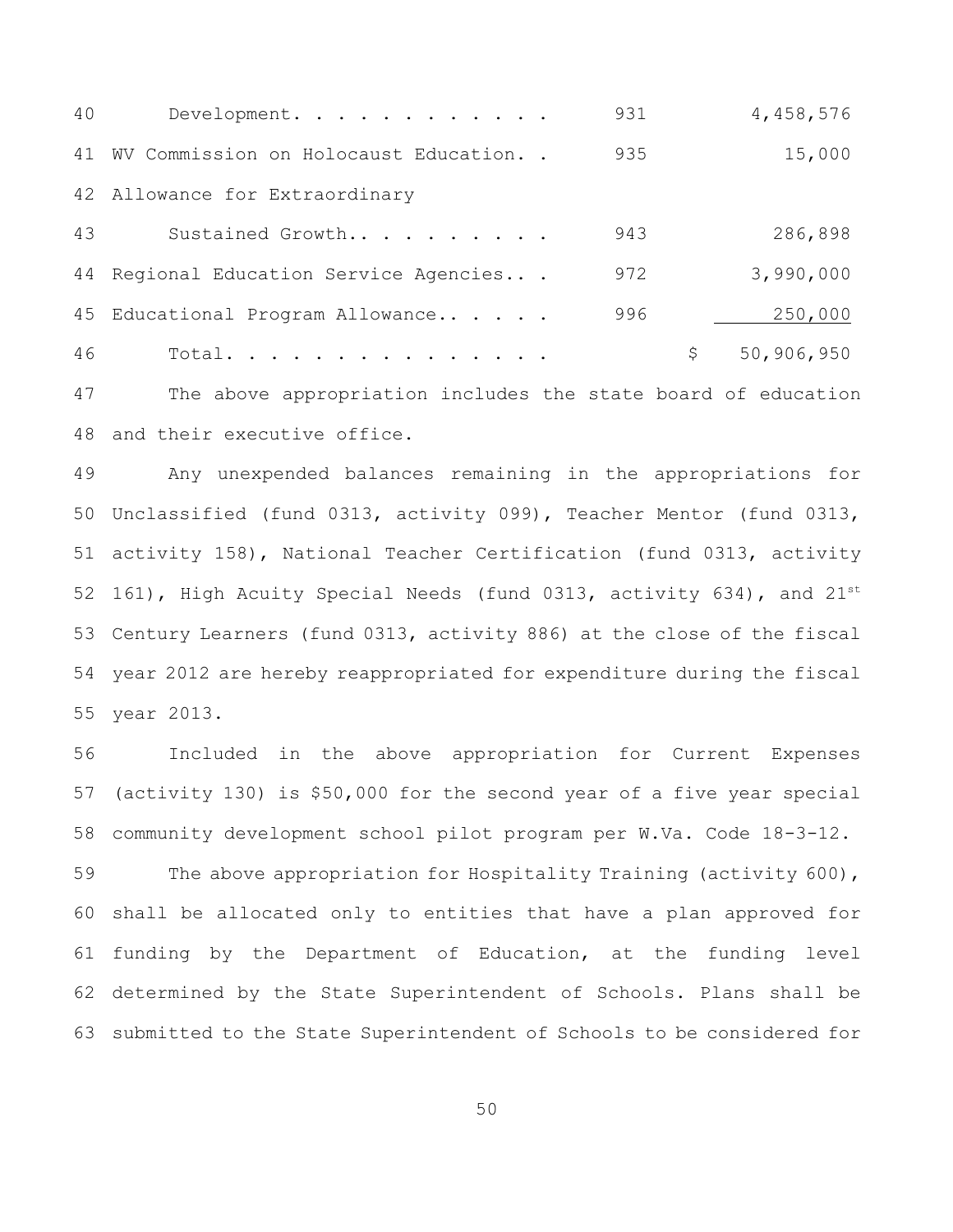funding.

 The above appropriation for Local Solutions Dropout Prevention and Recovery (activity 780) shall be transferred to the Local Solutions Dropout Prevention and Recovery Fund.

 From the above appropriation for Educational Program Allowance (activity 996), \$100,000 shall be expended for Webster County Board of Education for Hacker Valley; and \$150,000 for the Randolph County Board of Education for Pickens School.

*49-State Department of Education -*

*Aid for Exceptional Children*

(WV Code Chapters 18 and 18A)

### Fund 0314 FY 2013 Org 0402

|                | \$<br>159<br>7, 271, 757<br>1 Special Education - Counties.        |
|----------------|--------------------------------------------------------------------|
|                | 160<br>3,823,331<br>2 Special Education - Institutions.            |
|                | 3 Education of Juveniles Held in                                   |
| $\overline{4}$ | Predispositional Juvenile                                          |
| 5              | 302<br>635,846<br>Detention Centers.                               |
|                | 6 Education of Institutionalized                                   |
| 7              | 472<br>16,850,007<br>Juveniles and Adults (R)                      |
| 8              | $\zeta$<br>28,580,941<br>Total.                                    |
| 9              | Any unexpended balance remaining in the appropriation for          |
|                | 10 Education of Institutionalized Juveniles and Adults (fund 0314, |
|                | 11 activity 472) at the close of the fiscal year 2012 is hereby    |
|                | 12 reappropriated for expenditure during the fiscal year 2013.     |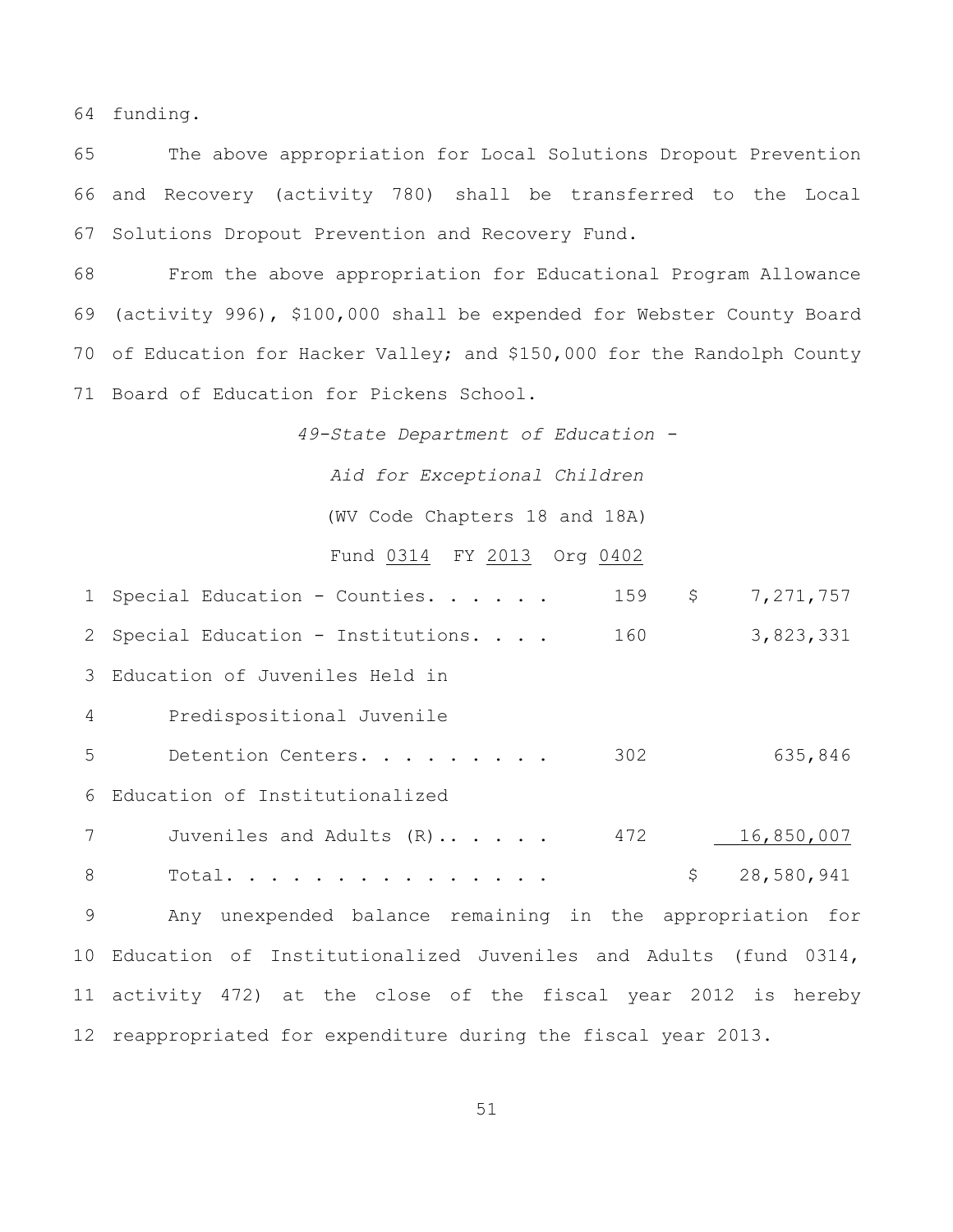From the above appropriations, the superintendent shall have authority to expend funds for the costs of special education for those children residing in out-of-state placements.

*50-State Department of Education -*

*State Aid to Schools*

(WV Code Chapters 18 and 18A)

# Fund 0317 FY 2013 Org 0402

|    | 1 Other Current Expenses.                   | 022 | $\mathsf{S}$<br>154,832,559 |
|----|---------------------------------------------|-----|-----------------------------|
| 2  | Advanced Placement.                         | 053 | 470,271                     |
| 3  | Professional Educators.                     | 151 | 876,996,897                 |
| 4  | Service Personnel                           | 152 | 290,963,958                 |
| 5  | Fixed Charges                               | 153 | 105,032,906                 |
| 6  | Transportation.                             | 154 | 81,460,742                  |
| 7  | Professional Student Support Services       | 655 | 37, 927, 850                |
| 8  | Improved Instructional Programs             | 156 | 40,612,113                  |
| 9  | 21st Century Strategic Technology           |     |                             |
| 10 | Learning Growth.                            | 936 | 7,611,965                   |
| 11 | Basic Foundation Allowances                 |     | 1,594,402,299               |
|    | 12 Less Local Share.                        |     | (394, 825, 898)             |
| 13 | Total Basic State Aid                       |     | 1, 199, 576, 401            |
|    | 14 Public Employees' Insurance Matching     | 012 | 226, 482, 702               |
| 15 | Teachers' Retirement System                 | 019 | 66,018,000                  |
| 16 | School Building Authority                   | 453 | 23,308,645                  |
|    | 17 Retirement Systems - Unfunded Liability. | 775 | 364,658,000                 |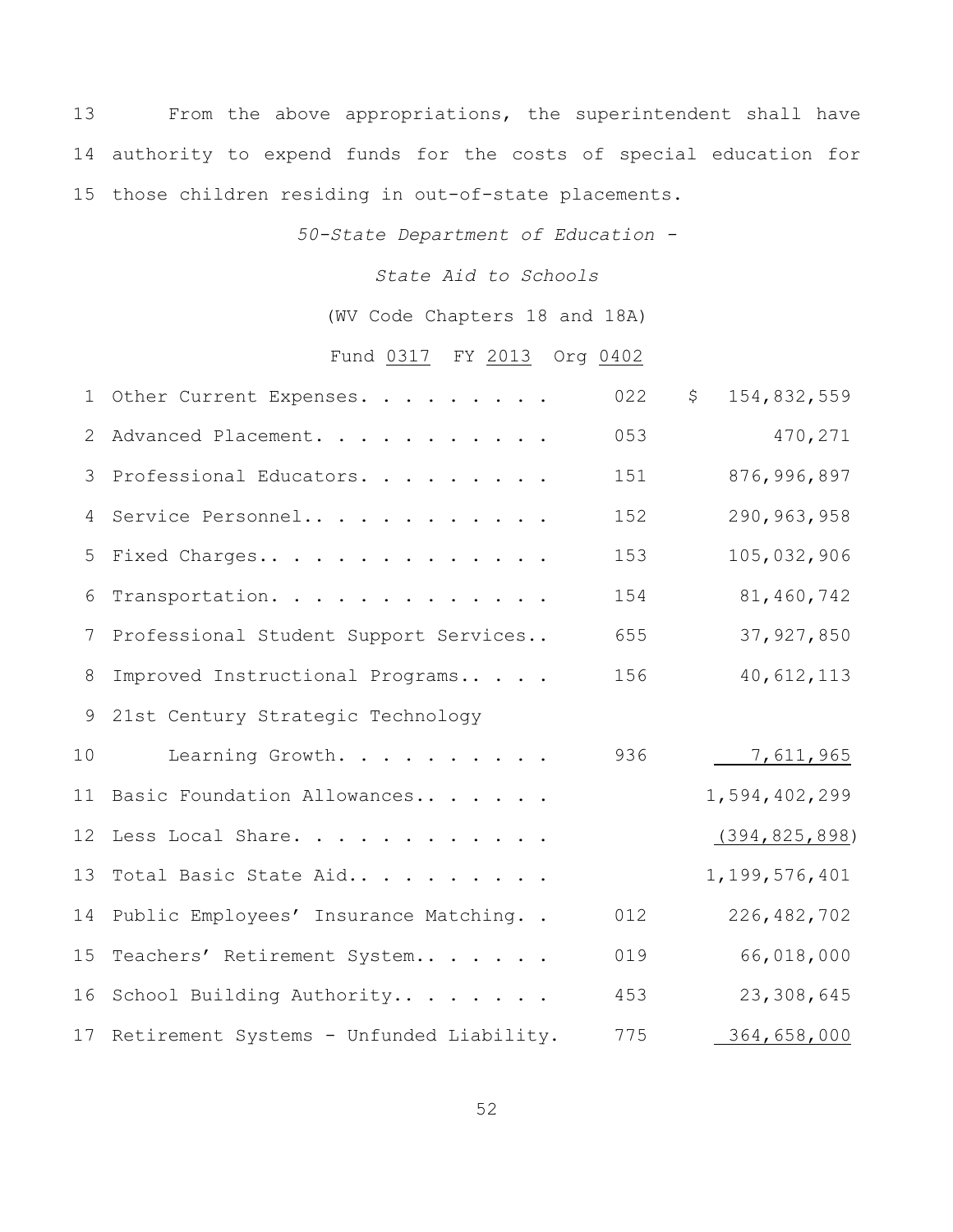18 Total. . . . . . . . . . . . . . . . \$ 1,880,043,748

*51-State Board of Education -*

### *Vocational Division*

(WV Code Chapters 18 and 18A)

# Fund 0390 FY 2013 Org 0402

| $\mathbf 1$    | Personal Services                   | 001 | 1,075,000<br>\$ |
|----------------|-------------------------------------|-----|-----------------|
| $\overline{2}$ | Annual Increment.                   | 004 | 25,500          |
| 3              | Employee Benefits                   | 010 | 379,005         |
| $\overline{4}$ | Unclassified.                       | 099 | 20,000          |
| 5              | Current Expenses.                   | 130 | 1, 145, 878     |
| 6              | Repairs and Alterations             | 064 | 10,000          |
|                | Equipment                           | 070 | 10,000          |
| 8              | Wood Products - Forestry Vocational |     |                 |
| 9              | Program.                            | 146 | 63,503          |
|                | 10 Albert Yanni Vocational Program  | 147 | 142,650         |
|                | 11 Vocational Aid.                  | 148 | 18,406,624      |
|                | 12 Adult Basic Education            | 149 | 4,212,600       |
|                | 13 Program Modernization            | 305 | 956,014         |
| 14             | Technical & Secondary Program       |     |                 |
| 15             | Improvement Staff.                  | 330 | 304,682         |
|                | 16 GED Testing $(R)$                | 339 | 1,060,395       |
|                | 17 Other Assets.                    | 690 | 10,000          |
|                | 18 FFA Grant Awards.                | 839 | 12,428          |
|                | 19 Pre-Engineering Academy Program  | 840 | 286,804         |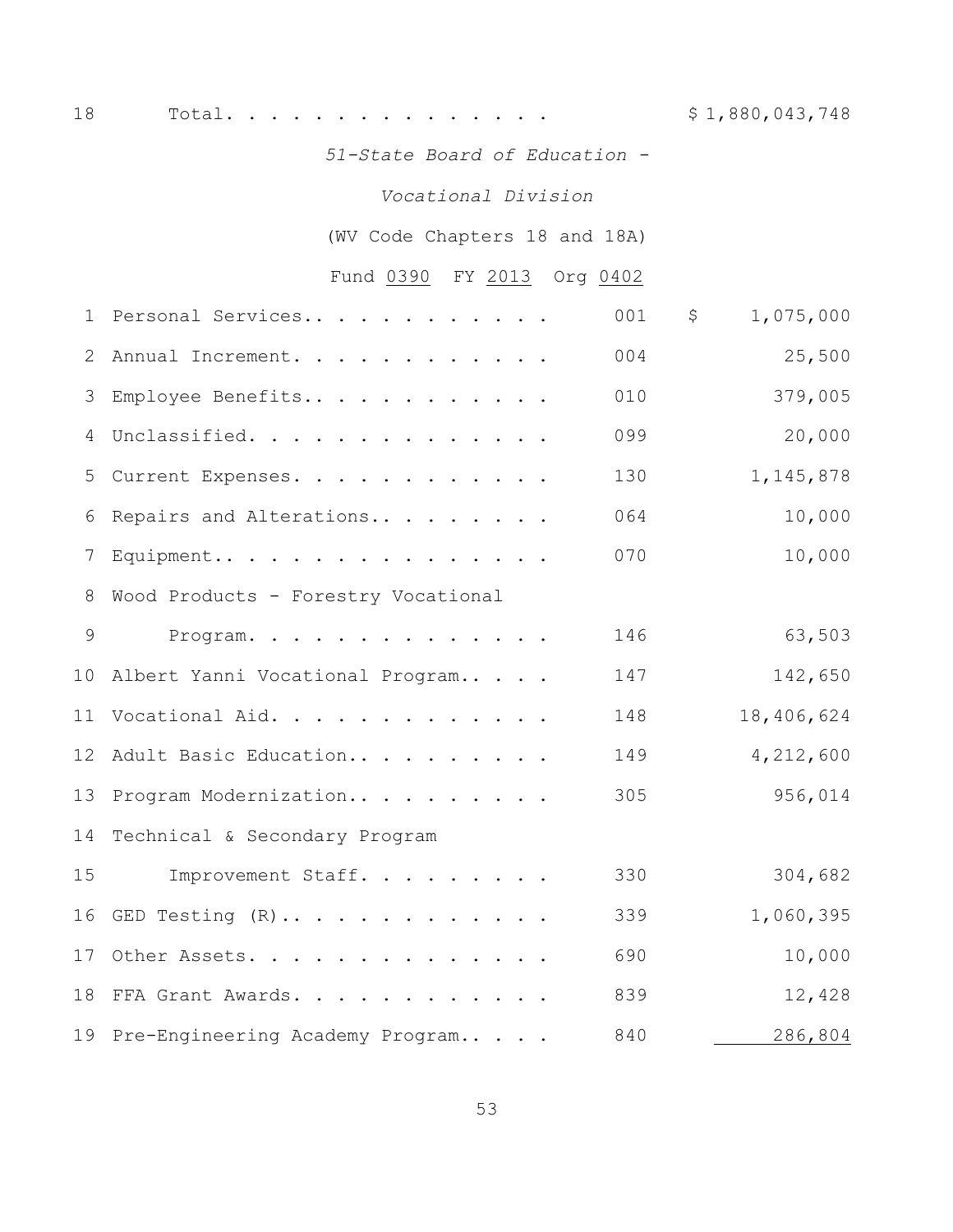20 Total............... \$ 28,121,083 Any unexpended balance remaining in the appropriation for GED Testing (fund 0390, activity 339) at the close of the fiscal year 2012 is hereby reappropriated for expenditure during the fiscal year 2013.

#### *52-State Board of Education -*

### *Division of Education Performance Audits*

### (WV Code Chapters 18 and 18A)

## Fund 0573 FY 2013 Org 0402

|   | 1 Personal Services       | 001 | \$<br>420,000 |
|---|---------------------------|-----|---------------|
|   | 2 Annual Increment.       | 004 | 4,900         |
|   | 3 Employee Benefits       | 010 | 120,261       |
|   | 4 Unclassified.           | 099 | 7,000         |
|   | 5 Current Expenses.       | 130 | 146,899       |
|   | 6 Repairs and Alterations | 064 | 1,000         |
|   | 7 Equipment               | 070 | 1,000         |
|   | 8 Other Assets.           | 690 | 1,000         |
| 9 | Total.                    |     | \$<br>702,060 |

*53-West Virginia Schools for the Deaf and the Blind*

(WV Code Chapters 18 and 18A)

### Fund 0320 FY 2013 Org 0403

| 1 Personal Services 001 \$ 8,558,708 |  |     |
|--------------------------------------|--|-----|
| 2 Annual Increment. 004              |  | 480 |
|                                      |  |     |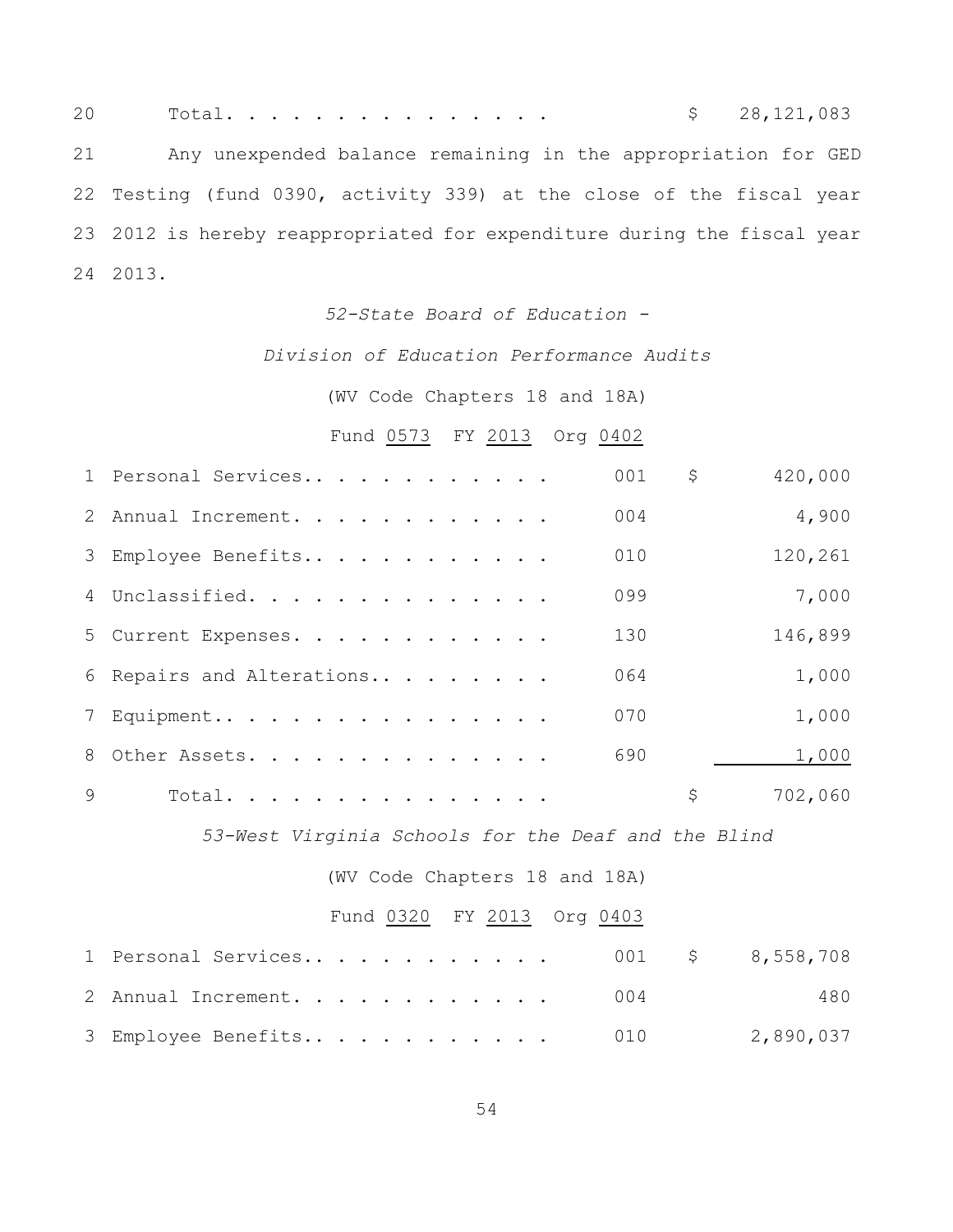|    | 4 Unclassified.                       | 099 | 132,879          |
|----|---------------------------------------|-----|------------------|
|    | 5 Current Expenses.                   | 130 | 1,246,405        |
|    | 6 Repairs and Alterations             | 064 | 145,000          |
|    | 7 Equipment                           | 070 | 50,000           |
|    | 8 Buildings                           | 258 | 100,000          |
|    | 9 Other Assets.                       | 690 | 73,000           |
|    | 10 Capital Outlay and Maintenance (R) | 755 | 62,500           |
|    | 11 BRIM Premium.                      | 913 | 68,628           |
| 12 | Total.                                |     | \$<br>13,327,637 |

 Any unexpended balance remaining in the appropriation for Capital Outlay and Maintenance (fund 0320, activity 755) at the close of the fiscal year 2012 is hereby reappropriated for expenditure during the fiscal year 2013.

### **DEPARTMENT OF EDUCATION AND THE ARTS**

*54-Department of Education and the Arts -*

*Office of the Secretary*

(WV Code Chapter 5F)

## Fund 0294 FY 2013 Org 0431

| 1 Personal Services                        | 001 | 662,750<br>Ş. |        |
|--------------------------------------------|-----|---------------|--------|
| 2 Annual Increment.                        | 004 |               | 5,900  |
| 3 Employee Benefits                        | 010 | 199,600       |        |
| 4 Unclassified (R).                        | 099 |               | 35,000 |
| 5 Current Expenses.                        | 130 | 126,016       |        |
| 6 Center for Professional Development (R). | 115 | 2,729,771     |        |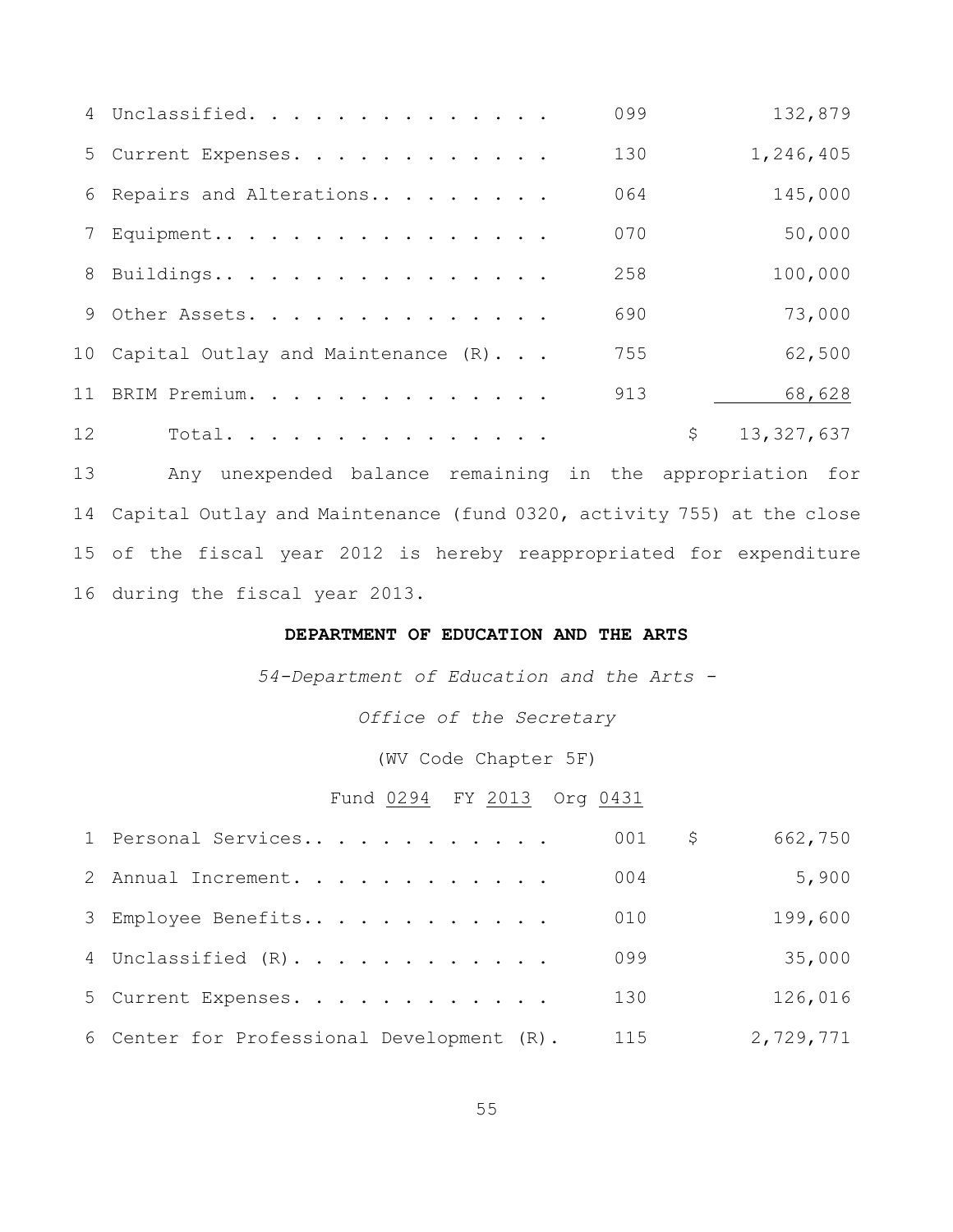|                 | 7 National Youth Science Camp      | 132 | 290,000   |
|-----------------|------------------------------------|-----|-----------|
|                 | 8 WV Humanities Council            | 168 | 450,000   |
|                 | 9 Benedum Professional Development |     |           |
| 10 <sub>1</sub> | Collaborative $(R)$ .              | 427 | 927,500   |
|                 | 11 Governor's Honor Academy (R).   | 478 | 600,780   |
|                 | 12 Energy Express.                 | 861 | 470,000   |
|                 | 13 BRIM Premium.                   | 913 | 4,509     |
|                 | 14 Special Olympic Games           | 966 | 25,000    |
| 15              | Total.                             | \$  | 6,526,826 |

 Any unexpended balances remaining in the appropriations for Unclassified (fund 0294, activity 099), Center for Professional Development (fund 0294, activity 115), Benedum Professional Development Collaborative (fund 0294, activity 427), Governor's Honor Academy (fund 0294, activity 478), and Educational Enhancements - Surplus (fund 0294, activity 927) at the close of the fiscal year 2012 are hereby reappropriated for expenditure during the fiscal year 2013.

### *55-Division of Culture and History*

### (WV Code Chapter 29)

### Fund 0293 FY 2013 Org 0432

| 1 Personal Services 001 \$ 2,763,729 |  |           |
|--------------------------------------|--|-----------|
| 2 Annual Increment. 004              |  | 67,114    |
| 3 Employee Benefits 010              |  | 1,283,414 |
| 4 Unclassified (R). 099              |  | 56,341    |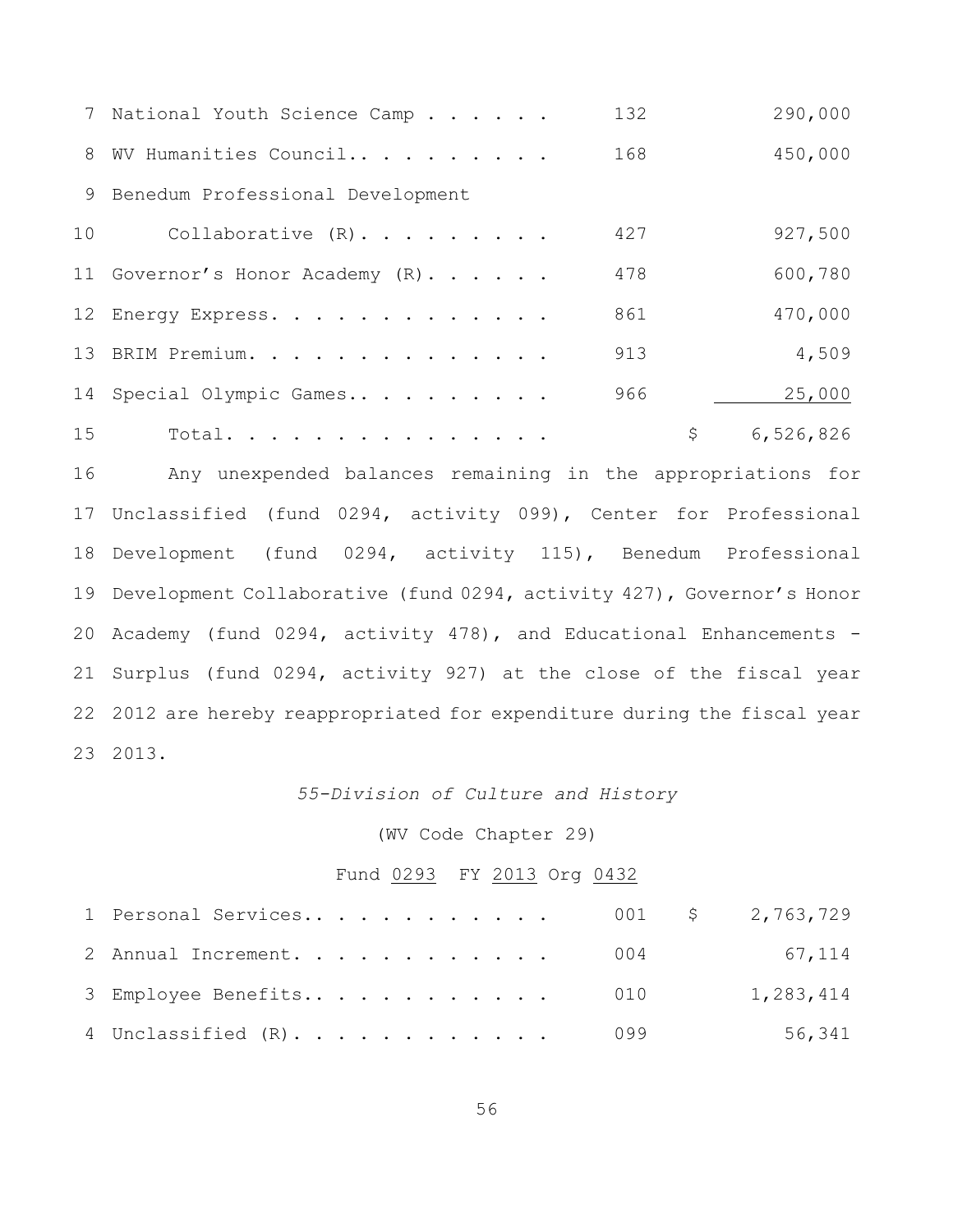|    | 5 Current Expenses.                      | 130 | 915,046         |
|----|------------------------------------------|-----|-----------------|
|    | 6 Repairs and Alterations                | 064 | 44,000          |
|    | 7 Equipment                              | 070 | 1,000           |
|    | 8 Buildings                              | 258 | 1,000           |
|    | 9 Other Assets.                          | 690 | 10,000          |
|    | 10 Land                                  | 730 | 100             |
|    | 11 Culture and History Programming       | 732 | 292,945         |
|    | 12 Capital Outlay and Maintenance (R)    | 755 | 100,000         |
|    | 13 Historical Highway Marker Program (R) | 844 | 75,185          |
|    | 14 BRIM Premium.                         | 913 | 33,677          |
| 15 | Total.                                   |     | \$<br>5,643,551 |

 Any unexpended balances remaining in the appropriations for Unclassified - Surplus (fund 0293, activity 097), Unclassified (fund 0293, activity 099), Capital Outlay, Repairs and Equipment (fund 0293, activity 589), Capital Outlay, Repairs and Equipment — Surplus (fund 0293, activity 677), Capital Outlay and Maintenance (fund 0293, activity 755), and Historical Highway Marker Program (fund 0293, activity 844) at the close of the fiscal year 2012 are hereby reappropriated for expenditure during the fiscal year 2013.

 The Current Expense appropriation includes funding for the arts funds, department programming funds, grants, fairs and festivals and Camp Washington Carver and shall be expended only upon authorization of the division of culture and history and in accordance with the provisions of Chapter 5A, Article 3, and Chapter 12 of the Code.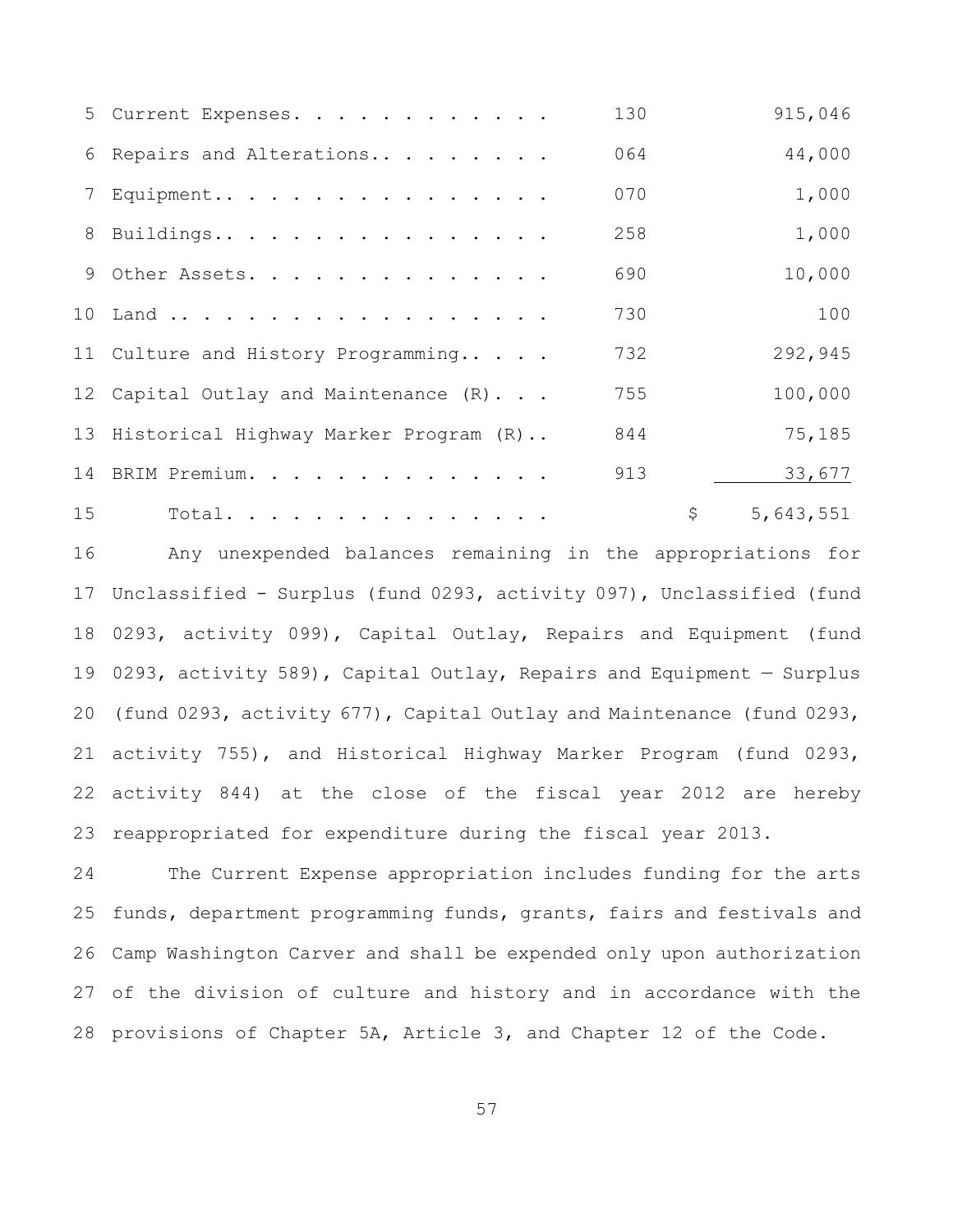From the above appropriation for Current Expenses (activity 130), \$100,000 shall be used for the Sesquicentennial Celebration.

### *56-Library Commission*

(WV Code Chapter 10)

### Fund 0296 FY 2013 Org 0433

|              | 1 Personal Services               | 001 | $\varsigma$ | 1,009,270 |
|--------------|-----------------------------------|-----|-------------|-----------|
|              | 2 Annual Increment.               | 004 |             | 37,080    |
|              | 3 Employee Benefits               | 010 |             | 438,900   |
|              | 4 Current Expenses.               | 130 |             | 233,332   |
|              | 5 Repairs and Alterations         | 064 |             | 6,500     |
|              | 6 Equipment                       | 070 |             | 450       |
|              | 7 Services to Blind & Handicapped | 181 |             | 184,903   |
|              | 8 BRIM Premium.                   | 913 |             | 15,177    |
| $\mathsf{Q}$ | Total.                            |     | \$          | 1,925,612 |

### *57-Educational Broadcasting Authority*

### (WV Code Chapter 10)

# Fund 0300 FY 2013 Org 0439

| 1 Personal Services       | 001 | \$<br>3,254,489 |
|---------------------------|-----|-----------------|
| 2 Annual Increment.       | 004 | 75,360          |
| 3 Employee Benefits       | 010 | 1,310,837       |
| 4 Current Expenses.       | 130 | 213,868         |
| 5 Repairs and Alterations | 064 | 123,405         |
| $6$ Equipment             | 070 | 275,000         |
| 7 Mountain Stage.         | 249 | 300,000         |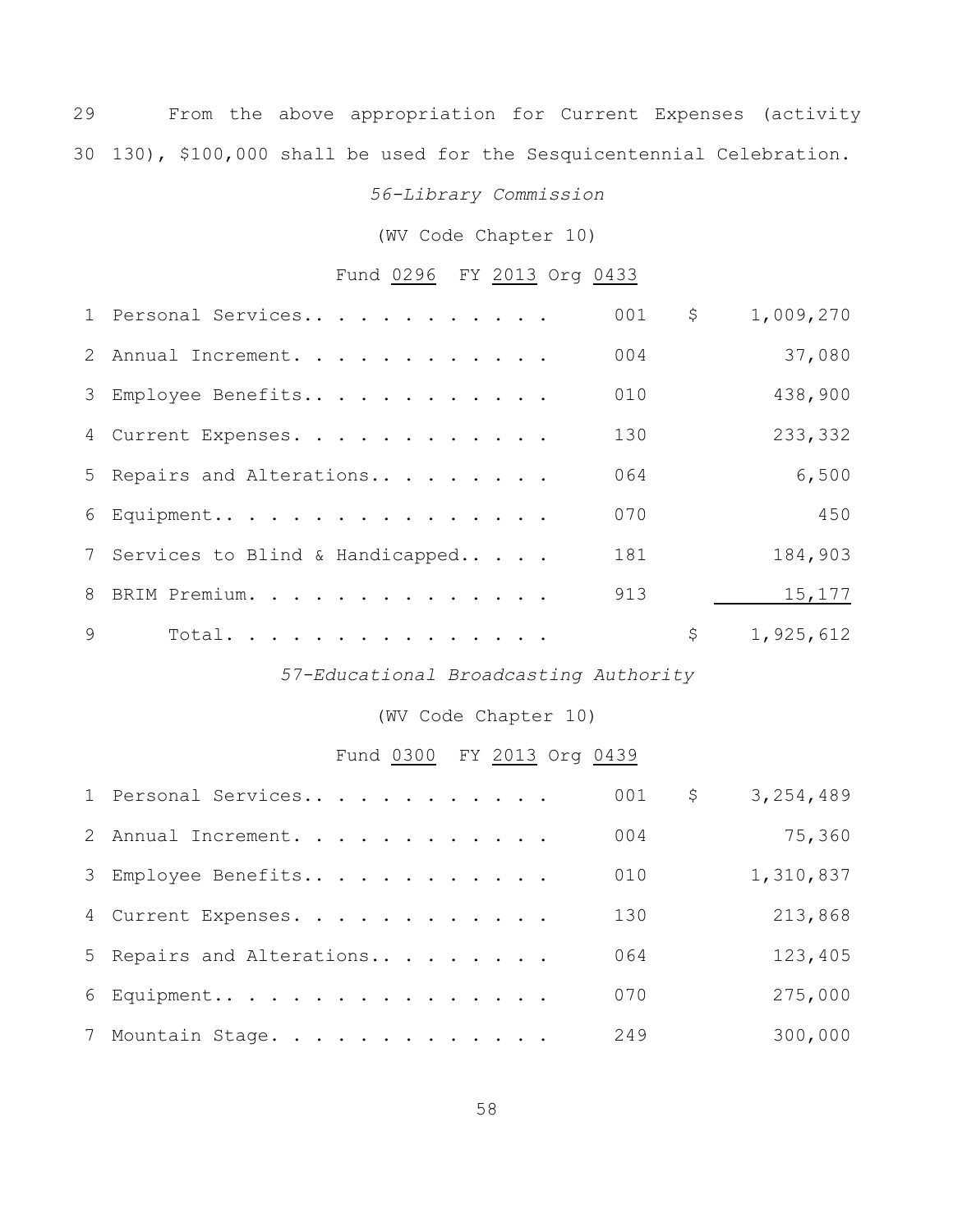8 Capital Outlay and Maintenance (R)... 755 50,000 9 BRIM Premium. . . . . . . . . . . . . . 913 41,929 10 Total............... \$ 5,644,888 Any unexpended balances remaining in the appropriations for Unclassified (fund 0300, activity 099) and Capital Outlay and Maintenance (fund 0300, activity 755) at the close of the fiscal year 2012 are hereby reappropriated for expenditure during the fiscal year 2013.

 From the above appropriation for Current Expenses (fund 0300, activity 130) \$45,000 is for the WV Music Hall of Fame Induction Ceremony.

## *58-State Board of Rehabilitation -*

### *Division of Rehabilitation Services*

(WV Code Chapter 18)

### Fund 0310 FY 2013 Org 0932

| 1 Personal Services                          | 001 | $\mathsf{S}$ | 7,537,569   |
|----------------------------------------------|-----|--------------|-------------|
| 2 Annual Increment.                          | 004 |              | 166,317     |
| 3 Independent Living Services (R)            | 009 |              | 359,810     |
| 4 Employee Benefits                          | 010 |              | 2,746,504   |
| 5 Current Expenses.                          | 130 |              | 502,066     |
| 6 Workshop Development                       | 163 |              | 2, 116, 149 |
| 7 Supported Employment Extended Services (R) | 206 |              | 100,000     |
| 8 Ron Yost Personal Assistance Fund (R)      | 407 |              | 388,698     |
| 9 Employment Attendant Care Program          | 598 |              | 156,065     |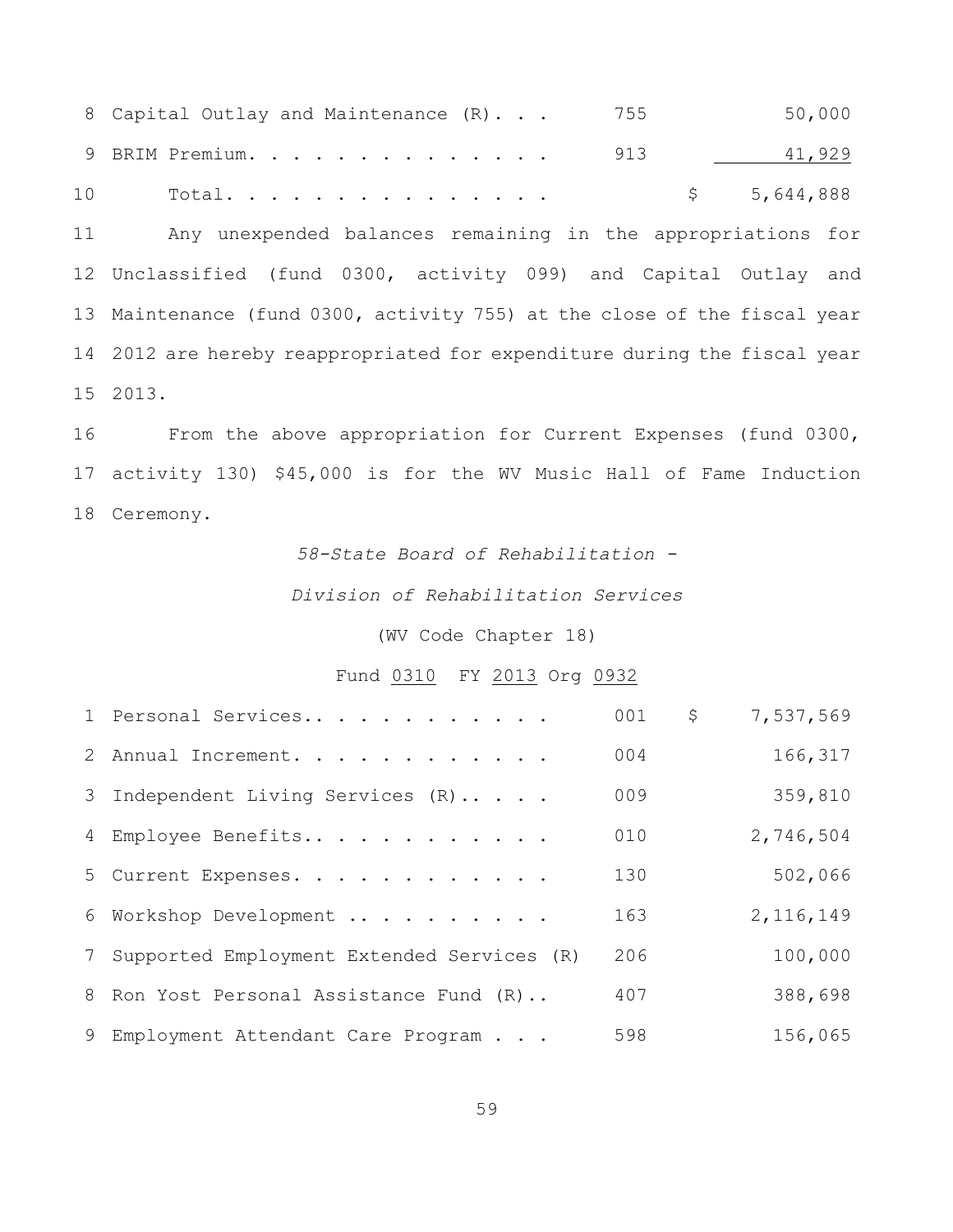10 BRIM Premium. . . . . . . . . . . . . 913 18 17,033 11 Total............... \$ 14,140,211 Any unexpended balance remaining in the appropriation for Independent Living Services (fund 0310, activity 009), Supported Employment Extended Services (fund 0310, activity 206), and Ron Yost Personal Assistance Fund (fund 0310, activity 407) at the close of the fiscal year 2012 is hereby reappropriated for expenditure during the fiscal year 2013.

 From the above appropriation for Workshop Development (activity 163), funds shall be used exclusively with the private non-profit community rehabilitation program organizations known as work centers or sheltered workshops. The appropriation shall also be used to continue the support of the program, services, and individuals with disabilities currently in place at those 31 organizations.

#### **DEPARTMENT OF ENVIRONMENTAL PROTECTION**

*59-Environmental Quality Board*

(WV Code Chapter 20)

#### Fund 0270 FY 2013 Org 0311

| 1 Personal Services       | 001 | \$. | 74,482 |
|---------------------------|-----|-----|--------|
| 2 Annual Increment.       | 004 |     | 510    |
| 3 Employee Benefits       | 010 |     | 21,614 |
| 4 Current Expenses.       | 130 |     | 46,365 |
| 5 Repairs and Alterations | 064 |     | 100    |
| 6 Equipment               | 070 |     | 750    |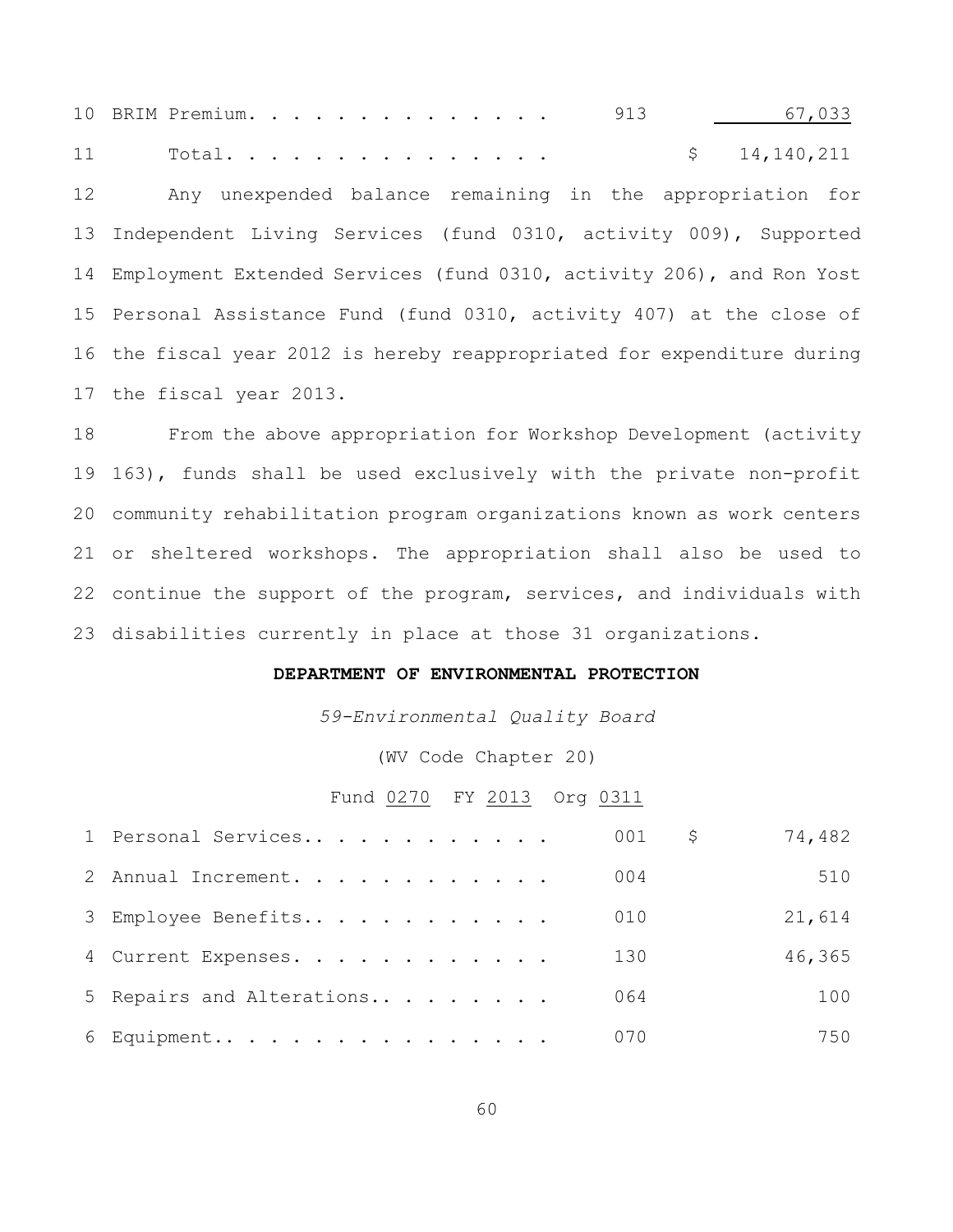|  |  |  |  |  |  |  |  | $7$ Other Assets. 690 | 600        |
|--|--|--|--|--|--|--|--|-----------------------|------------|
|  |  |  |  |  |  |  |  | 8 BRIM Premium. 913   | 684        |
|  |  |  |  |  |  |  |  |                       | \$145, 105 |

# *60-Division of Environmental Protection*

(WV Code Chapter 22)

# Fund 0273 FY 2013 Org 0313

|        | 1 Personal Services                      | 001 | \$<br>3,394,322                                                                                                 |
|--------|------------------------------------------|-----|-----------------------------------------------------------------------------------------------------------------|
| 2      | Annual Increment.                        | 004 | 66,768                                                                                                          |
| 3      | Employee Benefits                        | 010 | 1,363,725                                                                                                       |
| 4      | Water Resources Protection               |     |                                                                                                                 |
| 5      | and Management                           | 068 | 581,897                                                                                                         |
| 6      | Current Expenses.                        | 130 | 723,396                                                                                                         |
| 7      | Repairs and Alterations                  | 064 | 12,150                                                                                                          |
| 8      | Equipment                                | 070 | 4,600                                                                                                           |
| 9      | Dam Safety.                              | 607 | 216,966                                                                                                         |
|        | 10 West Virginia Stream Partners Program | 637 | 77,396                                                                                                          |
|        | 11 Meth Lab Cleanup.                     | 656 | 227,142                                                                                                         |
|        | 12 Other Assets.                         | 690 | 4,500                                                                                                           |
|        | 13 WV Contribution to River Commissions  | 776 | 148,485                                                                                                         |
|        | 14 Office of Water Resources             |     |                                                                                                                 |
| 15     | Non-Enforcement Activity                 | 855 | 1,218,139                                                                                                       |
| 16     | BRIM Premium.                            | 913 | 56,802                                                                                                          |
| 17     | Total.                                   |     | \$<br>8,096,288                                                                                                 |
| $\sim$ |                                          |     | the contract of the contract of the contract of the contract of the contract of the contract of the contract of |

Any unexpended balance remaining in the appropriation for Meth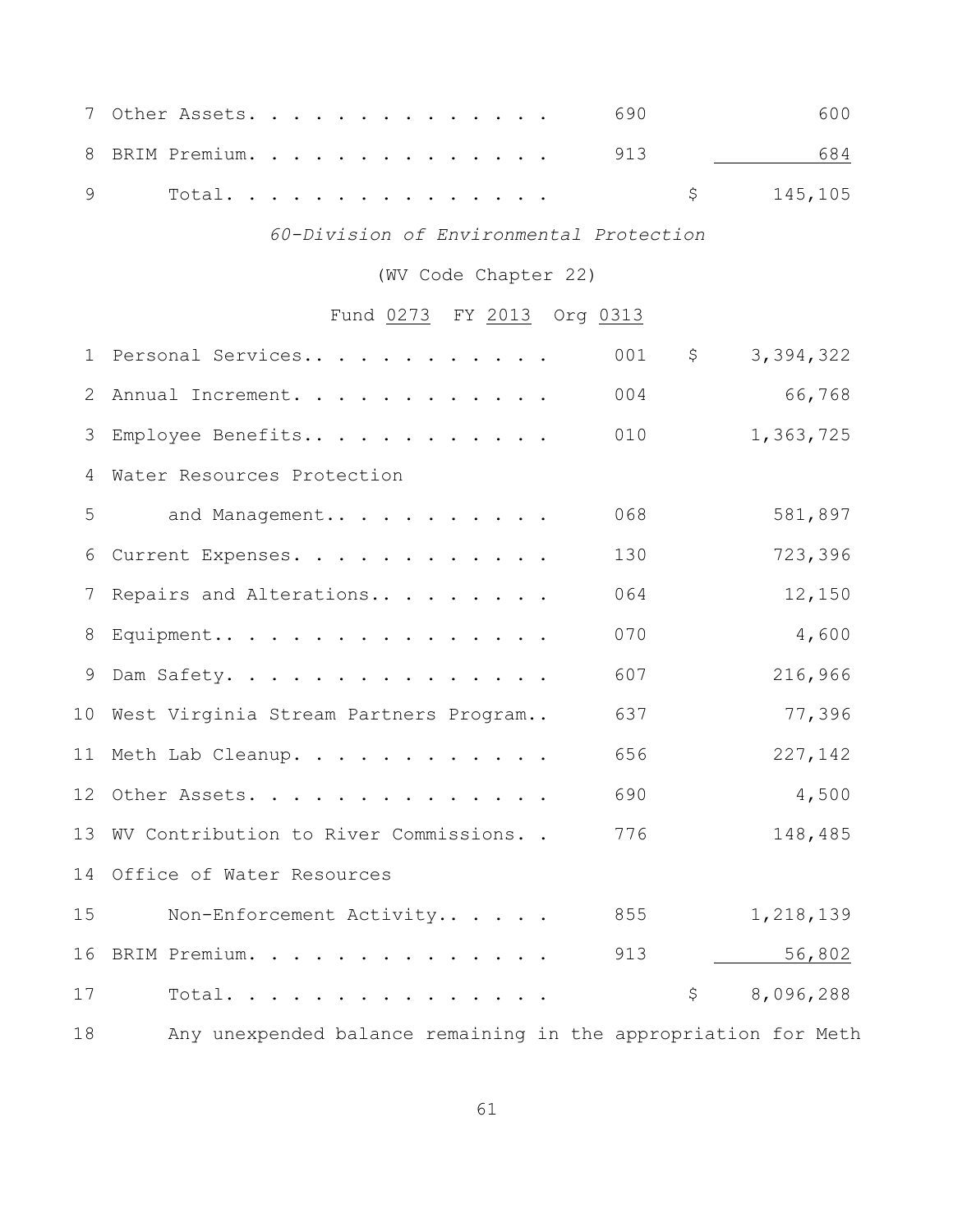Lab Cleanup - Surplus (fund 0273, activity 474) at the close of fiscal year 2012 is hereby reappropriated for expenditure during FY 2013.

 A portion of the appropriation for Current Expenses (fund 0273, activity 130) and Dam Safety (fund 0273, activity 607) may be transferred to the special revenue fund Dam Safety Rehabilitation Revolving Fund (fund 3025) for the state deficient dams rehabilitation assistance program.

#### *61-Air Quality Board*

(WV Code Chapter 16)

### Fund 0550 FY 2013 Org 0325

|          | 1 Personal Services       | 001 | \$<br>58,000  |
|----------|---------------------------|-----|---------------|
|          | 2 Annual Increment.       | 004 | 510           |
|          | 3 Employee Benefits       | 010 | 19,424        |
|          | 4 Current Expenses.       | 130 | 21,100        |
|          | 5 Repairs and Alterations | 064 | 96            |
|          | 6 Equipment               | 070 | 350           |
|          | 7 Other Assets.           | 690 | 400           |
|          | 8 BRIM Premium.           | 913 | 2,013         |
| $\Theta$ | Total.                    |     | \$<br>101,893 |

### **DEPARTMENT OF HEALTH AND HUMAN RESOURCES**

*62-Department of Health and Human Resources -*

*Office of the Secretary*

(WV Code Chapter 5F)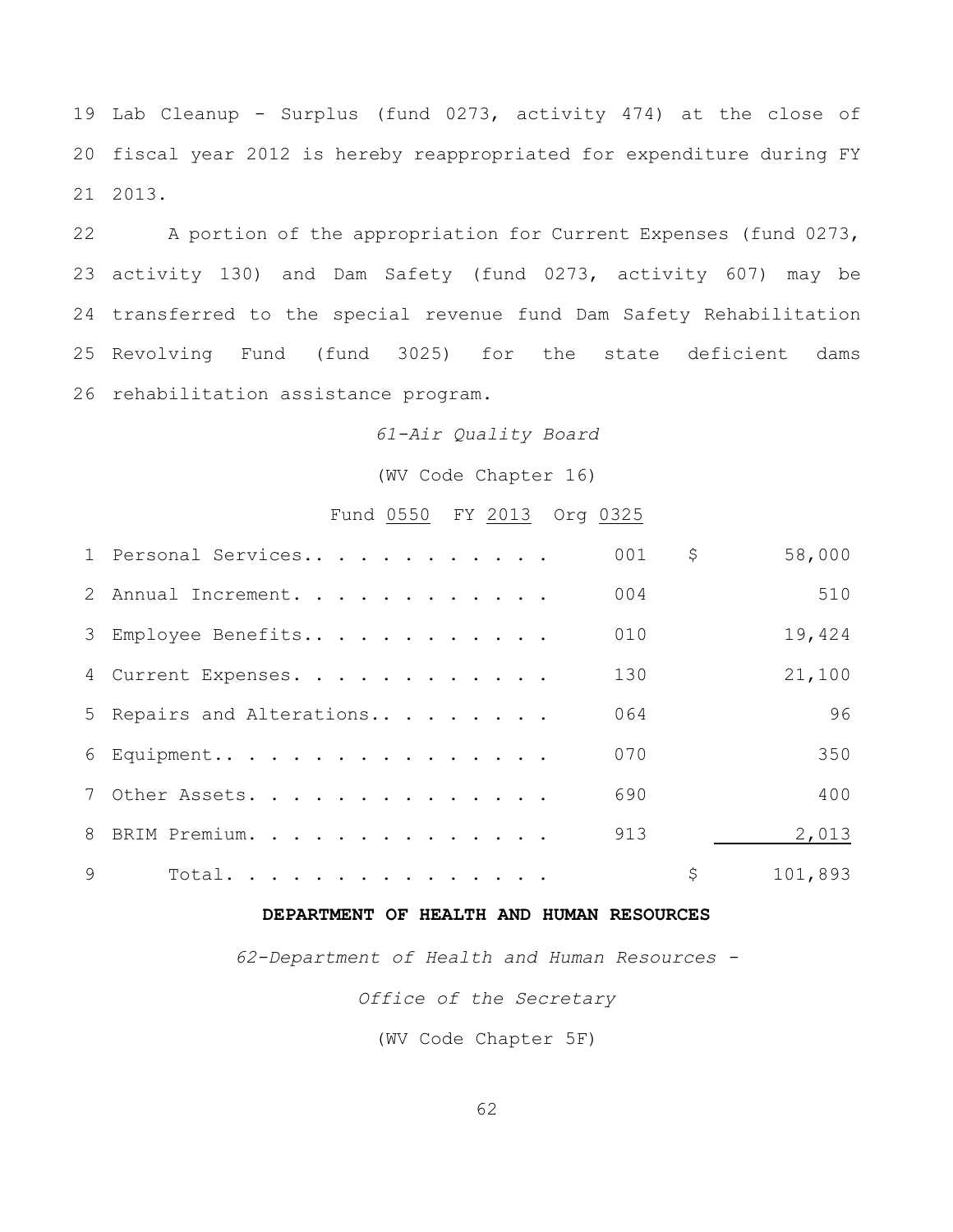### Fund 0400 FY 2013 Org 0501

|   | 1 Personal Services       | 001 | \$ | 139,096 |
|---|---------------------------|-----|----|---------|
|   | 2 Employee Benefits       | 010 |    | 46,341  |
|   | 3 Unclassified.           | 099 |    | 6,447   |
|   | 4 Current Expenses.       | 130 |    | 21,245  |
|   | 5 Women's Commission (R). | 191 |    | 180,255 |
|   | 6 Commission for the Deaf |     |    |         |
| 7 | and Hard of Hearing.      | 704 |    | 250,773 |
| 8 | Total.                    |     | Ş  | 644,157 |

 Any unexpended balance remaining in the appropriation for the Women's Commission (fund 0400, fiscal year 2010, fiscal year 2011, fiscal year 2012, activity 191) at the close of the fiscal year 2012 is hereby reappropriated for expenditure during the fiscal year 2013.

*63-Division of Health -*

*Central Office*

(WV Code Chapter 16)

### Fund 0407 FY 2013 Org 0506

| 1 Personal Services       | 001 | \$<br>9,213,842 |
|---------------------------|-----|-----------------|
| 2 Annual Increment.       | 004 | 207,144         |
| 3 Employee Benefits       | 010 | 3,602,573       |
| 4 Chief Medical Examiner. | 045 | 4,749,576       |
| 5 Unclassified.           | 099 | 827,029         |
| 6 Current Expenses.       | 130 | 4,439,298       |
|                           |     |                 |

State Aid for Local and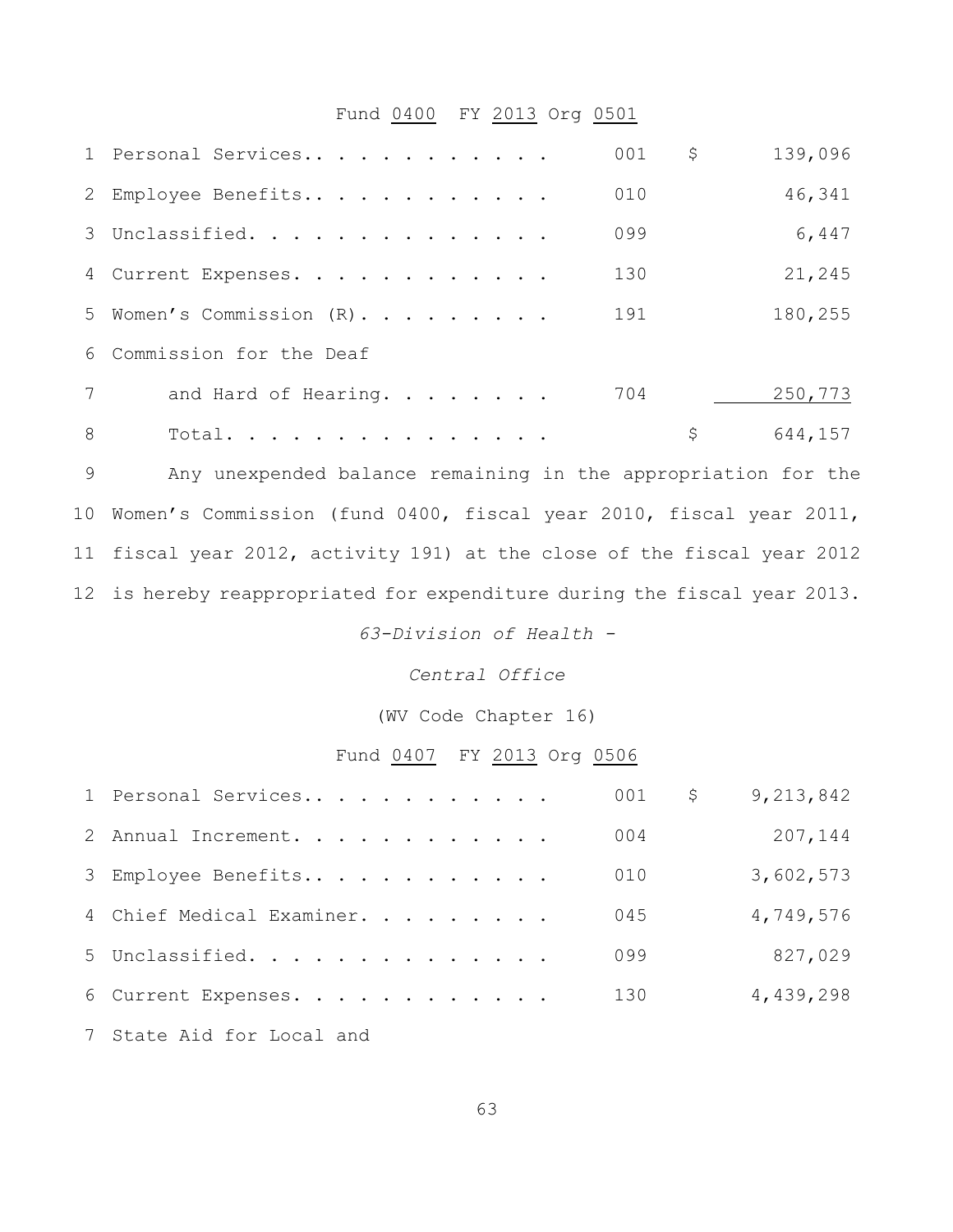| 8  | Basic Public Health Services                | 184 | 16,642,506 |
|----|---------------------------------------------|-----|------------|
| 9  | Safe Drinking Water Program                 | 187 | 522,984    |
|    | 10 Women, Infants and Children              | 210 | 65,099     |
|    | 11 Early Intervention.                      | 223 | 3,307,043  |
|    | 12 Cancer Registry                          | 225 | 210,184    |
|    | 13 ABCA Tobacco Retailer Education          |     |            |
| 14 | Program - Transfer                          | 239 | 200,000    |
| 15 | CARDIAC Project                             | 375 | 475,000    |
|    | 16 State EMS Technical Assistance.          | 379 | 1,439,139  |
|    | 17 Statewide EMS Program Support (R)        | 383 | 954,177    |
|    | 18 Primary Care Centers - Mortgage Finance. | 413 | 723,182    |
|    | 19 Black Lung Clinics                       | 467 | 198,646    |
|    | 20 Center for End of Life.                  | 545 | 466,886    |
| 21 | Women's Right to Know                       | 546 | 15,000     |
|    | 22 Pediatric Dental Services                | 550 | 151,603    |
|    | 23 Vaccine for Children                     | 551 | 446,680    |
|    | 24 Adult Influenza Vaccine                  | 552 | 65,000     |
|    | 25 Tuberculosis Control                     | 553 | 392,933    |
|    | 26 Maternal and Child Health Clinics,       |     |            |
| 27 | Clinicians and Medical Contracts            |     |            |
| 28 | and Fees $(R) \ldots \ldots \ldots \ldots$  | 575 | 7,228,168  |
| 29 | Epidemiology Support.                       | 626 | 1,709,675  |
| 30 | Primary Care Support.                       | 628 | 8,858,922  |
|    | 31 Health Right Free Clinics                | 727 | 5,000,000  |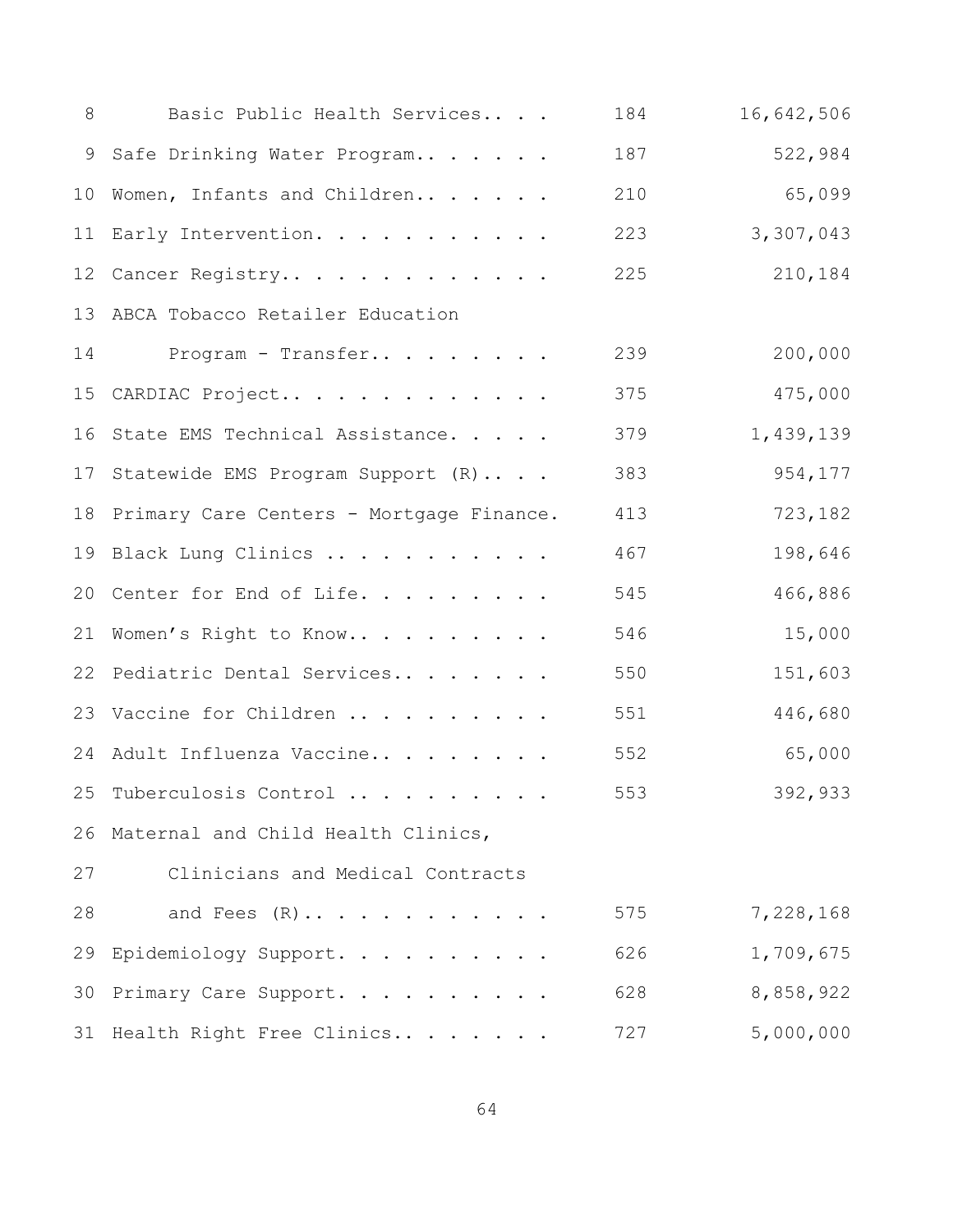|    | 32 Capital Outlay and Maintenance (R)      | 755 | 2,125,000                         |
|----|--------------------------------------------|-----|-----------------------------------|
|    | 33 Healthy Lifestyles.                     | 778 | 169,285                           |
|    | 34 Emergency Response Entities -           |     |                                   |
| 35 | Special Projects (R)                       | 822 | 744,800                           |
|    | 36 Maternal Mortality Review               | 834 | 108,653                           |
|    | 37 Osteoporosis and Arthritis              |     |                                   |
| 38 | Prevention                                 | 849 | 259,416                           |
|    | 39 Diabetes Education and Prevention       | 873 | 105,000                           |
|    | 40 Tobacco Education Program (R)           | 906 | 5,684,814                         |
|    | 41 BRIM Premium.                           | 913 | 211,214                           |
|    | 42 State Trauma and Emergency Care System. | 918 | 1,839,632                         |
| 43 | Total.                                     |     | $\ddot{\mathsf{S}}$<br>83,630,103 |

 Any unexpended balances remaining in the appropriations for Unclassified - Surplus (fund 0407, activity 097) and Statewide EMS Program Support (fund 0407, activity 383), Maternal and Child Health Clinics, Clinicians and Medical Contracts and Fees (fund 0407, activity 575), Capital Outlay and Maintenance (fund 0407, activity 755), Emergency Response Entities - Special Projects (fund 0407, activity 822), Assistance to Primary Health Care Centers Community Health Foundation (fund 0407, activity 845) and Tobacco Education Program (fund 0407, activity 906) at the close of the fiscal year 2012 are hereby reappropriated for expenditure during the fiscal year 2013.

From the above appropriation for Current Expenses (activity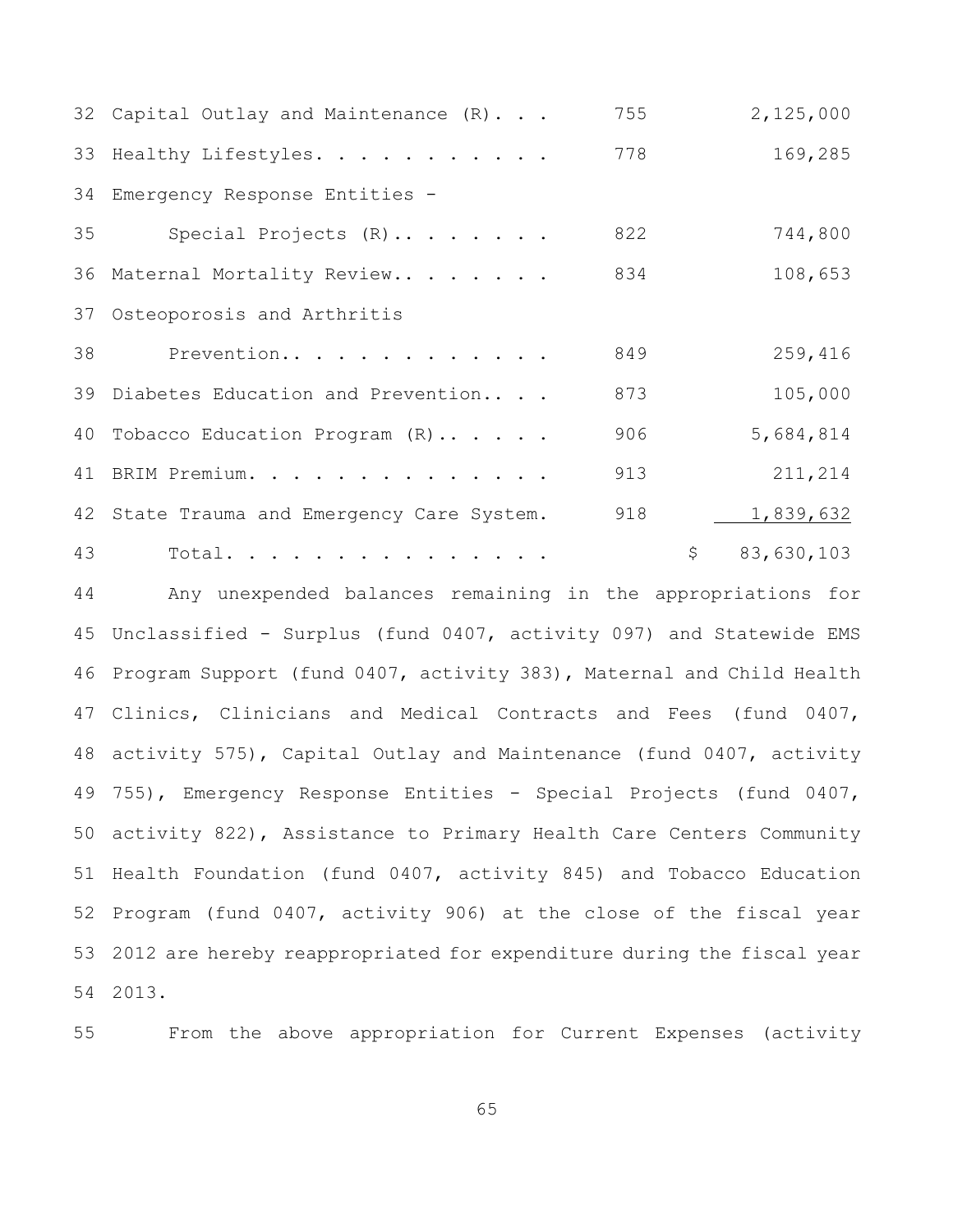130), an amount not less than \$100,000 is for the West Virginia Cancer Coalition; \$50,000 shall be expended for the West Virginia Aids Coalition; \$100,000 is for Adolescent Immunization Education; \$73,065 is for informal dispute resolution relating to nursing home administrative appeals; and \$50,000 is for Hospital Hospitality House of Huntington.

 From the above appropriation for Maternal and Child Health Clinics, Clinicians and Medical Contracts and Fees (fund 0407, activity 575) \$250,000 is for the West Virginia University Center for Excellence in Women's Health; and \$400,000 shall be transferred to the Breast and Cervical Cancer Diagnostic Treatment Fund (fund 5197). The above appropriation for ABCA Tobacco Retailer Education Program - Transfer (activity 239) shall be transferred to the Alcohol Beverage Control Administration (fund 7352, org 0708) for expenditure.

 Included in the above appropriation for Primary Care Centers - Mortgage Finance (activity 413) is \$47,500 for the mortgage payment 73 for the Lincoln Primary Care Center, Inc.; \$50,483 for the mortgage 74 payment for the Monroe County Health Center; \$40,436 for the mortgage payment for Roane County Family Health Care, Inc.; \$45,600 for the mortgage payment for Community Care of West Virginia, Inc. (formerly Primary Care Systems) (Clay); \$19,000 for the mortgage payment for the Belington Clinic; \$28,500 for the mortgage payment for the Community Care of West Virginia, Inc. (formerly Tri-County Health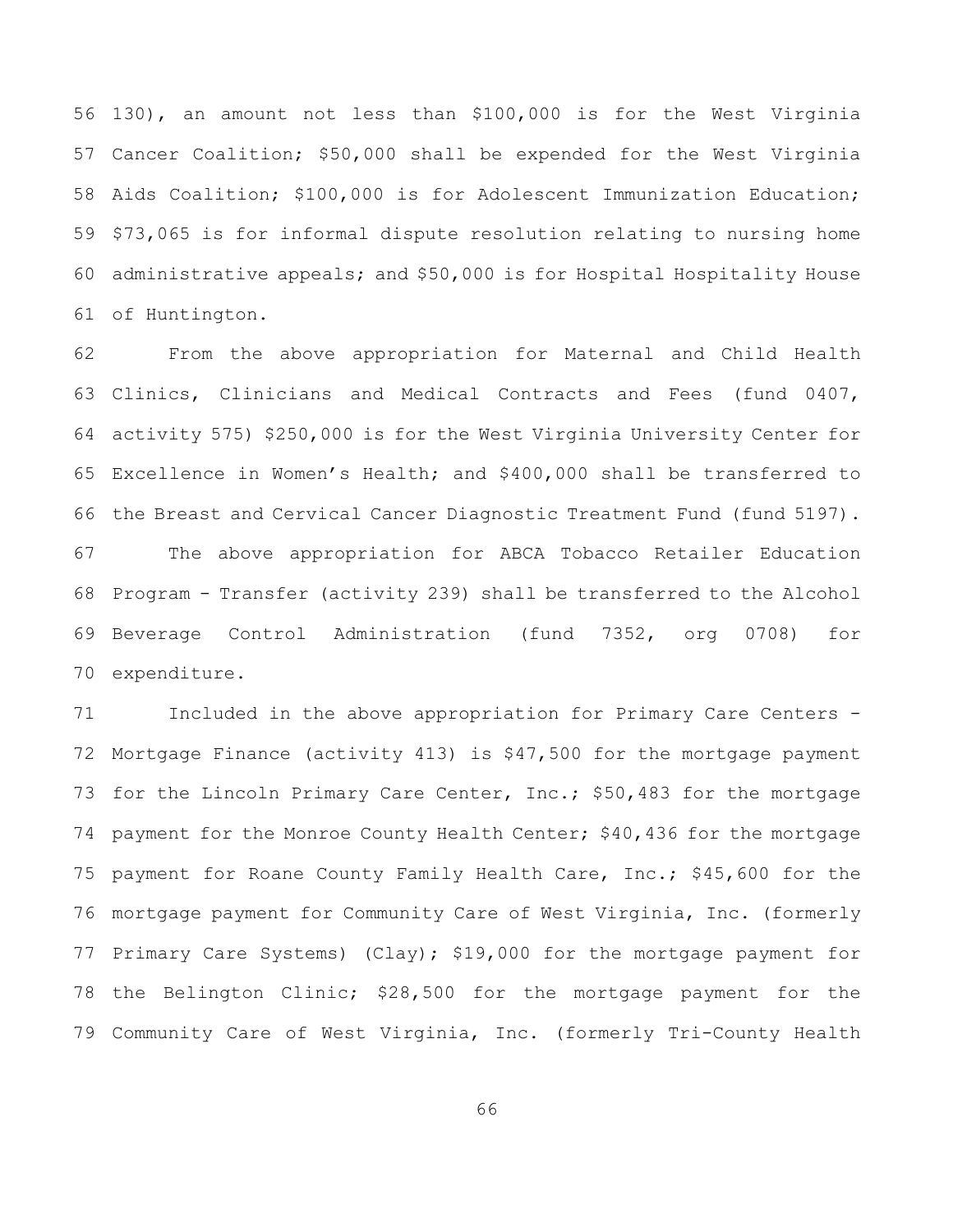Clinic); \$14,250 for the mortgage payment for Valley Health Care (Randolph); \$25,236 for the mortgage payment for Family Care Health Center (WomenCare) in Madison; \$7,600 for the mortgage payment for Northern Greenbrier Health Clinic, Inc.; \$12,061 for the mortgage 84 payment for the WomenCare, Inc. (Putnam); \$23,750 for the mortgage payment for the Preston-Taylor Community Health Center, Inc.; \$19,000 for the mortgage payment for the Pendleton Community Care Inc. (North Fork); \$38,000 for the mortgage payment for the Pendleton Community Care, Inc.; \$36,480 for the mortgage payment for Clay-Battelle Health Services Association; \$31,920 for the mortgage payment for Mountaineer Community Health Center in Paw Paw; \$12,350 for the mortgage payment for the St. George Medical Clinic, Inc.; \$26,600 for 92 the mortgage payment for the Bluestone Health Association, Inc.; 93 \$42,750 for the mortgage payment for Wheeling Health Right, Inc.; \$45,600 for the mortgage payment for the Minnie Hamilton Health Care Center, Inc.; \$51,300 for the mortgage payment for the Shenandoah 96 Valley Medical Systems, Inc.; \$42,750 for the mortgage payment for 97 the Change, Inc.; \$34,506 for the mortgage payment for Valley Health Systems, Inc.; and \$27,510 for the mortgage payment for the Wirt County Health Services Association.

*64-Consolidated Medical Service Fund*

(WV Code Chapter 16)

#### Fund 0525 FY 2013 Org 0506

1 Personal Services.. . . . . . . . . . 001 \$ 678,606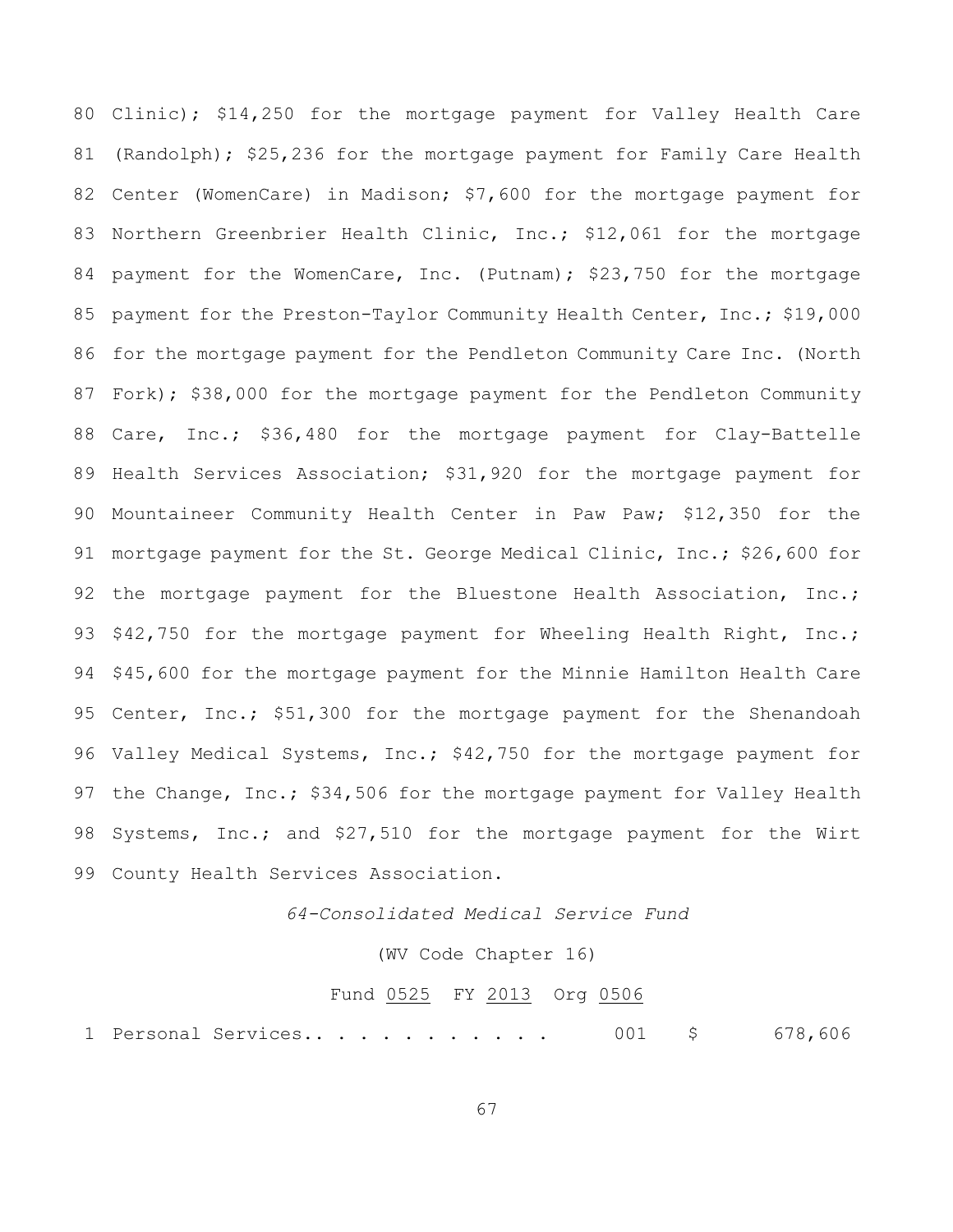|    | 2 Annual Increment.                        | 004 | 14,869            |
|----|--------------------------------------------|-----|-------------------|
|    | 3 Employee Benefits                        | 010 | 303,506           |
|    | 4 Current Expenses.                        | 130 | 6,663             |
|    | 5 Special Olympics.                        | 208 | 26,074            |
|    | 6 Behavioral Health Program (R)            | 219 | 65, 442, 056      |
|    | 7 Family Support Act.                      | 221 | 1,093,923         |
|    | 8 Institutional Facilities Operations (R). | 335 | 106, 279, 431     |
| 9  | Substance Abuse Continuum Care.            | 354 | 5,000,000         |
|    | 10 Capital Outlay and Maintenance (R)      | 755 | 950,000           |
|    | 11 Colin Anderson Community Placement (R). | 803 | 664,000           |
|    | 12 Renaissance Program                     | 804 | 194,000           |
|    | 13 BRIM Premium.                           | 913 | 1,088,070         |
| 14 | Total.                                     |     | \$<br>181,741,198 |

 Any unexpended balances remaining in the appropriations for Behavioral Health Program - Unclassified (fund 0525, activity 219), Institutional Facilities Operations (fund 0525, activity 335), Capital Outlay (fund 0525, activity 511), Institutional Facilities Operations - Surplus (fund 0525, activity 632), Capital Outlay and Maintenance (fund 0525, activity 755), and Colin Anderson Community Placement (fund 0525, activity 803) at the close of the fiscal year 2012 are hereby reappropriated for expenditure during the fiscal year 2013.

 The secretary shall, within fifteen days after the close of the six-month period of said fiscal year, file with the legislative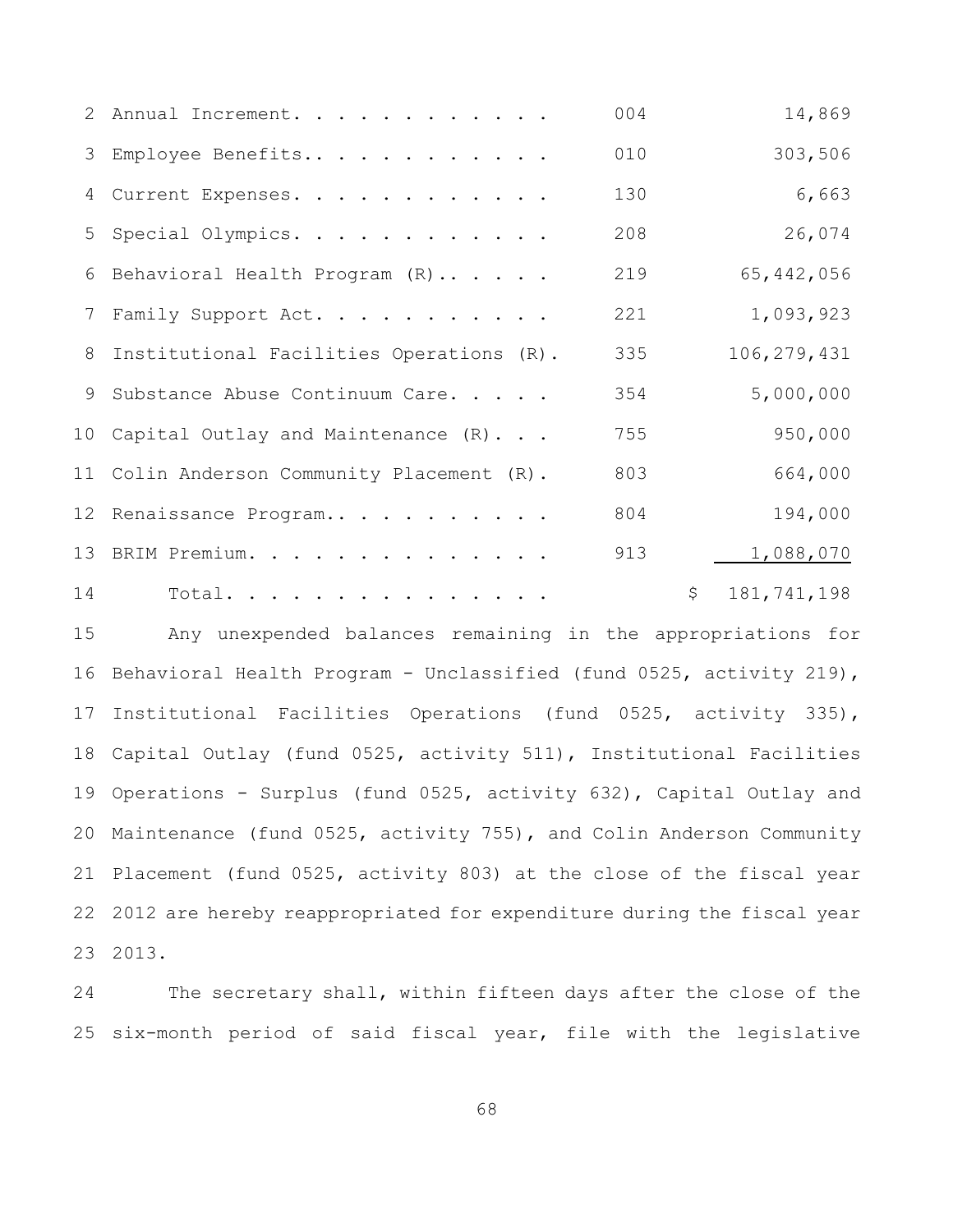auditor and the department of revenue an itemized report of expenditures made during the preceding six-month period.

 Included in the above appropriation for Behavioral Health Program - Unclassified (fund 0525, activity 219) is \$100,000 for the Four Angels Substance Abuse Treatment Project.

 From the above appropriation to Institutional Facilities Operations, together with available funds from the division of health - hospital services revenue account (fund 5156, activity 335), on July 1, 2012, the sum of \$160,000 shall be transferred to the department of agriculture - land division - farm operating fund (1412) as advance payment for the purchase of food products; actual payments for such purchases shall not be required until such credits have been completely expended.

 From the above appropriation (fund 0525, activity 354), the funding will be consistent with the goal areas outlined in the Comprehensive Substance Abuse Strategic Action Plan. Prior to disbursement of funds, the Department of Health and Human Resources, Bureau for Behavioral Health and Health Facilities, shall submit a gap analysis of substance abuse services, and an outline of service provision costs to provide assistance to the Regional Task Forces and the Advisory Council for development and prioritization of recommendations.

 Additional funds have been appropriated in fund 5156, fiscal year 2013, organization 0506, for the operation of the institutional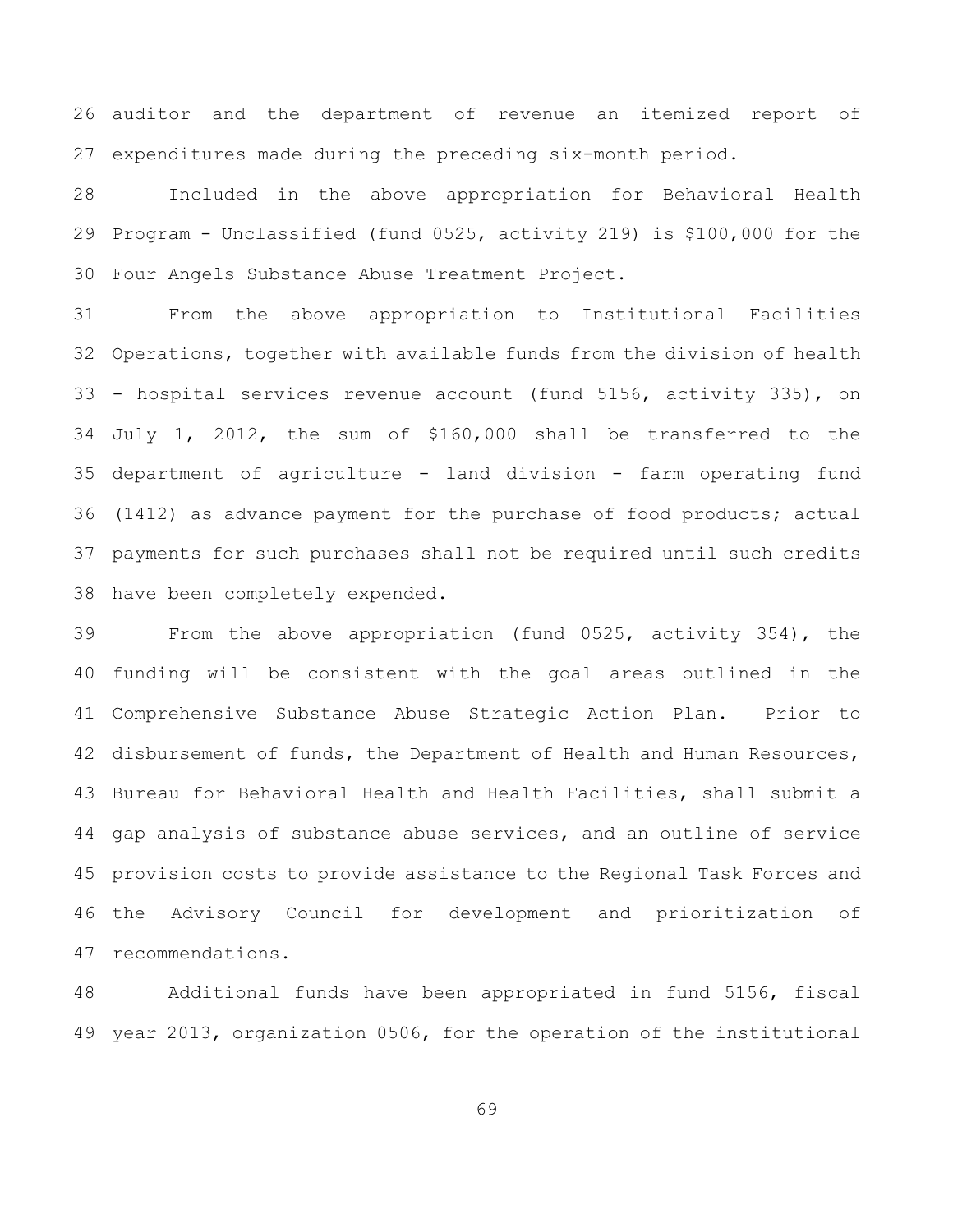facilities. The secretary of the department of health and human resources is authorized to utilize up to ten percent of the funds from the Institutional Facilities Operations line item to facilitate cost effective and cost saving services at the community level.

*65-Division of Health -*

*West Virginia Drinking Water Treatment*

(WV Code Chapter 16)

### Fund 0561 FY 2013 Org 0506

West Virginia Drinking Water Treatment

 Revolving Fund - Transfer. . . . . 689 \$ 700,000 The above appropriation for Drinking Water Treatment Revolving Fund - Transfer shall be transferred to the West Virginia Drinking Water Treatment Revolving Fund or appropriate bank depository and the Drinking Water Treatment Revolving - Administrative Expense Fund as provided by Chapter 16 of the Code.

*66-Human Rights Commission*

(WV Code Chapter 5)

### Fund 0416 FY 2013 Org 0510

| 1 Personal Services       | 001 | \$. | 748,458 |
|---------------------------|-----|-----|---------|
| 2 Annual Increment.       | 004 |     | 19,912  |
| 3 Employee Benefits       | 010 |     | 342,588 |
| 4 Current Expenses.       | 130 |     | 260,878 |
| 5 Repairs and Alterations | 064 |     | 5,000   |
| 6 Equipment               | 070 |     | 15,015  |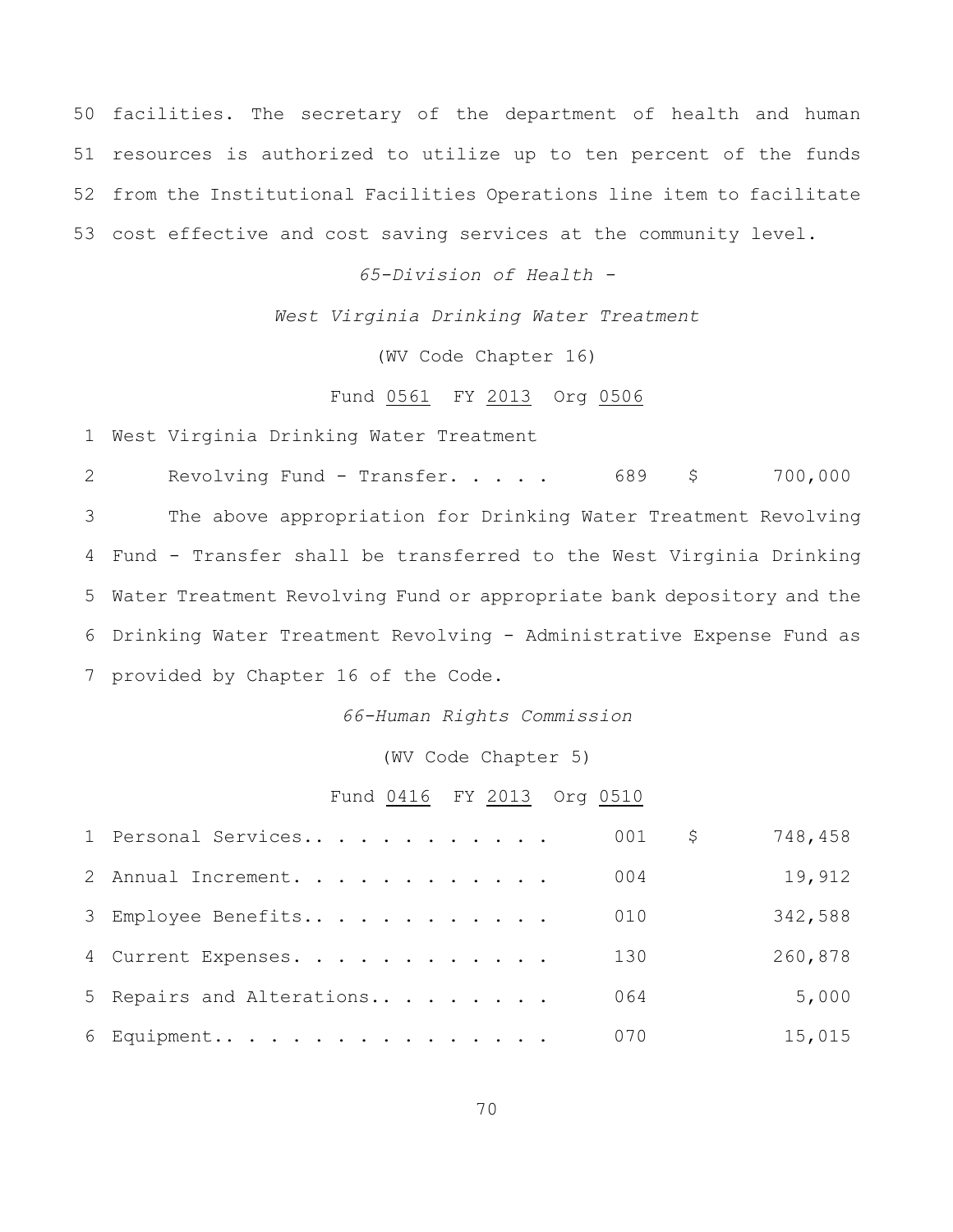| 7            | 913<br>BRIM Premium.                            | 9,311            |
|--------------|-------------------------------------------------|------------------|
| 8            | Total.                                          | \$<br>1,401,162  |
|              | 67-Division of Human Services                   |                  |
|              | (WV Code Chapters 9, 48 and 49)                 |                  |
|              | Fund 0403 FY 2013 Org 0511                      |                  |
| $\mathbf{1}$ | 001<br>Personal Services                        | \$<br>27,527,367 |
|              | 004<br>2 Annual Increment.                      | 771,638          |
| 3            | 010<br>Employee Benefits                        | 12,439,358       |
| 4            | 099<br>Unclassified.                            | 5,688,944        |
| 5            | 130<br>Current Expenses.                        | 9,463,913        |
|              | 144<br>6 Child Care Development.                | 776,070          |
|              | 7 Medical Services Contracts and Office         |                  |
| 8            | 183<br>of Managed Care.                         | 1,835,469        |
| 9            | Medical Services (R).<br>189                    | 232, 377, 112    |
| 10           | Social Services<br>195                          | 97,380,502       |
|              | 11 Family Preservation Program<br>196           | 1,565,000        |
|              | 12 Family Resource Networks (R)<br>274          | 1,905,367        |
|              | 13 Domestic Violence Legal Services Fund<br>384 | 400,000          |
|              | 14 James "Tiger" Morton Catastrophic            |                  |
| 15           | Illness Fund.<br>455                            | 700,005          |
|              | 466<br>16 MR/DD Waiver.                         | 88,753,483       |
| 17           | Child Protective Services Case Workers .<br>468 | 19,275,978       |
|              | 18 OSCAR and RAPIDS<br>515                      | 5,088,138        |
|              | 533<br>19 Title XIX Waiver for Seniors.         | 12,087,500       |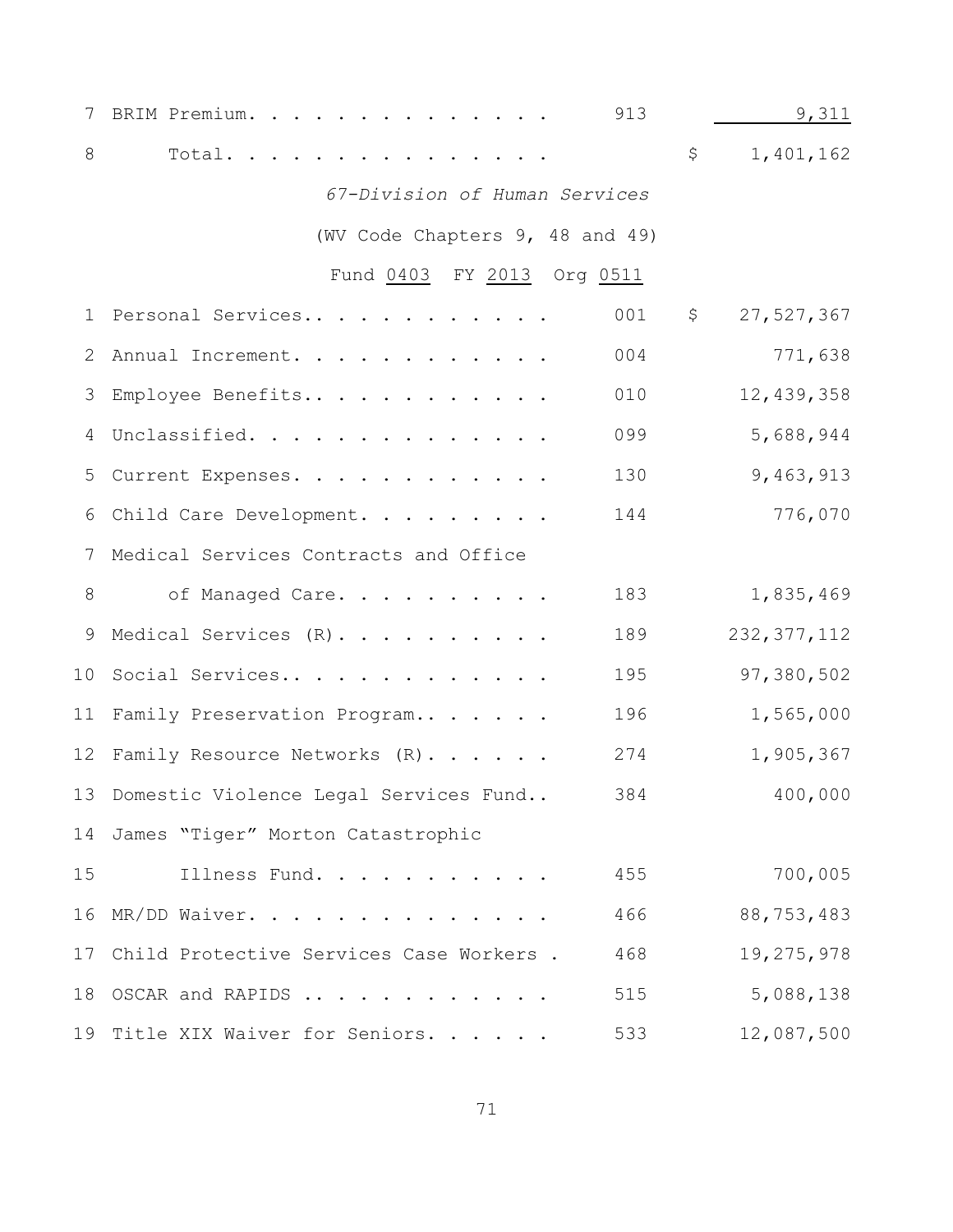# WV Teaching Hospitals

| 21 | Tertiary/Safety Net.                     | 547 | 6,356,000  |
|----|------------------------------------------|-----|------------|
| 22 | Specialized Foster Care                  | 566 | 310,948    |
| 23 | Child Welfare System                     | 603 | 1,735,815  |
| 24 | In-Home Family Education.                | 688 | 900,000    |
| 25 | WV Works Separate State Program          | 698 | 4,750,000  |
| 26 | Child Support Enforcement                | 705 | 6,146,074  |
| 27 | Medicaid Auditing                        | 706 | 605,548    |
| 28 | Temporary Assistance for Needy           |     |            |
| 29 | Families/Maintenance of Effort           | 707 | 22,969,096 |
| 30 | Child Care Maintenance of                |     |            |
| 31 | Effort Match                             | 708 | 5,693,743  |
| 32 | Child and Family Services                | 736 | 2,850,000  |
| 33 | Grants for Licensed Domestic Violence    |     |            |
| 34 | Programs and Statewide Prevention.       | 750 | 2,500,000  |
| 35 | Sexual Assault Intervention and          |     |            |
| 36 | Prevention                               |     | 500,000    |
| 37 | Capital Outlay and Maintenance (R).      | 755 | 11,875     |
|    | 38 Medical Services Administrative Costs | 789 | 24,508,787 |
| 39 | Traumatic Brain Injury Waiver            | 835 | 800,000    |
| 40 | Indigent Burials (R).                    | 851 | 2,550,000  |
| 41 | BRIM Premium.                            | 913 | 834,187    |
| 42 | Rural Hospitals Under 150 Beds.          | 940 | 2,596,000  |
| 43 | Children's Trust Fund - Transfer         | 951 | 300,000    |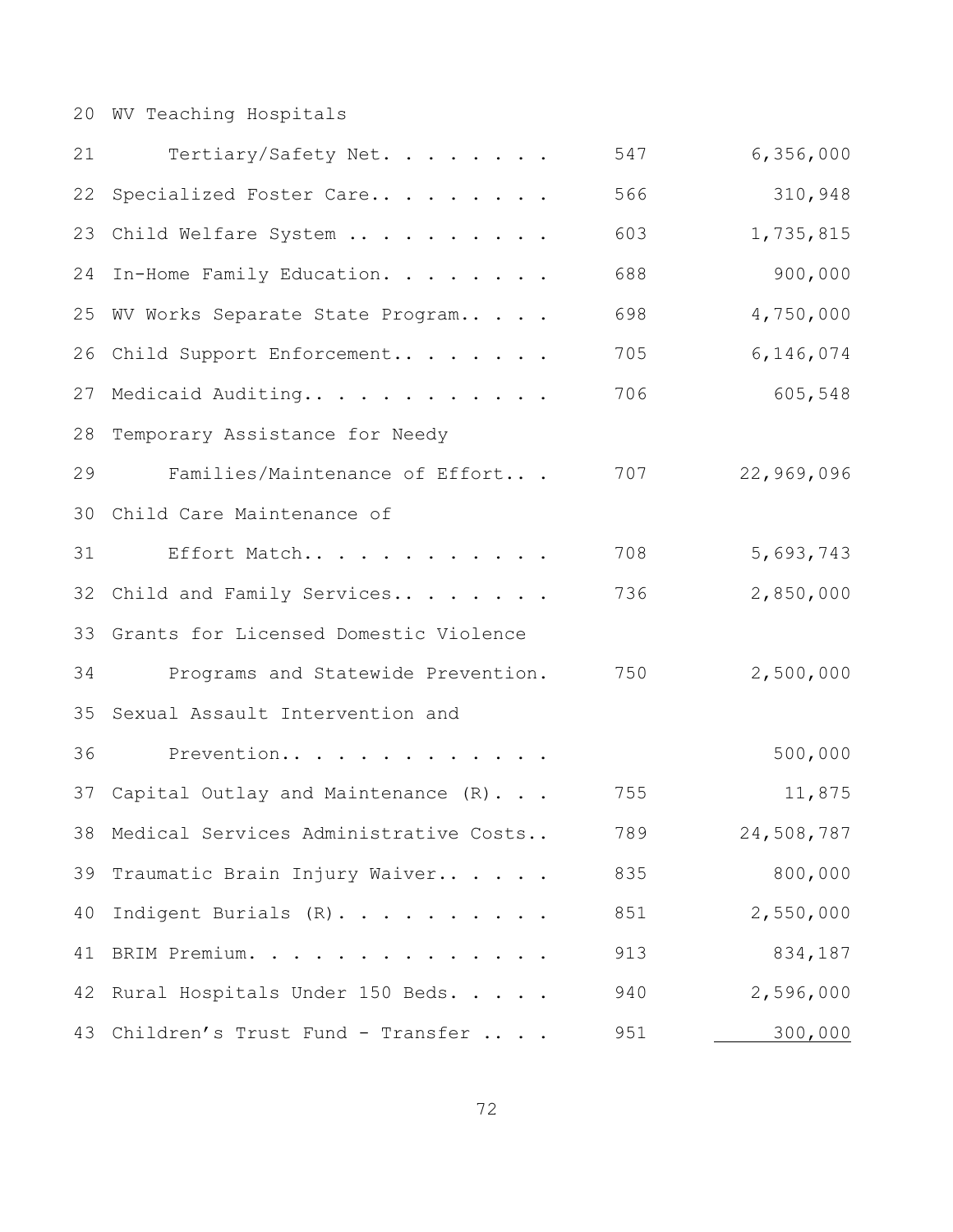Total. . . . . . . . . . . . . . . \$ 604,953,917

 Any unexpended balances remaining in the appropriations for Medical Services (fund 0403, activity 189), Family Resource Networks (fund 0403, activity 274), Capital Outlay and Maintenance (fund 0403, activity 755), and Indigent Burials (fund 0403, activity 851) at the close of the fiscal year 2012 are hereby reappropriated for expenditure during the fiscal year 2013.

 Notwithstanding the provisions of Title I, section three of this bill, the secretary of the department of health and human resources shall have the authority to transfer funds within the above account: *Provided,* That no more than five percent of the funds appropriated to one line item may be transferred to other line items: *Provided, however,* That no funds from other line items shall be transferred to the personal services line item.

 The secretary shall have authority to expend funds for the educational costs of those children residing in out-of-state placements, excluding the costs of special education programs.

 Included in the above appropriation for Social Services (activity 195) is funding for continuing education requirements relating to the practice of social work.

 The above appropriation for Domestic Violence Legal Services Fund (activity 384) shall be transferred to the Domestic Violence Legal Services Fund (fund 5455).

The above appropriation for James "Tiger" Morton Catastrophic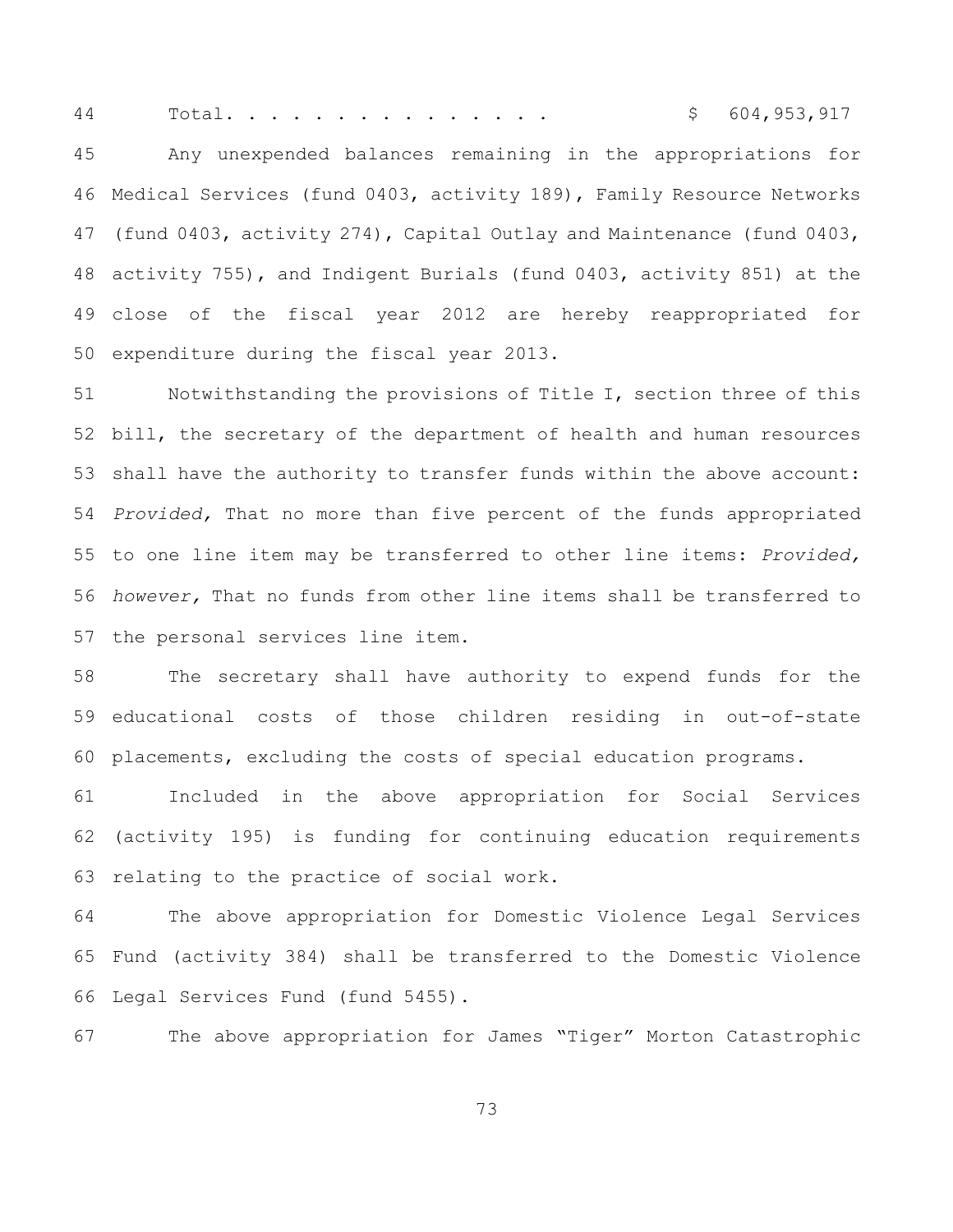Illness Fund (activity 455) shall be transferred to the James "Tiger" Morton Catastrophic Illness Fund (fund 5454) as provided by Article 5Q, Chapter 16 of the Code.

 The above appropriation for WV Works Separate State Program (activity 698), shall be transferred to the WV Works Separate State College Program Fund (fund 5467), and the WV Works Separate State Two-Parent Program Fund (fund 5468) as determined by the Secretary of the Department of Health and Human Resources.

 From the above appropriation for Child Support Enforcement (fund 0403, activity 705) an amount not to exceed \$300,000 may be transferred to a local banking depository to be utilized to offset funds determined to be uncollectible.

 From the above appropriation for the Grants for Licensed 81 Domestic Violence Programs and Statewide Prevention (activity 750), 50% of the total shall be divided equally and distributed among the fourteen (14) licensed programs and the West Virginia Coalition Against Domestic Violence (WVCADV). The balance remaining in the appropriation for Grants for Licensed Domestic Violence Programs and Statewide Prevention (activity 750), shall be distributed according to the formula established by the Family Protection Services Board. The above appropriation for Children's Trust Fund - Transfer (activity 951) shall be transferred to the Children's Fund (fund 5469, org 0511).

#### **DEPARTMENT OF MILITARY AFFAIRS**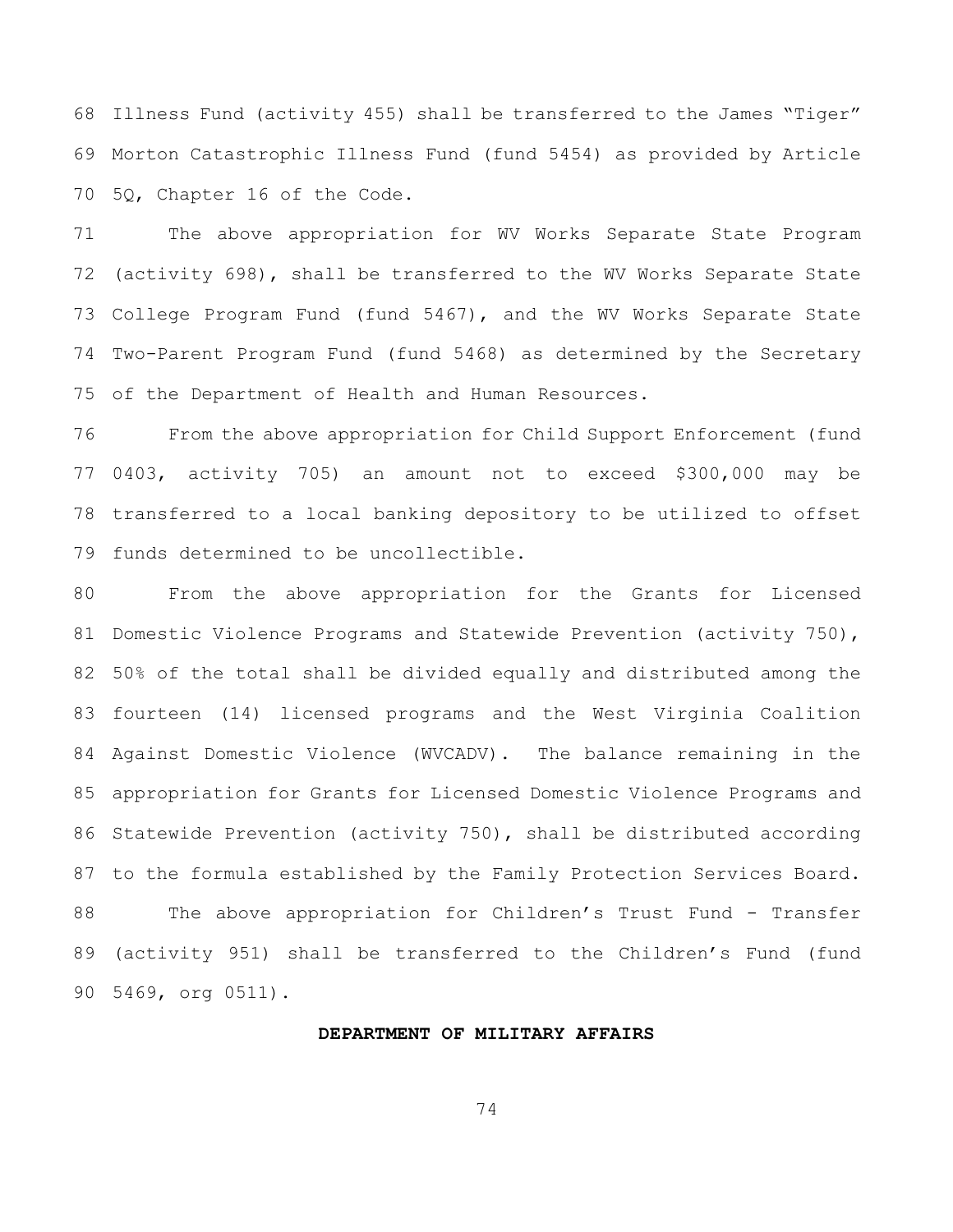## **AND PUBLIC SAFETY**

*68-Department of Military Affairs and Public Safety -*

*Office of the Secretary*

(WV Code Chapter 5F)

## Fund 0430 FY 2013 Org 0601

|    | 1 Personal Services                       | 001 | \$          | 457,952   |
|----|-------------------------------------------|-----|-------------|-----------|
|    | 2 Annual Increment.                       | 004 |             | 7,110     |
|    | 3 Employee Benefits                       | 010 |             | 189,994   |
|    | 4 Unclassified (R).                       | 099 |             | 20,330    |
|    | 5 Current Expenses.                       | 130 |             | 120,873   |
|    | 6 Repairs and Alterations                 | 064 |             | 9,900     |
|    | 7 Equipment                               | 070 |             | 3,300     |
|    | 8 Fusion Center (R)                       | 469 |             | 504,430   |
|    | 9 Other Assets.                           | 690 |             | 4,015     |
|    | 10 BRIM Premium.                          | 913 |             | 9,404     |
|    | 11 WV Fire and EMS Survivor Benefit (R)   | 939 |             | 100,000   |
|    | 12 Homeland State Security Administrative |     |             |           |
| 13 | Agency $(R)$                              | 953 |             | 607,985   |
| 14 | Total.                                    |     | $\varsigma$ | 2,035,293 |
|    |                                           |     |             |           |

 Any unexpended balances remaining in the appropriations for Unclassified (fund 0430, activity 099), Fusion Center (fund 0430, activity 469), Capital Outlay (fund 0430, activity 511), WV Fire and EMS Survivor Benefit (fund 0430, activity 939) and Homeland State Security Administrative Agency (fund 0430, activity 953), at the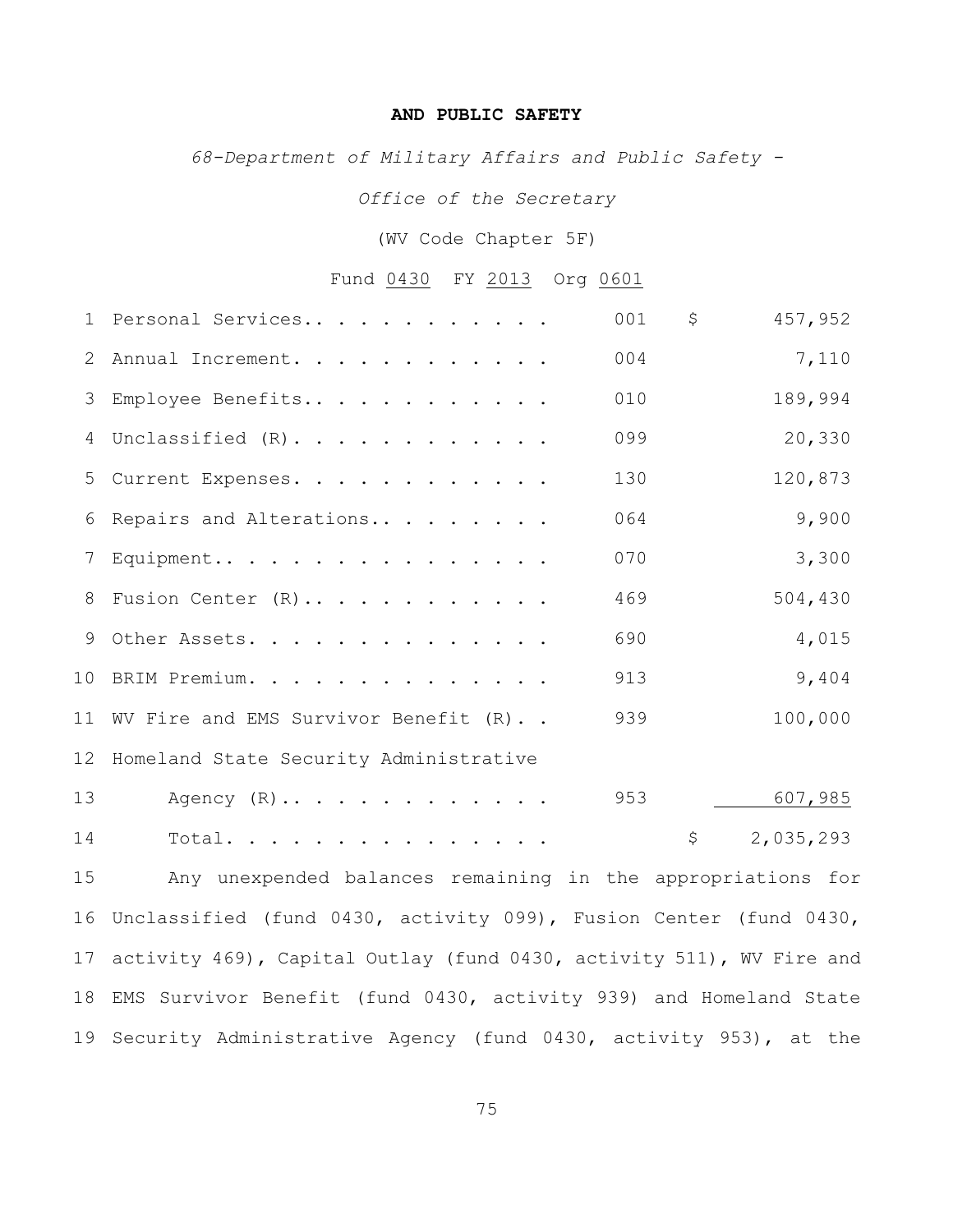close of the fiscal year 2012 are hereby reappropriated for expenditure during the fiscal year 2013 with the exception of fund 0430, fiscal years 2007, 2008, and 2009, activity 099 which shall expire on June 30, 2011.

*69-Adjutant General -*

#### *State Militia*

#### (WV Code Chapter 15)

# Fund 0433 FY 2013 Org 0603

|    | 1 Unclassified $(R)$ .            | 099 | \$<br>180,348    |
|----|-----------------------------------|-----|------------------|
|    | 2 College Education Fund.         | 232 | 4,500,000        |
|    | 3 Mountaineer ChalleNGe Academy   | 709 | 995,072          |
|    | 4 Adjutant General and Officer    |     |                  |
| 5  | Compensation                      | 734 | 299,913          |
|    | 6 Armory Board Transfer           | 746 | 3,000,000        |
|    | 7 Military Authority.             | 748 | 9,005,617        |
|    | 8 Capital Outlay and Maintenance. | 755 | 3,000,000        |
| 9  | BRIM Premium.                     | 913 | 49,700           |
| 10 | Total.                            |     | \$<br>21,030,650 |
|    |                                   |     |                  |

 Any unexpended balances remaining in the appropriations for Unclassified (fund 0433, activity 099) and Armory Capital Improvements - Surplus (fund 0433, activity 325) at the close of the fiscal year 2012 are hereby reappropriated for expenditure during the fiscal year 2013.

The adjutant general shall have the authority to transfer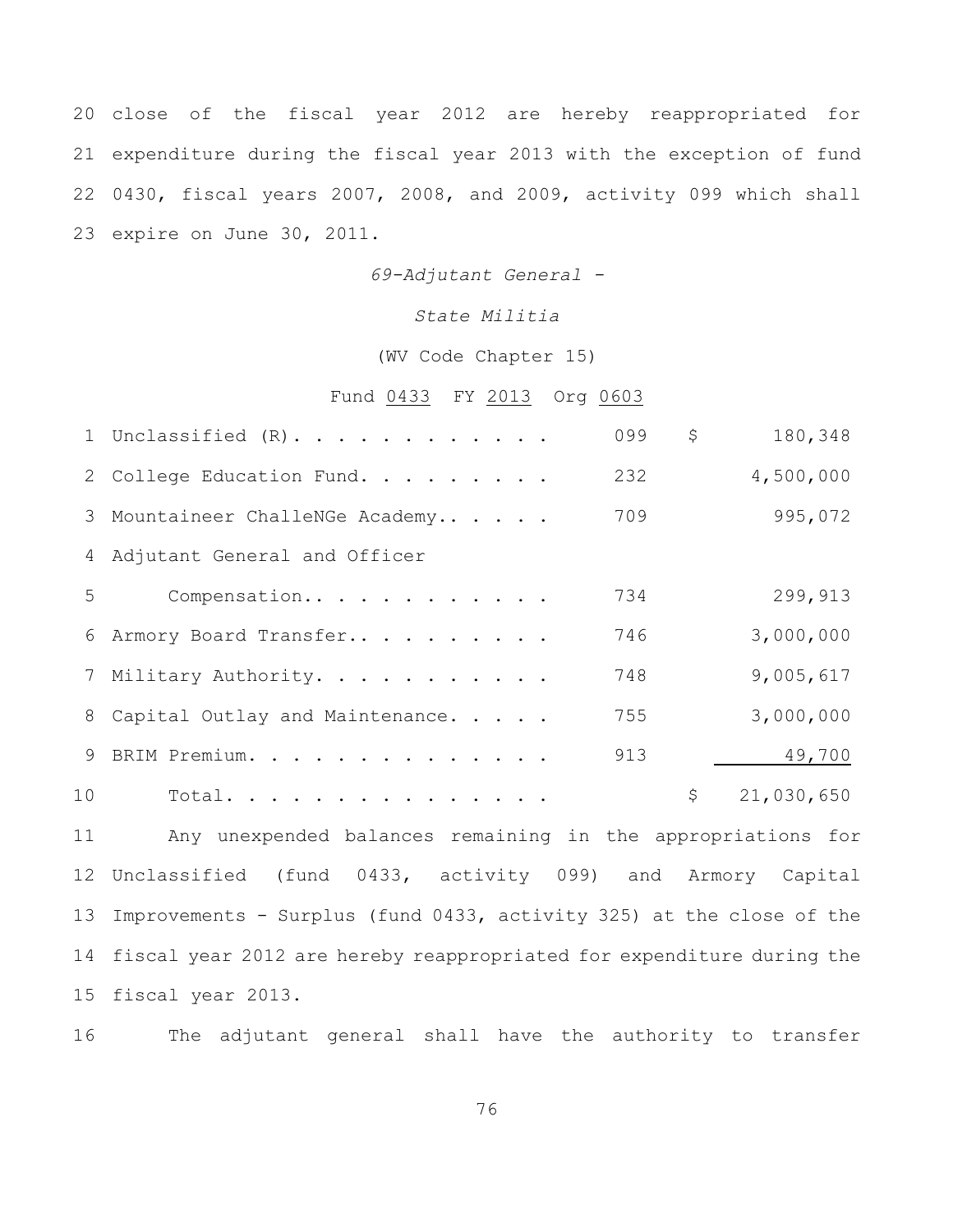between line items.

 From the above appropriation an amount approved by the adjutant general and the secretary of military affairs and public safety may be transferred to the State Armory Board for operation and maintenance of National Guard Armories.

*70-Adjutant General -*

*Military Fund*

(WV Code Chapter 15)

Fund 0605 FY 2013 Org 0603

| 2 Current Expenses. 130 15,000 |  |           |
|--------------------------------|--|-----------|
|                                |  | \$200,000 |

*71-West Virginia Parole Board*

# (WV Code Chapter 62)

# Fund 0440 FY 2013 Org 0605

|              | 1 Personal Services                    | 001 | \$<br>186,715   |
|--------------|----------------------------------------|-----|-----------------|
|              | 2 Annual Increment.                    | 004 | 4,920           |
|              | 3 Employee Benefits                    | 010 | 122,000         |
|              | 4 Unclassified.                        | 099 | 11,450          |
|              | 5 Current Expenses.                    | 130 | 211,640         |
|              | 6 Salaries of Members of West Virginia |     |                 |
|              | 7<br>Parole Board                      | 227 | 604,604         |
|              | 8 BRIM Premium.                        | 913 | 4,712           |
| $\mathsf{Q}$ | Total.                                 |     | \$<br>1,146,041 |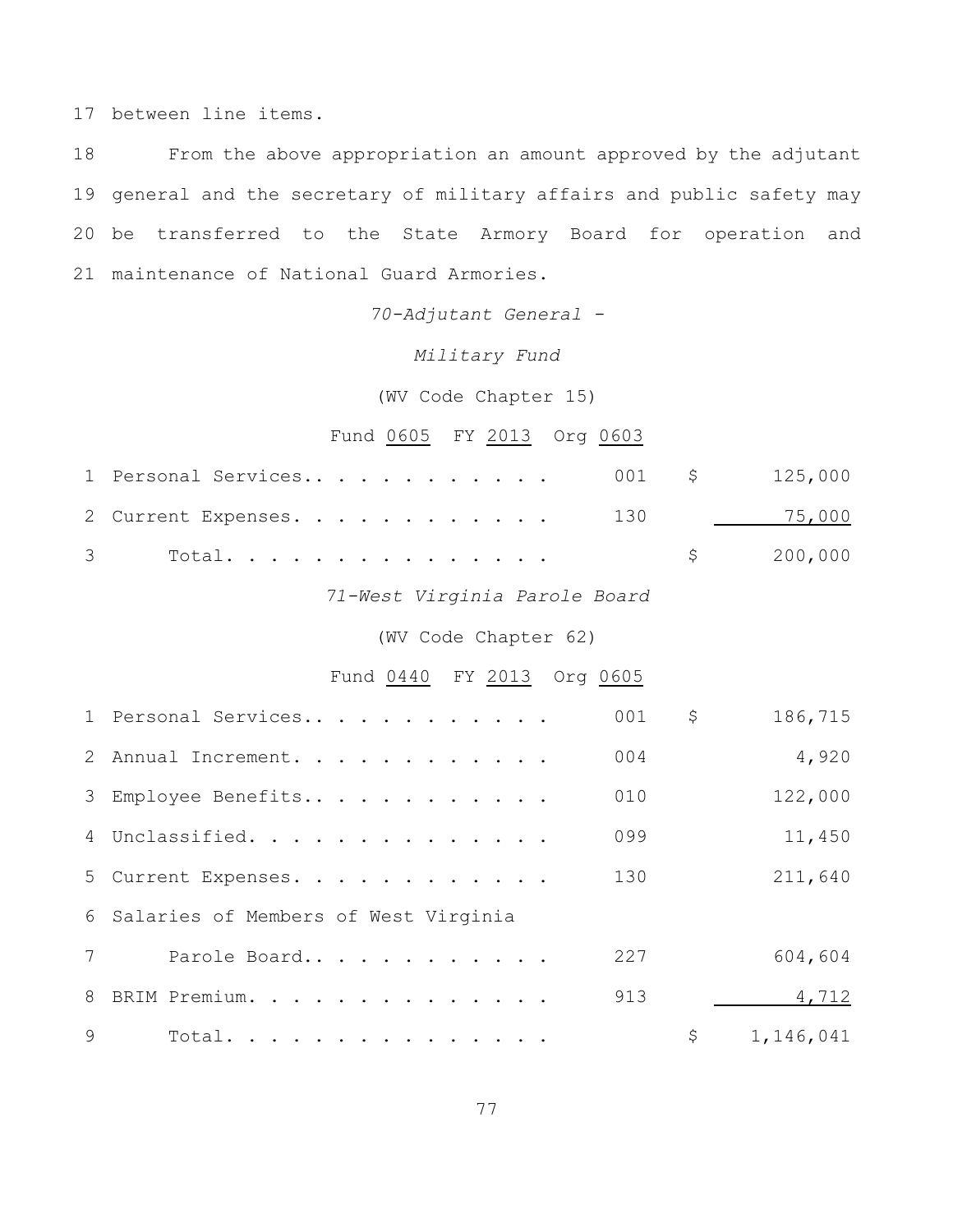The above appropriation for Salaries of Members of West Virginia Parole Board (activity 227) includes funding for salary, annual increment (as provided for in W.Va. Code §5-5-1), and related employee benefits of board members.

*72-Division of Homeland Security and*

*Emergency Management*

(WV Code Chapter 15)

Fund 0443 FY 2013 Org 0606

|        | 1 Personal Services                                                                                                                                                                                                            | 001 | \$<br>416,740     |
|--------|--------------------------------------------------------------------------------------------------------------------------------------------------------------------------------------------------------------------------------|-----|-------------------|
| 2      | Annual Increment.                                                                                                                                                                                                              | 004 | 8,060             |
|        | 3 Employee Benefits                                                                                                                                                                                                            | 010 | 171,219           |
|        | 4 Unclassified (R).                                                                                                                                                                                                            | 099 | 33,409            |
|        | 5 Current Expenses.                                                                                                                                                                                                            | 130 | 209,304           |
| 6      | Repairs and Alterations                                                                                                                                                                                                        | 064 | 15,000            |
| 7      | Radiological Emergency Preparedness                                                                                                                                                                                            | 554 | 30,000            |
| 8      | Federal Funds/Grant Match (R)                                                                                                                                                                                                  | 749 | 687,296           |
| 9      | Mine and Industrial Accident Rapid                                                                                                                                                                                             |     |                   |
| 10     | Response Call Center                                                                                                                                                                                                           | 781 | 515,348           |
|        | 11 Early Warning Flood System (R).                                                                                                                                                                                             | 877 | 541,029           |
|        | 12 BRIM Premium.                                                                                                                                                                                                               | 913 | 20,336            |
|        | 13 WVU Charleston Poison Control Hotline                                                                                                                                                                                       | 944 | 596,100           |
|        | 14 Disaster Mitigation (R)                                                                                                                                                                                                     | 952 | 100,000           |
| 15     | Total.                                                                                                                                                                                                                         |     | \$<br>3, 343, 841 |
| $\sim$ | which are concluded to the transportation of the state of the concentration of the concentration of the concentration of the concentration of the concentration of the concentration of the concentration of the concentration |     |                   |

Any unexpended balances remaining in the appropriations for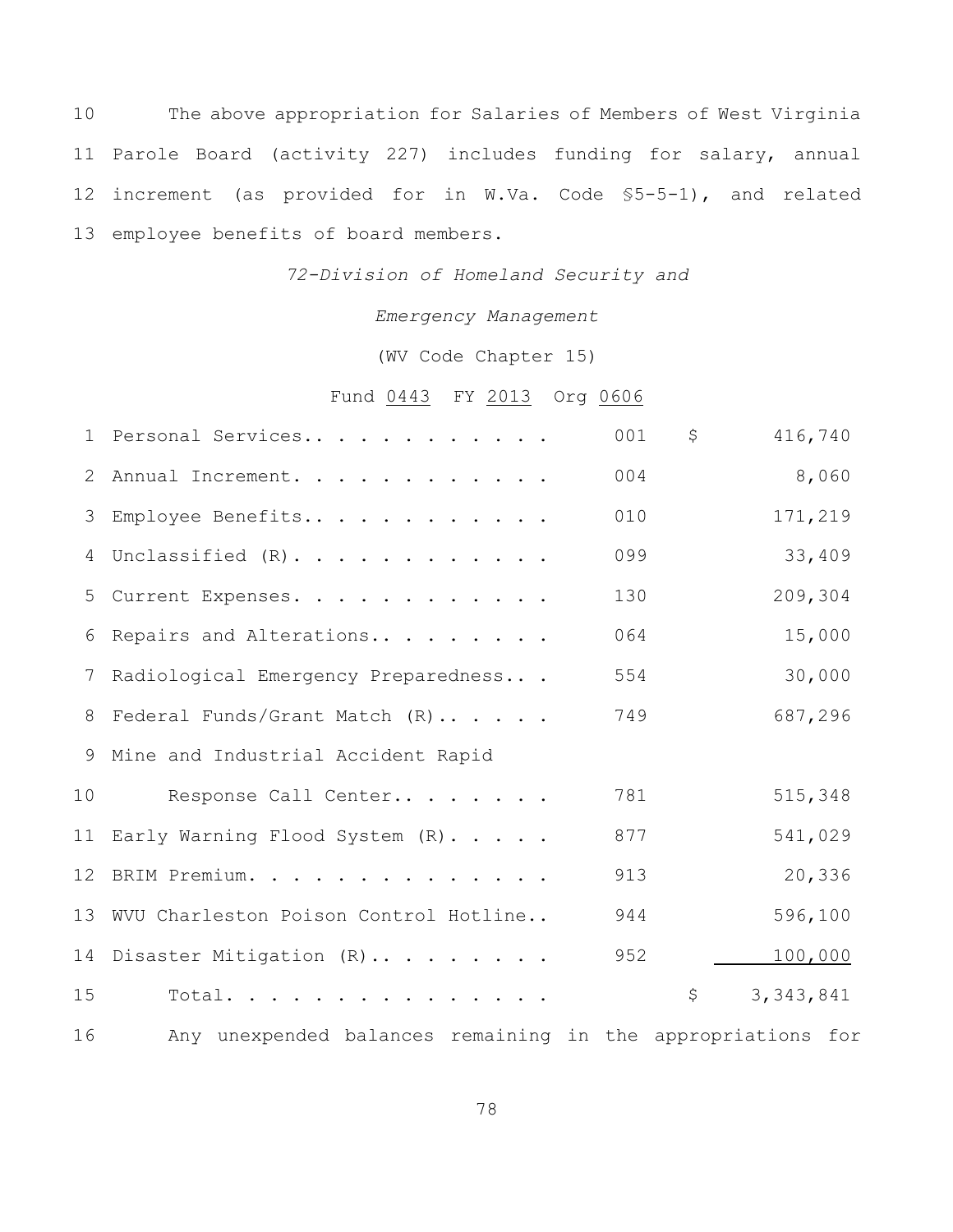Unclassified (fund 0443, activity 099), Federal Funds/Grant Match (fund 0443, activity 749), Early Warning Flood System (fund 0443, activity 877), and Disaster Mitigation (fund 0443, activity 952) at the close of the fiscal year 2012 are hereby reappropriated for expenditure during the fiscal year 2013.

*73-Division of Corrections -*

### *Central Office*

(WV Code Chapters 25, 28, 49 and 62)

# Fund 0446 FY 2013 Org 0608

|   | 1 Personal Services |  | 001 | \$. | 430,008 |
|---|---------------------|--|-----|-----|---------|
|   | 2 Annual Increment. |  | 004 |     | 8,285   |
|   | 3 Employee Benefits |  | 010 |     | 169,507 |
|   | 4 Unclassified.     |  | 099 |     | 6,944   |
|   | 5 Current Expenses. |  | 130 |     | 93,640  |
| 6 | Total.              |  |     |     | 708,384 |

 Any unexpended balance remaining in the appropriation for Management Information System (fund 0446, activity 398) at the close of the fiscal year 2012 is hereby reappropriated for expenditure during the fiscal year 2013.

*74-Division of Corrections -*

# *Correctional Units*

(WV Code Chapters 25, 28, 49 and 62)

#### Fund 0450 FY 2013 Org 0608

Employee Benefits.. . . . . . . . . . . 010 \$ 1,258,136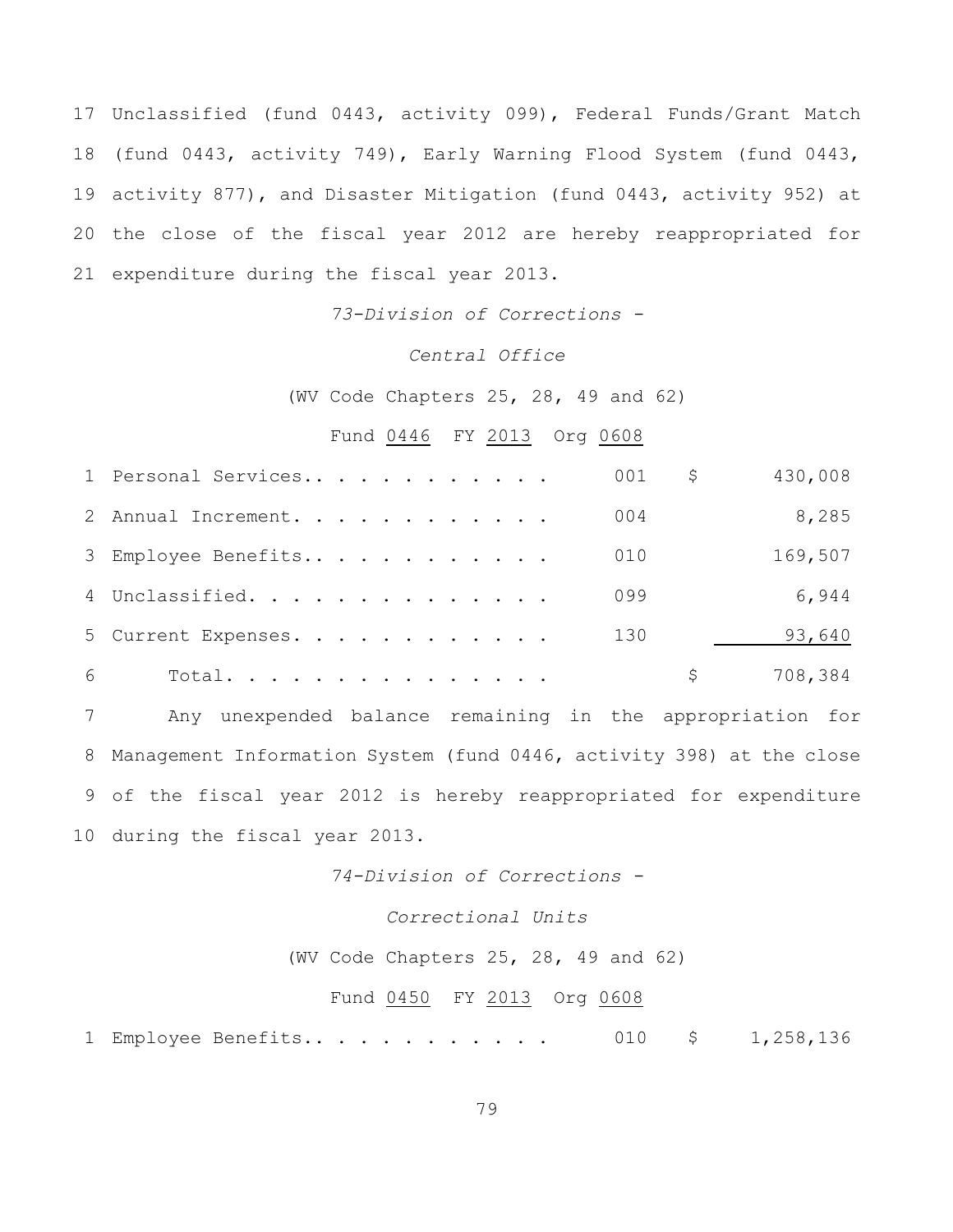|                 | 2 Children's Protection Act (R)        | 090 | 934,195      |
|-----------------|----------------------------------------|-----|--------------|
| 3               | Unclassified                           | 099 | 1,290,870    |
| 4               | Charleston Work Release Center.        | 456 | 1,574,114    |
| 5               | Beckley Correctional Center            | 490 | 1,734,038    |
| 6               | Huntington Work Release Center.        | 495 | 949,918      |
| 7               | Anthony Correctional Center            | 504 | 4,973,213    |
| 8               | Huttonsville Correctional Center       | 514 | 22,301,261   |
| 9               | Northern Correctional Center           | 534 | 8,054,639    |
| 10 <sub>o</sub> | Inmate Medical Expenses (R)            | 535 | 24, 226, 064 |
|                 | 11 Pruntytown Correctional Center      | 543 | 7,360,906    |
| 12              | Payments to Federal, County and/or     |     |              |
| 13              | Regional Jails (R)                     | 555 | 31,000,000   |
|                 | 14 Corrections Academy                 | 569 | 1,384,187    |
| 15              | Martinsburg Correctional Center        | 663 | 3,504,984    |
| 16              | Parole Services                        | 686 | 3,834,756    |
| 17              | Special Services                       | 687 | 3,977,420    |
|                 | 18 Capital Outlay and Maintenance (R)  | 755 | 2,000,000    |
|                 | 19 McDowell County Correctional Center | 790 | 1,949,983    |
| 20              | Stevens Correctional Center            | 791 | 6,474,500    |
|                 | 21 Parkersburg Correctional Center     | 828 | 2,421,744    |
| 22              | St. Mary's Correctional Center         | 881 | 13,042,762   |
| 23              | Denmar Correctional Center.            | 882 | 4,717,283    |
|                 | 24 Ohio County Correctional Center     | 883 | 1,794,838    |
|                 | 25 Mt. Olive Correctional Complex.     | 888 | 20,514,782   |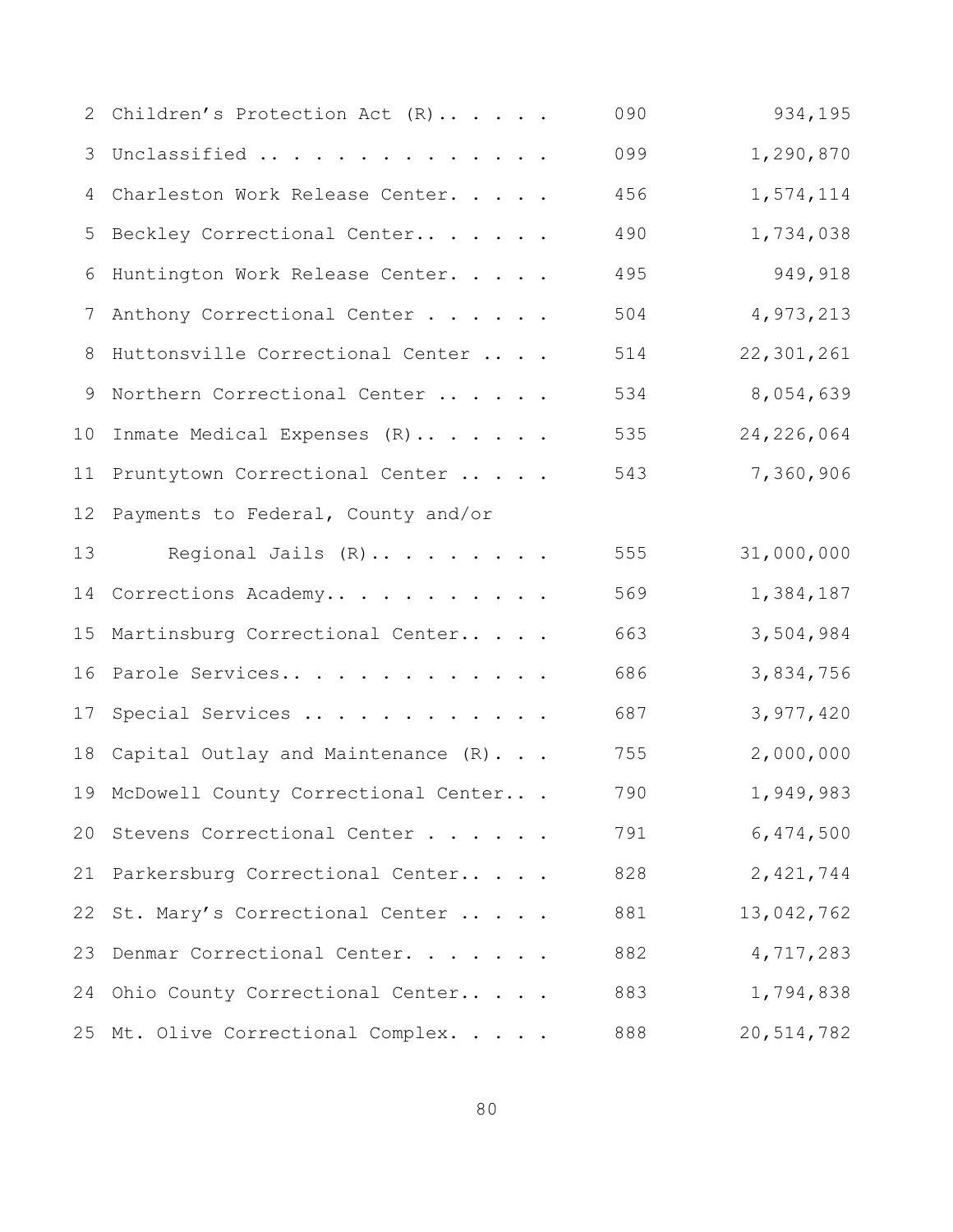| 26 Lakin Correctional Center 896 |  | 8,679,864     |
|----------------------------------|--|---------------|
| 27 BRIM Premium. 913 829,190     |  |               |
| 28 Total                         |  | \$180,783,647 |

 Any unexpended balances remaining in the appropriations for Children's Protection Act (fund 0450, activity 090), Unclassified - Surplus (fund 0450, activity 097), Inmate Medical Expenses (fund 0450, activity 535), Payments to Federal, County and/or Regional Jails (fund 0450, activity 555), Capital Improvements - Surplus (fund 0450, activity 661), Capital Outlay, Repairs and Equipment - Surplus (fund 0450, activity 677), and Capital Outlay and Maintenance (fund 0450, activity 755) at the close of the fiscal year 2012 are hereby reappropriated for expenditure during the fiscal year 2013.

 The commissioner of corrections shall have the authority to transfer between line items appropriated to the individual correctional units above and may transfer funds from the individual units to Payments to Federal, County and/or Regional Jails (fund 0450, activity 555) or Inmate Medical Expenses (fund 0450, activity 535).

 From the above appropriation to Unclassified, on July 1, 2012, the sum of \$300,000 shall be transferred to the department of agriculture - land division - farm operating fund (1412) as advance 47 payment for the purchase of food products; actual payments for such purchases shall not be required until such credits have been completely expended.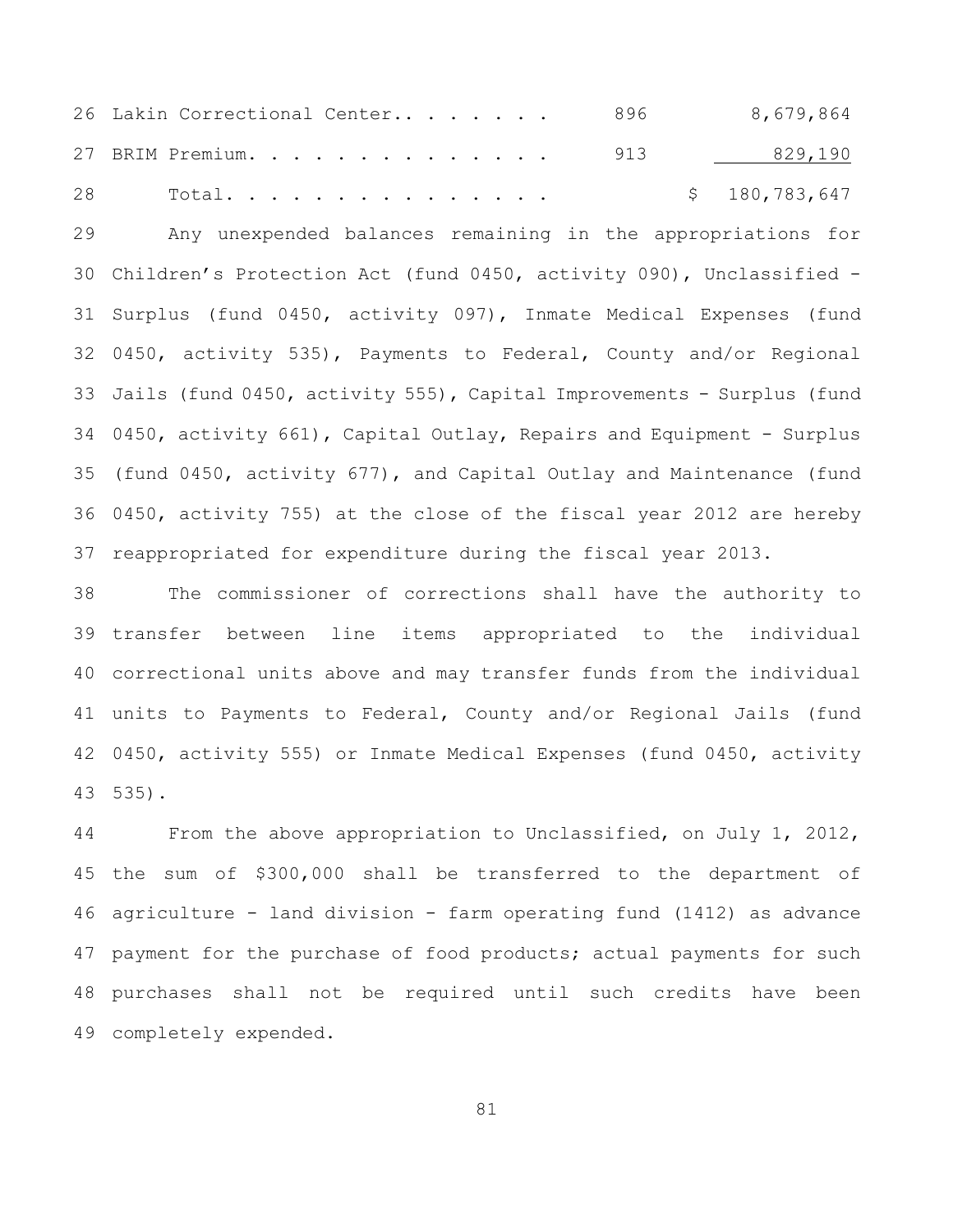# *75-West Virginia State Police*

# (WV Code Chapter 15)

# Fund 0453 FY 2013 Org 0612

| 1  | Personal Services                                                     | 001 | \$<br>45,506,765 |  |
|----|-----------------------------------------------------------------------|-----|------------------|--|
| 2  | Annual Increment.                                                     | 004 | 255,240          |  |
| 3  | Employee Benefits                                                     | 010 | 9,942,287        |  |
| 4  | Children's Protection Act                                             | 090 | 900,069          |  |
| 5  | Current Expenses.                                                     | 130 | 9,294,292        |  |
| 6  | Repairs and Alterations                                               | 064 | 385,680          |  |
| 7  | Vehicle Purchase.                                                     | 451 | 887,200          |  |
| 8  | Barracks Lease Payments                                               | 556 | 246,478          |  |
| 9  | Communications and                                                    |     |                  |  |
| 10 | Other Equipment (R).                                                  | 558 | 1,268,968        |  |
| 11 | Trooper Retirement Fund                                               | 605 | 4,966,353        |  |
| 12 | Handgun Administration Expense.                                       | 747 | 76,816           |  |
| 13 | Capital Outlay and Maintenance (R)                                    | 755 | 250,000          |  |
| 14 | Retirement Systems - Unfunded Liability.                              | 775 | 15,162,000       |  |
| 15 | Automated Fingerprint                                                 |     |                  |  |
| 16 | Identification System.                                                | 898 | 662,394          |  |
| 17 | BRIM Premium.                                                         | 913 | 4,946,608        |  |
| 18 | Total. $\ldots$                                                       |     | \$<br>94,751,150 |  |
| 19 | Any unexpended balances remaining in the appropriations for           |     |                  |  |
| 20 | Communications and Other Equipment (fund 0453, activity 558), Capital |     |                  |  |
| 21 | Outlay, Repairs and Equipment - Surplus (fund 0453, activity 677),    |     |                  |  |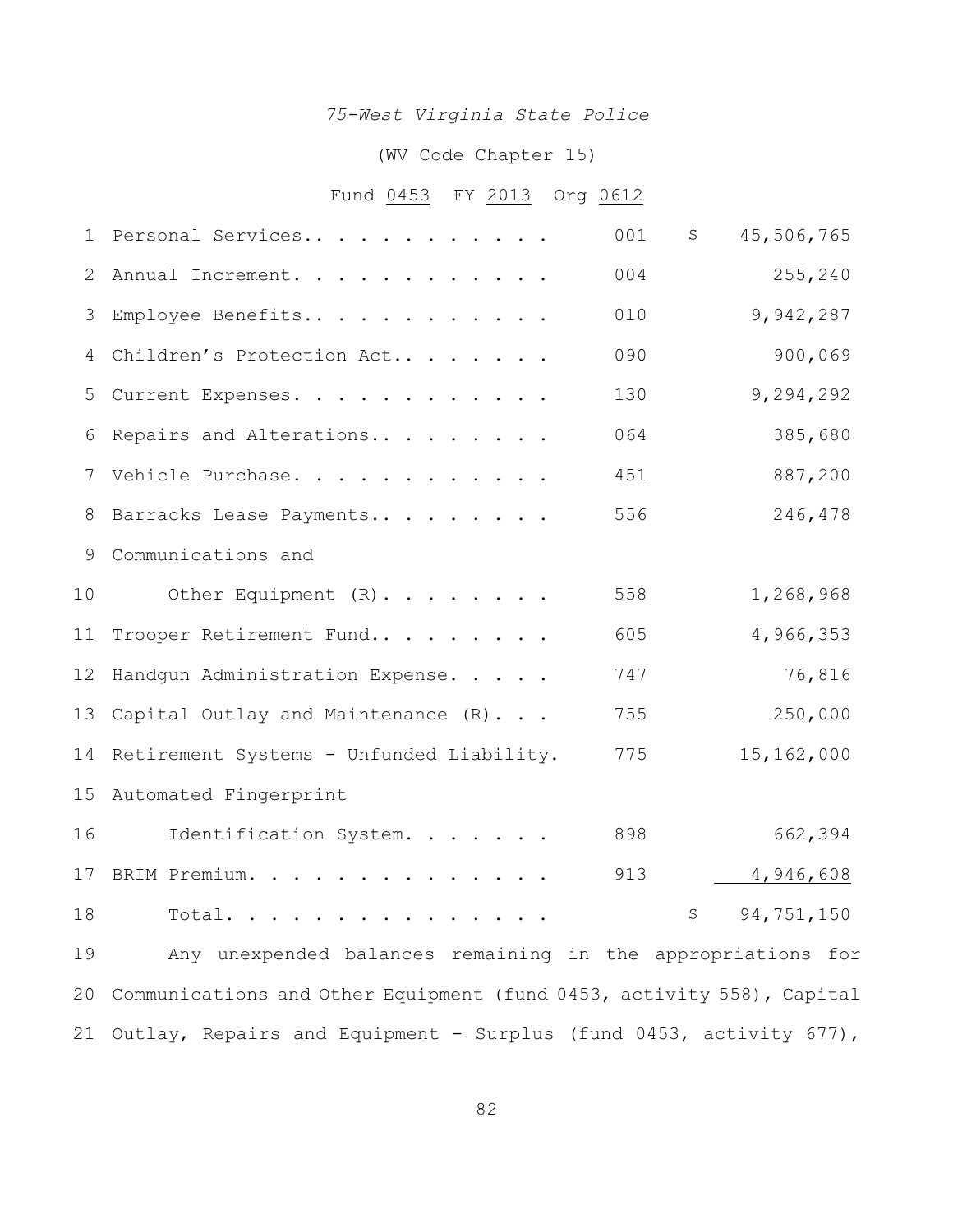and Capital Outlay and Maintenance (fund 0453, activity 755) at the close of the fiscal year 2012 are hereby reappropriated for expenditure during the fiscal year 2013.

 From the above appropriation for Personal Services, an amount not less than \$25,000 shall be expended to offset the costs associated with providing police services for the West Virginia State Fair.

*76-Fire Commission*

(WV Code Chapter 29)

# Fund 0436 FY 2013 Org 0619

|  |                                                                                                                                                                                                                                                                                                                                                                                      |  |  |  |  |  |  |  | 1 Current Expenses. 130 \$ 81,156 |
|--|--------------------------------------------------------------------------------------------------------------------------------------------------------------------------------------------------------------------------------------------------------------------------------------------------------------------------------------------------------------------------------------|--|--|--|--|--|--|--|-----------------------------------|
|  | $\overline{a}$ $\overline{a}$ $\overline{b}$ $\overline{c}$ $\overline{c}$ $\overline{c}$ $\overline{c}$ $\overline{c}$ $\overline{c}$ $\overline{c}$ $\overline{c}$ $\overline{c}$ $\overline{c}$ $\overline{c}$ $\overline{c}$ $\overline{c}$ $\overline{c}$ $\overline{c}$ $\overline{c}$ $\overline{c}$ $\overline{c}$ $\overline{c}$ $\overline{c}$ $\overline{c}$ $\overline{$ |  |  |  |  |  |  |  |                                   |

*77-Division of Justice and Community Service*s

(WV Code Chapter 15)

# Fund 0546 FY 2013 Org 0620

| 1 Personal Services           | 001 | \$<br>435,295 |
|-------------------------------|-----|---------------|
| 2 Annual Increment.           | 004 | 6,025         |
| 3 Employee Benefits           | 010 | 187,828       |
| 4 Unclassified.               | 099 | 7,000         |
| 5 Current Expenses.           | 130 | 145,193       |
| 6 Repairs and Alterations     | 064 | 2,000         |
| 7 Equipment                   | 070 | 100           |
| 8 Buildings                   | 258 | 100           |
| 9 Child Advocacy Centers (R). | 458 | 1,502,466     |
| 10 Community Corrections (R)  | 561 | 5,000,233     |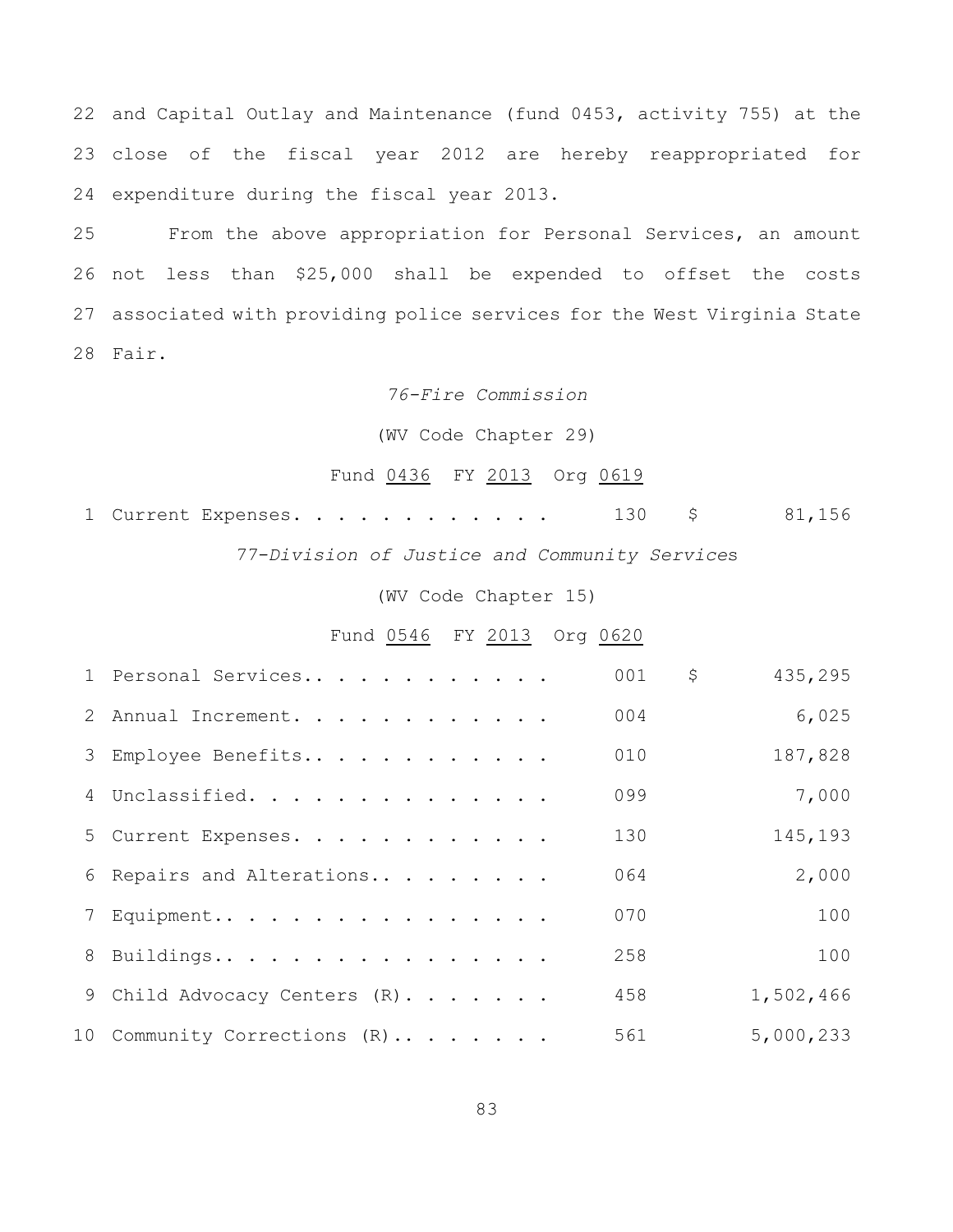|    | 11 Statistical Analysis Program.           | 597 | 54,021      |
|----|--------------------------------------------|-----|-------------|
|    | 12 Law Enforcement Professional Standards. | 838 | 182,798     |
|    | 13 BRIM Premium.                           | 913 | 1,660       |
| 14 | Total.                                     |     | \$7,524,719 |

 Any unexpended balances remaining in the appropriations for Child Advocacy Centers (fund 0546, activity 458) and Community Corrections (fund 0546, activity 561) at the close of the fiscal year 2012 are hereby reappropriated for expenditure during the fiscal year 2013.

 From the above appropriation for Child Advocacy Centers (fund 0546, activity 458), the division may retain an amount not to exceed four percent of the total appropriation for administrative purposes.

*78-Division of Juvenile Services*

(WV Code Chapter 49)

#### Fund 0570 FY 2013 Org 0621

| 1 Jones Building Treatment Center    | 261 | \$<br>2,233,738 |
|--------------------------------------|-----|-----------------|
| 2 Statewide Reporting Centers (R)    | 262 | 4,434,987       |
| 3 Robert L. Shell Juvenile Center    | 267 | 2,062,244       |
| 4 Central Office                     | 701 | 2,219,388       |
| 5 Capital Outlay and Maintenance (R) | 755 | 250,000         |
| 6 Gene Spadaro Juvenile Center       | 793 | 2,119,386       |
| 7 Davis Center for Girls (R).        | 818 | 900,875         |
| 8 BRIM Premium.                      | 913 | 96,187          |
| 9 WV Industrial Home for Youth (R)   | 979 | 10,816,042      |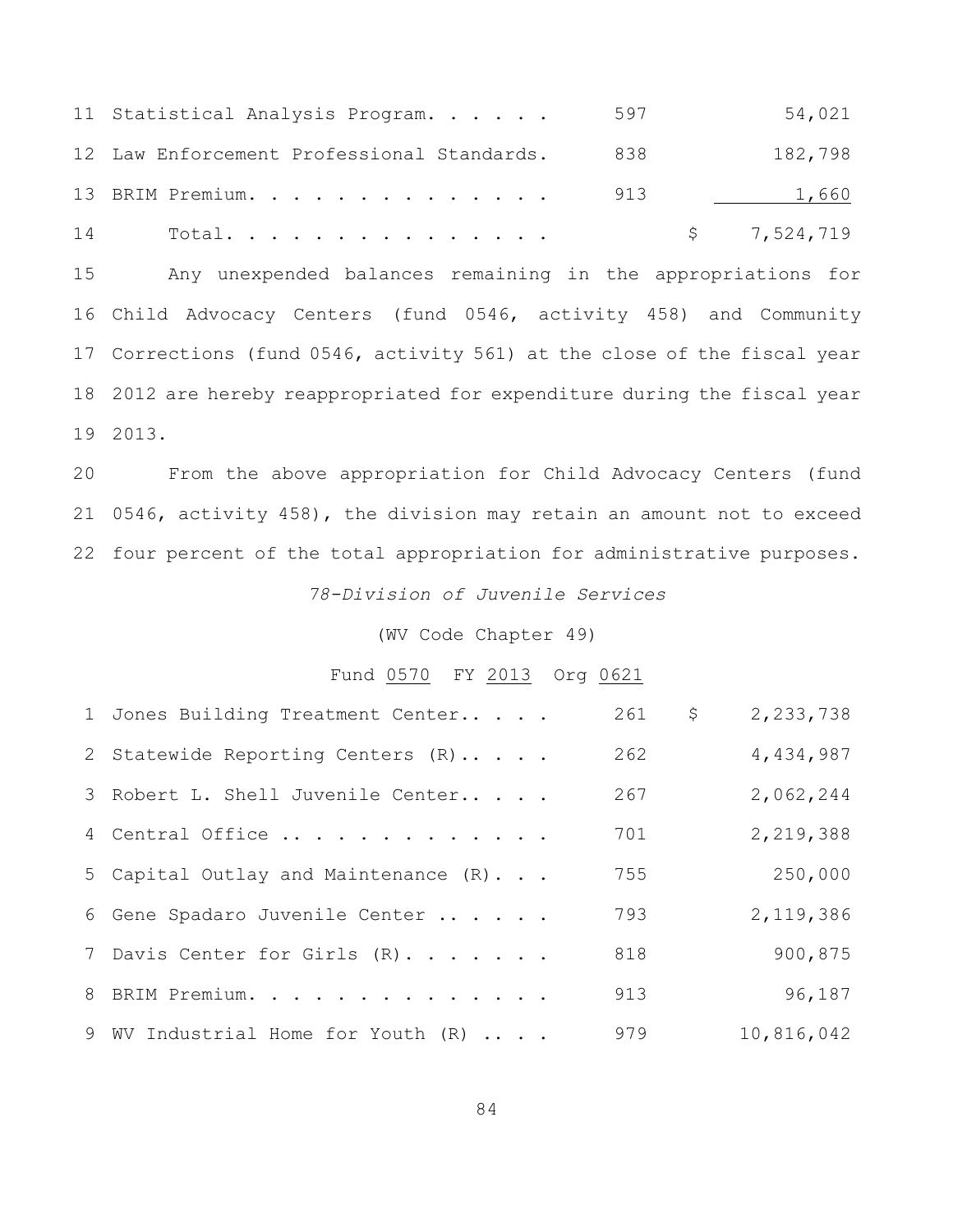#### Kenneth Honey Rubenstein

| 11 | Juvenile Center (R)                  | 980 | 5,391,033        |
|----|--------------------------------------|-----|------------------|
|    | 12 Vicki Douglas Juvenile Center     | 981 | 1,821,025        |
|    | 13 Northern Regional Juvenile Center | 982 | 1,344,737        |
|    | 14 Lorrie Yeager Jr. Juvenile Center | 983 | 1,941,020        |
|    | 15 Sam Perdue Juvenile Center        | 984 | 1,988,776        |
|    | 16 Tiger Morton Center               | 985 | 2, 134, 113      |
|    | 17 Donald R. Kuhn Juvenile Center    | 986 | 4,217,898        |
|    | 18 J.M. "Chick" Buckbee              |     |                  |
| 19 | Juvenile Center                      | 987 | 2,042,495        |
| 20 | Total.                               |     | \$<br>46,013,944 |

 Any unexpended balances remaining in the appropriations for Statewide Reporting Centers (fund 0570, activity 262), Capital Outlay and Maintenance (fund 0570, activity 755), Davis Centr for Girls (fund 0570, activity 818), WV Industrial Home for Youth (fund 0570, activity 979), and Kenneth Honey Rubenstein Juvenile Center (fund 0570, activity 980) at the close of the fiscal year 2012 are hereby reappropriated for expenditure during the fiscal year 2013.

 From the above appropriations, on July 1, 2012, the sum of \$50,000 shall be transferred to the department of agriculture - land division - farm operating fund (1412) as advance payment for the purchase of food products; actual payments for such purchases shall not be required until such credits have been completely expended.

The director of juvenile services shall have the authority to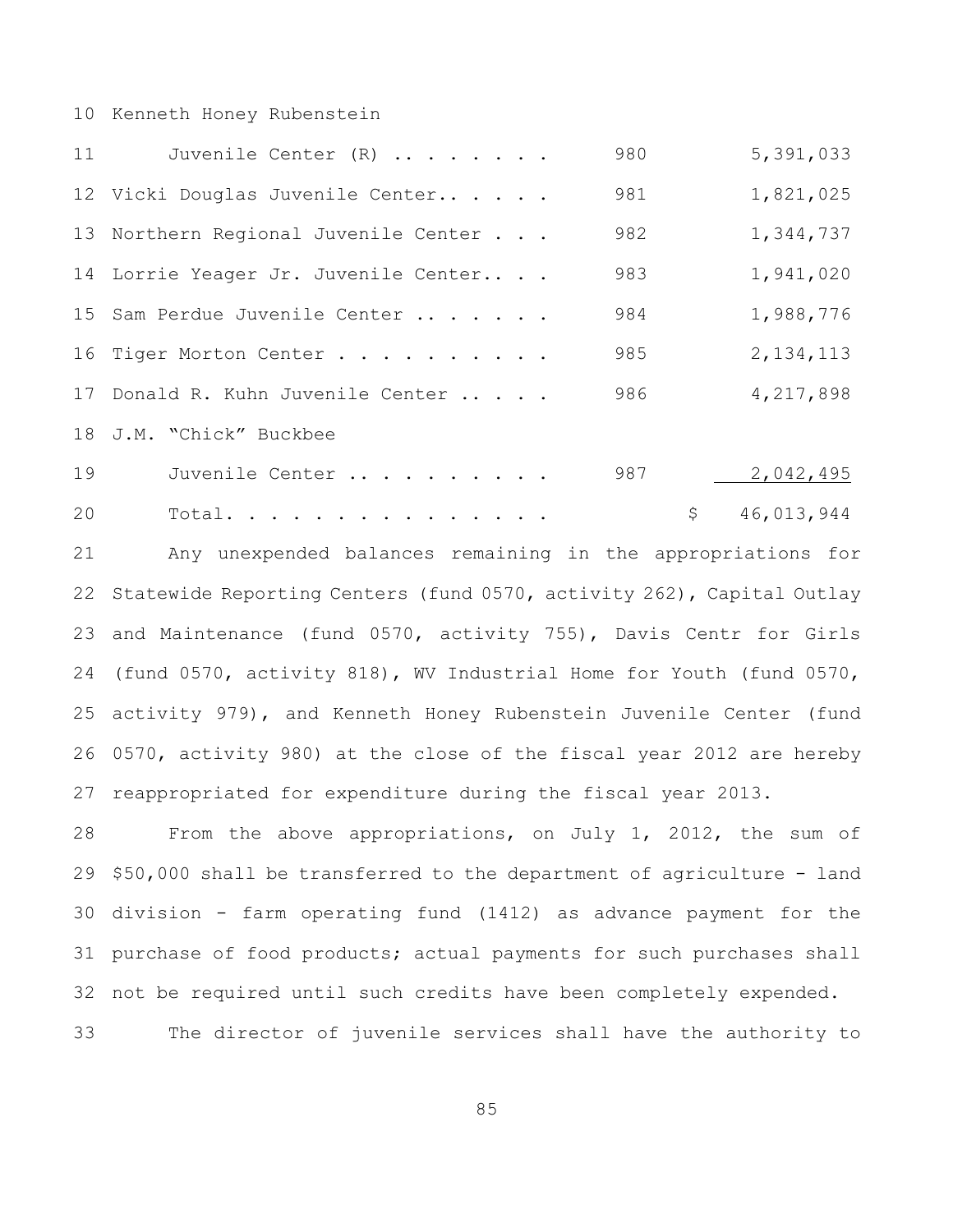transfer between line items appropriated to the individual juvenile centers above.

*79-Division of Protective Services*

(WV Code Chapter 5F)

# Fund 0585 FY 2013 Org 0622

|    | 1 Personal Services (R)   | 001 | \$<br>1,405,714 |
|----|---------------------------|-----|-----------------|
|    | 2 Annual Increment.       | 004 | 38,090          |
|    | 3 Employee Benefits       | 010 | 590,925         |
|    | 4 Unclassified (R).       | 099 | 23,223          |
|    | 5 Current Expenses.       | 130 | 100,000         |
|    | 6 Repairs and Alterations | 064 | 8,500           |
|    | 7 Equipment (R)           | 070 | 75,000          |
|    | 8 Other Assets.           | 690 | 72,825          |
|    | 9 BRIM Premium.           | 913 | 9,969           |
| 10 | Total.                    |     | \$<br>2,324,246 |

 Any unexpended balances remaining in the appropriations for Personal Services (fund 0585, activity 001), Equipment (fund 0585, activity 070), and Unclassified (fund 0585, activity 099) at the close of the fiscal year 2012 are hereby reappropriated for expenditure during the fiscal year 2013.

#### **DEPARTMENT OF REVENUE**

*80-Office of the Secretary*

(WV Code Chapter 11)

Fund 0465 FY 2013 Org 0701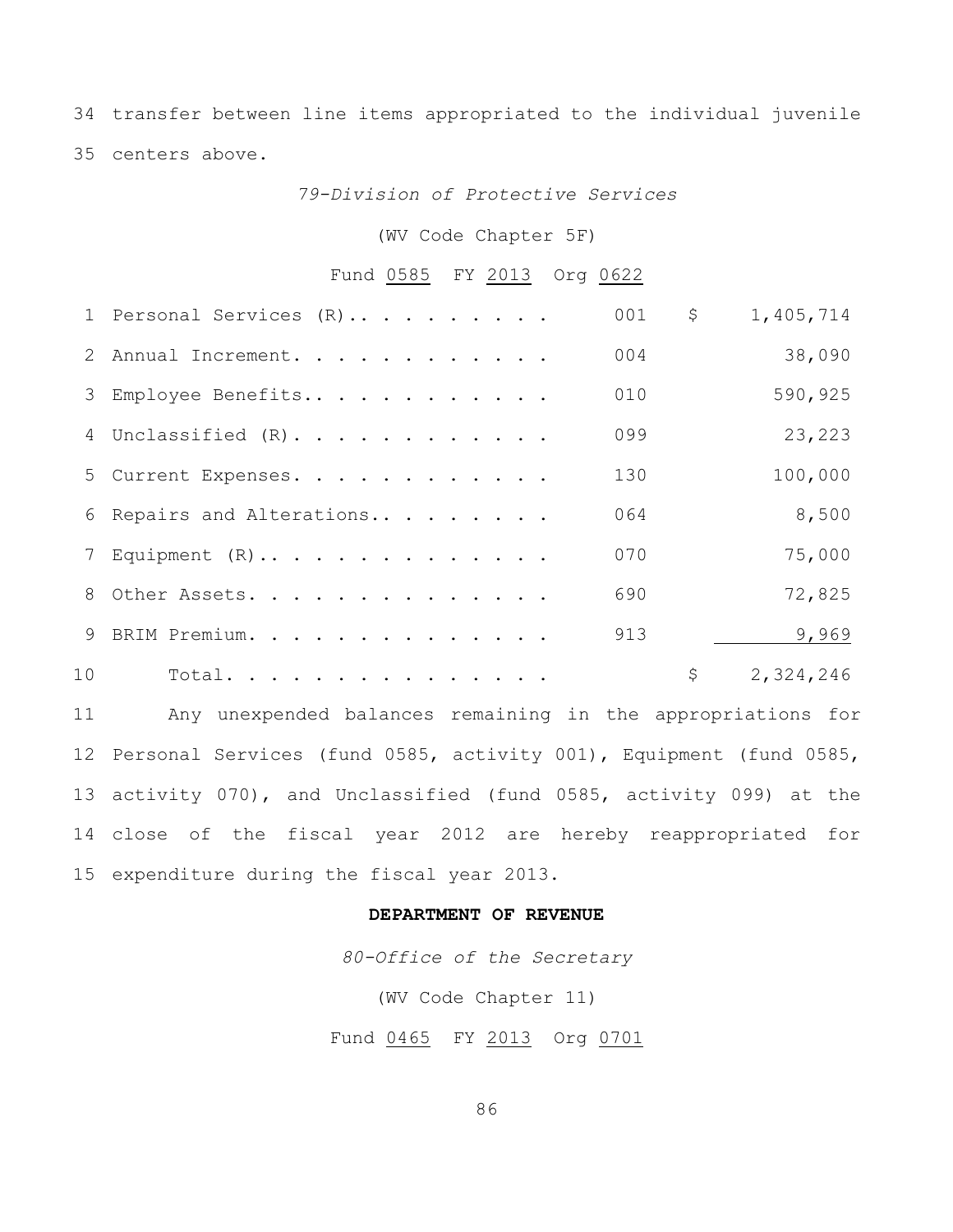|              | 1 Personal Services       | 001 | \$<br>510,000 |
|--------------|---------------------------|-----|---------------|
|              | 2 Annual Increment.       | 004 | 4,800         |
|              | 3 Employee Benefits       | 010 | 162,007       |
|              | 4 Unclassified.           | 099 | 7,890         |
|              | 5 Current Expenses.       | 130 | 90,000        |
|              | 6 Repairs and Alterations | 064 | 3,000         |
|              | 7 Equipment               | 070 | 10,000        |
|              | 8 Other Assets.           | 690 | 2,000         |
| $\mathsf{Q}$ | Total.                    |     | \$<br>789,697 |

 Any unexpended balance remaining in the appropriation for Unclassified - Total (fund 0465, activity 096) at the close of the fiscal year 2012 is hereby reappropriated for expenditure during the fiscal year 2013.

# *81-Tax Division*

(WV Code Chapter 11)

# Fund 0470 FY 2013 Org 0702

| 1 Personal Services (R)       | 001 | $\zeta$<br>13,350,443 |
|-------------------------------|-----|-----------------------|
| 2 Annual Increment.           | 004 | 300,000               |
| 3 Employee Benefits (R)       | 010 | 5,620,662             |
| 4 Unclassified (R).           | 099 | 275,100               |
| 5 Current Expenses.           | 130 | 7,471,923             |
| 6 Repairs and Alterations     | 064 | 15,100                |
| 7 Equipment                   | 070 | 282,500               |
| 8 GIS Development Project (R) | 562 | 150,000               |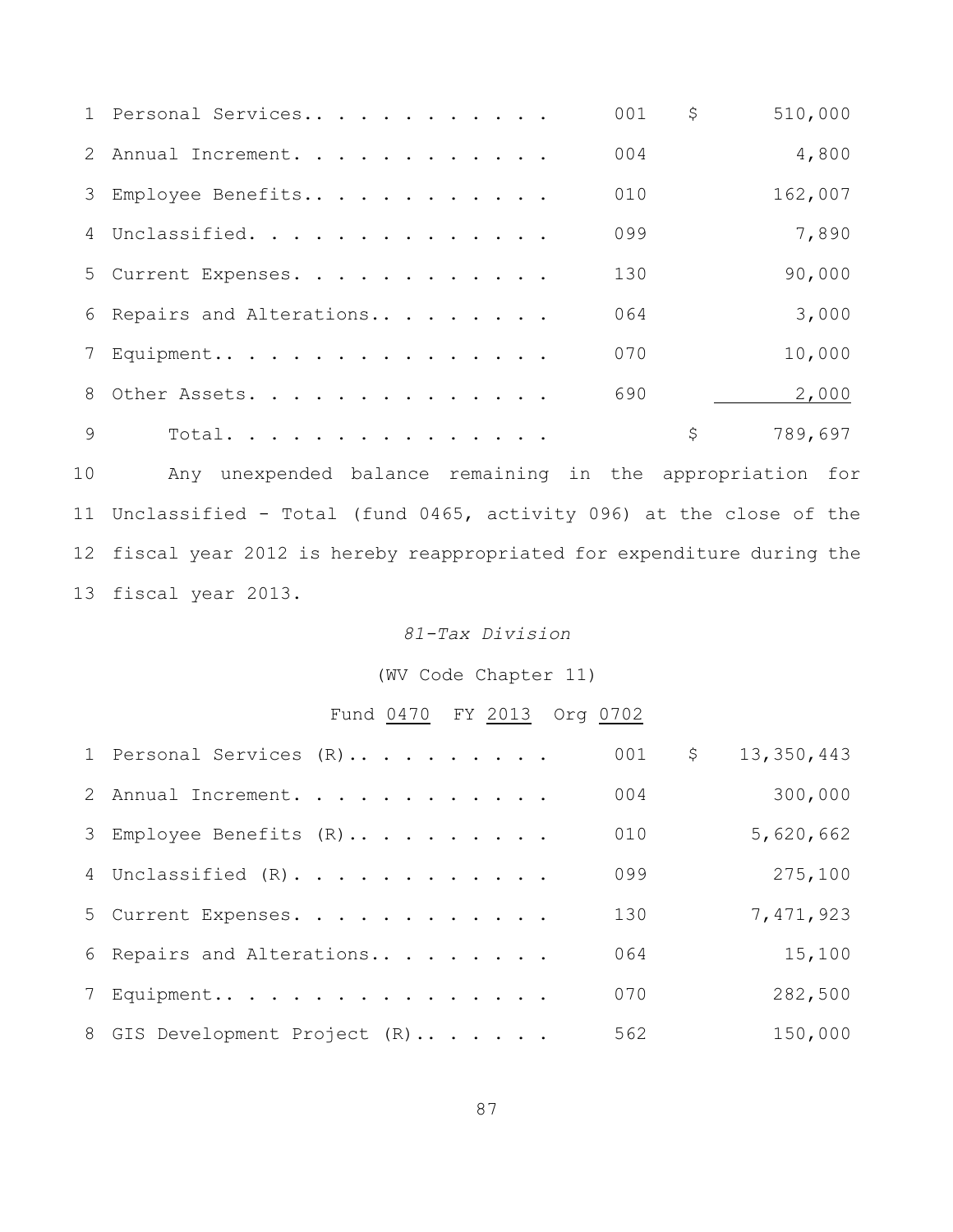| 9 Multi State Tax Commission. 653 | 77,958       |
|-----------------------------------|--------------|
| 10 Other Assets. 690              | 25,000       |
| 11 BRIM Premium. 913              | 14,420       |
| 12 Total                          | \$27,583,106 |

 Any unexpended balances remaining in the appropriations for Personal Services (fund 0470, activity 001), Employee Benefits (fund 0470, activity 010), Tax Technology Upgrade (fund 0470, activity 094), Unclassified (fund 0470, activity 099), GIS Development Project (fund 0470, activity 562), and Remittance Processor (fund 0470, activity 570) at the close of the fiscal year 2012 are hereby reappropriated for expenditure during the fiscal year 2013.

#### *82-State Budget Office*

#### (WV Code Chapter 11B)

## Fund 0595 FY 2013 Org 0703

|    | 1 Personal Services       | 001 | \$<br>525,000   |
|----|---------------------------|-----|-----------------|
|    | 2 Annual Increment.       | 004 | 10,200          |
|    | 3 Employee Benefits       | 010 | 166,437         |
|    | 4 Unclassified (R).       | 099 | 8,680           |
|    | 5 Current Expenses.       | 130 | 148,493         |
|    | 6 Repairs and Alterations | 064 | 500             |
|    | 7 Equipment               | 070 | 5,000           |
|    | 8 Pay Equity Reserve.     | 364 | 250,000         |
|    | 9 BRIM Premium.           | 913 | 2,750           |
| 10 | Total.                    |     | \$<br>1,117,060 |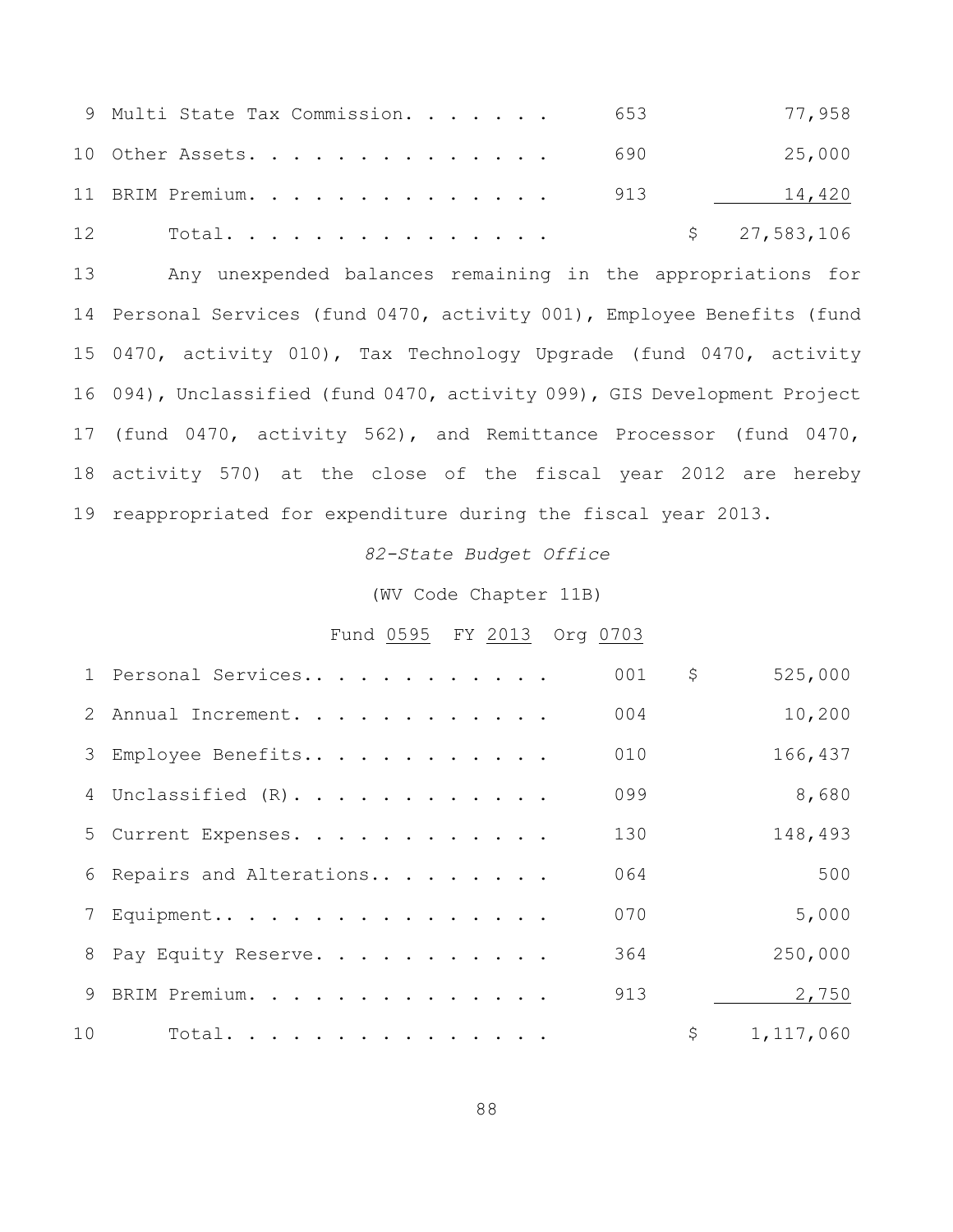Any unexpended balance remaining in the appropriation for Unclassified (fund 0595, activity 099) at the close of the fiscal year 2012 is hereby reappropriated for expenditure during the fiscal year 2013.

## *83-West Virginia Office of Tax Appeals*

(WV Code Chapter 11)

# Fund 0593 FY 2013 Org 0709

|   | 1 Personal Services       | 001 | \$<br>405,320 |
|---|---------------------------|-----|---------------|
|   | 2 Annual Increment.       | 004 | 8,820         |
|   | 3 Employee Benefits       | 010 | 167,075       |
|   | 4 Current Expenses.       | 130 | 75,689        |
|   | 5 Repairs and Alterations | 064 | 750           |
|   | 6 Equipment               | 070 | 6,000         |
|   | 7 Other Assets.           | 690 | 2,000         |
|   | 8 BRIM Premium.           | 913 | 2,493         |
| 9 | Total.                    |     | \$<br>668,147 |
|   |                           |     |               |

 Any unexpended balance remaining in the appropriation for Unclassified (fund 0593, activity 099) at the close of the fiscal year 2012 is hereby reappropriated for expenditure during the fiscal year 2013.

*84-Division of Professional and Occupational Licenses -*

## *State Athletic Commission*

(WV Code Chapter 29)

Fund 0523 FY 2013 Org 0933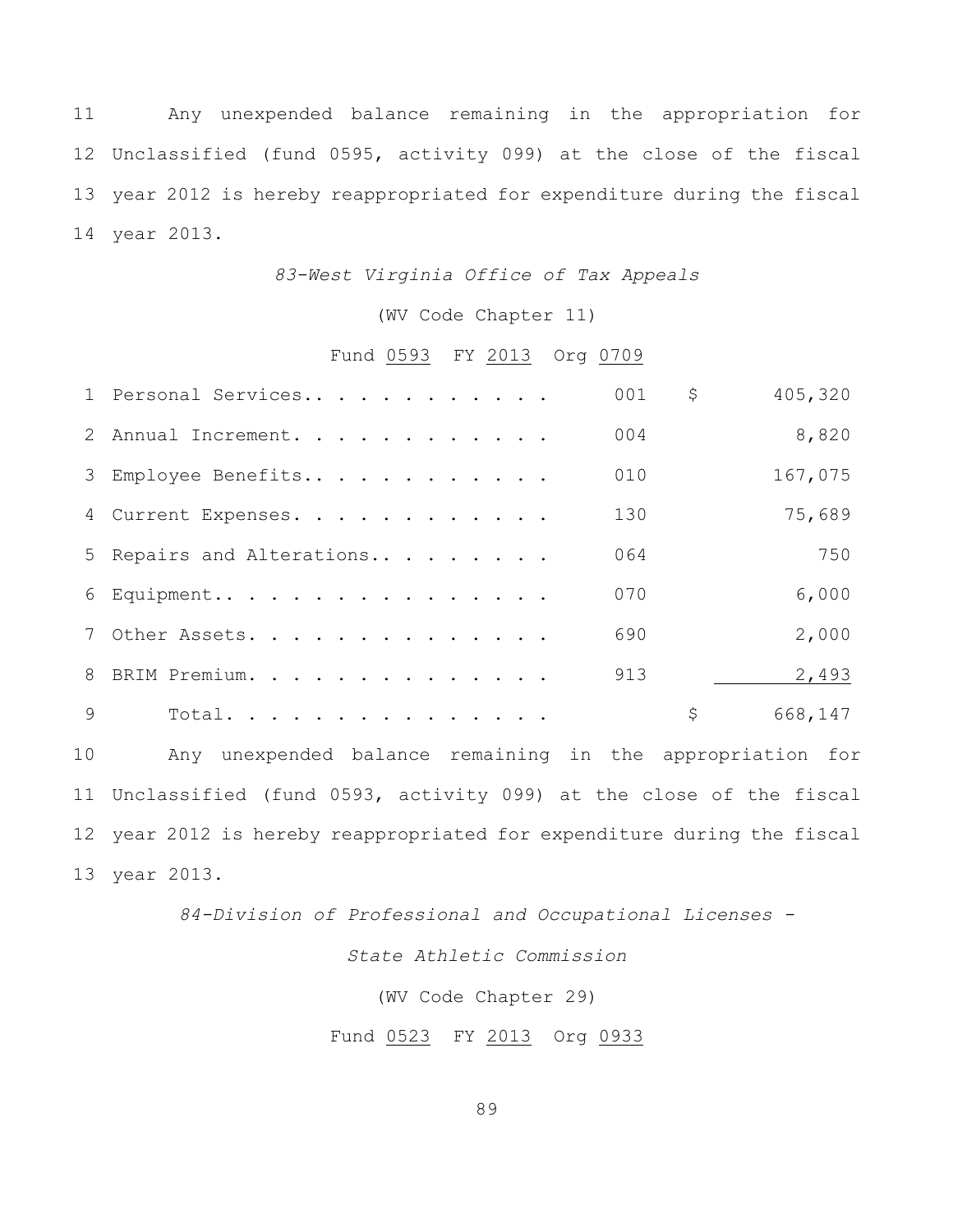| 4 Total.                |  |  |  |  |  |  | 55,990 |        |
|-------------------------|--|--|--|--|--|--|--------|--------|
| 3 Current Expenses. 130 |  |  |  |  |  |  |        | 36,473 |
| 2 Employee Benefits 010 |  |  |  |  |  |  |        | 4,517  |
|                         |  |  |  |  |  |  |        |        |

# **DEPARTMENT OF TRANSPORTATION**

*85-State Rail Authority*

(WV Code Chapter 29)

Fund 0506 FY 2013 Org 0804

| 1 Personal Services | 001 | \$<br>240,138   |
|---------------------|-----|-----------------|
| 2 Annual Increment. | 004 | 5,550           |
| 3 Employee Benefits | 010 | 105,350         |
| 4 Current Expenses. | 130 | 339,532         |
| 5 Other Assets.     | 690 | 1,713,456       |
| 6 BRIM Premium.     | 913 | 177,352         |
| Total.              |     | \$<br>2,581,378 |

 Any unexpended balance remaining in the appropriation for Unclassified (fund 0506, activity 099) at the close of the fiscal year 2012 is hereby reappropriated for expenditure during the fiscal year 2013.

 From the above appropriations \$30,000 shall be expended for improvements at the Duffield Station.

*86-Division of Public Transit*

(WV Code Chapter 17)

Fund 0510 FY 2013 Org 0805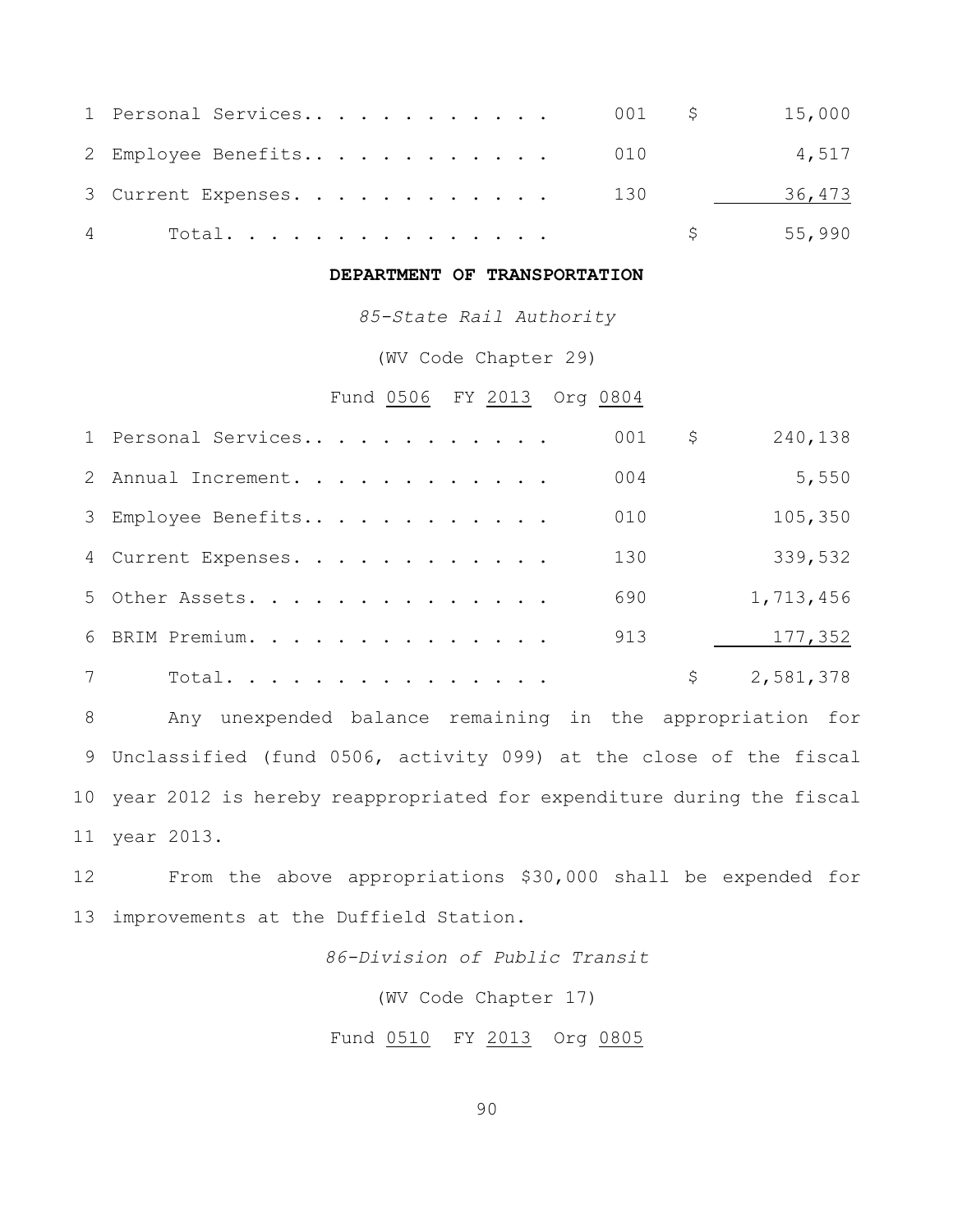|                | 1 Equipment 070 \$ 225,000 |  |  |  |  |  |  |     |             |
|----------------|----------------------------|--|--|--|--|--|--|-----|-------------|
|                | 2 Current Expenses.        |  |  |  |  |  |  | 130 | 1,832,525   |
|                | 3 Buildings                |  |  |  |  |  |  | 258 | 555,956     |
|                | 4 Other Assets.            |  |  |  |  |  |  | 690 | 172,528     |
| 5 <sup>7</sup> | Total.                     |  |  |  |  |  |  |     | \$2,786,009 |

 Any unexpended balances remaining in the appropriations for Unclassified - Total (fund 0510, activity 096), Unclassified (fund 0510, activity 099), and Federal Funds/Grant Match (fund 0510, activity 749) at the close of the fiscal year 2012 are hereby reappropriated for expenditure during the fiscal year 2013.

*87-Public Port Authority*

(WV Code Chapter 17)

#### Fund 0581 FY 2013 Org 0806

| 1 Personal Services | 001 | \$<br>194,992 |
|---------------------|-----|---------------|
| 2 Annual Increment. | 004 | 2,160         |
| 3 Employee Benefits | 010 | 74,225        |
| 4 Current Expenses. | 130 | 131,814       |
| 5 Equipment         | 070 | 3,000         |
| 6 BRIM Premium.     | 913 | 2,764         |
| Total.              |     | \$<br>408,955 |

 Any unexpended balance remaining in the appropriation for Unclassified (fund 0581, activity 099) at the close of the fiscal year 2012 is hereby reappropriated for expenditure during the fiscal year 2013.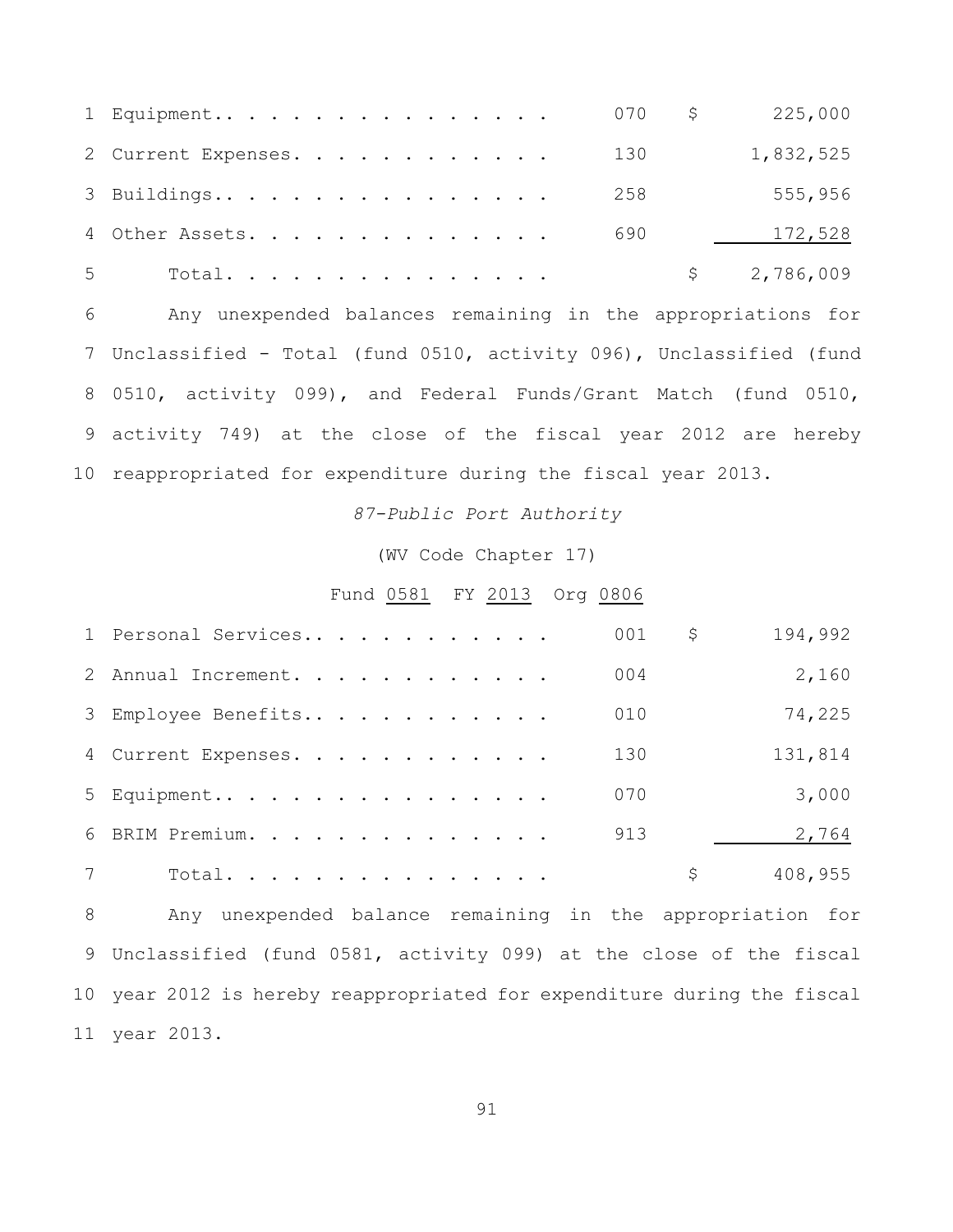## *88-Aeronautics Commission*

(WV Code Chapter 29)

#### Fund 0582 FY 2013 Org 0807

| 1 Personal Services       | 001 | \$<br>148,324   |
|---------------------------|-----|-----------------|
| 2 Annual Increment.       | 004 | 4,200           |
| 3 Employee Benefits       | 010 | 54,354          |
| 4 Current Expenses.       | 130 | 1,012,702       |
| 5 Repairs and Alterations | 064 | 100             |
| 6 Civil Air Patrol.       | 234 | 155,095         |
| Total.                    |     | \$<br>1,374,775 |

 Any unexpended balance remaining in the appropriation for Unclassified (fund 0582, activity 099) at the close of the fiscal year 2012 is hereby reappropriated for expenditure during the fiscal year 2013.

 From the above appropriation for Current Expenses, the sum of \$120,000 shall be distributed equally to each of the twelve local Civil Air Patrol Squadrons.

#### **DEPARTMENT OF VETERANS' ASSISTANCE**

*89-Department of Veterans' Assistance*

(WV Code Chapter 9A)

# Fund 0456 FY 2013 Org 0613

| 1 Personal Services 001 \$ 1,142,895 |  |         |
|--------------------------------------|--|---------|
| 2 Annual Increment. 004              |  | 20,000  |
| 3 Employee Benefits 010              |  | 574,361 |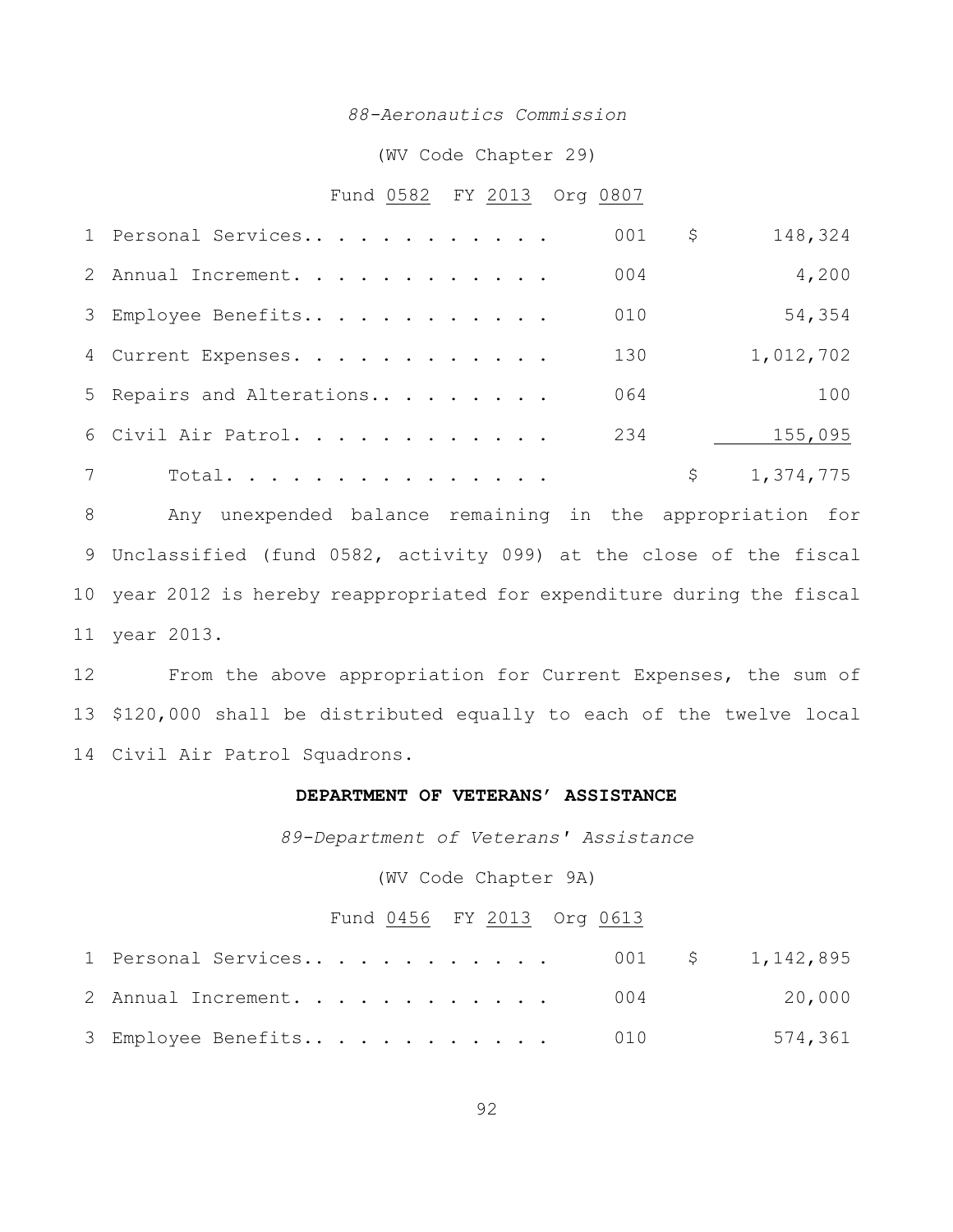|    | 4 Unclassified.                         | 099 | 20,000           |
|----|-----------------------------------------|-----|------------------|
|    | 5 Current Expenses.                     | 130 | 152,189          |
| 6  | Repairs and Alterations                 | 064 | 5,000            |
|    | 7 Veterans' Field Offices               | 228 | 168,345          |
|    | 8 Veterans' Nursing Home (R).           | 286 | 6,812,258        |
|    | 9 Veterans' Toll Free Assistance Line   | 328 | 2,015            |
|    | 10 Veterans' Reeducation Assistance (R) | 329 | 131,604          |
|    | 11 Veterans' Grant Program (R)          | 342 | 150,000          |
|    | 12 Veterans' Grave Markers              | 473 | 2,754            |
|    | 13 Veterans' Transportation.            | 485 | 625,000          |
|    | 14 Veterans Outreach Programs.          | 617 | 205,277          |
|    | 15 Memorial Day Patriotic Exercise      | 697 | 20,000           |
|    | 16 Veterans Cemetery                    | 808 | 373,484          |
|    | 17 BRIM Premium.                        | 913 | 23,860           |
| 18 | Total.                                  |     | \$<br>10,429,042 |

 Any unexpended balances remaining in the appropriations for Veterans' Nursing Home (fund 0456, activity 286), Veterans' Reeducation Assistance (fund 0456, activity 329), Veterans' Grant Program (fund 0456, activity 342), Women's Veterans' Monument (fund 0456, activity 385), Veterans' Bonus (fund 0456, activity 483), and Educational Opportunities for Children of Deceased Veterans (fund 0456, activity 854) at the close of the fiscal year 2012 are hereby reappropriated for expenditure during the fiscal year 2013.

*90-Department of Veterans' Assistance -*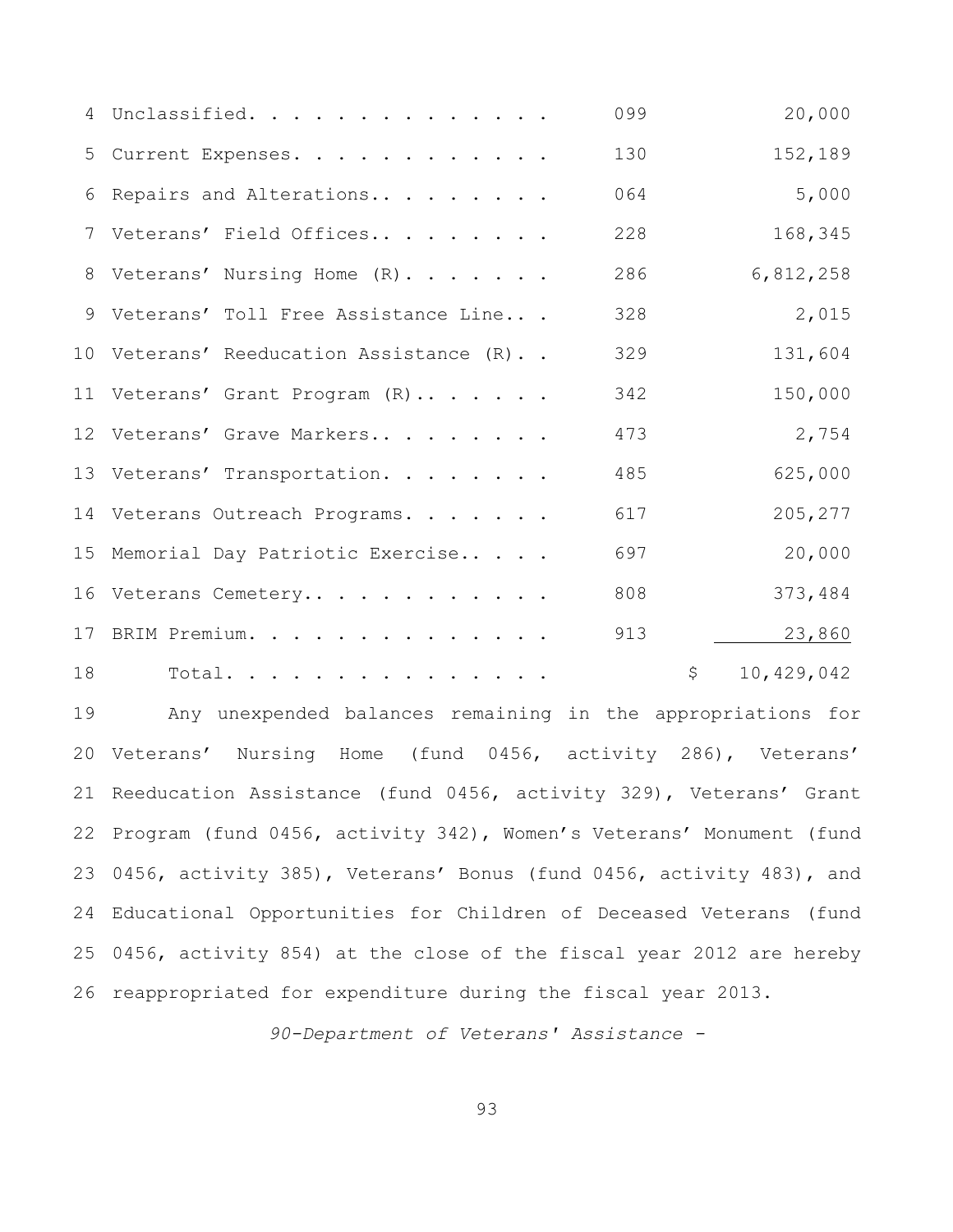#### *Veterans' Home*

(WV Code Chapter 9A)

#### Fund 0460 FY 2013 Org 0618

|       | 1 Personal Services |  |  |  |  |  | 001 | Ş. | 723,352     |
|-------|---------------------|--|--|--|--|--|-----|----|-------------|
|       | 2 Annual Increment. |  |  |  |  |  | 004 |    | 18,600      |
|       | 3 Employee Benefits |  |  |  |  |  | 010 |    | 416,015     |
|       | 4 Current Expenses. |  |  |  |  |  | 130 |    | 5,366       |
| $5 -$ | Total.              |  |  |  |  |  |     |    | \$1,163,333 |

#### **BUREAU OF SENIOR SERVICES**

*91-Bureau of Senior Services*

(WV Code Chapter 29)

### Fund 0420 FY 2013 Org 0508

1 Transfer to Division of Human Services

2 for Health Care and Title XIX Waiver

 for Senior Citizens. . . . . . . . 539 \$ 20,850,406 The above appropriation for Transfer to Division of Human Services for Health Care and Title XIX Waiver for Senior Citizens (activity 539) along with the federal moneys generated thereby shall be used for reimbursement for services provided under the program. The above appropriation is in addition to funding provided in fund 5405 for this program.

## **HIGHER EDUCATION**

*92-West Virginia Council for* 

*Community and Technical College Education* -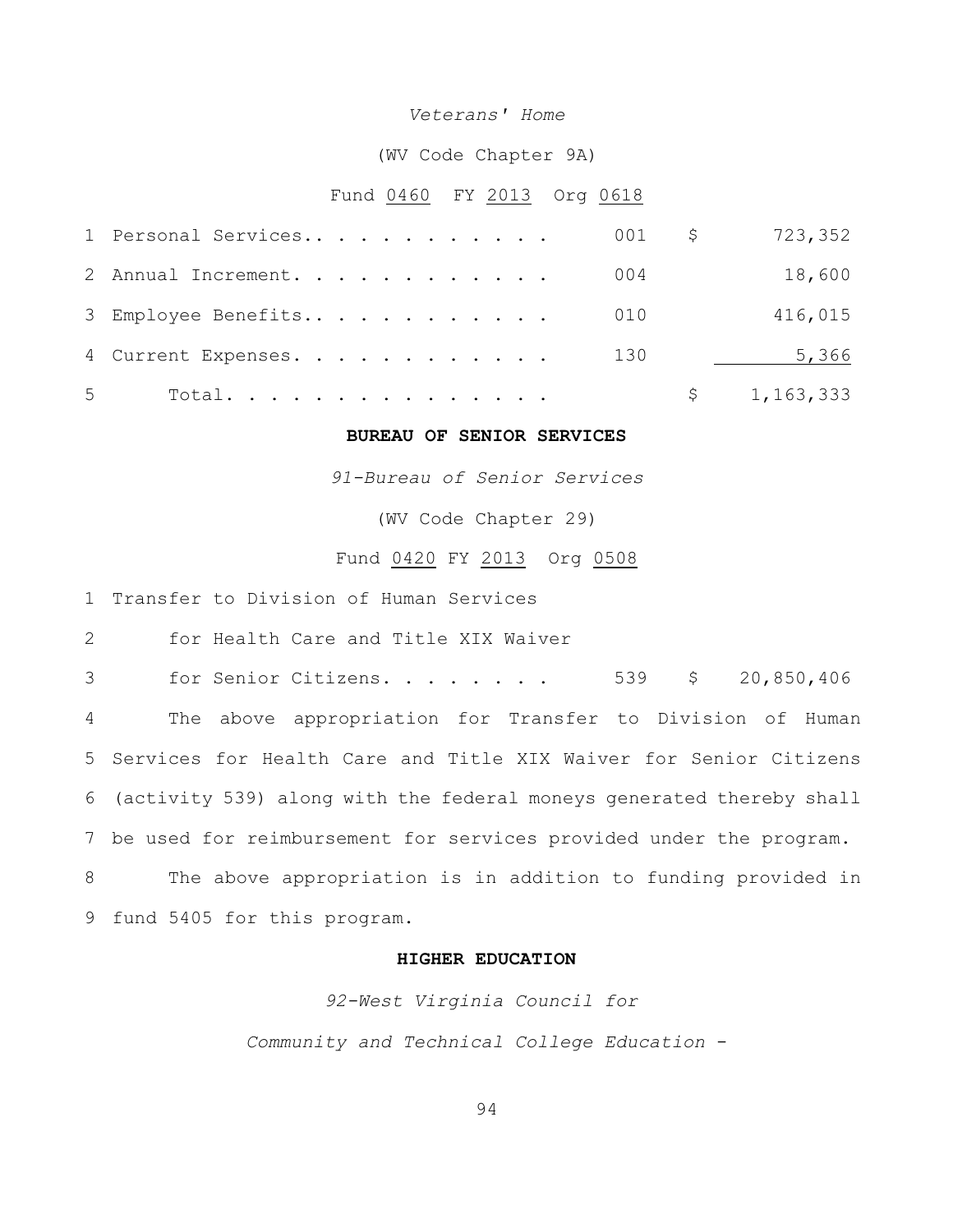# *Control Account*

# (WV Code Chapter 18B)

# Fund 0596 FY 2013 Org 0420

| $\mathbf 1$ | New River Community and                |     |              |              |
|-------------|----------------------------------------|-----|--------------|--------------|
| 2           | Technical College.                     | 358 | $\mathsf{S}$ | 6,205,522    |
| 3           | West Virginia Council for Community    |     |              |              |
| 4           | and Technical Education (R).           | 392 |              | 863,576      |
| 5           | Eastern West Virginia Community and    |     |              |              |
| 6           | Technical College.                     | 412 |              | 2,100,509    |
| 7           | Kanawha Valley Community and Technical |     |              |              |
| 8           | College.                               | 445 |              | 4,125,664    |
| 9           | Southern West Virginia Community and   |     |              |              |
| 10          | Technical College.                     | 446 |              | 9,228,731    |
| 11          | West Virginia Northern Community and   |     |              |              |
| 12          | Technical College.                     | 447 |              | 7,893,643    |
| 13          | West Virginia University -             |     |              |              |
| 14          | Parkersburg.                           | 471 |              | 10, 416, 188 |
| 15          | Bridgemont Community and Technical     |     |              |              |
| 16          | College.                               | 486 |              | 3,973,597    |
|             | 17 Mountwest Community and             |     |              |              |
| 18          | Technical College.                     | 487 |              | 6,052,577    |
| 19          | Transit Training Partnership.          | 783 |              | 80,000       |
| 20          | Community College                      |     |              |              |
| 21          | Workforce Development (R).             | 878 |              | 918,000      |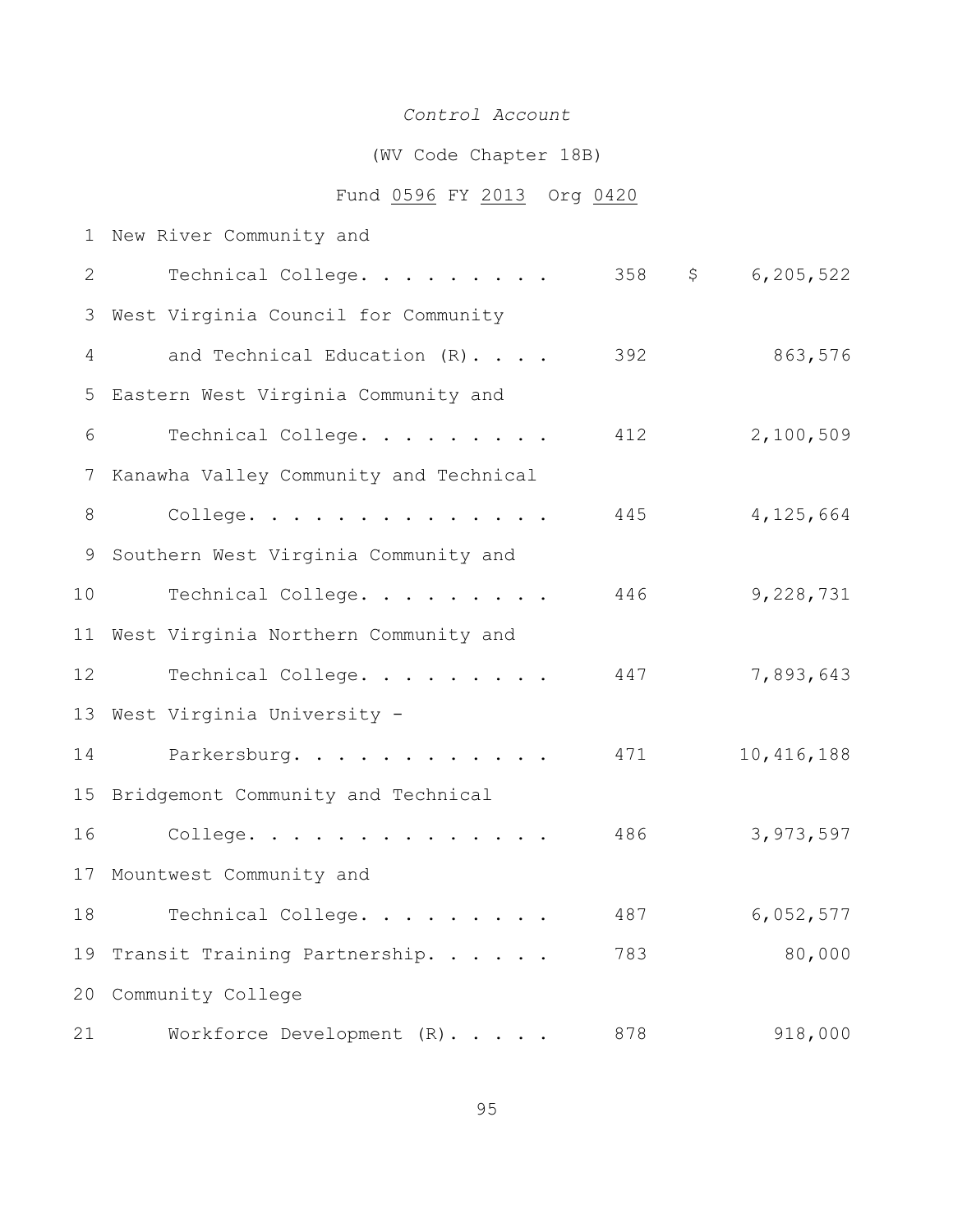Blue Ridge Community and

| 23 | Technical College.                           | 885 | 5, 138, 415      |
|----|----------------------------------------------|-----|------------------|
|    | 24 College Transition Program.               | 887 | 333,500          |
|    | 25 West Virginia Advance Workforce           |     |                  |
| 26 | Development $(R)$ .                          | 893 | 3,644,020        |
|    | 27 Technical Program Development (R)         | 894 | 2,261,100        |
|    | 28 Pierpont Community and Technical College. | 930 | 8,443,703        |
| 29 | Total.                                       |     | \$<br>71,678,745 |

 Any unexpended balances remaining in the appropriations for Unclassified - Surplus (fund 0596, activity 097), West Virginia Council for Community and Technical Education (fund 0596, activity 392), Community College Workforce Development (fund 0596, activity 878), West Virginia Advance Workforce Development (fund 0596, activity 893), and Technical Program Development (fund 0596, activity 894) at the close of the fiscal year 2012 are hereby reappropriated for expenditure during the fiscal year 2013.

 From the above appropriation for New River Community and Technical College no funds shall be expended for the pursuit, planning, procurement, lease or construction of any new student housing on any state lands in Greenbrier County including any and all lands under the control of New River Community and Technical College. From the above appropriation for the Community College Workforce Development (fund 0596, activity 878), \$200,000 shall be expended on the Mine Training Program in Southern West Virginia.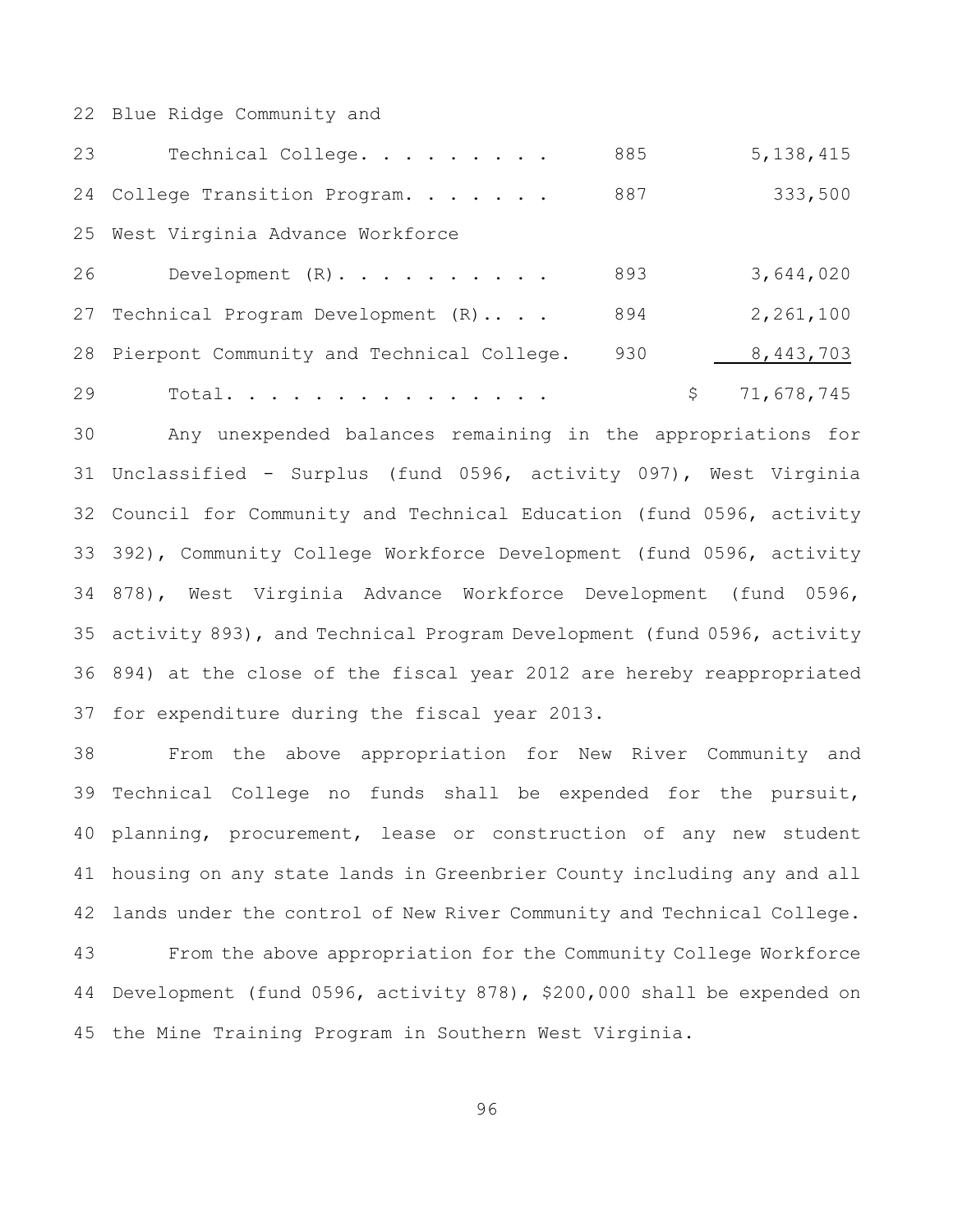The institutions operating with special revenue funds and/or federal funds shall pay their proportionate share of the Board of Risk and Insurance Management total insurance premium cost for their respective institutions.

*93-Higher Education Policy Commission -*

*Administration -*

*Control Account*

(WV Code Chapter 18B)

Fund 0589 FY 2013 Org 0441

|    | 1 Personal Services               | 001 | \$<br>1,473,157  |
|----|-----------------------------------|-----|------------------|
|    | 2 Annual Increment.               | 004 | 1,750            |
|    | 3 Employee Benefits               | 010 | 321,179          |
|    | 4 Current Expenses.               | 130 | 1,295,975        |
|    | 5 Higher Education Grant Program. | 164 | 38,732,541       |
|    | 6 Tuition Contract Program (R).   | 165 | 1,446,008        |
|    | 7 WVNET                           | 169 | 1,948,443        |
|    | 8 PROMISE Scholarship - Transfer. | 800 | 18,500,000       |
|    | 9 HEAPS Grant Program (R)         | 867 | 5,005,687        |
|    | 10 BRIM Premium.                  | 913 | 18,936           |
| 11 | Total.                            |     | \$<br>68,743,676 |
|    |                                   |     |                  |

 Any unexpended balances remaining in the appropriations for Unclassified - Surplus (fund 0589, activity 097), Tuition Contract Program (fund 0589, activity 165), Capital Improvements - Surplus (fund 0589, activity 661), Capital Outlay and Maintenance (fund 0589,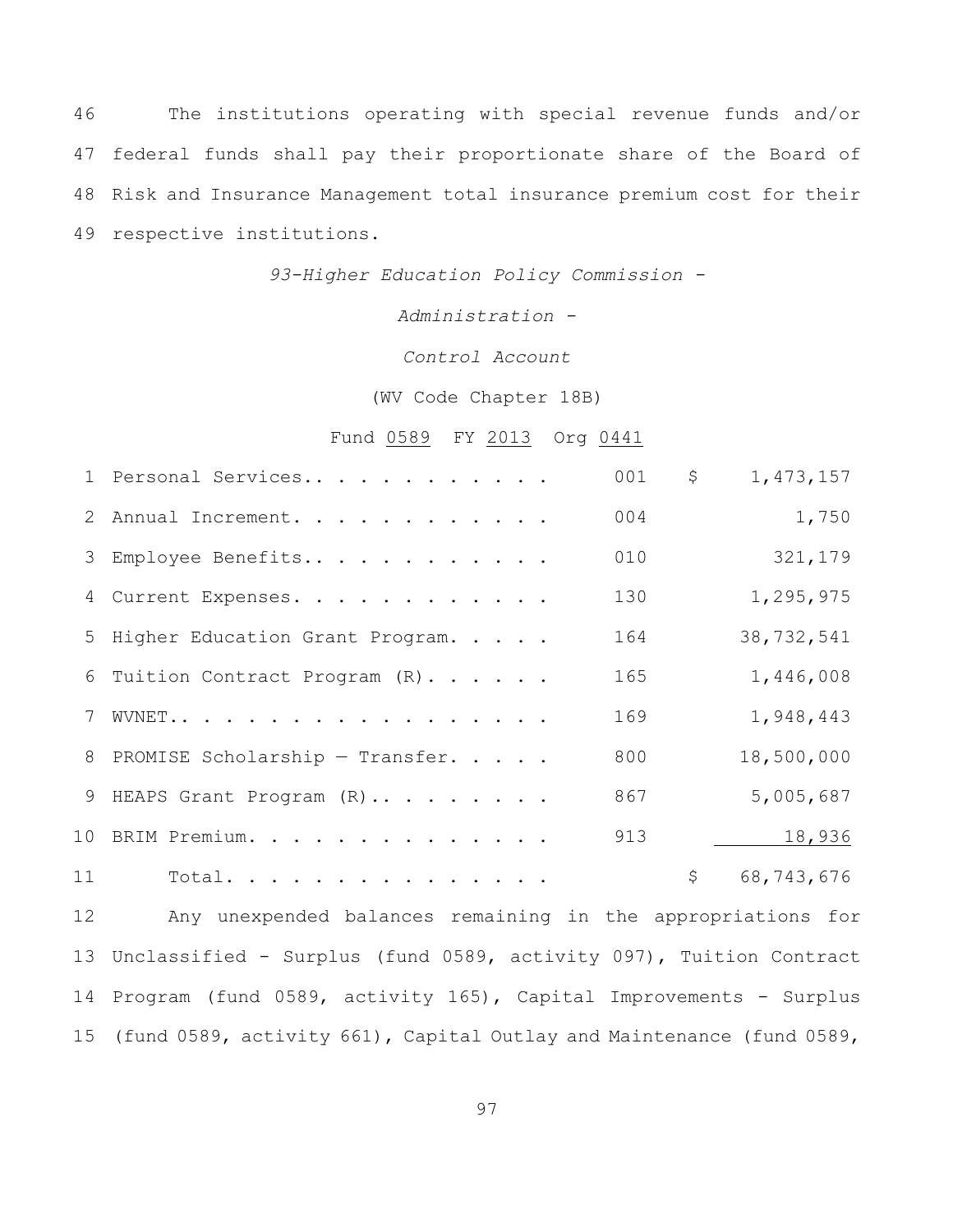activity 755), and HEAPS Grant Program (fund 0589, activity 867) at the close of the fiscal year 2012 are hereby reappropriated for expenditure during the fiscal year 2013.

 The above appropriation for Higher Education Grant Program (activity 164) shall be transferred to the Higher Education Grant Fund (fund 4933, org 0441) established by W.Va. Code §18C-5-3.

 The above appropriation for PROMISE Scholarship - Transfer (activity 800) shall be transferred to the PROMISE Scholarship Fund (fund 4296, org 0441) established by W.Va. Code §18C-7-7.

*94-Higher Education Policy Commission* -

*System -*

*Control Account*

(WV Code Chapter 18B)

#### Fund 0586 FY 2013 Org 0442

Eastern Division.. . . . . . . . . 056 \$ 2,646,269

|  | 1 WVU School of Health Science - |                  |  |  |  |  |  |
|--|----------------------------------|------------------|--|--|--|--|--|
|  |                                  | Eastern Division |  |  |  |  |  |

|   | 3 West Virginia School of             |     |            |
|---|---------------------------------------|-----|------------|
| 4 | Osteopathic Medicine                  | 172 | 7,578,095  |
|   | 5 Marshall Medical School             | 173 | 13,828,384 |
|   | 6 WVU-School of Health Sciences       | 174 | 19,300,013 |
|   | 7 WVU School of Health Sciences -     |     |            |
| 8 | Charleston Division.                  | 175 | 2,704,448  |
|   | 9 General Operations.                 | 277 | 1,500,000  |
|   | 10 Rural Health Outreach Programs (R) | 377 | 606,231    |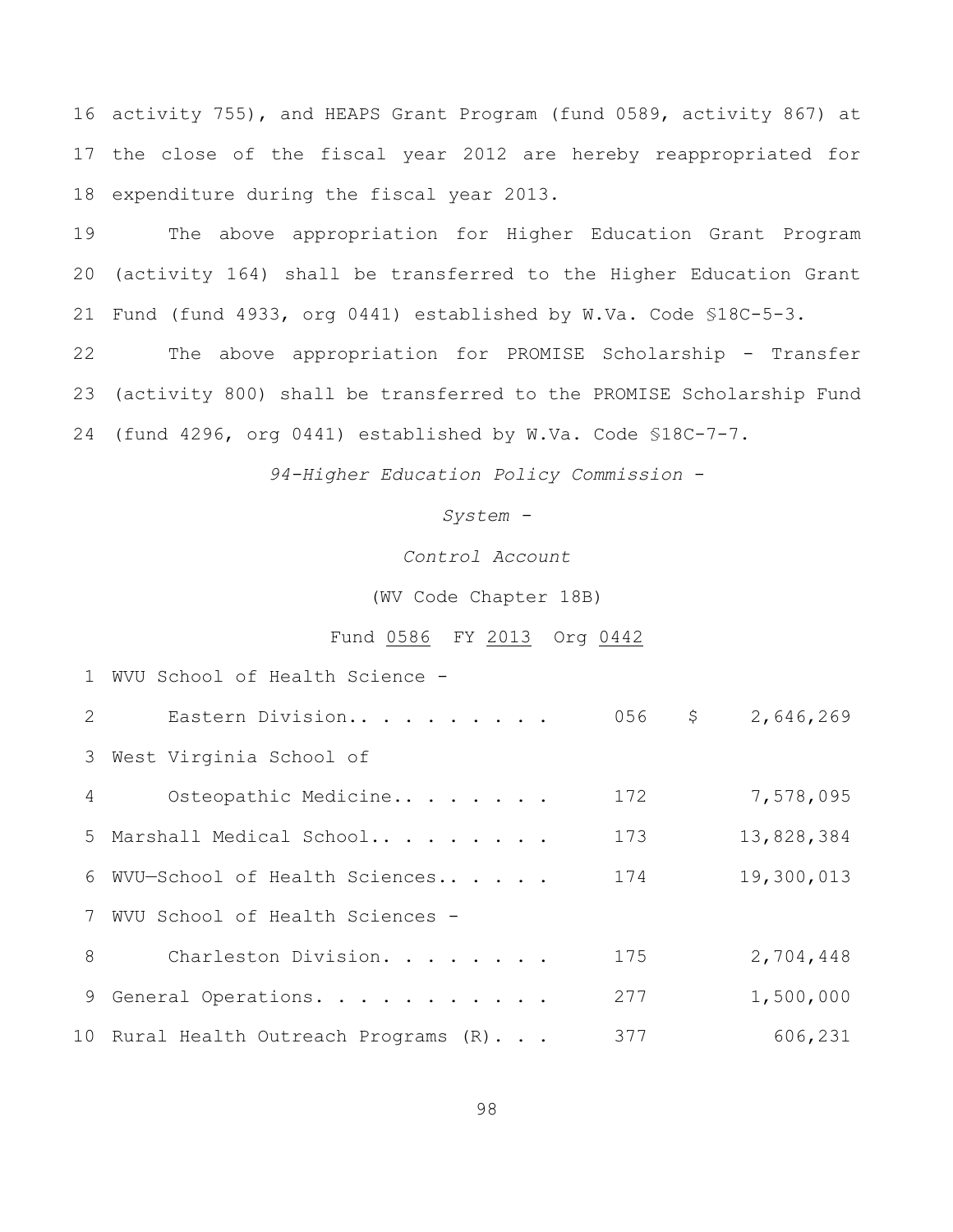West Virginia School of

| 12 | Osteopathic Medicine BRIM Subsidy.         | 403 | 174,475       |
|----|--------------------------------------------|-----|---------------|
| 13 | Bluefield State College                    | 408 | 6,593,442     |
| 14 | Concord University.                        | 410 | 10,206,804    |
| 15 | Fairmont State University                  | 414 | 17,880,671    |
| 16 | Glenville State College                    | 428 | 7,126,804     |
| 17 | Shepherd University                        | 432 | 11,228,474    |
| 18 | West Liberty University                    | 439 | 9,322,524     |
|    | 19 West Virginia State University.         | 441 | 10,954,389    |
| 20 | Marshall University                        | 448 | 54, 348, 822  |
|    | 21 Marshall University Medical School      |     |               |
| 22 | BRIM Subsidy                               | 449 | 1,015,462     |
| 23 | West Virginia University.                  | 459 | 116, 272, 285 |
| 24 | West Virginia University School of         |     |               |
| 25 | Medicine BRIM Subsidy.                     | 460 | 1,400,038     |
| 26 | Jackson's Mill (R).                        | 461 | 351,480       |
| 27 | West Virginia University Institute         |     |               |
| 28 | for Technology                             | 479 | 8,717,640     |
|    | 29 Vista E-Learning $(R)$ .                | 519 | 300,000       |
| 30 | State Priorities - Brownfield Professional |     |               |
| 31 | Development $(R)$ .                        | 531 | 806,198       |
| 32 | Rural Health Initiative - Medical          |     |               |
| 33 | Schools Support.                           | 581 | 480,988       |
| 34 | WV Autism Training Center                  | 932 | 2, 111, 572   |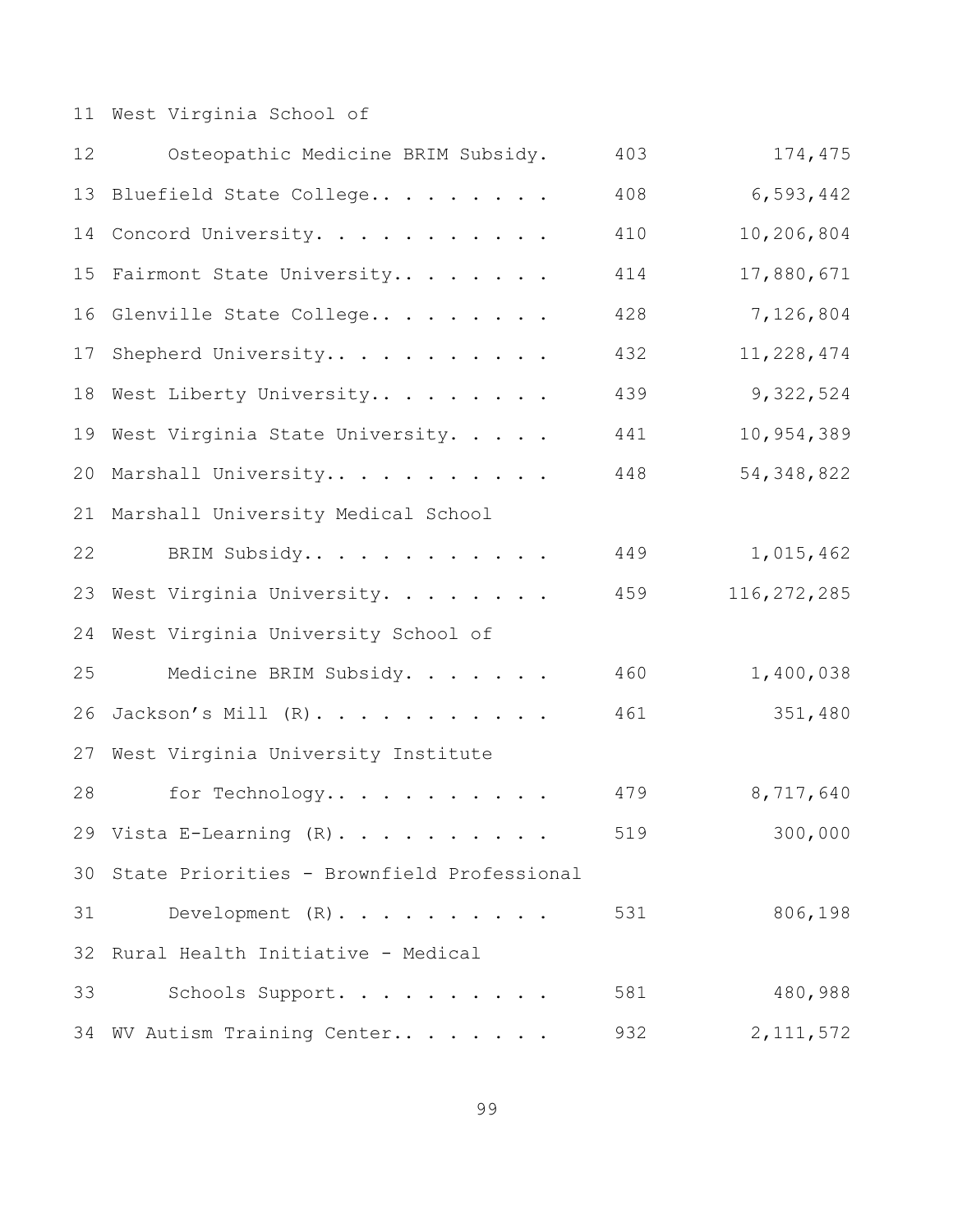West Virginia State University Land

36 Grant Match. . . . . . . . . . . 956 1,908,000 West Virginia University —

38 Potomac State .... ... ... 994 1,690,189 39 Total............... \$ 314,053,697

 Any unexpended balances remaining in the appropriations for Rural Health Outreach Programs (fund 0586, activity 377), Jackson's Mill (fund 0586, activity 461), Vista E-Learning (fund 0586, activity 519), State Priorities-Brownfield Professional Development (fund 0586, activity 531), and WVU - School of Health Sciences - Surplus (fund 0586, activity 713) at the close of fiscal year 2012 are hereby reappropriated for expenditure during the fiscal year 2013.

 Included in the appropriation for WVU — School of Health Sciences (activity 174) and Marshall Medical School (activity 173) are \$943,080 and \$295,477, respectively, for Graduate Medical Education which may be transferred to the Department of Health and Human Resources' Medical Service Fund (fund 5084) for the purpose of matching federal or other funds to be used in support of graduate medical education, subject to approval of the Vice-Chancellor for Health Sciences and the Secretary of the Department of Health and Human Resources. If approval is denied, the funds may be utilized by the respective institutions for expenditure on graduate medical education.

Included in the above appropriation for WVU - School of Health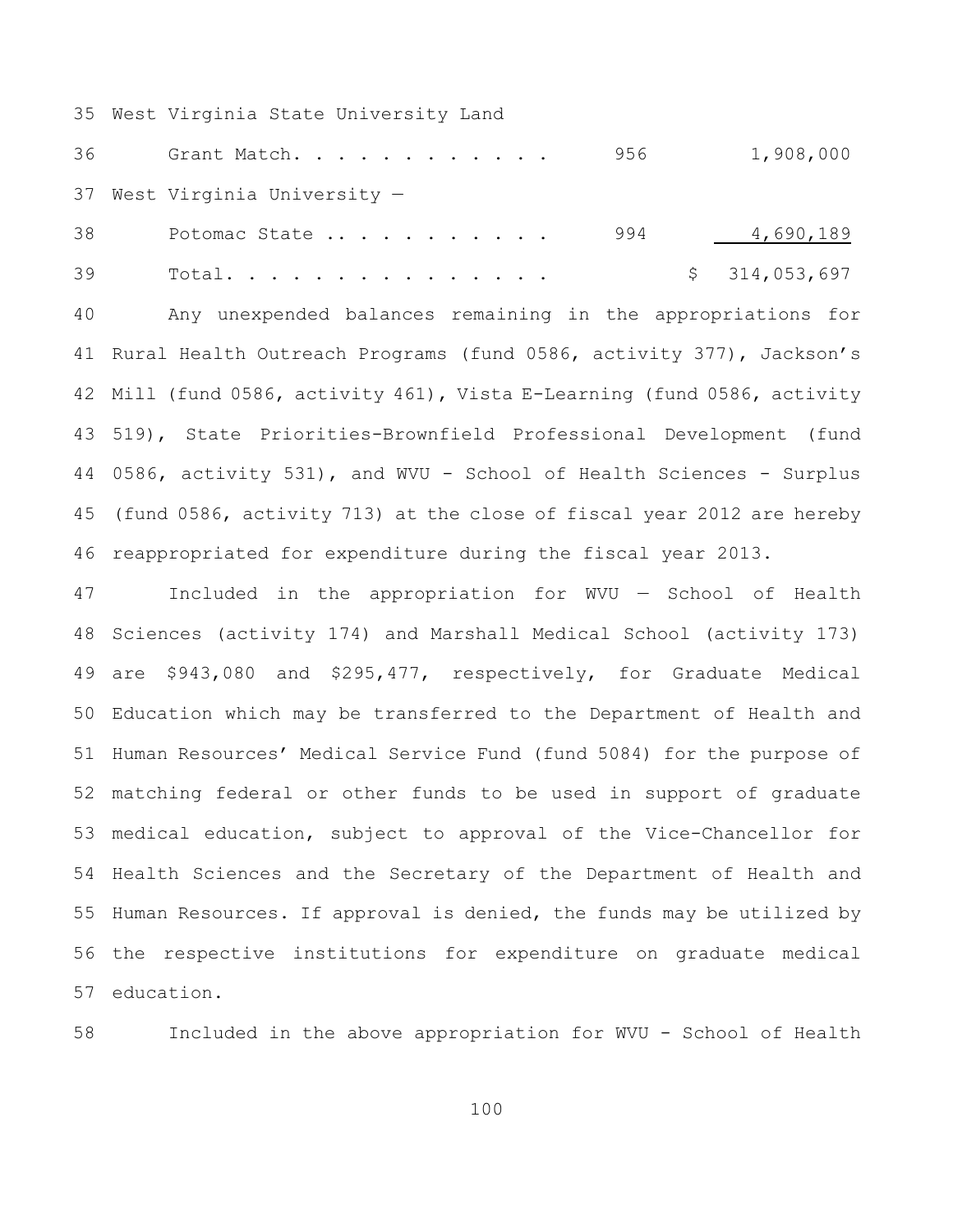Sciences - Charleston Division (activity 175) and Marshall Medical School (activity 173), an amount not less than \$5,000 respectively, is to be used for the West Virginia Academy of Family Physicians Doc of the Day Program.

 Included in the above appropriation for Marshall Medical School (activity 173) is \$417,351 for the Marshall University Forensic Lab and \$275,061 for the Marshall University Center for Rural Health. Included in the above appropriation for WVU - School of Health Sciences (activity 174) is \$1,000,000 for the Blanchette Rockefeller Project and \$1,000,000 for the School of Public Health (year 2 of 5). The above appropriation for Rural Health Outreach Programs (activity 377) includes rural health activities and programs; rural residency development and education; and rural outreach activities. These funds shall be dispersed equally among the three (3) medical schools.

 Included in the above appropriation for Concord University (activity 410) is \$100,000 for the Geographic Alliance.

 Included in the above appropriation for Glenville State College (activity 428) is \$300,000 for a 20 county "Hidden Promise" consortium between the County School Systems and Glenville State College; and \$200,000 for courses offered in conjunction with the corrections academy.

 Included in the above appropriation for Shepherd University (activity 432) is \$100,000 for the Gateway Program.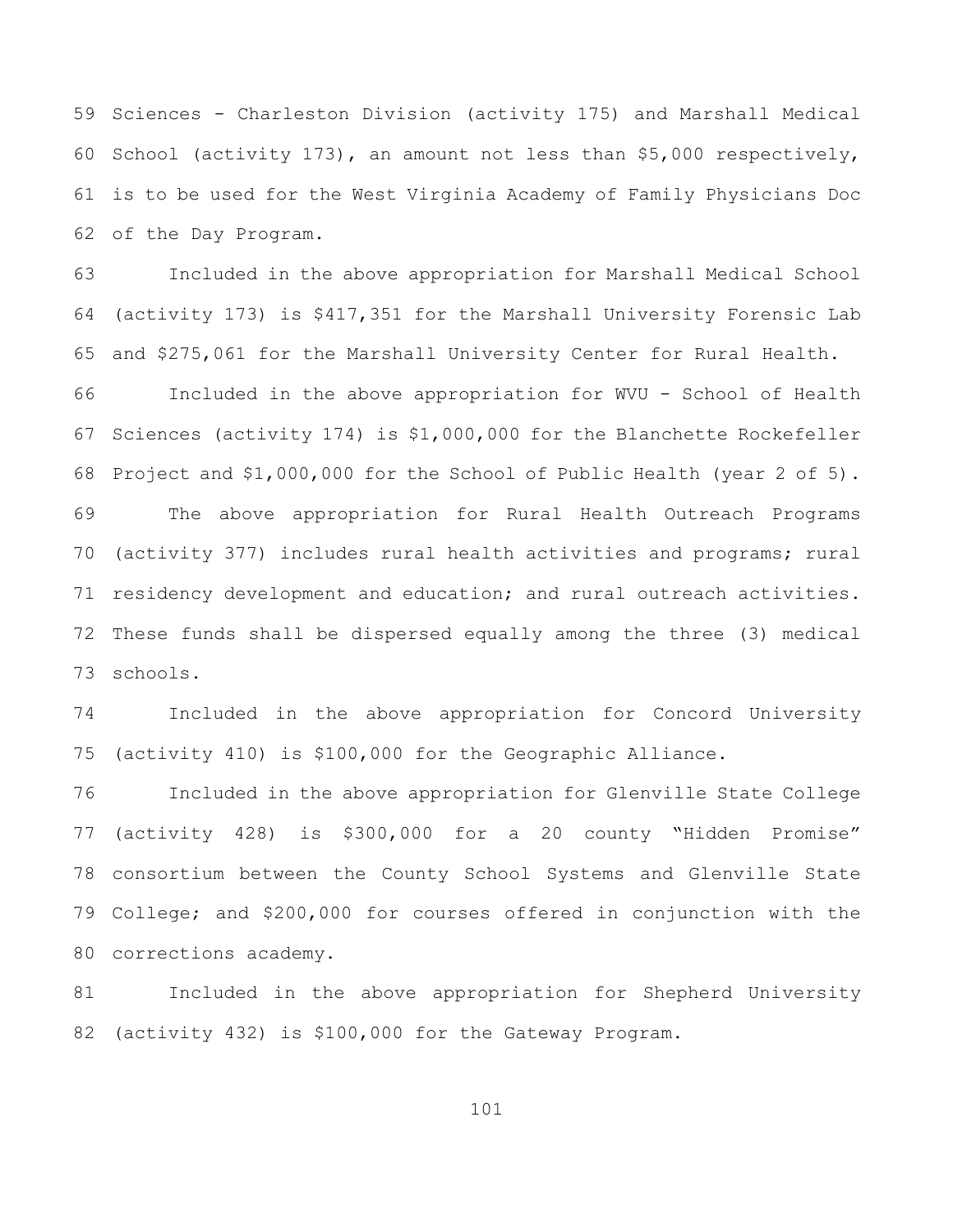Included in the above appropriation for Marshall University (activity 448) is \$181,280 for the Marshall University - Southern WV CTC 2+2 Program and \$175,000 for the Luke Lee Listening Language & Learning Lab.

 Included in the above appropriation for West Virginia University (activity 459) is \$34,500 for the Marshall and WVU Faculty and Course Development International Study Project; \$246,429 for the WVU Law School — Skills Program; \$300,000 for the WVU Coal and Energy Research Bureau to be expended in consultation with the Board of Coal 92 Mine Health and Safety, the Mine Safety Technology Task Force, and 93 the DEP Advisory Council; \$19,714 for the WVU College of Engineering and Mineral Resources — Diesel Training — Transfer; \$500,000 for the Mining Engineering Program; \$220,000 for the WVU Petroleum Engineering Program; \$82,500 for the WVU — Sheep Study; \$630,000 for the Davis College of Forestry Agriculture and Consumer Sciences of which \$80,000 is for a Landscape Architect, \$112,500 is to be used for Morgantown Farms, \$112,500 is to be used for Raymond Memorial Farm, \$112,500 is to be used for Reedsville Farm, and \$112,500 is to be used for Kerneysville Farm; \$200,000 for Reedsville Arena and Jackson's Mill Arena; \$100,000 for the WVU — Soil Testing Program; \$100,000 for a veterinarian; \$50,000 for the WVU Cancer Study; \$500,000 for the Center for Multiple Sclerosis Program; \$150,000 for the WV Alzheimer Disease Register; and \$100,000 for the rifle team. Included in the above appropriation for Jackson's Mill (activity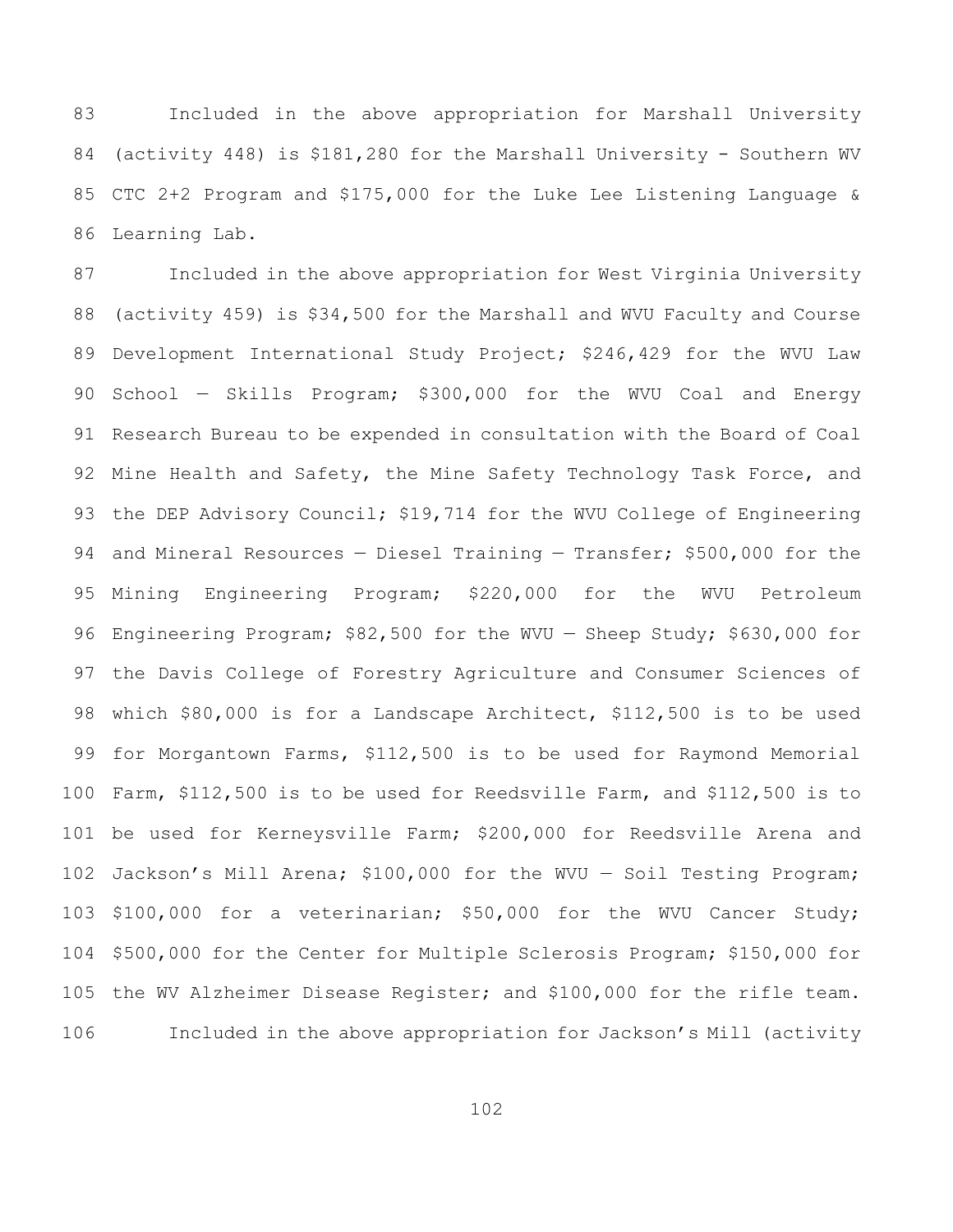461) is \$150,000 for the Jackson's Mill Fire Academy.

 From the above appropriation for West Virginia University - Potomac State (activity 994) is \$50,000 for maintenance, repairs and 110 equipment; \$75,000 for Potomac State Farms for maintenance, repairs, and equipment; and \$82,500 for the Potomac State Equine Program.

 The institutions operating from special revenue funds and/or federal funds shall pay their proportionate share of the Board of Risk and Insurance Management total insurance premium cost for their respective institutions.

 From the above appropriations to the respective medical schools, the line items for BRIM subsidies funding shall be paid to the Board of Risk and Insurance Management as a general revenue subsidy against the "Total Premium Billed" to each institution as part of the full cost of their malpractice insurance coverage.

Total TITLE II, Section 1 - General Revenue

122 (Including claims against the state) \$ 4,149,751,000 **Sec. 2. Appropriations from state road fund.** - From the state road fund there are hereby appropriated conditionally upon the fulfillment of the provisions set forth in Article 2, Chapter 11B of the Code the following amounts, as itemized, for expenditure during the fiscal year 2013.

#### **DEPARTMENT OF TRANSPORTATION**

*95-Division of Motor Vehicles* (WV Code Chapters 17, 17A, 17B, 17C, 17D, 20 and 24A)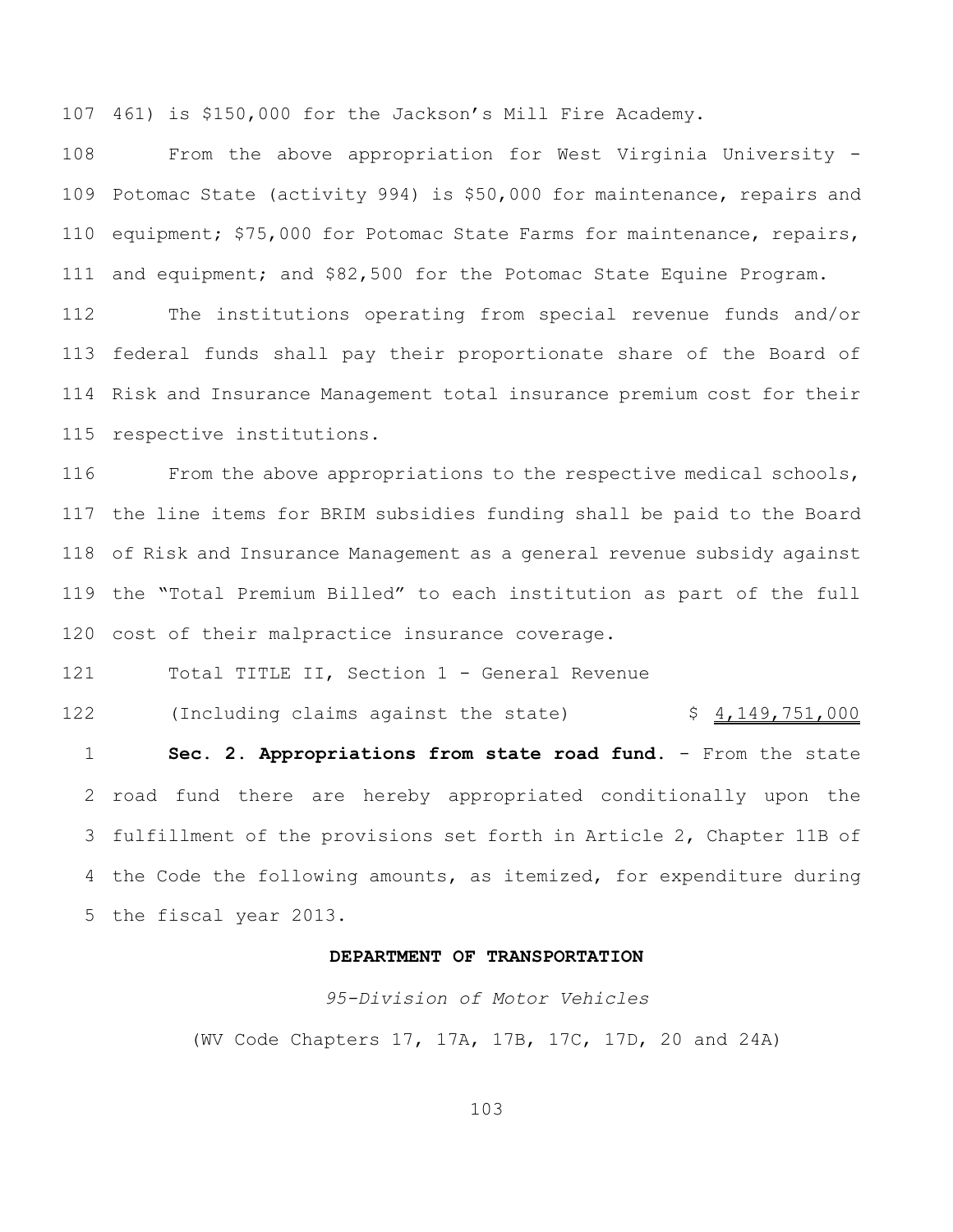# Fund **9007** FY 2013 Org 0802

|                 |                                    | Activity | State<br>Road<br>Fund |
|-----------------|------------------------------------|----------|-----------------------|
| $\mathbf{1}$    | Personal Services                  | 001      | \$<br>14,907,549      |
| 2               | Annual Increment.                  | 004      | 340,000               |
| 3               | Employee Benefits                  | 010      | 7,242,182             |
| 4               | Current Expenses.                  | 130      | 16,274,559            |
| 5               | Repairs and Alterations            | 064      | 51,000                |
| 6               | Equipment                          | 070      | 40,000                |
| 7               | Buildings                          | 258      | 10,000                |
| 8               | Other Assets.                      | 690      | 1,600,000             |
| 9               | BRIM Premium.                      | 913      | 113,435               |
| 10 <sub>o</sub> | Total.                             |          | \$<br>40,578,725      |
|                 | 96-Division of Highways            |          |                       |
|                 | (WV Code Chapters 17 and 17C)      |          |                       |
|                 | Fund 9017 FY 2013 Org 0803         |          |                       |
| 1               | Debt Service.                      | 040      | \$<br>38,500,000      |
| 2               | Maintenance                        | 237      | 354,846,000           |
|                 | 3 Maintenance, Contract Paving and |          |                       |
| 4               | Secondary Road Maintenance         | 272      | 60,000,000            |
| 5               | Bridge Repair and Replacement      | 273      | 30,000,000            |
| 6               | Inventory Revolving                | 275      | 4,000,000             |
| 7               | Equipment Revolving                | 276      | 15,000,000            |
| 8               | General Operations.                | 277      | 55,033,495            |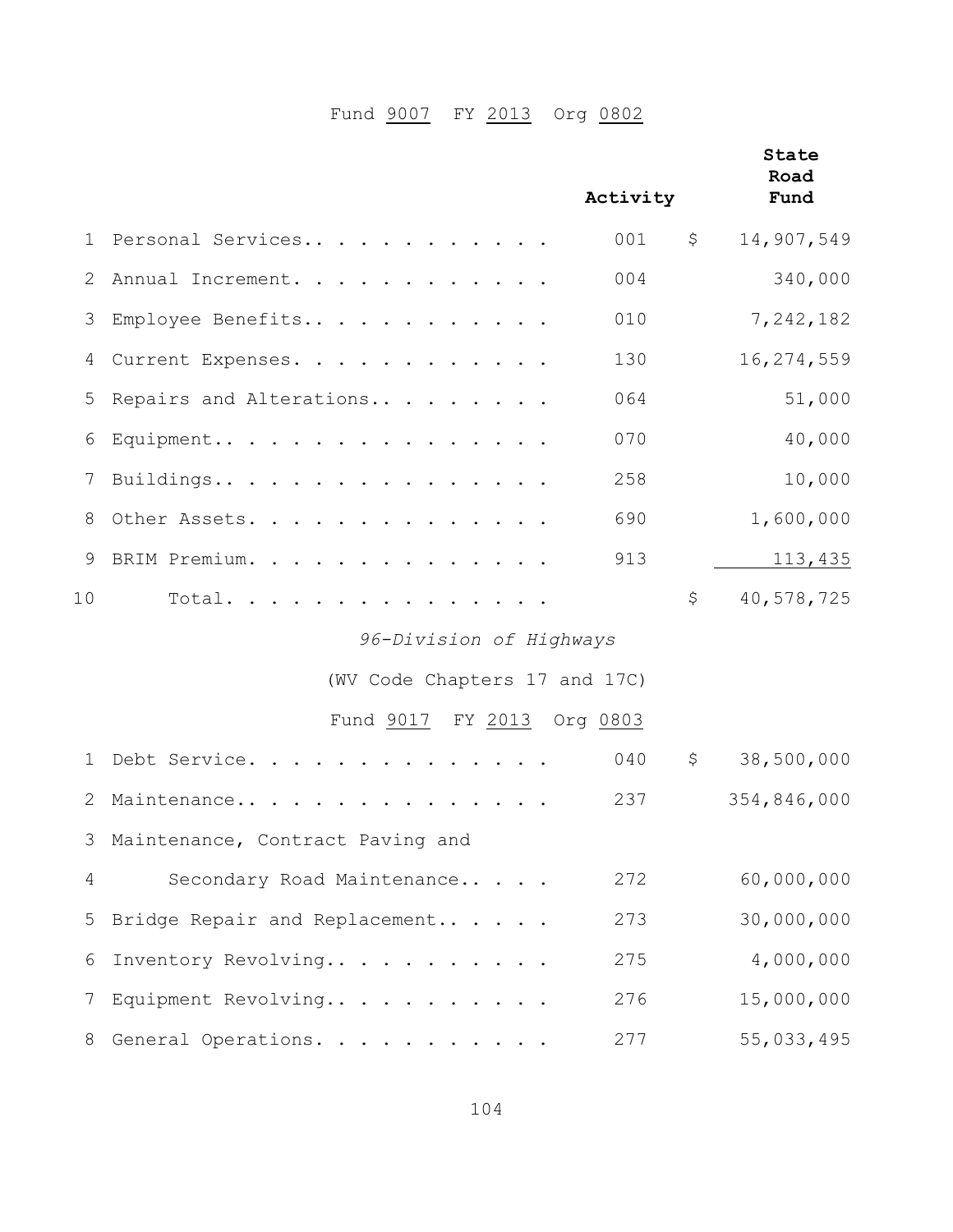|    | 9 Interstate Construction      | 278 | 120,000,000     |
|----|--------------------------------|-----|-----------------|
|    | 10 Other Federal Aid Programs. | 279 | 350,000,000     |
|    | 11 Appalachian Programs.       | 280 | 120,000,000     |
|    | 12 Nonfederal Aid Construction | 281 | 12,500,000      |
|    | 13 Highway Litter Control.     | 282 | 1,755,000       |
| 14 | Federal Economic Stimulus      | 891 | 3,000,000       |
| 15 | Total.                         |     | \$1,164,634,495 |

 The above appropriations are to be expended in accordance with the provisions of Chapters 17 and 17-c of the code.

 The commissioner of highways shall have the authority to operate revolving funds within the state road fund for the operation and purchase of various types of equipment used directly and indirectly in the construction and maintenance of roads and for the purchase of inventories and materials and supplies.

 There is hereby appropriated within the above items sufficient money for the payment of claims, accrued or arising during this budgetary period, to be paid in accordance with Sections 17 and 18, Article 2, Chapter 14 of the code.

 It is the intent of the Legislature to capture and match all federal funds available for expenditure on the Appalachian highway system at the earliest possible time. Therefore, should amounts in excess of those appropriated be required for the purposes of Appalachian programs, funds in excess of the amount appropriated may be made available upon recommendation of the commissioner and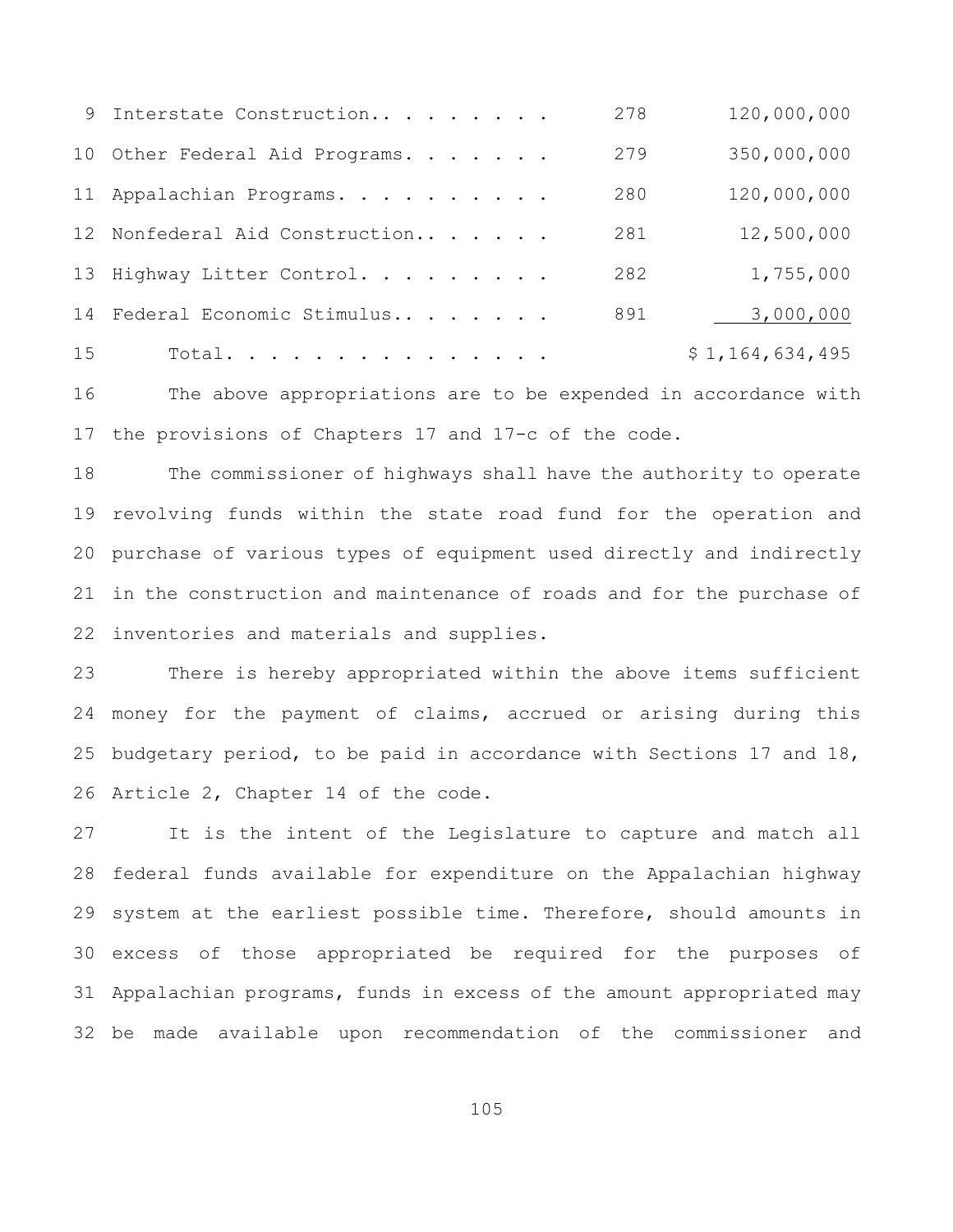approval of the governor. Further, for the purpose of Appalachian programs, funds appropriated to line items may be transferred to other line items upon recommendation of the commissioner and approval of the governor.

## *97-Office of Administrative Hearings*

(WV Code Chapter 17C)

# Fund 9027 FY 2013 Org 0808

|   | 1 Personal Services       | 001 | $\mathsf{S}$ | 1,089,743 |
|---|---------------------------|-----|--------------|-----------|
|   | 2 Annual Increment.       | 004 |              | 19,680    |
|   | 3 Employee Benefits       | 010 |              | 463,864   |
|   | 4 Current Expenses.       | 130 |              | 367,242   |
|   | 5 Repairs and Alterations | 064 |              | 4,000     |
|   | 6 Equipment               | 070 |              | 2,500     |
|   | 7 Other Assets.           | 690 |              | 3,000     |
|   | 8 BRIM Premium.           | 913 |              | 1,950     |
| Q | Total.                    |     | \$           | 1,951,979 |
|   |                           |     |              |           |

Total TITLE II, Section 2 - State Road Fund

11 (Including claims against the state) \$ 1,209,257,201

 **Sec. 3. Appropriations from other funds.** - From the funds designated there are hereby appropriated conditionally upon the fulfillment of the provisions set forth in Article 2, Chapter 11B of the Code the following amounts, as itemized, for expenditure during the fiscal year 2013.

### **LEGISLATIVE**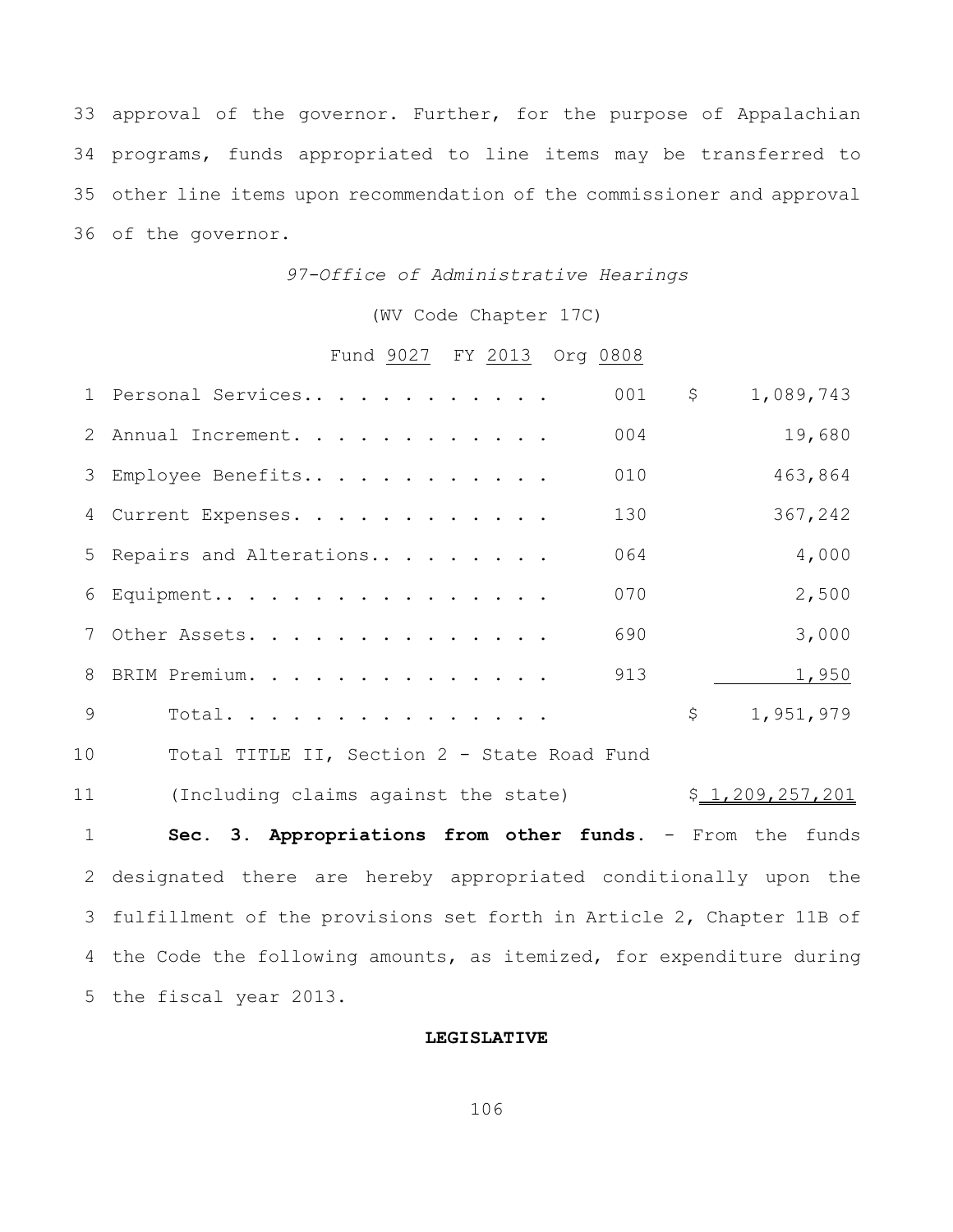### *98-Crime Victims Compensation Fund*

#### (WV Code Chapter 14)

## Fund 1731 FY 2013 Org 2300

|   |                                        | Activity  | Other<br>Funds |
|---|----------------------------------------|-----------|----------------|
|   | 1 Personal Services                    | \$<br>001 | 344,220        |
|   | 2 Annual Increment.                    | 004       | 6,200          |
|   | 3 Employee Benefits                    | 010       | 147,600        |
|   | 4 Current Expenses.                    | 130       | 133,903        |
|   | 5 Repairs and Alterations              | 064       | 1,000          |
|   | 6 Economic Loss Claim Payment Fund (R) | 334       | 3,460,125      |
|   | 7 Other Assets.                        | 690       | 3,700          |
| 8 | Total.                                 | \$        | 4,096,748      |
|   |                                        |           |                |

 Any unexpended balance remaining in the appropriation for Economic Loss Claim Payment Fund (fund 1731, fiscal year 2012, activity 334) at the close of the fiscal year 2012 is hereby reappropriated for expenditure during the fiscal year 2013.

# **JUDICIAL**

*99-Supreme Court -*

*Family Court Fund*

(WV Code Chapter 51)

Fund 1763 FY 2013 Org 2400

1 Current Expenses. . . . . . . . . . . . 130 \$ 1,000,000

#### **EXECUTIVE**

*100-Auditor's Office -*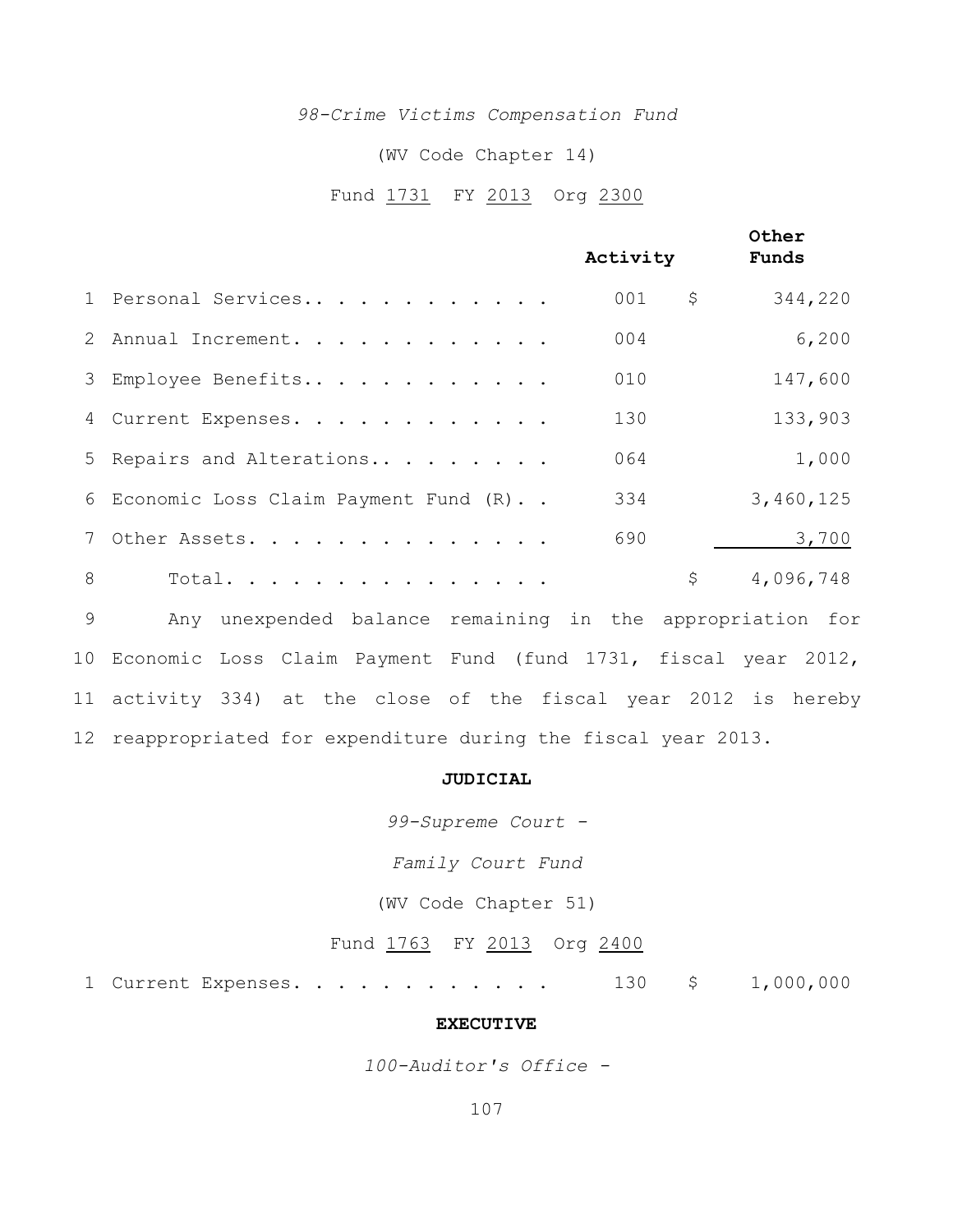#### *Land Operating Fund*

(WV Code Chapters 11A, 12 and 36)

## Fund 1206 FY 2013 Org 1200

|   | 1 Personal Services       | 001 | \$<br>432,487   |
|---|---------------------------|-----|-----------------|
|   | 2 Annual Increment.       | 004 | 9,300           |
|   | 3 Employee Benefits       | 010 | 187,360         |
|   | 4 Unclassified.           | 099 | 15,139          |
|   | 5 Current Expenses.       | 130 | 440,291         |
|   | 6 Repairs and Alterations | 064 | 2,600           |
|   | 7 Equipment               | 070 | 426,741         |
| 8 | Total.                    |     | \$<br>1,513,918 |

 There is hereby appropriated from this fund, in addition to the above appropriation, the necessary amount for the expenditure of funds other than personal services or employee benefits to enable the division to pay the direct expenses relating to land sales as provided in Chapter 11-a of the West Virginia Code.

 The total amount of this appropriation shall be paid from the special revenue fund out of fees and collections as provided by law.

# *101-Auditor's Office -*

*Local Government Purchasing Card Expenditure Fund*

(WV Code Chapter 6)

#### Fund FY 2013 Org 1200

| 1 Personal Services 001 \$ 80,000 |     |     |
|-----------------------------------|-----|-----|
| 2 Annual Increment.               | 004 | 500 |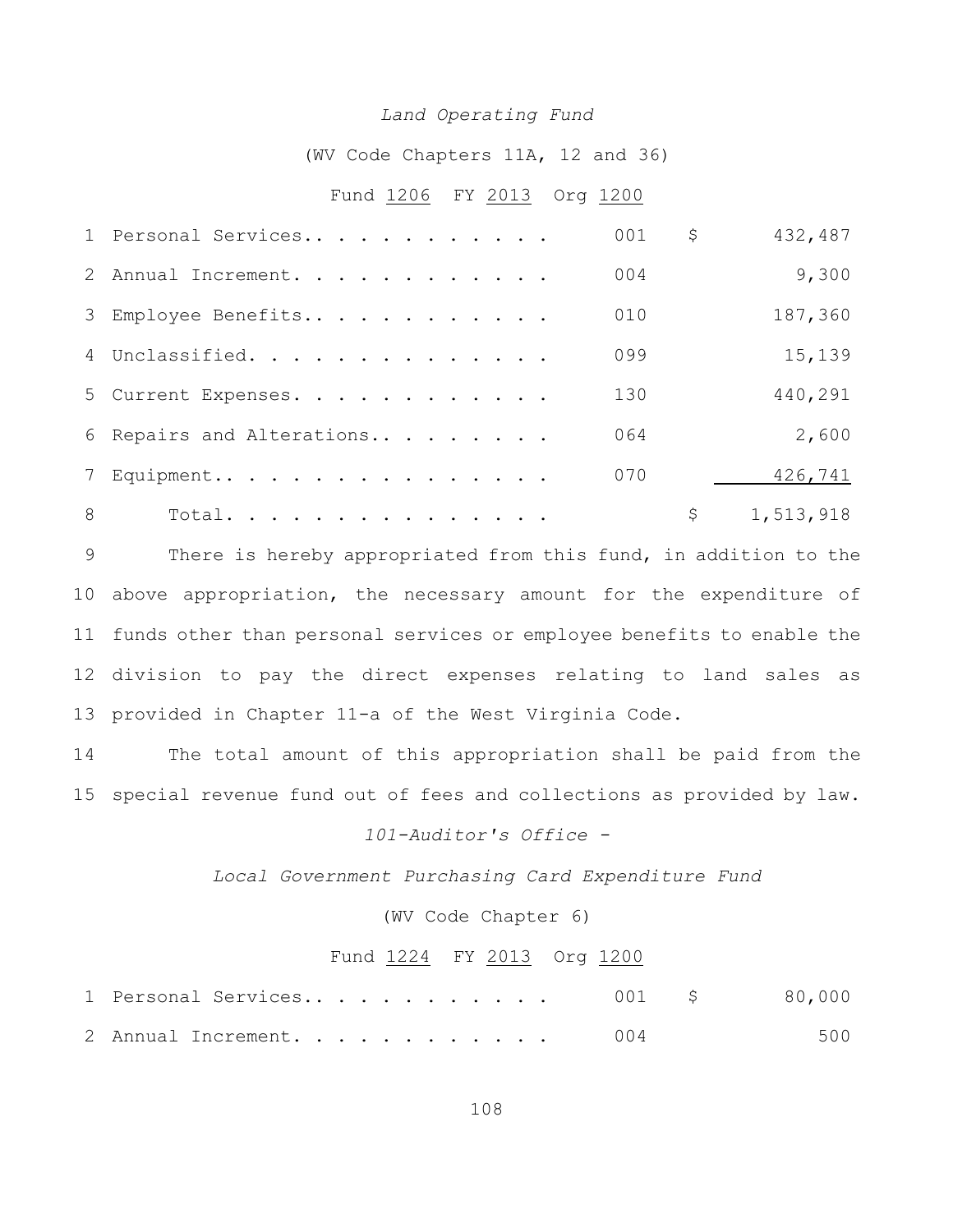|   | 3 Employee Benefits       | 010 | 25,587  |
|---|---------------------------|-----|---------|
|   | 4 Current Expenses.       | 130 | 37,030  |
|   | 5 Repairs and Alterations | 064 | 1,000   |
|   | $6$ Equipment             | 070 | 10,000  |
|   | 7 Other Assets.           | 690 | 805     |
| 8 | Total.                    | S.  | 154,922 |

### *102-Auditor's Office -*

*Securities Regulation Fund*

(WV Code Chapter 32)

# Fund 1225 FY 2013 Org 1200

|   | 1 Personal Services       | 001 | $\mathsf{S}$ | 1,187,265 |
|---|---------------------------|-----|--------------|-----------|
|   | 2 Annual Increment.       | 004 |              | 18,316    |
|   | 3 Employee Benefits       | 010 |              | 509,929   |
|   | 4 Unclassified.           | 099 |              | 31,866    |
|   | 5 Current Expenses.       | 130 |              | 788,830   |
|   | 6 Repairs and Alterations | 064 |              | 7,400     |
|   | 7 Equipment               | 070 |              | 19,700    |
|   | 8 Other Assets.           | 690 |              | 623,326   |
| 9 | Total.                    |     | \$           | 3,186,632 |

# *103-Auditor's Office -*

*Technology Support and Acquisition Fund*

### (WV Code Chapter 12)

# Fund 1233 FY 2013 Org 1200

| 1 Current Expenses. |  |  | 300,000 |
|---------------------|--|--|---------|
|---------------------|--|--|---------|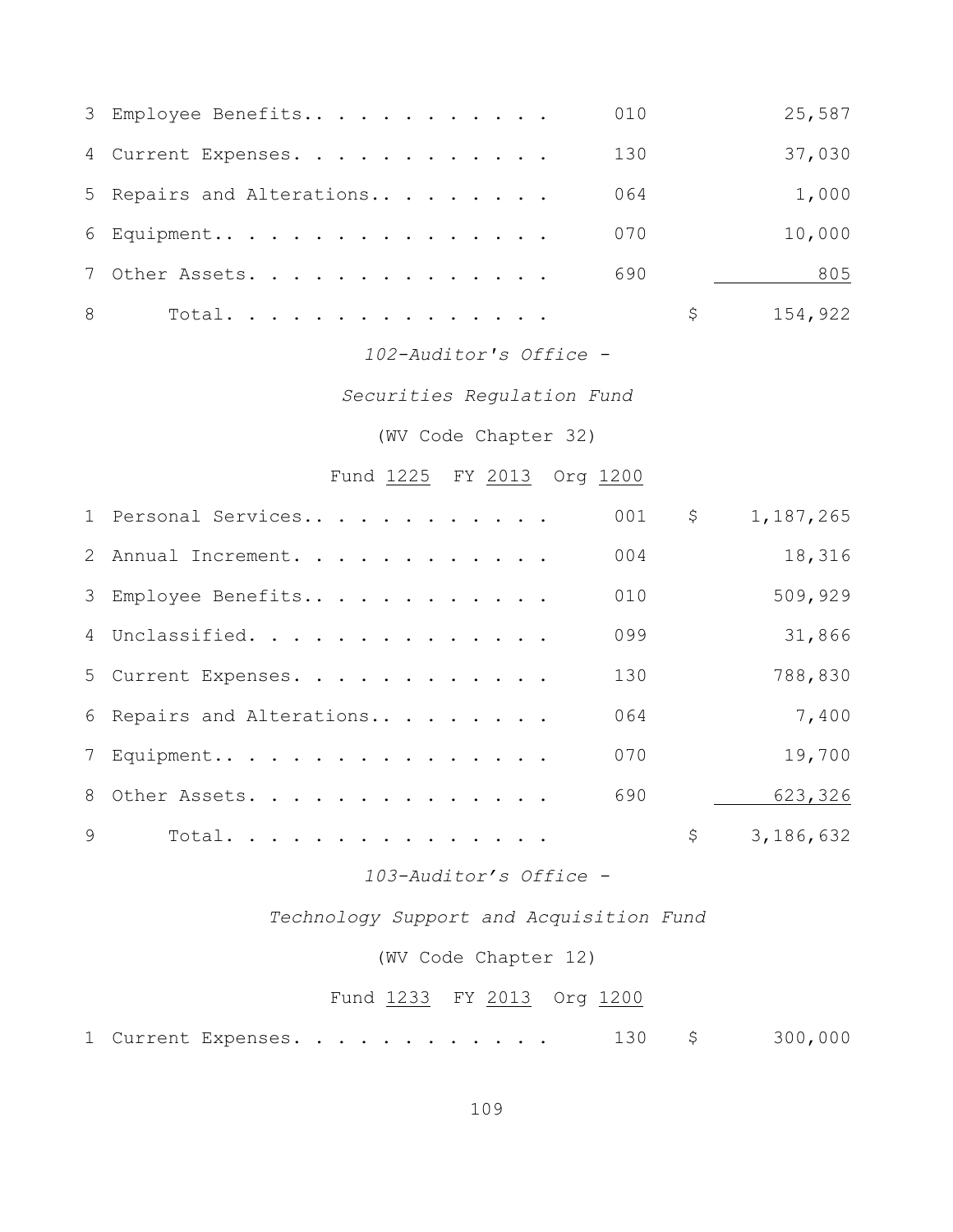2 Other Assets. . . . . . . . . . . . . . 690 100,000 3 Total............... \$ 400,000 Fifty percent of the deposits made into this fund shall be transferred to the Treasurer's Office - Technology Support and Acquisition Fund (fund 1329, org 1300) for expenditure for the purposes described in W.Va. Code §12-3-10c.

#### *104-Auditor's Office -*

*Purchasing Card Administration Fund*

(WV Code Chapter 12)

#### Fund FY 2013 Org 1200

|   | 1 Personal Services       | 001 | $\mathsf{S}$ | 1,829,705   |
|---|---------------------------|-----|--------------|-------------|
|   | 2 Annual Increment.       | 004 |              | 20,000      |
|   | 3 Employee Benefits       | 010 |              | 496,102     |
|   | 4 Current Expenses.       | 130 |              | 1, 174, 122 |
|   | 5 Repairs and Alterations | 064 |              | 5,500       |
|   | 6 Equipment               | 070 |              | 400,000     |
|   | 7 Other Assets.           | 690 |              | 308,886     |
| 8 | Total.                    |     | \$           | 4,234,315   |

 There is hereby appropriated from this fund, in addition to the above appropriation, the amount necessary to meet the transfer requirements to the Purchasing Improvement Fund and the Hatfield-McCoy Regional Recreation Authority per W.Va. Code §12-3-10d.

#### *105-Auditor's Office -*

*Office of the Chief Inspector*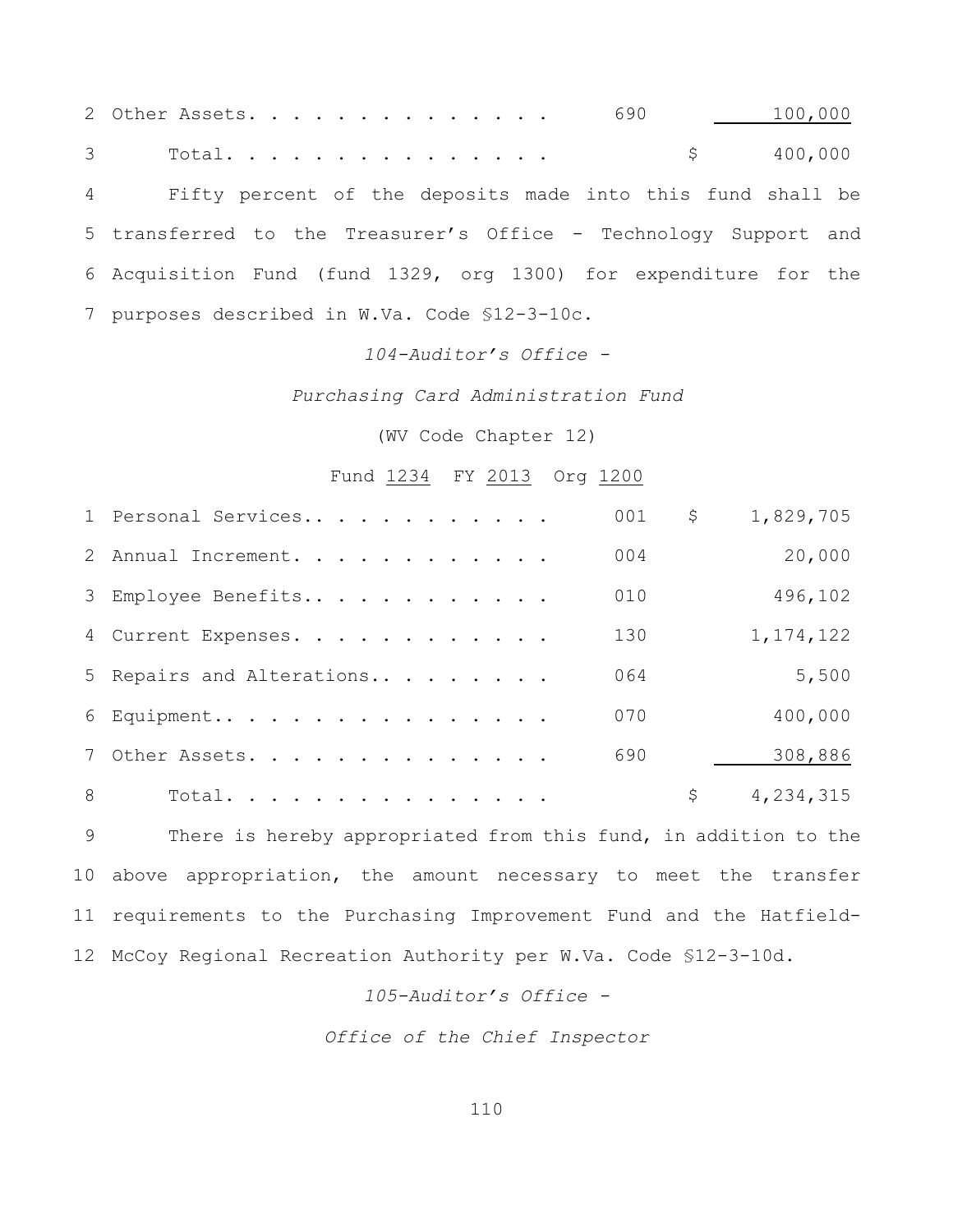# (WV Code Chapter 6)

### Fund 1235 FY 2013 Org 1200

|   | 1 Personal Services | 001 | $\mathsf{S}$ | 2,466,793 |
|---|---------------------|-----|--------------|-----------|
|   | 2 Annual Increment. | 004 |              | 39,288    |
|   | 3 Employee Benefits | 010 |              | 899,431   |
|   | 4 Current Expenses. | 130 |              | 765,915   |
|   | 5 Equipment         | 070 |              | 50,000    |
| 6 | Total.              |     |              | 4,221,427 |

*106-Treasurer's Office -*

*College Prepaid Tuition and Savings Program*

*Administrative Account*

(WV Code Chapter 18)

Fund 1301 FY 2013 Org 1300

|   | 1 Personal Services |  |  |  |  |  | 001 | \$  | 657,524   |
|---|---------------------|--|--|--|--|--|-----|-----|-----------|
|   | 2 Annual Increment. |  |  |  |  |  | 004 |     | 6,240     |
|   | 3 Employee Benefits |  |  |  |  |  | 010 |     | 232,494   |
|   | 4 Unclassified.     |  |  |  |  |  | 099 |     | 14,000    |
|   | 5 Current Expenses. |  |  |  |  |  | 130 |     | 498,373   |
| 6 | Total.              |  |  |  |  |  |     | \$. | 1,408,631 |

*107-Treasurer's Office -*

*Technology Support and Acquisition Fund*

(WV Code Chapter 12)

#### Fund 1329 FY 2013 Org 1300

1 Personal Services.. . . . . . . . . . 001 \$ 145,316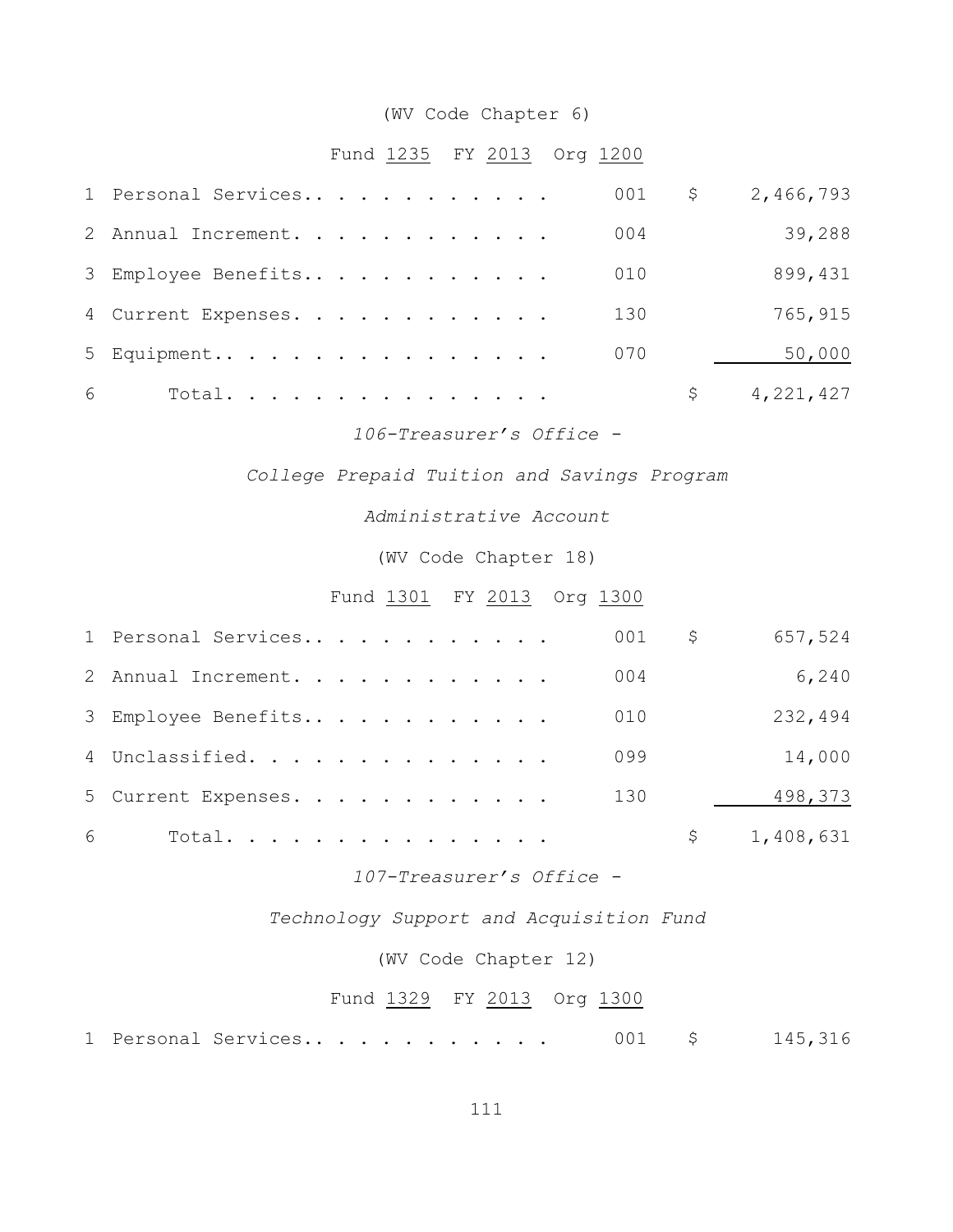|   | 2 Annual Increment. |  |  |  |  |  | 004 | 1,800   |
|---|---------------------|--|--|--|--|--|-----|---------|
|   | 3 Employee Benefits |  |  |  |  |  | 010 | 38,994  |
|   | 4 Unclassified.     |  |  |  |  |  | 099 | 4,700   |
|   | 5 Current Expenses. |  |  |  |  |  | 130 | 185,839 |
|   | 6 Other Assets.     |  |  |  |  |  | 690 | 100,000 |
| 7 | Total.              |  |  |  |  |  |     | 476,649 |

# *108-Department of Agriculture* -

*Agriculture Fees Fund*

(WV Code Chapter 19)

# Fund 1401 FY 2013 Org 1400

|                 | 1 Personal Services       | 001 | \$<br>1,466,083 |
|-----------------|---------------------------|-----|-----------------|
|                 | 2 Annual Increment.       | 004 | 26,236          |
|                 | 3 Employee Benefits       | 010 | 731,680         |
|                 | 4 Unclassified.           | 099 | 37,425          |
|                 | 5 Current Expenses.       | 130 | 1,366,430       |
|                 | 6 Repairs and Alterations | 064 | 58,500          |
|                 | 7 Equipment               | 070 | 36,209          |
|                 | 8 Buildings               | 258 | 10,000          |
|                 | 9 Other Assets.           | 690 | 10,000          |
| 10 <sup>°</sup> | Total.                    |     | \$<br>3,742,563 |

### *109-Department of Agriculture -*

### *West Virginia Rural Rehabilitation Program*

(WV Code Chapter 19)

Fund 1408 FY 2013 Org 1400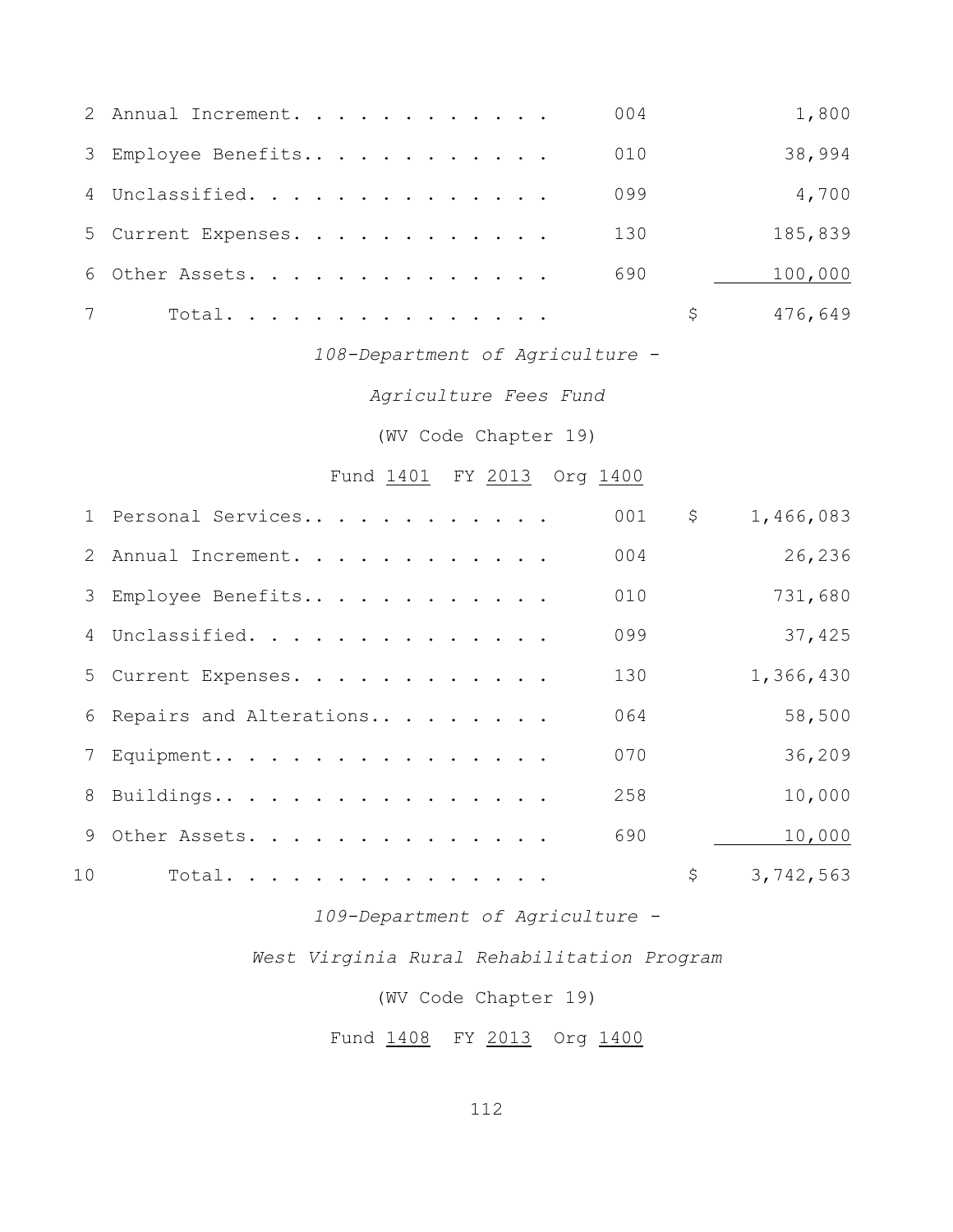|   | 1 Personal Services |  |  |  |  |  | 001 | \$<br>54,339 |
|---|---------------------|--|--|--|--|--|-----|--------------|
|   | 2 Annual Increment. |  |  |  |  |  | 004 | 998          |
|   | 3 Employee Benefits |  |  |  |  |  | 010 | 16,355       |
|   | 4 Unclassified.     |  |  |  |  |  | 099 | 10,476       |
|   | 5 Current Expenses. |  |  |  |  |  | 130 | 965,519      |
| 6 | Total.              |  |  |  |  |  |     | 1,047,687    |

### *110-Department of Agriculture -*

*General John McCausland Memorial Farm*

(WV Code Chapter 19)

### Fund 1409 FY 2013 Org 1400

|   | 1 Unclassified.           | 099 | S   | 2,100   |
|---|---------------------------|-----|-----|---------|
|   | 2 Current Expenses.       | 130 |     | 117,900 |
|   | 3 Repairs and Alterations | 064 |     | 21,000  |
|   | 4 Equipment               | 070 |     | 31,000  |
|   | 5 Buildings               | 258 |     | 38,000  |
| 6 | Total.                    |     | \$. | 210,000 |

 The above appropriation shall be expended in accordance with Article 26, Chapter 19 of the Code.

*111-Department of Agriculture -*

*Farm Operating Fund*

(WV Code Chapter 19)

### Fund 1412 FY 2013 Org 1400

|  |                     |  |  |  |  |  |  |     | 1 Personal Services 001 \$ 217,400 |
|--|---------------------|--|--|--|--|--|--|-----|------------------------------------|
|  | 2 Annual Increment. |  |  |  |  |  |  | 004 | 1,010                              |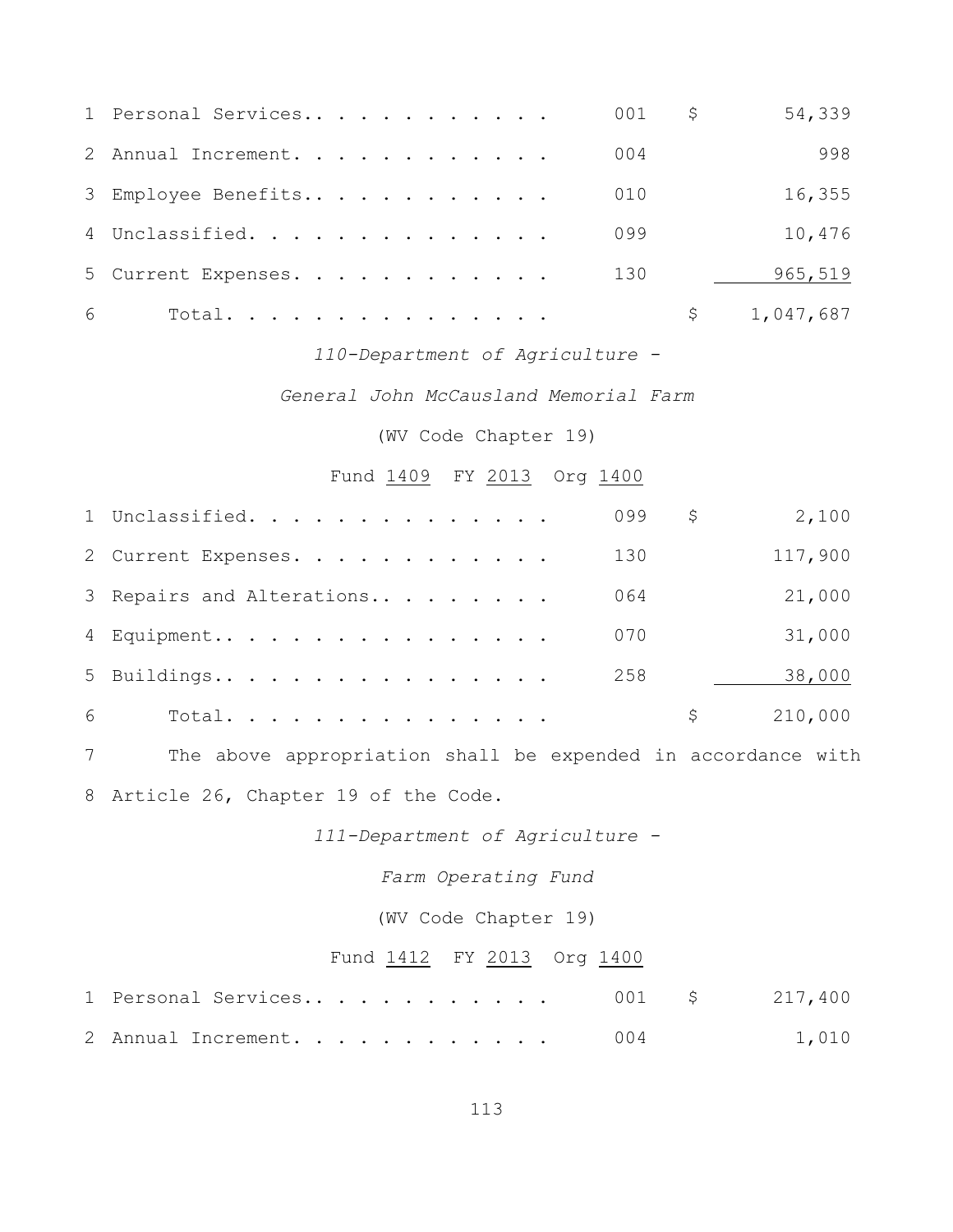|   | 3 Employee Benefits       | 010 | 83,712    |
|---|---------------------------|-----|-----------|
|   | 4 Unclassified.           | 099 | 15,173    |
|   | 5 Current Expenses.       | 130 | 730,763   |
|   | 6 Repairs and Alterations | 064 | 238,722   |
|   | 7 Equipment               | 070 | 210,600   |
|   | 8 Other Assets.           | 690 | 20,000    |
| 9 | Total.                    | \$  | 1,517,380 |

*112-Department of Agriculture -*

*Donated Food Fund*

(WV Code Chapter 19)

Fund 1446 FY 2013 Org 1400

|    | 1 Personal Services       | 001 | \$<br>650,016   |
|----|---------------------------|-----|-----------------|
|    | 2 Annual Increment.       | 004 | 11,460          |
|    | 3 Employee Benefits       | 010 | 283,580         |
|    | 4 Unclassified.           | 099 | 45,807          |
|    | 5 Current Expenses.       | 130 | 3,502,650       |
|    | 6 Repairs and Alterations | 064 | 40,200          |
|    | 7 Equipment               | 070 | 10,000          |
|    | 8 Buildings               | 258 | 10,000          |
|    | 9 Other Assets.           | 690 | 27,000          |
| 10 | Total.                    |     | \$<br>4,580,713 |

*113-Department of Agriculture -*

*Integrated Predation Management Fund*

(WV Code Chapter 7)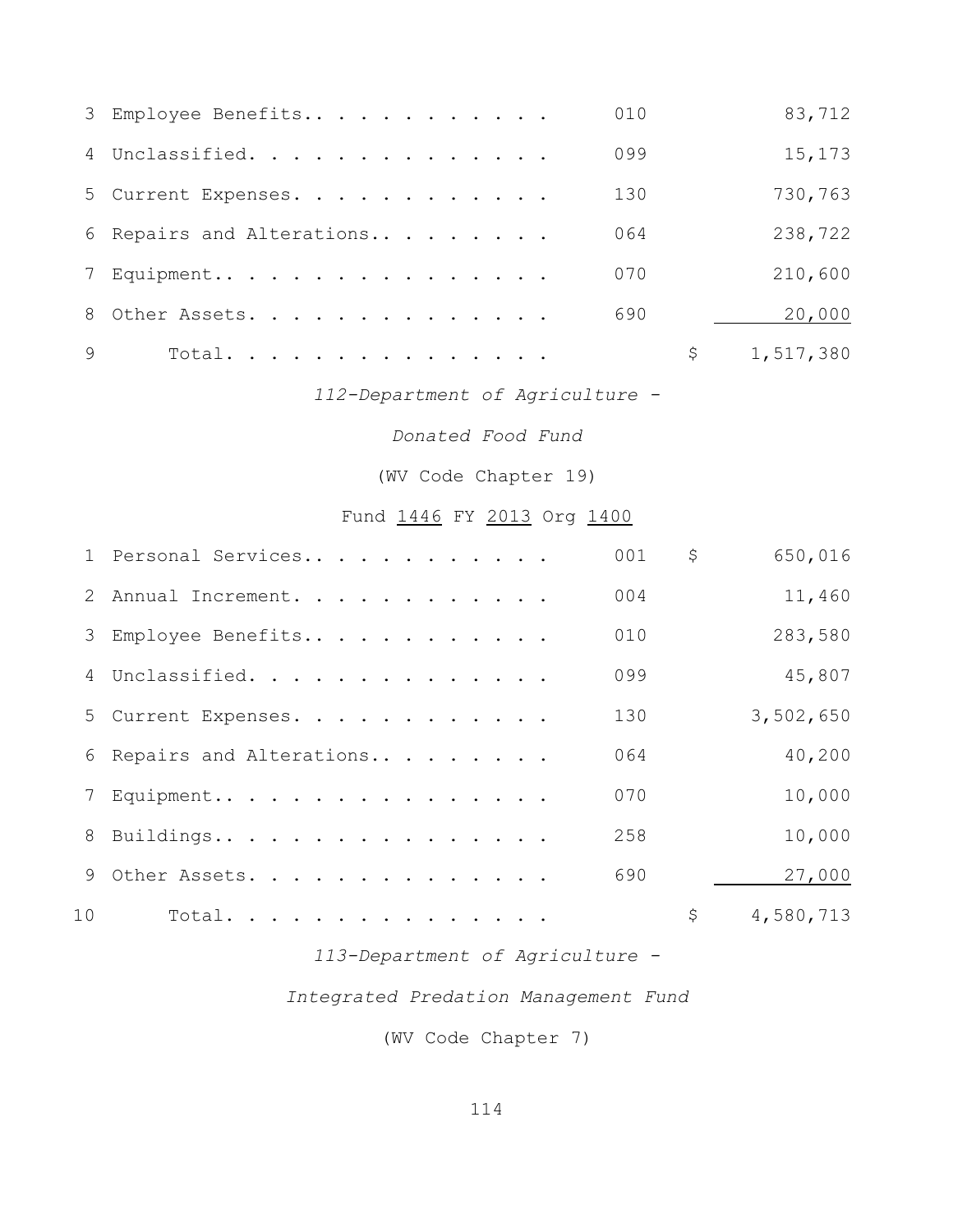# Fund 1465 FY 2013 Org 1400

| 1              | Current Expenses.               | 130 | \$          | 25,000  |
|----------------|---------------------------------|-----|-------------|---------|
|                | 114-Department of Agriculture - |     |             |         |
|                | West Virginia Spay Neuter Fund  |     |             |         |
|                | (WV Code Chapter 19)            |     |             |         |
|                | Fund ______ FY 2013 Org 1400    |     |             |         |
| 1              | Personal Services               | 001 | $\varsigma$ | 35,000  |
| $\mathbf{2}$   | Employee Benefits               | 010 |             | 12,000  |
| 3              | Unclassified.                   | 099 |             | 5,000   |
| 4              | Current Expenses.               | 690 |             | 52,000  |
|                | Total.                          |     | \$          | 104,000 |
|                | 115-Attorney General -          |     |             |         |
|                | Antitrust Enforcement           |     |             |         |
|                | (WV Code Chapter 47)            |     |             |         |
|                | Fund 1507 FY 2013 Org 1500      |     |             |         |
| $\mathbf 1$    | Personal Services               | 001 | \$          | 266,410 |
| 2              | Annual Increment.               | 004 |             | 2,473   |
| 3              | Employee Benefits               | 010 |             | 83,282  |
| $\overline{4}$ | Current Expenses.               | 130 |             | 155,538 |
| 5              | Total.                          |     | \$          | 507,703 |
|                |                                 |     |             |         |

*116-Attorney General -*

*Preneed Burial Contract Regulation Fund*

(WV Code Chapter 47)

Fund 1513 FY 2013 Org 1500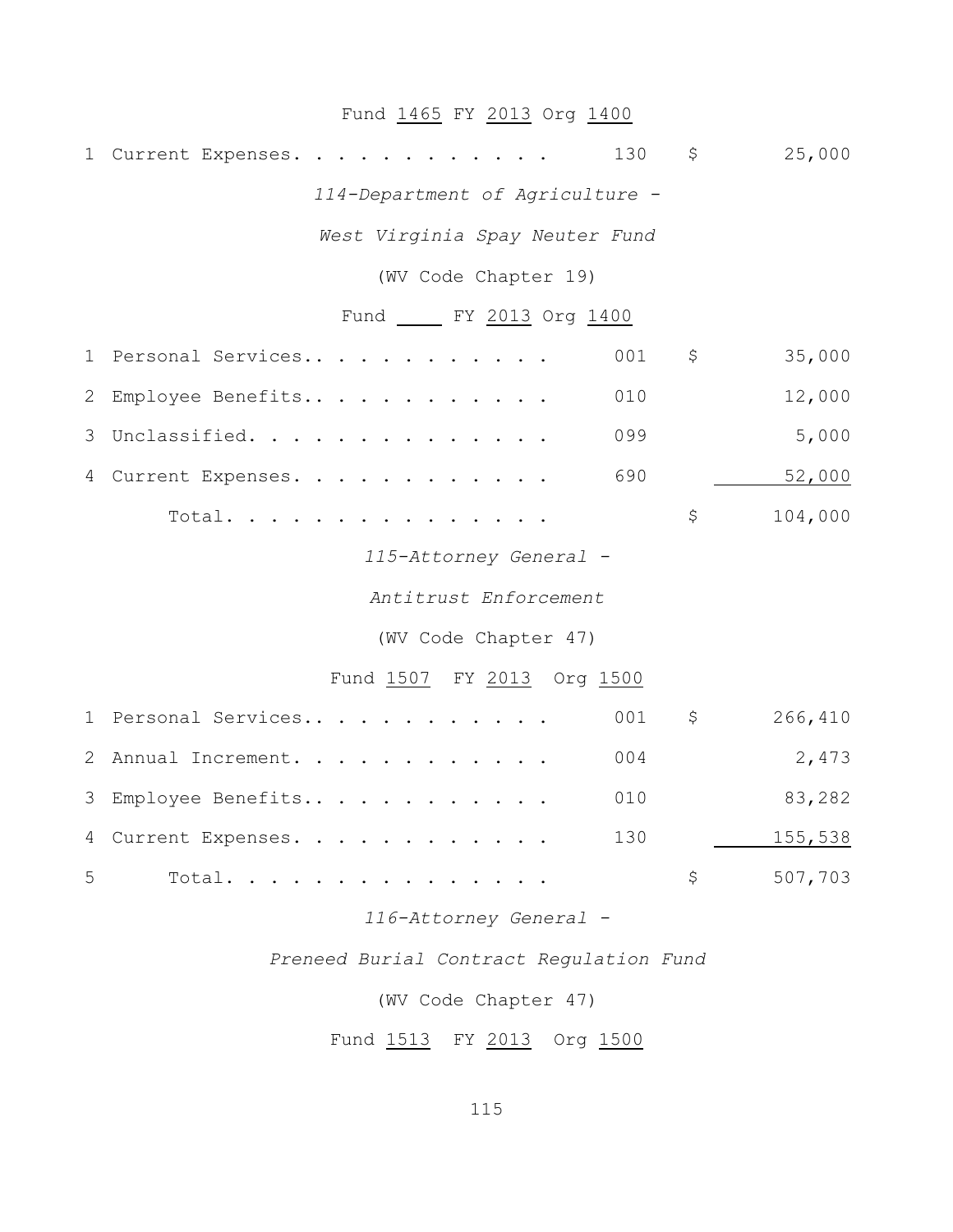| $\mathbf 1$ | Personal Services                   | 001 | \$           | 170,000   |
|-------------|-------------------------------------|-----|--------------|-----------|
|             | 2 Annual Increment.                 | 004 |              | 2,044     |
|             | 3 Employee Benefits                 | 010 |              | 56,872    |
|             | 4 Current Expenses.                 | 130 |              | 37,925    |
| 5           | Total.                              |     | \$           | 266,841   |
|             | 117-Attorney General -              |     |              |           |
|             | Preneed Funeral Guarantee Fund      |     |              |           |
|             | (WV Code Chapter 47)                |     |              |           |
|             | Fund 1514 FY 2013 Org 1500          |     |              |           |
|             | 1 Current Expenses.                 | 130 | \$           | 901,135   |
|             | 118-Secretary of State -            |     |              |           |
|             | Service Fees and Collection Account |     |              |           |
|             | (WV Code Chapters 3, 5, and 59)     |     |              |           |
|             | Fund 1612 FY 2013 Org 1600          |     |              |           |
|             | 1 Personal Services                 | 001 | $\varsigma$  | 503,355   |
|             | 2 Annual Increment.                 | 004 |              | 1,680     |
|             | 3 Employee Benefits                 | 010 |              | 267,146   |
| 4           | Unclassified.                       | 099 |              | 12,560    |
|             | 5 Current Expenses.                 | 130 |              | 471,244   |
| 6           | Total. .                            |     | $\mathsf{S}$ | 1,255,985 |
|             | 119-Secretary of State -            |     |              |           |

*General Administrative Fees Account*

(WV Code Chapters 3, 5 and 59)

Fund 1617 FY 2013 Org 1600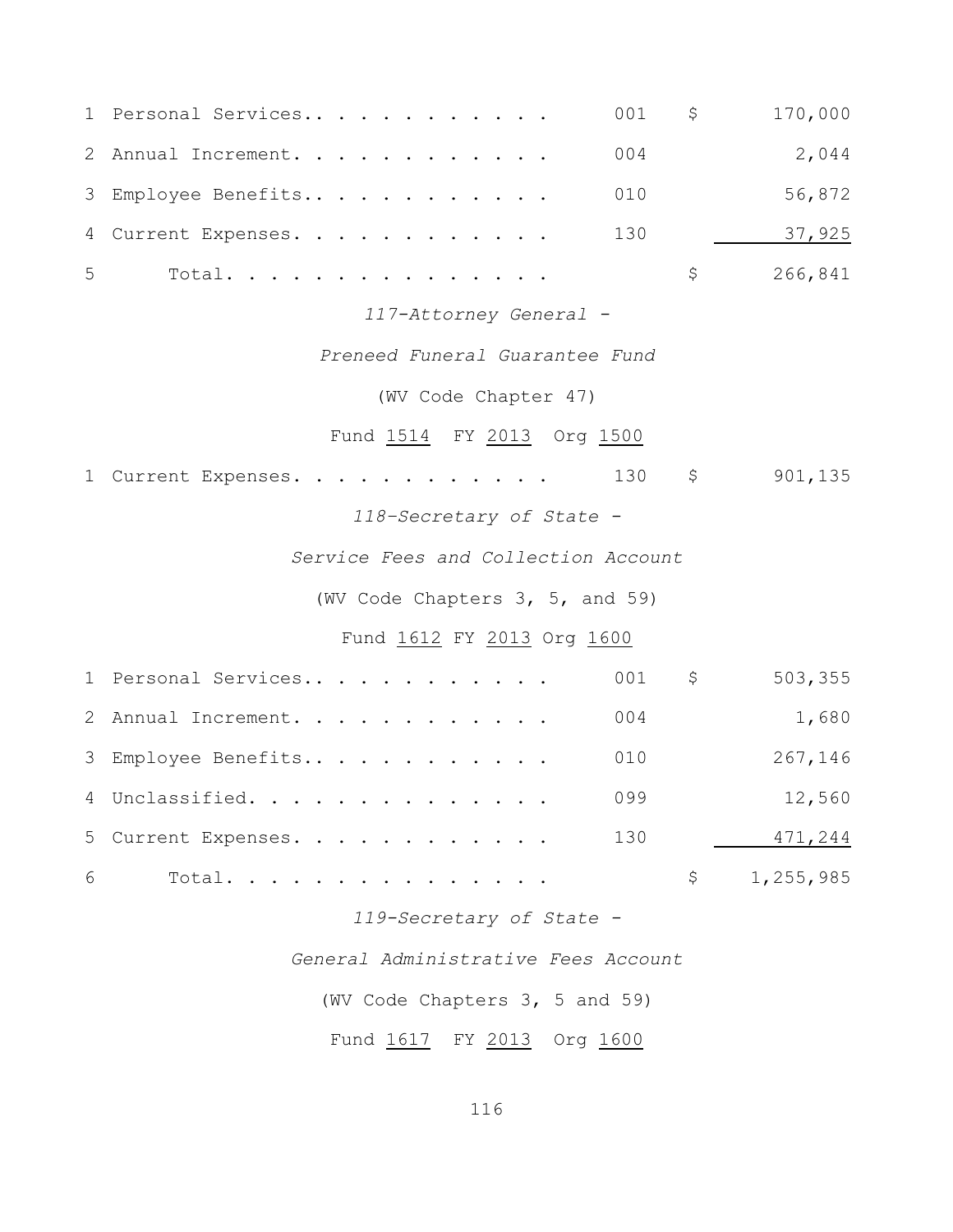|                | 1 Personal Services       | 001 | \$<br>1, 111, 954 |
|----------------|---------------------------|-----|-------------------|
|                | 2 Annual Increment.       | 004 | 19,200            |
|                | 3 Employee Benefits       | 010 | 648,187           |
|                | 4 Unclassified.           | 099 | 25,445            |
|                | 5 Current Expenses.       | 130 | 739,719           |
|                | 6 Technology Improvements | 599 | 750,000           |
| $7\phantom{0}$ | Total.                    |     | \$<br>3,294,505   |

#### **DEPARTMENT OF ADMINISTRATION**

*120-Department of Administration -*

*Office of the Secretary*

*Employee Pension and Health Care Benefit Fund*

(WV Code Chapter 18)

Fund 2044 FY 2013 Org 0201

 Current Expenses. . . . . . . . . . . . 130 \$ 38,000,000 The above appropriation for Current Expenses (fund 2044, activity 130) shall be transferred to the Consolidated Public Retirement Board - West Virginia Teachers' Retirement System Employers Accumulation Fund (fund 2601).

*121-Division of Information Services and Communications*

(WV Code Chapter 5A)

#### Fund 2220 FY 2013 Org 0210

| 1 Personal Services 001 \$ 16,542,399 |  |           |
|---------------------------------------|--|-----------|
| 2 Annual Increment. 004 342,459       |  |           |
| 3 Employee Benefits 010               |  | 6,136,408 |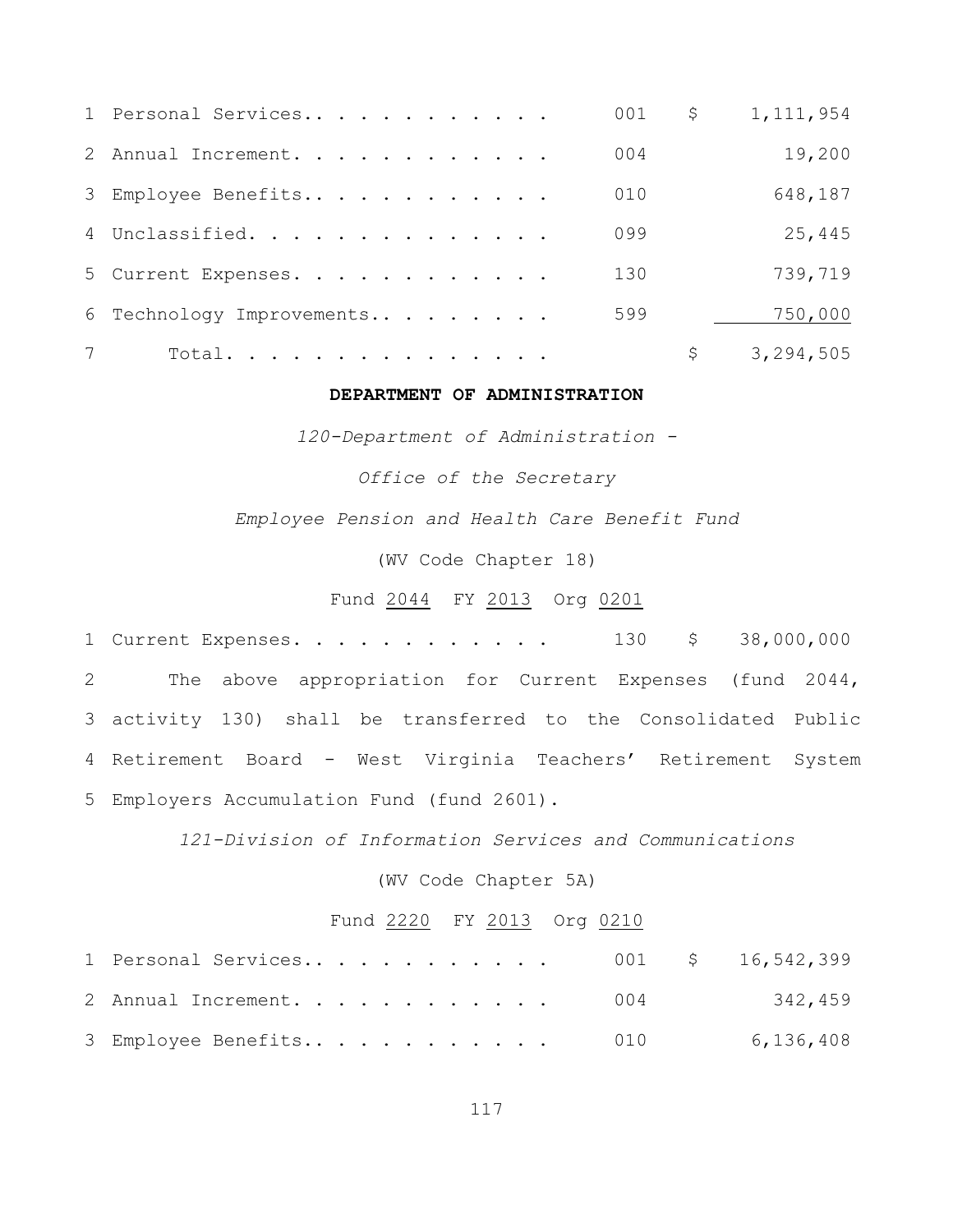|   | 4 Unclassified.     |  |  |  |  |  | 099 | 382,354        |
|---|---------------------|--|--|--|--|--|-----|----------------|
|   | 5 Current Expenses. |  |  |  |  |  | 130 | 12,581,822     |
|   | 6 Equipment         |  |  |  |  |  | 070 | 2,000,000      |
|   | 7 Other Assets.     |  |  |  |  |  | 690 | 250,000        |
| 8 | Total.              |  |  |  |  |  |     | \$38, 235, 442 |

 The total amount of this appropriation shall be paid from a special revenue fund out of collections made by the division of information services and communications as provided by law.

12 Each spending unit operating from the general revenue fund, from special revenue funds or receiving reimbursement for postage from the federal government shall be charged monthly for all postage meter service and shall reimburse the revolving fund monthly for all such amounts.

#### *122-Division of Purchasing -*

*Vendor Fee Fund*

(WV Code Chapter 5A)

#### Fund 2263 FY 2013 Org 0213

| 1 Personal Services       | 001 | \$<br>491,919 |
|---------------------------|-----|---------------|
| 2 Annual Increment.       | 004 | 7,561         |
| 3 Employee Benefits       | 010 | 168,831       |
| 4 Unclassified.           | 099 | 9,065         |
| 5 Current Expenses.       | 130 | 218,329       |
| 6 Repairs and Alterations | 064 | 5,000         |
| 7 Equipment               | 070 | 2,500         |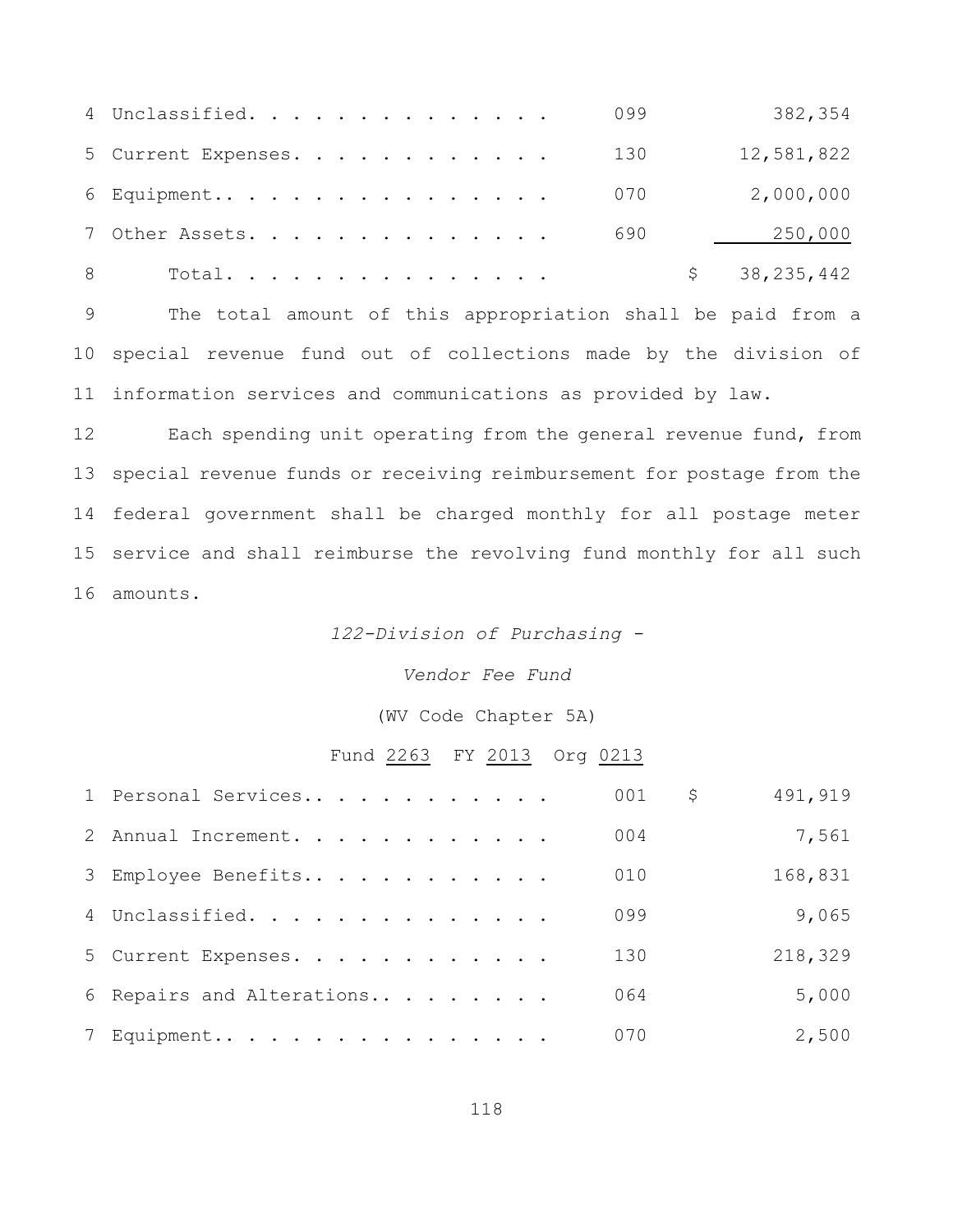| 8           | 690<br>Other Assets.         |             | 2,500     |
|-------------|------------------------------|-------------|-----------|
| 9           | BRIM Premium.<br>913         |             | 810       |
| 10          | Total.                       | \$          | 906,515   |
|             | 123-Division of Purchasing - |             |           |
|             | Purchasing Improvement Fund  |             |           |
|             | (WV Code Chapter 5A)         |             |           |
|             | Fund 2264 FY 2013 Org 0213   |             |           |
|             | 001<br>1 Personal Services   | \$          | 289,411   |
| 2           | 004<br>Annual Increment.     |             | 4,942     |
| 3           | Employee Benefits<br>010     |             | 112,124   |
| 4           | Unclassified.<br>099         |             | 5,562     |
| 5           | 130<br>Current Expenses.     |             | 215,978   |
| 6           | 070<br>Equipment             |             | 500       |
| 7           | 690<br>Other Assets.         |             | 500       |
| 8           | 913<br>BRIM Premium.         |             | 850       |
| 9           | Total.                       | \$          | 629,867   |
|             | 124-Travel Management        |             |           |
|             | Fleet Management Office Fund |             |           |
|             | (WV Code Chapter 5A)         |             |           |
|             | Fund FY 2013 Org 0215        |             |           |
| $\mathbf 1$ | Personal Services<br>001     | $\varsigma$ | 532,580   |
| 2           | Employee Benefits<br>010     |             | 199,717   |
| 3           | Unclassified.<br>099         |             | 4,000     |
|             | 130<br>4 Current Expenses.   |             | 7,198,084 |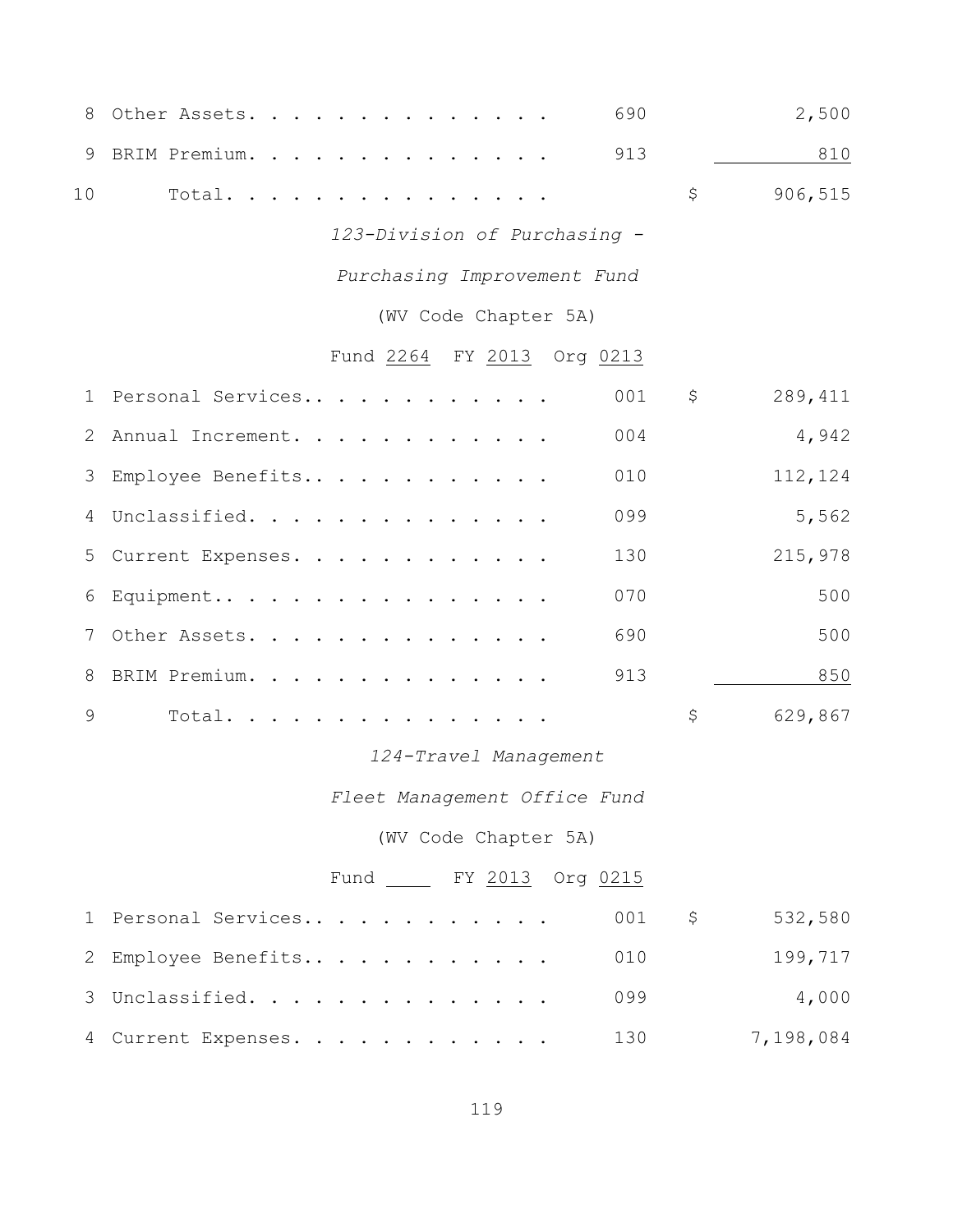|                | 5 Repairs and Alterations   | 064 |              | 3,000     |
|----------------|-----------------------------|-----|--------------|-----------|
|                | 6 Equipment                 | 070 |              | 4,000     |
| 7 <sup>7</sup> | Other Assets.               | 690 |              | 264,191   |
|                | Total.                      |     | $\mathsf{S}$ | 8,205,572 |
|                | 125-Travel Management       |     |              |           |
|                | Aviation Fund               |     |              |           |
|                | (WV Code Chapter 5A)        |     |              |           |
|                | Fund _____ FY 2013 Org 0215 |     |              |           |
|                | 1 Unclassified.             | 099 |              | 1,000     |
|                | 2 Current Expenses.         | 130 |              | 370,237   |
| 3              | Repairs and Alterations     | 064 |              | 180,000   |
|                | 4 Equipment                 | 070 |              | 1,000     |
|                | Total.                      |     | \$           | 552,237   |
|                | 126-Division of Personnel   |     |              |           |
|                | (WV Code Chapter 29)        |     |              |           |
|                | Fund 2440 FY 2013 Org 0222  |     |              |           |
|                | 1 Personal Services         | 001 | $\mathsf{S}$ | 2,803,062 |
|                | 2 Annual Increment.         |     | 004          | 72,348    |
|                | 3 Employee Benefits         | 010 |              | 1,059,253 |
| $\overline{4}$ | Unclassified.               | 099 |              | 51,418    |
| 5              | Current Expenses.           | 130 |              | 1,123,240 |
| 6              | Repairs and Alterations     | 064 |              | 2,500     |
| $7\phantom{.}$ | Equipment                   | 070 |              | 15,000    |
| 8              | Other Assets.               | 690 |              | 15,000    |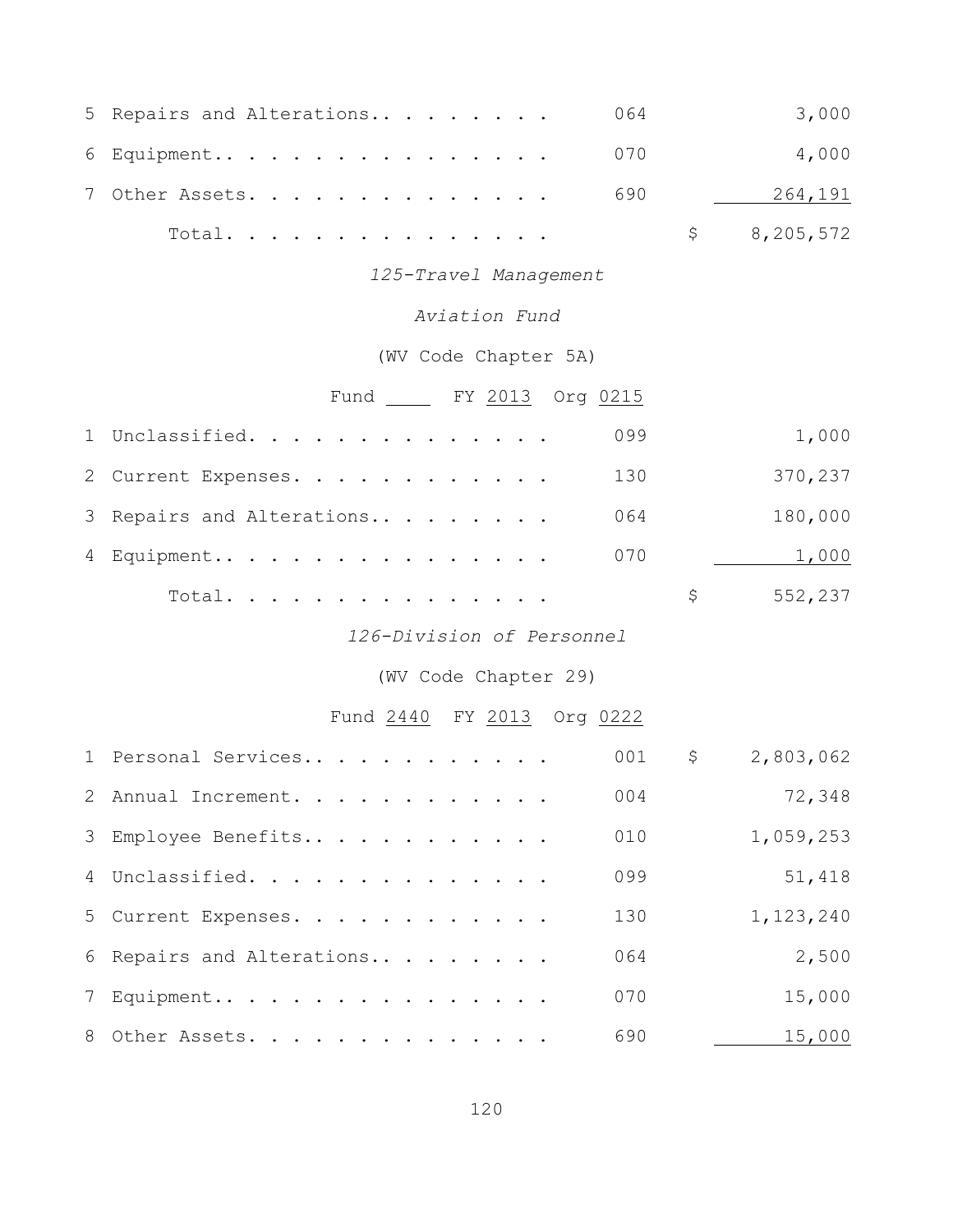|               |  |  |                                                                  |  | \$5,141,821 |  |
|---------------|--|--|------------------------------------------------------------------|--|-------------|--|
|               |  |  | 10 The total amount of this appropriation shall be paid from a   |  |             |  |
|               |  |  | 11 special revenue fund out of fees collected by the division of |  |             |  |
| 12 personnel. |  |  |                                                                  |  |             |  |

### *127-West Virginia Prosecuting Attorneys Institute*

(WV Code Chapter 7)

# Fund 2521 FY 2013 Org 0228

|              | 1 Personal Services       | 001 | \$<br>173,106 |
|--------------|---------------------------|-----|---------------|
|              | 2 Annual Increment.       | 004 | 777           |
|              | 3 Employee Benefits       | 010 | 86,509        |
|              | 4 Unclassified.           | 099 | 5,524         |
|              | 5 Current Expenses.       | 130 | 280,377       |
|              | 6 Repairs and Alterations | 064 | 600           |
|              | 7 Equipment               | 070 | 5,000         |
|              | 8 Other Assets.           | 690 | 500           |
| $\mathsf{Q}$ | Total.                    |     | \$<br>552,393 |

# *128-Office of Technology -*

#### *Chief Technology Officer Administration Fund*

(WV Code Chapter 5A)

# Fund 2531 FY 2013 Org 0231

| 1 Personal Services 001 \$ 307,616 |  |        |
|------------------------------------|--|--------|
| 2 Annual Increment. 004            |  | 5,500  |
| 3 Employee Benefits 010            |  | 82,000 |
| 4 Unclassified. 099                |  | 18,860 |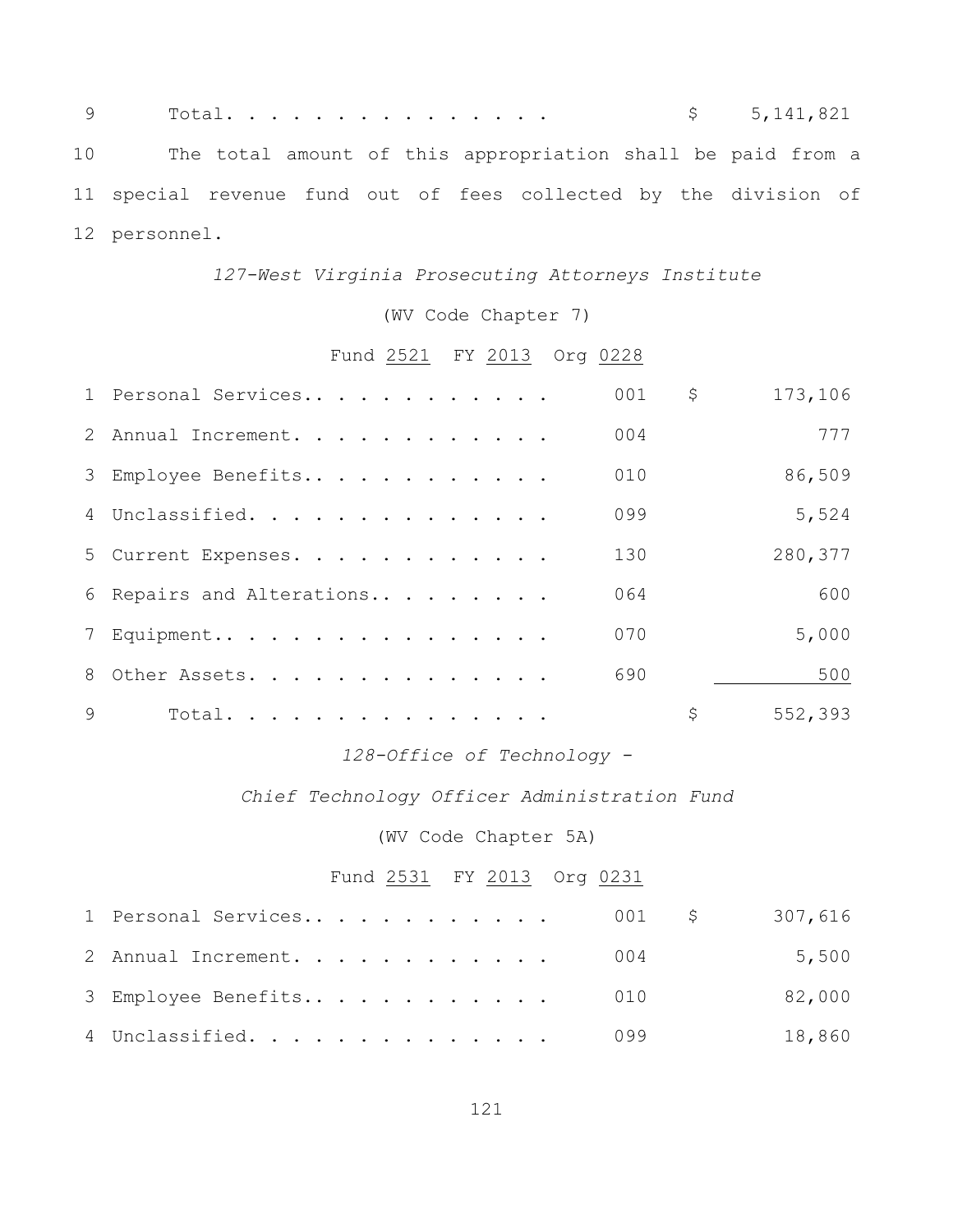| 5 Current Expenses. 130 |  |  |  |  |  |  | 1,412,068   |
|-------------------------|--|--|--|--|--|--|-------------|
| 6 Equipment 070         |  |  |  |  |  |  | 50,000      |
| 7 Other Assets. 690     |  |  |  |  |  |  | 10,000      |
|                         |  |  |  |  |  |  | \$1,886,044 |

9 From the above fund, the provisions of W.Va. Code \$11B-2-18 10 shall not operate to permit expenditures in excess of the funds 11 authorized for expenditure herein.

#### **DEPARTMENT OF COMMERCE**

*129-Division of Forestry*

(WV Code Chapter 19)

# Fund 3081 FY 2013 Org 0305

|   | 1 Personal Services       | 001 | \$<br>845,778   |
|---|---------------------------|-----|-----------------|
|   | 2 Annual Increment.       | 004 | 17,620          |
|   | 3 Employee Benefits       | 010 | 284,214         |
|   | 4 Unclassified.           | 099 | 12,800          |
|   | 5 Current Expenses.       | 130 | 275,298         |
|   | 6 Repairs and Alterations | 064 | 250             |
|   | 7 Equipment               | 070 | 75,000          |
| 8 | Total.                    |     | \$<br>1,510,960 |

*130-Division of Forestry* -

*Timbering Operations Enforcement Fund*

(WV Code Chapter 19)

#### Fund 3082 FY 2013 Org 0305

1 Personal Services.. . . . . . . . . . 001 \$ 33,000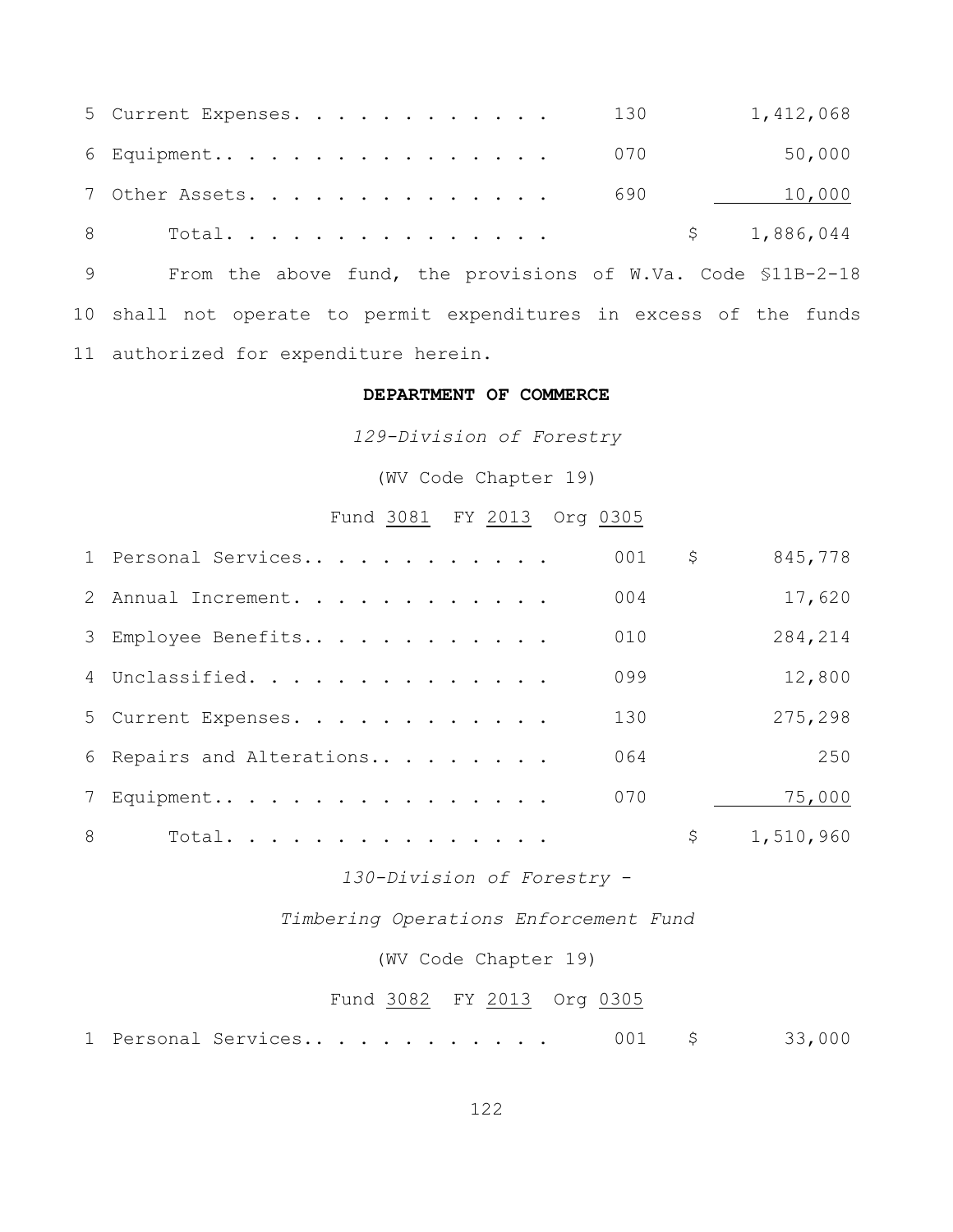|   | 2 Annual Increment.       | 004 | 1,260   |
|---|---------------------------|-----|---------|
|   | 3 Employee Benefits       | 010 | 10,986  |
|   | 4 Unclassified.           | 099 | 1,430   |
|   | 5 Current Expenses.       | 130 | 93,178  |
|   | 6 Repairs and Alterations | 064 | 2,000   |
|   | 7 Equipment               | 070 | 2,000   |
| 8 | Total.                    | \$. | 143,854 |

*131-Division of Forestry* -

*Severance Tax Operations*

(WV Code Chapter 11)

# Fund 3084 FY 2013 Org 0305

|   | 1 Personal Services | 001 | $\ddot{\varsigma}$ | 374,700 |
|---|---------------------|-----|--------------------|---------|
|   | 2 Annual Increment. | 004 |                    | 7,460   |
|   | 3 Employee Benefits | 010 |                    | 216,572 |
|   | 4 Current Expenses. | 130 |                    | 5,582   |
| 5 | Total.              |     | S –                | 604,314 |

### *132-Geological and Economic Survey-*

*Geological and Analytical Services Fund*

(WV Code Chapter 29)

# Fund 3100 FY 2013 Org 0306

| 2 Employee Benefits 010 |  | 12,401  |
|-------------------------|--|---------|
| 3 Unclassified. 099     |  | 2,182   |
| 4 Current Expenses. 130 |  | 141,375 |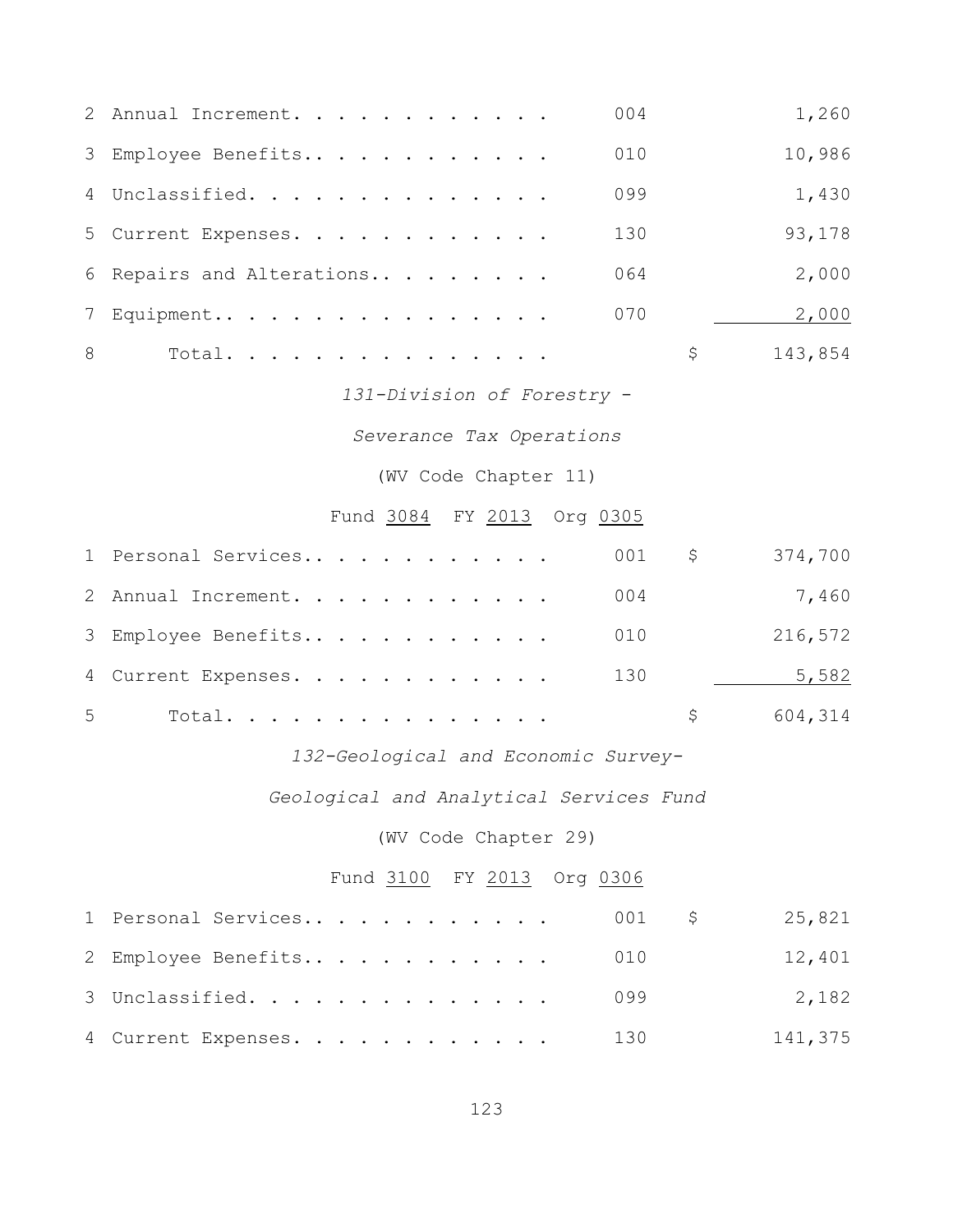| 5 Repairs and Alterations 064 | 6,500     |
|-------------------------------|-----------|
| 6 Equipment 070               | 20,000    |
| 7 Other Assets. 690           | 10,000    |
| 8 Total.                      | \$218,279 |

9 The above appropriation shall be used in accordance with W.Va. 10 Code §29-2-4.

*133-West Virginia Development Office* -

#### *Department of Commerce*

*Marketing and Communications Operating Fund*

(WV Code Chapter 5B)

Fund 3002 FY 2013 Org 0307

|   | 1 Personal Services       | 001 | \$<br>1,100,000 |
|---|---------------------------|-----|-----------------|
|   | 2 Annual Increment.       | 004 | 14,000          |
|   | 3 Employee Benefits       | 010 | 408,649         |
|   | 4 Unclassified.           | 099 | 30,000          |
|   | 5 Current Expenses.       | 130 | 1,472,830       |
|   | 6 Repairs and Alterations | 064 | 500             |
|   | 7 Equipment               | 070 | 15,000          |
| 8 | Total.                    |     | \$<br>3,040,979 |

*134-West Virginia Development Office* -

*Broadband Deployment Fund*

(WV Code Chapter 31)

#### Fund 3174 FY 2013 Org 0307

1 Unclassified. . . . . . . . . . . . . 099 \$ 50,000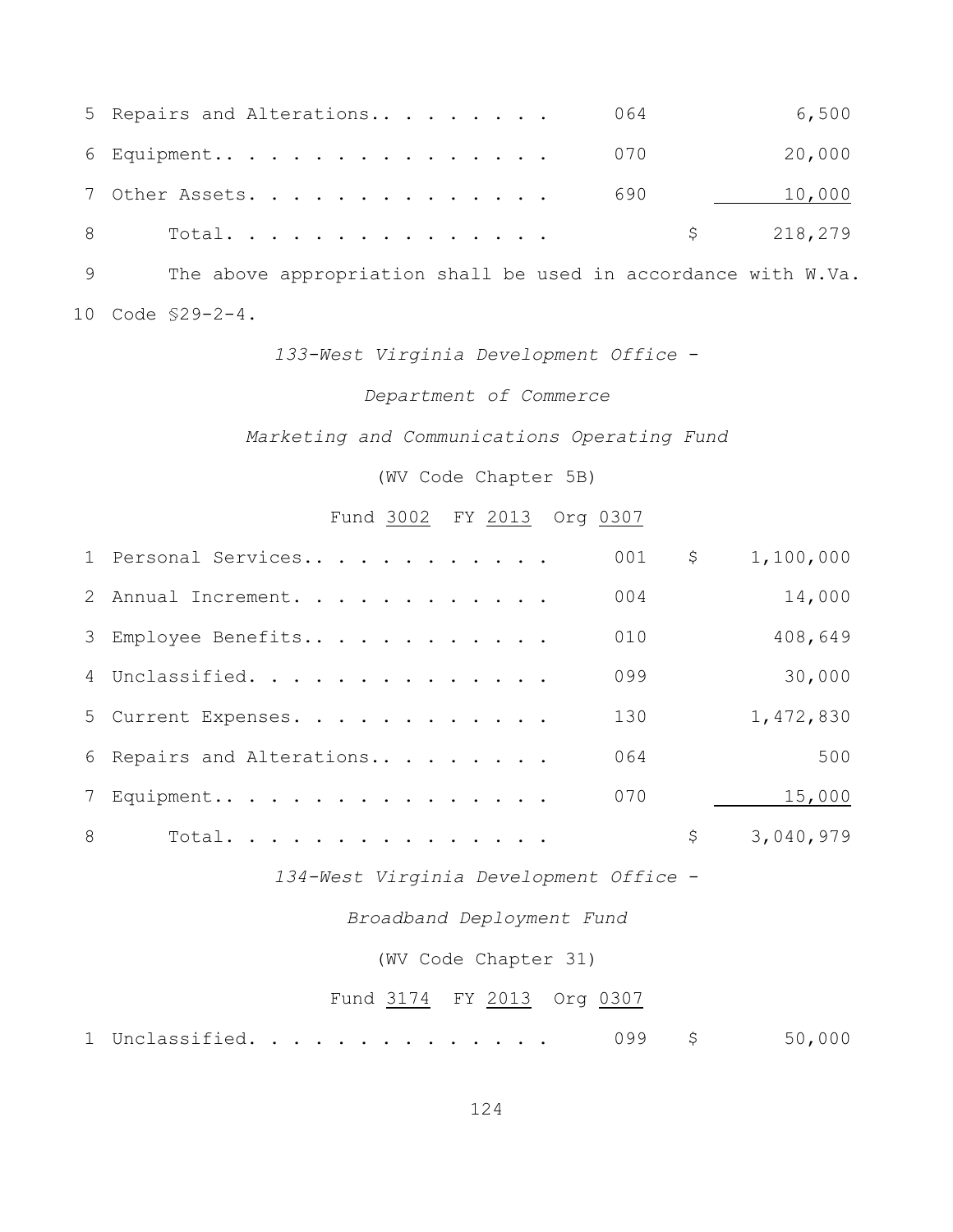| 2 Current Expenses. 130 4,950,000 |  |  |  |  |  |  |             |
|-----------------------------------|--|--|--|--|--|--|-------------|
| 3 Total.                          |  |  |  |  |  |  | \$5,000,000 |

#### *135-Division of Labor* -

# *Contractor Licensing Board Fund*

(WV Code Chapter 21)

### Fund 3187 FY 2013 Org 0308

|                | 1 Personal Services       | 001 | \$<br>1,010,300 |
|----------------|---------------------------|-----|-----------------|
|                | 2 Annual Increment.       | 004 | 16,156          |
|                | 3 Employee Benefits       | 010 | 440,904         |
|                | 4 Unclassified.           | 099 | 21,589          |
|                | 5 Current Expenses.       | 130 | 645,009         |
|                | 6 Repairs and Alterations | 064 | 25,000          |
| $7\phantom{0}$ | Total.                    |     | \$<br>2,158,958 |
|                |                           |     |                 |

*136-Division of Labor* -

*Elevator Safety Act*

(WV Code Chapter 21)

# Fund 3188 FY 2013 Org 0308

|                 | 1 Personal Services       | 001 | \$<br>91,696  |
|-----------------|---------------------------|-----|---------------|
|                 | 2 Annual Increment.       | 004 | 1,444         |
|                 | 3 Employee Benefits       | 010 | 47,646        |
|                 | 4 Unclassified.           | 099 | 1,879         |
|                 | 5 Current Expenses.       | 130 | 43,266        |
|                 | 6 Repairs and Alterations | 064 | 2,000         |
| $7\overline{ }$ | Total.                    |     | \$<br>187,931 |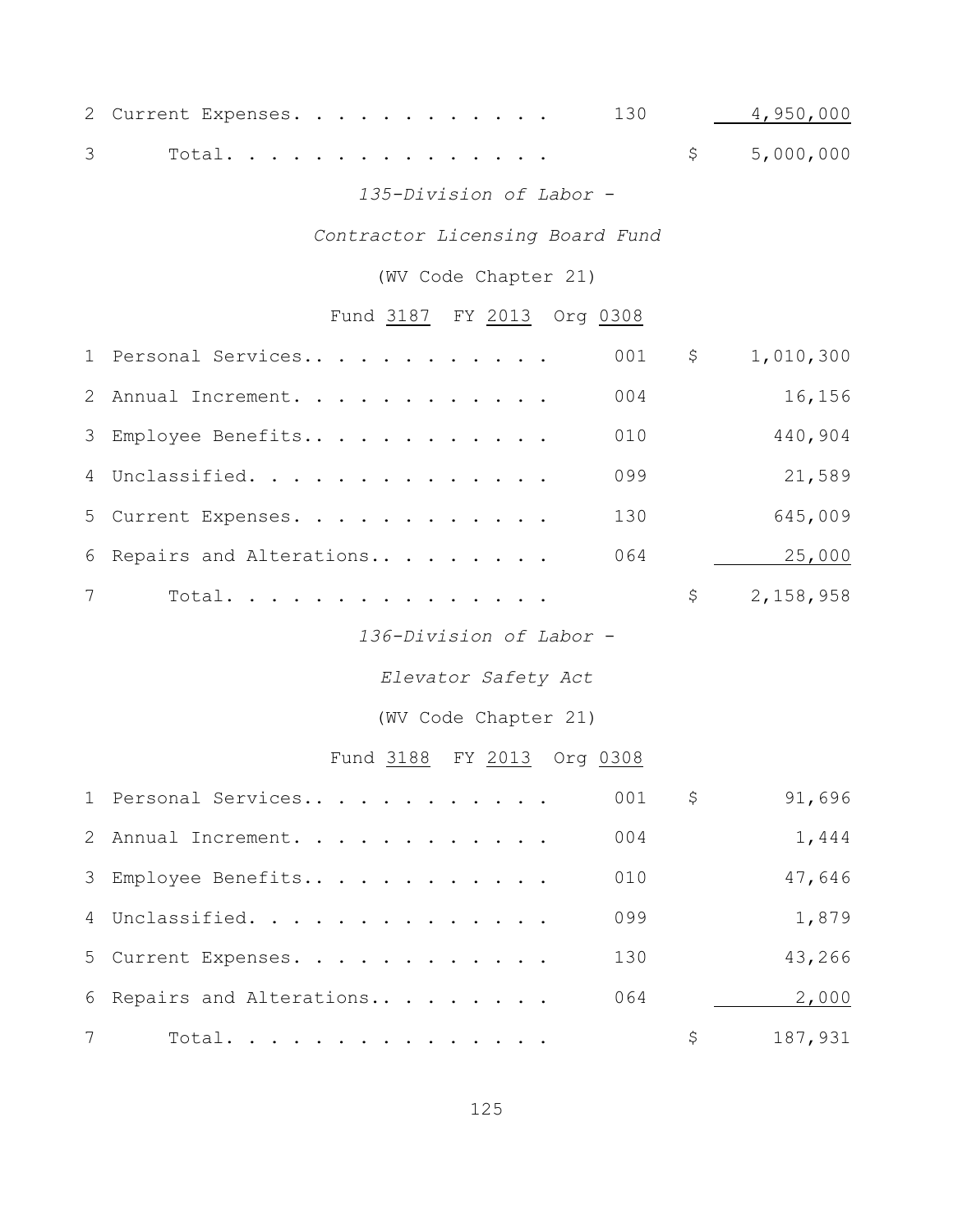### *137-Division of Labor -*

*Crane Operator Certification Fund*

### (WV Code Chapter 21)

# Fund 3191 FY 2013 Org 0308

|                | 1 Personal Services       | 001 | \$<br>55,000  |
|----------------|---------------------------|-----|---------------|
|                | 2 Annual Increment.       | 004 | 883           |
|                | 3 Employee Benefits       | 010 | 25,340        |
|                | 4 Unclassified.           | 099 | 1,380         |
|                | 5 Current Expenses.       | 130 | 52,922        |
|                | 6 Repairs and Alterations | 064 | 2,500         |
| $7\phantom{0}$ | Total.                    |     | \$<br>138,025 |
|                |                           |     |               |

#### *138-Division of Labor -*

#### *Amusement Rides and Amusement Attraction Safety Fund*

#### (WV Code Chapter 21)

# Fund 3192 FY 2013 Org 0308

|                 | 1 Personal Services       | 001 | \$<br>48,000  |
|-----------------|---------------------------|-----|---------------|
|                 | 2 Annual Increment.       | 004 | 678           |
|                 | 3 Employee Benefits       | 010 | 27,494        |
|                 | 4 Unclassified.           | 099 | 1,081         |
|                 | 5 Current Expenses.       | 130 | 40,114        |
|                 | 6 Repairs and Alterations | 064 | 750           |
| $7\phantom{.0}$ | Total.                    |     | \$<br>118,117 |

### *139-Division of Labor -*

#### *State Manufactured Housing Administration Fund*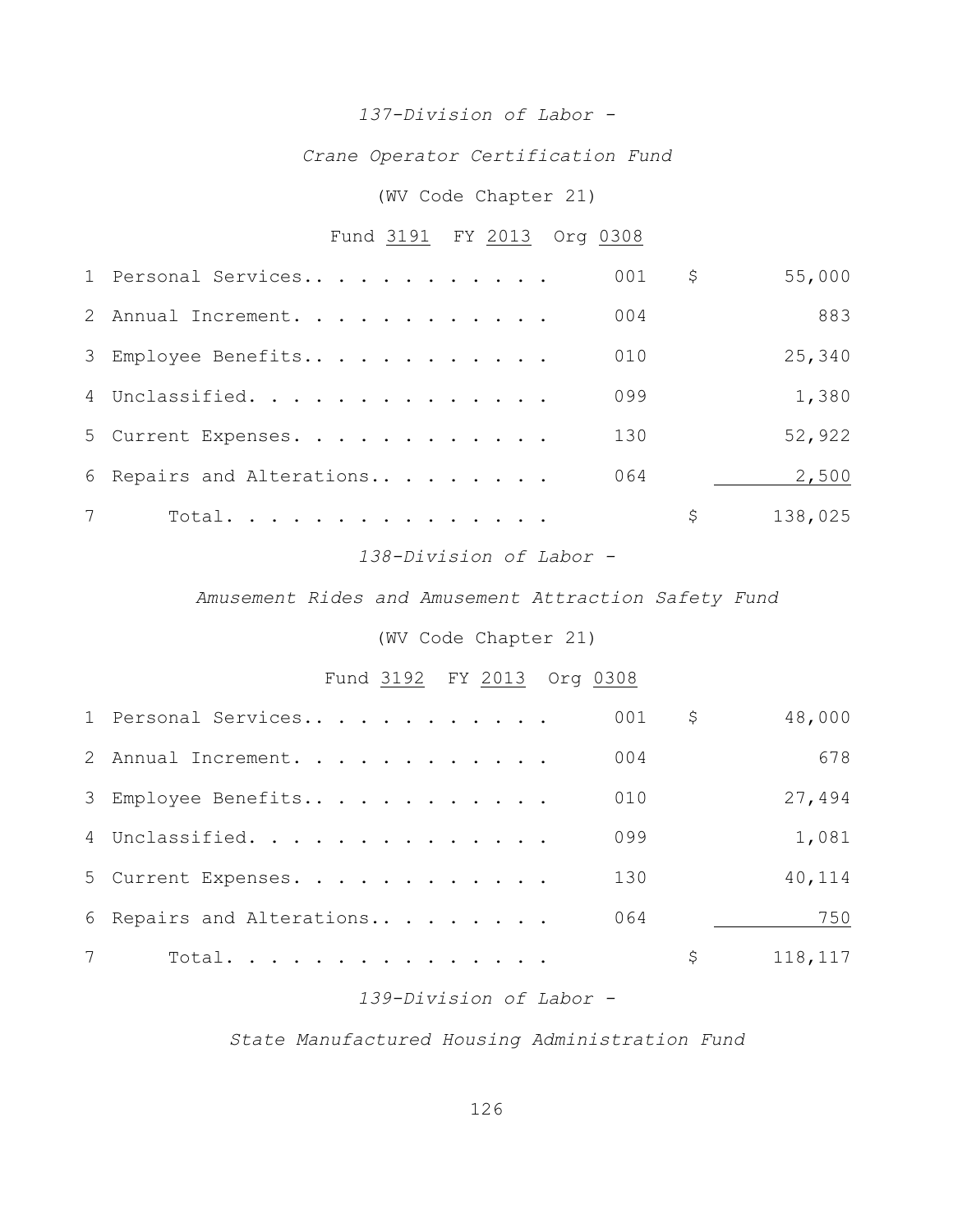# (WV Code Chapter 21)

# Fund 3195 FY 2013 Org 0308

|   | 1 Personal Services                 | 001 | \$      | 102,248   |  |  |  |  |  |
|---|-------------------------------------|-----|---------|-----------|--|--|--|--|--|
| 2 | Annual Increment.                   | 004 |         | 1,068     |  |  |  |  |  |
| 3 | Employee Benefits                   | 010 |         | 32,377    |  |  |  |  |  |
| 4 | Unclassified.                       | 099 |         | 1,847     |  |  |  |  |  |
| 5 | Current Expenses.                   | 130 |         | 42,775    |  |  |  |  |  |
| 6 | Repairs and Alterations             | 064 |         | 1,000     |  |  |  |  |  |
| 7 | BRIM Premium.                       | 913 |         | 3,404     |  |  |  |  |  |
| 8 | Total.                              |     | \$      | 184,719   |  |  |  |  |  |
|   | 140-Division of Labor -             |     |         |           |  |  |  |  |  |
|   | Weights and Measures Fund           |     |         |           |  |  |  |  |  |
|   | (WV Code Chapter 47)                |     |         |           |  |  |  |  |  |
|   | Fund 3196 FY 2013 Org 0308          |     |         |           |  |  |  |  |  |
|   | 1 Current Expenses.                 | 130 | \$      | 20,000    |  |  |  |  |  |
| 2 | Repairs and Alterations             | 064 |         | 20,000    |  |  |  |  |  |
| 3 | Equipment                           | 070 |         | 10,000    |  |  |  |  |  |
| 4 | Total.                              |     | \$      | 50,000    |  |  |  |  |  |
|   | 141-Division of Natural Resources - |     |         |           |  |  |  |  |  |
|   | License Fund - Wildlife Resources   |     |         |           |  |  |  |  |  |
|   | (WV Code Chapter 20)                |     |         |           |  |  |  |  |  |
|   | Fund 3200 FY 2013 Org 0310          |     |         |           |  |  |  |  |  |
| 1 | Wildlife Resources.                 | 023 | $\zeta$ | 5,551,895 |  |  |  |  |  |
| 2 | Administration.                     | 155 |         | 1,387,974 |  |  |  |  |  |
|   |                                     |     |         |           |  |  |  |  |  |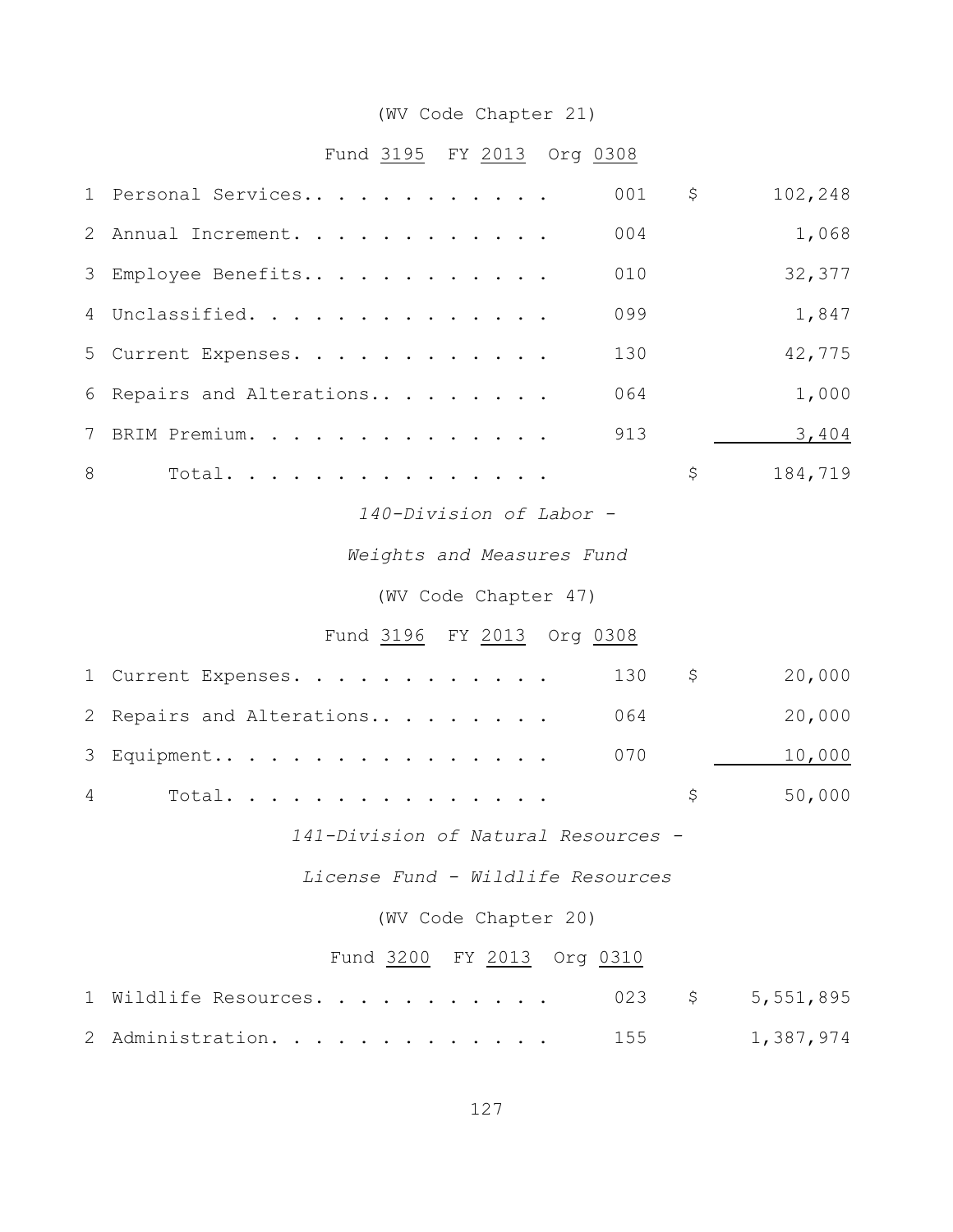Capital Improvements and

| Land Purchase $(R)$ 248<br>$4\degree$ | 1,387,974    |
|---------------------------------------|--------------|
|                                       |              |
| $6$ Total                             | \$13,879,738 |

 The total amount of this appropriation shall be paid from a special revenue fund out of fees collected by the division of natural resources.

 Any unexpended balances remaining in the appropriations for Capital Improvements and Land Purchase (fund 3200, activity 248) at the close of the fiscal year 2012 are hereby reappropriated for expenditure during the fiscal year 2013.

*142-Division of Natural Resources* -

*Game, Fish and Aquatic Life Fund*

(WV Code Chapter 20)

#### Fund 3202 FY 2013 Org 0310

| 1 Unclassified. 099 \$ 500     |          |  |
|--------------------------------|----------|--|
| 2 Current Expenses. 130 74,500 |          |  |
|                                | \$75,000 |  |

*143-Division of Natural Resources -*

*Nongame Fund*

(WV Code Chapter 20)

#### Fund 3203 FY 2013 Org 0310

|  | 2 Annual Increment. 004 |  |  |  |  |  |  |  | 15,000 |
|--|-------------------------|--|--|--|--|--|--|--|--------|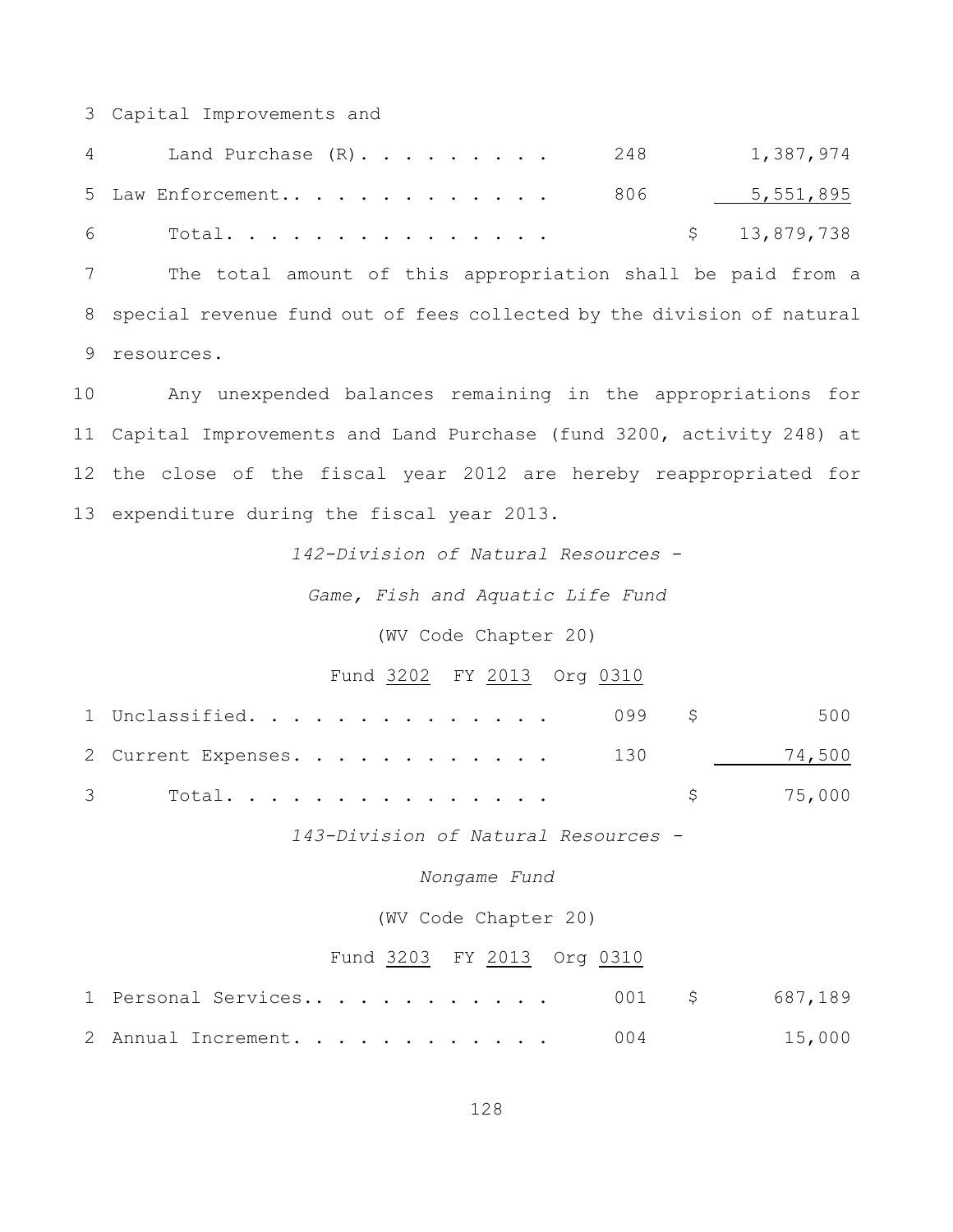| 3 Employee Benefits | 010 | 315,167     |
|---------------------|-----|-------------|
| 4 Unclassified.     | 099 | 11,472      |
| 5 Current Expenses. | 130 | 201,930     |
| 6 Equipment         | 070 | 95,113      |
| Total.              |     | \$1,325,871 |

*144-Division of Natural Resources* -

*Planning and Development Division*

(WV Code Chapter 20)

Fund 3205 FY 2013 Org 0310

|    | 1 Personal Services       | 001 | \$<br>130,300   |
|----|---------------------------|-----|-----------------|
|    | 2 Annual Increment.       | 004 | 2,100           |
|    | 3 Employee Benefits       | 010 | 55,594          |
|    | 4 Unclassified.           | 099 | 4,029           |
|    | 5 Current Expenses.       | 130 | 301,250         |
|    | 6 Repairs and Alterations | 064 | 45,016          |
|    | 7 Equipment               | 070 | 58,300          |
|    | 8 Buildings               | 258 | 53,376          |
|    | 9 Other Assets.           | 690 | 922,000         |
|    | 10 Land                   | 730 | 30,900          |
| 11 | Total.                    |     | \$<br>1,602,865 |

*145-Division of Natural Resources* -

*Whitewater Study and Improvement Fund*

(WV Code Chapter 20)

Fund 3253 FY 2013 Org 0310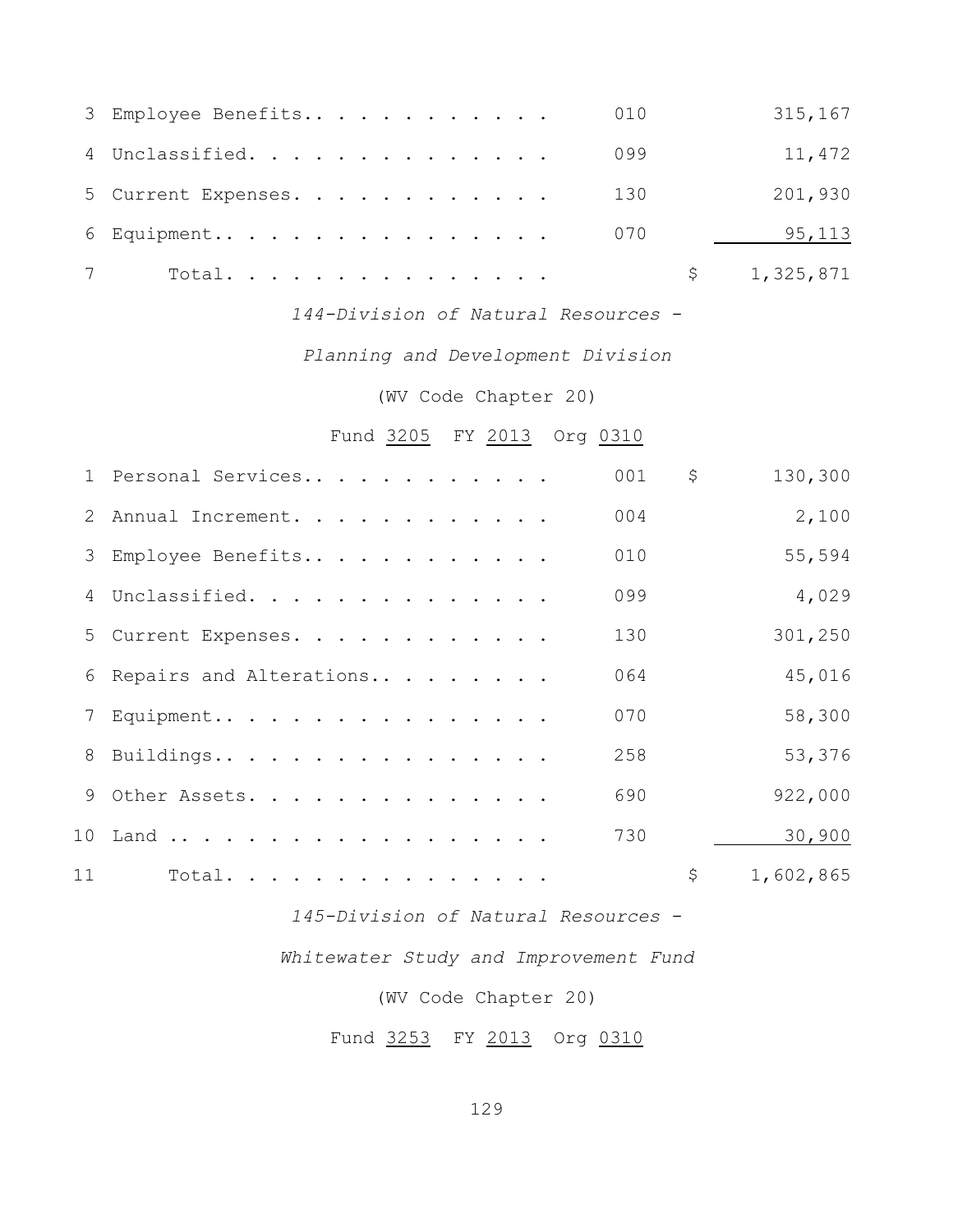|                 | 1 Personal Services | 001<br>\$ | 41,221  |
|-----------------|---------------------|-----------|---------|
|                 | 2 Annual Increment. | 004       | 180     |
|                 | 3 Employee Benefits | 010       | 19,563  |
|                 | 4 Unclassified.     | 099       | 1,357   |
|                 | 5 Current Expenses. | 130       | 66,458  |
|                 | 6 Equipment         | 070       | 6,969   |
| $7\overline{ }$ | Total.              | \$        | 135,748 |

*146-Division of Natural Resources* -

*Whitewater Advertising and Promotion Fund*

(WV Code Chapter 20)

# Fund 3256 FY 2013 Org 0310

| 1 Unclassified. 099 \$ 200     |  |  |  |  |  |  |  |                      |
|--------------------------------|--|--|--|--|--|--|--|----------------------|
| 2 Current Expenses. 130 19,800 |  |  |  |  |  |  |  |                      |
| $3$ Total                      |  |  |  |  |  |  |  | $\frac{1}{20}$ , 000 |

*147-Division of Miners' Health, Safety and Training -*

*Special Health, Safety and Training Fund*

#### (WV Code Chapter 22A)

### Fund 3355 FY 2013 Org 0314

| 1 Personal Services           | 001 | \$. | 342,984   |
|-------------------------------|-----|-----|-----------|
| 2 Annual Increment.           | 004 |     | 900       |
| 3 Employee Benefits           | 010 |     | 127,722   |
| 4 WV Mining Extension Service | 026 |     | 150,000   |
| 5 Unclassified.               | 099 |     | 40,985    |
| 6 Current Expenses.           | 130 |     | 1,954,557 |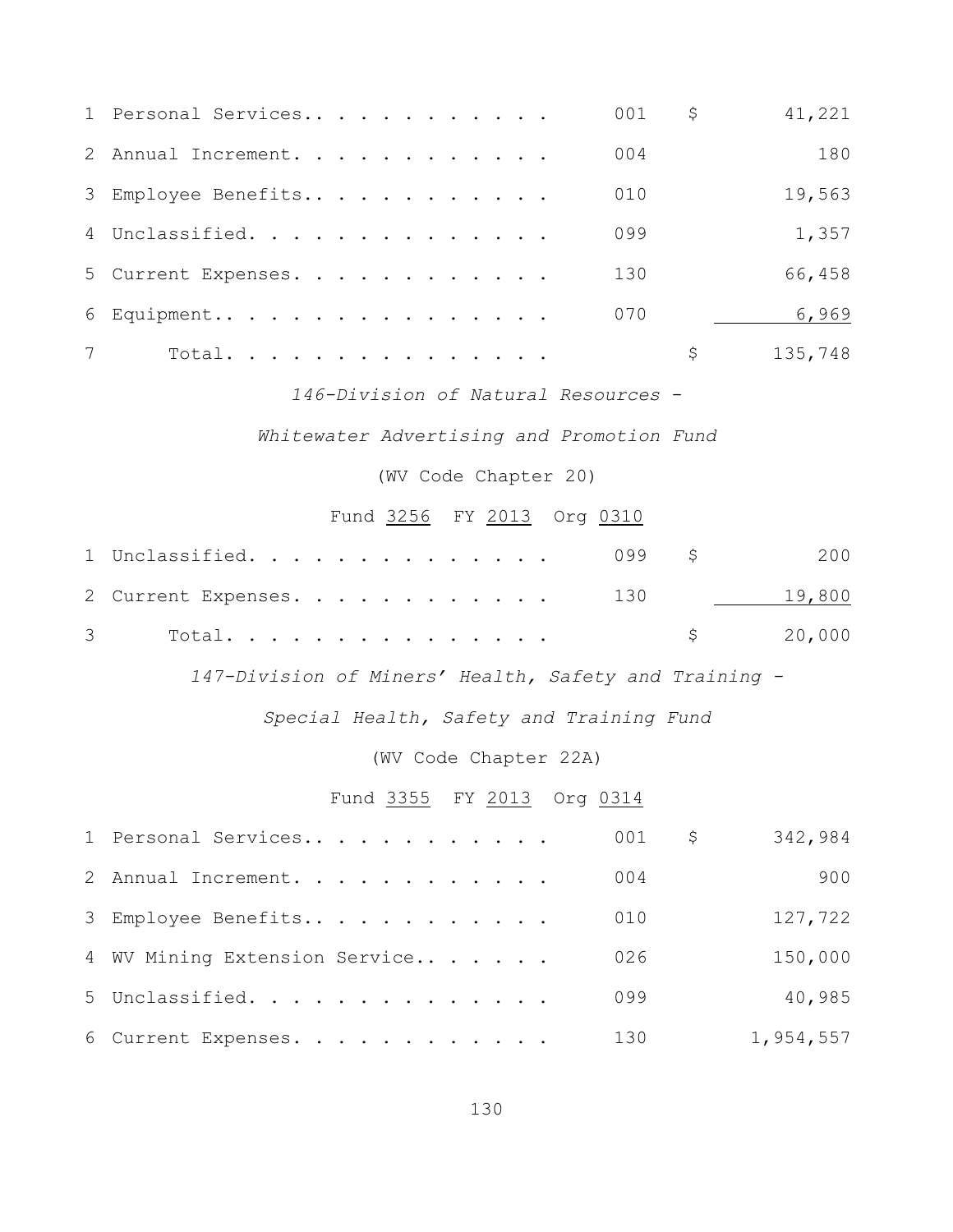| 7             | 258<br>Buildings                                | 481,358   |
|---------------|-------------------------------------------------|-----------|
| 8             | 730<br>Land                                     | 1,000,000 |
| $\mathcal{G}$ | $\varsigma$<br>Total.                           | 4,098,506 |
|               | 148-Division of Energy -                        |           |
|               | Energy Assistance                               |           |
|               | (WV Code Chapter 5B)                            |           |
|               | Fund 3010 FY 2013 Org 0328                      |           |
| $\mathbf 1$   | $\varsigma$<br>Energy Assistance - Total<br>647 | 500,000   |
|               | 149-Division of Energy -                        |           |
|               | Office of Coal Field Community Development      |           |
|               | (WV Code Chapter 5B)                            |           |
|               | Fund 3011 FY 2013 Org 0328                      |           |
| $\mathbf 1$   | $\varsigma$<br>Personal Services<br>001         | 334,374   |
| 2             | 004<br>Annual Increment.                        | 1,100     |
| 3             | Employee Benefits<br>010                        | 101,270   |
|               | 4 Unclassified.<br>099                          | 8,300     |
| 5             | Current Expenses.<br>130                        | 381,671   |
| 6             | Repairs and Alterations<br>064                  | 1,500     |
|               | 7 Equipment<br>070                              | 10,000    |
| 8             | \$<br>Total.                                    | 838,215   |

## **DEPARTMENT OF EDUCATION**

*150-State Board of Education -*

*Strategic Staff Development*

(WV Code Chapter 18)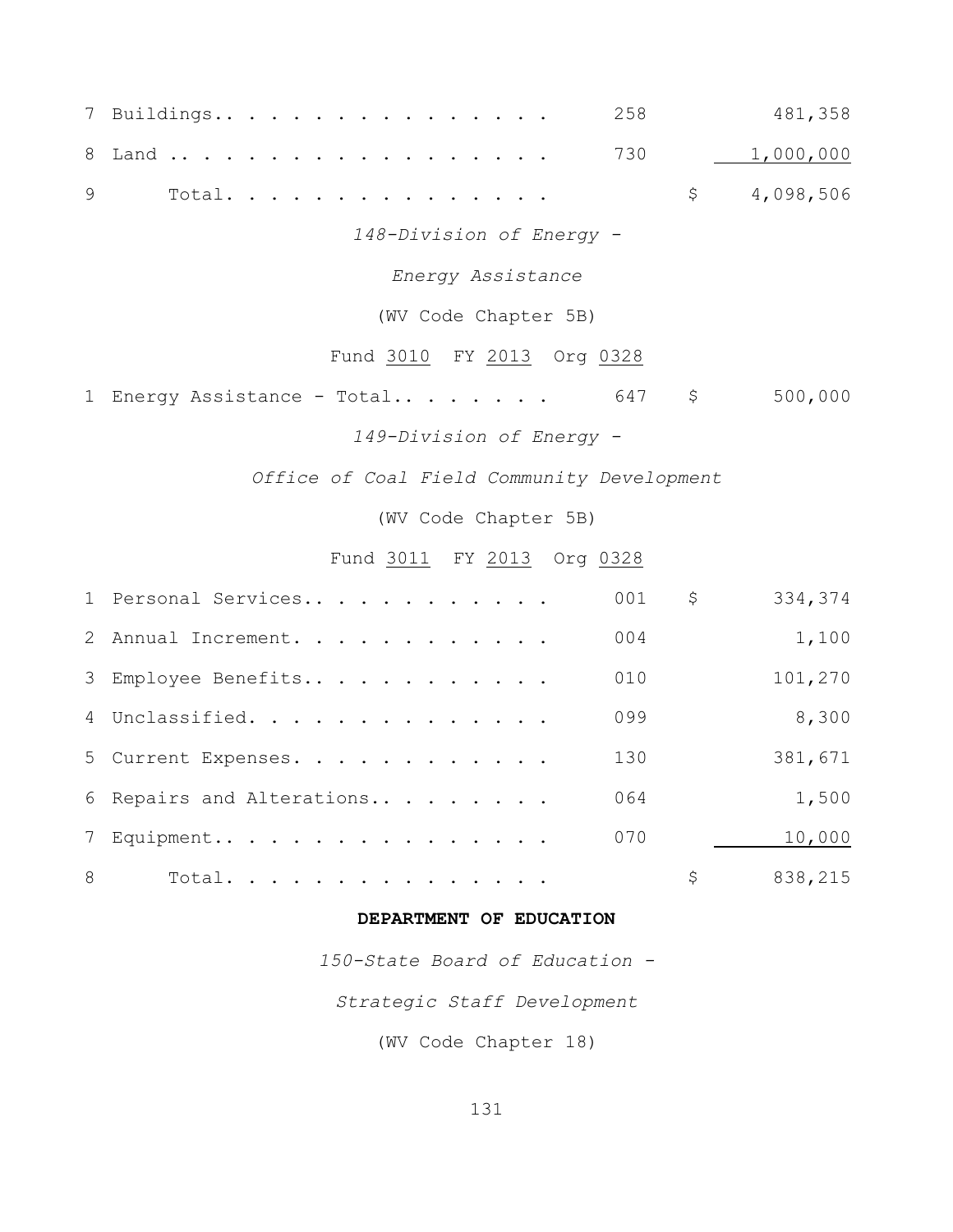# Fund 3937 FY 2013 Org 0402

|              | 1 Personal Services       | 001 | \$<br>400,000 |
|--------------|---------------------------|-----|---------------|
|              | 2 Annual Increment.       | 004 | 4,000         |
|              | 3 Employee Benefits       | 010 | 123,554       |
|              | 4 Unclassified.           | 099 | 8,000         |
|              | 5 Current Expenses.       | 130 | 261,446       |
|              | 6 Repairs and Alterations | 064 | 1,000         |
|              | 7 Equipment               | 070 | 1,000         |
|              | 8 Other Assets.           | 690 | 1,000         |
| $\mathsf{Q}$ | Total.                    |     | \$<br>800,000 |

*151-State Department of Education -*

*School Building Authority*

(WV Code Chapter 18)

### Fund 3959 FY 2013 Org 0402

|                | 1 Personal Services       | 001 | \$<br>808,843 |
|----------------|---------------------------|-----|---------------|
|                | 2 Annual Increment.       | 004 | 9,300         |
|                | 3 Employee Benefits       | 010 | 276,409       |
|                | 4 Current Expenses.       | 130 | 241,750       |
|                | 5 Repairs and Alterations | 064 | 7,500         |
|                | 6 Equipment               | 070 | 26,000        |
| $7\phantom{0}$ | Total.                    |     | 1,369,802     |

 The above appropriation for the administrative expenses of the school building authority shall be paid from the interest earnings on debt service reserve accounts maintained on behalf of said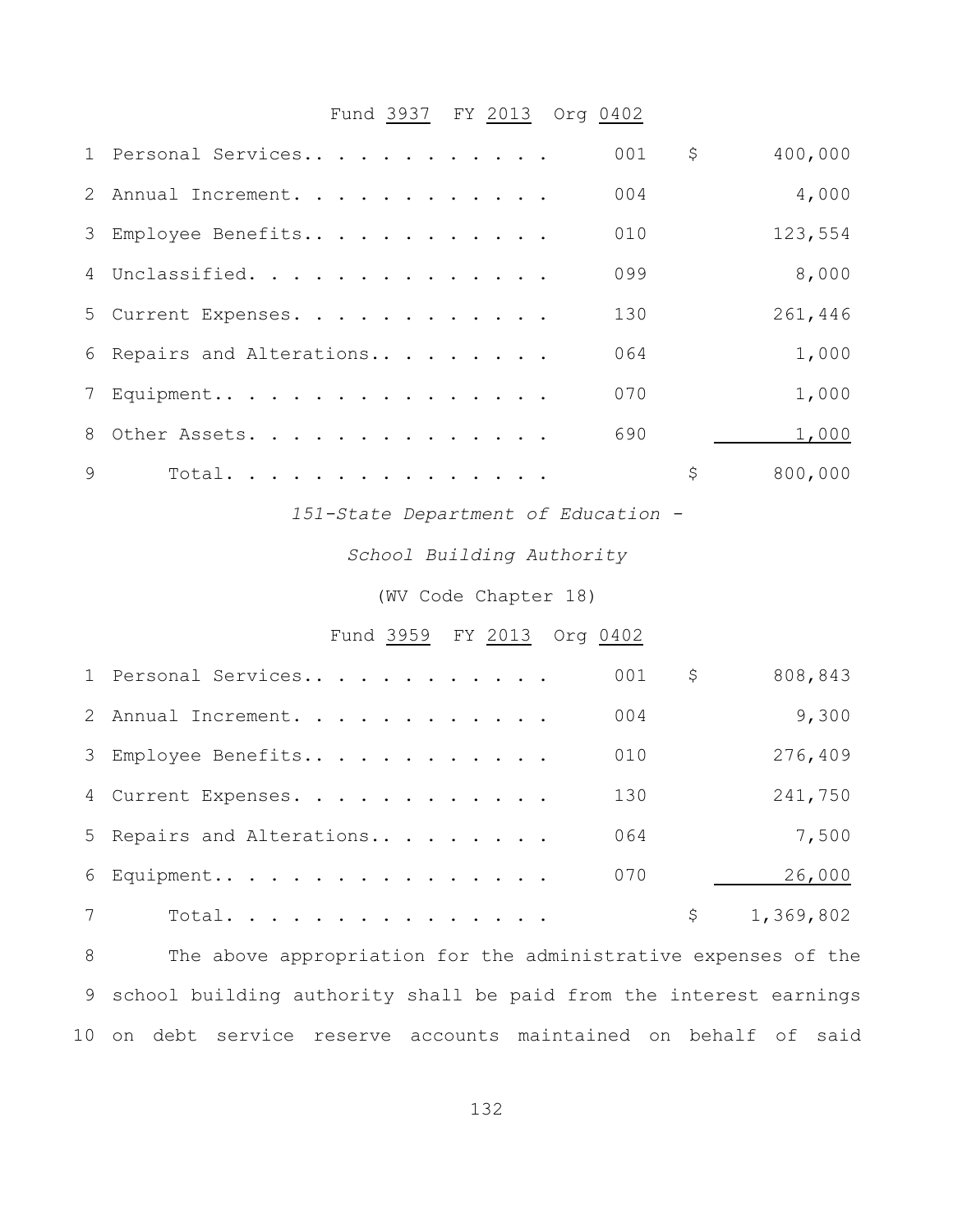#### 11 authority.

*152-State Department of Education -*

*FFA-FHA Camp and Conference Center*

#### (WV Code Chapter 18)

#### Fund 3960 FY 2013 Org 0402

|    | 1 Personal Services       | 001 | \$<br>841,255   |
|----|---------------------------|-----|-----------------|
|    | 2 Annual Increment.       | 004 | 14,140          |
|    | 3 Employee Benefits       | 010 | 313,799         |
|    | 4 Unclassified.           | 099 | 17,000          |
|    | 5 Current Expenses.       | 130 | 707,223         |
|    | 6 Repairs and Alterations | 064 | 57,500          |
|    | 7 Equipment               | 070 | 1,000           |
|    | 8 Buildings               | 258 | 1,000           |
|    | 9 Other Assets.           | 690 | 10,000          |
|    |                           | 730 | 1,000           |
| 11 | Total.                    |     | \$<br>1,963,917 |

#### **DEPARTMENT OF EDUCATION AND THE ARTS**

*153-Office of the Secretary -*

*Lottery Education Fund Interest Earnings -*

*Control Account*

(WV Code Chapter 29)

#### Fund 3508 FY 2013 Org 0431

1 Any unexpended balance remaining in the appropriation for 2 Educational Enhancements (fund 3508, activity 695) at the close of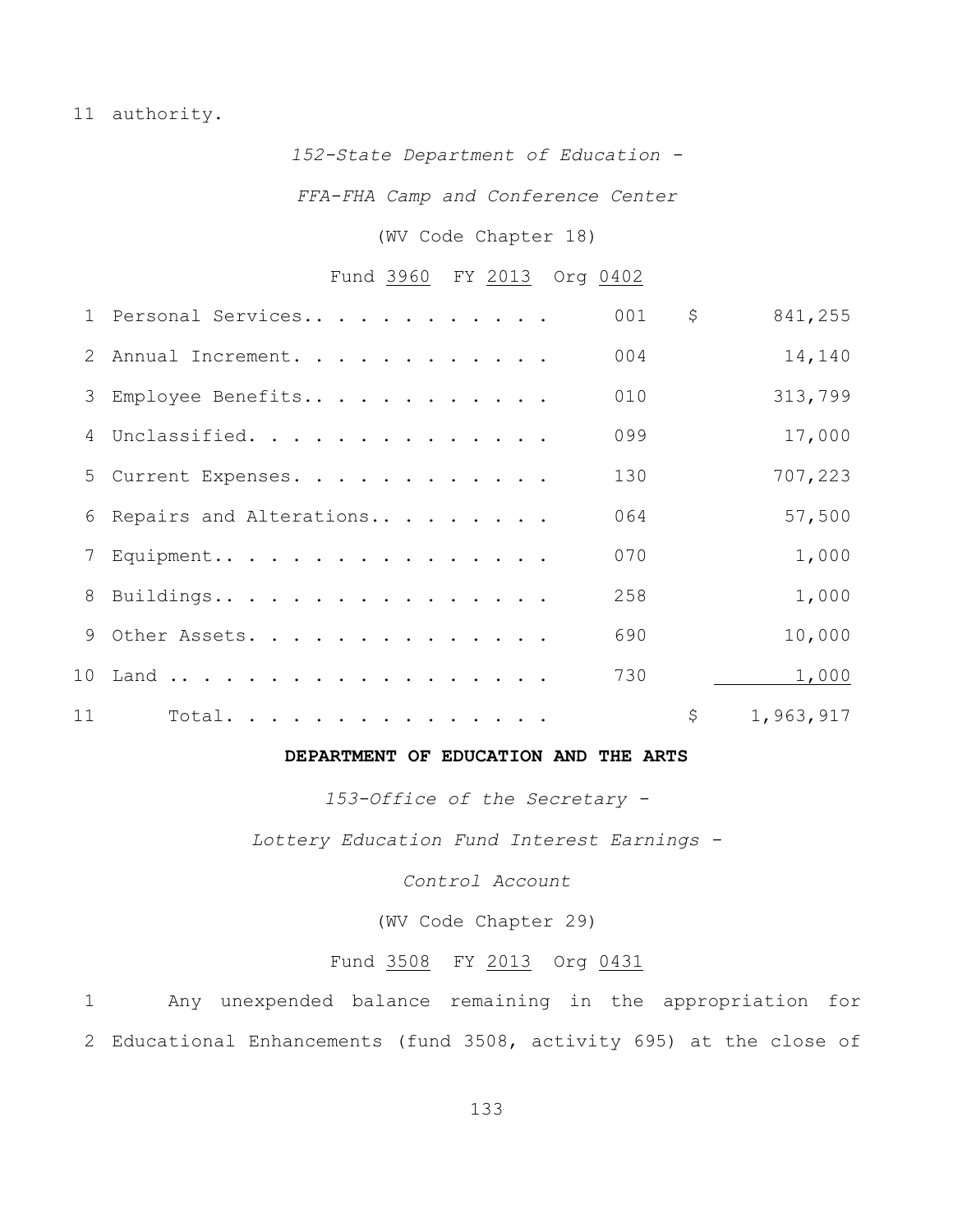3 the fiscal year 2012 is hereby reappropriated for expenditure during 4 the fiscal year 2013.

# *154-Division of Culture and History –*

#### *Public Records and Preservation Revenue Account*

### (WV Code Chapter 5A)

# Fund 3542 FY 2013 Org 0432

| 1 Personal Services     | 001 | \$                                                 | 152,679                                                                                                                          |
|-------------------------|-----|----------------------------------------------------|----------------------------------------------------------------------------------------------------------------------------------|
| Annual Increment.       | 004 |                                                    | 1,238                                                                                                                            |
| Employee Benefits       | 010 |                                                    | 67,340                                                                                                                           |
| Current Expenses.       | 130 |                                                    | 852,067                                                                                                                          |
| Equipment               | 070 |                                                    | 75,000                                                                                                                           |
| Buildings               | 258 |                                                    | 1,000                                                                                                                            |
| Other Assets.           | 690 |                                                    | 52,328                                                                                                                           |
| Land                    | 730 |                                                    | 1,000                                                                                                                            |
| Total.                  |     | $\varsigma$                                        | 1,202,652                                                                                                                        |
|                         |     |                                                    |                                                                                                                                  |
|                         |     |                                                    |                                                                                                                                  |
|                         |     |                                                    |                                                                                                                                  |
| Special Account         |     |                                                    |                                                                                                                                  |
|                         |     |                                                    |                                                                                                                                  |
|                         |     |                                                    |                                                                                                                                  |
| Current Expenses.       | 130 |                                                    | 2,605,360                                                                                                                        |
| Repairs and Alterations | 064 |                                                    | 150,000                                                                                                                          |
| Other Assets.           | 690 |                                                    | 150,000                                                                                                                          |
|                         |     | (WV Code Chapter 18)<br>Fund 8664 FY 2013 Org 0932 | 155-State Board of Rehabilitation -<br>Division of Rehabilitation Services -<br>West Virginia Rehabilitation Center -<br>$\zeta$ |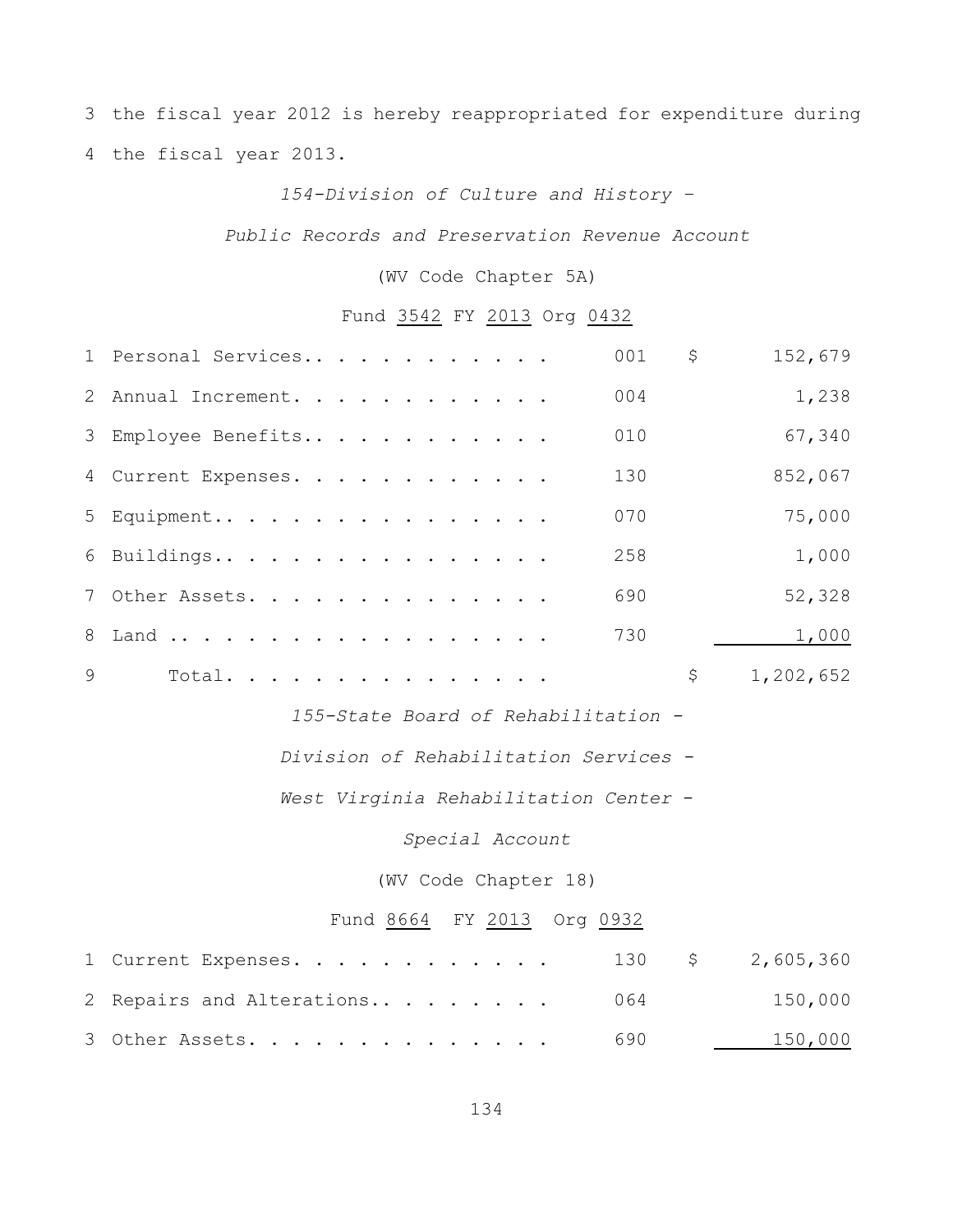Total. . . . . . . . . . . . . . . \$ 2,905,360

#### **DEPARTMENT OF ENVIRONMENTAL PROTECTION**

*156-Solid Waste Management Board*

(WV Code Chapter 22C)

# Fund 3288 FY 2013 Org 0312

|   | 1 Personal Services       | 001 | \$<br>586,841   |
|---|---------------------------|-----|-----------------|
|   | 2 Annual Increment.       | 004 | 7,920           |
|   | 3 Employee Benefits       | 010 | 208,108         |
|   | 4 Current Expenses.       | 130 | 1,760,277       |
|   | 5 Repairs and Alterations | 064 | 1,000           |
|   | 6 Equipment               | 070 | 5,000           |
|   | 7 Other Assets.           | 690 | 4,403           |
| 8 | Total.                    |     | \$<br>2,573,549 |

*157-Division of Environmental Protection* -

Hazardous Waste Management Fund

(WV Code Chapter 22)

### Fund 3023 FY 2013 Org 0313

| 1 Personal Services       | 001 | 349,180<br>\$ |
|---------------------------|-----|---------------|
| 2 Annual Increment.       | 004 | 5,100         |
| 3 Employee Benefits       | 010 | 156,736       |
| 4 Current Expenses.       | 130 | 88,913        |
| 5 Repairs and Alterations | 064 | 500           |
| 6 Equipment               | 070 | 3,000         |
| 7 Other Assets.           | 690 | 2,000         |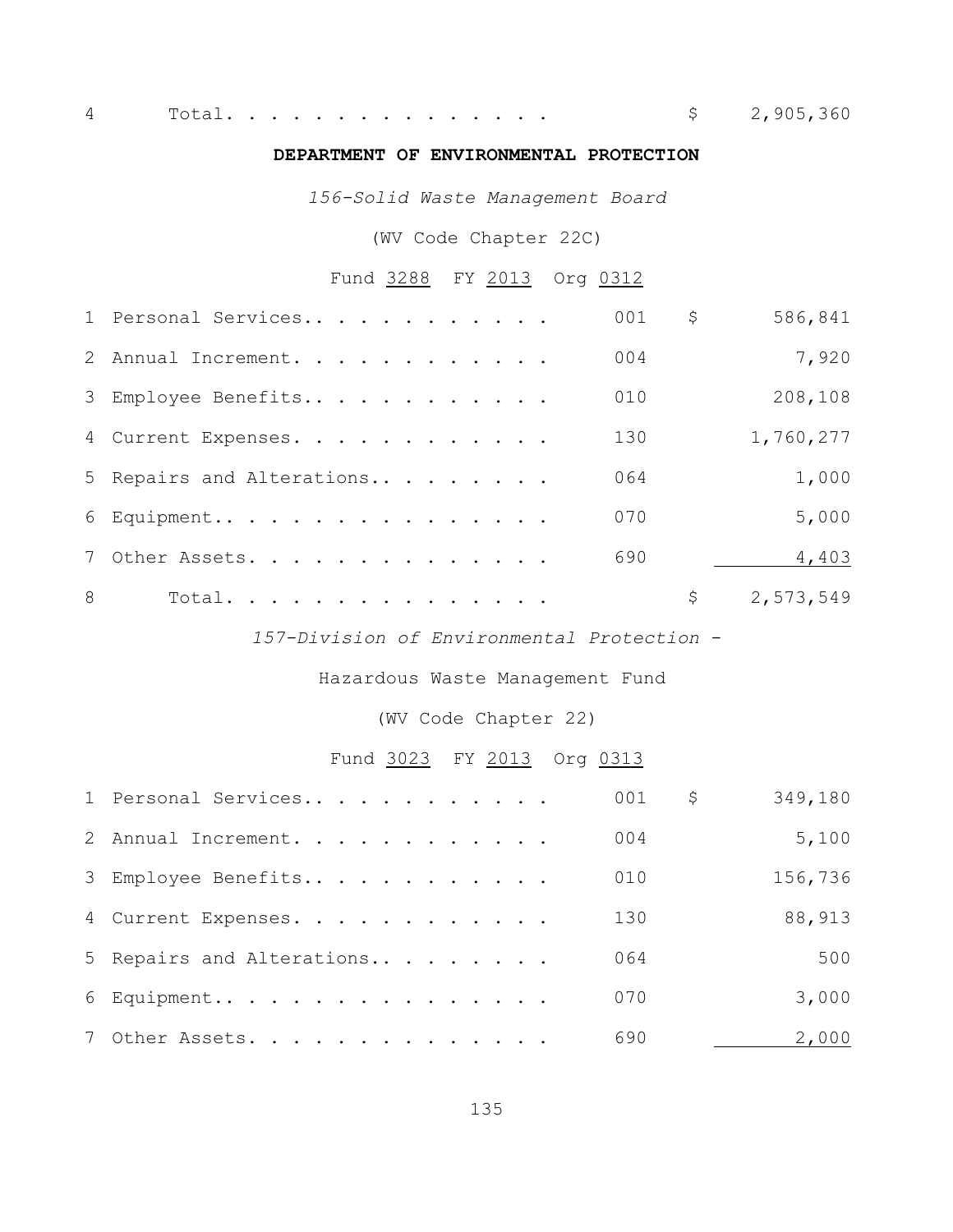*158-Division of Environmental Protection* -

*Air Pollution Education and Environment Fund*

(WV Code Chapter 22)

# Fund 3024 FY 2013 Org 0313

|   | 1 Personal Services       | 001 | \$<br>317,311   |
|---|---------------------------|-----|-----------------|
|   | 2 Annual Increment.       | 004 | 3,060           |
|   | 3 Employee Benefits       | 010 | 144,923         |
|   | 4 Current Expenses.       | 130 | 475,252         |
|   | 5 Repairs and Alterations | 064 | 13,000          |
|   | 6 Equipment               | 070 | 53,105          |
|   | 7 Other Assets.           | 690 | 10,000          |
| 8 | Total.                    |     | \$<br>1,016,651 |

*159-Division of Environmental Protection* -

*Special Reclamation Fund*

(WV Code Chapter 22)

# Fund 3321 FY 2013 Org 0313

| 1 Personal Services       | 001 | 941,554<br>\$ |
|---------------------------|-----|---------------|
| 2 Annual Increment.       | 004 | 11,700        |
| 3 Employee Benefits       | 010 | 397,575       |
| 4 Current Expenses.       | 130 | 16,402,506    |
| 5 Repairs and Alterations | 064 | 79,950        |
| 6 Equipment               | 070 | 130,192       |
| 7 Other Assets.           | 690 | 32,000        |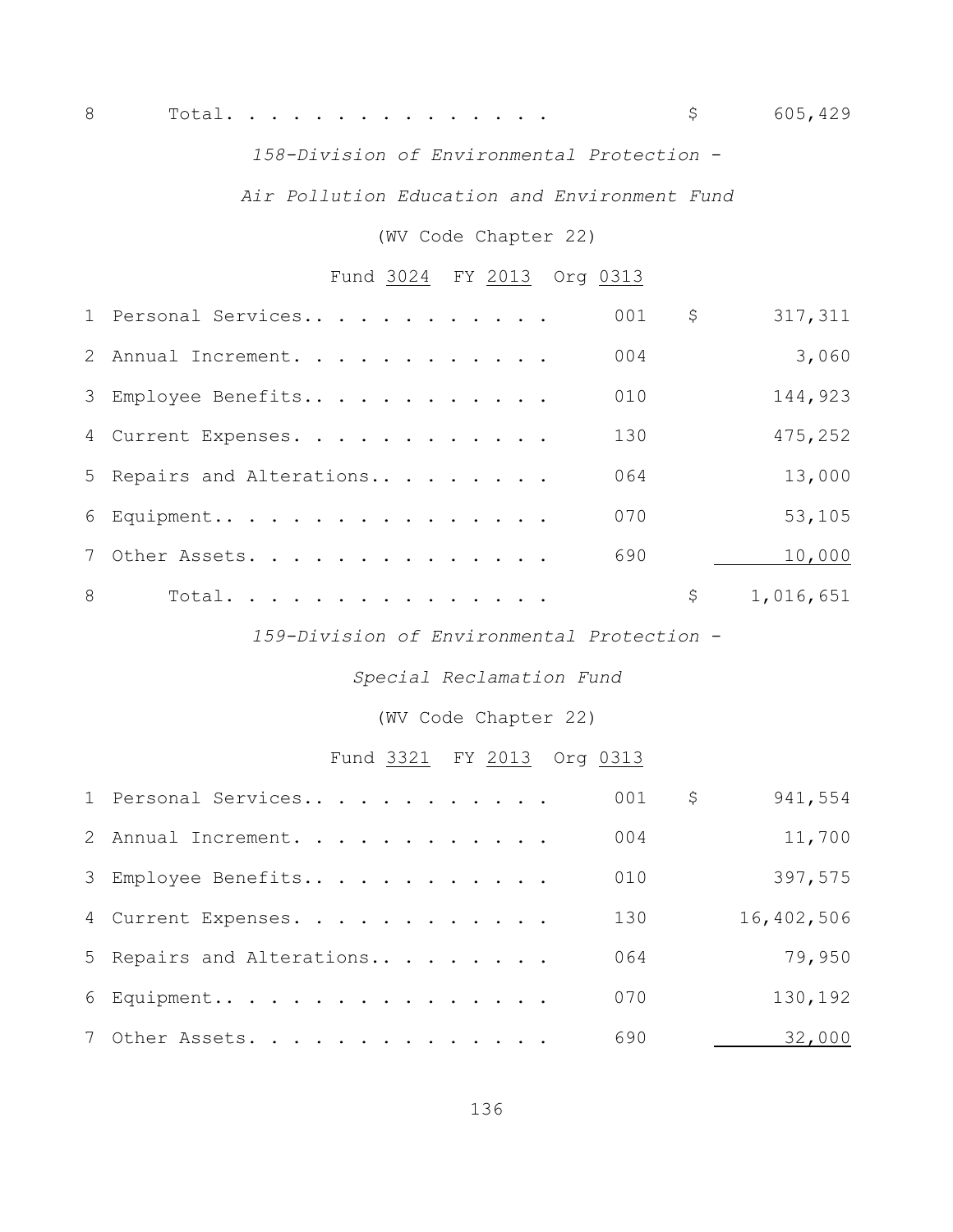8 Total............... \$ 17,995,477

*160-Division of Environmental Protection* -

*Oil and Gas Reclamation Fund*

(WV Code Chapter 22)

## Fund 3322 FY 2013 Org 0313

|                | 1 Personal Services | 001 \$ |     | 121,912 |
|----------------|---------------------|--------|-----|---------|
|                | 2 Annual Increment. | 004    |     | 1,620   |
|                | 3 Employee Benefits | 010    |     | 40,062  |
|                | 4 Current Expenses. | 130    |     | 512,329 |
| 5 <sup>5</sup> | Total.              |        | S – | 675,923 |

*161-Division of Environmental Protection -*

*Oil and Gas Operating Permit and Processing Fund*

(WV Code Chapter 22)

#### Fund 3323 FY 2013 Org 0313

|   | 1 Personal Services       | 001 | \$<br>1,819,999 |
|---|---------------------------|-----|-----------------|
|   | 2 Annual Increment.       | 004 | 15,809          |
|   | 3 Employee Benefits       | 010 | 769,073         |
|   | 4 Current Expenses.       | 130 | 1,009,325       |
|   | 5 Repairs and Alterations | 064 | 15,600          |
|   | 6 Equipment               | 070 | 8,000           |
|   | 7 Other Assets.           | 690 | 15,000          |
| 8 | Total.                    |     | \$<br>3,652,806 |

*162-Division of Environmental Protection -*

*Mining and Reclamation Operations Fund*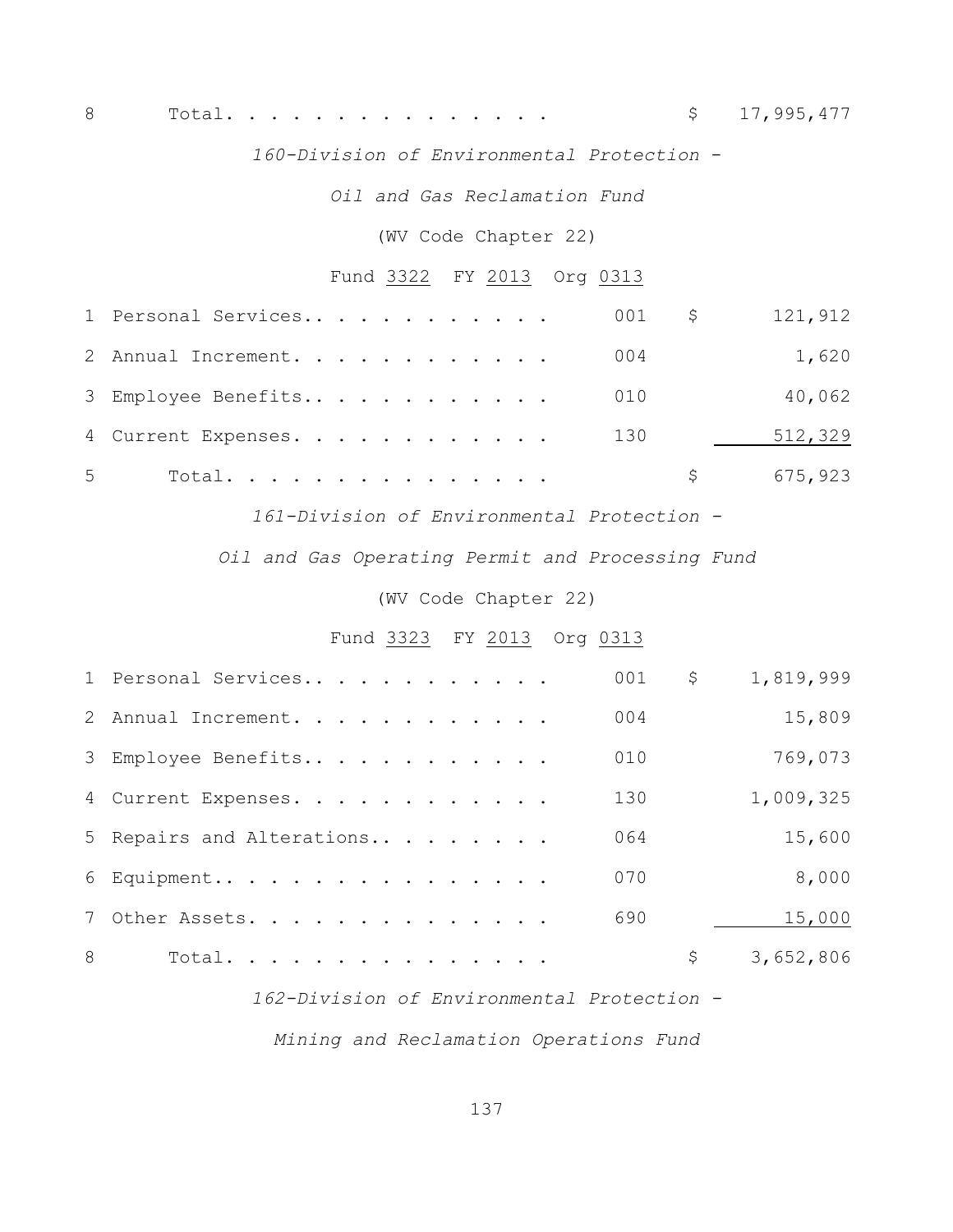### (WV Code Chapter 22)

### Fund 3324 FY 2013 Org 0313

|   | 1 Personal Services       | 001 | \$<br>3,304,137 |
|---|---------------------------|-----|-----------------|
|   | 2 Annual Increment.       | 004 | 67,470          |
|   | 3 Employee Benefits       | 010 | 1,544,713       |
|   | 4 Current Expenses.       | 130 | 2,570,364       |
|   | 5 Repairs and Alterations | 064 | 60,500          |
|   | 6 Equipment               | 070 | 85,134          |
|   | 7 Other Assets.           | 690 | 57,500          |
| 8 | Total.                    |     | \$<br>7,689,818 |

*163-Division of Environmental Protection -*

#### *Underground Storage Tank*

#### *Administrative Fund*

### (WV Code Chapter 22)

# Fund 3325 FY 2013 Org 0313

|   | 1 Personal Services       | 001 | \$<br>271,667 |
|---|---------------------------|-----|---------------|
|   | 2 Annual Increment.       | 004 | 2,760         |
|   | 3 Employee Benefits       | 010 | 105,471       |
|   | 4 Current Expenses.       | 130 | 171,648       |
|   | 5 Repairs and Alterations | 064 | 5,400         |
|   | 6 Equipment               | 070 | 3,500         |
|   | 7 Other Assets.           | 690 | 3,500         |
| 8 | Total.                    |     | \$<br>563,946 |

*164-Division of Environmental Protection* -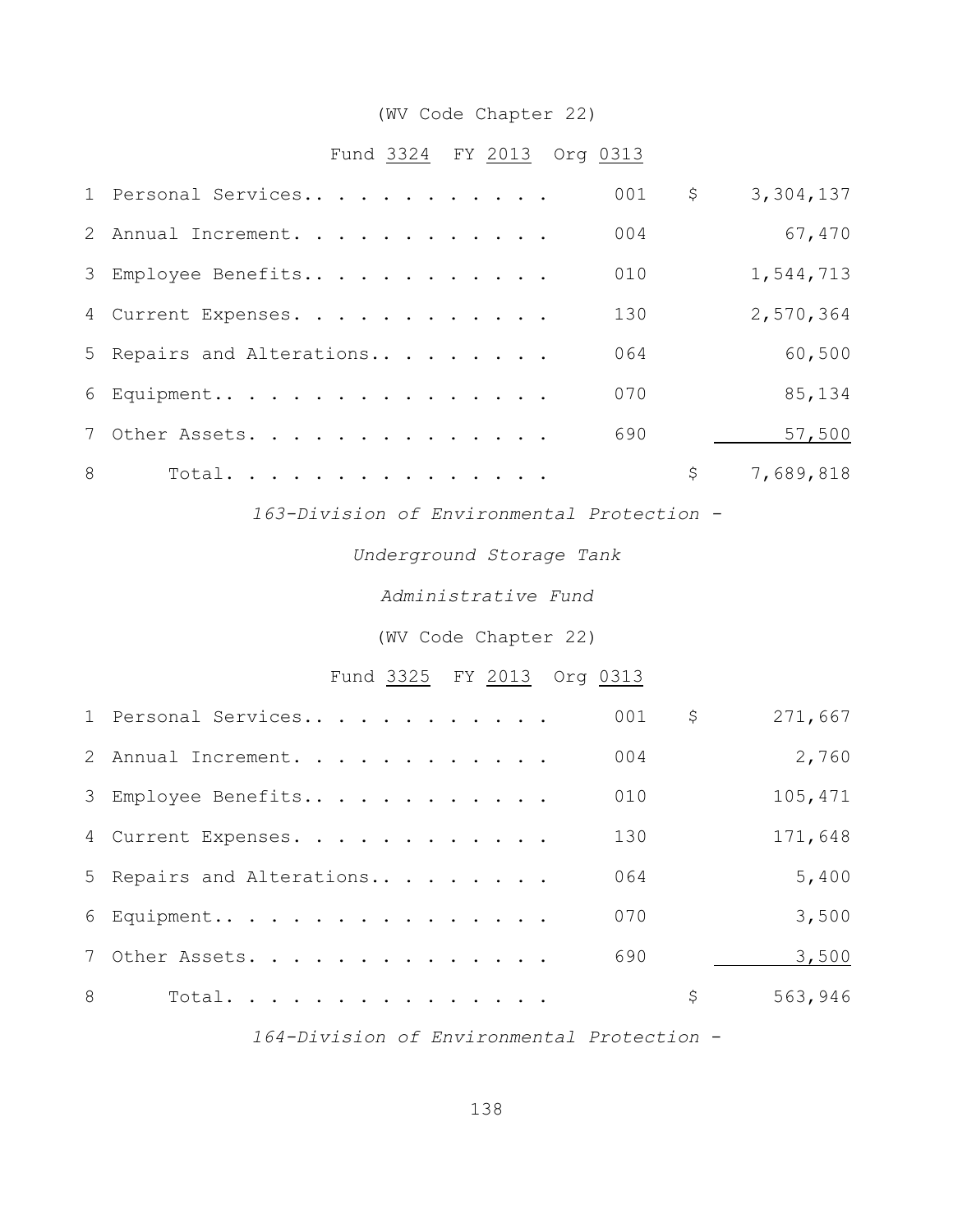### *Hazardous Waste Emergency Response Fund*

### (WV Code Chapter 22)

### Fund 3331 FY 2013 Org 0313

|   | 1 Personal Services       | 001             | \$<br>435,904   |
|---|---------------------------|-----------------|-----------------|
|   | 2 Annual Increment.       | 0 <sub>04</sub> | 7,650           |
|   | 3 Employee Benefits       | 010             | 187,762         |
|   | 4 Current Expenses.       | 130             | 435,005         |
|   | 5 Repairs and Alterations | 064             | 7,014           |
|   | 6 Equipment               | 070             | 9,000           |
|   | 7 Other Assets.           | 690             | 11,700          |
| 8 | Total.                    |                 | \$<br>1,094,035 |

*165-Division of Environmental Protection -*

*Solid Waste Reclamation and*

*Environmental Response Fund*

(WV Code Chapter 22)

# Fund 3332 FY 2013 Org 0313

|   | 1 Personal Services       | 001 | \$<br>559,784   |
|---|---------------------------|-----|-----------------|
|   | 2 Annual Increment.       | 004 | 7,074           |
|   | 3 Employee Benefits       | 010 | 211,534         |
|   | 4 Current Expenses.       | 130 | 3,959,425       |
|   | 5 Repairs and Alterations | 064 | 8,650           |
|   | 6 Equipment               | 070 | 31,500          |
|   | 7 Other Assets.           | 690 | 1,000           |
| 8 | Total.                    |     | \$<br>4,778,967 |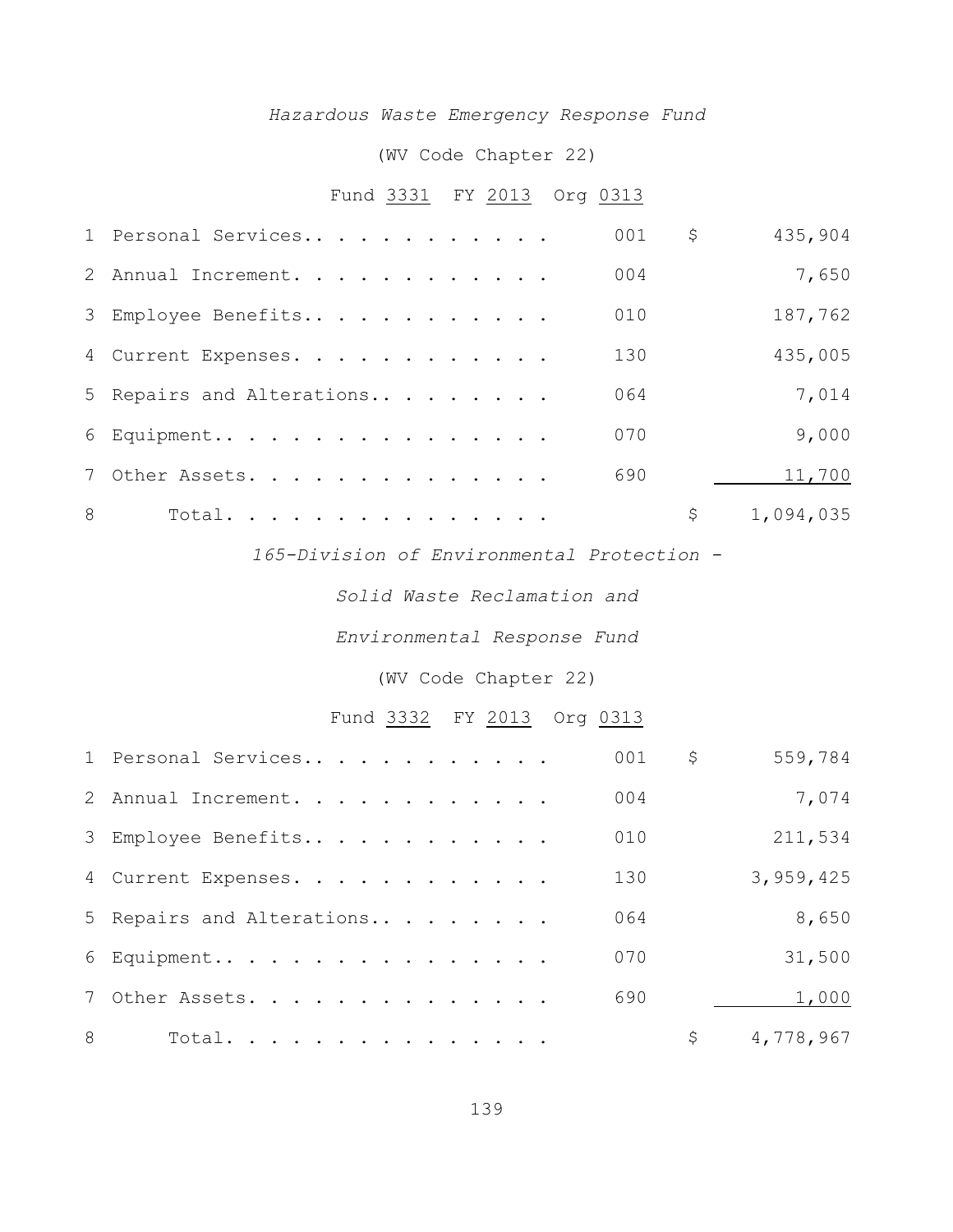### *166-Division of Environmental Protection* -

*Solid Waste Enforcement Fund*

### (WV Code Chapter 22)

# Fund 3333 FY 2013 Org 0313

|   | 1 Personal Services       | 001 | \$<br>1,829,228 |
|---|---------------------------|-----|-----------------|
|   | 2 Annual Increment.       | 004 | 27,059          |
|   | 3 Employee Benefits       | 010 | 802,409         |
|   | 4 Current Expenses.       | 130 | 1,106,648       |
|   | 5 Repairs and Alterations | 064 | 54,930          |
|   | 6 Equipment               | 070 | 65,356          |
|   | 7 Other Assets.           | 690 | 32,168          |
| 8 | Total.                    |     | \$<br>3,917,798 |

*167-Division of Environmental Protection* -

*Air Pollution Control Fund*

(WV Code Chapter 22)

# Fund 3336 FY 2013 Org 0313

|   | 1 Personal Services       | 001 | \$<br>4,185,930 |
|---|---------------------------|-----|-----------------|
|   | 2 Annual Increment.       | 004 | 50,217          |
|   | 3 Employee Benefits       | 010 | 1,558,307       |
|   | 4 Current Expenses.       | 130 | 1,894,593       |
|   | 5 Repairs and Alterations | 064 | 67,694          |
|   | 6 Equipment               | 070 | 100,775         |
|   | 7 Other Assets.           | 690 | 45,217          |
| 8 | Total.                    |     | \$<br>7,902,733 |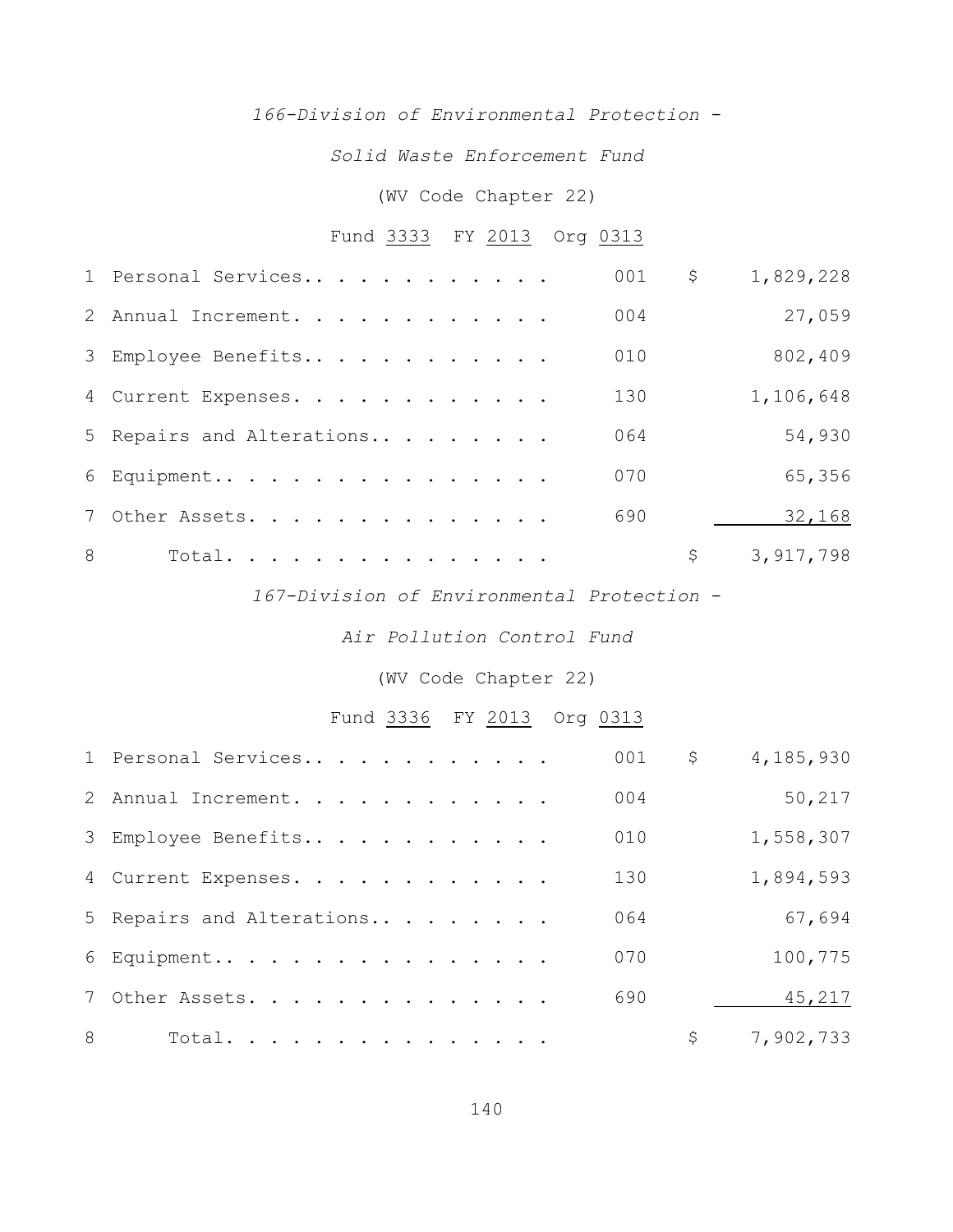*168-Division of Environmental Protection -*

*Environmental Laboratory*

*Certification Fund*

#### (WV Code Chapter 22)

# Fund 3340 FY 2013 Org 0313

|   | 1 Personal Services       | 001 | \$<br>162,607 |
|---|---------------------------|-----|---------------|
|   | 2 Annual Increment.       | 004 | 2,280         |
|   | 3 Employee Benefits       | 010 | 67,285        |
|   | 4 Current Expenses.       | 130 | 120,180       |
|   | 5 Repairs and Alterations | 064 | 1,000         |
|   | 6 Equipment               | 070 | 13,000        |
|   | 7 Other Assets.           | 690 | 8,000         |
| 8 | Total.                    |     | \$<br>374,352 |

*169-Division of Environmental Protection -*

*Stream Restoration Fund*

(WV Code Chapter 22)

# Fund 3349 FY 2013 Org 0313

| 1 Personal Services       | 001 | 83,008<br>\$ |
|---------------------------|-----|--------------|
| 2 Annual Increment.       | 004 | 300          |
| 3 Employee Benefits       | 010 | 33,700       |
| 4 Current Expenses.       | 130 | 11, 177, 697 |
| 5 Repairs and Alterations | 064 | 2,500        |
| 6 Equipment               | 070 | 500          |
| 7 Other Assets.           | 690 | 500          |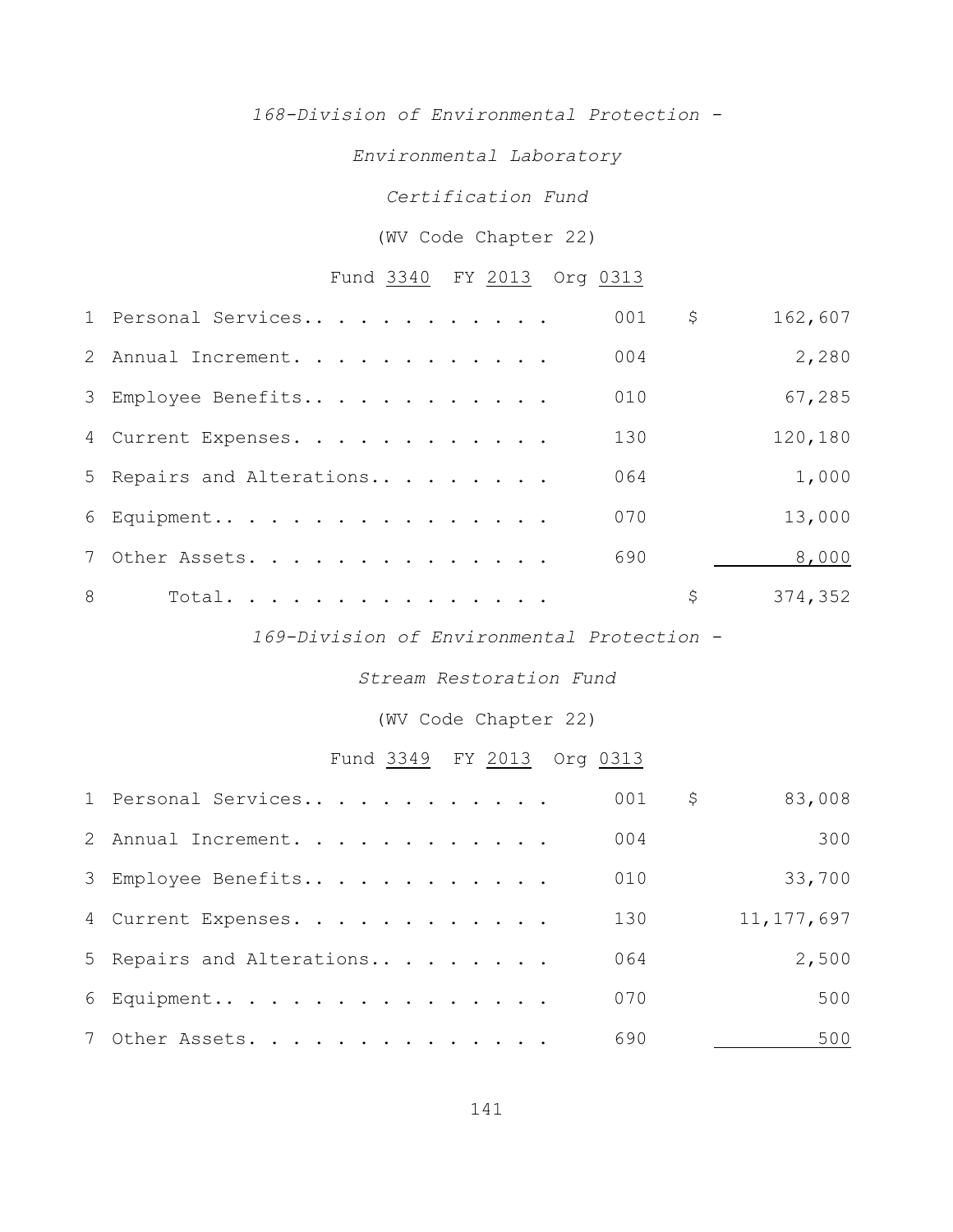8 Total. . . . . . . . . . . . . . . \$ 11,298,205

*170-Division of Environmental Protection -*

*Litter Control Fund*

(WV Code Chapter 22)

Fund 3486 FY 2013 Org 0313

1 Current Expenses. . . . . . . . . . . . 130 \$ 60,000

*171-Division of Environmental Protection -*

*Recycling Assistance Fund*

(WV Code Chapter 22)

Fund 3487 FY 2013 Org 0313

|   | 1 Personal Services       | 001 | \$<br>386,523 |
|---|---------------------------|-----|---------------|
|   | 2 Annual Increment.       | 004 | 2,471         |
|   | 3 Employee Benefits       | 010 | 154,550       |
|   | 4 Current Expenses.       | 130 | 2, 241, 458   |
|   | 5 Repairs and Alterations | 064 | 800           |
|   | 6 Equipment               | 070 | 500           |
| 7 | Total.                    |     | 2,786,302     |

*172-Division of Environmental Protection -*

*Mountaintop Removal Fund*

(WV Code Chapter 22)

### Fund 3490 FY 2013 Org 0313

|  | 1 Personal Services 001 \$ 781,246 |  |  |  |  |  |  |  |        |
|--|------------------------------------|--|--|--|--|--|--|--|--------|
|  | 2 Annual Increment. 004            |  |  |  |  |  |  |  | 13,318 |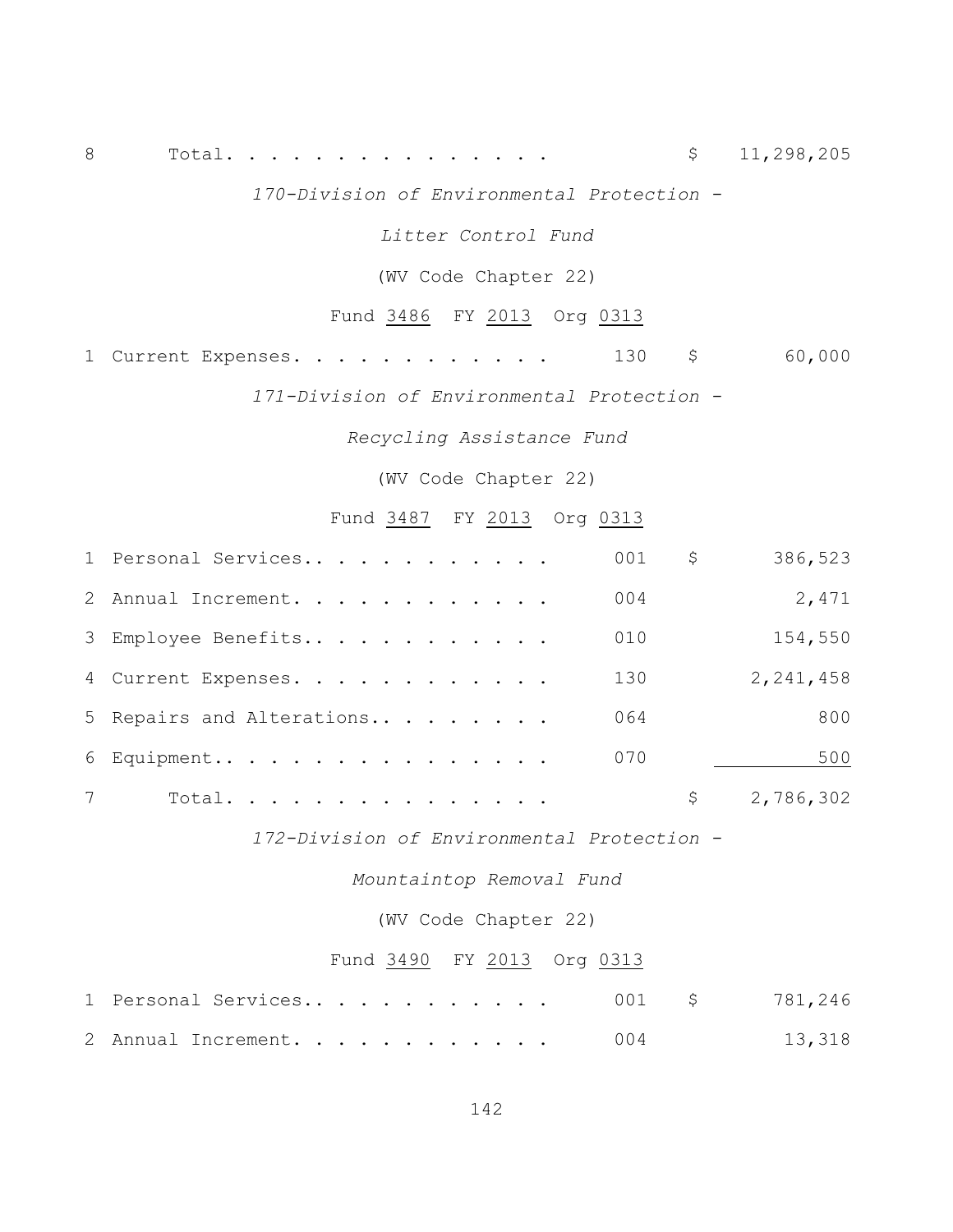|   | 3 Employee Benefits       | 010 | 333,781   |
|---|---------------------------|-----|-----------|
|   | 4 Current Expenses.       | 130 | 388,086   |
|   | 5 Repairs and Alterations | 064 | 20,112    |
|   | 6 Equipment               | 070 | 27,748    |
|   | 7 Other Assets.           | 690 | 23,300    |
| 8 | Total.                    | Ş.  | 1,587,591 |

*173-Oil and Gas Conservation Commission* -

*Special Oil and Gas Conservation Fund*

(WV Code Chapter 22C)

### Fund 3371 FY 2013 Org 0315

|   | 1 Personal Services       | 001 | \$<br>116,766 |
|---|---------------------------|-----|---------------|
|   | 2 Annual Increment.       | 004 | 2,976         |
|   | 3 Employee Benefits       | 010 | 37,482        |
|   | 4 Current Expenses.       | 130 | 61,225        |
|   | 5 Repairs and Alterations | 064 | 1,000         |
|   | 6 Equipment               | 070 | 9,481         |
|   | 7 Other Assets.           | 690 | 1,500         |
| 8 | Total.                    |     | \$<br>230,430 |

#### **DEPARTMENT OF HEALTH AND HUMAN RESOURCES**

*174-Division of Health -*

*The Vital Statistics Account*

(WV Code Chapter 16)

### Fund 5144 FY 2013 Org 0506

1 Personal Services.. . . . . . . . . . 001 \$ 607,685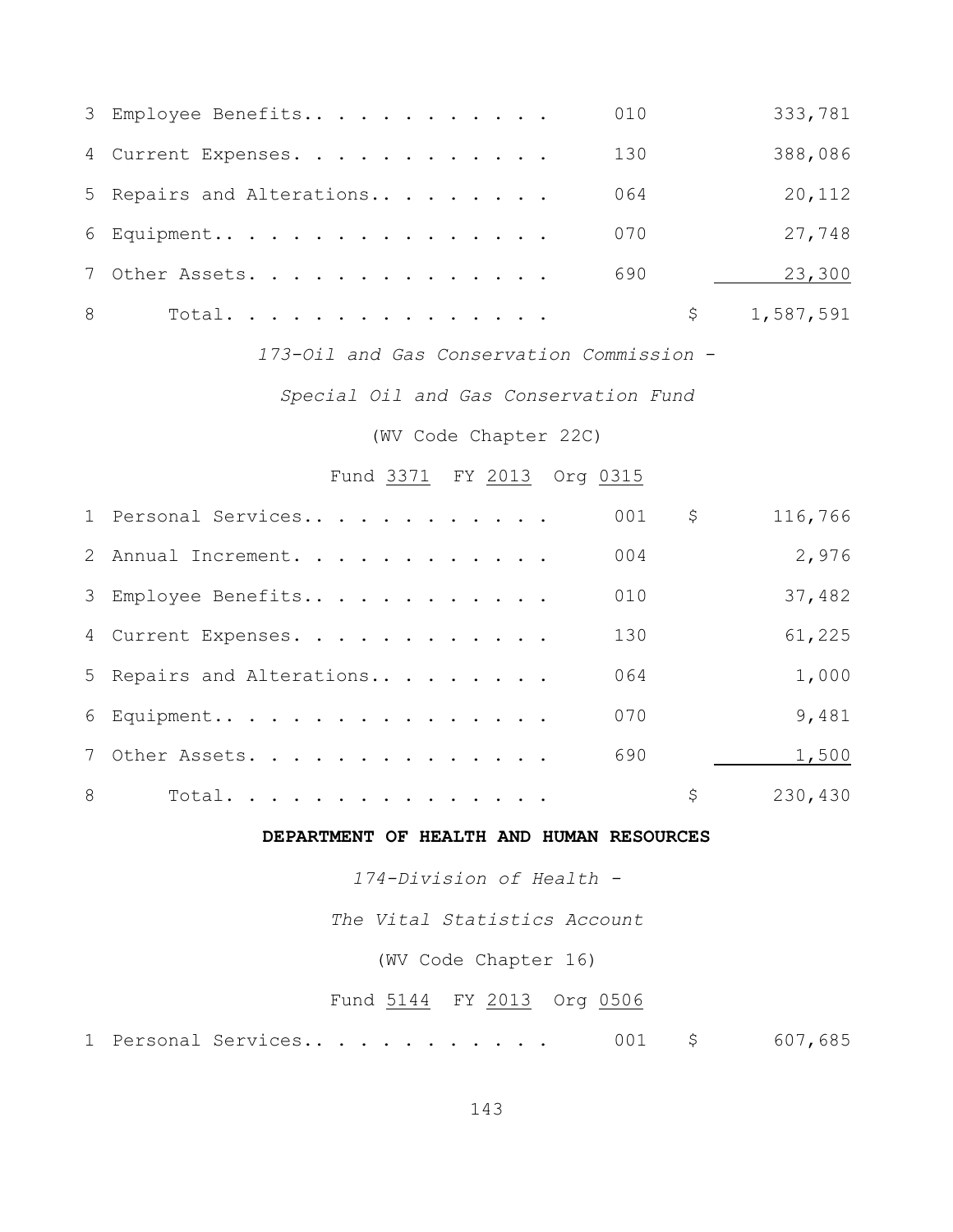|   | 2 Annual Increment. | 004 | 15,190    |
|---|---------------------|-----|-----------|
|   | 3 Employee Benefits | 010 | 253,896   |
|   | 4 Unclassified      | 099 | 15,501    |
|   | 5 Current Expenses. | 130 | 185,953   |
|   | $6$ Equipment       | 070 | 30,000    |
|   | 7 Other Assets.     | 690 | 441,834   |
| 8 | Total.              | \$  | 1,550,059 |

*175-Division of Health -*

*Hospital Services Revenue Account*

*(Special Fund)*

*(Capital Improvement, Renovation and Operations)*

(WV Code Chapter 16)

Fund 5156 FY 2013 Org 0506

Institutional Facilities

2 Operations (R)........... 335 \$ 38,874,567 Medical Services Trust Fund - Transfer (R).. . . . . . . . . . . 512 25,300,000 Total. . . . . . . . . . . . . . . \$ 64,174,567 Any unexpended balance remaining in the appropriation for hospital services revenue account at the close of the fiscal year 2012 is hereby reappropriated for expenditure during the fiscal year 2013.

 The total amount of this appropriation shall be paid from the hospital services revenue account special fund created by W.Va. Code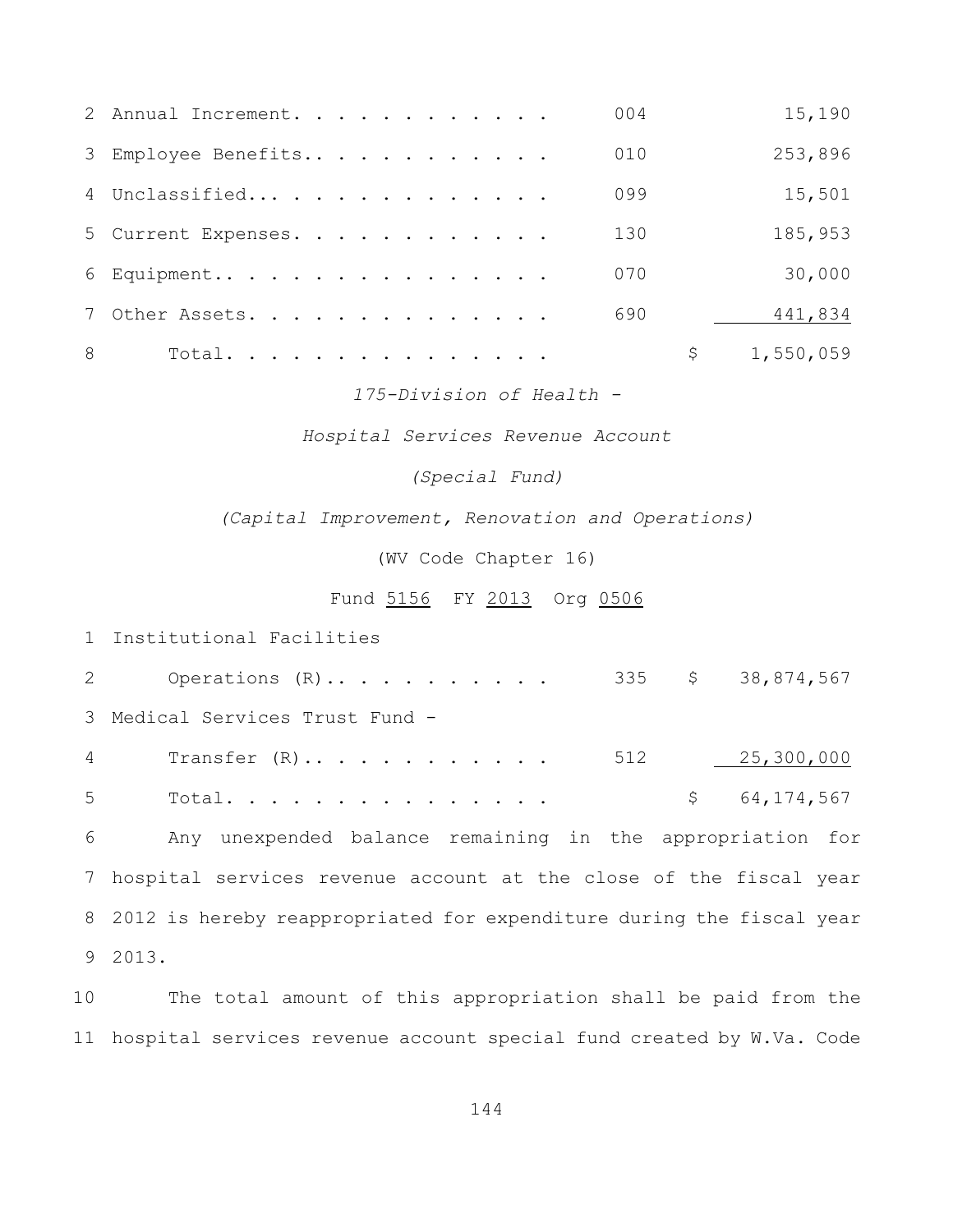§16-1-13, and shall be used for operating expenses and for improvements in connection with existing facilities and bond payments.

 The secretary of the department of health and human resources is authorized to utilize up to ten percent of the funds from the appropriation for Institutional Facilities Operations line to facilitate cost effective and cost saving services at the community level.

 Necessary funds from the above appropriation may be used for medical facilities operations, either in connection with this account or in connection with the line item designated Institutional Facilities Operations in the consolidated medical service fund (fund 0525, fiscal year 2013, organization 0506).

 From the above appropriation to Institutional Facilities Operations, together with available funds from the consolidated medical services fund (fund 0525, activity 335) on July 1, 2012, the sum of \$160,000 shall be transferred to the department of agriculture - land division - farm operation fund (1412) as advance payment for the purchase of food products; actual payments for such purchases shall not be required until such credits have been completely expended.

> *176-Division of Health - Laboratory Services Fund* (WV Code Chapter 16)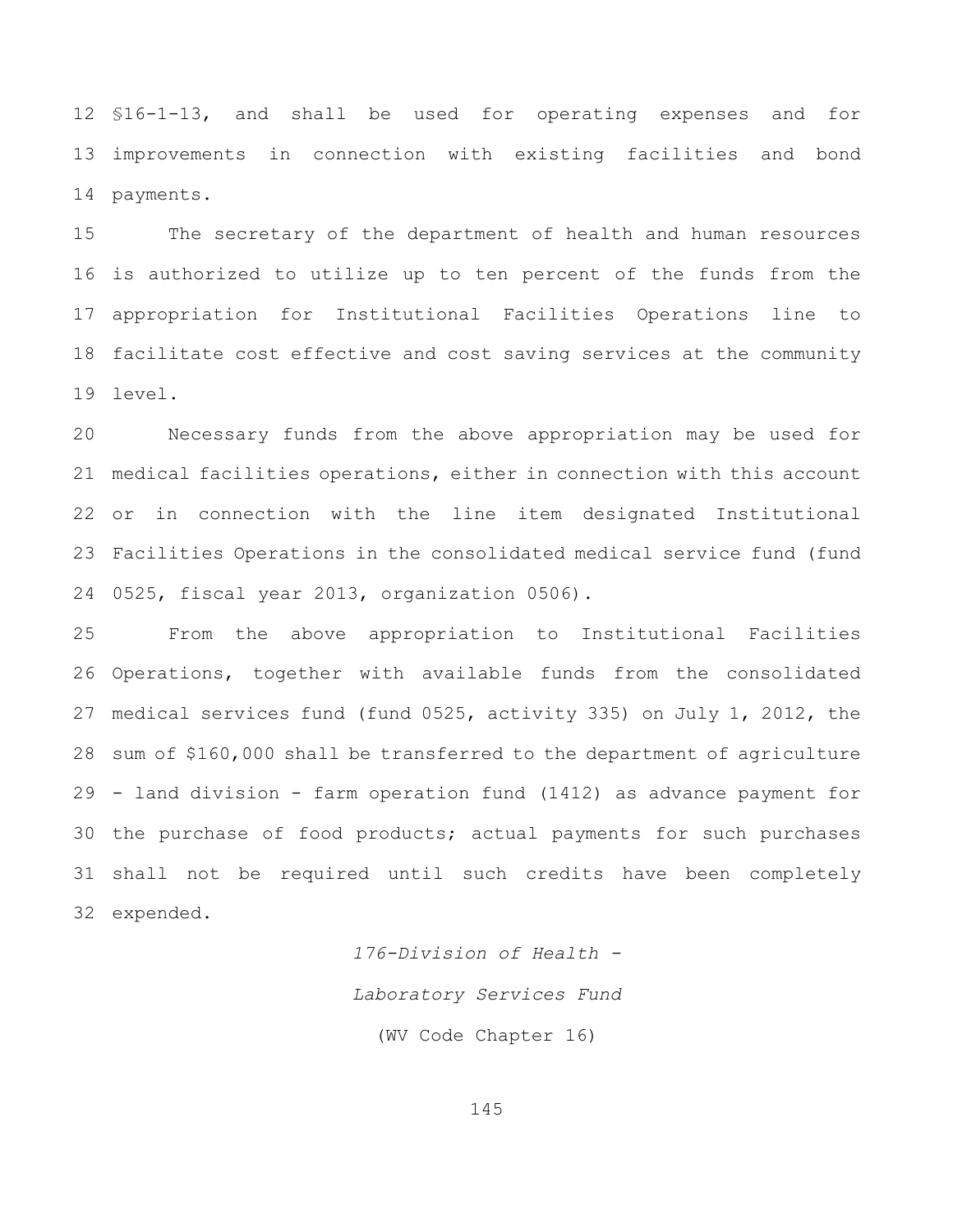# Fund 5163 FY 2013 Org 0506

|                | 1 Personal Services | 001 | \$<br>621,296     |
|----------------|---------------------|-----|-------------------|
|                | 2 Annual Increment. | 004 | 13,774            |
|                | 3 Employee Benefits | 010 | 277,587           |
|                | 4 Unclassified.     | 099 | 22,067            |
|                | 5 Current Expenses. | 130 | 846,180           |
|                | 6 Equipment         | 070 | 430,583           |
| $7\phantom{0}$ | Total.              |     | \$<br>2, 211, 487 |

*177-Division of Health -*

*The Health Facility Licensing Account*

(WV Code Chapter 16)

# Fund 5172 FY 2013 Org 0506

|   | 1 Personal Services        | $\varsigma$<br>001 | 430,808 |
|---|----------------------------|--------------------|---------|
|   | 2 Annual Increment.<br>004 |                    | 8,936   |
|   | 010<br>3 Employee Benefits |                    | 166,206 |
|   | 099<br>4 Unclassified.     |                    | 7,892   |
|   | 5 Current Expenses. 130    |                    | 177,734 |
| 6 | Total.                     | \$                 | 791,576 |
|   | 178-Division of Health -   |                    |         |
|   | Hepatitis B Vaccine        |                    |         |
|   | (WV Code Chapter 16)       |                    |         |
|   | Fund 5183 FY 2013 Org 0506 |                    |         |
|   | 001<br>1 Personal Services | \$                 | 62,198  |
|   | 004<br>2 Annual Increment. |                    | 2,247   |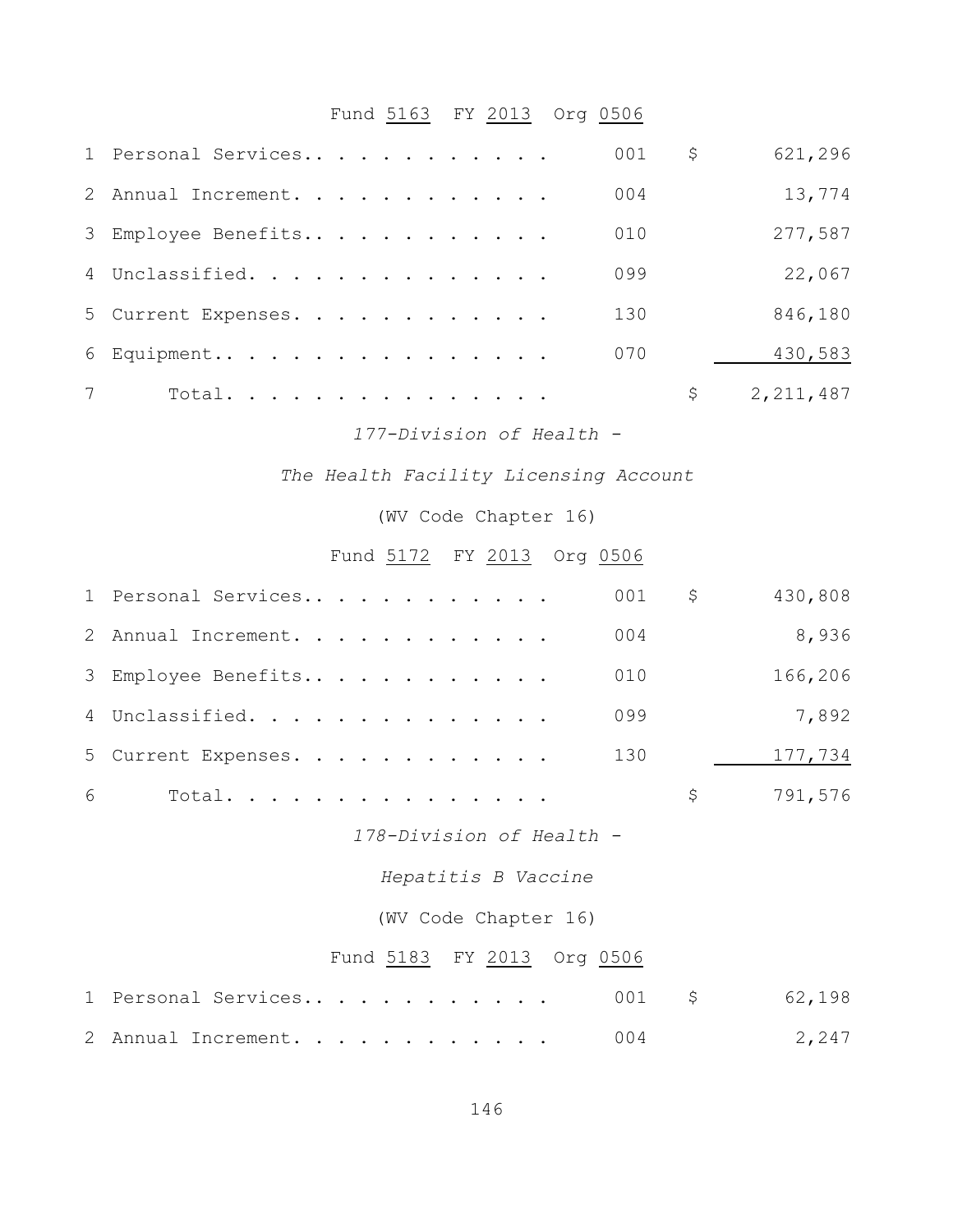| 3 | Employee Benefits                 | 010 | 24,137                  |
|---|-----------------------------------|-----|-------------------------|
| 4 | Unclassified                      | 099 | 27,101                  |
| 5 | Current Expenses.                 | 130 | 2,594,439               |
| 6 | Total.                            |     | \$<br>2,710,122         |
|   | 179-Division of Health -          |     |                         |
|   | Lead Abatement Account            |     |                         |
|   | (WV Code Chapter 16)              |     |                         |
|   | Fund 5204 FY 2013 Org 0506        |     |                         |
|   | 1 Personal Services               | 001 | \$<br>10,000            |
| 2 | Employee Benefits                 | 010 | 4,024                   |
| 3 | Unclassified.                     | 099 | 400                     |
| 4 | Current Expenses.                 | 130 | 25,576                  |
| 5 | Total.                            |     | \$<br>40,000            |
|   | 180-Division of Health -          |     |                         |
|   | West Virginia Birth to Three Fund |     |                         |
|   | (WV Code Chapter 16)              |     |                         |
|   | Fund 5214 FY 2013 Org 0506        |     |                         |
|   | 1 Personal Services               | 001 | 494,117<br>$\mathsf{S}$ |
|   | 2 Annual Increment.               | 004 | 5,890                   |
| 3 | Employee Benefits                 | 010 | 207,538                 |
| 4 | Unclassified.                     | 099 | 249,000                 |
| 5 | Current Expenses.                 | 130 | 23, 943, 437            |
| 6 | Total.                            |     | \$<br>24,899,982        |

*181-Division of Health -*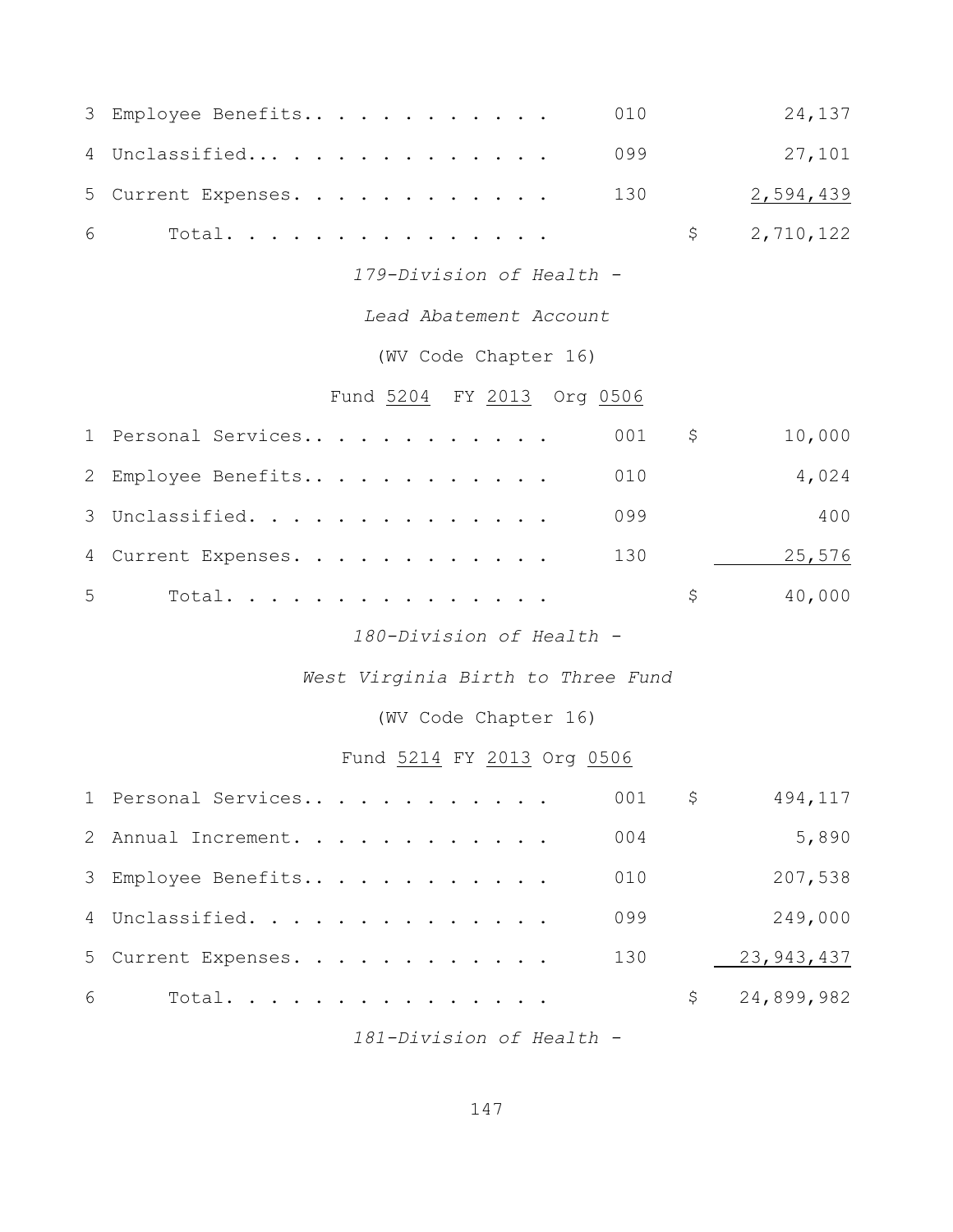## *Tobacco Control Special Fund*

## (WV Code Chapter 16)

# Fund 5218 FY 2013 Org 0506

| 1 Unclassified. 099 \$ 150     |          |  |
|--------------------------------|----------|--|
| 2 Current Expenses. 130 14,850 |          |  |
| 3 Total.                       | \$15,000 |  |

*182-West Virginia Health Care Authority* —

*Health Care Cost Review Fund*

(WV Code Chapter 16)

# Fund 5375 FY 2013 Org 0507

|    | 1 Personal Services       | 001 | \$<br>2, 173, 871 |
|----|---------------------------|-----|-------------------|
|    | 2 Annual Increment.       | 004 | 51,072            |
|    | 3 Employee Benefits       | 010 | 808,878           |
|    | 4 Hospital Assistance     | 025 | 600,000           |
|    | 5 Unclassified.           | 099 | 67,000            |
|    | 6 Current Expenses.       | 130 | 2,652,945         |
|    | 7 Repairs and Alterations | 064 | 50,000            |
|    | 8 Equipment               | 070 | 50,000            |
|    | 9 Buildings               | 258 | 135,000           |
|    | 10 Other Assets.          | 690 | 150,000           |
| 11 | Total.                    |     | \$<br>6,738,766   |

 The above appropriation is to be expended in accordance with and pursuant to the provisions of Article 29B, Chapter 16 of the Code and from the special revolving fund designated health care cost review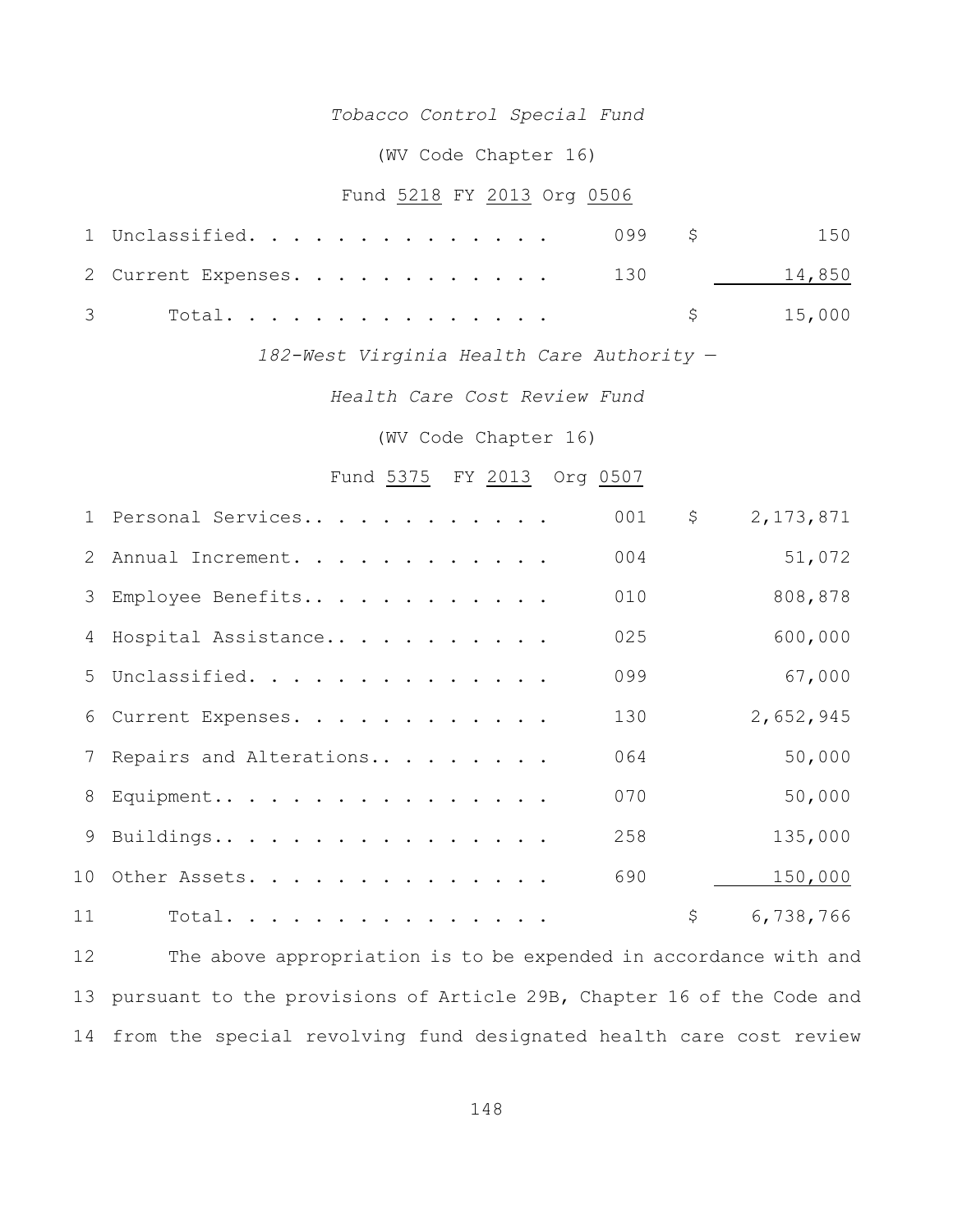15 fund.

16 The Health Care Authority is authorized to transfer up to 17 \$1,500,000 from this fund to the West Virginia Health Information 18 Network Account (fund 5380) as authorized per W.Va. Code §16-29G-4.

*183-West Virginia Health Care Authority -*

*West Virginia Health Information Network Account*

(WV Code Chapter 16)

## Fund 5380 FY 2013 Org 0507

|   | 1 Personal Services                 | 001 | \$. | 50,000    |
|---|-------------------------------------|-----|-----|-----------|
|   | 2 Employee Benefits                 | 010 |     | 7,000     |
|   | 3 Unclassified.                     | 099 |     | 20,000    |
|   | 4 Current Expenses.                 | 130 |     | 1,923,000 |
|   | 5 Technology Infrastructure Network | 351 |     | 3,500,000 |
| 6 | Total.                              |     |     | 5,500,000 |

*184-West Virginia Health Care Authority -*

*Revolving Loan Fund*

(WV Code Chapter 16)

#### Fund 5382 FY 2013 Org 0507

1 Current Expenses. . . . . . . . . . . 130 \$ 2,000,000

*185-Division of Human Services -*

*Health Care Provider Tax -*

*Medicaid State Share Fund*

(WV Code Chapter 11)

Fund 5090 FY 2013 Org 0511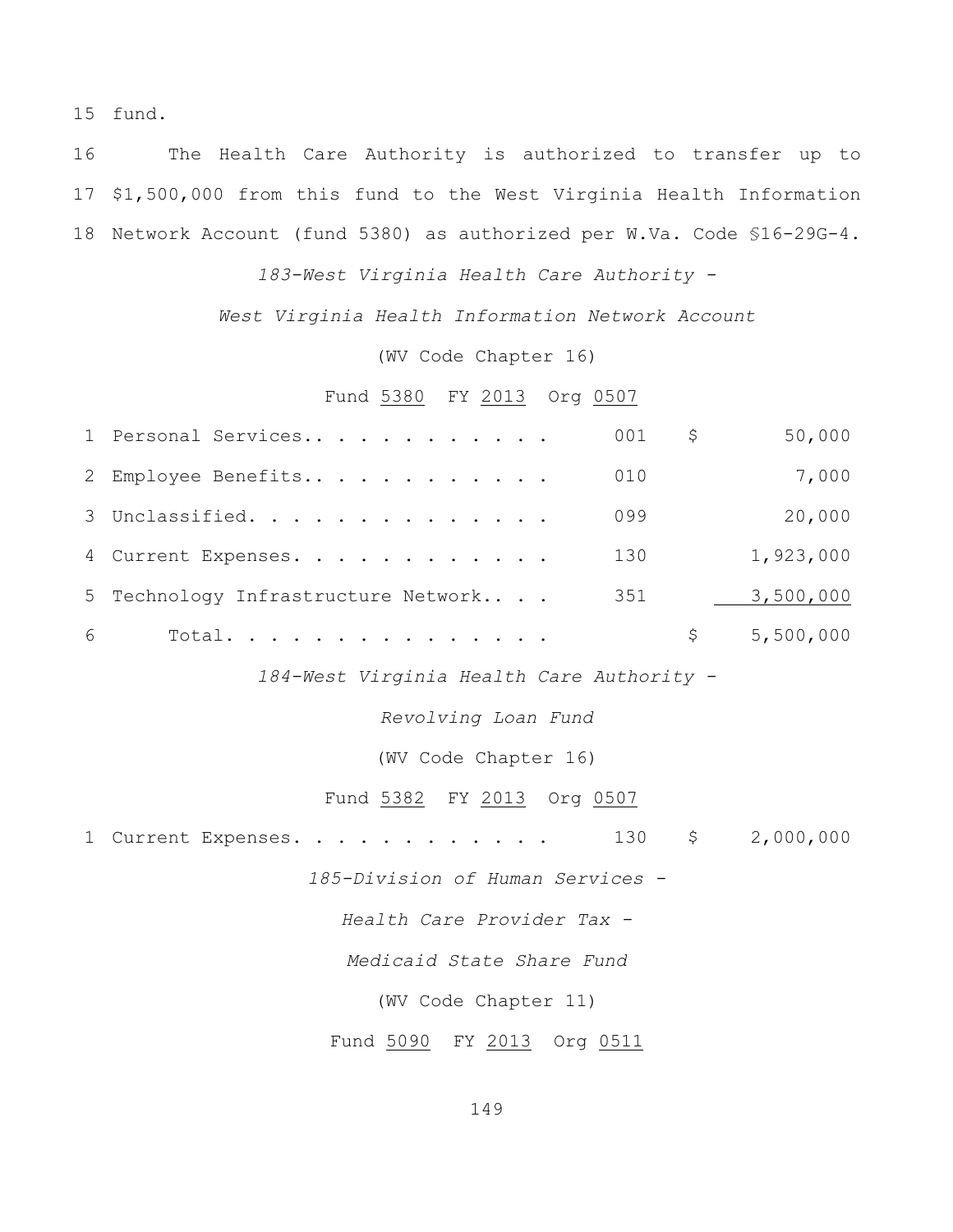| 1 Medical Services.                         |  | 189 \$ 174,934,076 |
|---------------------------------------------|--|--------------------|
| 2 Medical Services Administrative Costs 789 |  | 418,120            |
| 3 Total.                                    |  | \$175,352,196      |

 The above appropriation for Medical Services Administrative Costs (fund 5090, activity 789) shall be transferred to a special revenue account in the treasury for use by the department of health and human resources for administrative purposes. The remainder of all moneys deposited in the fund shall be transferred to the West Virginia medical services fund (fund 5084).

*186-Division of Human Services -*

*Child Support Enforcement Fund*

(WV Code Chapter 48A)

#### Fund 5094 FY 2013 Org 0511

|   | 1 Personal Services |  | 001 | Ş. | 16,771,990 |
|---|---------------------|--|-----|----|------------|
|   | 2 Annual Increment. |  | 004 |    | 349,423    |
|   | 3 Employee Benefits |  | 010 |    | 7,679,192  |
|   | 4 Unclassified.     |  | 099 |    | 380,000    |
|   | 5 Current Expenses. |  | 130 |    | 12,819,395 |
| 6 | Total.              |  |     |    | 38,000,000 |

 Any unexpended balance remaining in the appropriation for Unclassified - Total (fund 5094, activity 096) at the close of the fiscal year 2012 is hereby reappropriated for expenditure during the fiscal year 2013, except for fund 5094, activity 096, fiscal year 2009 which shall expire on June 30, 2012.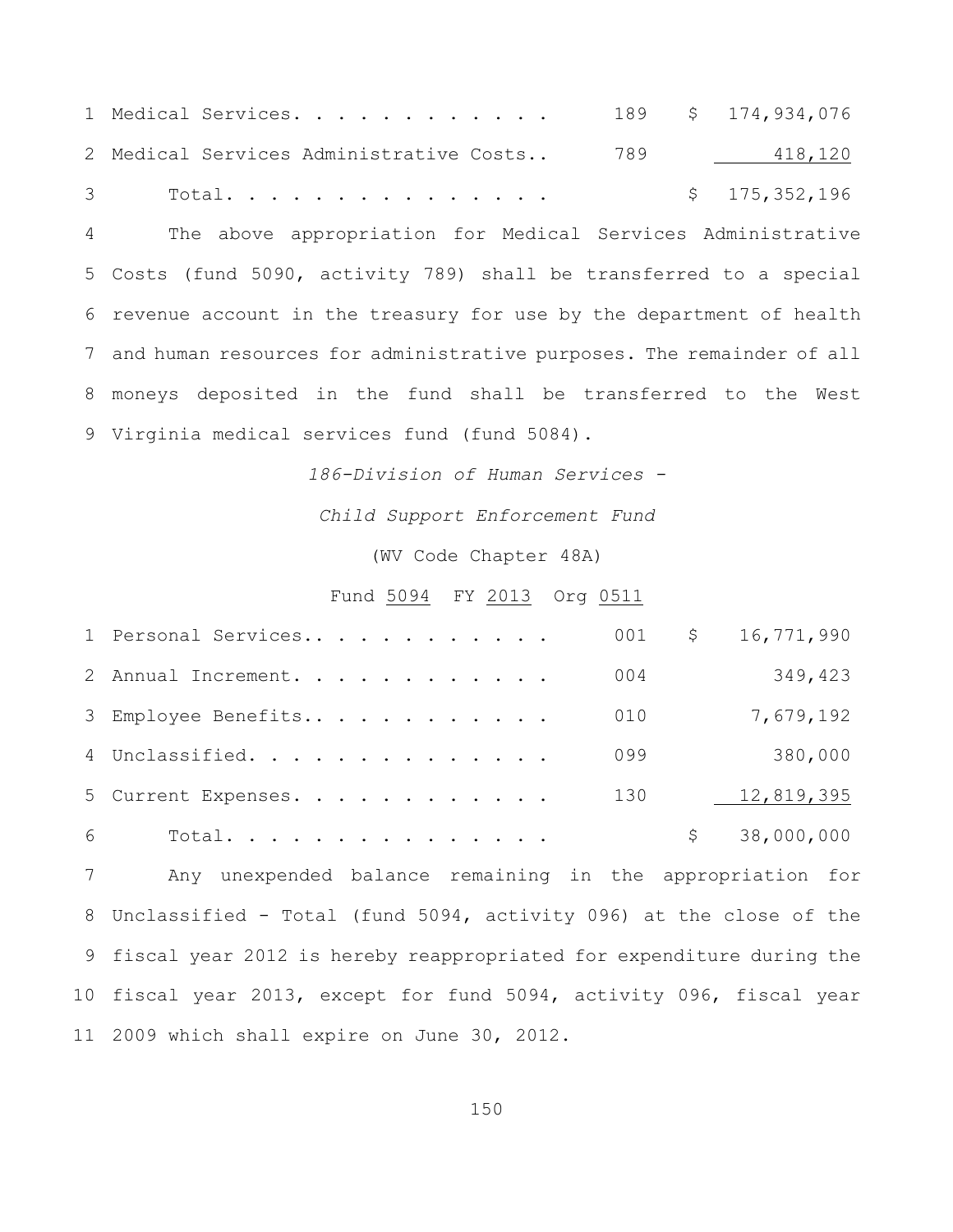*187-Division of Human Services -*

*Medical Services Trust Fund*

(WV Code Chapter 9)

#### Fund 5185 FY 2013 Org 0511

|  | 1 Medical Services.<br>2 Medical Services Administrative Costs 789 |  | 189 \$ 200,884,590       |
|--|--------------------------------------------------------------------|--|--------------------------|
|  | 3 Total.                                                           |  | 546,934<br>\$201,431,524 |

 The above appropriation to Medical Services shall be used to provide state match of Medicaid expenditures as defined and authorized in subsection (c) of W.Va. Code §9-4A-2a. Expenditures from the fund are limited to the following: payment of backlogged billings, funding for services to future federally mandated population groups and payment of the required state match for medicaid disproportionate share payments. The remainder of all moneys deposited in the fund shall be transferred to the division of human services accounts.

## *188-Division of Human Services -*

*James "Tiger" Morton Catastrophic Illness Fund*

(WV Code Chapter 16)

#### Fund 5454 FY 2013 Org 0511

| 1 Personal Services 001 \$ |  | 63,817 |
|----------------------------|--|--------|
| 2 Annual Increment. 004    |  | 600    |
| 3 Employee Benefits 010    |  | 24,975 |
| 4 Unclassified. 099        |  | 16,091 |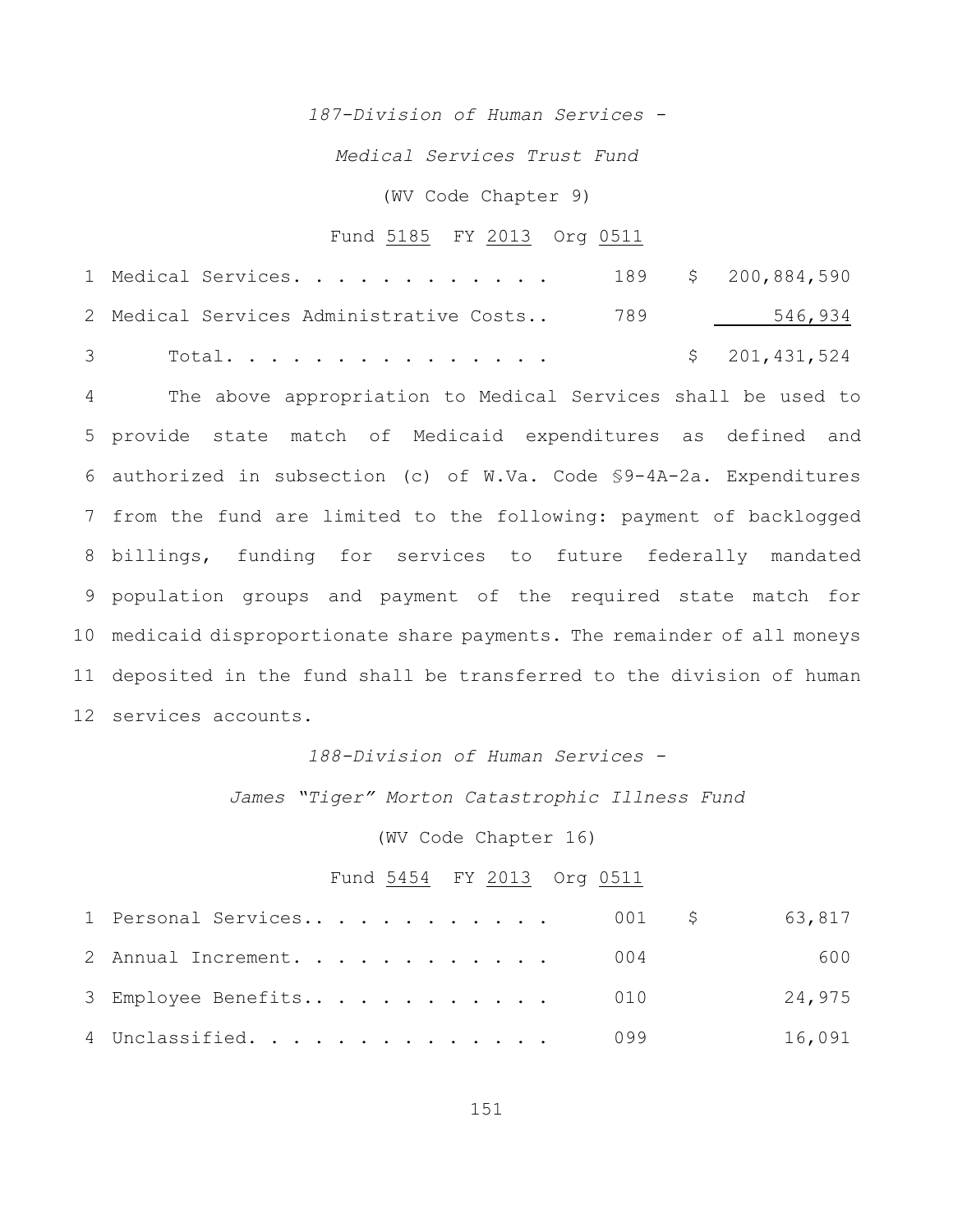5 Current Expenses. . . . . . . . . . . . 130 1,503,968 6 Total. . . . . . . . . . . . . . . \$ 1,609,451 *189–Family Protection Services Board - Domestic Violence Legal Services Fund* (WV Code Chapter 48) Fund 5455 FY 2013 Org 0511 1 Current Expenses. . . . . . . . . . . . 130 \$ 838,022 *190–Division of Human Services - West Virginia Works Separate State College Program Fund* (WV Code Chapter 9) Fund 5467 FY 2013 Org 0511 1 Current Expenses. . . . . . . . . . . 130 \$ 1,700,000 *191–Division of Human Services - West Virginia Works Separate State Two-Parent Program Fund* (WV Code Chapter 9) Fund 5468 FY 2013 Org 0511 1 Current Expenses. . . . . . . . . . . . 130 \$ 4,400,000 **DEPARTMENT OF MILITARY AFFAIRS AND PUBLIC SAFETY** *192-Department of Military Affairs and Public Safety - Office of the Secretary - Law-Enforcement, Safety and Emergency Worker Funeral Expense Payment Fund*

(WV Code Chapter 15)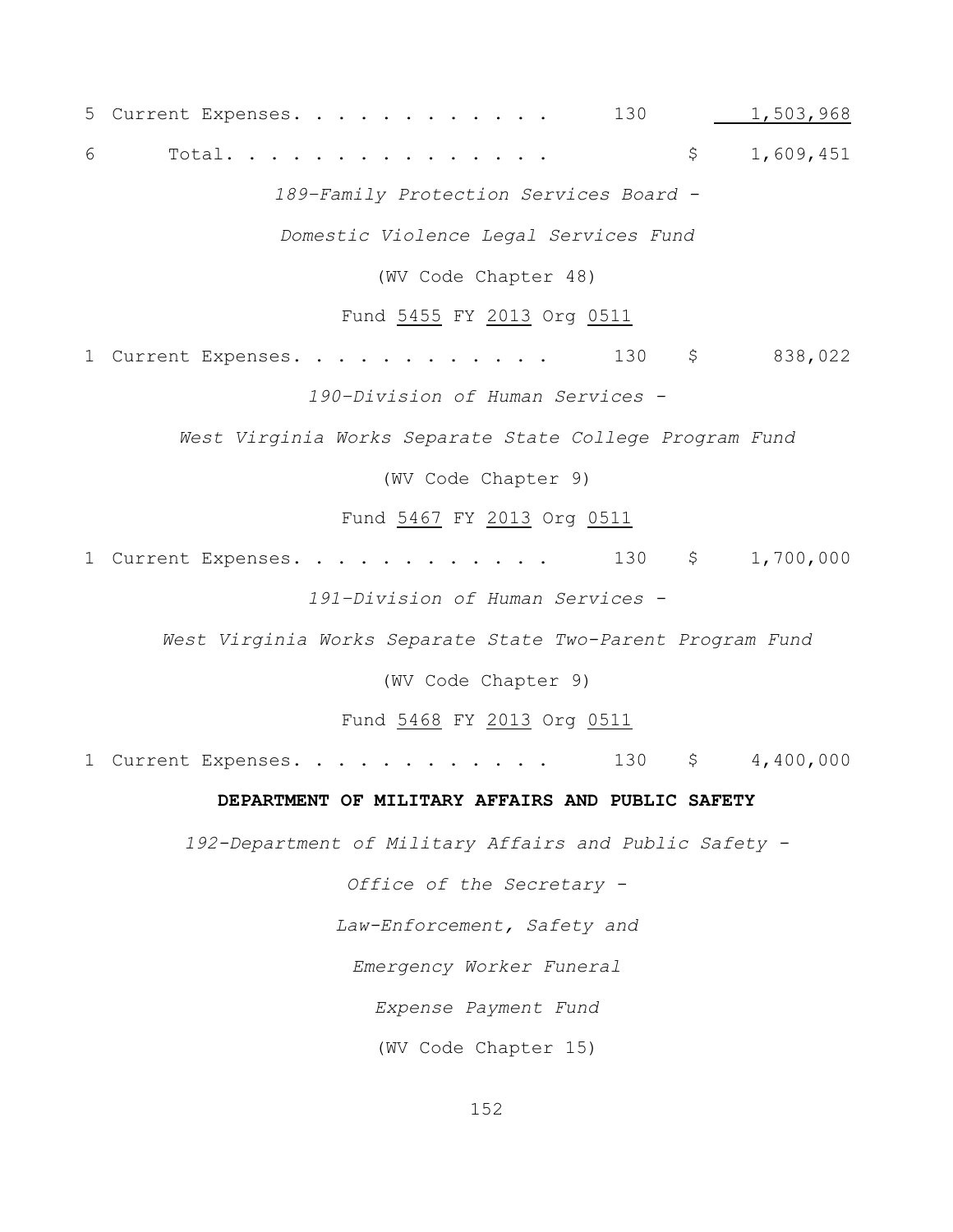## Fund 6003 FY 2013 Org 0601

1 Current Expenses. . . . . . . . . . . . 130 \$ 25,000

*193-State Armory Board -*

*General Armory Fund*

(WV Code Chapter 15)

## Fund 6057 FY 2013 Org 0603

|   | 1 Personal Services       | 001 | \$<br>90,000    |
|---|---------------------------|-----|-----------------|
|   | 2 Employee Benefits       | 010 | 12,300          |
|   | 3 Current Expenses.       | 130 | 50,000          |
|   | 4 Repairs and Alterations | 064 | 490,750         |
|   | 5 Buildings               | 258 | 1,306,950       |
|   | 6 Land                    | 730 | 50,000          |
| 7 | Total.                    |     | \$<br>2,000,000 |

*194-Division of Homeland Security and*

*Emergency Management -*

*West Virginia Interoperable Radio Project*

(WV Code Chapter 24)

## Fund 6295 FY 2013 Org 0606

 Current Expenses. . . . . . . . . . . . 130 \$ 2,000,000 Any unexpended balance remaining in the appropriation for Unclassified - Total (fund 6295, activity 096) at the close of fiscal year 2012 is hereby reappropriated for expenditure during the fiscal year 2013.

*195-West Virginia Division of Corrections -*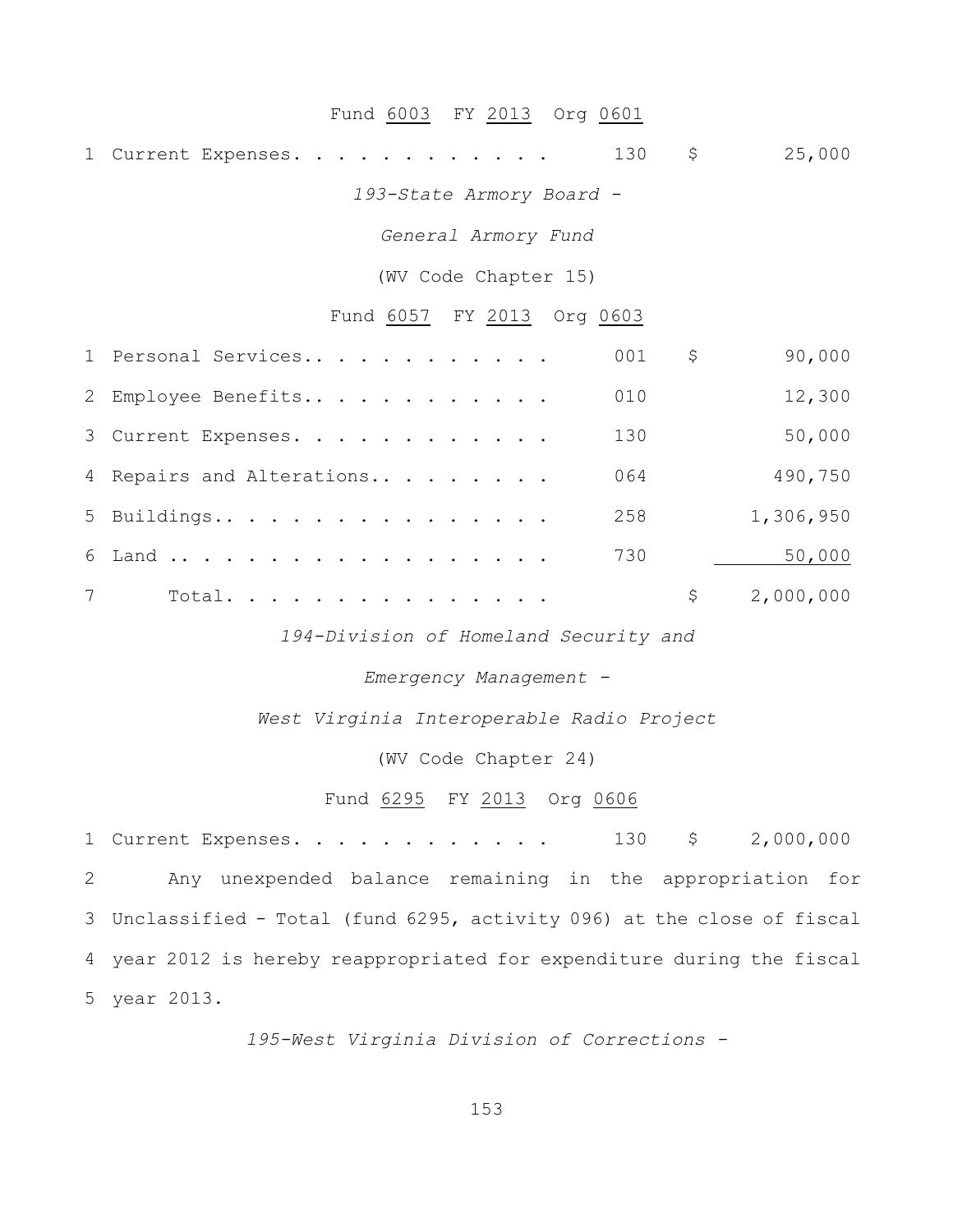# *Parolee Supervision Fees*

# (WV Code Chapter 62)

# Fund 6362 FY 2013 Org 0608

|   | 1 Personal Services | 001 | \$<br>376,732   |
|---|---------------------|-----|-----------------|
|   | 2 Annual Increment. | 004 | 7,531           |
|   | 3 Employee Benefits | 010 | 129,310         |
|   | 4 Unclassified.     | 099 | 10,024          |
|   | 5 Current Expenses. | 130 | 408,700         |
|   | 6 Equipment         | 070 | 30,000          |
|   | 7 Other Assets.     | 690 | 40,129          |
| 8 | Total.              |     | \$<br>1,002,426 |

*196-West Virginia State Police -*

*Motor Vehicle Inspection Fund*

# (WV Code Chapter 17C)

# Fund 6501 FY 2013 Org 0612

|              | 1 Personal Services       | 001 | \$<br>782,855   |
|--------------|---------------------------|-----|-----------------|
|              | 2 Annual Increment.       | 004 | 30,060          |
|              | 3 Employee Benefits       | 010 | 311,818         |
|              | 4 Current Expenses.       | 130 | 263,762         |
|              | 5 Repairs and Alterations | 064 | 4,500           |
|              | 6 Equipment               | 070 | 170,000         |
|              | 7 Other Assets.           | 690 | 5,000           |
|              | 8 BRIM Premium.           | 913 | 302,432         |
| $\mathsf{Q}$ | Total.                    |     | \$<br>1,870,427 |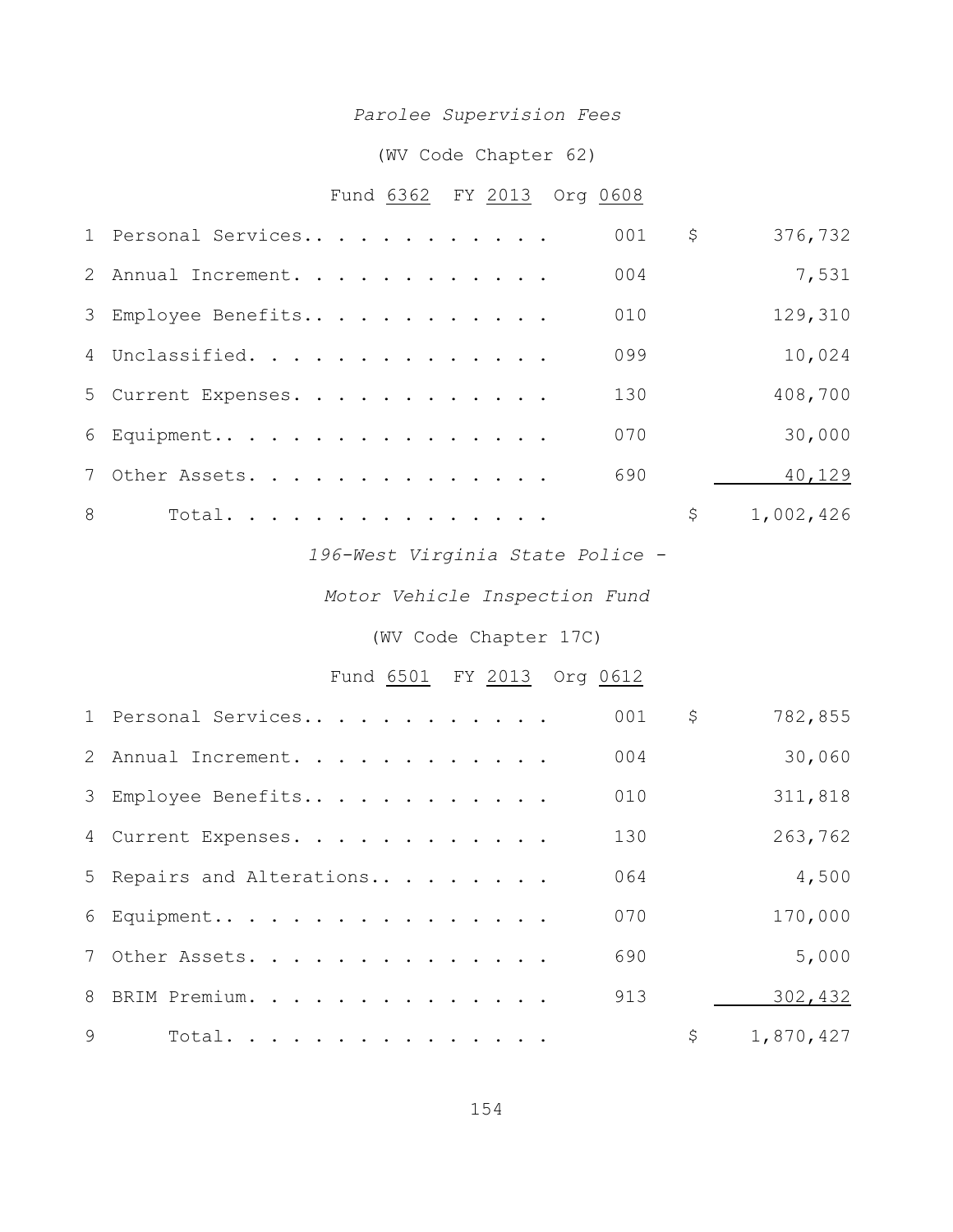10 The total amount of this appropriation shall be paid from the 11 special revenue fund out of fees collected for inspection stickers 12 as provided by law.

*197-West Virginia State Police -*

*Drunk Driving Prevention Fund*

(WV Code Chapter 15)

## Fund 6513 FY 2013 Org 0612

| 1 Current Expenses. 130 \$ 1,327,000 |  |  |  |  |  |  |  |             |
|--------------------------------------|--|--|--|--|--|--|--|-------------|
| 2 BRIM Premium. 913 154,452          |  |  |  |  |  |  |  |             |
|                                      |  |  |  |  |  |  |  | \$1,481,452 |

 The total amount of this appropriation shall be paid from the special revenue fund out of receipts collected pursuant to W.Va. Code §11-15-9a and 16 and paid into a revolving fund account in the state treasury.

*198-West Virginia State Police -*

*Surplus Real Property Proceeds Fund*

(WV Code Chapter 15)

## Fund 6516 FY 2013 Org 0612

|  |  |  |  |  |  |  |  |  | 1 Buildings 258 \$444,980  |
|--|--|--|--|--|--|--|--|--|----------------------------|
|  |  |  |  |  |  |  |  |  | 2 BRIM Premium. 913 17,222 |
|  |  |  |  |  |  |  |  |  | 3 Total \$522,202          |

*199-West Virginia State Police -*

*Surplus Transfer Account*

(WV Code Chapter 15)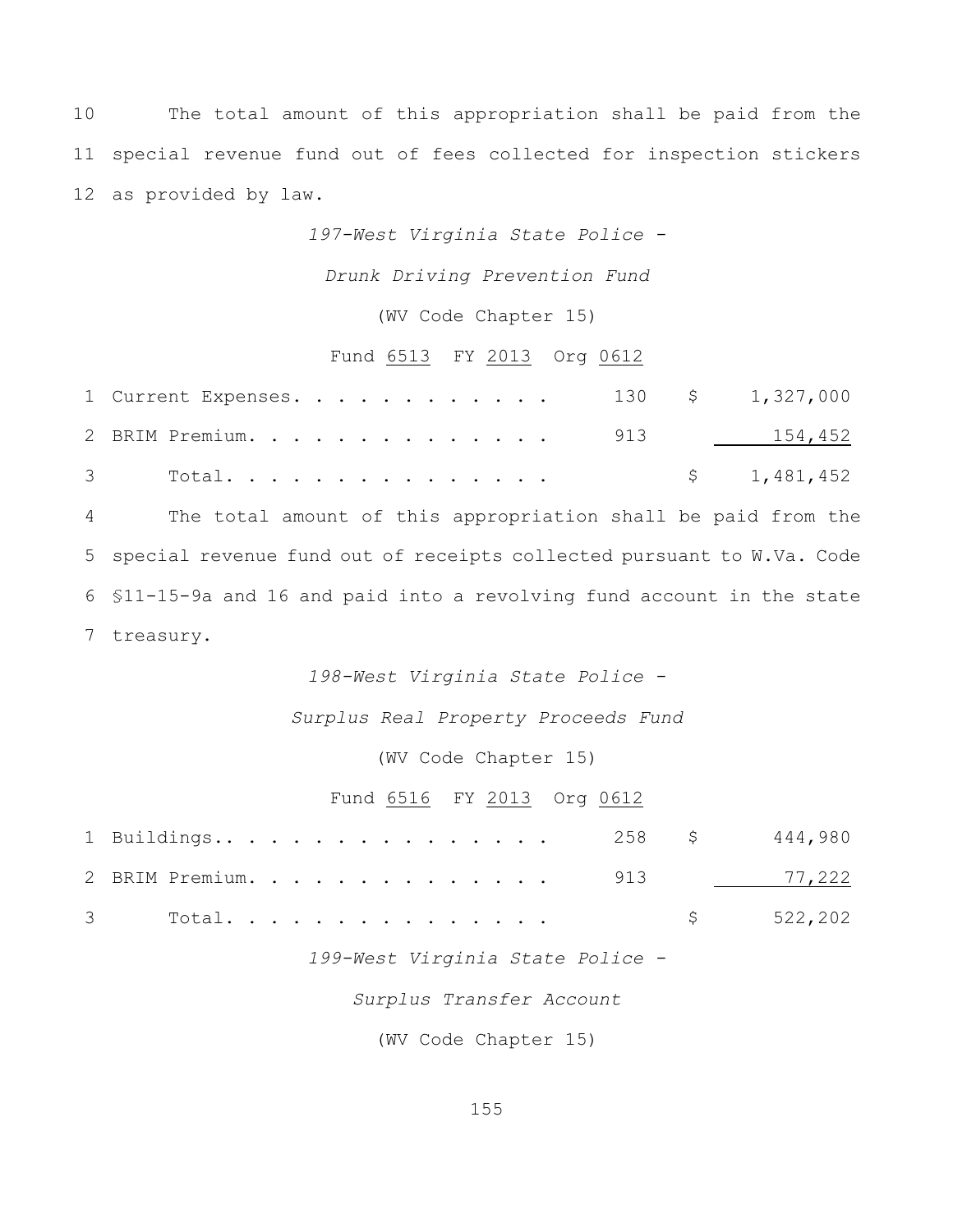# Fund 6519 FY 2013 Org 0612

|                | 130<br>1 Current Expenses.         | $\varsigma$ | 105,000 |
|----------------|------------------------------------|-------------|---------|
| 2              | 070<br>Equipment                   |             | 207,002 |
| 3              | 913<br>BRIM Premium.               |             | 54,063  |
| 4              | Total.                             | \$          | 366,065 |
|                | 200-West Virginia State Police -   |             |         |
|                | Central Abuse Registry Fund        |             |         |
|                | (WV Code Chapter 15)               |             |         |
|                | Fund 6527 FY 2013 Org 0612         |             |         |
|                | 001<br>1 Personal Services         | \$          | 140,788 |
| $\overline{2}$ | 004<br>Annual Increment.           |             | 840     |
| 3              | 010<br>Employee Benefits           |             | 76,250  |
| 4              | 130<br>Current Expenses.           |             | 38,019  |
| 5              | 064<br>Repairs and Alterations     |             | 500     |
| 6              | 913<br>BRIM Premium.               |             | 18,524  |
| 7              | Total.                             | \$          | 274,921 |
|                | 201-West Virginia State Police -   |             |         |
|                | Bail Bond Enforcer Fund            |             |         |
|                | (WV Code Chapter 15)               |             |         |
|                | Fund 6532 FY 2013 Org 0612         |             |         |
|                | 130<br>1 Current Expenses.         | \$          | 8,300   |
|                | 202-West Virginia State Police -   |             |         |
|                | State Police Academy Post Exchange |             |         |
|                | (WV Code Chapter 15)               |             |         |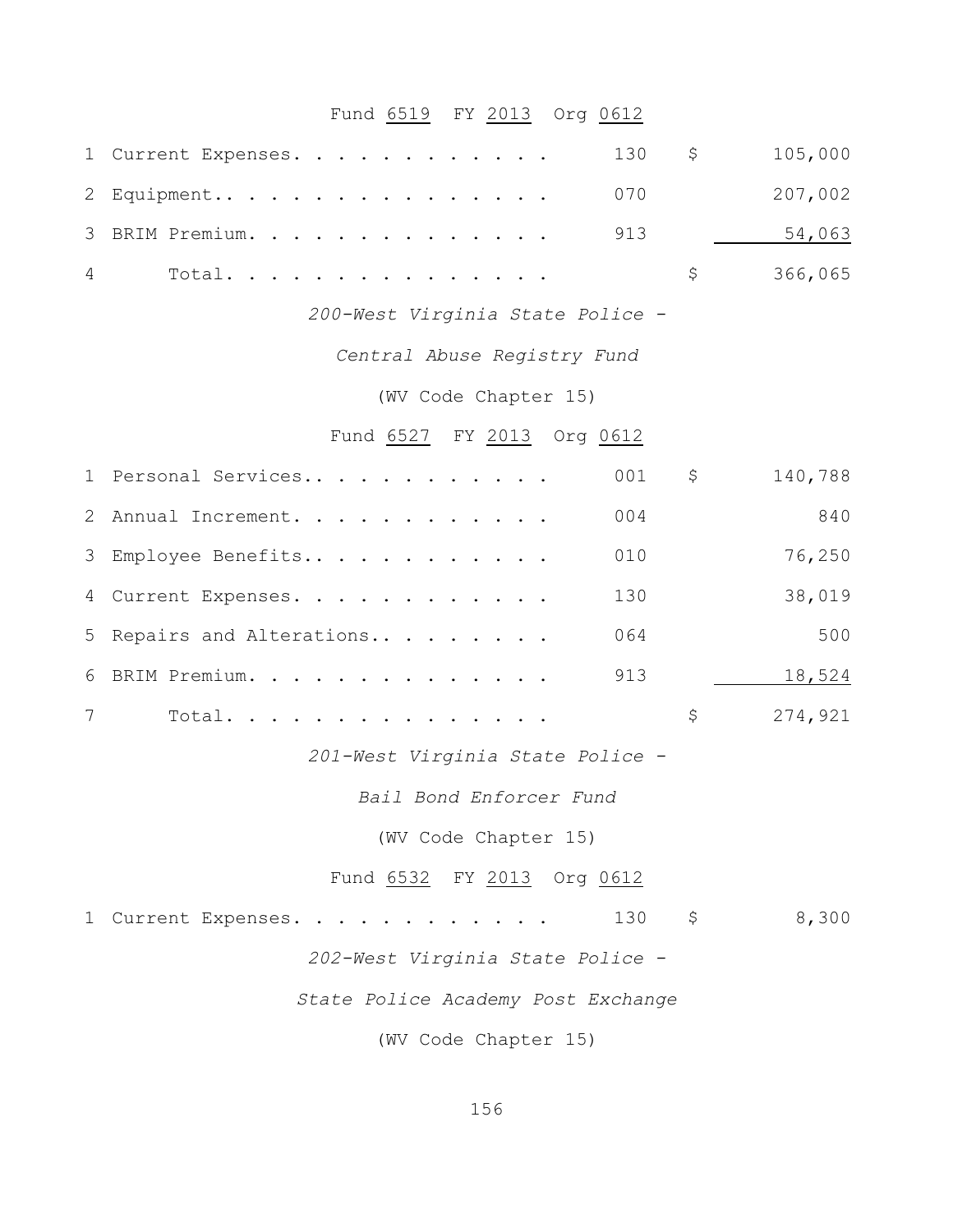# Fund 6544 FY 2013 Org 0612

| 1 Current Expenses. 130 \$ 160,000 |  |           |
|------------------------------------|--|-----------|
| 2 Repairs and Alterations 064      |  | 40,000    |
| 3 Total.                           |  | \$200,000 |

*203-Regional Jail and Correctional Facility Authority*

(WV Code Chapter 31)

# Fund 6675 FY 2013 Org 0615

|   | 1 Personal Services       | 001 | \$<br>1,395,228    |
|---|---------------------------|-----|--------------------|
|   | 2 Annual Increment.       | 004 | 22,260             |
|   | 3 Employee Benefits       | 010 | 553,551            |
|   | 4 Debt Service.           | 040 | 9,000,000          |
|   | 5 Current Expenses.       | 130 | 495,852            |
|   | 6 Repairs and Alterations | 064 | 4,000              |
|   | 7 Equipment               | 070 | 1,743              |
| 8 | Total.                    |     | \$<br>11, 472, 634 |

*204-Fire Commission -*

*Fire Marshal Fees*

(WV Code Chapter 29)

Fund 6152 FY 2013 Org 0619

| 1 Personal Services |  |  |  |  |  | $001$ \$ | 2,000,000 |
|---------------------|--|--|--|--|--|----------|-----------|
| 2 Annual Increment. |  |  |  |  |  | 004      | 35,000    |
| 3 Employee Benefits |  |  |  |  |  | 010      | 813,036   |
| 4 Unclassified.     |  |  |  |  |  | 099      | 3,800     |
| 5 Current Expenses. |  |  |  |  |  | 130      | 1,186,900 |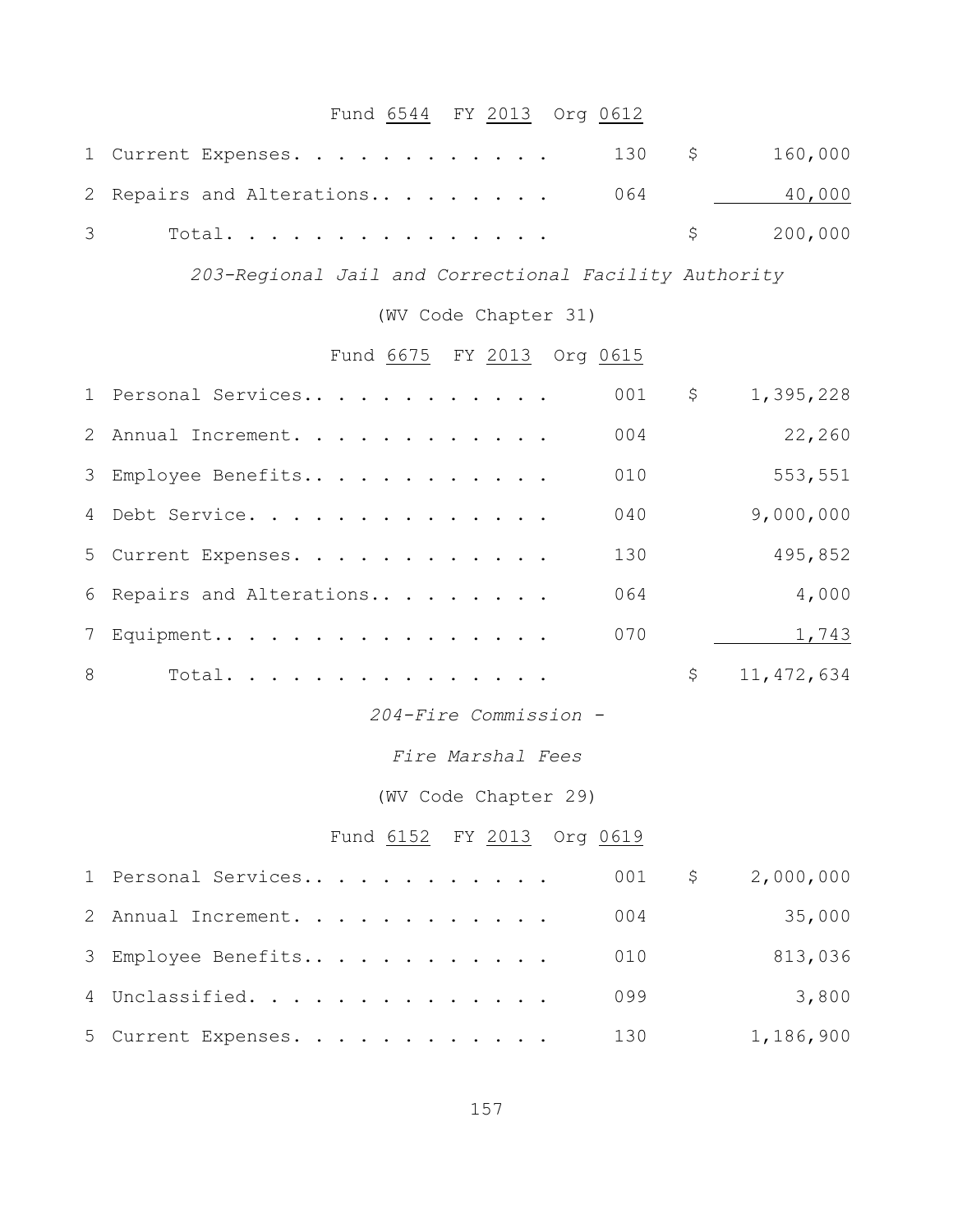|    | 6 Repairs and Alterations | 064 | 54,500    |
|----|---------------------------|-----|-----------|
|    | 7 Equipment               | 070 | 44,800    |
|    | 8 Other Assets.           | 690 | 12,000    |
|    | 9 BRIM Premium.           | 913 | 50,000    |
| 10 | Total.                    |     | 4,200,036 |

 Any unexpended cash balance remaining in fund 6152 at the close of the fiscal year 2012 is hereby available for expenditure as part of the fiscal year 2013 appropriation.

*205-Division of Justice and Community Services -*

*WV Community Corrections Fund*

(WV Code Chapter 62)

## Fund 6386 FY 2013 Org 0620

|    | 1 Personal Services       | 001 | \$<br>147,102   |
|----|---------------------------|-----|-----------------|
|    | 2 Annual Increment.       | 004 | 1,779           |
|    | 3 Employee Benefits       | 010 | 66,074          |
|    | 4 Unclassified.           | 099 | 20,000          |
|    | 5 Current Expenses.       | 130 | 1,761,045       |
|    | 6 Repairs and Alterations | 064 | 1,000           |
|    | 7 Equipment               | 070 | 1,000           |
|    | 8 Buildings               | 258 | 1,000           |
|    | 9 Other Assets.           | 690 | 1,000           |
| 10 | Total.                    |     | \$<br>2,000,000 |

*206-Division of Justice and Community Services -*

*Court Security Fund*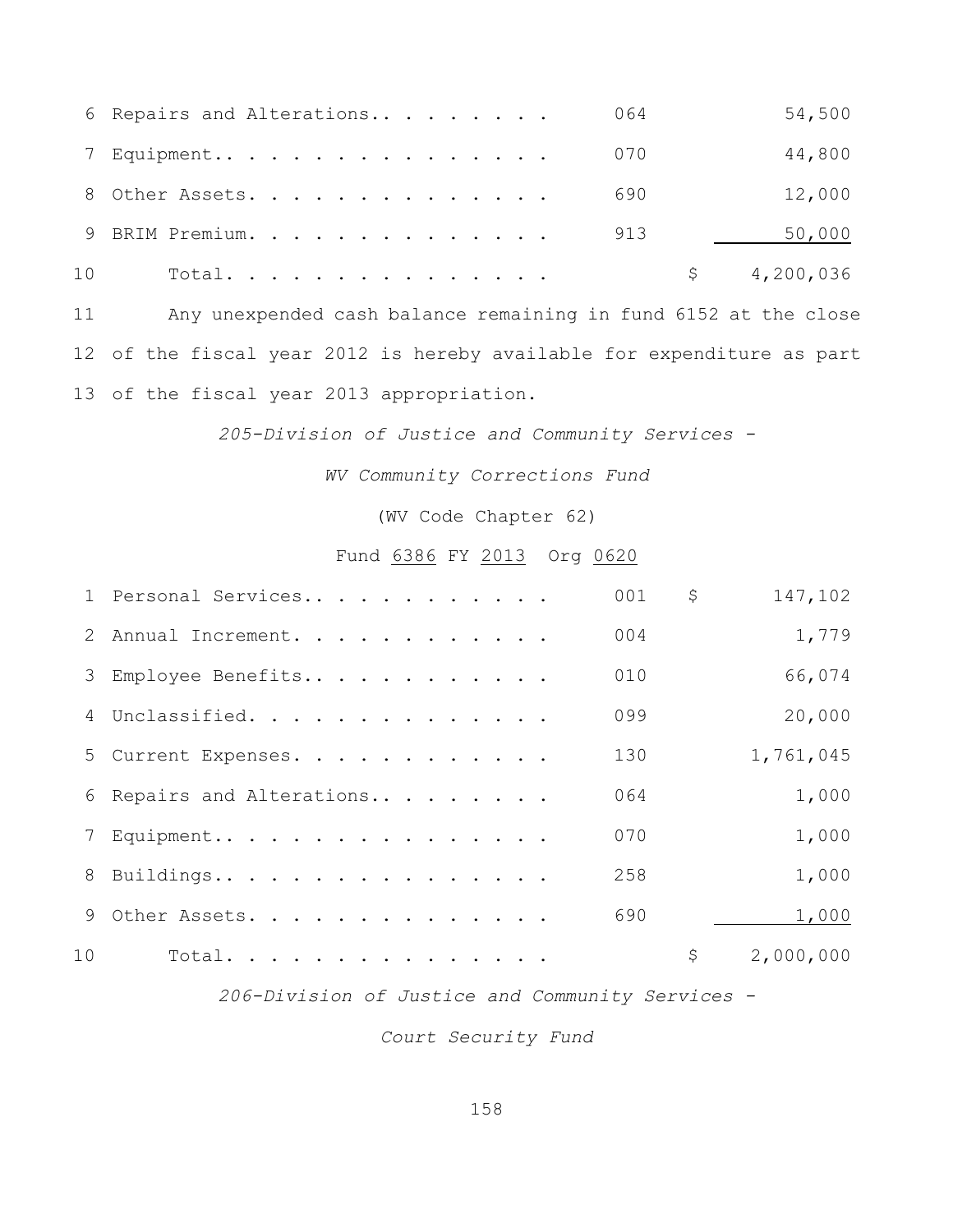# (WV Code Chapter 51)

# Fund 6804 FY 2013 Org 0620

|   | 1 Personal Services       | 001 | \$<br>18,616    |
|---|---------------------------|-----|-----------------|
|   | 2 Annual Increment.       | 004 | 354             |
|   | 3 Employee Benefits       | 010 | 8,190           |
|   | 4 Current Expenses.       | 130 | 1,472,540       |
|   | 5 Repairs and Alterations | 064 | 100             |
|   | 6 Equipment               | 070 | 100             |
|   | 7 Buildings               | 258 | 100             |
| 8 | Total.                    |     | \$<br>1,500,000 |

## **DEPARTMENT OF REVENUE**

*207-Division of Banking*

(WV Code Chapter 31A)

Fund 3041 FY 2013 Org 0303

|   | 1 Personal Services       | 001 | \$<br>1,812,262 |
|---|---------------------------|-----|-----------------|
|   | 2 Annual Increment.       | 004 | 24,000          |
|   | 3 Employee Benefits       | 010 | 865,928         |
|   | 4 Unclassified.           | 099 | 32,291          |
|   | 5 Current Expenses.       | 130 | 477,595         |
|   | 6 Repairs and Alterations | 064 | 3,500           |
|   | 7 Equipment               | 070 | 13,500          |
| 8 | Total.                    |     | \$<br>3,229,076 |

*208–Office of the Secretary -*

*State Debt Reduction Fund*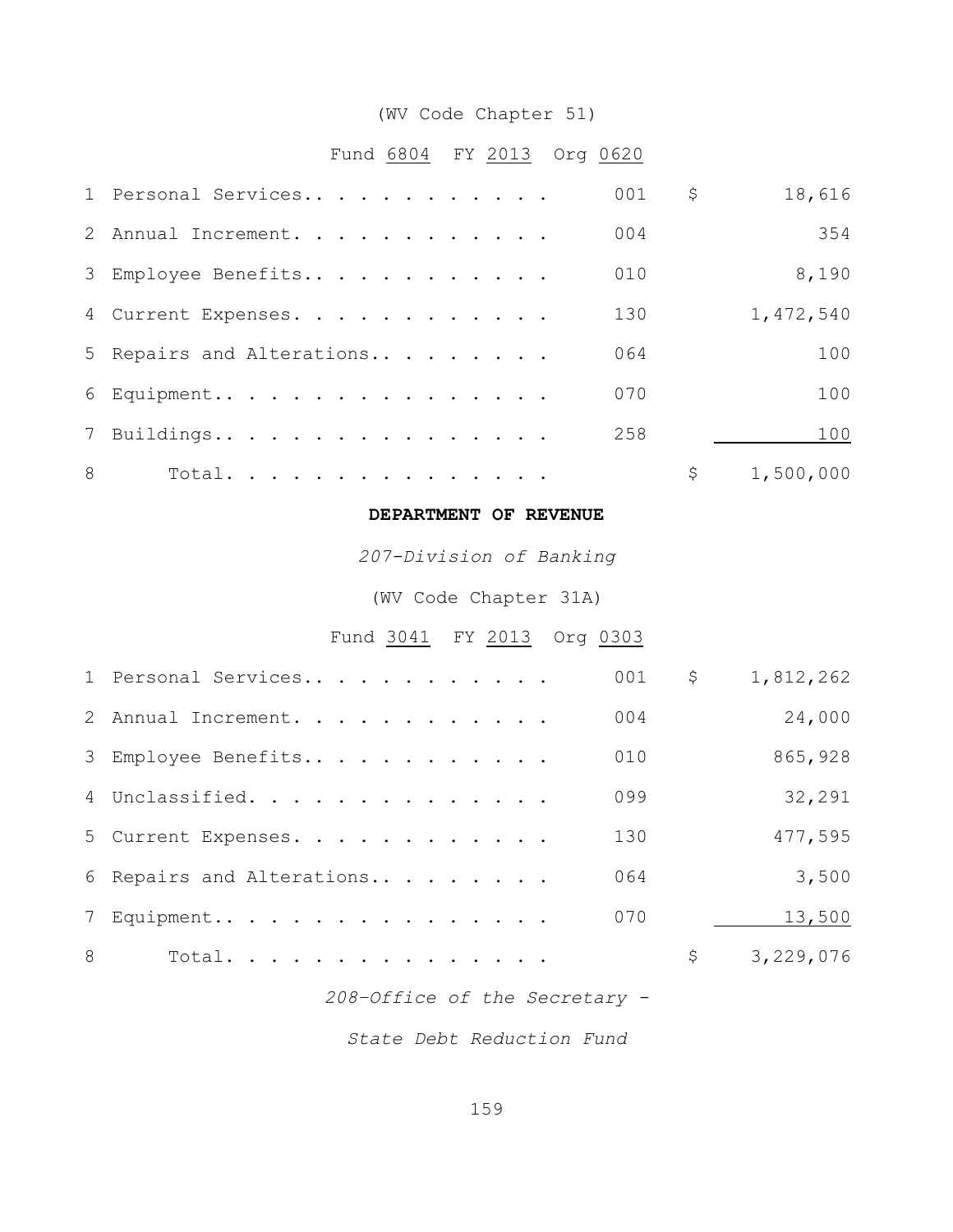#### (WV Code Chapter 29)

## Fund 7007 FY 2013 Org 0701

1 Directed Transfer.. . . . . . . . . . . 700 \$ 20,000,000 The above appropriation for Directed Transfer shall be transferred to the Consolidated Public Retirement Board - West Virginia Public Employees Retirement System Employers Accumulation Fund (fund 2510).

## *209-Tax Division -*

## *Cemetery Company Account*

## (WV Code Chapter 35)

## Fund 7071 FY 2013 Org 0702

|   | 1 Personal Services |  |  |  |  |  | $001$ \$ |   | 17,244 |
|---|---------------------|--|--|--|--|--|----------|---|--------|
|   | 2 Annual Increment. |  |  |  |  |  | 004      |   | 370    |
|   | 3 Employee Benefits |  |  |  |  |  | 010      |   | 5,845  |
|   | 4 Current Expenses. |  |  |  |  |  | 130      |   | 7,717  |
| 5 | Total.              |  |  |  |  |  |          | S | 31,176 |

## *210-Tax Division -*

#### *Special Audit and Investigative Unit*

## (WV Code Chapter 11)

# Fund 7073 FY 2013 Org 0702

| 1 Personal Services     | 001 \$ 571,192 |         |
|-------------------------|----------------|---------|
| 2 Annual Increment. 004 |                | 16,460  |
| 3 Employee Benefits 010 |                | 228,821 |
| 4 Unclassified. 099     |                | 11,000  |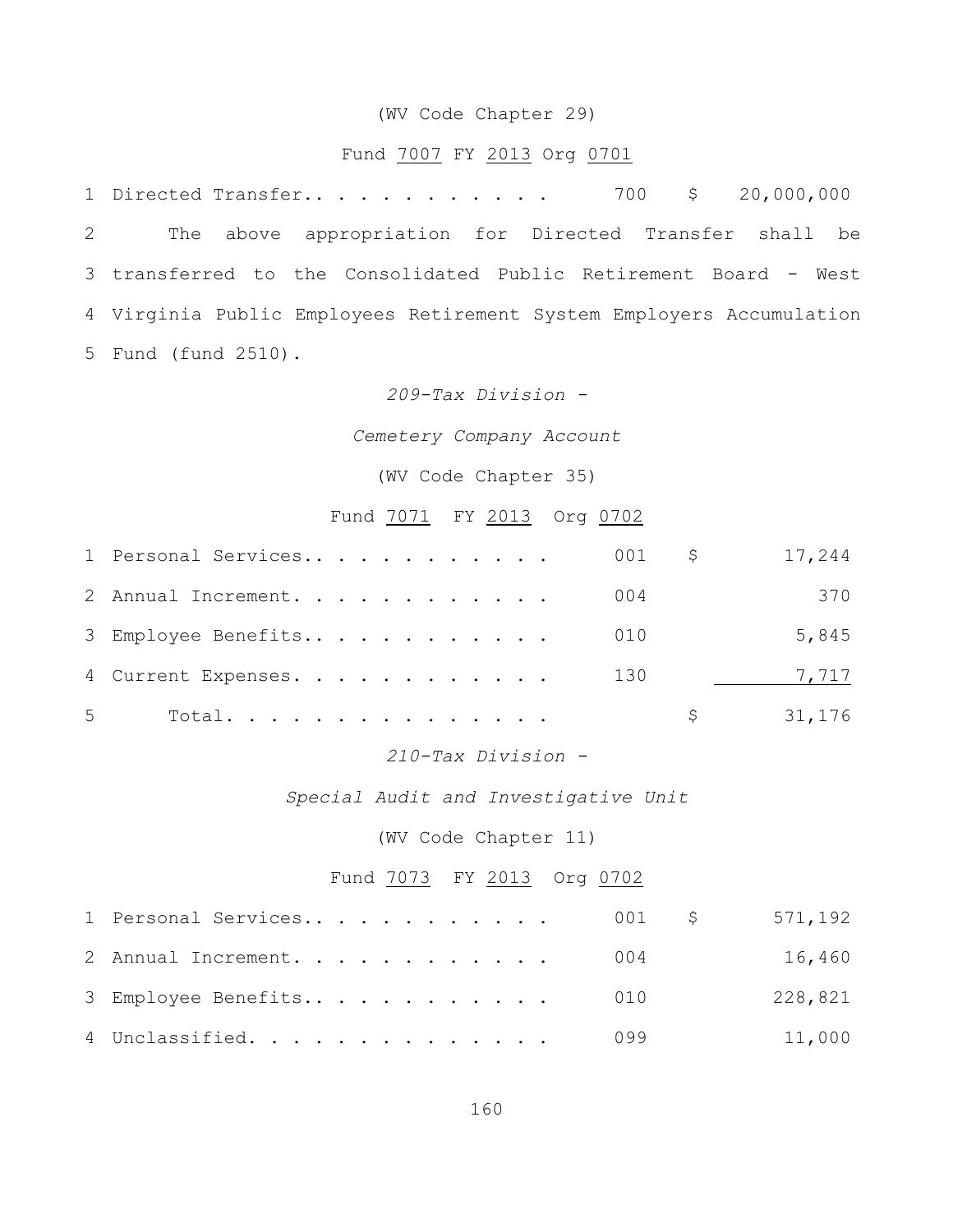| 5 Current Expenses.       | 130 | 260,527     |
|---------------------------|-----|-------------|
| 6 Repairs and Alterations | 064 | 7,000       |
| 7 Equipment               | 070 | 5,000       |
| 8<br>Total.               |     | \$1,100,000 |

*211-Tax Division -*

*Special District Excise Tax Administration Fund*

(WV Code Chapter 11)

Fund 7086 FY 2013 Org 0702

|   | 001<br>1 Personal Services   | $\varsigma$  | 28,288  |
|---|------------------------------|--------------|---------|
|   | 004<br>2 Annual Increment.   |              | 300     |
|   | 010<br>3 Employee Benefits   |              | 11,994  |
|   | 130<br>4 Current Expenses.   |              | 11,491  |
| 5 | Total.                       | \$           | 52,073  |
|   | 212-Tax Division -           |              |         |
|   | Wine Tax Administration Fund |              |         |
|   | (WV Code Chapter 60)         |              |         |
|   | Fund 7087 FY 2013 Org 0702   |              |         |
|   | 1 Personal Services<br>001   | $\mathsf{S}$ | 170,000 |
|   | 004<br>2 Annual Increment.   |              | 2,340   |
|   | 3 Employee Benefits<br>010   |              | 81,822  |
|   | 130<br>4 Current Expenses.   |              | 5,406   |
| 5 | Total.                       | \$           | 259,568 |

*213-Tax Division -*

*Reduced Cigarette Ignition Propensity*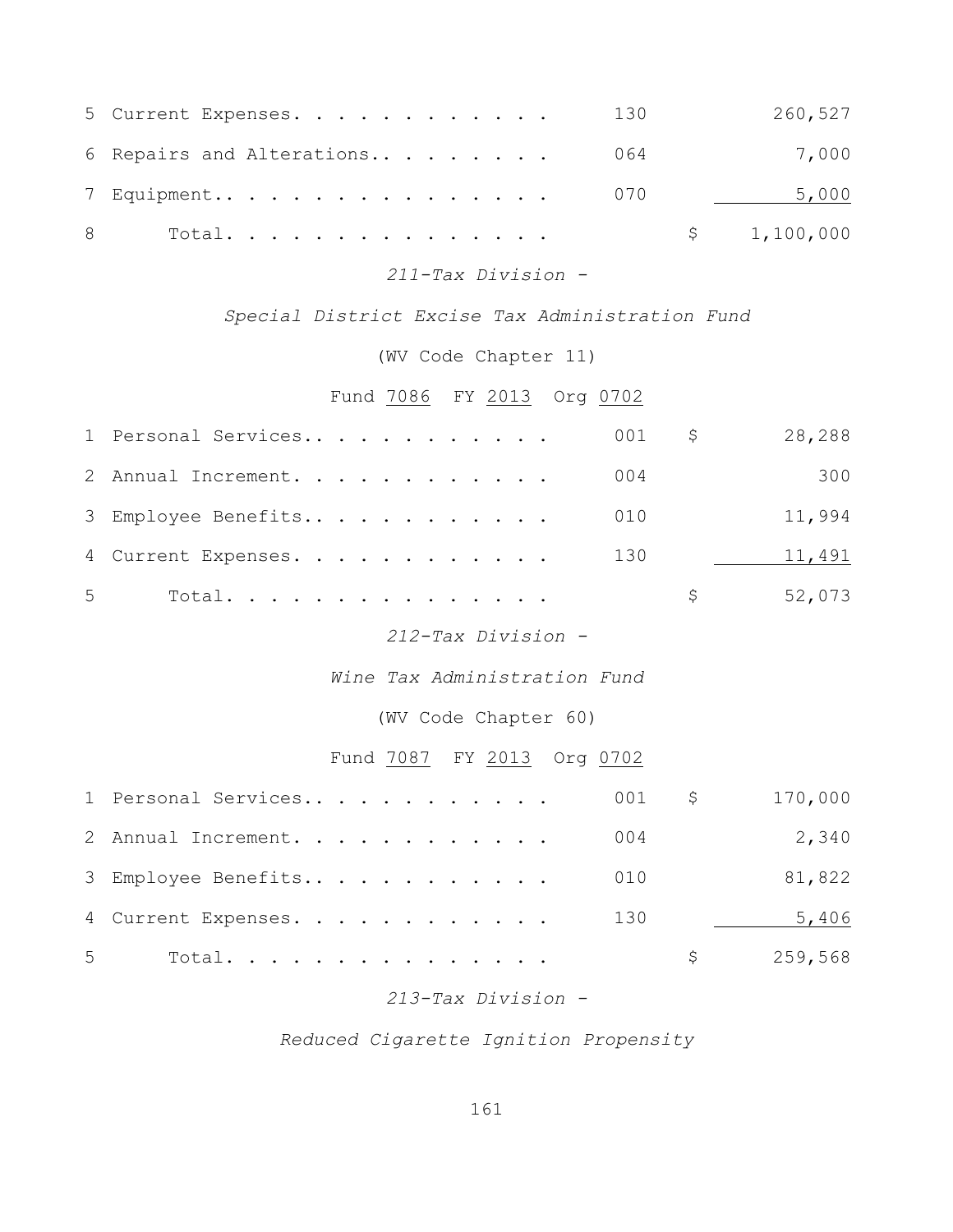## *Standard and Fire Prevention Act Fund*

(WV Code Chapter 47)

## Fund 7092 FY 2013 Org 0702

| 1 Current Expenses. 130 \$ 35,000 |  |  |  |  |  |  |          |
|-----------------------------------|--|--|--|--|--|--|----------|
| 2 Equipment 070 15,000            |  |  |  |  |  |  |          |
|                                   |  |  |  |  |  |  | \$50,000 |

## *214-State Budget Office* -

*Public Employees Insurance Reserve Fund*

(WV Code Chapter 11B)

## Fund 7400 FY 2013 Org 0703

1 Public Employees Insurance Reserve

 Fund — Transfer. . . . . . . . . . 903 \$ 6,800,000 The above appropriation for Public Employees Insurance Reserve Fund — Transfer shall be transferred to the Medical Services Trust Fund (fund 5185, org 0511) for expenditure.

*215-Insurance Commissioner -*

*Examination Revolving Fund*

(WV Code Chapter 33)

## Fund 7150 FY 2013 Org 0704

|   | 1 Personal Services     | 001 \$ | 518,696     |
|---|-------------------------|--------|-------------|
|   | 2 Annual Increment.     | 004    | 7,372       |
|   | 3 Employee Benefits     | 010    | 190,057     |
|   | 4 Current Expenses. 130 |        | 1,466,282   |
| 5 | Total.                  |        | \$2,182,407 |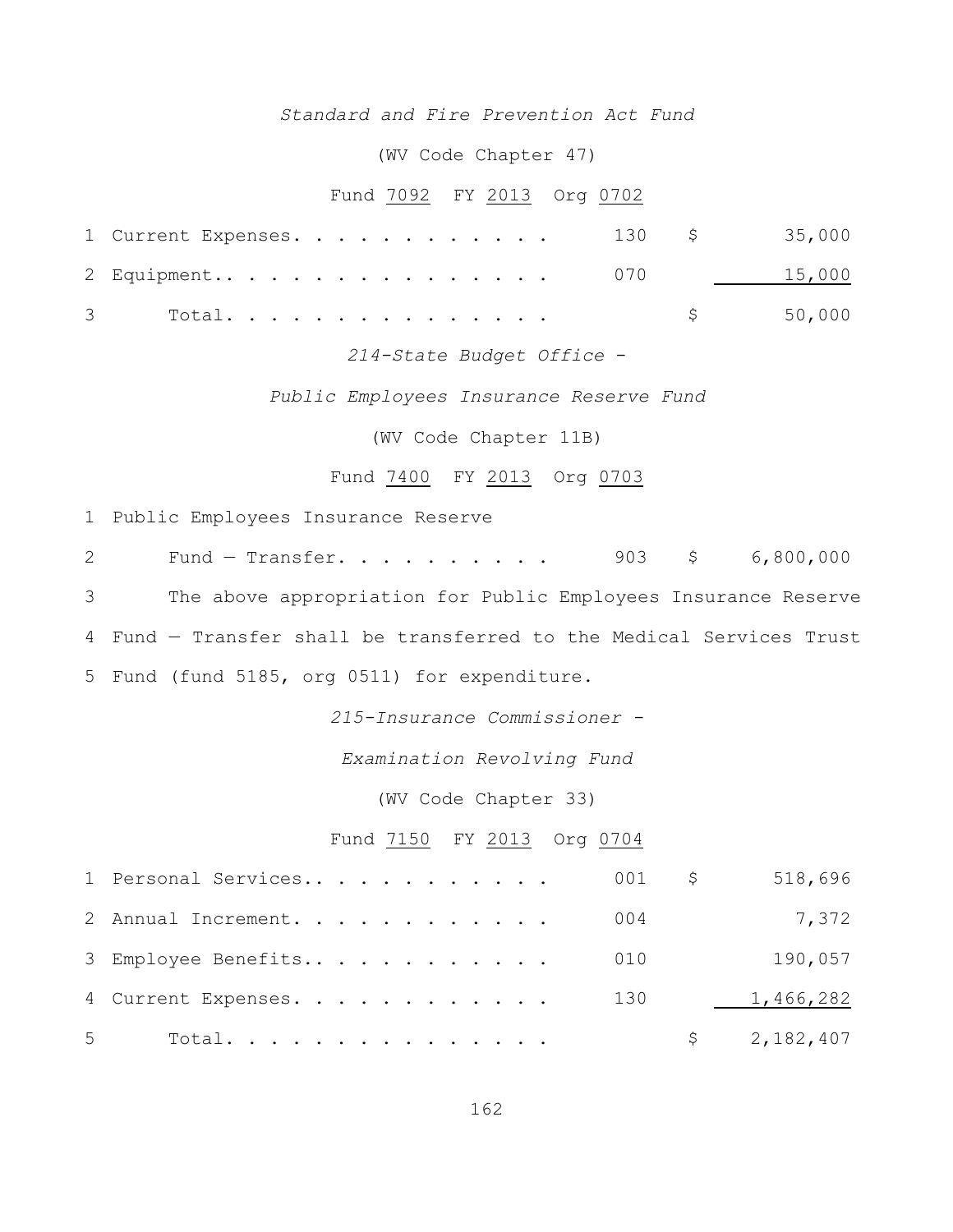## *216-Insurance Commissioner -*

## *Consumer Advocate*

# (WV Code Chapter 33)

# Fund 7151 FY 2013 Org 0704

|   | 1 Personal Services       | 001 | \$<br>383,295 |
|---|---------------------------|-----|---------------|
|   | 2 Annual Increment.       | 004 | 6,720         |
|   | 3 Employee Benefits       | 010 | 158,301       |
|   | 4 Current Expenses.       | 130 | 250,625       |
|   | 5 Repairs and Alterations | 064 | 1,037         |
|   | 6 Other Assets.           | 690 | 17,952        |
| 7 | Total.                    |     | \$<br>817,930 |

## *217-Insurance Commissioner*

## (WV Code Chapter 33)

# Fund 7152 FY 2013 Org 0704

|    | 1 Personal Services                                         | 001 | \$           | 16,462,396   |
|----|-------------------------------------------------------------|-----|--------------|--------------|
|    | 2 Annual Increment.                                         | 004 |              | 422,462      |
|    | 3 Employee Benefits                                         | 010 |              | 7,992,646    |
|    | 4 Current Expenses.                                         | 130 |              | 12,682,166   |
|    | 5 Repairs and Alterations                                   | 064 |              | 59,906       |
|    | 6 Equipment                                                 | 070 |              | 223,295      |
|    | 7 Buildings                                                 | 258 |              | 235,984      |
|    | 8 Other Assets.                                             | 690 |              | 205,682      |
| 9  | Total.                                                      |     | $\mathsf{S}$ | 38, 284, 537 |
| 10 | The total amount of this appropriation shall be paid from a |     |              |              |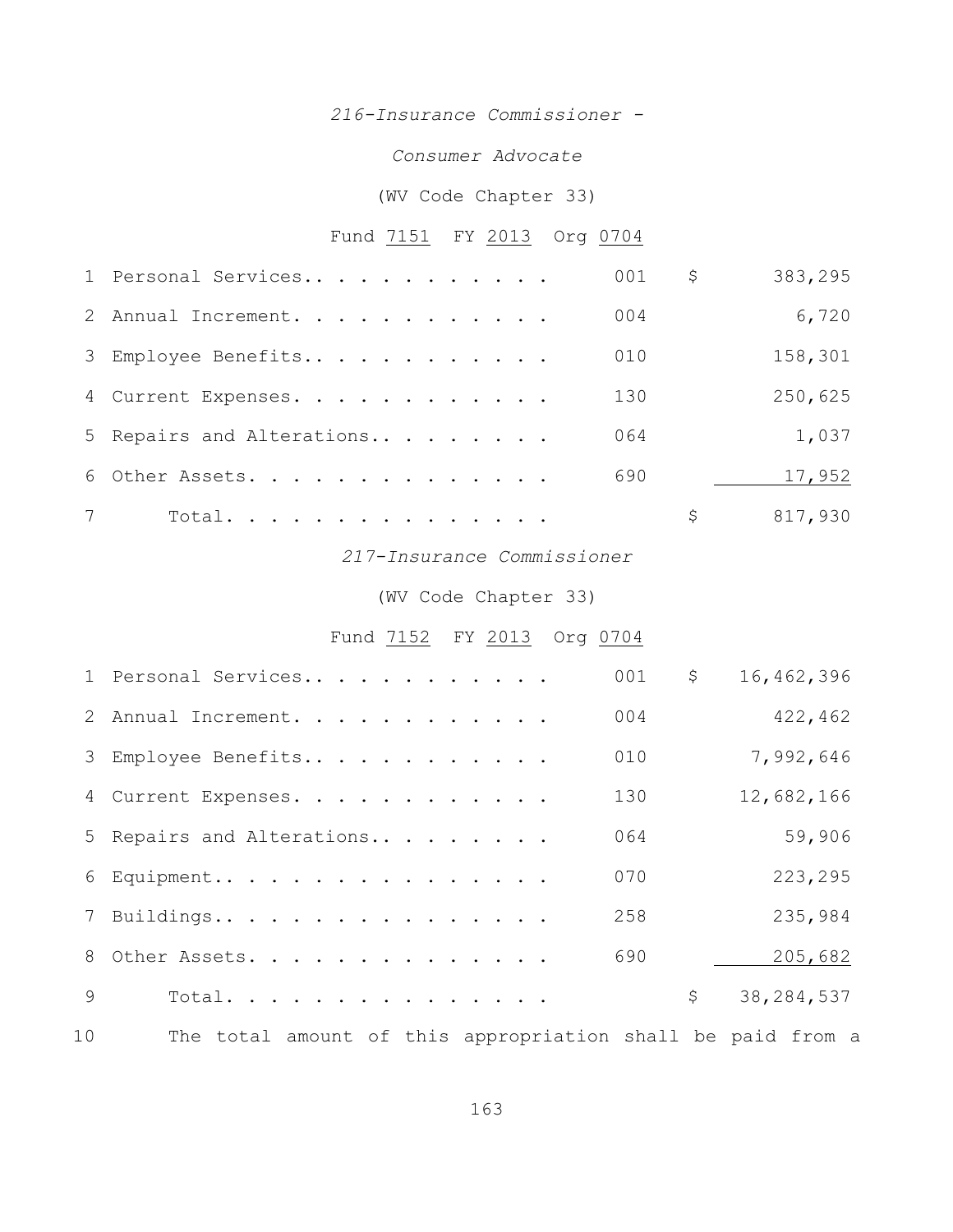11 special revenue fund out of collections of fees and charges as 12 provided by law.

*218-Insurance Commissioner* –

*Workers' Compensation Old Fund*

(WV Code Chapter 23)

Fund 7162 FY 2013 Org 0704

1 Current Expenses. . . . . . . . . . . . 130 \$ 550,000,000

*219-Insurance Commissioner* –

*Workers' Compensation Uninsured Employers' Fund*

(WV Code Chapter 23)

Fund 7163 FY 2013 Org 0704

1 Current Expenses. . . . . . . . . . . . 130 \$ 27,000,000

*220-Insurance Commissioner* –

*Self-Insured Employer Guaranty Risk Pool*

(WV Code Chapter 23)

Fund 7164 FY 2013 Org 0704

1 Current Expenses. . . . . . . . . . . . 130 \$ 5,000,000

*221-Insurance Commissioner* –

*Self-Insured Employer Security Risk Pool*

(WV Code Chapter 23)

Fund 7165 FY 2013 Org 0704

1 Current Expenses. . . . . . . . . . . . 130 \$ 10,000,000

*222-Lottery Commission* -

*Revenue Center Construction Fund*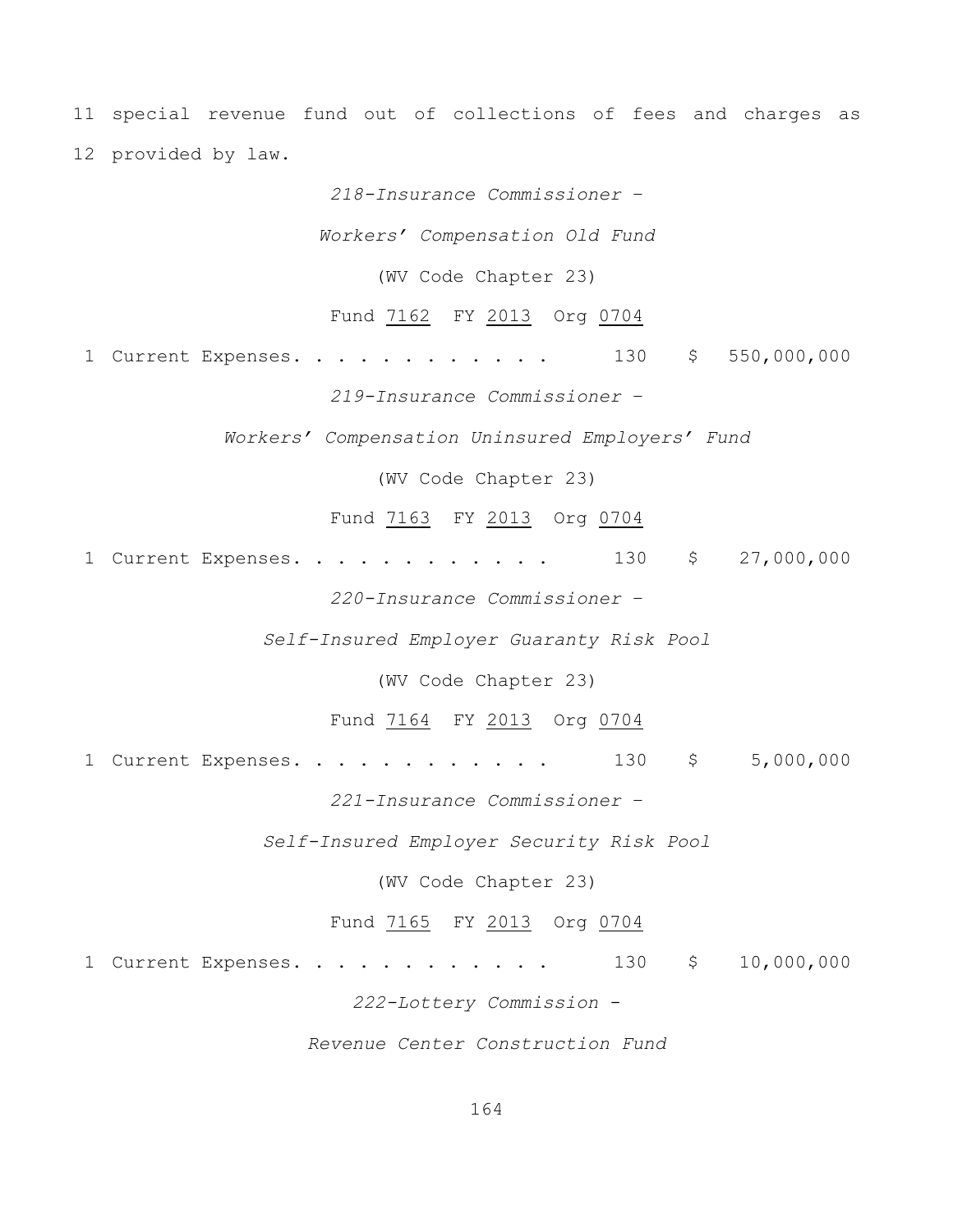## (WV Code Chapter 29)

## Fund 7209 FY 2013 Org 0705

| 1 Unclassified. 099 \$ 38,000 |  |  |  |  |  |  |  |  |             |
|-------------------------------|--|--|--|--|--|--|--|--|-------------|
| 2 Buildings 258 3,762,000     |  |  |  |  |  |  |  |  |             |
|                               |  |  |  |  |  |  |  |  | \$3,800,000 |

*223-Municipal Bond Commission*

## (WV Code Chapter 13)

## Fund 7253 FY 2013 Org 0706

|   | 1 Personal Services |  |  |  |  |  | 001 | S. | 166,570 |
|---|---------------------|--|--|--|--|--|-----|----|---------|
|   | 2 Annual Increment. |  |  |  |  |  | 004 |    | 5,332   |
|   | 3 Employee Benefits |  |  |  |  |  | 010 |    | 76,338  |
|   | 4 Current Expenses. |  |  |  |  |  | 130 |    | 84,948  |
| 5 | Total.              |  |  |  |  |  |     | S. | 333,188 |

*224-Racing Commission -*

#### *Relief Fund*

(WV Code Chapter 19)

## Fund 7300 FY 2013 Org 0707

1 Medical Expenses - Total. . . . . . . 245 \$ 57,000

2 The total amount of this appropriation shall be paid from the 3 special revenue fund out of collections of license fees and fines as 4 provided by law.

5 No expenditures shall be made from this account except for 6 hospitalization, medical care and/or funeral expenses for persons 7 contributing to this fund.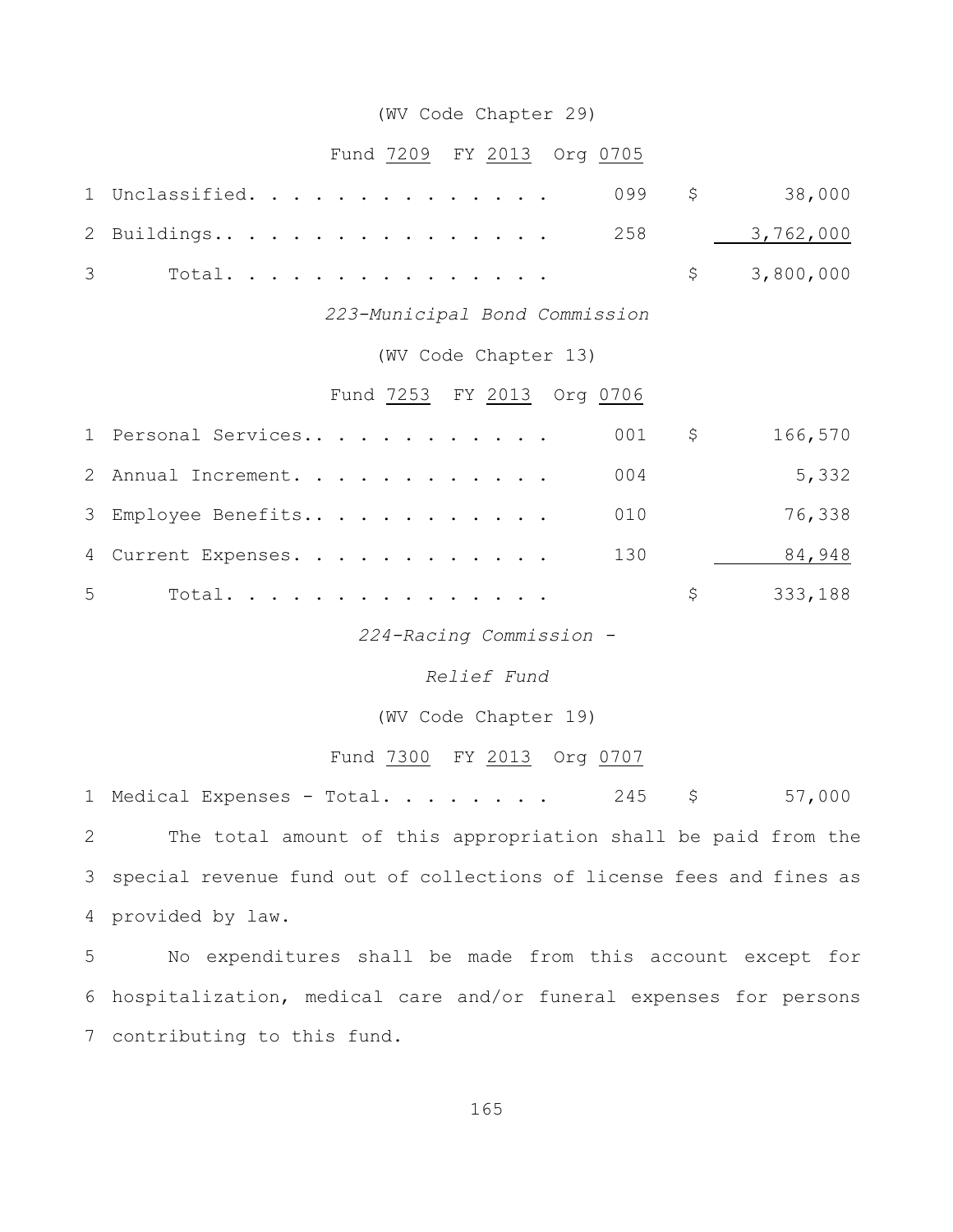# *225-Racing Commission -*

## *Administration and Promotion Account*

## (WV Code Chapter 19)

# Fund 7304 FY 2013 Org 0707

|   | 1 Personal Services |  |  |  |  |  | 001 | \$  | 125,645 |
|---|---------------------|--|--|--|--|--|-----|-----|---------|
|   | 2 Annual Increment. |  |  |  |  |  | 004 |     | 2,170   |
|   | 3 Employee Benefits |  |  |  |  |  | 010 |     | 37,967  |
|   | 4 Current Expenses. |  |  |  |  |  | 130 |     | 179,218 |
|   | 5 Equipment         |  |  |  |  |  | 070 |     | 10,000  |
| 6 | Total.              |  |  |  |  |  |     | \$. | 355,000 |

# *226-Racing Commission -*

# *General Administration*

## (WV Code Chapter 19)

## Fund 7305 FY 2013 Org 0707

| 1 Personal Services       | 001 | \$ | 2,766,717 |
|---------------------------|-----|----|-----------|
| 2 Annual Increment.       | 004 |    | 25,206    |
| 3 Employee Benefits       | 010 |    | 797,179   |
| 4 Current Expenses.       | 130 |    | 1,254,164 |
| 5 Repairs and Alterations | 064 |    | 7,000     |
| 6 Equipment               | 070 |    | 50,000    |
| Total.                    |     | S  | 4,900,266 |

## *227-Racing Commission* -

*Administration, Promotion, Education, Capital Improvement*

*and Greyhound Adoption Programs*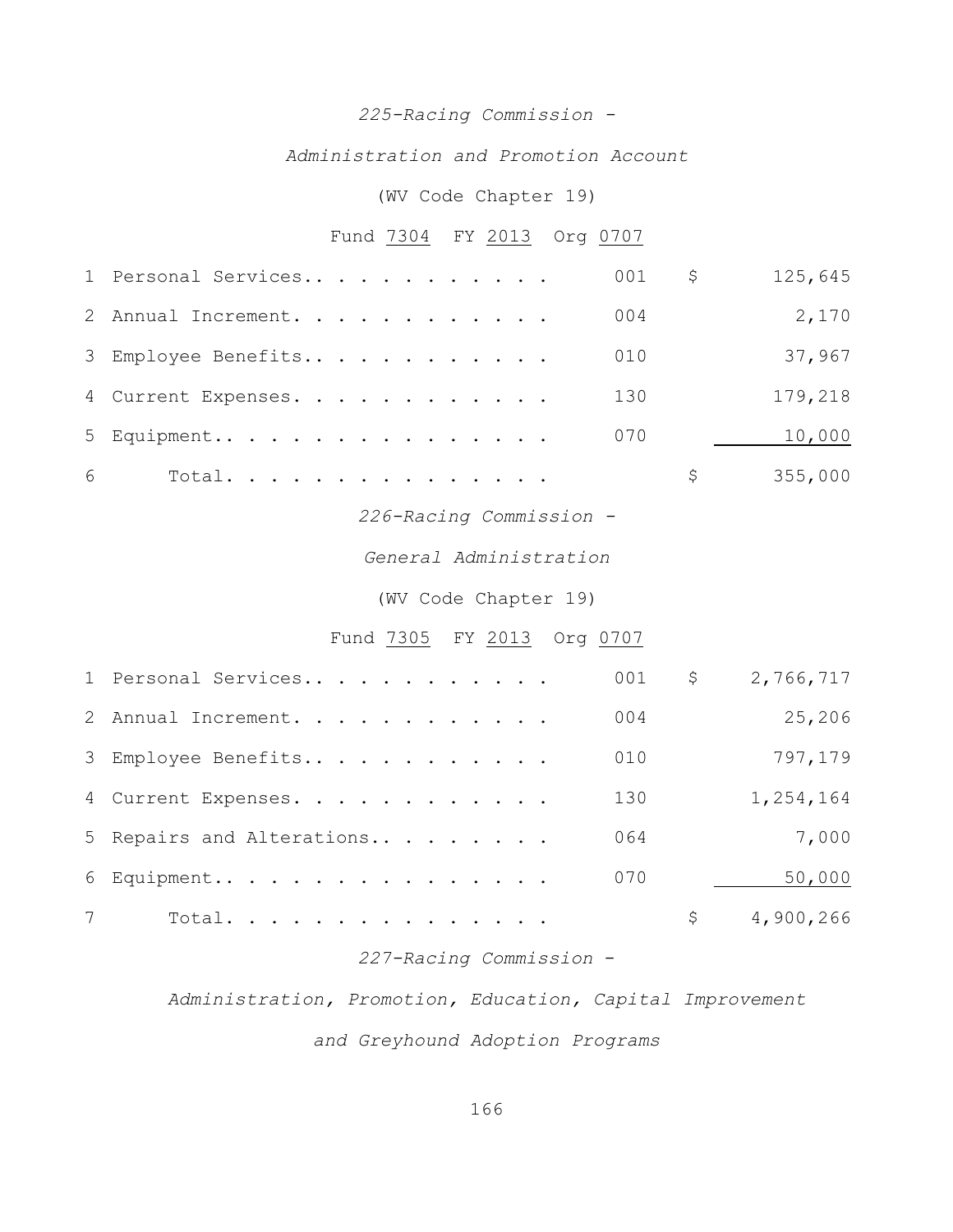## *to include Spaying and Neutering Account*

## (WV Code Chapter 19)

# Fund 7307 FY 2013 Org 0707

|   | 1 Personal Services       | 001 | S. | 110,000 |
|---|---------------------------|-----|----|---------|
|   | 2 Employee Benefits       | 010 |    | 53,414  |
|   | 3 Current Expenses.       | 130 |    | 405,507 |
|   | 4 Repairs and Alterations | 064 |    | 5,000   |
|   | 5 Equipment               | 070 |    | 200,000 |
| 6 | Total.                    |     | S. | 773,921 |

*228-Alcohol Beverage Control Administration* -

*Wine License Special Fund*

(WV Code Chapter 60)

#### Fund 7351 FY 2013 Org 0708

|   | 1 Personal Services       | 001 | \$<br>113,943 |
|---|---------------------------|-----|---------------|
|   | 2 Annual Increment.       | 004 | 3,780         |
|   | 3 Employee Benefits       | 010 | 50,840        |
|   | 4 Current Expenses.       | 130 | 32,324        |
|   | 5 Repairs and Alterations | 064 | 8,000         |
|   | 6 Equipment               | 070 | 50,000        |
|   | 7 Buildings               | 258 | 100,000       |
| 8 | Total.                    |     | \$<br>358,887 |

 Any unexpended balance in the appropriation for Capital Outlay and Maintenance (fund 7351, activity 755) at the close of the fiscal year 2012 is hereby reappropriated for expenditure during the fiscal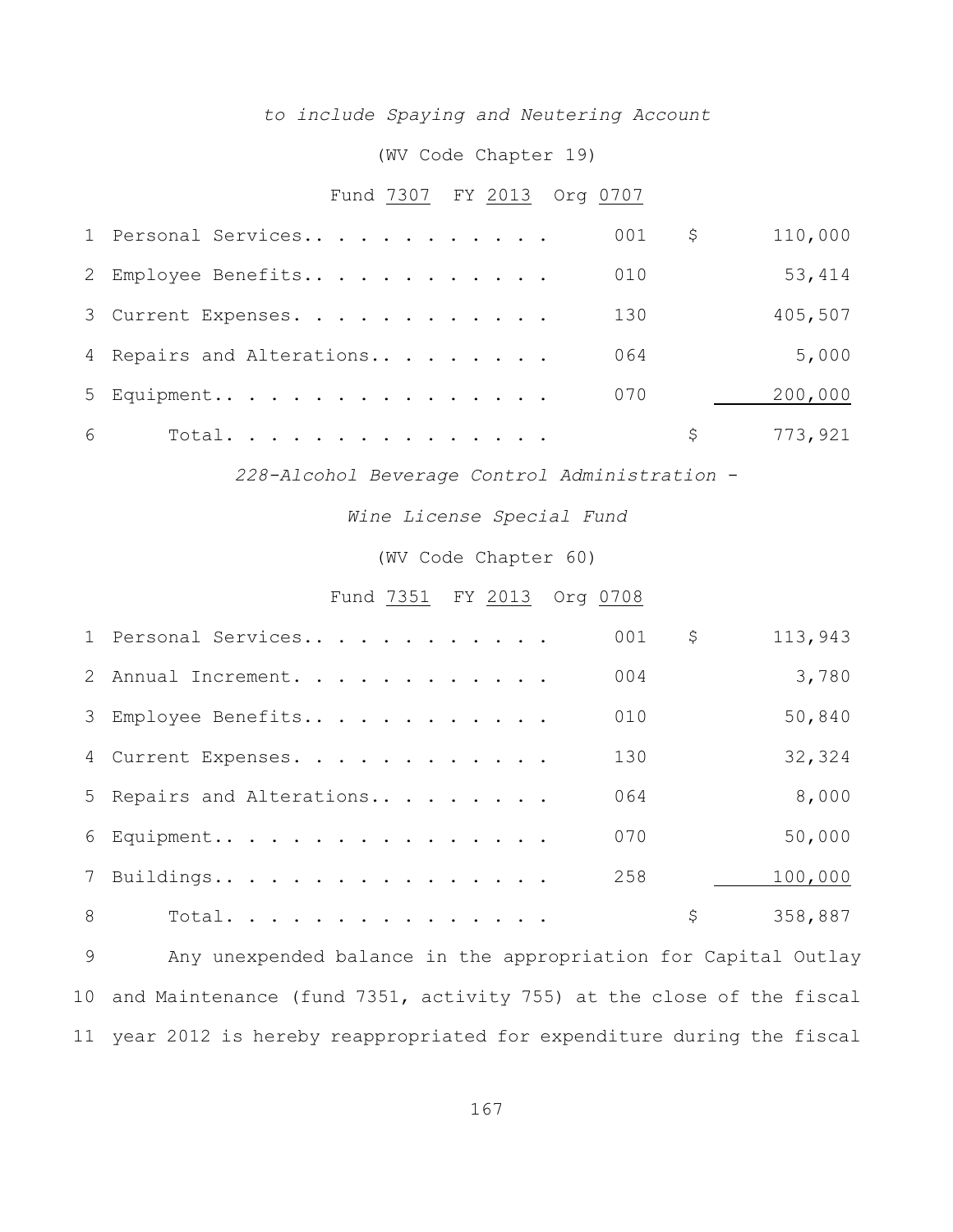year 2013.

 To the extent permitted by law, four classified exempt positions shall be provided from Personal Services line item for field auditors.

## *229-Alcohol Beverage Control Administration*

(WV Code Chapter 60)

## Fund 7352 FY 2013 Org 0708

|                | 1 Personal Services       | 001 | \$<br>3,734,079 |
|----------------|---------------------------|-----|-----------------|
|                | 2 Annual Increment.       | 004 | 98,092          |
|                | 3 Employee Benefits       | 010 | 1,640,895       |
|                | 4 Current Expenses.       | 130 | 2,930,500       |
|                | 5 Repairs and Alterations | 064 | 62,000          |
|                | 6 Equipment               | 070 | 37,548          |
| $7\phantom{0}$ | Total.                    |     | 8,503,114       |

 The total amount of this appropriation shall be paid from a special revenue fund out of liquor revenues and any other revenues available.

 The above appropriation includes the salary of the commissioner and the salaries, expenses and equipment of administrative offices, warehouses and inspectors.

 From the above appropriation an amount not less than \$200,000 shall be used for the Tobacco/Alcohol Education Program.

 There is hereby appropriated from liquor revenues, in addition to the above appropriation, the necessary amount for the purchase of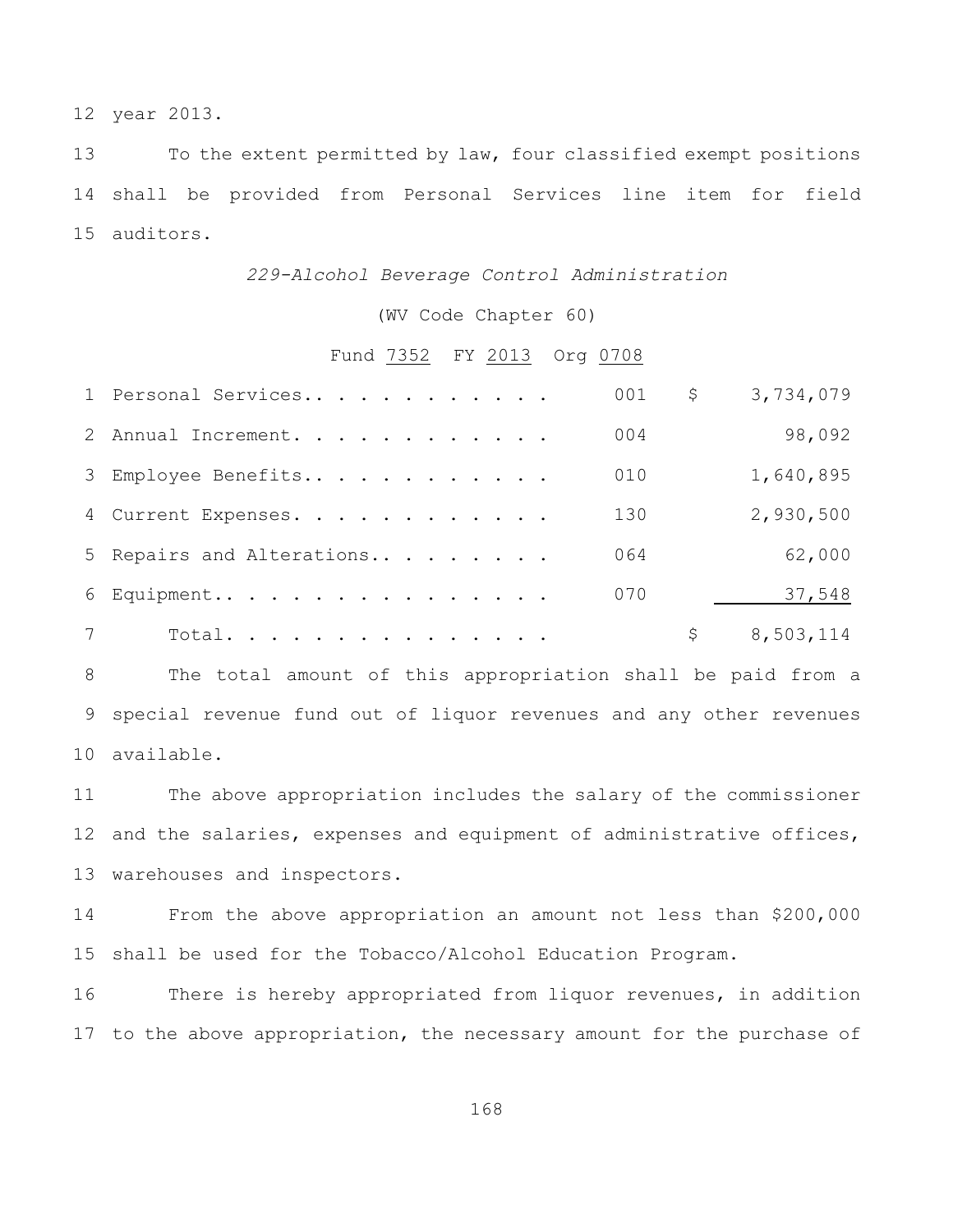18 liquor as provided by law.

## **DEPARTMENT OF TRANSPORTATION**

*230-Division of Motor Vehicles* -

*Dealer Recovery Fund*

(WV Code Chapter 17)

Fund 8220 FY 2013 Org 0802

1 Current Expenses. . . . . . . . . . . . 130 \$ 189,000

*231-Division of Motor Vehicles* -

*Motor Vehicle Fees Fund*

(WV Code Chapter 17B)

## Fund 8223 FY 2013 Org 0802

|   | 1 Personal Services              |             | 001 \$ 1,702,000 |  |  |  |  |  |  |  |  |  |  |
|---|----------------------------------|-------------|------------------|--|--|--|--|--|--|--|--|--|--|
|   | 004<br>2 Annual Increment.       |             | 35,000           |  |  |  |  |  |  |  |  |  |  |
|   | 010<br>3 Employee Benefits       |             | 756,959          |  |  |  |  |  |  |  |  |  |  |
|   | 130<br>4 Current Expenses.       |             | 3,832,552        |  |  |  |  |  |  |  |  |  |  |
|   | 064<br>5 Repairs and Alterations |             | 16,000           |  |  |  |  |  |  |  |  |  |  |
|   | 690<br>6 Other Assets.           |             | 210,000          |  |  |  |  |  |  |  |  |  |  |
| 7 | Total.                           | $\varsigma$ | 6,552,511        |  |  |  |  |  |  |  |  |  |  |
|   | 232-Division of Highways -       |             |                  |  |  |  |  |  |  |  |  |  |  |
|   | A. James Manchin Fund            |             |                  |  |  |  |  |  |  |  |  |  |  |
|   | (WV Code Chapter 22)             |             |                  |  |  |  |  |  |  |  |  |  |  |
|   | Fund 8319 FY 2013 Org 0803       |             |                  |  |  |  |  |  |  |  |  |  |  |

1 Current Expenses. . . . . . . . . . . . 130 \$ 1,600,000 *233-Public Port Authority -*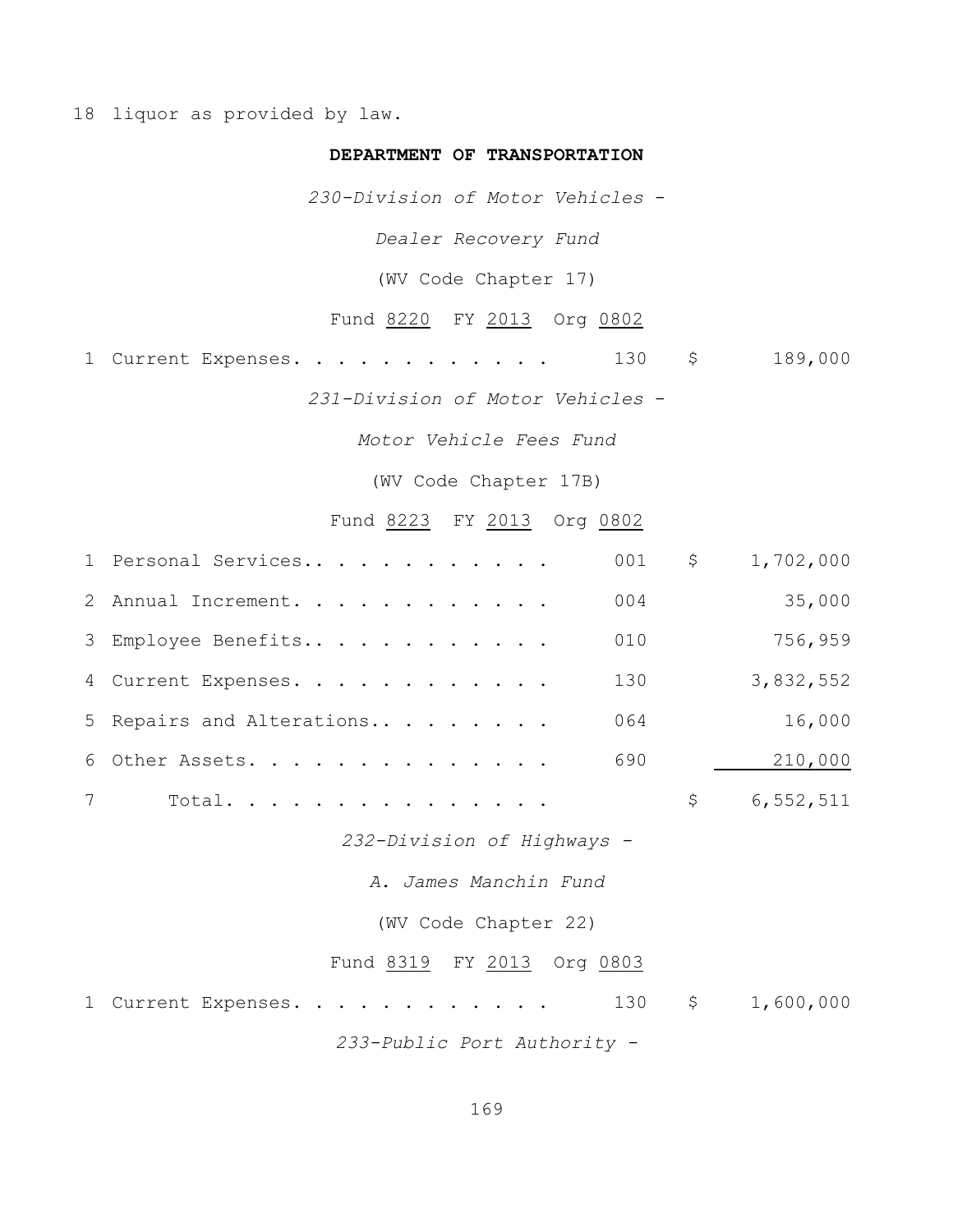## *Special Railroad and Intermodal Enhancement Fund*

(WV Code Chapter 17)

# Fund 8254 FY 2013 Org 0806

1 Current Expenses. . . . . . . . . . . . 130 \$ 8,000,000

## **DEPARTMENT OF VETERANS' ASSISTANCE**

*234-Veterans' Facilities Support Fund*

(WV Code Chapter 9A)

#### Fund 6703 FY 2013 Org 0613

|   | 1 Personal Services | 001 | Ş. | 65,000    |
|---|---------------------|-----|----|-----------|
|   | 2 Annual Increment. | 004 |    | 300       |
|   | 3 Employee Benefits | 010 |    | 28,850    |
|   | 4 Unclassified.     | 099 |    | 58,313    |
|   | 5 Current Expenses. | 130 |    | 5,744,097 |
| 6 | Total.              |     |    | 5,896,560 |

*235-Department of Veterans' Assistance -*

*WV Veterans' Home* -

## *Special Revenue Operating Fund*

## (WV Code Chapter 9A)

## Fund 6754 FY 2013 Org 0618

| 1 Current Expenses. 130 \$ 712,000 |  |           |
|------------------------------------|--|-----------|
| 2 Repairs and Alterations 064      |  | 38,000    |
| 3 Total.                           |  | \$750,000 |

#### **BUREAU OF SENIOR SERVICES**

*236-Bureau of Senior Services -*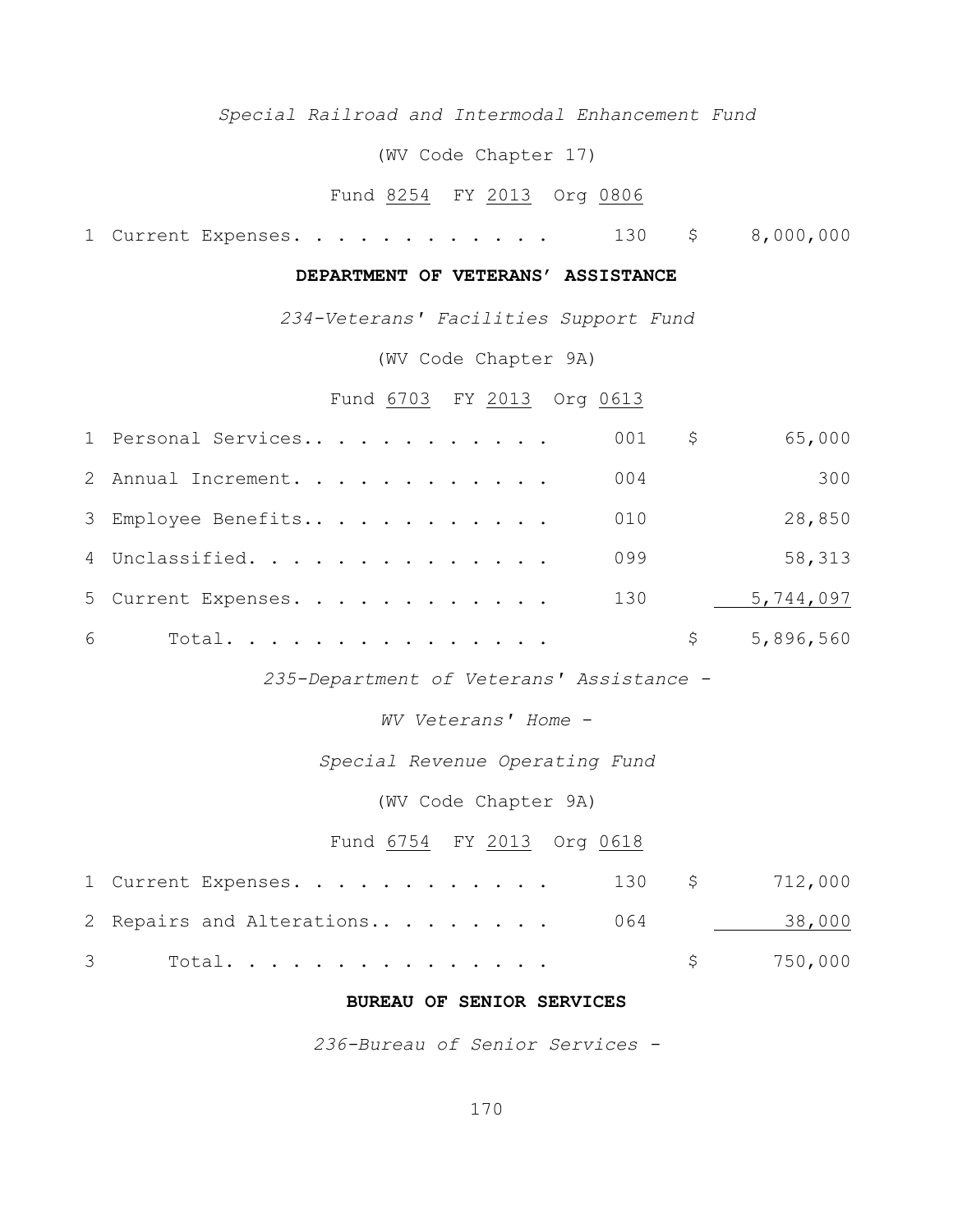#### *Community Based Service Fund*

(WV Code Chapter 22)

#### Fund 5409 FY 2013 Org 0508

|                | 1 Personal Services |  |  |  |  |  | 001 \$ | 110,000      |
|----------------|---------------------|--|--|--|--|--|--------|--------------|
|                | 2 Annual Increment. |  |  |  |  |  | 004    | 1,000        |
|                | 3 Employee Benefits |  |  |  |  |  | 010    | 38,267       |
|                | 4 Current Expenses. |  |  |  |  |  | 130    | 10,350,733   |
| 5 <sup>5</sup> | Total.              |  |  |  |  |  |        | \$10,500,000 |

 The total amount of this appropriation is funded from annual table game license fees to enable the aged and disabled citizens of West Virginia to stay in their homes through the provision of home and community-based services.

#### **HIGHER EDUCATION**

*237-Higher Education Policy Commission -*

*System -*

*Registration Fee Capital Improvement Fund*

*(Capital Improvement and Bond Retirement Fund)*

*Control Account*

(WV Code Chapters 18 and 18B)

## Fund 4902 FY 2013 Org 0442

1 General Capital Expenditures (R) . . . . 306 \$ 500,000 Any unexpended balance remaining in the appropriation for General Capital Expenditures (fund 4902, activity 306, fiscal year 2012) at the close of fiscal year 2012 is hereby reappropriated for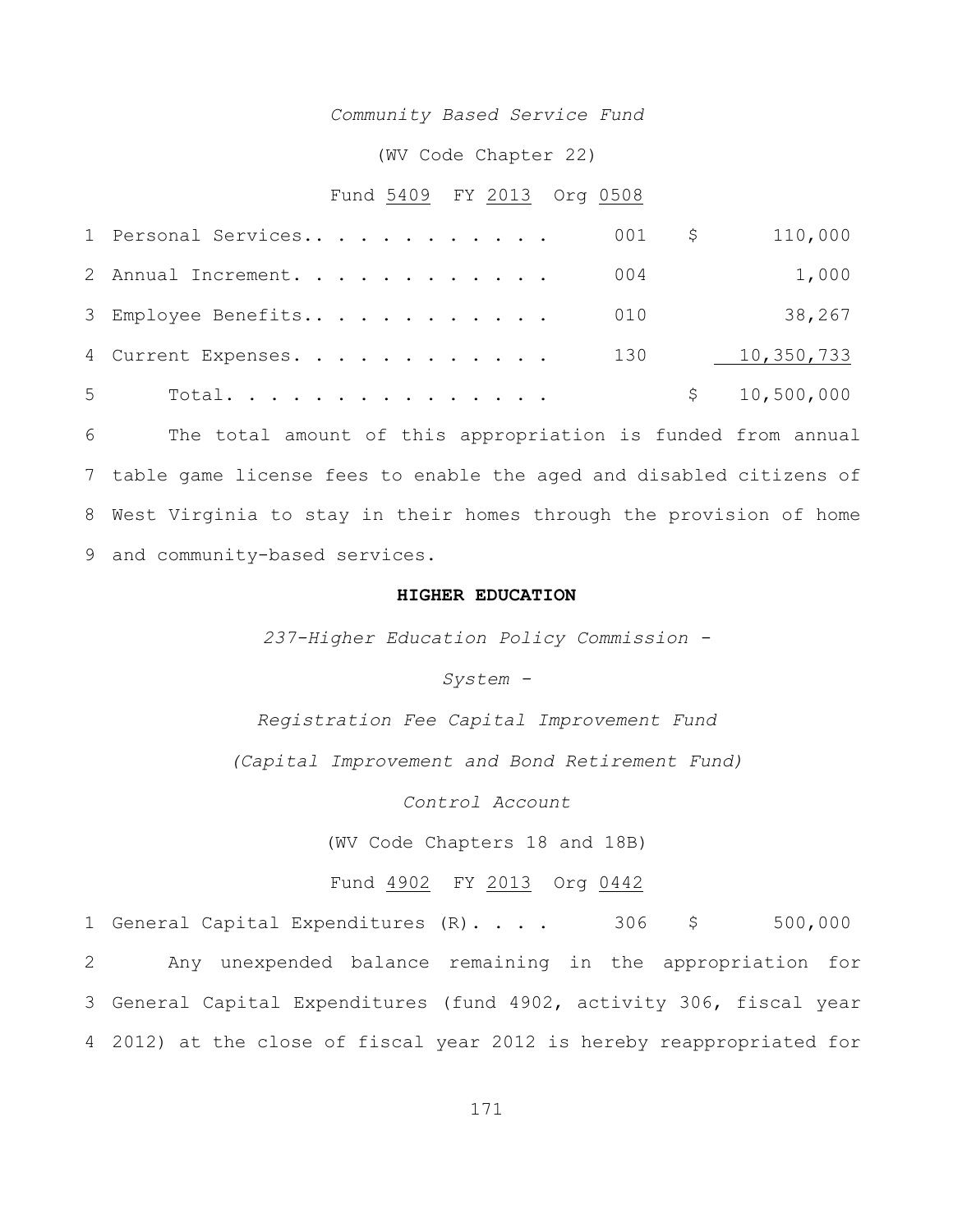expenditure during the fiscal year 2013.

 The total amount of this appropriation shall be paid from the special capital improvements fund created in W.Va. Code §18B-10-8. Projects are to be paid on a cash basis and made available on July 1 of each year.

 The above appropriation for General Capital Expenditures (activity 306) may be transferred to special revenue funds for capital improvement projects at the institutions.

*238-Higher Education Policy Commission -*

*System -*

*Tuition Fee Capital Improvement Fund*

*(Capital Improvement and Bond Retirement Fund)*

*Control Account*

(WV Code Chapters 18 and 18B)

## Fund 4903 FY 2013 Org 0442

|       | 040<br>\$28,906,457<br>1 Debt Service.                                |
|-------|-----------------------------------------------------------------------|
|       | 306<br>3,000,000<br>2 General Capital Expenditures.                   |
|       | 3 Facilities Planning                                                 |
| $4 -$ | 386<br>421,082<br>and Administration (R)                              |
| 5     | Total.<br>\$32,327,539                                                |
| 6     | Any unexpended balance remaining in the appropriation for             |
|       | 7 Facilities Planning and Administration (fund 4903, activity 386) at |
|       | 8 the close of fiscal year 2012 is hereby reappropriated for          |
|       | 9 expenditure during the fiscal year 2013.                            |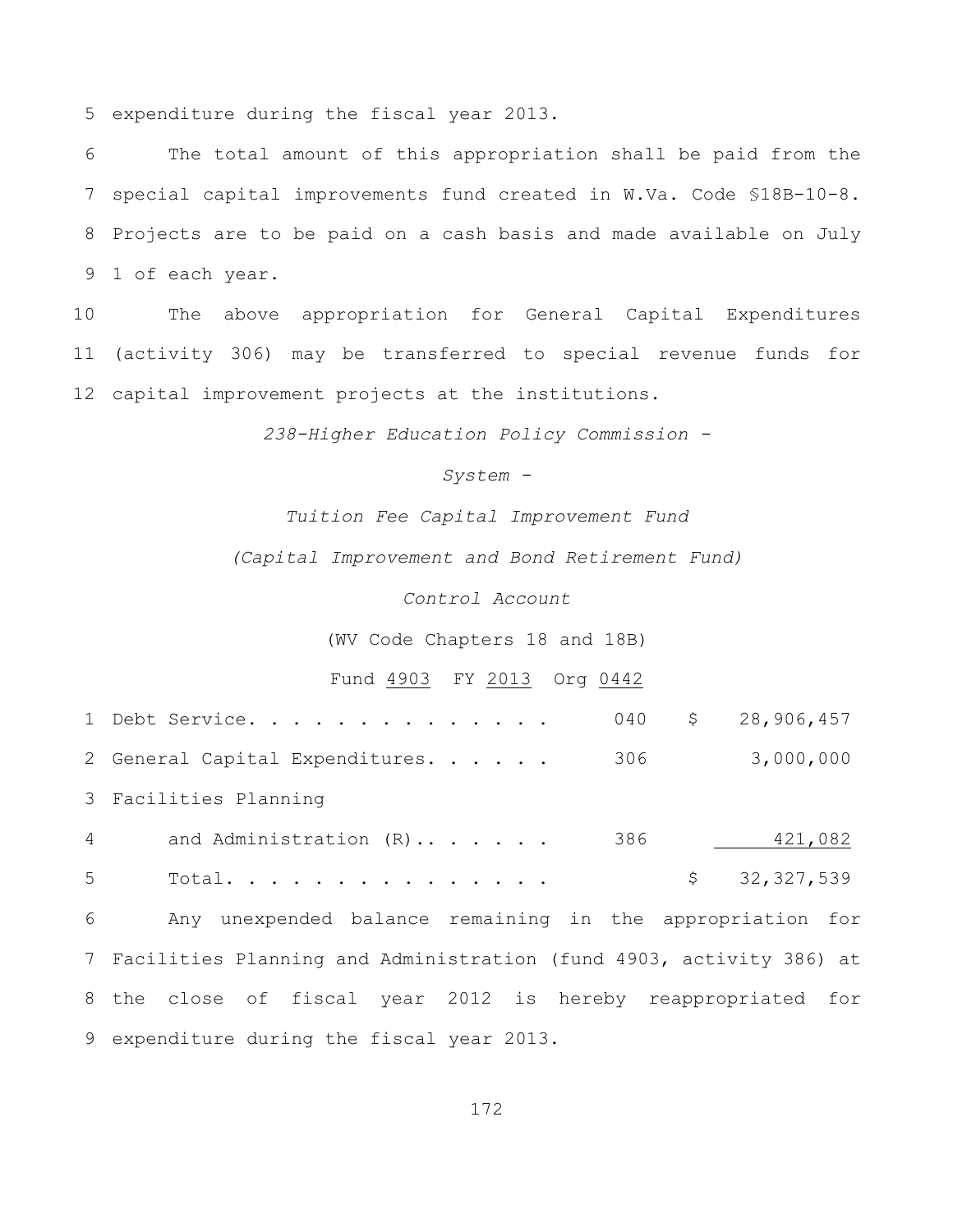The total amount of this appropriation shall be paid from the special capital improvement fund created in W.Va. Code §18B-10-8. Projects are to be paid on a cash basis and made available on July 1.

 The above appropriations, except for debt service, may be transferred to special revenue funds for capital improvement projects at the institutions.

> *239-Higher Education Policy Commission - Tuition Fee Revenue Bond Construction Fund (WV Code Chapters 18 and 18B)*

#### Fund 4906 FY 2013 Org 0442

 Any unexpended balance remaining in the appropriation at the close of the fiscal year 2012 is hereby reappropriated for expenditure during the fiscal year 2013.

 The appropriation shall be paid from available unexpended cash balances and interest earnings accruing to the fund. The appropriation shall be expended at the discretion of the Higher Education Policy Commission and the funds may be allocated to any institution within the system.

 The total amount of this appropriation shall be paid from the unexpended proceeds of revenue bonds previously issued pursuant to W.Va. Code §18-12B-8, which have since been refunded.

> *240-Higher Education Policy Commission - Community and Technical College*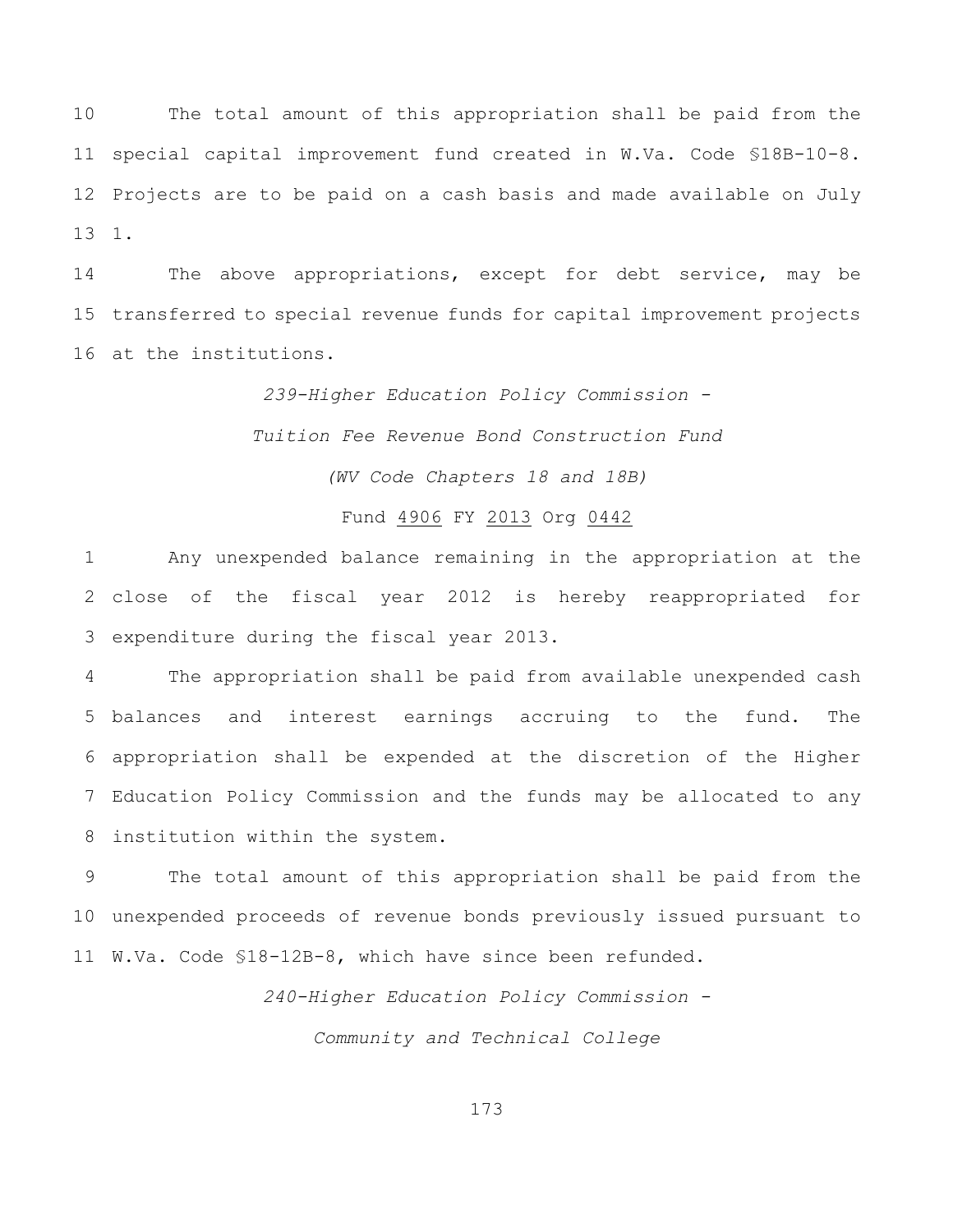#### *Capital Improvement Fund*

(WV Code Chapter 18B)

#### Fund 4908 FY 2013 Org 0442

 Any unexpended balance remaining in the appropriation for Capital Improvements - Total (fund 4908, activity 958) at the close of fiscal year 2012 is hereby reappropriated for expenditure during the fiscal year 2013.

 The total amount of this appropriation shall be paid from the sale of the 2009 Series A Community and Technical College Capital Improvement Revenue Bonds and anticipated interest earnings.

*241-Higher Education Policy Commission -*

*West Virginia University -*

*West Virginia University Health Sciences Center*

(WV Code Chapters 18 and 18B)

Fund 4179 FY 2013 Org 0463

|              | 1 Personal Services       | 001 | \$<br>6,000,000  |
|--------------|---------------------------|-----|------------------|
|              | 2 Annual Increment.       | 004 | 100,000          |
|              | 3 Employee Benefits       | 010 | 4,174,340        |
|              | 4 Current Expenses.       | 130 | 4,524,300        |
|              | 5 Repairs and Alterations | 064 | 425,000          |
|              | 6 Equipment               | 070 | 512,000          |
|              | 7 Buildings               | 258 | 150,000          |
|              | 8 Other Assets.           | 690 | 50,000           |
| $\mathsf{Q}$ | Total.                    |     | \$<br>15,935,640 |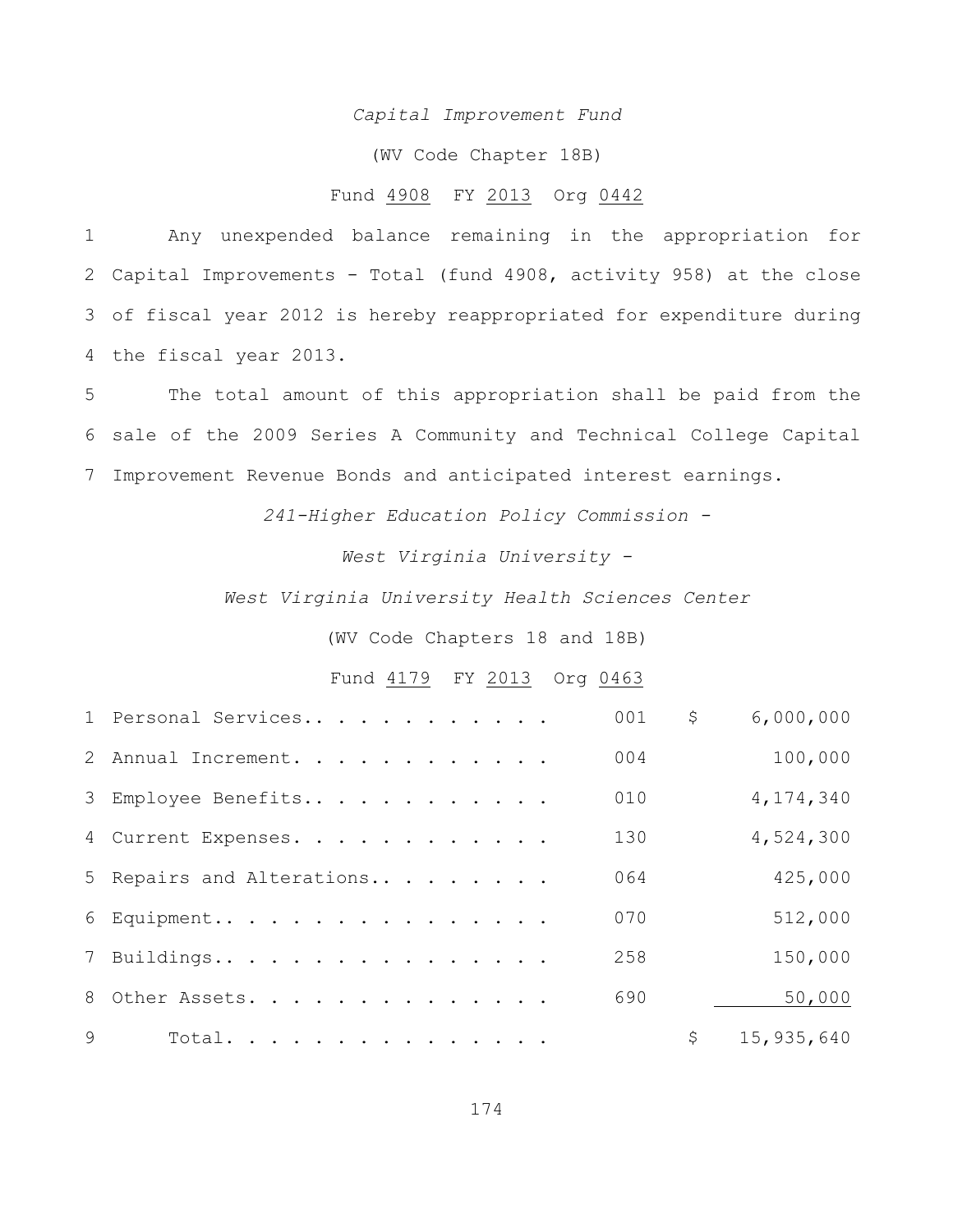Any unexpended balance remaining in the appropriation for Unclassified - Total (fund 4179, activity 096) at the close of fiscal year 2012 is hereby reappropriated for expenditure during the fiscal year 2013.

*242-Higher Education Policy Commission -*

*Marshall University -*

*Marshall University Land Sale Account*

(WV Code Chapter 18B)

## Fund 4270 FY 2013 Org 0471

 Any unexpended balance remaining in the appropriation for Unclassified - Total (fund 4270, activity 096) at the close of fiscal year 2012 is hereby reappropriated for expenditure during the fiscal year 2013.

5 The total mount of this appropriation shall be used for the 6 purchase of additional real property or technology, or for capital 7 improvements at the institution.

*243-Higher Education Policy Commission -*

*West Liberty University -*

*West Liberty University Land Sales Account*

(WV Code Chapter 18B)

#### Fund 4566 FY 2013 Org 0488

1 Any unexpended balance remaining in the appropriation for 2 Unclassified - Total (fund 4566, activity 096) at the close of fiscal 3 year 2012 is hereby reappropriated for expenditure during the fiscal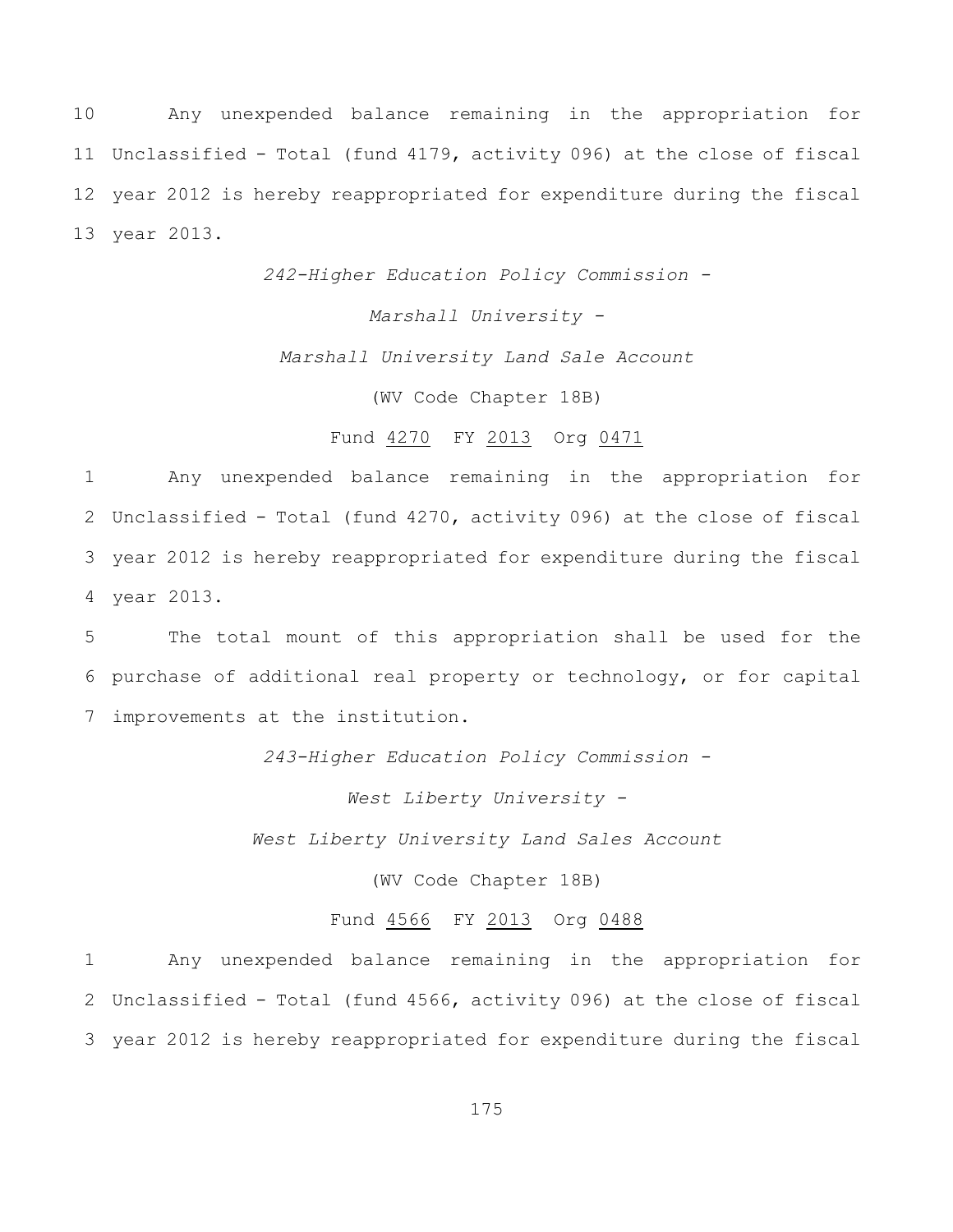year 2013.

 The total amount of this appropriation shall be used for the purchase of additional real property or technology, or for capital improvements at the institution.

*244-WV Council for Community and Technical College Education -*

*West Virginia Northern Community and Technical College -*

*WVNCC Land Sale Account*

(WV Code Chapter 18B)

## Fund 4732 FY 2013 Org 0489

 Any unexpended balance remaining in the appropriation for Unclassified - Total (fund 4732, activity 096) at the close of fiscal year 2012 is hereby reappropriated for expenditure during the fiscal year 2013.

 The total amount of this appropriation shall be used for the purchase of additional real property or technology, or for capital improvements at the institution.

#### **MISCELLANEOUS BOARDS AND COMMISSIONS**

*245-Board of Barbers and Cosmetologists*

(WV Code Chapter 16 and 30)

## Fund 5425 FY 2013 Org 0505

| 1 Personal Services     | 001 \$ | 329,906 |
|-------------------------|--------|---------|
| 2 Annual Increment. 004 |        | 6,500   |
| 3 Employee Benefits 010 |        | 138,060 |
| 4 Current Expenses. 130 |        | 270,000 |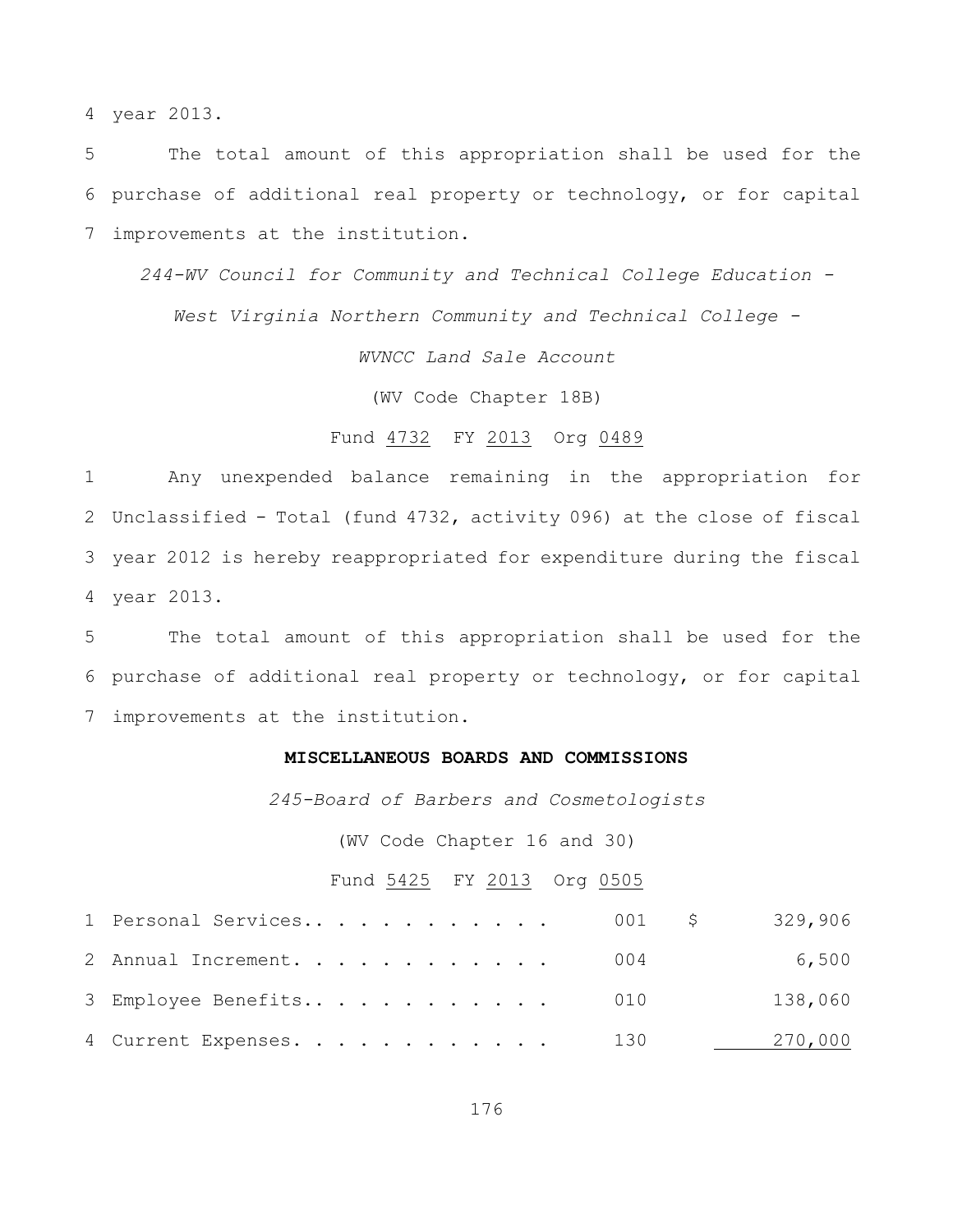5 Total............... \$ 744,466 The total amount of this appropriation shall be paid from a special revenue fund out of collections made by the board of barbers and cosmetologists as provided by law.

*246-Hospital Finance Authority*

(WV Code Chapter 16)

## Fund 5475 FY 2013 Org 0509

|   | 1 Personal Services |  |  |  |  |  | 001 | \$. | 49,410 |
|---|---------------------|--|--|--|--|--|-----|-----|--------|
|   | 2 Annual Increment. |  |  |  |  |  | 004 |     | 1,360  |
|   | 3 Employee Benefits |  |  |  |  |  | 010 |     | 21,862 |
|   | 4 Unclassified      |  |  |  |  |  | 099 |     | 900    |
|   | 5 Current Expenses. |  |  |  |  |  | 130 |     | 26,339 |
| 6 | Total.              |  |  |  |  |  |     | S.  | 99,871 |

 The total amount of this appropriation shall be paid from the special revenue fund out of fees and collections as provided by Article 29A, Chapter 16 of the Code.

*247-WV State Board of Examiners for Licensed Practical Nurses*

## (WV Code Chapter 30)

## Fund 8517 FY 2013 Org 0906

| 1 Personal Services       | 001 | 306,518<br>$\mathcal{S}$ |
|---------------------------|-----|--------------------------|
| 2 Annual Increment.       | 004 | 4,260                    |
| 3 Employee Benefits       | 010 | 73,305                   |
| 4 Current Expenses.       | 130 | 25,773                   |
| 5 Repairs and Alterations | 064 | 1                        |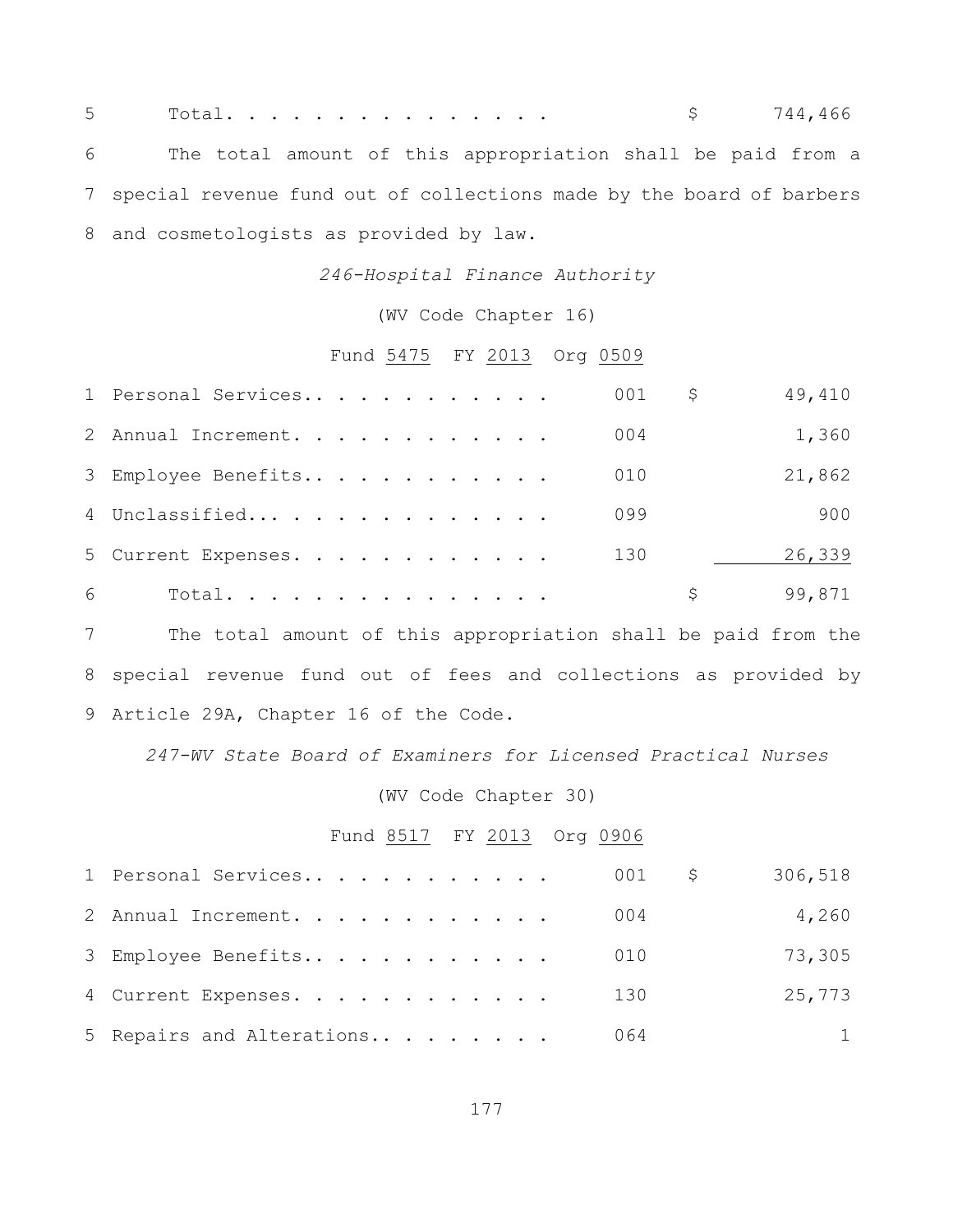| 6 Other Assets. 690 30,100 |  |  |  |  |  |  |  |            |
|----------------------------|--|--|--|--|--|--|--|------------|
| 7 Total                    |  |  |  |  |  |  |  | \$ 439,957 |

*248-WV Board of Examiners for Registered Professional Nurses*

(WV Code Chapter 30)

# Fund 8520 FY 2013 Org 0907

|                 | 1 Personal Services       | 001 | \$  | 661,029   |
|-----------------|---------------------------|-----|-----|-----------|
|                 | 2 Annual Increment.       | 004 |     | 6,570     |
|                 | 3 Employee Benefits       | 010 |     | 247,550   |
|                 | 4 Current Expenses.       | 130 |     | 185,900   |
|                 | 5 Repairs and Alterations | 064 |     | 3,000     |
|                 | 6 Equipment               | 070 |     | 22,000    |
| $7\overline{ }$ | Total.                    |     | \$. | 1,126,049 |

## *249-Public Service Commission*

# (WV Code Chapter 24)

# Fund 8623 FY 2013 Org 0926

| 1 Personal Services           | 001 | $\mathsf{S}$ | 8,500,587   |
|-------------------------------|-----|--------------|-------------|
| 2 Annual Increment.           | 004 |              | 161,734     |
| 3 Employee Benefits           | 010 |              | 3, 144, 993 |
| 4 Current Expenses.           | 130 |              | 2,857,041   |
| 5 Repairs and Alterations     | 064 |              | 55,000      |
| 6 Equipment                   | 070 |              | 45,000      |
| 7 PSC Weight Enforcement.     | 345 |              | 4,405,884   |
| 8 Debt Payment/Capital Outlay | 520 |              | 350,000     |
| 9 BRIM Premium.               | 913 |              | 114,609     |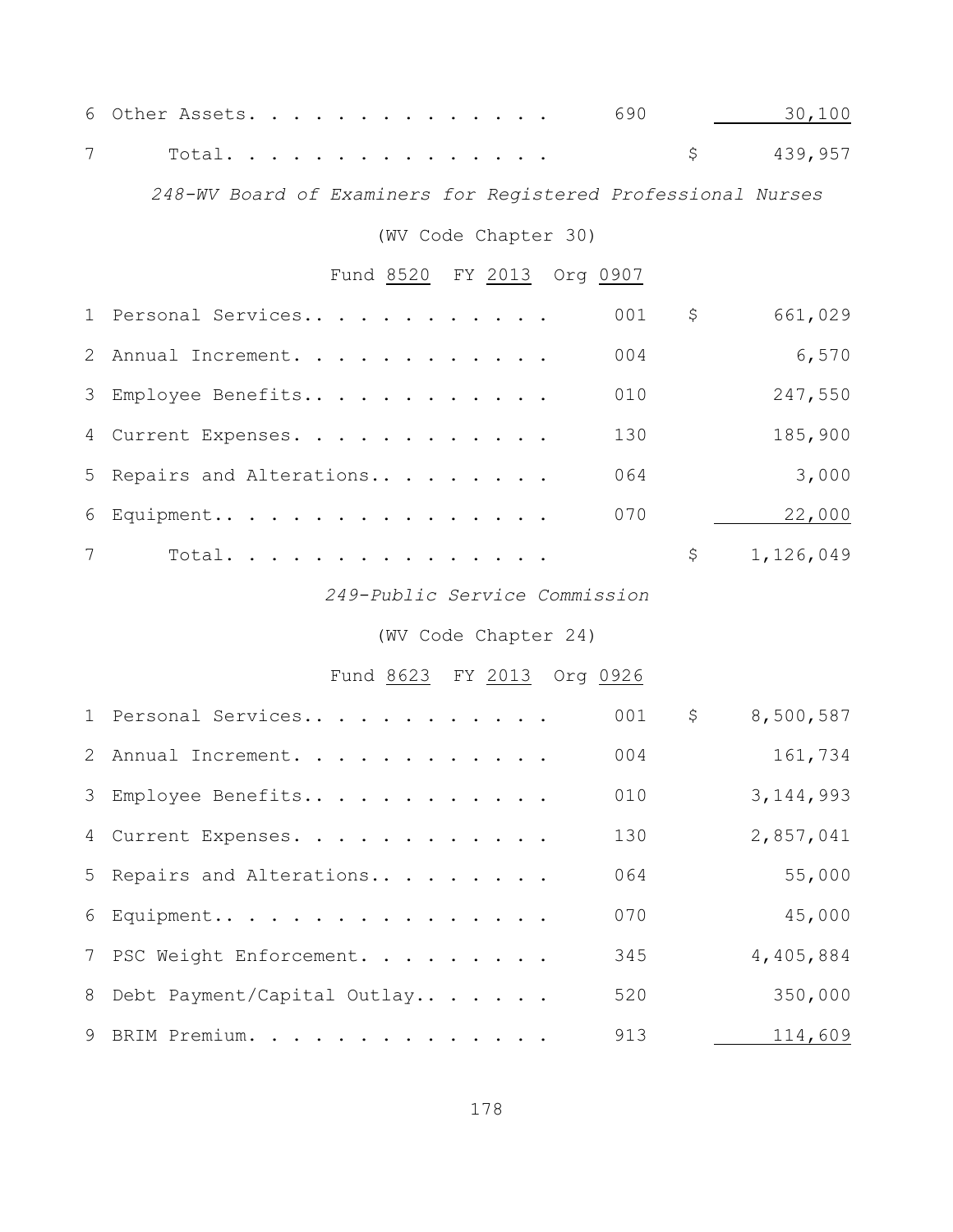Total. . . . . . . . . . . . . . . \$ 19,634,848 The total amount of this appropriation shall be paid from a special revenue fund out of collection for special license fees from public service corporations as provided by law.

 The Public Service Commission is authorized to spend up to \$500,000, from surplus funds in this account, to meet the expected deficiencies in the Motor Carrier Division (fund 8625, org 0926) due to the amendment and reenactment of W.Va. Code §24A-3-1 by Enrolled House Bill Number 2715, Regular Session, 1997.

*250-Public Service Commission -*

*Gas Pipeline Division —*

*Public Service Commission Pipeline Safety Fund*

(WV Code Chapter 24B)

#### Fund 8624 FY 2013 Org 0926

|   | 1 Personal Services       | 001 | \$. | 166,481 |
|---|---------------------------|-----|-----|---------|
|   | 2 Annual Increment.       | 004 |     | 6,890   |
|   | 3 Employee Benefits       | 010 |     | 69,616  |
|   | 4 Current Expenses.       | 130 |     | 81,966  |
|   | 5 Repairs and Alterations | 064 |     | 4,000   |
| 6 | Total.                    |     |     | 328,953 |

 The total amount of this appropriation shall be paid from a special revenue fund out of receipts collected for or by the public service commission pursuant to and in the exercise of regulatory authority over pipeline companies as provided by law.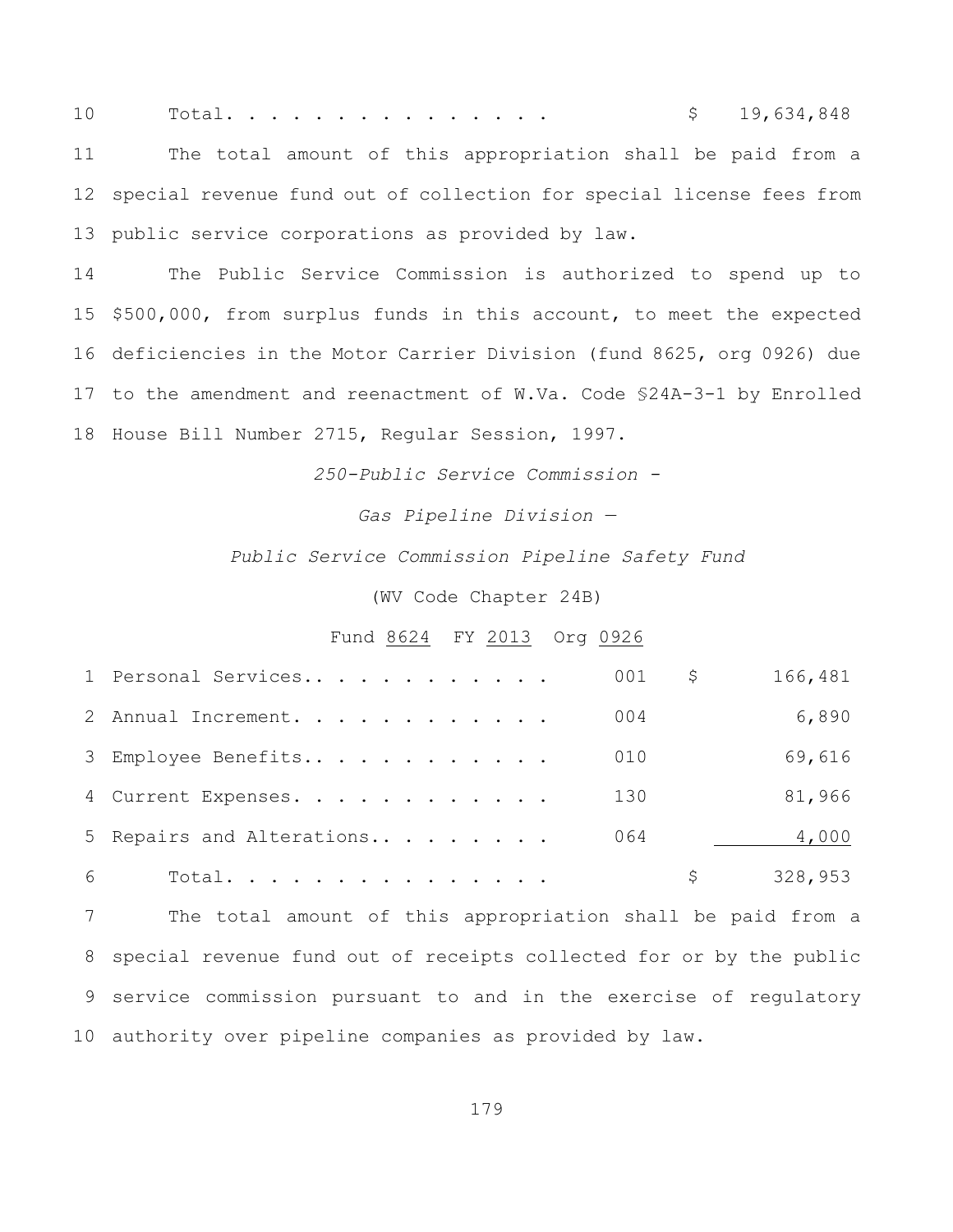*251-Public Service Commission -*

*Motor Carrier Division*

## (WV Code Chapter 24A)

# Fund 8625 FY 2013 Org 0926

|   | 1 Personal Services       | 001 | $\mathsf{S}$ | 1,575,837 |
|---|---------------------------|-----|--------------|-----------|
|   | 2 Annual Increment.       | 004 |              | 49,647    |
|   | 3 Employee Benefits       | 010 |              | 618,042   |
|   | 4 Current Expenses.       | 130 |              | 656,790   |
|   | 5 Repairs and Alterations | 064 |              | 23,000    |
| 6 | Total.                    |     |              | 2,923,316 |

 The total amount of this appropriation shall be paid from a special revenue fund out of receipts collected for or by the public service commission pursuant to and in the exercise of regulatory authority over motor carriers as provided by law.

*252-Public Service Commission -*

*Consumer Advocate*

(WV Code Chapter 24)

# Fund 8627 FY 2013 Org 0926

| 1 Personal Services | 001<br>\$. | 542,658 |
|---------------------|------------|---------|
| 2 Annual Increment. | 004        | 8,692   |
| 3 Employee Benefits | 010        | 192,022 |
| 4 Current Expenses. | 130        | 276,472 |
| 5 Equipment         | 070        | 10,000  |
| 6 BRIM Premium.     | 913        | 4,532   |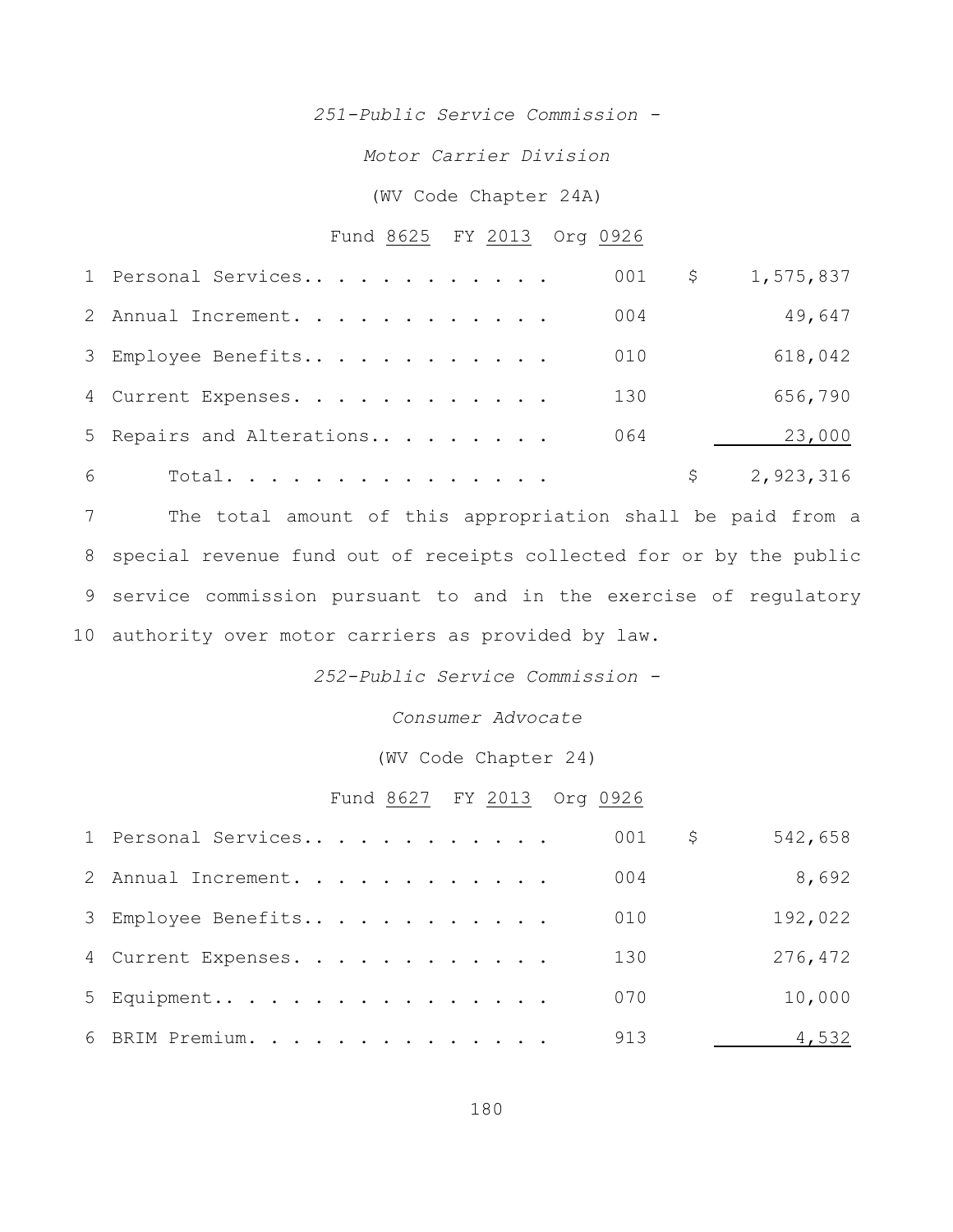| 7 |                                                                      | Total. $\blacksquare$                                       | \$1,034,376 |
|---|----------------------------------------------------------------------|-------------------------------------------------------------|-------------|
|   | 8                                                                    | The total amount of this appropriation shall be paid from a |             |
|   | 9 special revenue fund out of collections made by the public service |                                                             |             |
|   | 10 commission.                                                       |                                                             |             |

### *253-Real Estate Commission*

## (WV Code Chapter 30)

# Fund 8635 FY 2013 Org 0927

|   | 1 Personal Services       | 001 | \$<br>423, 477 |
|---|---------------------------|-----|----------------|
|   | 2 Annual Increment.       | 004 | 8,828          |
|   | 3 Employee Benefits       | 010 | 150,108        |
|   | 4 Current Expenses.       | 130 | 285,622        |
|   | 5 Repairs and Alterations | 064 | 5,000          |
|   | 6 Equipment               | 070 | 10,000         |
| 7 | Total.                    |     | \$<br>883,035  |

 The total amount of this appropriation shall be paid out of collections of license fees as provided by law.

## *254-WV Board of Examiners for Speech-Language*

## *Pathology and Audiology*

(WV Code Chapter 30)

# Fund 8646 FY 2013 Org 0930

| 2 Annual Increment. 004 | 180    |
|-------------------------|--------|
| 3 Employee Benefits 010 | 14,933 |
| 4 Current Expenses. 130 | 42,160 |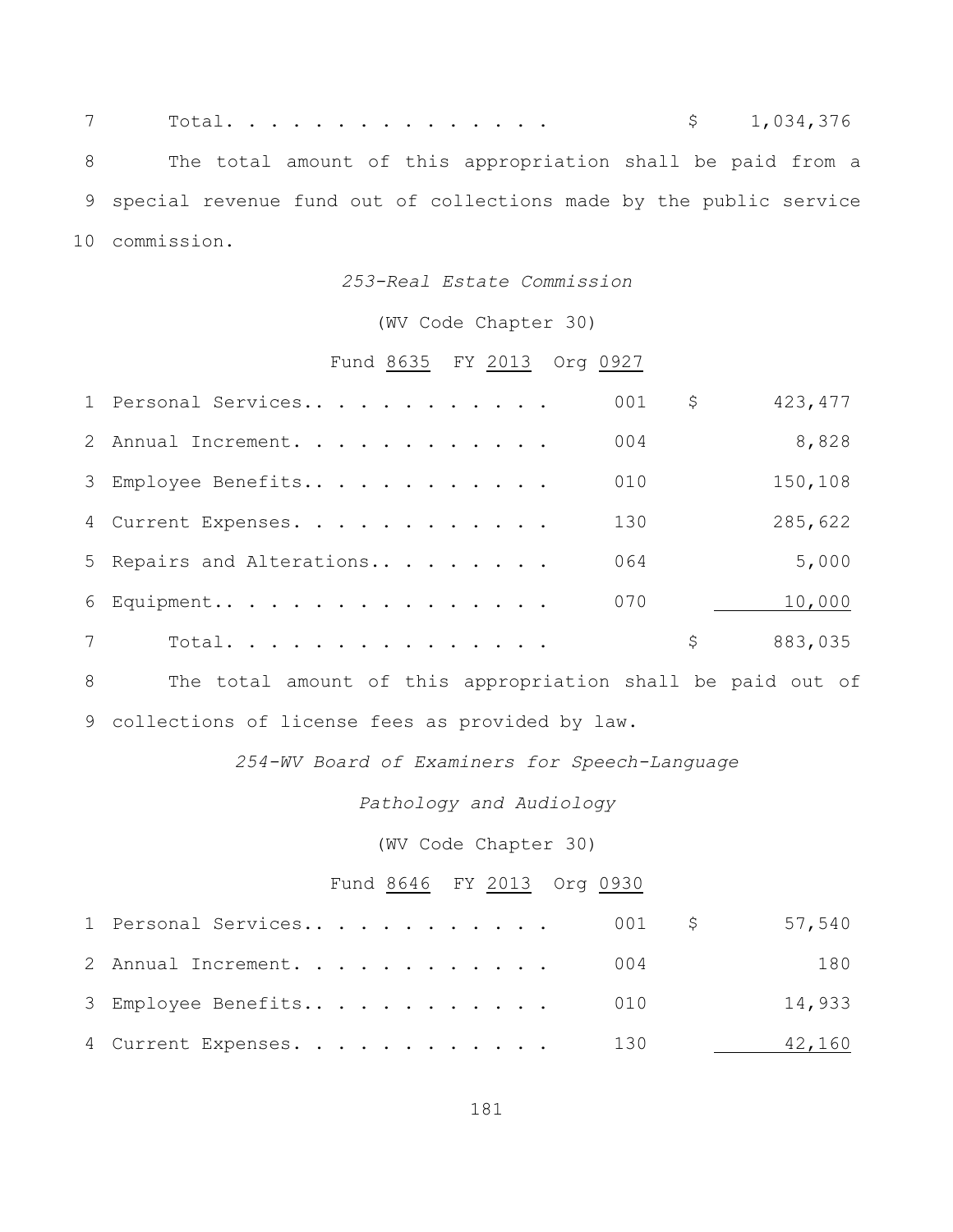Total. . . . . . . . . . . . . . . \$ 114,813

## *255-WV Board of Respiratory Care*

## (WV Code Chapter 30)

# Fund 8676 FY 2013 Org 0935

|                | 1 Personal Services       | 001              | \$  | 48,843  |
|----------------|---------------------------|------------------|-----|---------|
|                | 2 Annual Increment.       | 0 <sub>0</sub> 4 |     | 840     |
|                | 3 Employee Benefits       | 010              |     | 28,874  |
|                | 4 Current Expenses.       | 130              |     | 49,913  |
|                | 5 Repairs and Alterations | 064              |     | 500     |
|                | 6 Other Assets.           | 690              |     | 2,000   |
| $7\phantom{0}$ | Total.                    |                  | \$. | 130,970 |

## *256-WV Board of Licensed Dietitians*

## *(WV Code Chapter 30)*

# Fund 8680 FY 2013 Org 0936

| 1 Personal Services 001 \$ |                      | 5,000  |
|----------------------------|----------------------|--------|
| 2 Employee Benefits 010    |                      | 766    |
| 3 Current Expenses. 130    |                      | 14,734 |
| 4 Total                    | $\frac{1}{20}$ , 500 |        |

*257-Massage Therapy Licensure Board*

(WV Code Chapter 30)

# Fund 8671 FY 2013 Org 0938

| 1 Personal Services 001 \$ 72,000 |  |        |
|-----------------------------------|--|--------|
| 2 Annual Increment. 004           |  | 960    |
| 3 Employee Benefits 010           |  | 22,881 |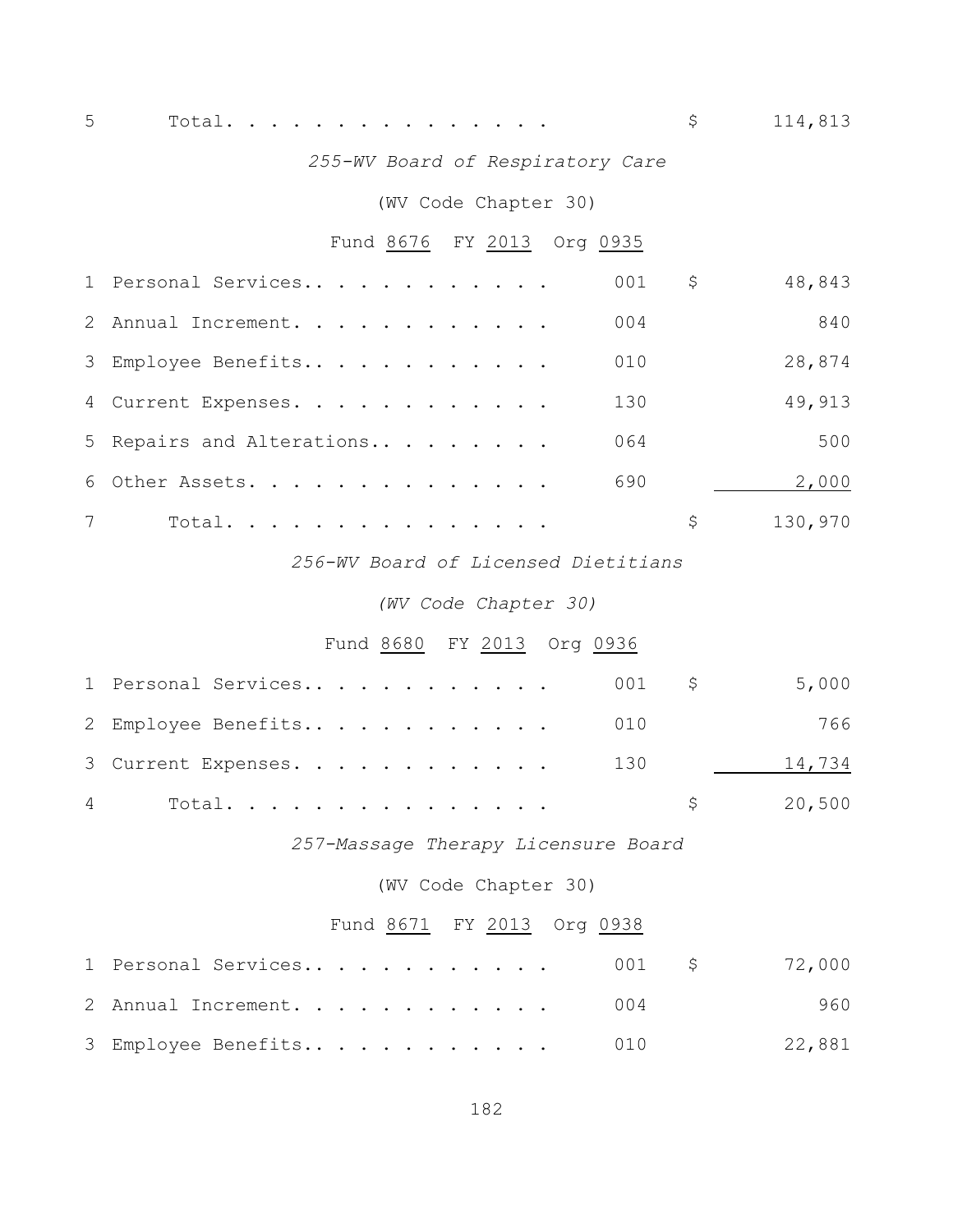| 4 Current Expenses.           | 130 | 30,815    |
|-------------------------------|-----|-----------|
| 5 Repairs and Alterations 064 |     | 300       |
| 6 Equipment 070               |     | 50        |
| Total.                        |     | \$127,006 |

*258-Board of Medicine*

(WV Code Chapter 30)

# Fund 9070 FY 2013 Org 0945

|                | 1 Personal Services       | 001 | \$ | 658,738   |
|----------------|---------------------------|-----|----|-----------|
|                | 2 Annual Increment.       | 004 |    | 8,520     |
|                | 3 Employee Benefits       | 010 |    | 243,706   |
|                | 4 Current Expenses.       | 130 |    | 602,405   |
|                | 5 Repairs and Alterations | 064 |    | 4,000     |
|                | 6 Other Assets.           | 690 |    | 5,500     |
| $7\phantom{0}$ | Total.                    |     | S  | 1,522,869 |

*259-West Virginia Enterprise Resource Planning Board*

(WV Code Chapter 12)

# Fund 9080 FY 2013 Org 0947

| 1 Personal Services       | 001 | \$<br>3,100,000 |
|---------------------------|-----|-----------------|
| 2 Annual Increment.       | 004 | 50,000          |
| 3 Employee Benefits       | 010 | 1,070,469       |
| 4 Unclassified.           | 099 | 430,000         |
| 5 Current Expenses.       | 130 | 44,799,531      |
| 6 Repairs and Alterations | 064 | 100,000         |
| 7 Equipment               | 070 | 250,000         |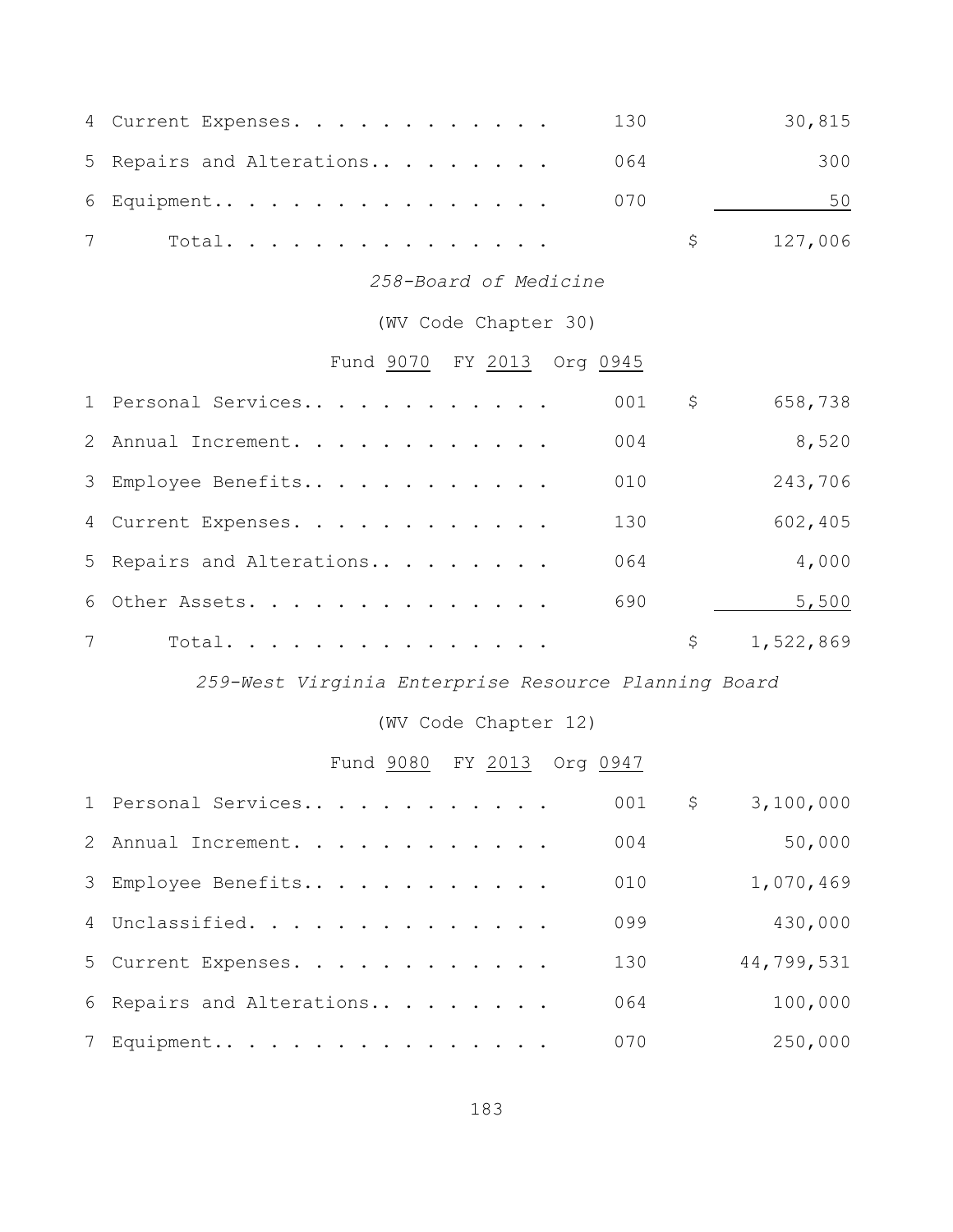|    | 8 Buildings 258            |  |  |  |  |  |  |  | 100,000      |
|----|----------------------------|--|--|--|--|--|--|--|--------------|
|    | $9$ Other Assets. 690 $\,$ |  |  |  |  |  |  |  | 100,000      |
| 10 | Total.                     |  |  |  |  |  |  |  | \$50,000,000 |

*260-Board of Treasury Investments*

(WV Code Chapter 12)

## Fund 9152 FY 2013 Org 0950

| 1 Personal Services | 001 | \$<br>515,000 |
|---------------------|-----|---------------|
| 2 Annual Increment. | 004 | 5,580         |
| 3 Employee Benefits | 010 | 183,526       |
| 4 Unclassified.     | 099 | 12,667        |
| 5 Current Expenses. | 130 | 390,434       |
| 6 BRIM Premium.     | 913 | 159,500       |
| Total.              |     | 1,266,707     |

 There is hereby appropriated from this fund, in addition to the 9 above appropriation, the amount of funds necessary for the Board of Treasury Investments to pay the fees and expenses of custodians, fund advisors and fund managers for the Consolidated fund of the State as provided in Article 6C, Chapter 12 of the Code.

 The total amount of the appropriation shall be paid from the special revenue fund out of fees and collections as provided by law.

Total TITLE II, Section 3 - Other Funds

16 (Including claims against the state)  $$1,654,924,666$  **Sec. 4. Appropriations from lottery net profits.** - Net profits of the lottery are to be deposited by the director of the lottery to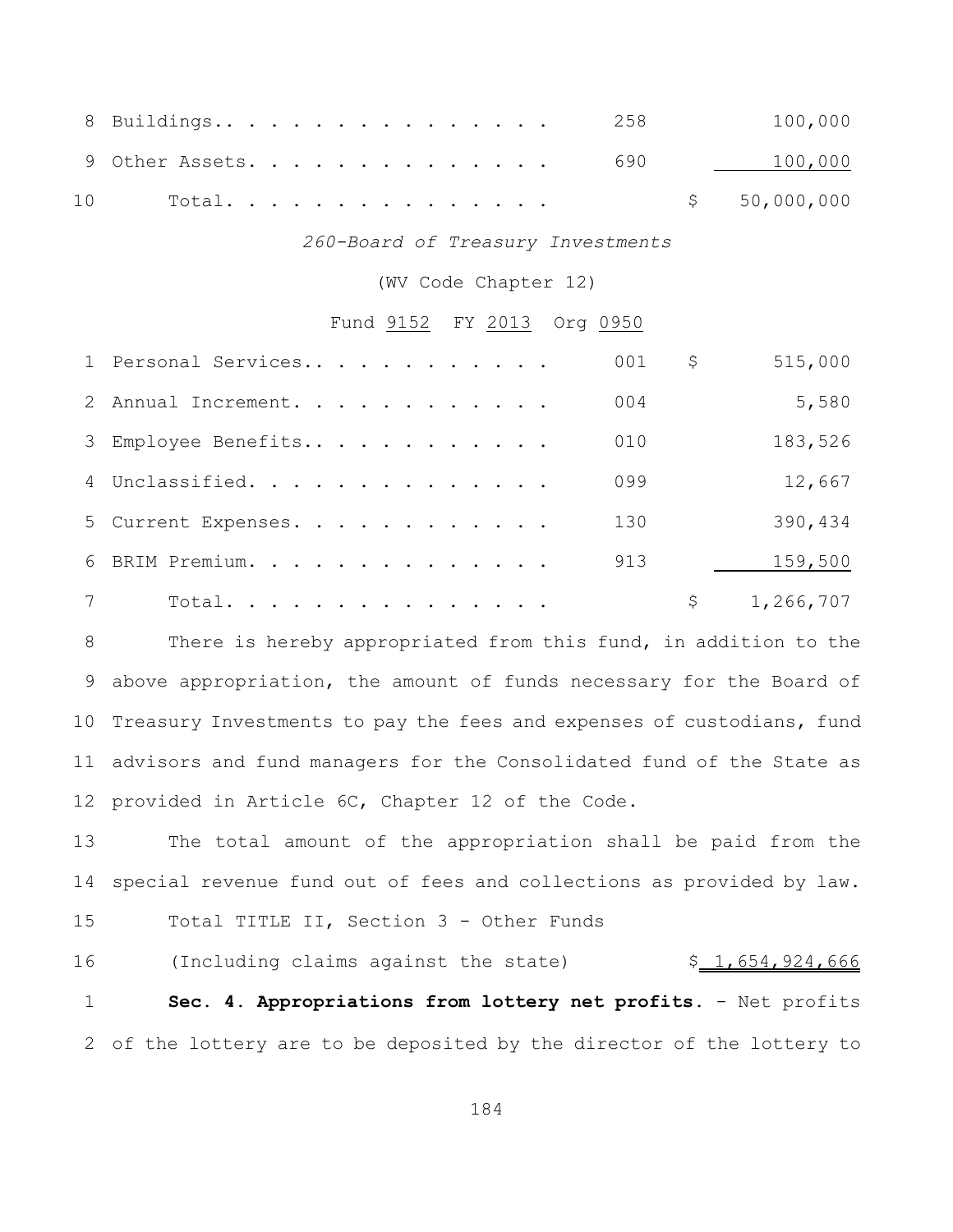the following accounts in the amounts indicated. The director of the lottery shall prorate each deposit of net profits in the proportion the appropriation for each account bears to the total of the appropriations for all accounts.

 After first satisfying the requirements for Fund 2252, Fund 3963, and Fund 4908 pursuant to W.Va. Code §29-22-18, the director of the lottery shall make available from the remaining net profits of the lottery any amounts needed to pay debt service for which an appropriation is made for Fund 9065, Fund 4297, and Fund 3514 and is authorized to transfer any such amounts to Fund 9065, Fund 4297, and Fund 3514 for that purpose. Upon receipt of reimbursement of amounts so transferred, the director of the lottery shall deposit the reimbursement amounts to the following accounts as required by this section.

> *261-Education, Arts, Sciences and Tourism - Debt Service Fund* (WV Code Chapter 5) Fund 2252 FY 2013 Org 0211

> > **Lottery**

| Activity                                 |  | <b>TOCCETA</b><br>Funds |
|------------------------------------------|--|-------------------------|
| 1 Debt Service - Total 310 \$ 10,000,000 |  |                         |
| 262-West Virginia Development Office -   |  |                         |
| Division of Tourism                      |  |                         |
| (WV Code Chapter 5B)                     |  |                         |
| Fund 3067 FY 2013 Org 0304               |  |                         |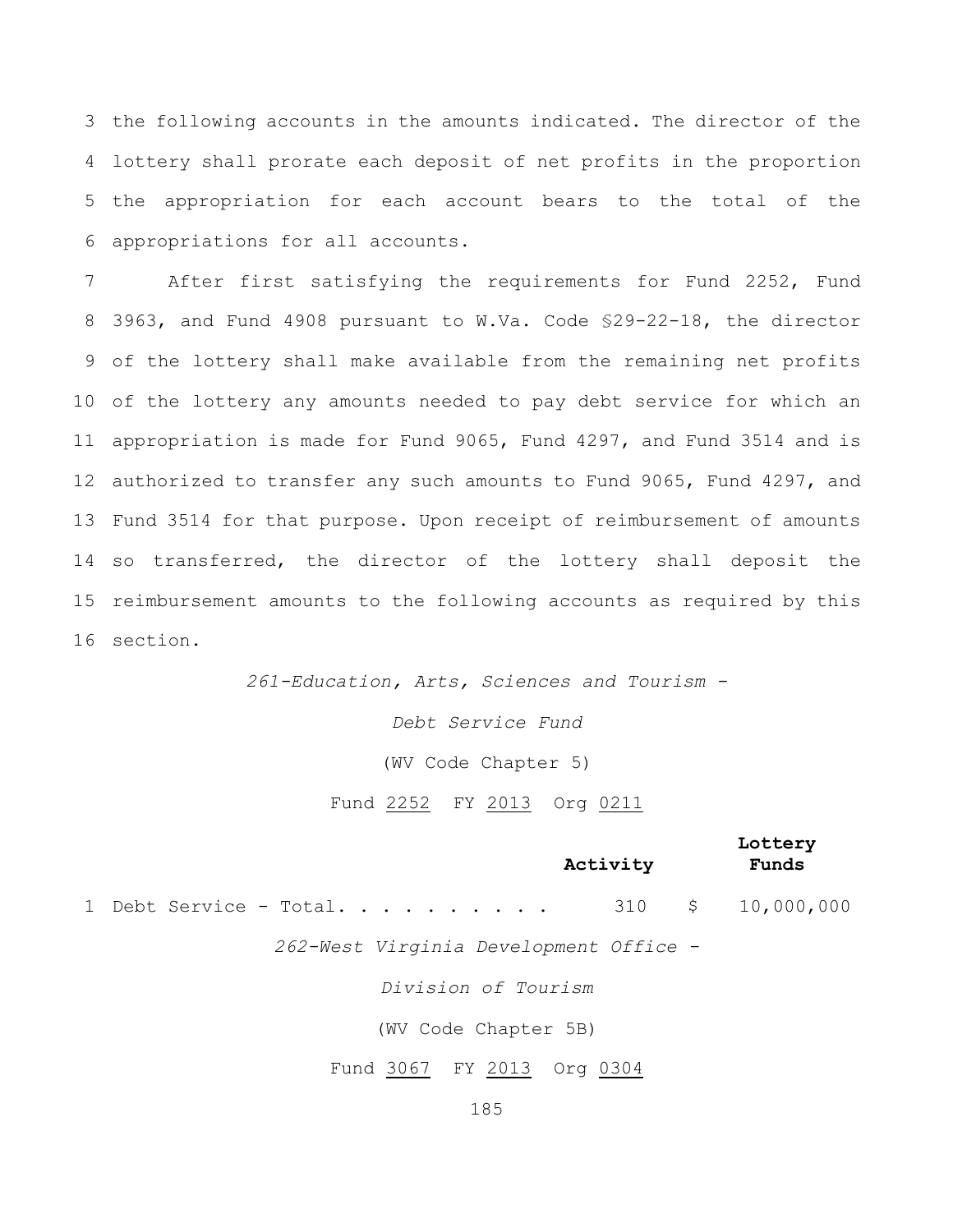|       | 1 Tourism - Telemarketing Center. | $463$ \$ | 82,080      |
|-------|-----------------------------------|----------|-------------|
|       | 2 WV Film Office.                 | 498      | 338,018     |
|       | 3 Tourism - Advertising $(R)$     | 618      | 2,938,284   |
|       | 4 Tourism - Operations (R)        | 662      | 4,005,623   |
| $5 -$ | Total.                            |          | \$7,364,005 |

 Any unexpended balances remaining in the appropriations for Capitol Complex - Capital Outlay (fund 3067, activity 417), Tourism - Advertising (fund 3067, activity 618), Tourism - Unclassified (fund 3067, activity 662), and Tourism - Special Projects (fund 3067, activity 859) at the close of the fiscal year 2012 are hereby reappropriated for expenditure during the fiscal year 2013.

*263-Division of Natural Resources*

(WV Code Chapter 20)

Fund 3267 FY 2013 Org 0310

| 1 Personal Services         | 001 | \$<br>1,437,886 |
|-----------------------------|-----|-----------------|
| 2 Annual Increment.         | 004 | 50,340          |
| 3 Employee Benefits         | 010 | 801,071         |
| 4 Unclassified (R).         | 099 | 20,829          |
| 5 Current Expenses.         | 130 | 500             |
| 6 Repairs and Alterations   | 064 | 600             |
| 7 Equipment                 | 070 | 500             |
| 8 Buildings                 | 258 | 400             |
| 9 Pricketts Fort State Park | 324 | 120,000         |
| 10 Non-Game Wildlife $(R)$  | 527 | 417,285         |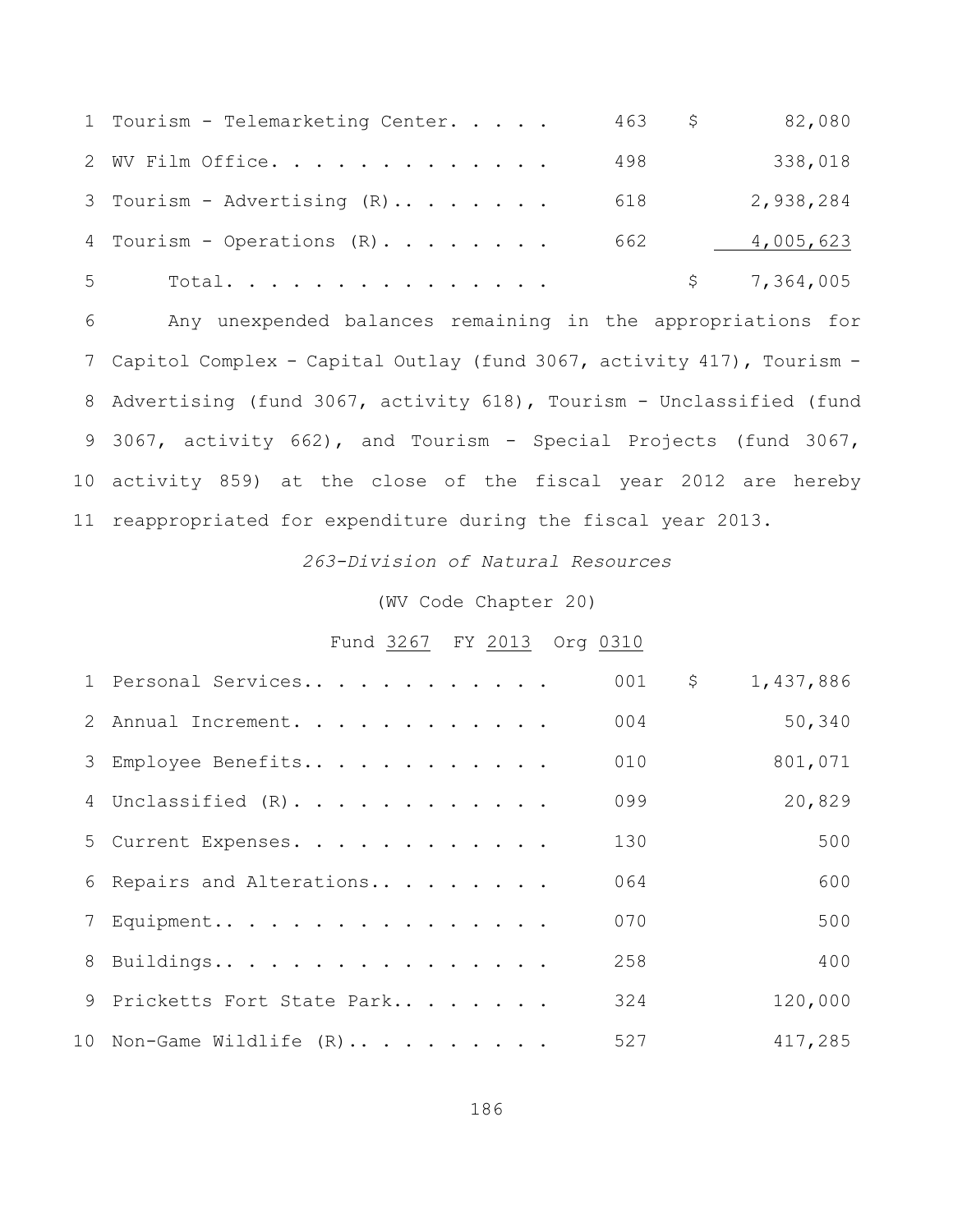State Parks and

| 12 | Recreation Advertising (R) 619 |     | 548,733     |
|----|--------------------------------|-----|-------------|
|    | 13 Other Assets.               | 690 | 200         |
| 14 | Total.                         |     | \$3,398,344 |

 Any unexpended balances remaining in the appropriations for Gypsy Moth Suppression Program for State Parks (fund 3267, activity 017), Unclassified (fund 3267, activity 099), Capital Outlay - Parks (fund 3267, activity 288), Non-Game Wildlife (fund 3267, activity 527), and State Parks and Recreation Advertising (fund 3267, activity 619) at the close of the fiscal year 2012 are hereby reappropriated for expenditure during the fiscal year 2013.

*264-State Department of Education*

(WV Code Chapters 18 and 18A)

## Fund 3951 FY 2013 Org 0402

|   | 1 Current Expenses.                                                 | 130 | \$                  | 3,950,000    |
|---|---------------------------------------------------------------------|-----|---------------------|--------------|
|   | 2 FBI Checks.                                                       | 372 |                     | 117,319      |
|   | 3 Vocational Education                                              |     |                     |              |
| 4 | Equipment Replacement.                                              | 393 |                     | 1,000,000    |
|   | 5 Assessment Program (R).                                           | 396 |                     | 3,433,036    |
|   | 6 21st Century Technology Infrastructure                            |     |                     |              |
| 7 | Network Tools and Support (R)                                       | 933 |                     | 22, 111, 271 |
| 8 | Total.                                                              |     | $\ddot{\mathsf{S}}$ | 30,611,626   |
| 9 | Any unexpended balances remaining in the appropriations for         |     |                     |              |
|   | 10 Unclassified (fund 3951, activity 099), Assessment Program (fund |     |                     |              |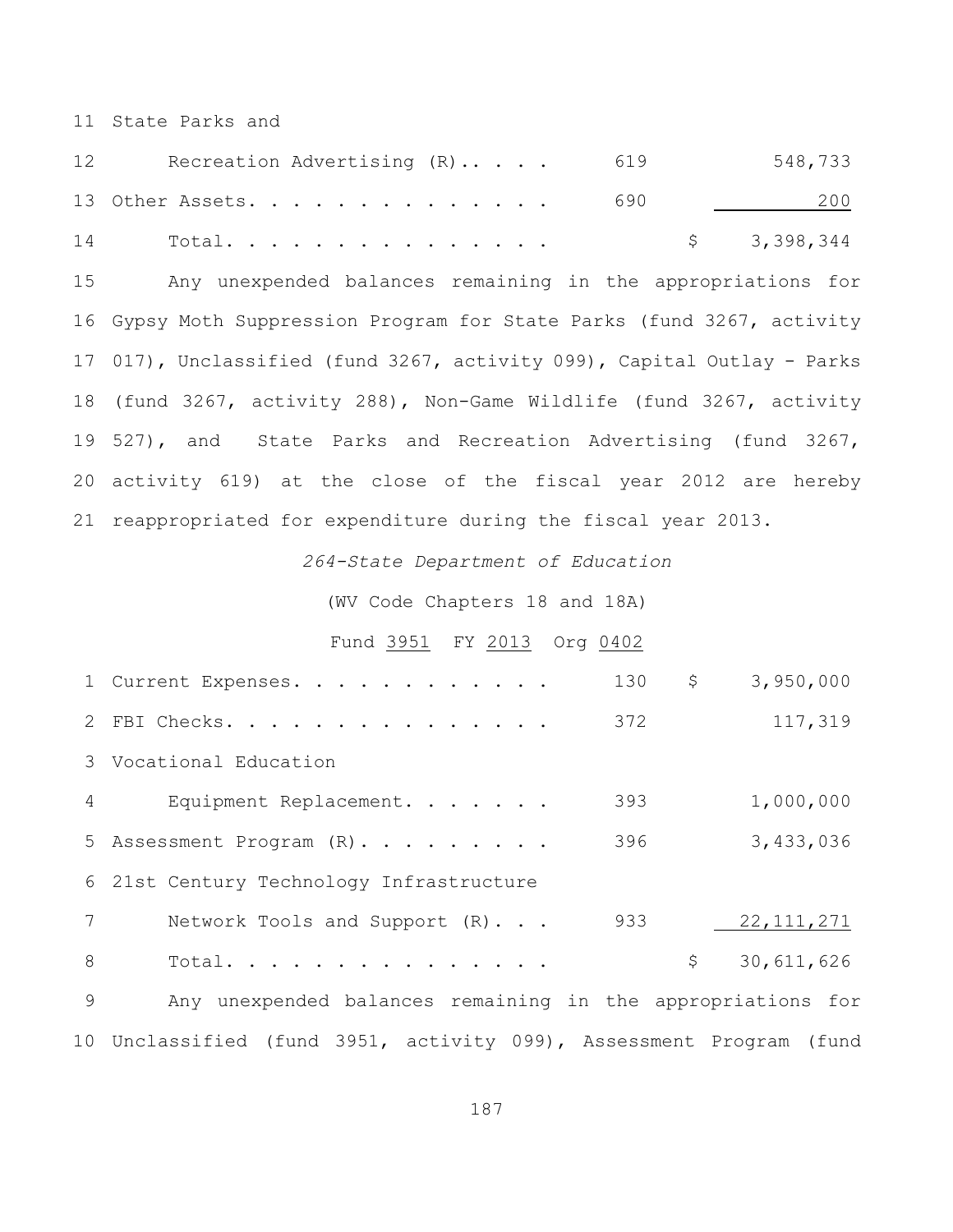3951, activity 396), and 21st Century Technology Infrastructure Network Tools and Support (fund 3951, activity 933) at the close of the fiscal year 2012 are hereby reappropriated for expenditure during the fiscal year 2013.

*265-State Department of Education -*

*School Building Authority -*

*Debt Service Fund*

(WV Code Chapter 18)

## Fund 3963 FY 2013 Org 0402

1 Debt Service - Total. . . . . . . . . 310 \$ 18,000,000

*266-Department of Education and the Arts -*

*Office of the Secretary -*

*Control Account* -

*Lottery Education Fund*

(WV Code Chapter 5F)

Fund 3508 FY 2013 Org 0431

|                | 1 Unclassified (R).           | 099 | \$<br>18,000 |
|----------------|-------------------------------|-----|--------------|
|                | 2 Current Expenses.           | 130 | 102,000      |
|                | 3 Commission for National and |     |              |
| $\overline{4}$ | Community Service.            | 193 | 435,050      |
|                | 5 Governor's Honor Academy.   | 478 | 400,000      |
|                | 6 Arts Programs (R)           | 500 | 81,165       |
|                | 7 College Readiness           | 579 | 184,689      |
|                | 8 Challenger Learning Center. | 862 | 118,750      |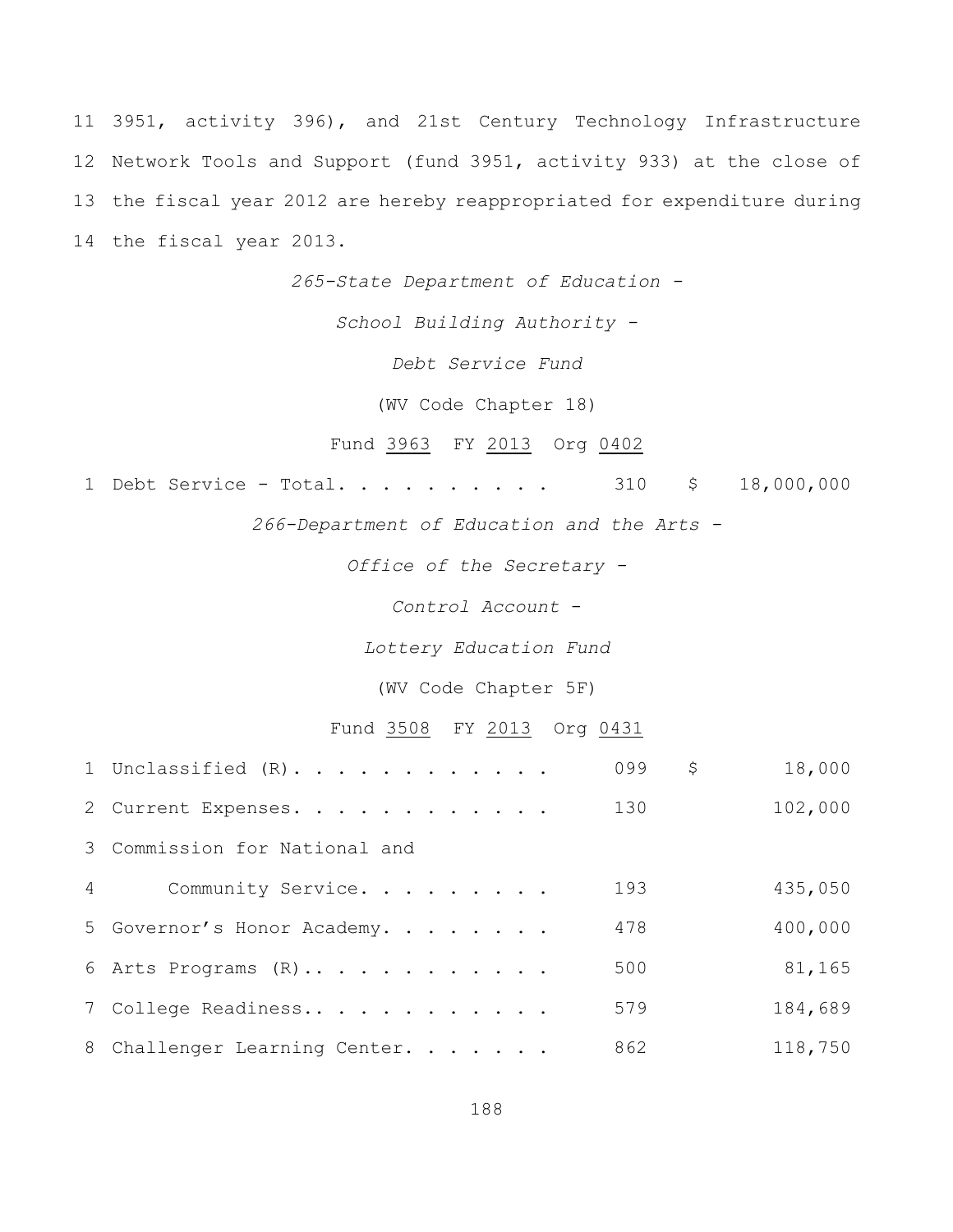|    | 9 Statewide STEM 21st Century Academy. | 897 | 150,000     |
|----|----------------------------------------|-----|-------------|
|    | 10 Literacy Project $(R)$ 899          |     | 350,000     |
| 11 | Total.                                 |     | \$1,839,654 |

 Any unexpended balances remaining in the appropriations for Unclassified (fund 3508, activity 099), Arts Programs (fund 3508, activity 500), and Literacy Project (fund 3508, activity 899) at the close of fiscal year 2012 are hereby reappropriated for expenditure during the fiscal year 2013.

*267-Division of Culture and History -*

*Lottery Education Fund*

(WV Code Chapter 29)

## Fund 3534 FY 2013 Org 0432

|                | 1 Huntington Symphony                   | $027$ \$ | 94,763    |
|----------------|-----------------------------------------|----------|-----------|
|                | 2 Martin Luther King, Jr.               |          |           |
| 3 <sup>7</sup> | Holiday Celebration.                    | 031      | 10,260    |
|                | 4 Fairs and Festivals (R)               | 122      | 2,061,556 |
|                | 5 Preservation West Virginia.           |          | 765,715   |
|                | 6 Archeological Curation/Capital        |          |           |
| 7              | Improvements $(R) \ldots \ldots \ldots$ | 246      | 51,641    |
|                | 8 Historic Preservation Grants (R)      | 311      | 559,203   |
|                | 9 West Virginia Public Theater.         | 312      | 198,550   |
|                | 10 Tri-County Fair Association          | 343      | 22,562    |
|                | 11 George Tyler Moore Center for the    |          |           |
| 12             | Study of the Civil War                  | 397      | 56,858    |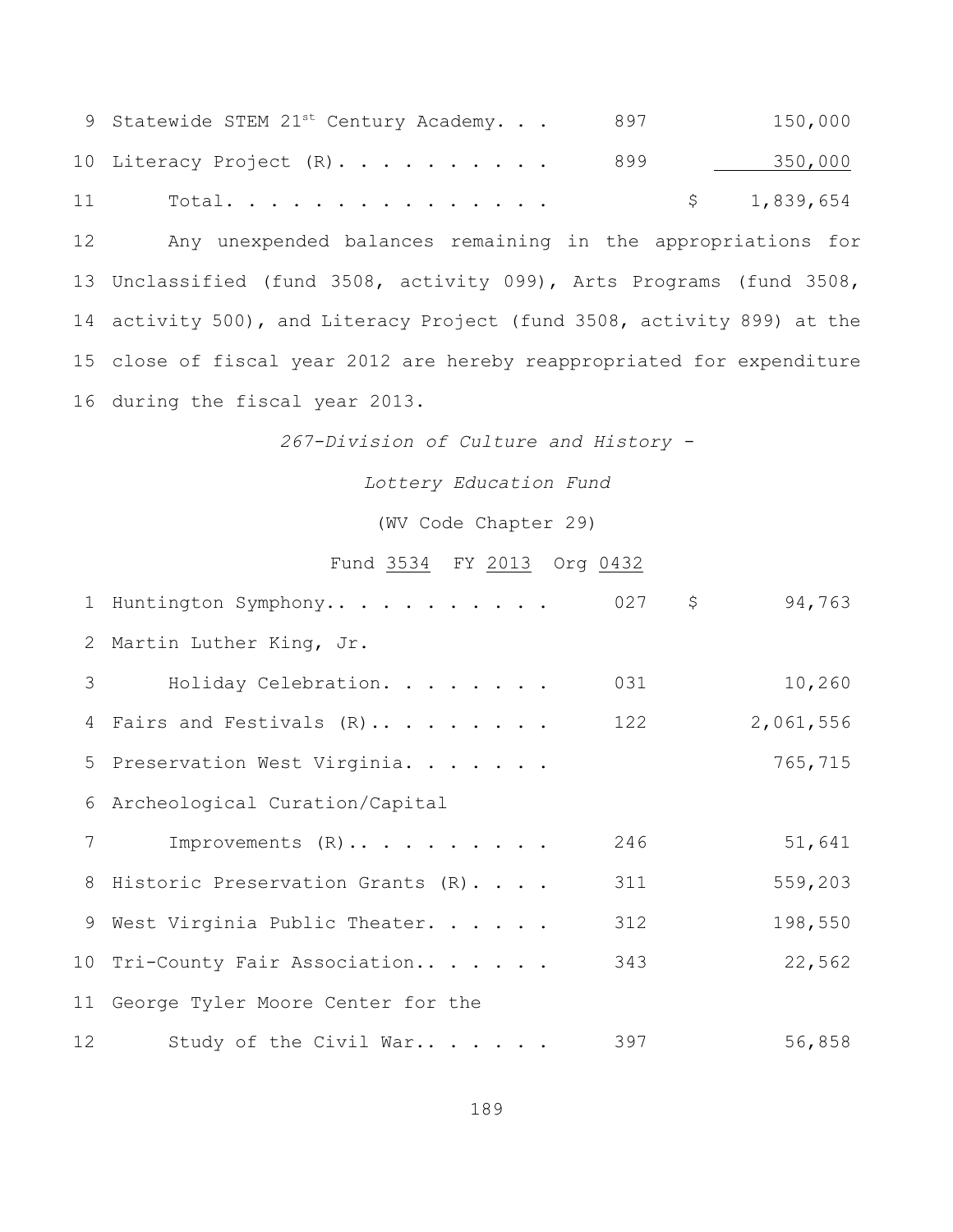|    | 13 Greenbrier Valley Theater                | 423 |                     | 148,913   |
|----|---------------------------------------------|-----|---------------------|-----------|
|    | 14 Theater Arts of West Virginia            | 464 |                     | 265,000   |
|    | 15 Marshall Artists Series                  | 518 |                     | 59,565    |
|    | 16 Grants for Competitive Arts Program (R). | 624 |                     | 1,021,250 |
|    | 17 West Virginia State Fair.                | 657 |                     | 49,875    |
|    | 18 Save the Music.                          | 680 |                     | 25,000    |
|    | 19 Contemporary American Theater Festival.  | 811 |                     | 94,763    |
|    | 20 Independence Hall                        | 812 |                     | 45,125    |
|    | 21 Mountain State Forest Festival.          | 864 |                     | 63,175    |
|    | 22 WV Symphony                              | 907 |                     | 94,763    |
|    | 23 Wheeling Symphony                        | 908 |                     | 94,763    |
|    | 24 Appalachian Children's Chorus            | 916 |                     | 90, 250   |
| 25 | Total.                                      |     | $\ddot{\mathsf{S}}$ | 5,873,550 |

 Any unexpended balances remaining in the appropriations for Unclassified (fund 3534, activity 099), Fairs and Festivals (fund 3534, activity 122), Archeological Curation/Capital Improvements (fund 3534, activity 246), Historic Preservation Grants (fund 3534, activity 311), Grants for Competitive Arts Program (fund 3534, activity 624), and Project ACCESS (fund 3534, activity 865) at the close of the fiscal year 2012 are hereby reappropriated for expenditure during the fiscal year 2013.

 From the above appropriation for Preservation West Virginia (fund 3534) funding shall be provided to Aracoma Story (Logan) \$47,500, Barbour County Arts and Humanities Council \$1,425, Beckley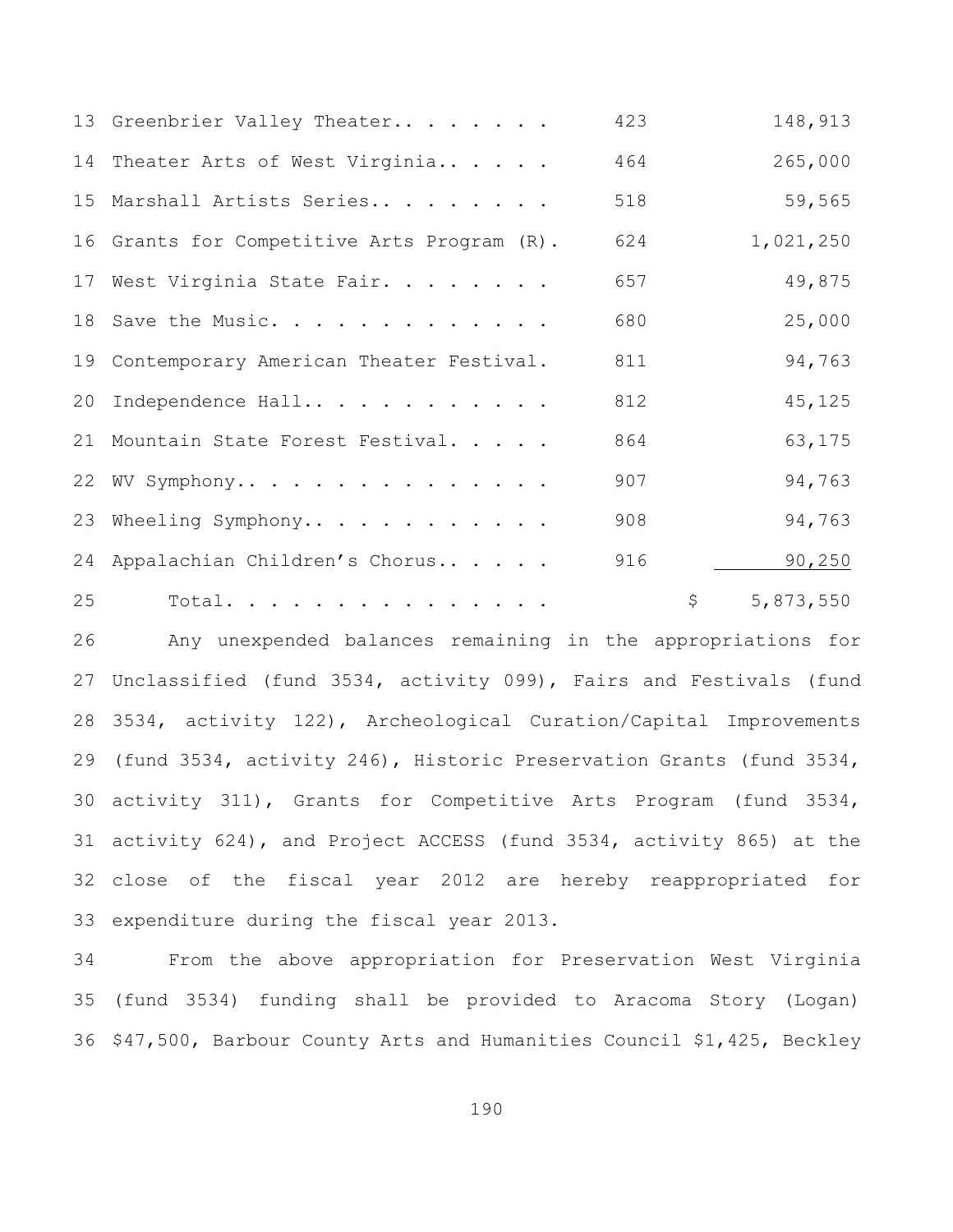Main Street (Raleigh) \$4,750, Belle Boyd House (Berkeley) \$1,900, Buffalo Creek Memorial (Logan) \$4,750, Carnegie Hall (Greenbrier) \$75,000, Ceredo Historical Society (Wayne) \$1,900, Ceredo Kenova Railroad Museum (Wayne) \$1,900, Children's Theatre of Charleston (Kanawha) \$5,000, Chuck Mathena Center (Mercer) \$100,000, Collis P. Huntington Railroad Historical Society (Cabell) \$9,500, Country Music Hall of Fame and Museum (Marion) \$6,650, Culture and History National Conference \$25,000, Flannigan Murrell House (Summers) \$9,500, Fort Ashby Fort (Mineral) \$1,425, Fort New Salem (Harrison) \$3,515, Fort Randolph (Mason) \$4,750, Frieda J. Riley Award (Harrison) \$2,850, General Adam Stephen Memorial Foundation (Berkeley) \$17,600, Grafton Mother's Day Shrine Committee (Taylor) \$8,075, Hardy County Tour and Crafts Association \$19,000, Heritage Craft Center of the Eastern Panhandle (Berkeley) \$6,650, Heritage Farm Museum & Village (Cabell) \$47,500, Historic Fayette Theater (Fayette) \$5,225, Historic Middleway Conservancy (Jefferson) \$950, Jefferson County Black History Preservation Society \$4,750, Jefferson County Historical Landmark Commission \$7,600, Maddie Carroll House (Cabell) \$7,125, Marshall County Historical Society \$8,075, McCoy Theater (Hardy) \$19,000, Morgantown Theater Company (Monongalia) \$19,000, Mountaineer Boys' State (Lewis) \$9,500, Nicholas Old Main Foundation (Nicholas) \$1,900, Norman Dillon Farm Museum (Berkeley) \$9,500, Old Opera House Theater Company (Jefferson) \$14,250, Parkersburg Arts Center (Wood) \$19,000, Pocahontas Historic Opera House \$5,700, Raleigh County All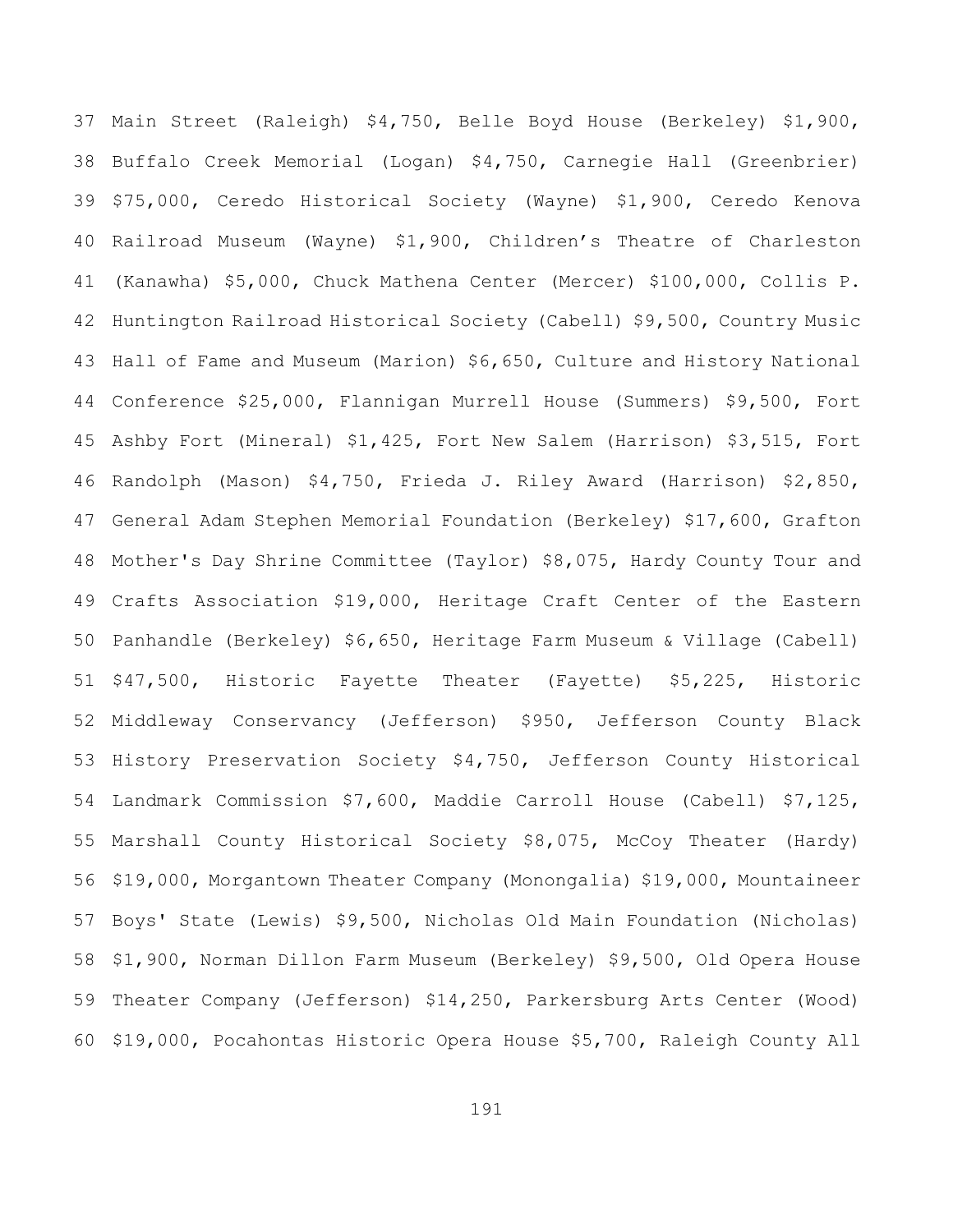Wars Museum \$9,500, Rhododendron Girl's State (Ohio) \$9,500, Roane County 4-H and FFA Youth Livestock Program \$4,750, Scottish Heritage Society/N. Central WV (Harrison) \$4,750, Society for the Preservation of McGrew House (Preston) \$3,325, Soldiers' Memorial Theater (Raleigh) \$9,500, Southern WV Veterans' Museum \$4,275, Summers County Historic Landmark Commission \$4,750, Those Who Served War Museum (Mercer) \$3,800, Three Rivers Avian Center (Summers) \$14,250, Tug Valley Arts Council (Mingo) \$4,750, Tug Valley Chamber of Commerce Coal House (Mingo) \$1,900, Tunnelton Historical Society (Preston) \$1,900, Veterans Committee for Civic Improvement of Huntington (Wayne) \$4,750, Webb Chapel Cemetery Association Event (Preston) \$1,900, West Virginia Museum of Glass (Lewis) \$4,750, West Virginia Music Hall of Fame (Kanawha) \$33,250, YMCA Camp Horseshoe (Ohio) \$95,000, Youth Museum of Southern WV (Raleigh) \$11,400.

 From the above appropriation for Fairs and Festivals (fund 3534, activity 122) funding shall be provided to the African-American Cultural Heritage Festival (Jefferson) \$4,750, African-American Heritage Family Tree Museum (Fayette) \$4,275, Alderson 4th of July Celebration (Greenbrier) \$4,750, Allegheny Echo (Pocahontas) \$7,125, Alpine Festival/Leaf Peepers Festival (Tucker) \$10,688, Angus Beef and Cattle Show (Lewis) \$1,425, Antique Market Fair (Lewis) \$1,900, Apollo Theater-Summer Program (Berkeley) \$1,900, Appalachian Autumn Festival (Braxton) \$3,325, Appalachian Mountain Bike Race (Calhoun) \$1,425, Apple Butter Festival (Morgan) \$5,700, Arkansaw Homemaker's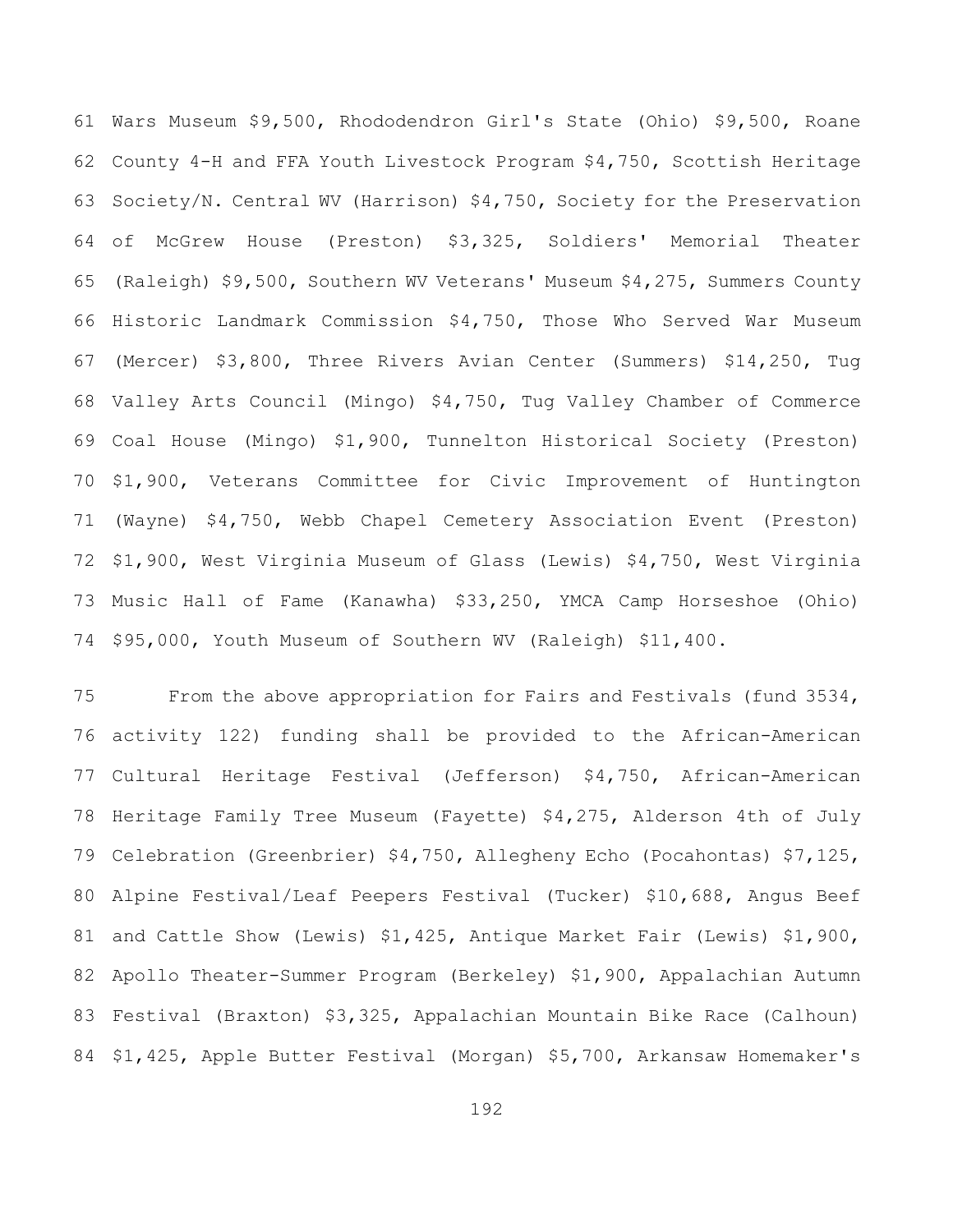Heritage Weekend (Hardy) \$3,325, Armed Forces Day-South Charleston (Kanawha) \$2,850, Arthurdale Heritage New Deal Festival (Preston) \$4,750, Arts Monongahela (Monongalia) \$19,000, Athens Town Fair (Mercer) \$1,900, Augusta Fair (Randolph) \$4,750, Barbour County Fair \$23,750, Barboursville Octoberfest (Cabell) \$4,750, Bass Festival (Pleasants) \$1,758, Battelle District Fair (Monongalia) \$4,750, Battle of Dry Creek (Greenbrier) \$1,425, Battle of Lewisburg Civil War Days (Greenbrier) \$2,850, Battle of Point Pleasant Memorial Committee (Mason) \$4,750, Belle Town Fair (Kanawha) \$4,275, Belleville Homecoming (Wood) \$19,000, Bergoo Down Home Days (Webster) \$2,375, Berkeley County Youth Fair \$17,575, Black Bear 4K Mountain Bike Race (Kanawha) \$950, Black Heritage Festival (Harrison) \$5,700, Black Walnut Festival (Roane) \$9,500, Blue-Gray Reunion (Barbour) \$3,325, Boone County Fair \$9,500, Boone County Labor Day Celebration \$3,800, Bradshaw Fall Festival (McDowell) \$1,900, Bramwell Street Fair (Mercer) \$3,325, Braxton County Fairs and Festivals Association \$10,925, Braxton County Monster Fest / WV Autumn Festival \$2,375, Brooke County Fair \$3,325, Bruceton Mills Good Neighbor Days (Preston) \$1,900, Buckwheat Festival (Preston) \$8,075, Buffalo 4th of July Celebration (Putnam) \$475, Burlington Apple Harvest Festival (Mineral) \$28,500, Burlington Pumpkin Harvest Festival (Raleigh) \$4,750, Burnsville Harvest Festival (Braxton) \$2,500, Cabell County Fair \$9,500, Calhoun County Wood Festival \$1,900, Campbell's Creek Community Fair (Kanawha) \$2,375, Cape Coalwood Festival Association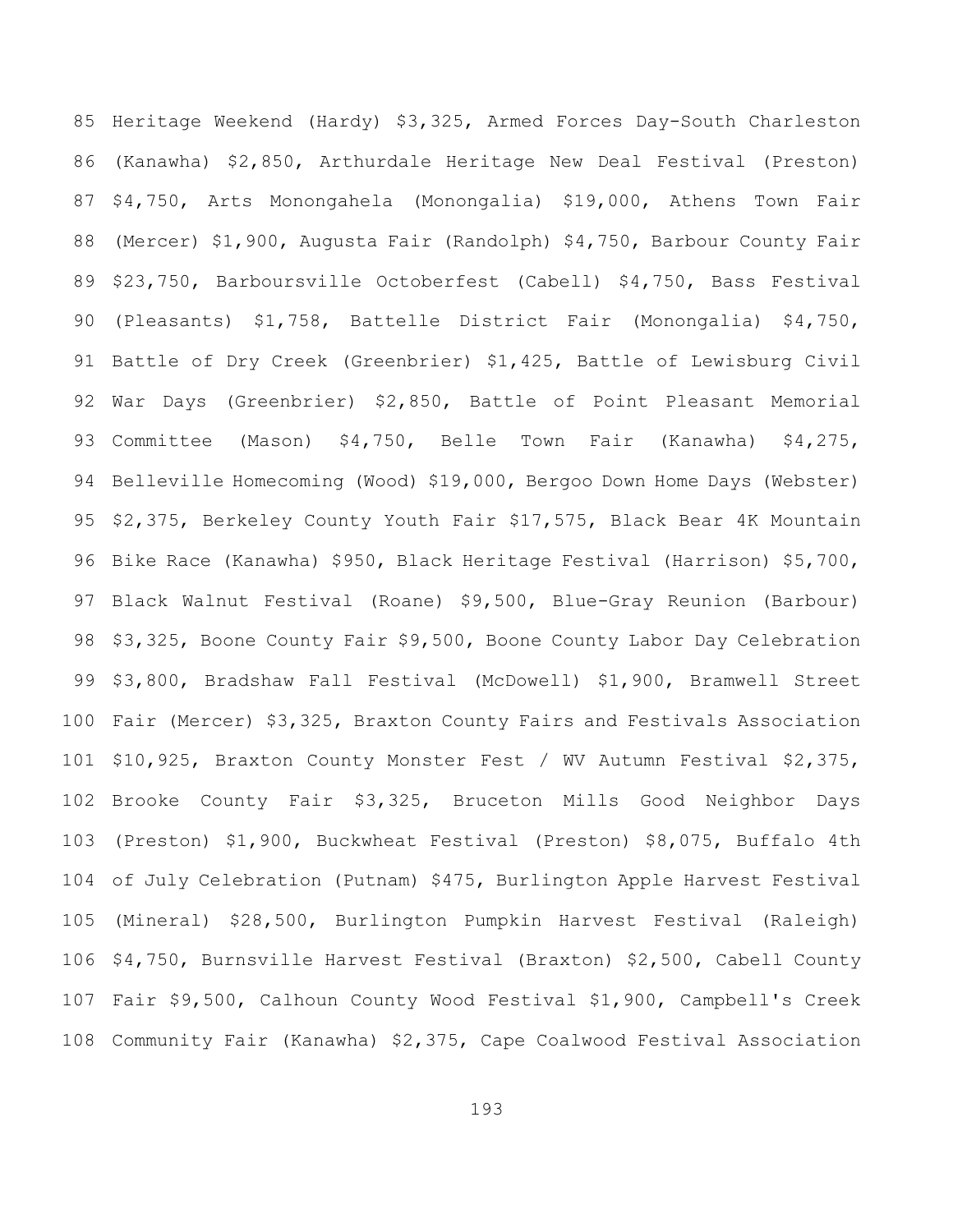(McDowell) \$2,375, Capon Bridge Annual VFD Celebration (Hampshire) \$950, Capon Bridge Founders Day Festival (Hampshire) \$1,900, Capon Springs Ruritan 4th of July (Hampshire) \$950, Cass Homecoming (Pocahontas) \$1,900, Cedarville Town Festival (Gilmer) \$950, Celebration in the Park (Wood) \$3,800, Celebration of America (Monongalia) \$5,700, Chapmanville Apple Butter Festival (Logan) \$950, Chapmanville Fire Department 4th of July (Logan) \$2,850, Charles Town Christmas Festival (Jefferson) \$4,750, Charles Town Heritage Festival (Jefferson) \$4,750, Charlie West Blues Festival (Kanawha) \$9,500, Cherry River Festival (Nicholas) \$6,175, Chester Fireworks (Hancock) \$1,425, Chester Fourth of July Festivities (Hancock) \$4,750, Chief Logan State Park-Civil War Celebration (Logan) \$7,600, Christmas in Shepherdstown (Jefferson) \$3,800, Christmas in the Park (Brooke) \$4,750, Christmas in the Park (Logan) \$23,750, City of Dunbar Critter Dinner (Kanawha) \$9,500, City of New Martinsville Festival of Memories (Wetzel) \$10,450, City of Pleasant Valley Celebration (Marion) \$2,375, City of Romney Fair (Hampshire) \$3,000, Civil War Horse Cavalry Race (Barbour) \$950, Clay County Golden Delicious Apple Festival \$6,650, Coal Field Jamboree (Logan) \$33,250, Coalton Days Fair (Randolph) \$6,650, Cole Chevy Mountain Festival \$1,000, Country Roads Festival (Fayette) \$1,900, Cowen Railroad Festival (Webster) \$3,325, Craigsville Fall Festival (Nicholas) \$3,325, Delbarton Homecoming (Mingo) \$3,325, Doddridge County Fair \$6,650, Durbin Days (Pocahontas) \$4,750, Elbert/Filbert Reunion Festival (McDowell)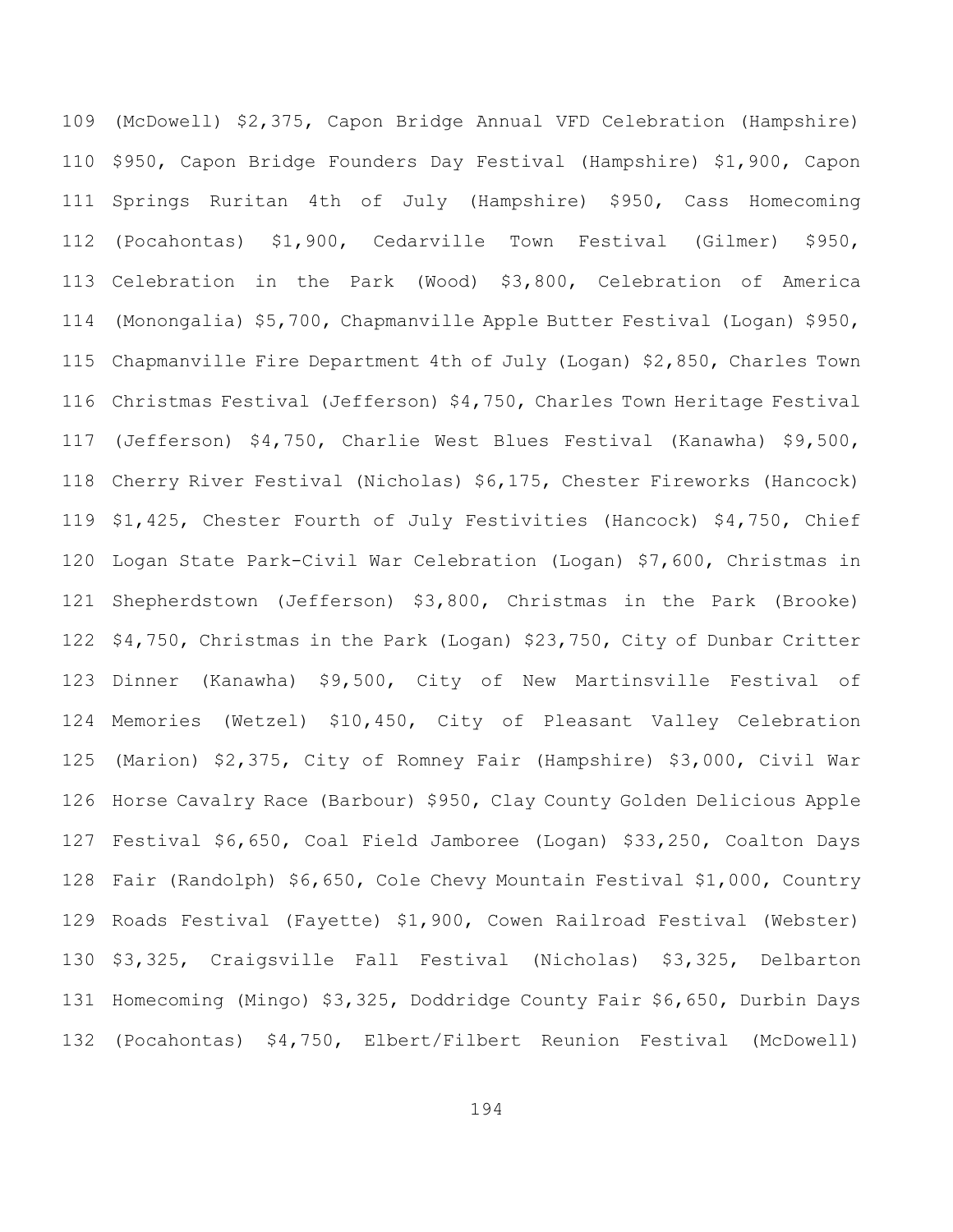\$1,425, Elizabethtown Festival (Marshall) \$4,750, Elkins Randolph County 4th of July Car Show (Randolph) \$1,900, Fairview 4th of July Celebration (Marion) \$950, Farm Safety Day (Preston) \$1,900, Fayette American Legion 4th of July (Fayette) \$950, FestivALL Charleston (Kanawha) \$19,000, First Stage Children's Theater Company (Cabell) \$1,900, Flemington Day Fair and Festival (Taylor) \$3,325, Follansbee Community Days (Brooke) \$7,838, Fort Gay Mountain Heritage Days (Wayne) \$4,750, Fort Henry Days (Ohio) \$5,035, Frankford Autumnfest (Greenbrier) \$4,750, Franklin Fishing Derby (Pendleton) \$7,125, Franklins Fireman Carnival (Pendleton) \$4,750, Freshwater Folk Festival (Greenbrier) \$4,750, Friends Auxiliary of W.R. Sharpe Hospital (Lewis) \$4,750, Frontier Days (Harrison) \$2,850, Frontier Fest/Canaan Valley (Taylor) \$4,750, Fund for the Arts-Wine & All that Jazz Festival (Kanawha) \$2,375, Gassaway Days Celebration (Braxton) \$4,750, Gilbert Kiwanis Harvest Festival (Mingo) \$3,800, Gilbert Spring Fling (Mingo) \$4,750, Gilmer County Farm Show \$3,800, Grant County Arts Council \$1,900, Grape Stomping Wine Festival (Nicholas) \$1,900, Great Greenbrier River Race (Pocahontas) \$9,500, Greater Quinwood Days (Greenbrier) \$1,250, Green Spring Days (Hampshire) \$950, Guyandotte Civil War Days (Cabell) \$9,500, Hamlin 4th of July Celebration (Lincoln) \$4,750, Hampshire Civil War Celebration Days (Hampshire) \$950, Hampshire County 4th of July Celebration \$19,000, Hampshire County Fair \$8,000, Hampshire Heritage Days \$3,800, Hancock County Oldtime Fair \$4,750, Hardy County Commission - 4th of July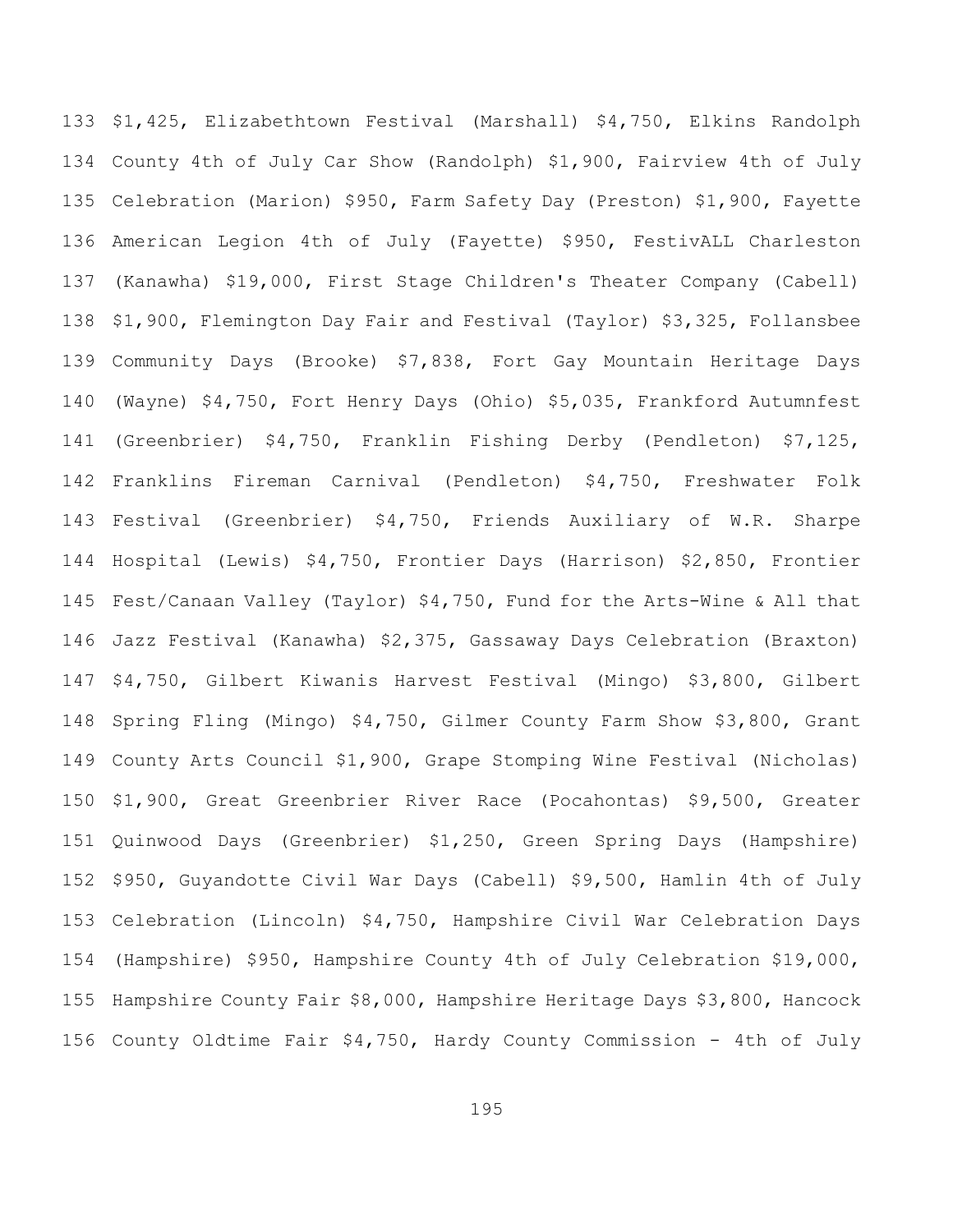\$9,500, Hatfield McCoy Matewan Reunion Festival (Mingo) \$4,750, Hatfield McCoy Trail National ATV and Dirt Bike Weekend (Wyoming) \$4,750, Heritage Craft Festival (Monroe) \$950, Heritage Days Festival (Roane) \$1,425, Hicks Festival (Tucker) \$1,900, Hilltop Festival (Cabell) \$950, Hilltop Festival of Lights (McDowell) \$1,900, Hinton Railroad Days (Summers) \$5,225, Holly River Festival (Webster) \$1,425, Hundred 4th of July (Wetzel) \$6,888, Hundred American Legion Earl Kiger Post Bluegrass Festival (Wetzel) \$1,900, Hurricane 4th of July Celebration (Putnam) \$4,750, Iaeger Lions Club Annual Golf Show (McDowell) \$1,425, Iaeger Town Fair (McDowell) \$1,425, Irish Heritage Festival of WV (Raleigh) \$4,750, Irish Spring Festival (Lewis) \$950, Italian Heritage Festival-Clarksburg (Harrison) \$28,500, Jackson County Fair \$4,750, Jacksonburg Homecoming (Wetzel) \$950, Jane Lew Arts and Crafts Fair (Lewis) \$950, Jefferson County Fair Association \$23,750, Jersey Mountain Ruritan Pioneer Days (Hampshire) \$950, John Henry Days Festival (Monroe) \$4,750, Johnnie Johnson Blues and Jazz Festival (Marion) \$4,750, Johnstown Community Fair (Harrison) \$2,375, Junior Heifer Preview Show (Lewis) \$1,900, Kanawha Coal Riverfest-St. Albans 4th of July Festival (Kanawha) \$4,750, Kanawha County Fair \$4,750, Kayford Reunion (Kanawha) \$2,375, Kermit Fall Festival (Mingo) \$2,850, Keyser Old Fashioned 4th of July Celebration (Mineral) \$950, Keystone Reunion Gala (McDowell) \$2,500, King Coal Festival (Mingo) \$4,750, Kingwood Downtown Street Fair and Heritage Days (Preston) \$1,900, L.Z. Rainelle WV Veterans Reunion (Greenbrier)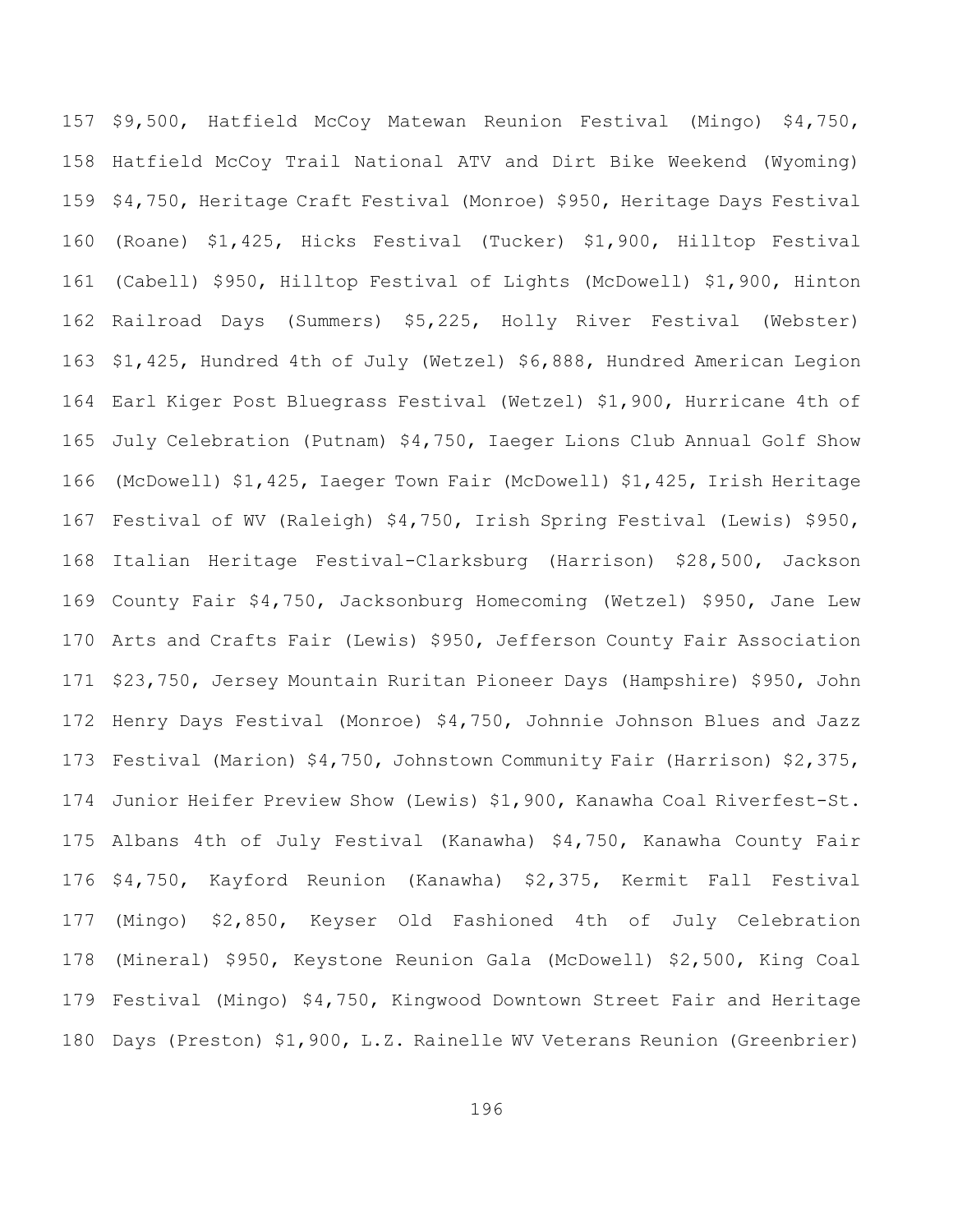\$4,750, Lady of Agriculture (Preston) \$950, Lamb and Steer Show (Grant) \$8,550, Larry Joe Harless Center Octoberfest Hatfield McCoy Trail (Mingo) \$9,500, Larry Joe Harless Community Center Spring Middle School Event (Mingo) \$4,750, Last Blast of Summer (McDowell) \$4,750, Laurel Mt. Re-enactment Committee (Barbour) \$3,088, Lewis County Fair Association \$3,325, Lewisburg Shanghai (Greenbrier) \$1,900, Lincoln County Fall Festival \$7,600, Lincoln County Winterfest \$4,750, Lincoln District Fair (Marion) \$2,375, Little Birch Days Celebration (Braxton) \$475, Little Levels Heritage Festival (Pocahontas) \$1,900, Logan County Arts and Crafts Fair \$3,800, Logan Freedom Festival \$14,250, Lost Creek Community Festival (Harrison) \$6,650, Mannington District Fair (Marion) \$5,700, Maple Syrup Festival (Randolph) \$950, Marion County FFA Farm Fest \$2,375, Marmet Annual Labor Day Celebration (Kanawha) \$5,000, Marshall County Antique Power Show \$2,375, Marshall County Fair \$7,125, Mason County Fair \$4,750, Mason Dixon Festival (Monongalia) \$6,650, Matewan Massacre Reenactment (Mingo) \$5,700, Matewan-Magnolia Fair (Mingo) \$42,750, McARTS-McDowell County \$19,000, McDowell County Fair \$2,375, McGrew House History Day (Preston) \$1,900, McNeill's Rangers (Mineral) \$7,600, Meadow Bridge Hometown Festival (Fayette) \$1,188, Meadow River Days Festival (Greenbrier) \$2,850, Mercer Bluestone Valley Fair (Mercer) \$1,900, Mercer County Fair \$1,900, Mid Ohio Valley Antique Engine Festival (Wood) \$2,850, Milton Christmas in the Park (Cabell) \$2,375, Milton Fourth of July Celebration (Cabell)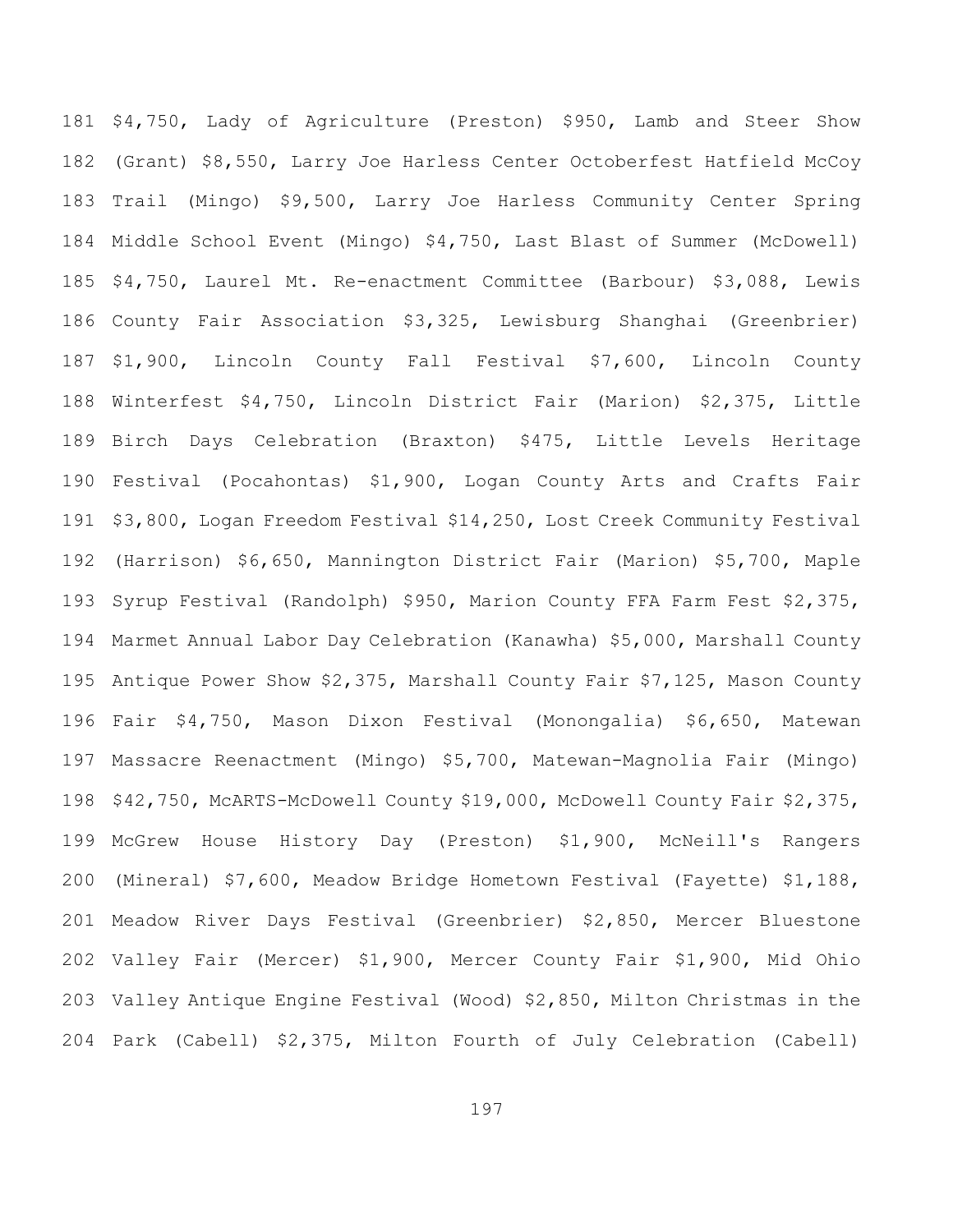\$2,375, Mineral County Fair \$1,663, Mineral County Veterans Day Parade \$1,425, Molasses Festival (Calhoun) \$1,900, Monongahfest (Marion) \$6,000, Monroe County Harvest Festival \$1,900, Moon Over Mountwood Fishing Festival (Wood) \$2,850, Morgan County Fair-History Wagon \$1,425, Moundsville Bass Festival (Marshall) \$3,800, Moundsville July 4th Celebration (Marshall) \$4,750, Mount Liberty Fall Festival (Barbour) \$2,375, Mountain Fest (Monongalia) \$19,000, Mountain Festival (Mercer) \$4,394, Mountain Heritage Arts and Crafts Festival (Jefferson) \$4,750, Mountain Music Festival (McDowell) \$2,375, Mountain State Apple Harvest Festival (Berkeley) \$7,125, Mountain State Arts Crafts Fair Cedar Lakes (Jackson) \$42,750, Mountaineer Hot Air Balloon Festival (Monongalia) \$3,800, Mud River Festival (Lincoln) \$7,600, Mullens Dogwood Festival (Wyoming) \$6,650, Multi-Cultural Festival of West Virginia (Kanawha) \$19,000, Nettle Festival (Pocahontas) \$4,750, New Cumberland Christmas Parade (Hancock) \$2,850, New Cumberland Fourth of July Fireworks (Hancock) \$4,750, New River Bridge Day Festival (Fayette) \$38,000, Newburg Volunteer Fireman's Field Day (Preston) \$950, Newell Annual Clay Festival (Hancock) \$2,850, Nicholas County Fair \$4,750, Nicholas County Potato Festival \$3,325, North Preston Farmers Club - Civil War Times (Preston) \$950, North River Valley Festival (Hampshire) \$950, Northern Preston Mule Pull and Farmers Days (Preston) \$3,800, Oak Leaf Festival (Fayette) \$10,000, Oceana Heritage Festival (Wyoming) \$5,700, Oglebay City Park - Festival of Lights (Ohio) \$76,000,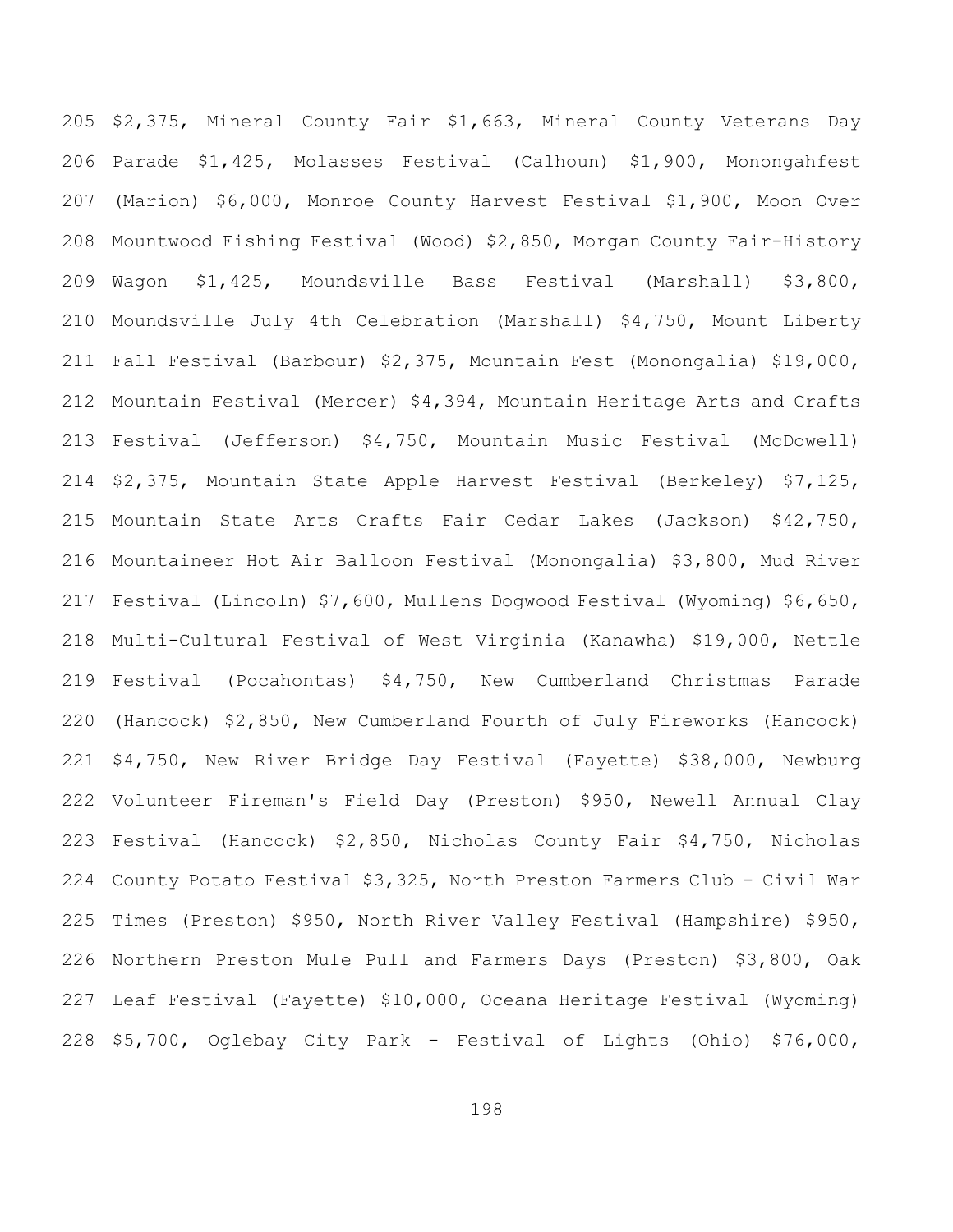Oglebay Festival (Ohio) \$9,500, Ohio County Country Fair \$8,550, Ohio Valley Beef Association (Wood) \$2,375, Ohio Valley Black Heritage Festival (Ohio) \$5,225, Old Central City Fair (Cabell) \$4,750, Old Tyme Christmas (Jefferson) \$2,280, Paden City Labor Day Festival (Wetzel) \$6,175, Parkersburg Homecoming (Wood) \$14,000, Patty Fest (Monongalia) \$1,900, Paw Paw District Fair (Marion) \$3,325, Pax Reunion Committee (Fayette) \$4,750, Pendleton County 4-H Weekend \$1,900, Pendleton County Committee for Arts \$14,250, Pennsboro Country Road Festival (Ritchie) \$1,900, Petersburg Fourth of July Celebration (Grant) \$19,000, Petersburg HS Celebration (Grant) \$9,500, Piedmont-Annual Back Street Festival (Mineral) \$3,800, Pinch Reunion (Kanawha) \$1,425, Pine Bluff Fall Festival (Harrison) \$3,800, Pine Grove 4th of July Festival (Wetzel) \$6,650, Pineville Festival (Wyoming) \$5,700, Pleasants County Agriculture Youth Fair \$4,750, Poca Heritage Days (Putnam) \$2,850, Pocahontas County Pioneer Days \$6,650, Point Pleasant Stern Wheel Regatta (Mason) \$4,750, Potomac Highlands Maple Festival (Grant) \$5,700, Pratt Fall Festival (Kanawha) \$2,375, Princeton Street Fair (Mercer) \$4,750, Putnam County Fair \$4,750, Quartets on Parade (Hardy) \$3,800, Rand Community Center Festival (Kanawha) \$2,375, Randolph County Community Arts Council \$2,850, Randolph County Fair \$6,650, Randolph County Ramp and Rails \$1,900, Ranson Christmas Festival (Jefferson) \$4,750, Ranson Festival (Jefferson) \$4,750, Ravenswood Octoberfest (Jackson) \$7,600, Reedsville VFD Fair (Preston) \$3,325, Renick Liberty Festival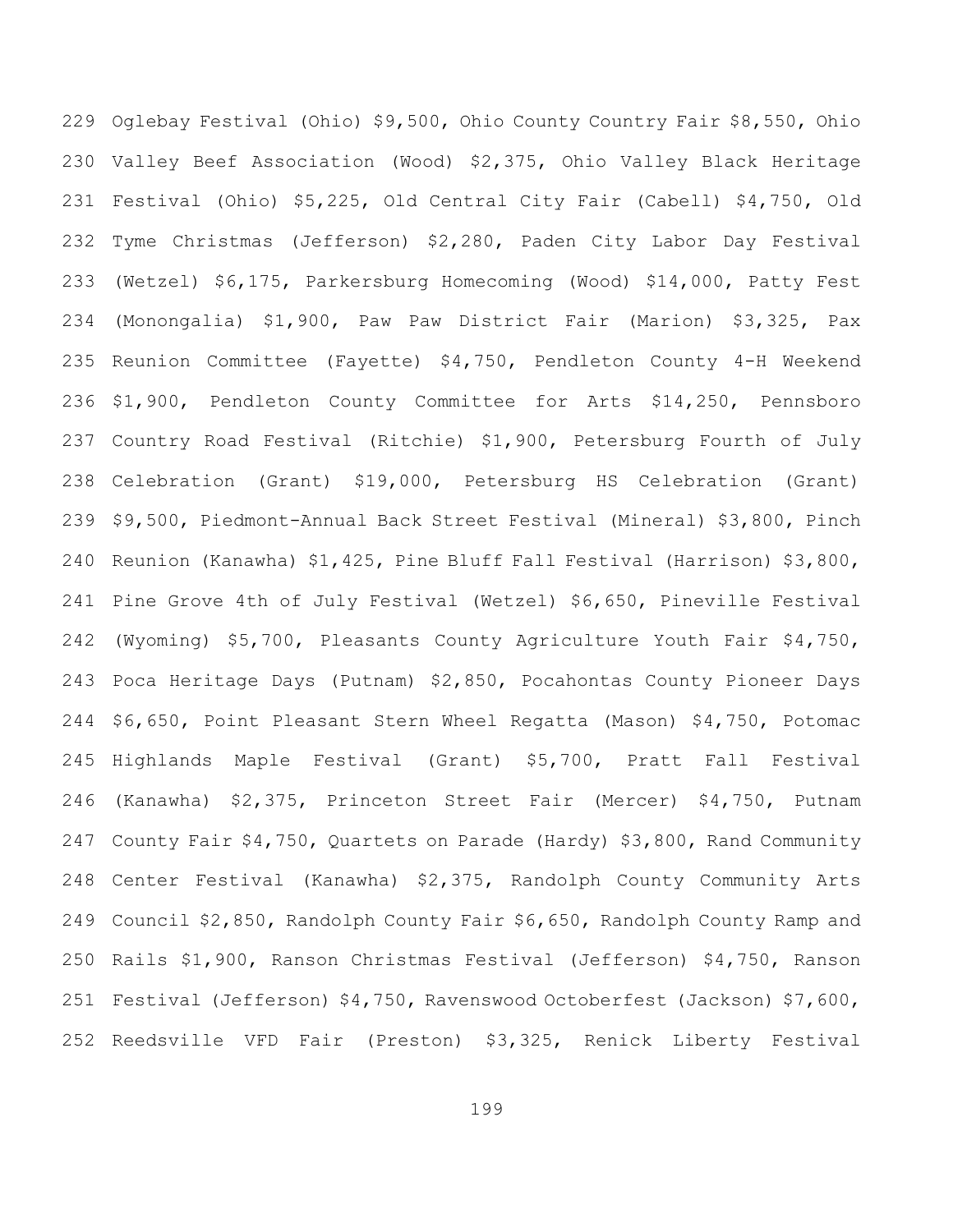(Greenbrier) \$950, Riders of the Flood (Greenbrier) \$2,850, Ripley 4th of July (Jackson) \$14,250, Ritchie County Fair and Exposition \$4,750, Ritchie County Pioneer Days \$950, River City Festival (Preston) \$950, Riverfest (Marion) \$1,900, Roane County Agriculture Field Day \$2,850, Ronceverte River Festival (Greenbrier) \$4,750, Rowlesburg Labor Day Festival (Preston) \$950, Rupert Country Fling (Greenbrier) \$2,850, Saint Spyridon Greek Festival (Harrison) \$2,375, Salem Apple Butter Festival (Harrison) \$3,800, Sistersville 4th of July Fireworks (Wetzel) \$5,225, Smoke on the Water (Kanawha) \$1,900, Smoke on the Water (Wetzel) \$2,850, South Charleston Summerfest (Kanawha) \$9,500, Southern Wayne County Fall Festival \$950, Spirit of Grafton Celebration (Taylor) \$9,500, Spring Mountain Festival (Grant) \$3,800, Springfield Peach Festival (Hampshire) \$1,140, St. Albans City of Lights - December (Kanawha) \$4,750, Sternwheel Festival (Wood) \$2,850, Stoco Reunion (Raleigh) \$2,375, Stonewall Jackson Heritage Arts & Crafts Jubilee \$10,450, Storytelling Festival (Lewis) \$475, Strawberry Festival (Upshur) \$28,500, Tacy Fair (Barbour) \$950, Taste of Parkersburg (Wood) \$4,750, Taylor County Fair \$5,225, Terra Alta VFD 4th of July Celebration (Preston) \$950, The Gathering at Sweet Creek (Wood) \$2,850, Three Rivers Coal Festival (Marion) \$7,363, Thunder on the Tygart - Mothers' Day Celebration (Taylor) \$14,250, Town of Anawalt Celebration (McDowell) \$1,425, Town of Delbarton 4th of July Celebration (Mingo) \$2,850, Town of Fayetteville Heritage Festival (Fayette) \$7,125, Town of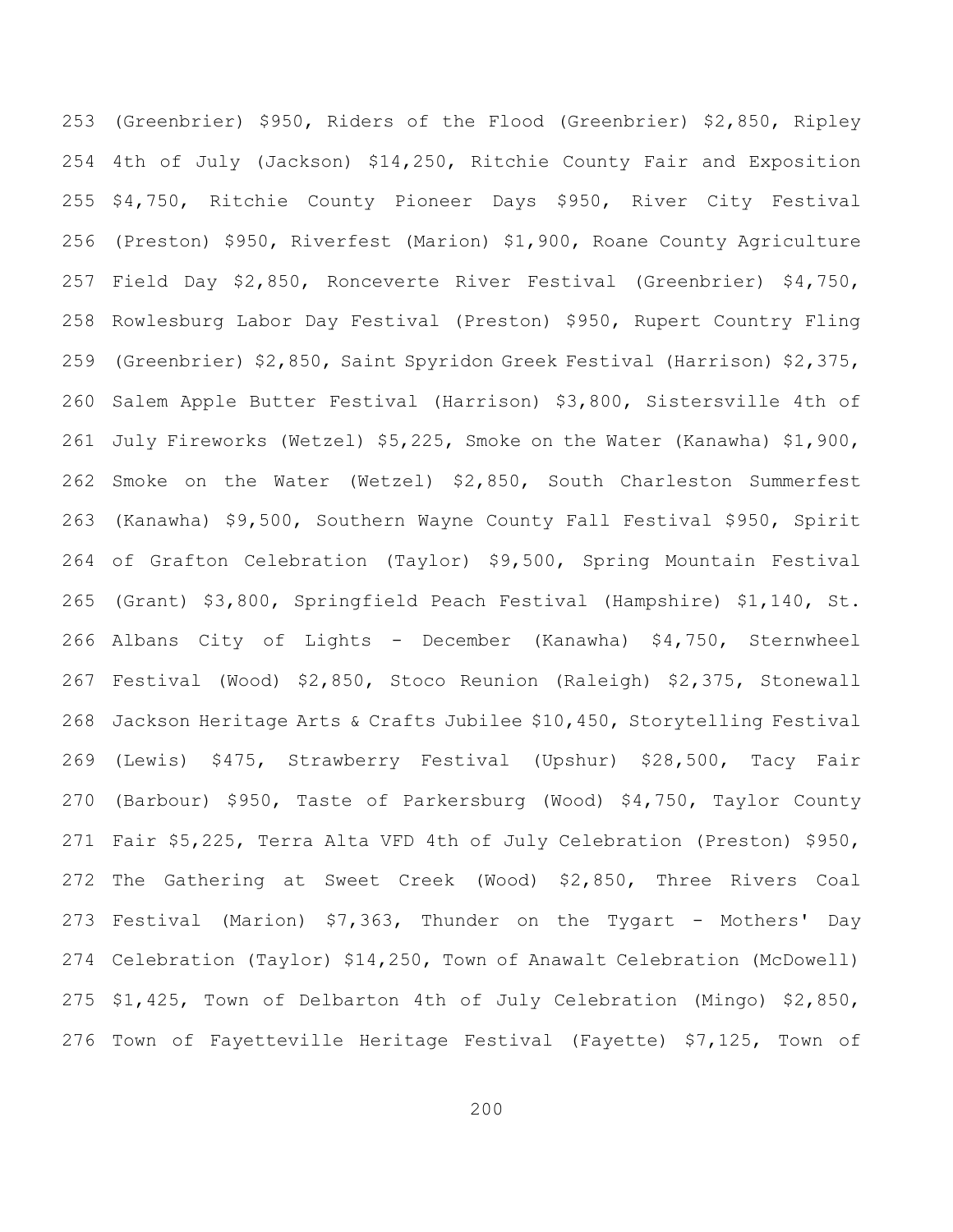Matoaka Hog Roast (Mercer) \$950, Treasure Mountain Festival (Pendleton) \$23,750, Tri-County Fair (Grant) \$14,250, Tucker County Arts Festival and Celebration \$17,100, Tucker County Fair \$4,513, Tucker County Health Fair \$1,900, Tunnelton Depot Days (Preston) \$950, Tunnelton Volunteer Fire Department Festival (Preston) \$950, Turkey Festival (Hardy) \$2,850, Tyler County Fair \$4,940, Tyler County Fourth of July \$475, Union Community Irish Festival (Barbour) \$1,000, Uniquely West Virginia Festival (Morgan) \$1,900, Upper Kanawha Valley Oktoberfest (Kanawha) \$2,375, Upper Ohio Valley Italian Festival (Ohio) \$11,400, Upper West Fork VFD Bluegrass Festival (Calhoun) \$475, Upshur County Fair \$6,650, Veterans Welcome Home Celebration (Cabell) \$1,500, Vietnam Veterans of America Christmas Party (Cabell) \$950, Volcano Days at Mountwood Park (Wood) \$4,750, War Homecoming Fall Festival (McDowell) \$1,425, Wardensville Fall Festival (Hardy) \$4,750, Wayne County Fair \$4,750, Wayne County Fall Festival \$4,750, Webster County Wood Chopping Festival \$14,250, Webster Wild Water Weekend \$1,900, Weirton July 4th Celebration (Hancock) \$19,000, Welcome Home Family Day (Wayne) \$3,040, Wellsburg 4th of July Celebration (Brooke) \$7,125, Wellsburg Apple Festival of Brooke County \$4,750, West Virginia Blackberry Festival (Harrison) \$4,750, West Virginia Chestnut Festival (Preston) \$950, West Virginia Coal Festival (Boone) \$9,500, West Virginia Coal Show (Mercer) \$2,500, West Virginia Dairy Cattle Show (Lewis) \$9,500, West Virginia Dandelion Festival (Greenbrier) \$4,750, West Virginia Fair and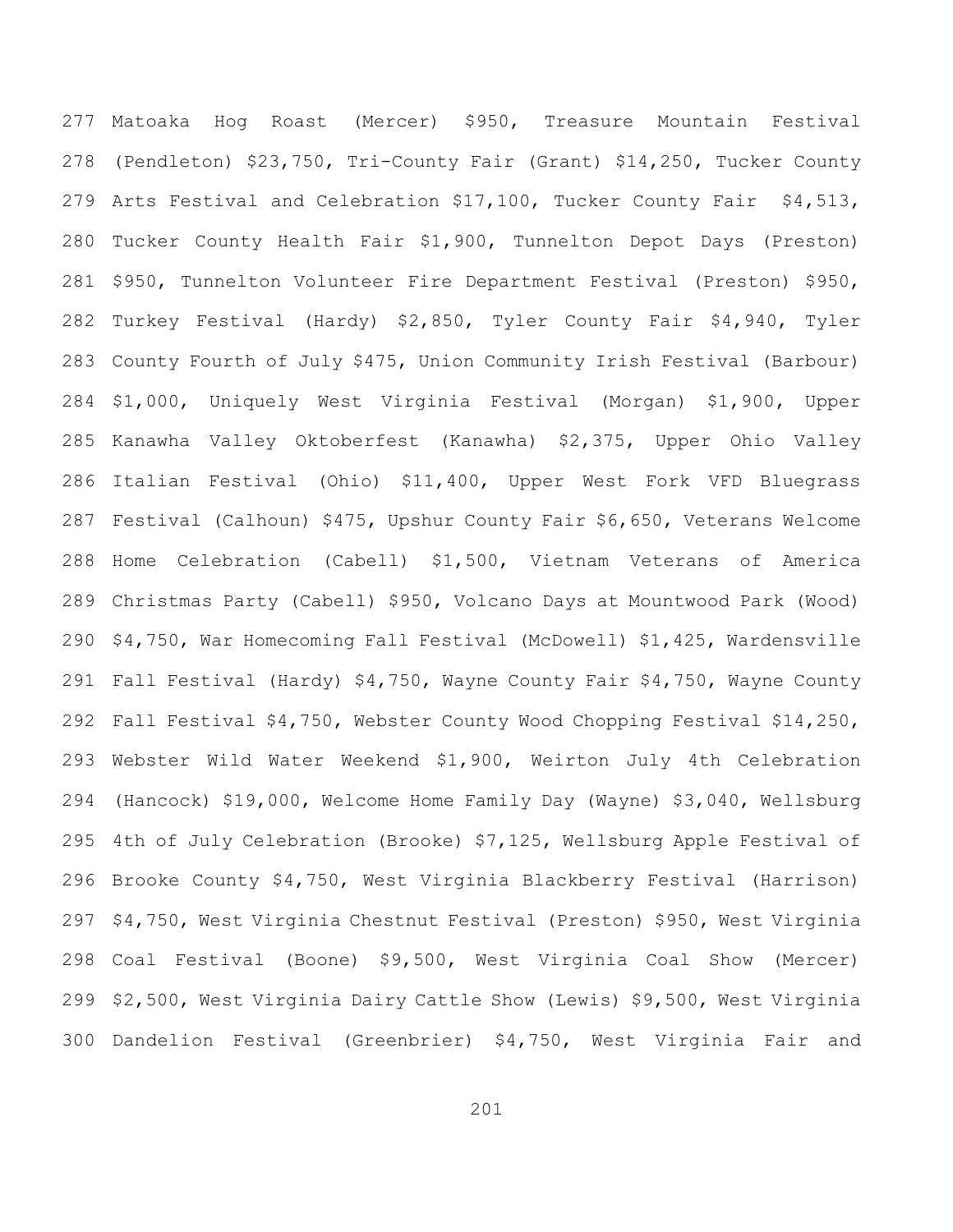Exposition (Wood) \$7,695, West Virginia Fireman's Rodeo (Fayette) \$2,375, West Virginia Honey Festival (Wood) \$1,900, West Virginia Oil and Gas Festival (Tyler) \$10,450, West Virginia Polled Hereford Association (Braxton) \$1,425, West Virginia Poultry Festival (Hardy) \$4,750, West Virginia Pumpkin Festival (Cabell) \$9,500, West Virginia State Folk Festival (Gilmer) \$4,750, West Virginia State Monarch Butterfly Festival (Brooke) \$4,750, West Virginia Water Festival - City of Hinton (Summers) \$15,200, West Virginia Wine & Jazz Festival (Monongalia) \$8,550, Weston VFD 4th of July Firemen Festival (Lewis) \$1,900, Wetzel County Autumnfest \$5,225, Wetzel County Town and Country Days \$16,150, Wheeling Celtic Festival (Ohio) \$1,900, Wheeling City of Lights (Ohio) \$7,600, Wheeling Sterwheel Regatta (Ohio) \$9,500, Wheeling Vintage Raceboat Regatta (Ohio) \$19,000, Whipple Community Action (Fayette) \$2,375, Widen Days Festival (Calhoun) \$1,900, Wileyville Homecoming (Wetzel) \$3,800, Wine Festival and Mountain Music Event (Harrison) \$4,750, Winter Festival of the Waters (Berkeley) \$4,750, Wirt County Fair \$2,375, Wirt County Pioneer Days \$1,900, Youth Stockman Beef Expo. (Lewis) \$1,900.

 Any Fairs & Festivals awards shall be funded in addition to, and not in lieu of, individual grant allocations derived from the Arts Council and the Cultural Grant Program allocations.

*268-Library Commission -*

*Lottery Education Fund*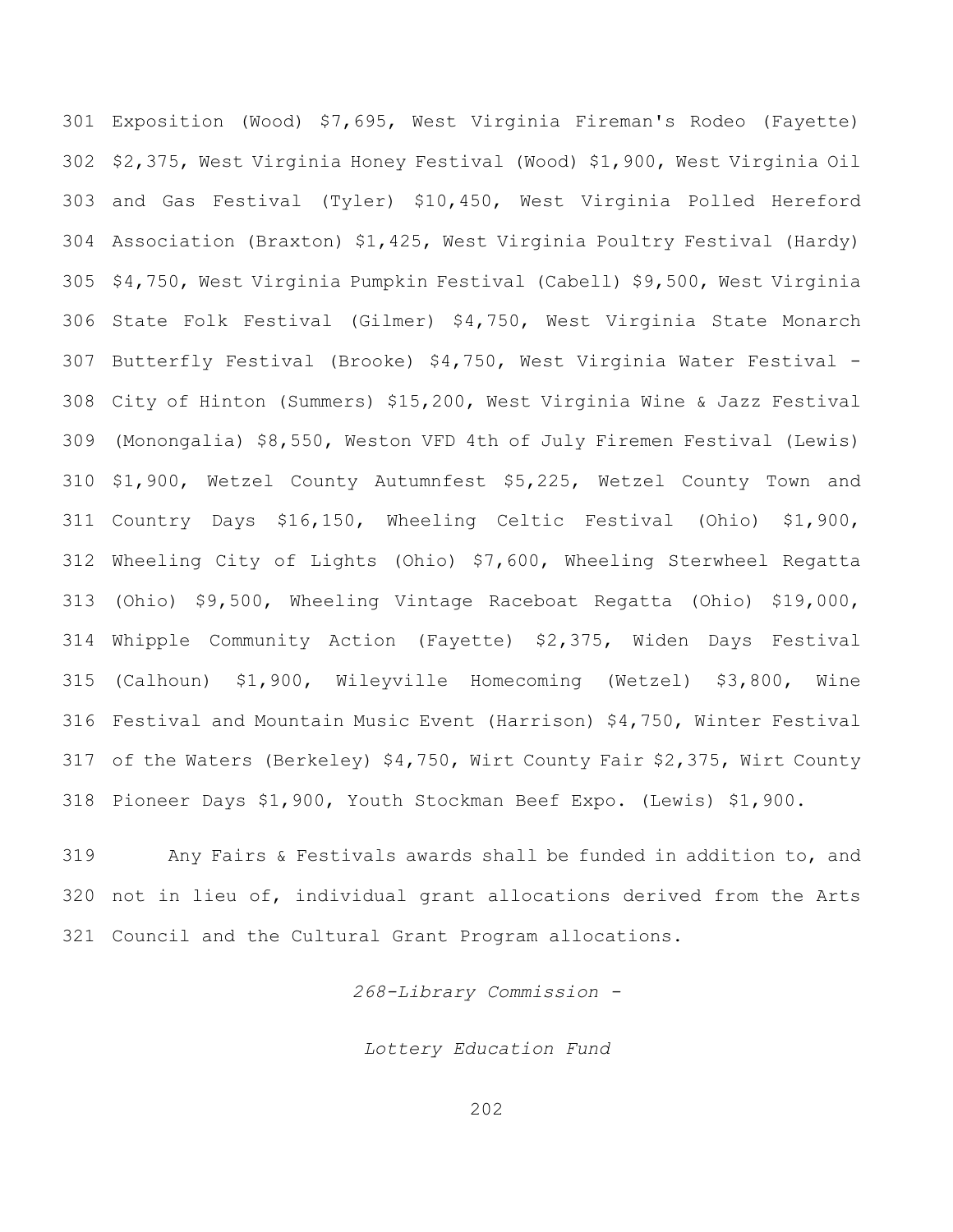### (WV Code Chapter 10)

## Fund 3559 FY 2013 Org 0433

|   | 1 Books and Films                  | 179 | \$<br>427,500    |
|---|------------------------------------|-----|------------------|
|   | 2 Services to Libraries            | 180 | 550,000          |
|   | 3 Grants to Public Libraries.      | 182 | 8,348,884        |
|   | 4 Digital Resources                | 309 | 219,992          |
|   | 5 Libraries - Special Projects (R) | 625 | 850,000          |
|   | 6 Infomine Network.                | 884 | 873, 422         |
| 7 | Total.                             |     | \$<br>11,269,798 |

 Any unexpended balance remaining in the appropriation for Libraries-Special Projects (fund 3559, activity 625) at the close of fiscal year 2012 is hereby reappropriated for expenditure during the fiscal year 2013.

*269-Bureau of Senior Services -*

*Lottery Senior Citizens Fund*

(WV Code Chapter 29)

# Fund 5405 FY 2013 Org 0508

Personal Services.. . . . . . . . . . . 001 \$ 138,628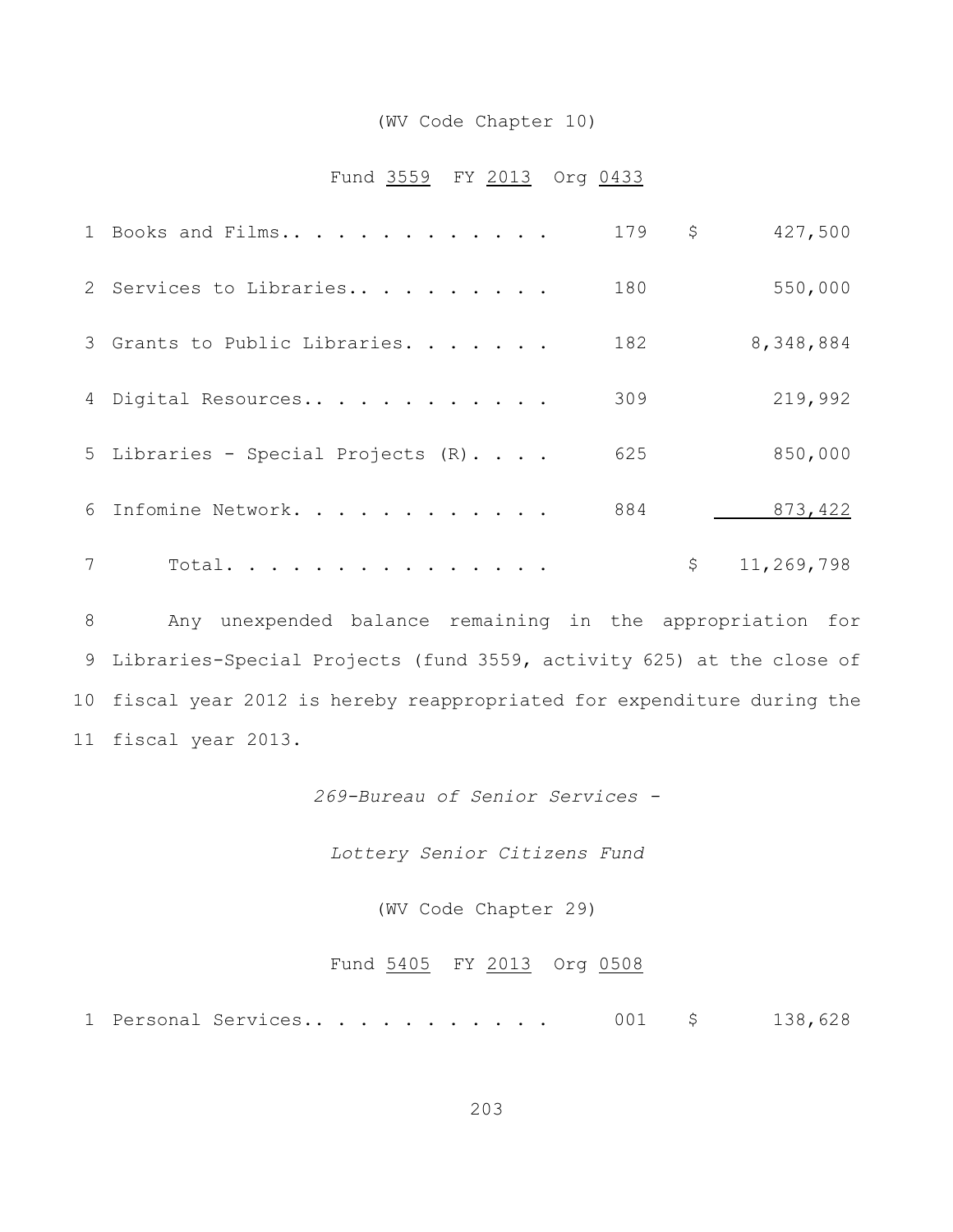|    | 2 Annual Increment.                          | 004 | 3,000      |
|----|----------------------------------------------|-----|------------|
|    | 3 West Virginia Helpline.                    | 006 | 200,000    |
| 4  | Employee Benefits                            | 010 | 65,157     |
|    | 5 Current Expenses.                          | 130 | 330,543    |
|    | 6 Repairs and Alterations                    | 064 | 3,000      |
|    | 7 Local Programs Service Delivery Costs      | 200 | 2,475,250  |
|    | 8 Silver Haired Legislature                  | 202 | 20,000     |
|    | 9 Area Agencies Administration               | 203 | 38,684     |
|    | 10 Senior Citizen Centers and Programs (R) . | 462 | 2,470,000  |
| 11 | Transfer to Division of Human Services       |     |            |
| 12 | for Health Care and Title XIX Waiver         |     |            |
| 13 | for Senior Citizens.                         | 539 | 10,972,172 |
|    | 14 Roger Tompkins Alzheimers Respite Care.   | 643 | 2,296,137  |
|    | 15 Regional Aged and Disabled                |     |            |
| 16 | Resource Center.                             | 767 | 935,000    |
|    | 17 Senior Services Medicaid Transfer         | 871 | 8,670,000  |
|    | 18 WV Alzheimer's Hotline.                   |     | 45,000     |
|    | 19 Legislative Initiatives for the Elderly.  | 904 | 10,000,000 |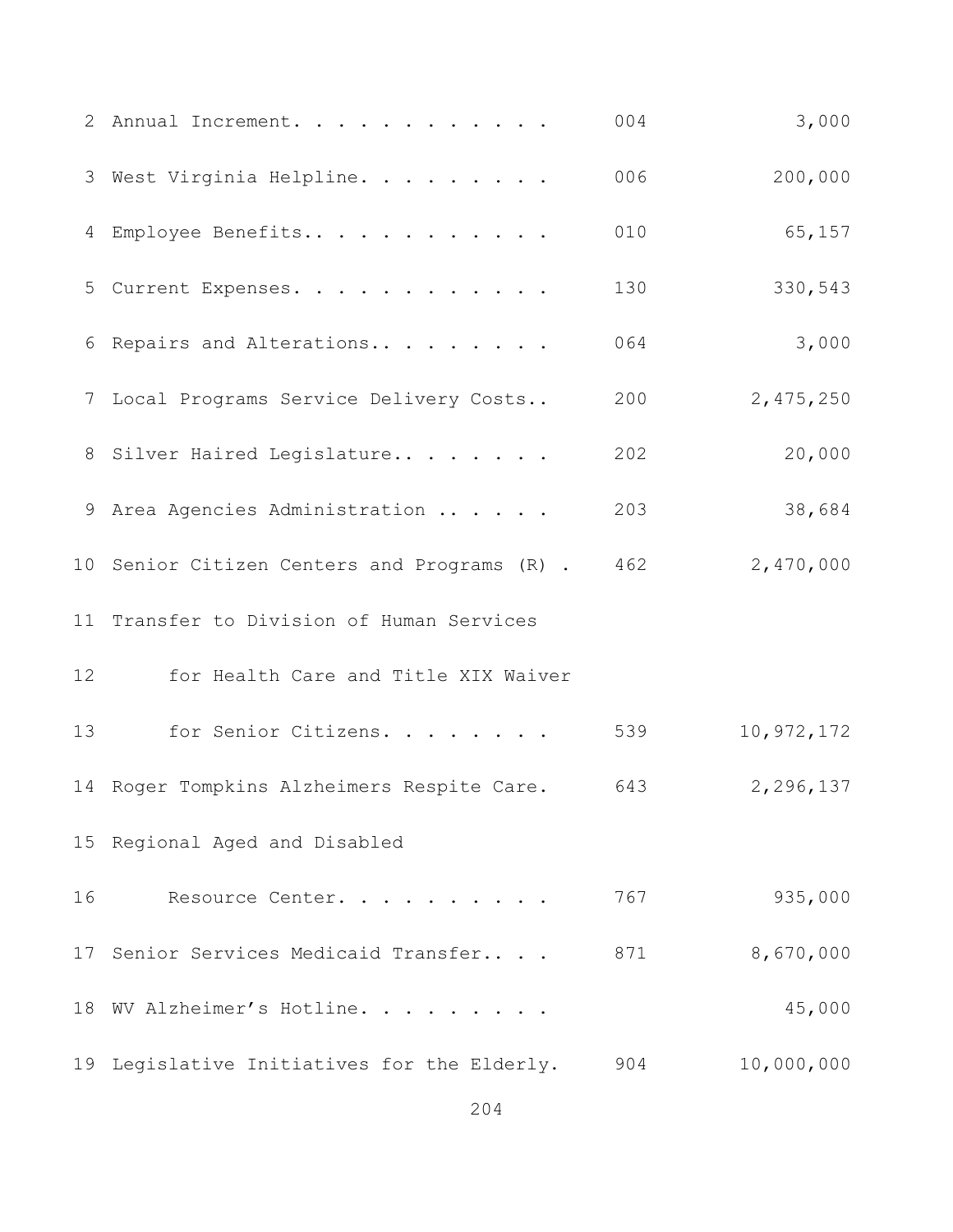|    | 20 Long Term Care Ombudsman.      | 905 | 321,325            |
|----|-----------------------------------|-----|--------------------|
|    | 21 BRIM Premium.                  | 913 | 7,243              |
|    | 22 In-Home Services and Nutrition |     |                    |
| 23 | for Senior Citizens.              | 917 | 4,500,000          |
| 24 | Total.                            |     | 43, 491, 139<br>\$ |

 Any unexpended balance remaining in the appropriation for Senior Citizen Centers and Programs (fund 5405, activity 462), at the close of the fiscal year 2012 is hereby reappropriated for expenditure during the fiscal year 2013.

 The above appropriation for Transfer to Division of Human Services for Health Care and Title XIX Waiver for Senior Citizens (activity 539) along with the federal moneys generated thereby shall be used for reimbursement for services provided under the program.

 In addition to the above appropriations, funding is available in the special revenue Community Based Service Fund (fund 5409) to provide in-home and community-based services for the eligible aged and disabled citizens of West Virginia that provides funding at a comparable level with FY 2012.

*270-Community and Technical College —*

*Capital Improvement Fund*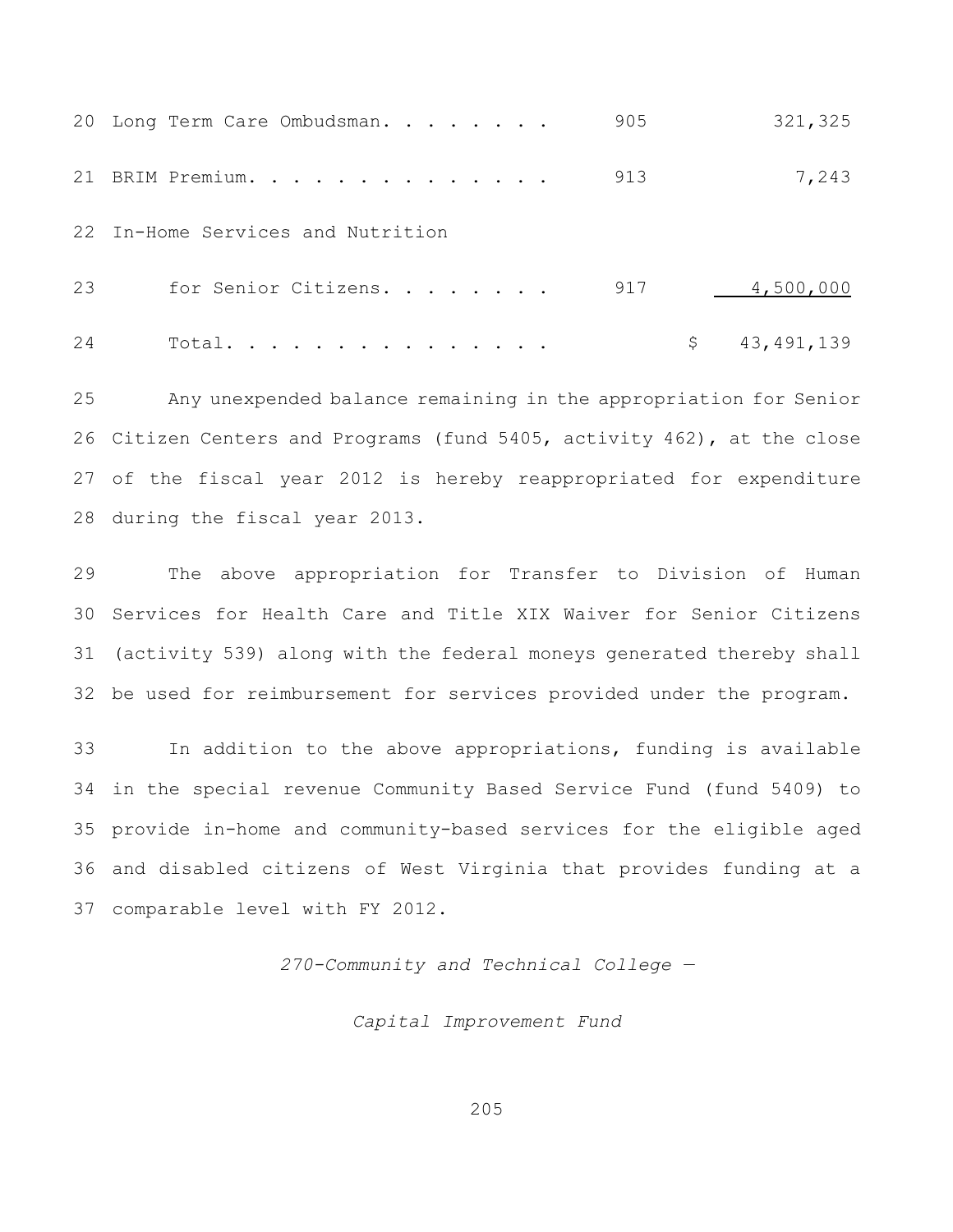### (WV Code Chapter 18B)

### Fund 4908 FY 2013 Org 0442

1 Debt Service - Total. . . . . . . . . 310 \$ 5,000,000

 Any unexpended balance remaining in the appropriation for Capital Outlay and Improvements - Total (fund 4908, activity 847) at the close of fiscal year 2012 is hereby reappropriated for expenditure during the fiscal year 2013.

*271-Higher Education Policy Commission -*

*Lottery Education -*

*Higher Education Policy Commission -*

*Control Account*

(WV Code Chapters 18B and 18C)

## Fund 4925 FY 2013 Org 0441

1 Marshall Medical School -

2 RHI Program and Site Support (R).. 033 \$ 471,258

3 WVU Health Sciences -

4 RHI Program and Site Support (R).. 035 1,294,995

5 RHI Program and Site Support (R). . . . 036 2,213,469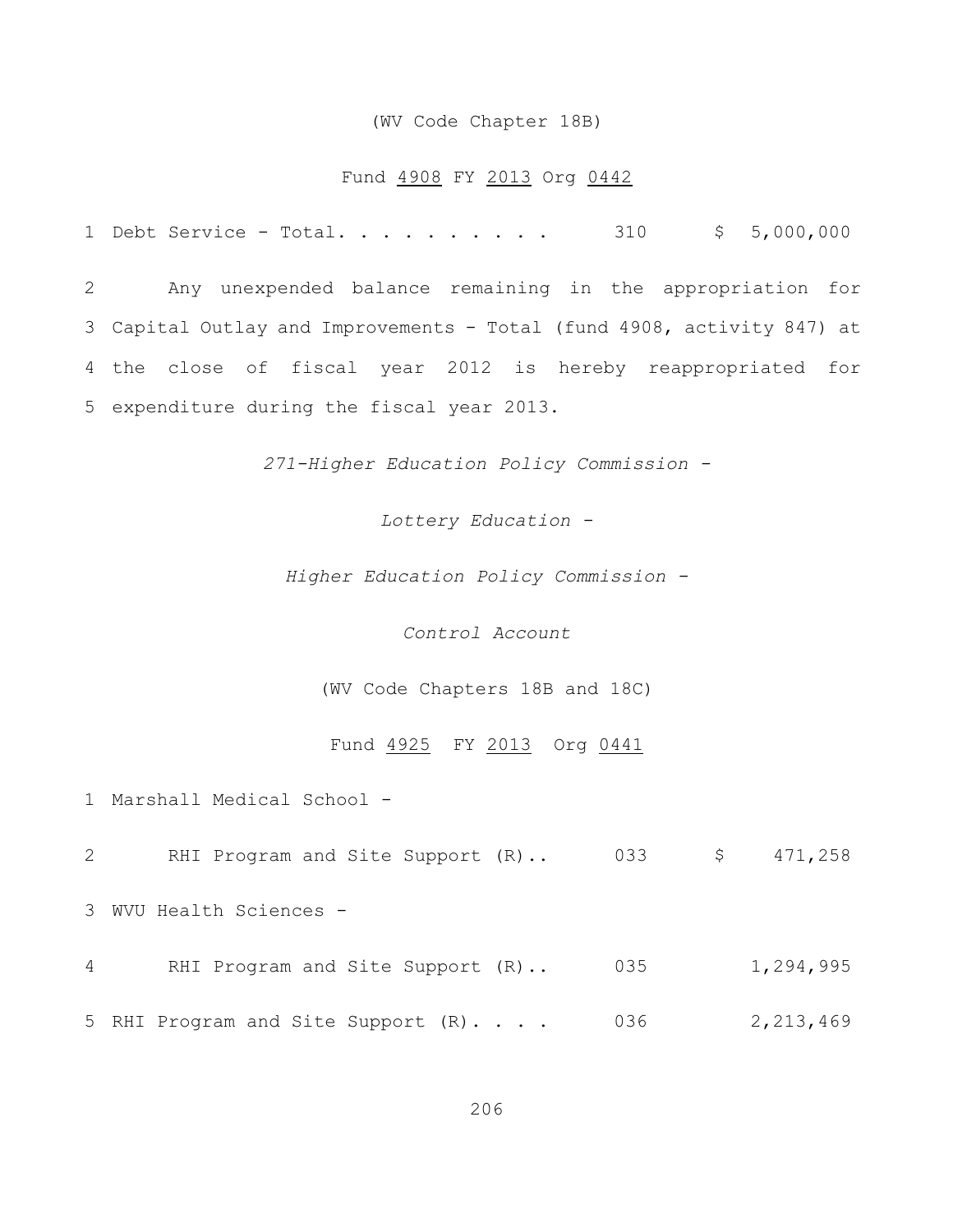RHI Program and Site Support -

| $7\overline{ }$ | RHEP Program Administration (R)           | 037 | 169,731 |
|-----------------|-------------------------------------------|-----|---------|
|                 | 8 RHI Program and Site Support - Grad Med |     |         |
| 9               | Ed and Fiscal Oversight (R).              | 038 | 98,709  |
|                 | 10 Higher Education Grant Program (R).    | 164 | 287,323 |
|                 | 11 Minority Doctoral Fellowship (R).      | 166 | 150,000 |
|                 | 12 Underwood-Smith Scholarship            |     |         |
|                 | 13 Program - Student Awards (R)           | 167 | 141,142 |
|                 | 14 Health Sciences Scholarship (R)        | 176 | 251,542 |
|                 | 15 Vice Chancellor for Health Sciences -  |     |         |
|                 | 16 Rural Health Residency Program (R).    | 601 | 267,882 |
|                 | 17 MA Public Health Program and           |     |         |
| 18              | Health Science Technology (R)             | 623 | 62,483  |
|                 | 19 Marshall University Graduate           |     |         |
| 20              | College Writing Project (R)               | 807 | 25,000  |
| 21              | WV Engineering, Science, and              |     |         |
| 22              | Technology Scholarship Program (R).       | 868 | 470,473 |
|                 | 23 Health Sciences Career                 |     |         |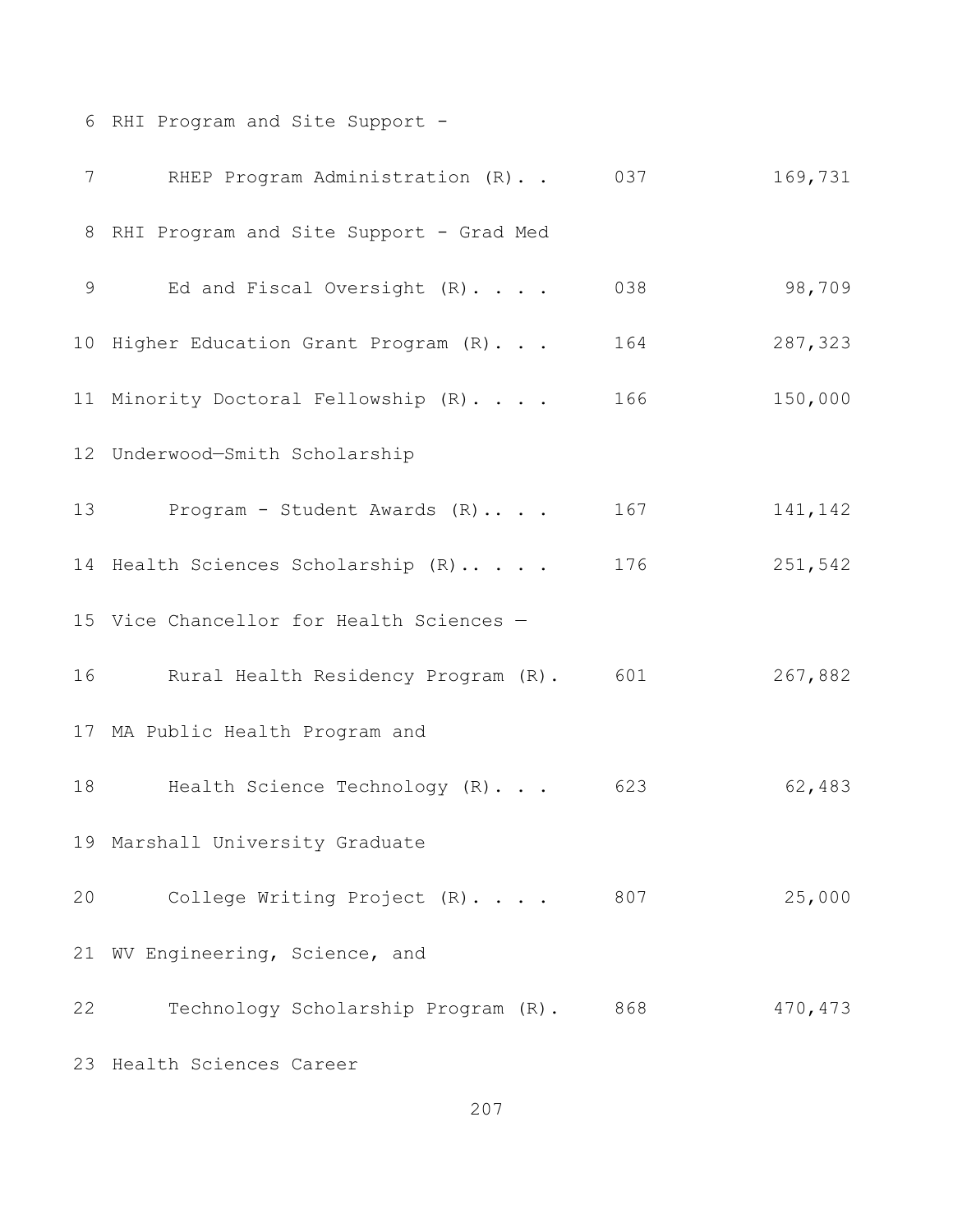| 24 | Opportunities Program (R).                   | 869 | 378,192     |
|----|----------------------------------------------|-----|-------------|
|    | 25 HSTA Program $(R)$ 870                    |     | 1,543,868   |
|    | 26 Center for Excellence in Disabilities (R) | 967 | 351,020     |
| 27 | Total.                                       |     | \$8,177,087 |

 Any unexpended balances remaining in the appropriations at the close of fiscal year 2012 are hereby reappropriated for expenditure during the fiscal year 2013.

 The above appropriation for Higher Education Grant Program (activity 164) shall be transferred to the Higher Education Grant Fund (fund 4933, Org 0441) established by W.Va. Code §18C-5-3.

 The above appropriation for Underwood-Smith Scholarship Program - Student Awards (activity 167) shall be transferred to the Underwood -Smith Teacher Scholarship Fund (fund 4922, org 0441) established by W.Va. Code §18C-4-1.

 The above appropriation for WV Engineering, Science, and Technology Scholarship Program (activity 868) shall be transferred to the West Virginia Engineering, Science and Technology Scholarship Fund (fund 4928, org 0441) established by W.Va. Code §18C-6-1.

42 Total TITLE II, Section 4 - Lottery Revenue \$ 145,025,203

 **Sec. 5. Appropriations from state excess lottery revenue fund.** - In accordance with W.Va. Code §29-22-18a, the following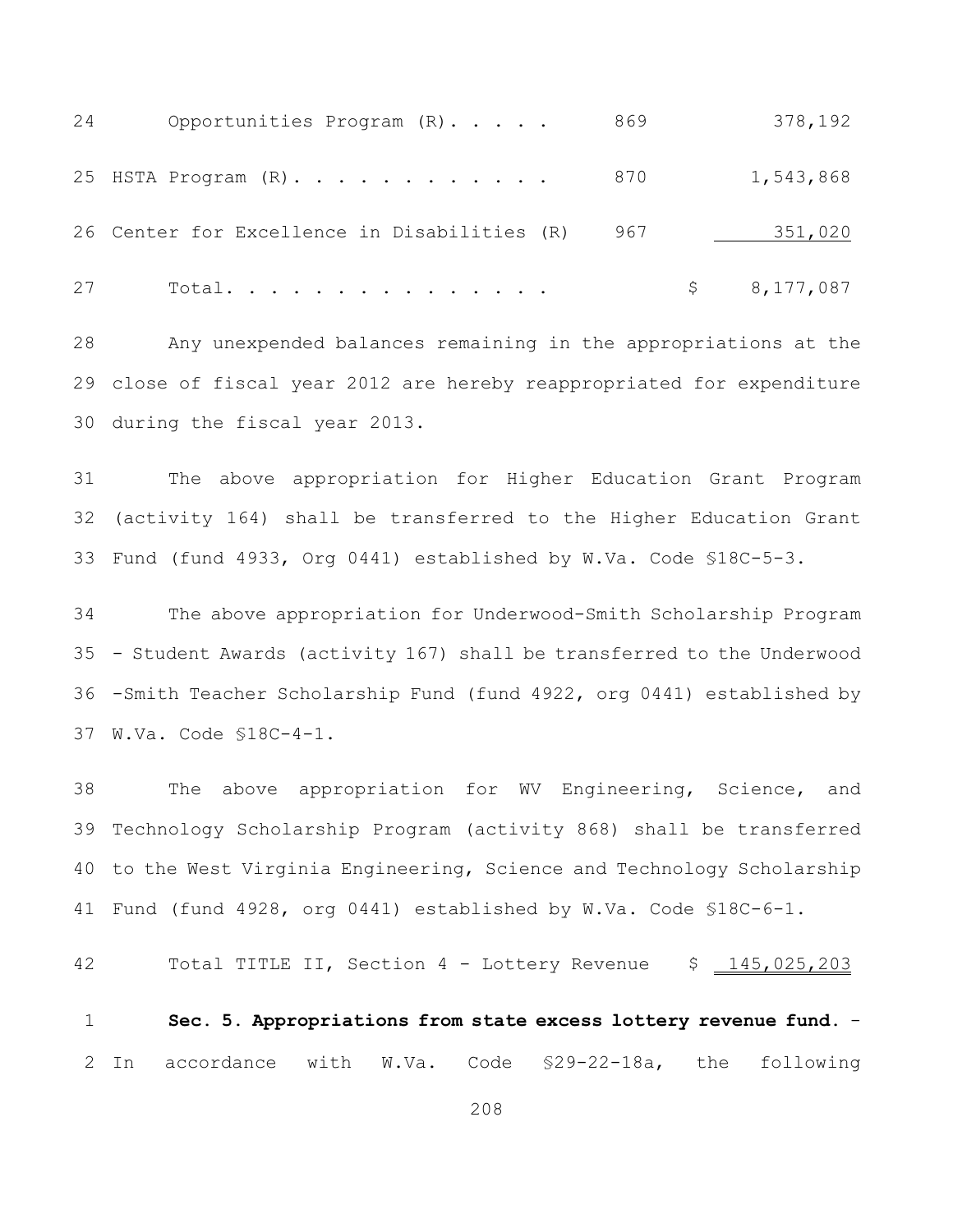appropriations shall be deposited and disbursed by the director of the lottery to the following accounts in this section in the amounts indicated.

 After first funding the appropriations required by W.Va. Code §29-22-18a, the director of the lottery shall provide funding from the state excess lottery revenue fund for the remaining appropriations in this section to the extent that funds are available. In the event that revenues to the state excess lottery revenue fund are not sufficient to meet all the appropriations made 12 pursuant to this section, then the director of the lottery shall first provide the necessary funds to meet the appropriation for Fund 7208, activity 700 of this section; next, to provide the funds necessary for Fund 7208, activity 095 of this section; next, to provide the funds necessary for Fund 5365, activity 189 of this section. Allocation of the funds for each appropriation shall be allocated in succession before any funds are provided for the next subsequent appropriation.

*272-Lottery Commission -*

*Refundable Credit*

Fund 7207 FY 2013 Org 0705

### **Excess**

#### **Lottery**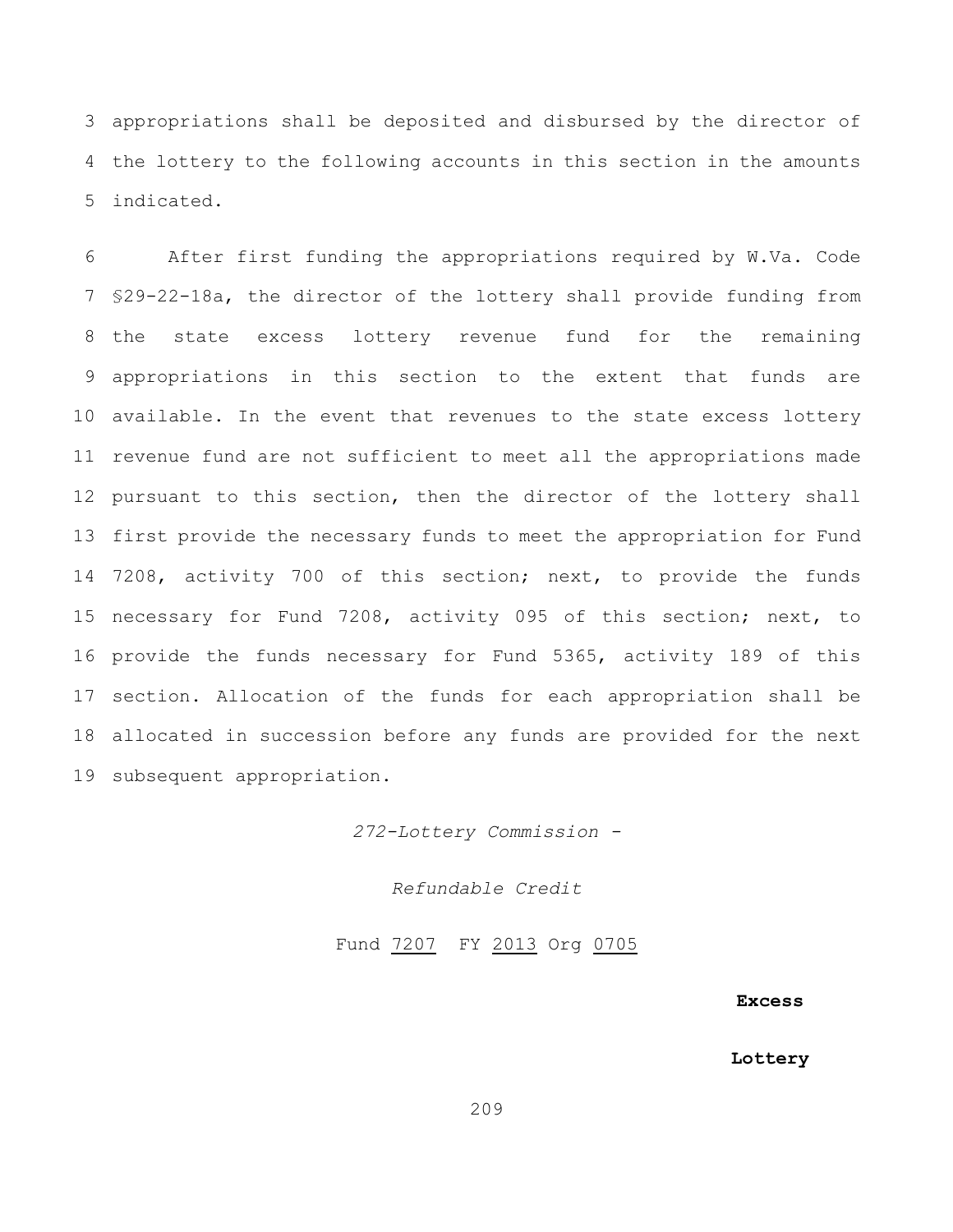## **Activity Funds**

1 Directed Transfer.. . . . . . . . . . 700 \$ 10,000,000

 The above appropriation shall be transferred to the General Revenue Fund to provide reimbursement for the refundable credit allowable under W.Va. Code §11-21-21. The amount of the required transfer shall be determined solely by the state tax commissioner and shall be completed by the director of the lottery upon the commissioner's request.

*273-Lottery Commission -*

## *General Purpose Account*

### Fund 7206 FY 2013 Org 0705

1 Directed Transfer.. . . . . . . . . . . 700 \$ 65,000,000

2 The above appropriation shall be transferred to the General 3 Revenue Fund as determined by the director of the lottery in 4 accordance with W.Va. Code §29-22-18a.

### *274-Education Improvement Fund*

### Fund 4295 FY 2013 Org 0441

1 Directed Transfer.. . . . . . . . . . . 700 \$ 29,000,000

2 The above appropriation shall be transferred to the PROMISE 3 Scholarship Fund (fund 4296, org 0441) established by W.Va. Code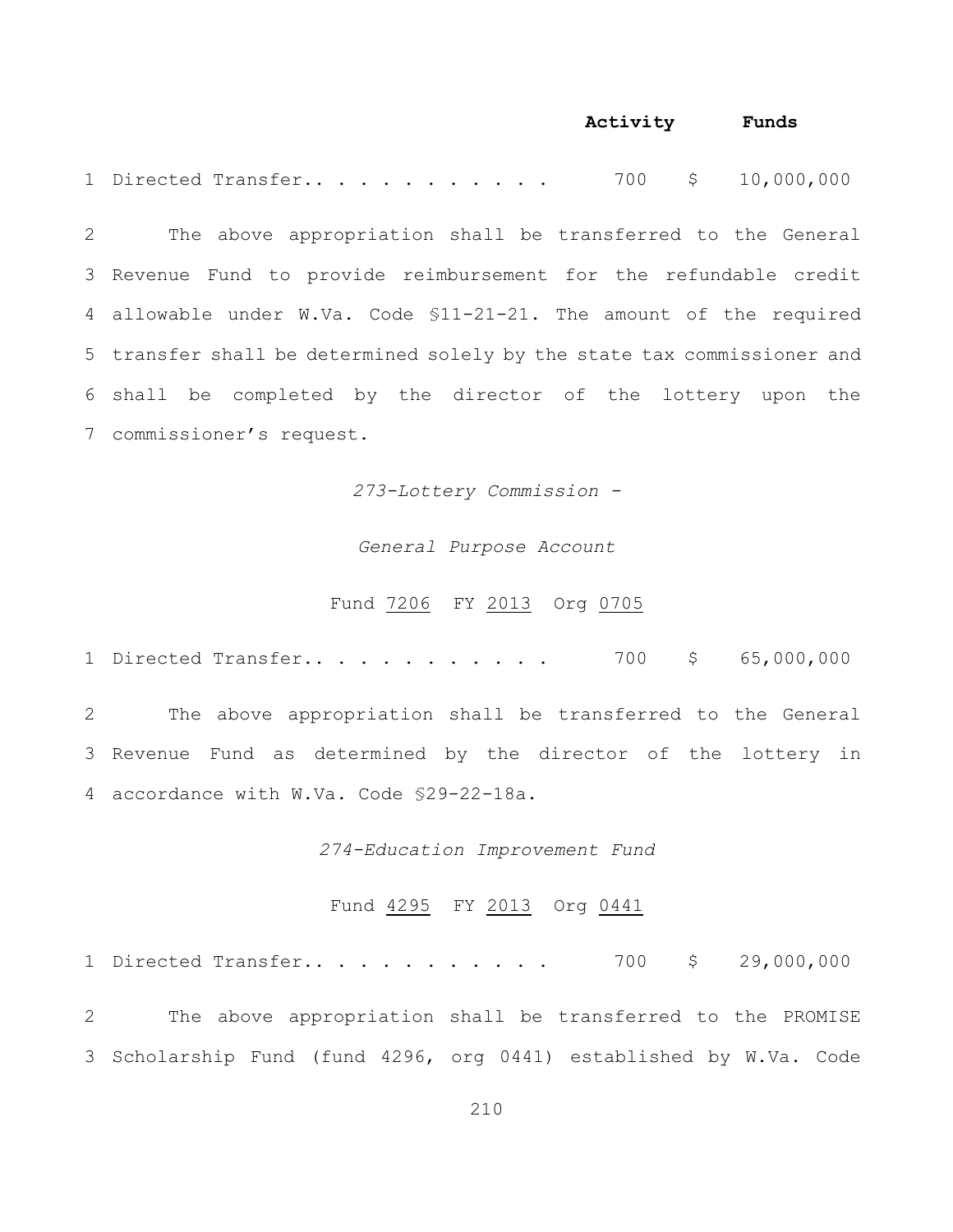4 §18C-7-7.

 The Legislature has explicitly set a finite amount of available appropriations and directed the administrators of the Program to provide for the award of scholarships within the limits of available appropriations.

*275-Economic Development Authority -*

*Economic Development Project Fund*

## Fund 9065 FY 2013 Org 0944

1 Debt Service - Total. . . . . . . . . 310 \$ 19,000,000

 Pursuant to W.Va. Code §29-22-18a, subsection (f), excess lottery revenues are authorized to be transferred to the lottery fund as reimbursement of amounts transferred to the economic development project fund pursuant to section four of this title and W.Va. Code §29-22-18, subsection (f).

### *276-School Building Authority*

## Fund 3514 FY 2013 Org 0402

1 Debt Service - Total. . . . . . . . . 310 \$ 19,000,000

*277-West Virginia Infrastructure Council*

### Fund 3390 FY 2013 Org 0316

1 Directed Transfer.. . . . . . . . . . . 700 \$ 46,000,000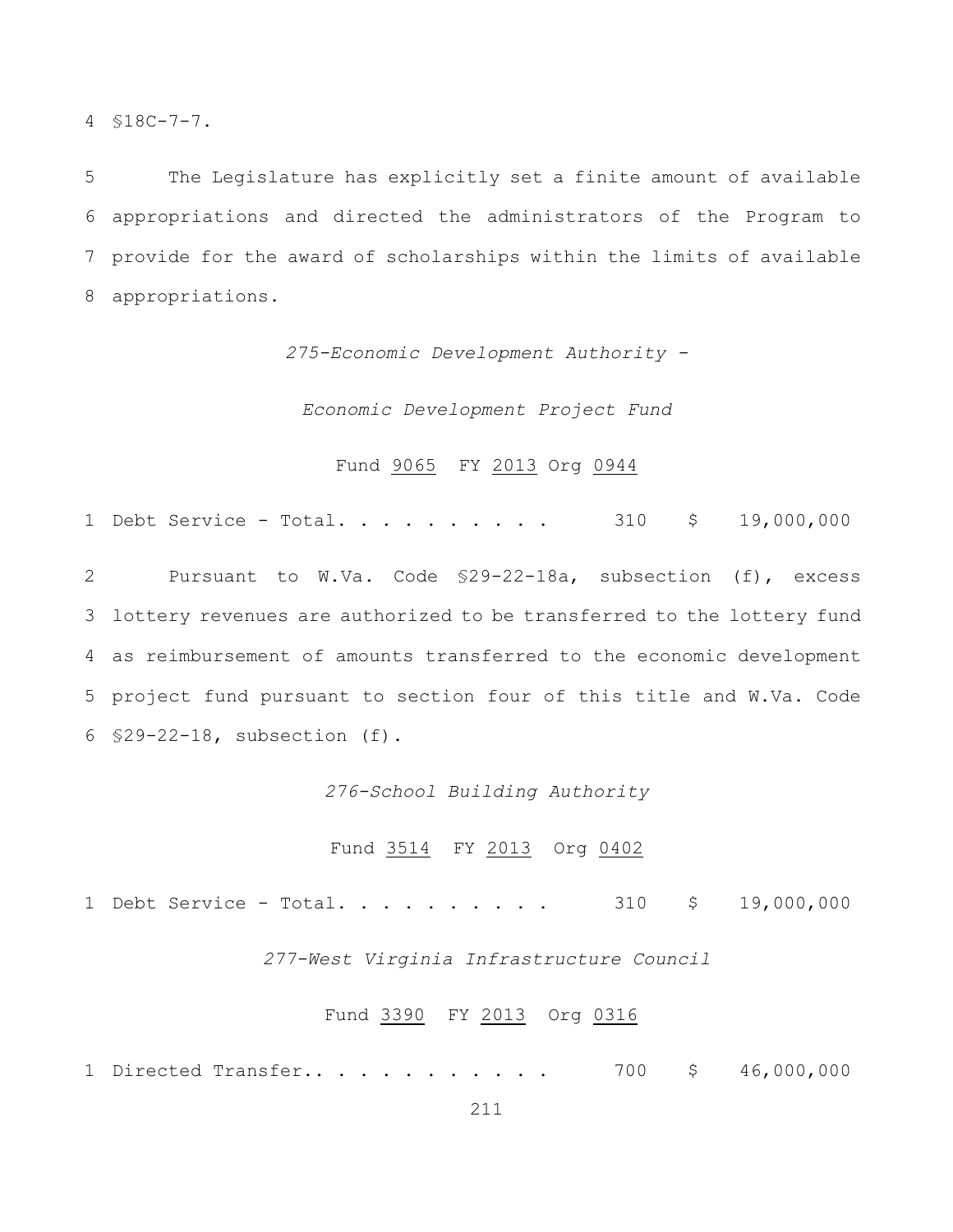The above appropriation shall be allocated pursuant to W.Va. Code §29-22-18d and §31-15-9.

*278-Higher Education Improvement Fund*

## Fund 4297 FY 2013 Org 0441

1 Directed Transfer.............. 700 \$ 15,000,000 The above appropriation shall be transferred to fund 4903, org 0442 as authorized by Senate Concurrent Resolution No. 41.

## *279-State Park Improvement Fund*

## Fund 3277 FY 2013 Org 0310

|   | 1 Unclassified.           | 099 | \$<br>50,000    |
|---|---------------------------|-----|-----------------|
|   | 2 Current Expenses.       | 130 | 2,438,300       |
|   | 3 Repairs and Alterations | 064 | 2,161,200       |
|   | 4 Equipment               | 070 | 200,000         |
|   | 5 Buildings               | 258 | 100,000         |
|   | 6 Other Assets.           | 690 | 50,500          |
| 7 | Total.                    |     | \$<br>5,000,000 |

 Any unexpended balance remaining in the appropriation at the close of the fiscal year 2012 is hereby reappropriated for expenditure during the fiscal year 2013.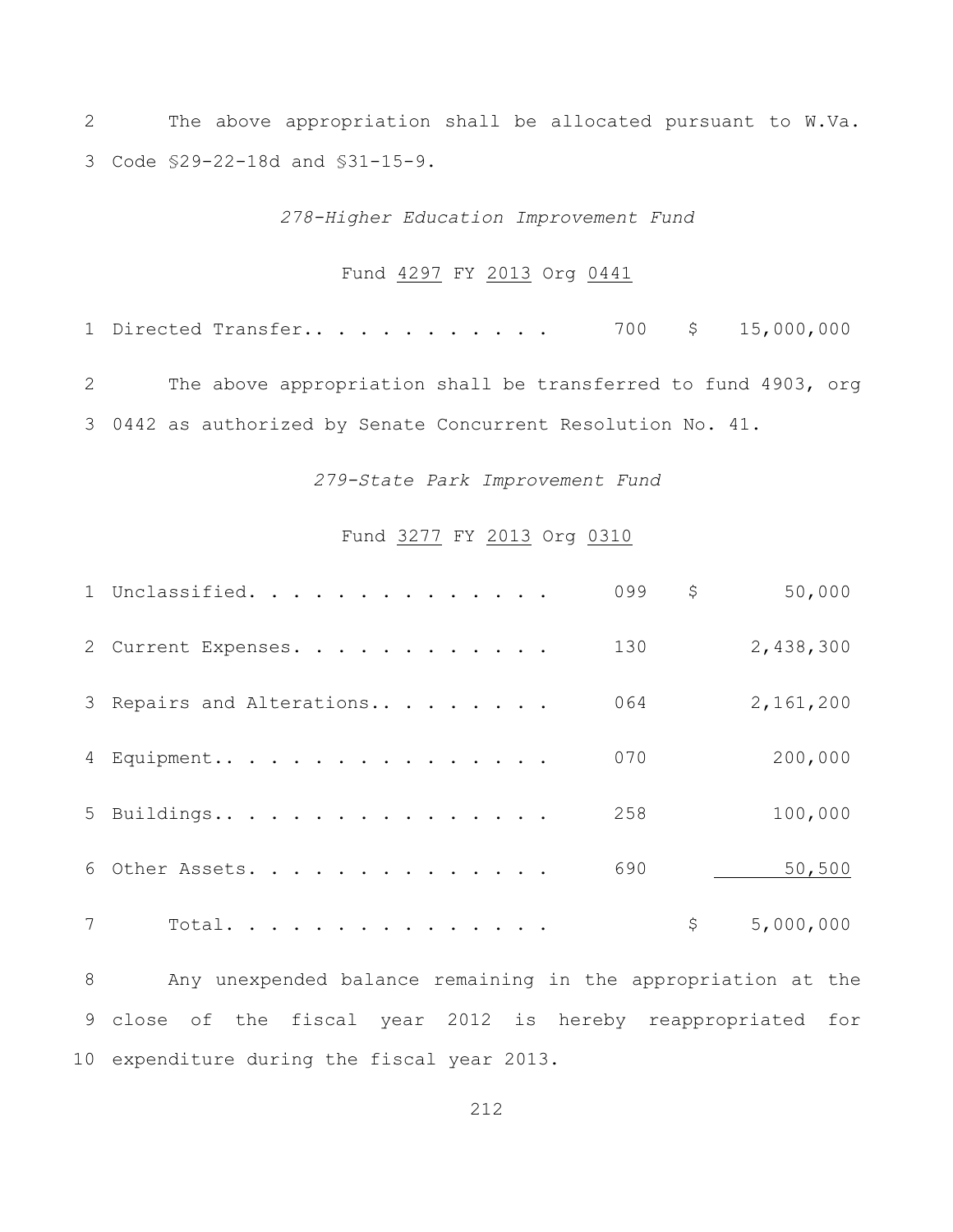Appropriations to the State Park Improvement Fund are not to be expended on personal services or employee benefits.

*280-Racing Commission -* 

## Fund 7308 FY 2013 Org 0707

Special Breeders Compensation

(WVC §29-22-18a, subsection (1)).. 218 \$ 2,000,000

*281-Lottery Commission -* 

*Excess Lottery Revenue Fund Surplus*

## Fund 7208 FY 2013 Org 0705

| 1 Teachers' Retirement Savings Realized 095 \$ 28,061,000 |  |             |
|-----------------------------------------------------------|--|-------------|
|                                                           |  |             |
| 3 Total.                                                  |  | \$5,661,000 |

 The above appropriation for Directed Transfer (fund 7208, activity 700) shall be transferred to the General Revenue Fund.

 The above appropriation for Teachers' Retirement Savings Realized (fund 7208, activity 095) shall be transferred to the Employee Pension and Health Care Benefit Fund (fund 2044).

## *282—Joint Expenses*

(WV Code Chapter 4)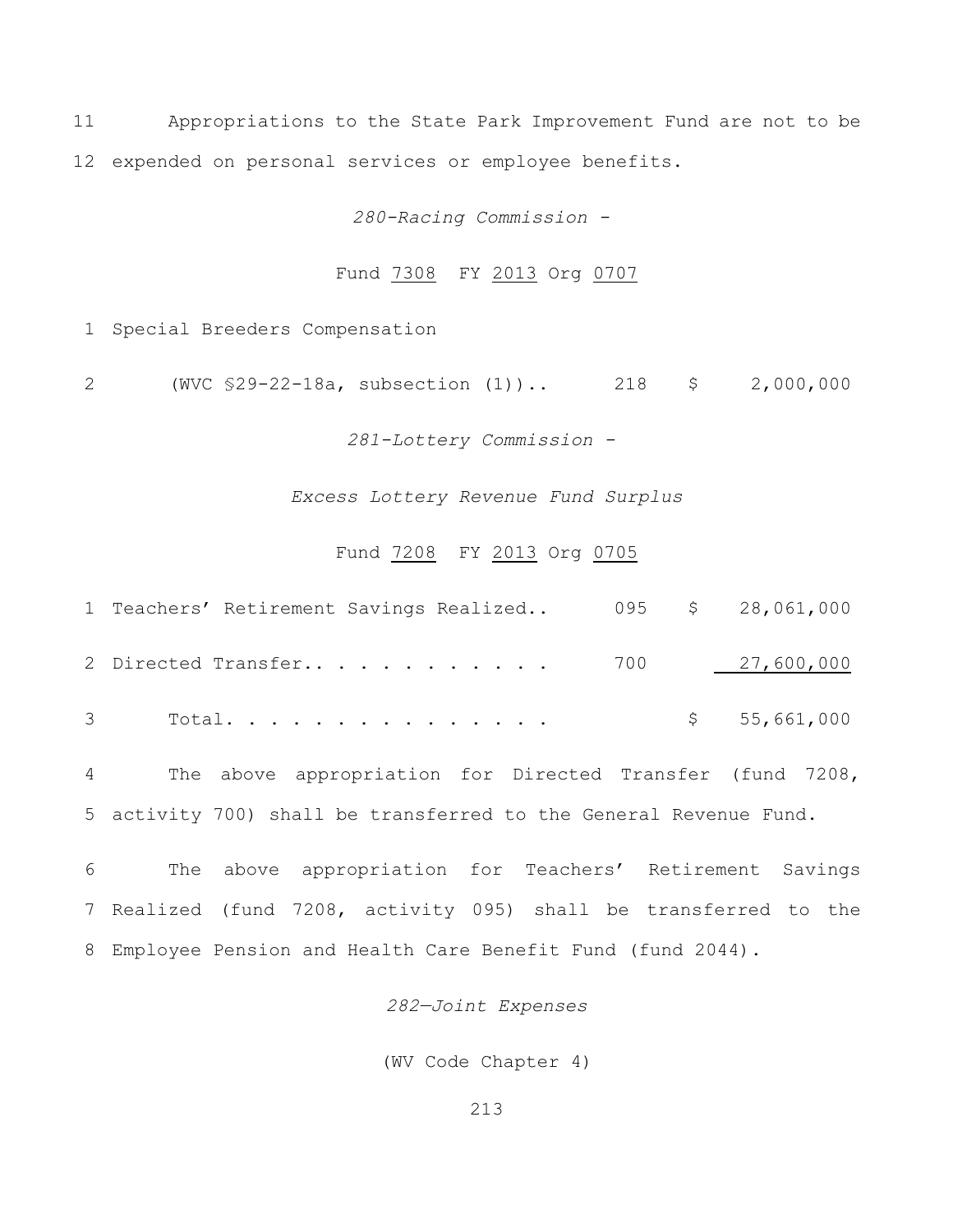# Fund 1736 FY 2013 Org 2300

 Any unexpended balance remaining in the appropriation for Tax Reduction and Federal Funding Increased Compliance (TRAFFIC) - Lottery Surplus (fund 1736, activity 929) at the close of the fiscal year 2012 is hereby reappropriated for expenditure during the fiscal year 2013.

## *283—Governor's Office*

(WV Code Chapter 5)

## Fund 1046 FY 2013 Org 0100

 Any unexpended balance remaining in the appropriation for Publication of Papers and Transition Expenses — Lottery Surplus (fund 1046, activity 066) at the close of the fiscal year 2012 is hereby reappropriated for expenditure during the fiscal year 2013.

*284—West Virginia Development Office*

(WV Code Chapter 5B)

## Fund 3170 FY 2013 Org 0307

 Any unexpended balances remaining in the appropriations for Unclassified - Total (fund 3170, activity 096), Recreational Grants or Economic Development Loans (fund 3170, activity 253), and Connectivity Research and Development - Lottery Surplus (fund 3170, activity 923) at the close of the fiscal year 2012 are hereby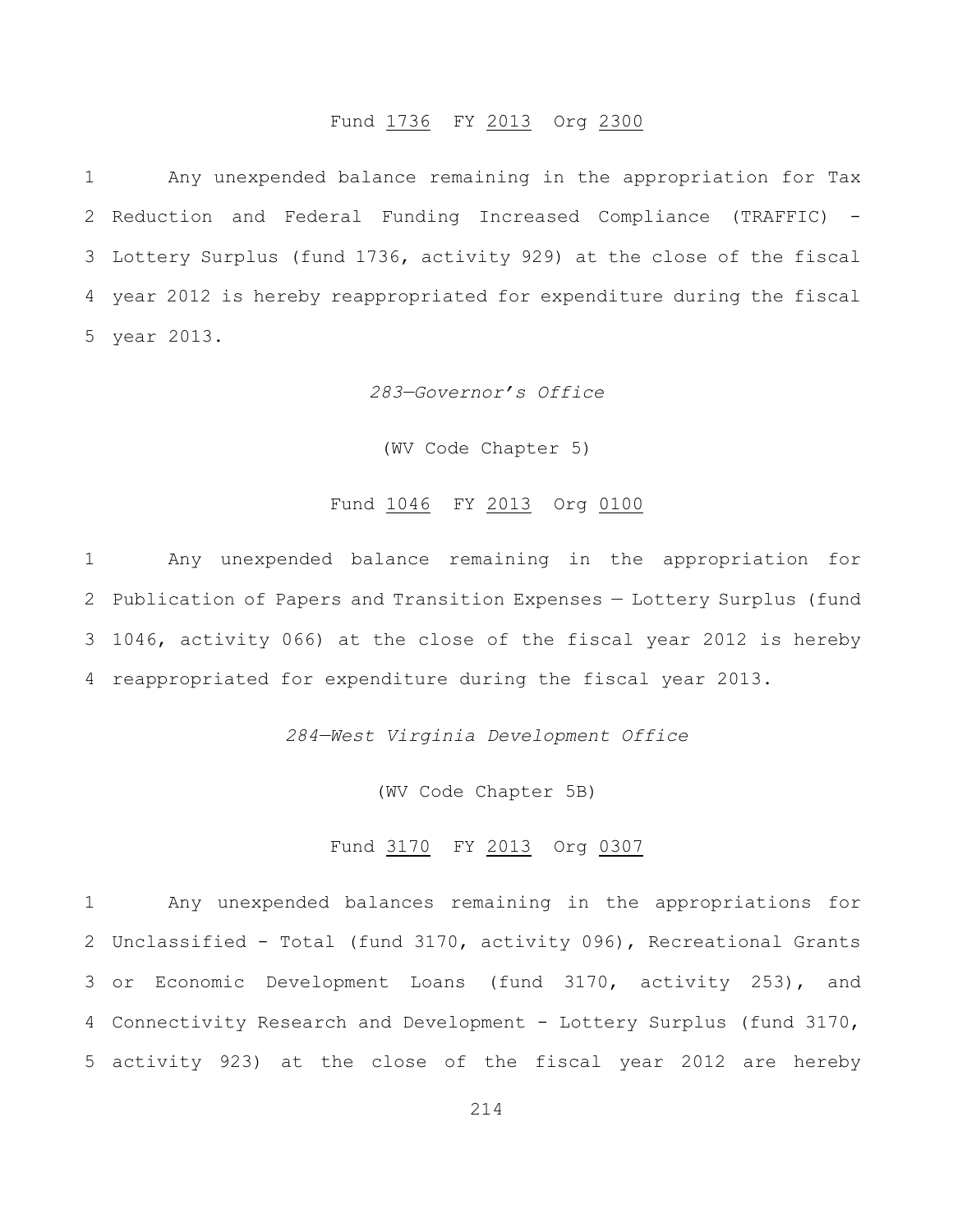6 reappropriated for expenditure during the fiscal year 2013.

 The above appropriation to Connectivity Research and Development - Lottery Surplus shall be used by the West Virginia Development Office for the coordinated development of technical infrastructure in areas where expanded resources and technical infrastructure may be expected or required pursuant to the provisions of W.Va. Code §5A-12 6-4.

*285—Higher Education Policy Commission -*

*Administration -*

*Control Account*

(WV Code Chapter 18B)

### Fund 4932 FY 2013 Org 0441

 Any unexpended balance remaining in the appropriation for Advanced Technology Centers (fund 4932, activity 028) at the close of the fiscal year 2012 is hereby reappropriated for expenditure during the fiscal year 2013.

*286-Division of Health —*

*Central Office*

(WV Code Chapter 16)

Fund 5219 FY 2013 Org 0506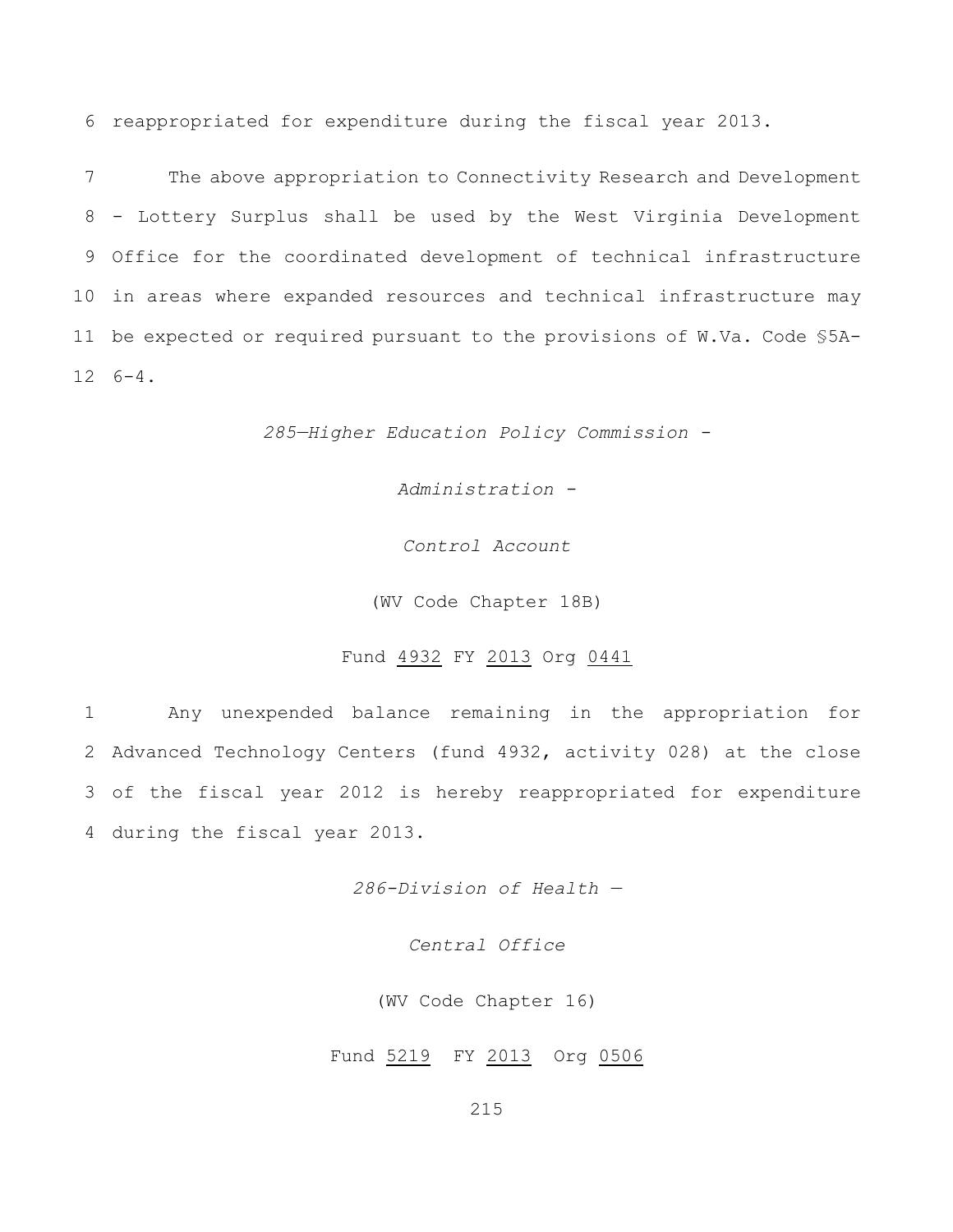Any unexpended balance remaining in the appropriation for Capital Outlay and Maintenance (fund 5219, activity 755) at the close of the fiscal year 2012 is hereby reappropriated for expenditure during the fiscal year 2013.

*287—Division of Human Services*

(WV Code Chapters 9, 48 and 49)

Fund 5365 FY 2013 Org 0511

1 Medical Services. . . . . . . . . . . . 189 \$ 25,313,890

*288—Department of Military Affairs and*

*Public Safety -*

*Office of the Secretary*

(WV Code Chapter 5F)

## Fund 6005 FY 2013 Org 0601

 Any unexpended balance remaining in the appropriation for Interoperable Communications System (fund 6005, activity 303) at the close of the fiscal year 2012 is hereby reappropriated for expenditure during the fiscal year 2013.

*289—Division of Corrections -*

*Correctional Units*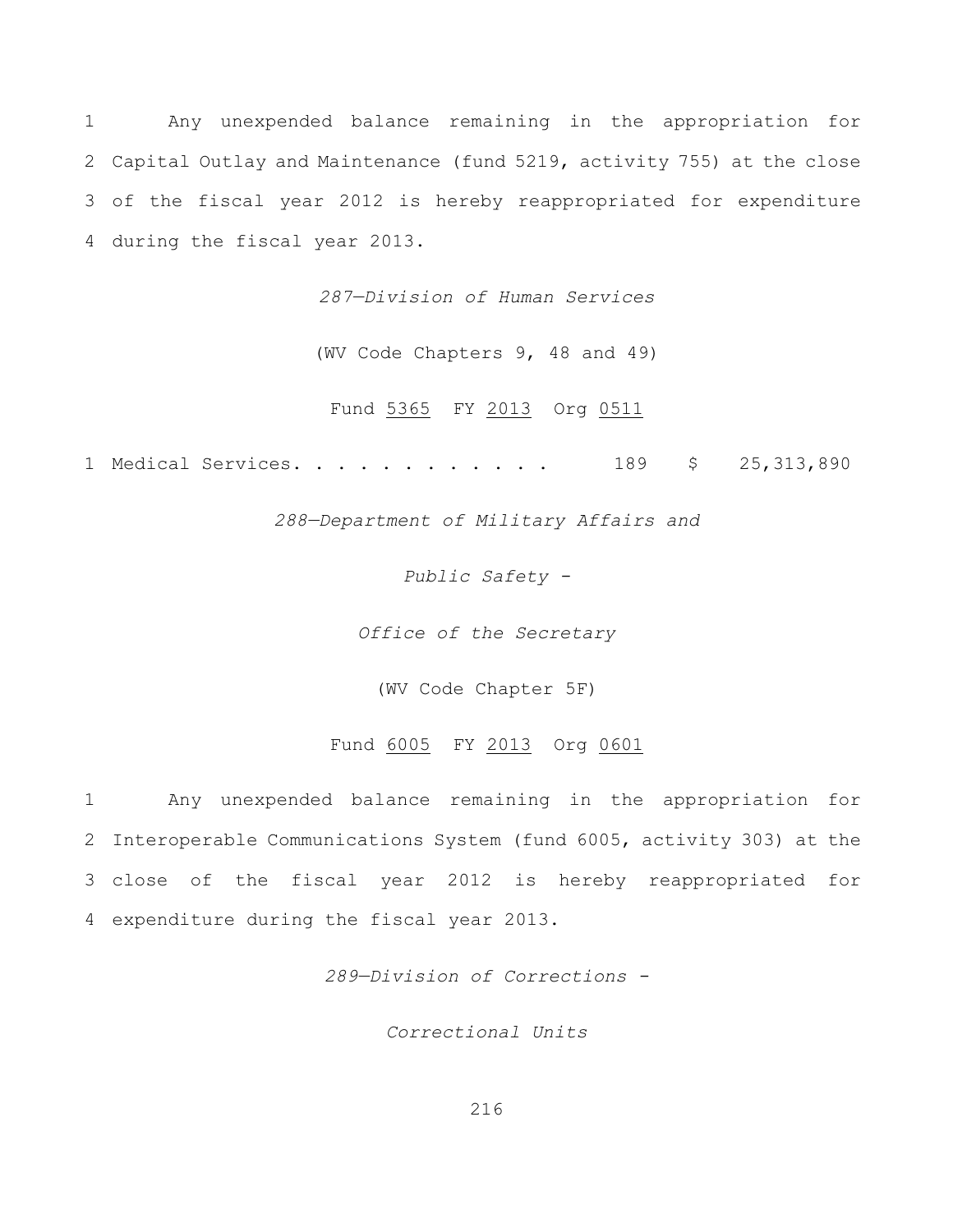(WV Code Chapters 25, 28, 49 and 62)

#### Fund 6283 FY 2013 Org 0608

 Any unexpended balance remaining in the appropriation for Capital Outlay and Maintenance (fund 6283, activity 755) at the close of the fiscal year 2012 is hereby reappropriated for expenditure during the fiscal year 2013.

5 Total TITLE II, Section 5 - Excess Lottery Funds \$ 290,974,890

 **Sec. 6. Appropriations of federal funds.** - In accordance with Article 11, Chapter 4 of the Code from federal funds there are hereby appropriated conditionally upon the fulfillment of the provisions set forth in Article 2, Chapter 11B of the Code the following amounts, as itemized, for expenditure during the fiscal year 2013.

#### **LEGISLATIVE**

*290-Crime Victims Compensation Fund*

(WV Code Chapter 14)

Fund 8738 FY 2013 Org 2300

#### **Federal**

|                                     |  |  |  |  | Activity | Funds            |
|-------------------------------------|--|--|--|--|----------|------------------|
| 1 Economic Loss Claim Payment Fund. |  |  |  |  |          | 334 \$ 3,000,000 |

#### **JUDICIAL**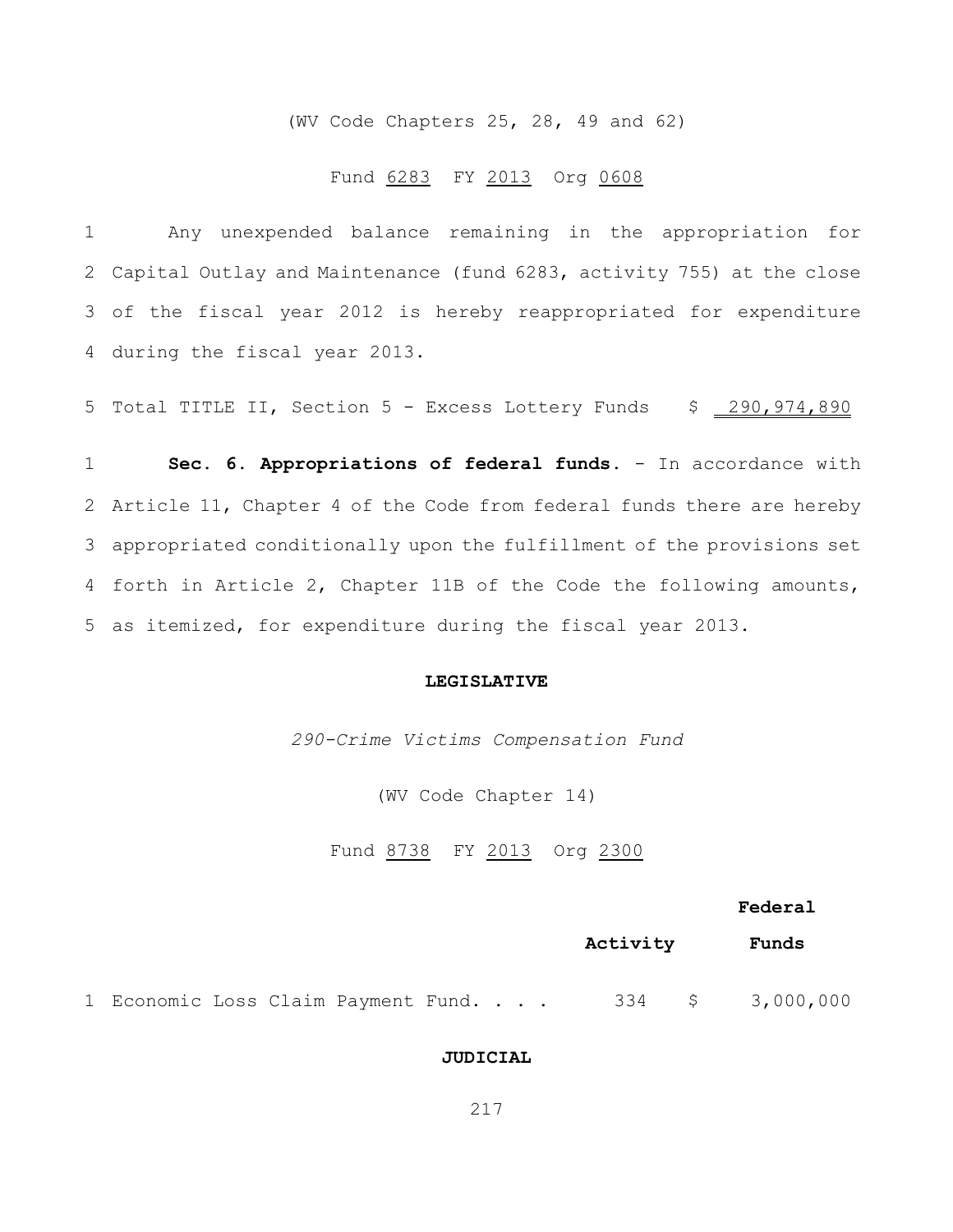#### *291-Supreme Court*

## Fund 8867 FY 2013 Org 2400

|   | 1 Personal Services 001 \$ |  | 200,000     |
|---|----------------------------|--|-------------|
|   | 2 Employee Benefits 010    |  | 50,000      |
|   | 3 Current Expenses. 130    |  | 1,382,000   |
| 4 | Total. $\cdot$             |  | \$1,632,000 |

#### **EXECUTIVE**

#### *292-Governor's Office -*

*American Recovery and Reinvestment Act*

(WV Code Chapter 5)

Fund 8701 FY 2013 Org 0100

1 Federal Economic Stimulus.. . . . . . 891 \$ 500,000

*293-Governor's Office -*

*ARRA NTIA Broadband Infrastructure Grant Fund*

(WV Code Chapter 5)

#### Fund 8717 FY 2013 Org 0100

1 Federal Economic Stimulus........ 891 \$ 50,000,000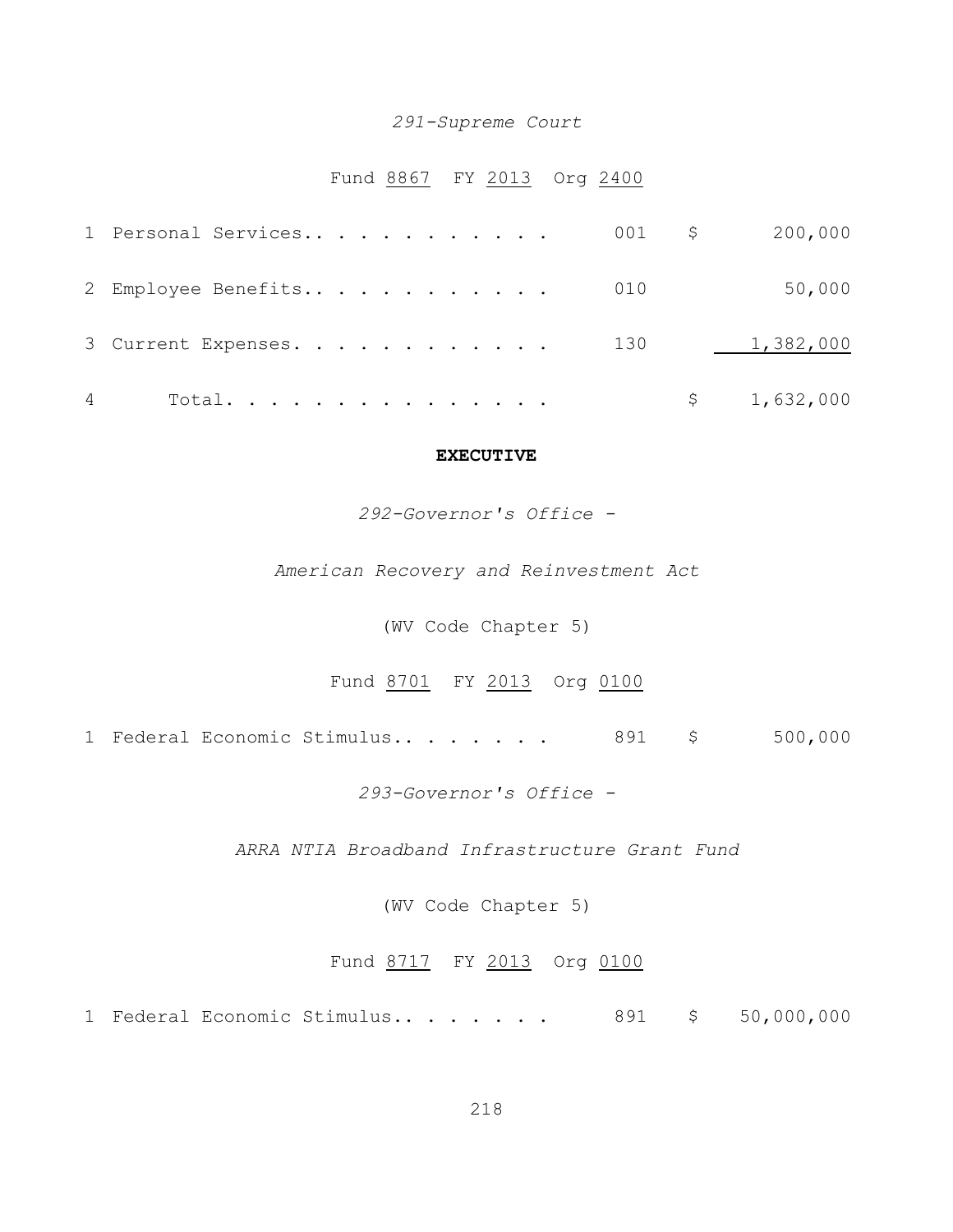### *294-Governor's Office*

## (WV Code Chapter 5)

## Fund 8742 FY 2013 Org 0100

|   | 1 Personal Services |  |  |  | $001$ \$ | 90,000       |
|---|---------------------|--|--|--|----------|--------------|
|   | 2 Annual Increment. |  |  |  | 004      | 1,000        |
|   | 3 Employee Benefits |  |  |  | 010      | 39,500       |
|   | 4 Current Expenses. |  |  |  | 130      | 24,869,500   |
| 5 | Total.              |  |  |  |          | \$25,000,000 |

#### *295-Governor's Office -*

## *Office of Economic Opportunity*

(WV Code Chapter 5)

## Fund 8797 FY 2013 Org 0100

| 1 Personal Services       | 001 | \$<br>350,000 |
|---------------------------|-----|---------------|
| 2 Annual Increment.       | 004 | 2,785         |
| 3 Employee Benefits       | 010 | 134,122       |
| 4 Current Expenses.       | 130 | 9,006,593     |
| 5 Repairs and Alterations | 064 | 500           |
| 6 Equipment               | 070 | 6,000         |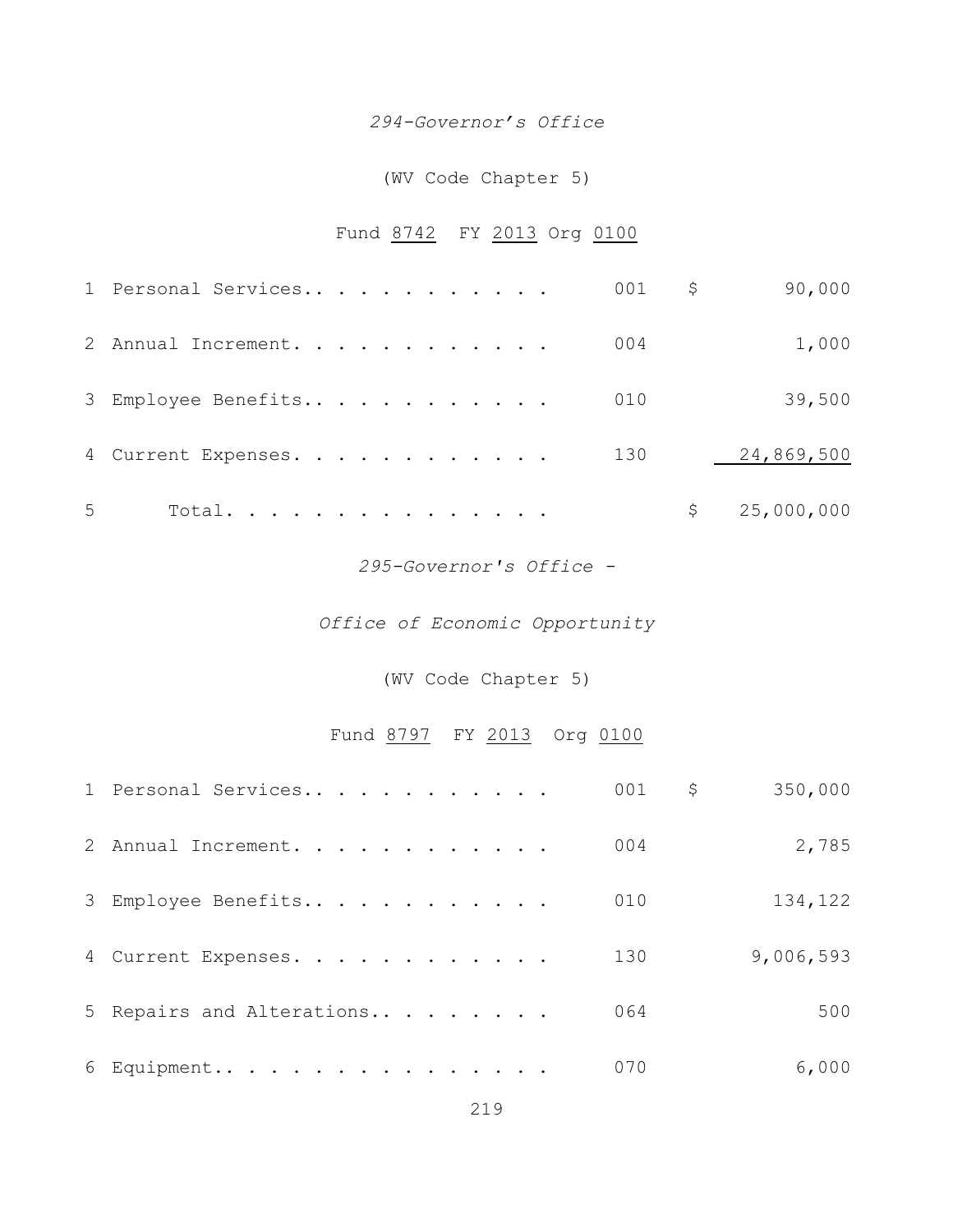|  |          |  |  |  |  | 7 Federal Economic Stimulus 891 1,500,000 |
|--|----------|--|--|--|--|-------------------------------------------|
|  |          |  |  |  |  |                                           |
|  | 8 Total. |  |  |  |  | \$11,000,000                              |

*296-Governor's Office -*

*Commission for National and Community Service*

(WV Code Chapter 5)

Fund 8800 FY 2013 Org 0100

|   | 1 Personal Services       | 001 | \$<br>274,400 |
|---|---------------------------|-----|---------------|
|   | 2 Annual Increment.       | 004 | 4,000         |
|   | 3 Employee Benefits       | 010 | 108,773       |
|   | 4 Current Expenses.       | 130 | 5,274,337     |
|   | 5 Repairs and Alterations | 064 | 1,000         |
| 6 | Total.                    |     | 5,662,510     |

## *297-Department of Agriculture*

(WV Code Chapter 19)

## Fund 8736 FY 2013 Org 1400

| 1 Personal Services 001 \$ 1,157,088 |  |         |
|--------------------------------------|--|---------|
| 2 Annual Increment. 004              |  | 8,555   |
| 3 Employee Benefits 010              |  | 355,844 |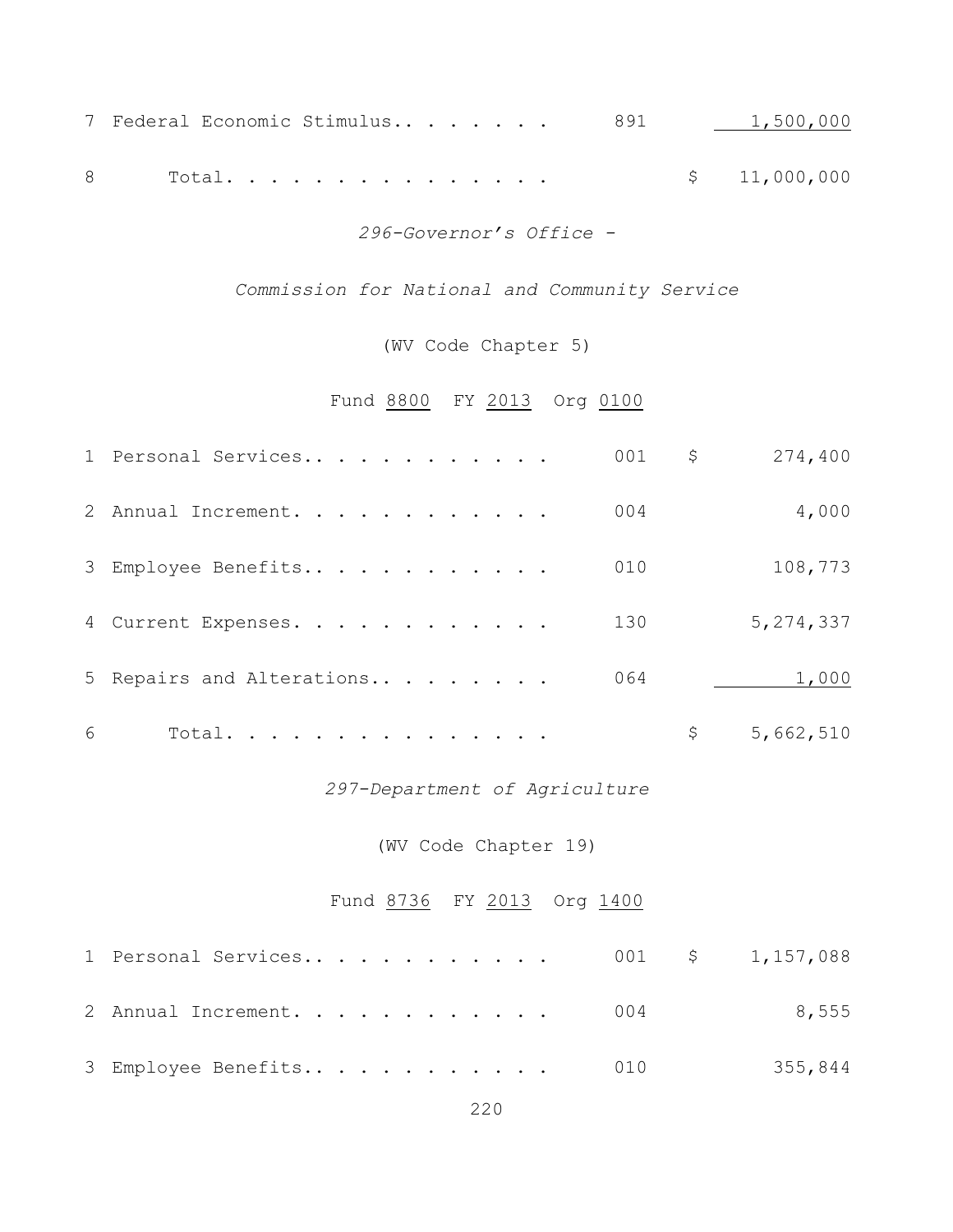|   | 4 Unclassified.           | 099 | 50,534      |
|---|---------------------------|-----|-------------|
|   | 5 Current Expenses.       | 130 | 3, 321, 434 |
|   | 6 Repairs and Alterations | 064 | 50,000      |
|   | 7 Equipment               | 070 | 110,000     |
| 8 | Total.                    |     | 5,053,455   |

*298-Department of Agriculture -*

*Meat Inspection*

(WV Code Chapter 19)

## Fund 8737 FY 2013 Org 1400

|   | 1 Personal Services       | 001 | \$<br>418,228 |
|---|---------------------------|-----|---------------|
|   | 2 Annual Increment.       | 004 | 8,716         |
|   | 3 Employee Benefits       | 010 | 181,380       |
|   | 4 Unclassified.           | 099 | 8,755         |
|   | 5 Current Expenses.       | 130 | 138,518       |
|   | 6 Repairs and Alterations | 064 | 5,500         |
|   | 7 Equipment               | 070 | 114,478       |
| 8 | Total.                    |     | \$<br>875,575 |

*299-Department of Agriculture -*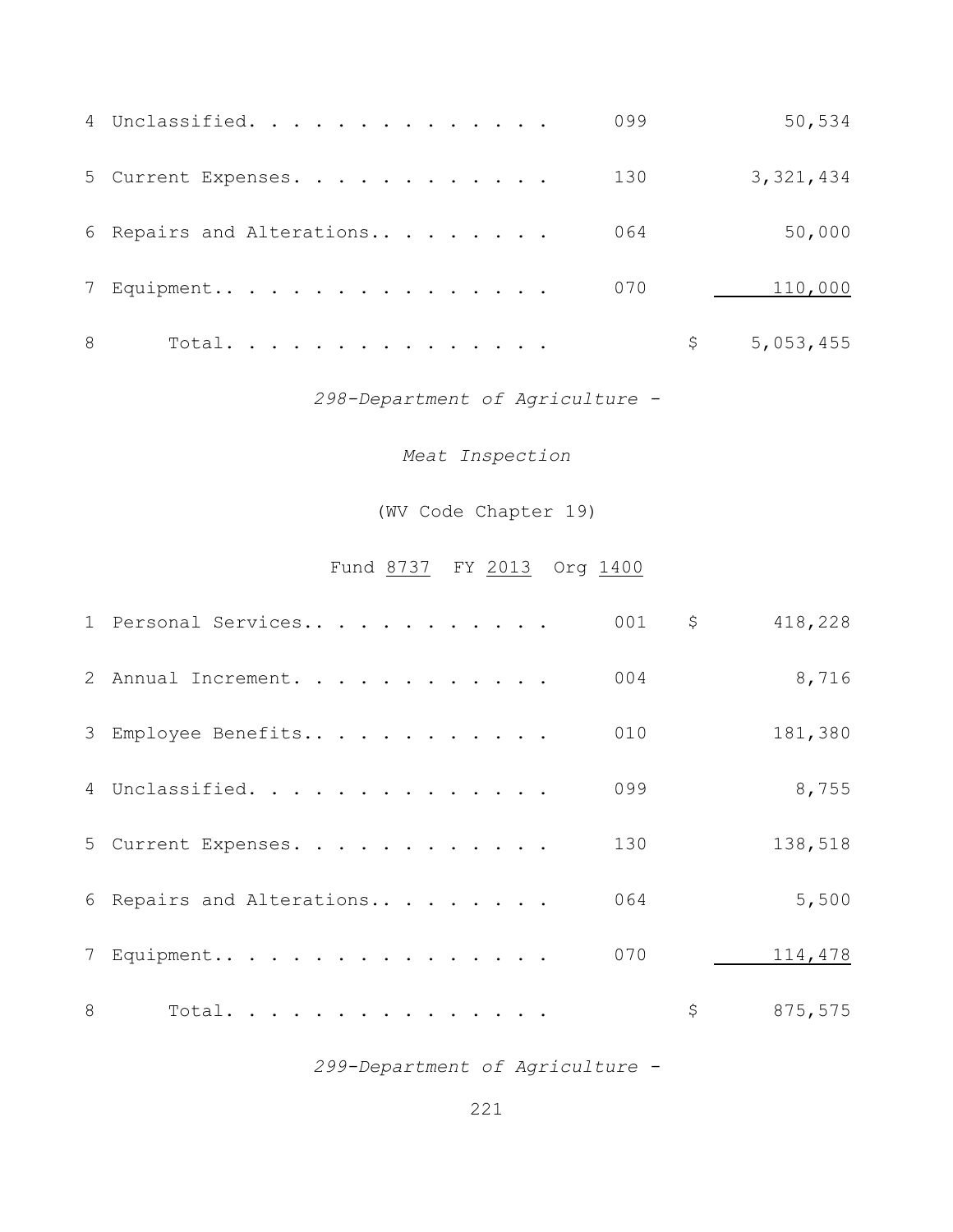#### *State Conservation Committee*

#### (WV Code Chapter 19)

## Fund 8783 FY 2013 Org 1400

1 Current Expenses. . . . . . . . . . . . 130 \$ 1,814,314

*300-Department of Agriculture -*

*Land Protection Authority*

#### Fund 8896 FY 2013 Org 1400

|   | 1 Personal Services | $001$ \$ | 30,000  |
|---|---------------------|----------|---------|
|   | 2 Employee Benefits | 010      | 15,924  |
|   | 3 Unclassified.     | 099      | 5,004   |
|   | 4 Current Expenses. | 130      | 449,522 |
| 5 | Total.              |          | 500,450 |

*301-Secretary of State -*

*State Election Fund*

(WV Code Chapter 3)

#### Fund 8854 FY 2013 Org 1600

| 2 Annual Increment. 004 |  | 1,200 |
|-------------------------|--|-------|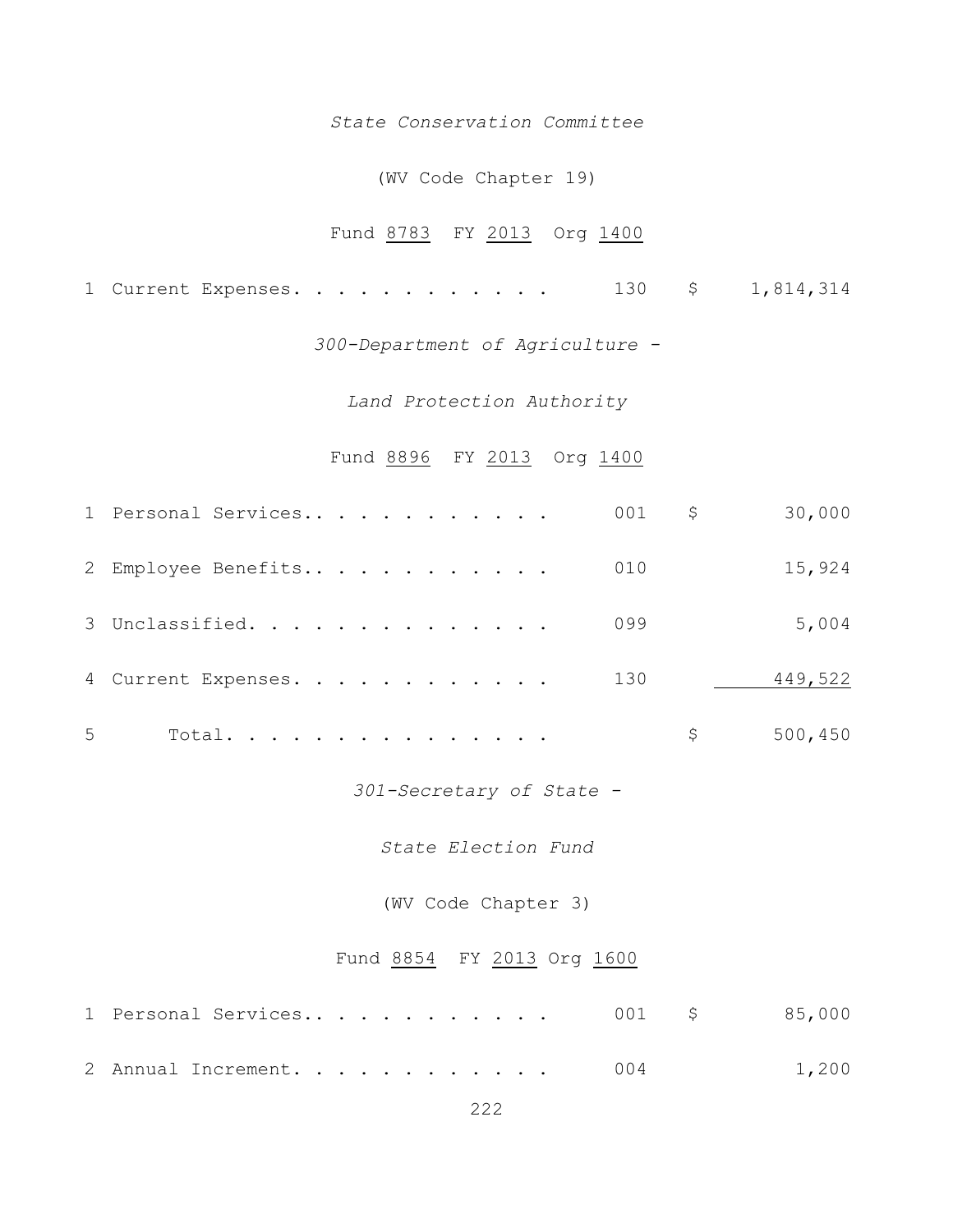|              | 3 Employee Benefits       | 010 | 59,558    |
|--------------|---------------------------|-----|-----------|
|              | 4 Unclassified.           | 099 | 16,525    |
|              | 5 Current Expenses.       | 130 | 810,168   |
|              | 6 Repairs and Alterations | 064 | 15,000    |
|              | 7 Equipment               | 070 | 150,000   |
|              | 8 Other Assets.           | 690 | 100,000   |
| $\mathsf{Q}$ | Total.                    |     | 1,237,451 |

## **DEPARTMENT OF ADMINISTRATION**

—*Children's Health Insurance Agency*

(WV Code Chapter 5)

Fund 8838 FY 2013 Org 0230

|   | 1 Personal Services |  |  | $001$ \$ | 373,310          |
|---|---------------------|--|--|----------|------------------|
|   | 2 Annual Increment. |  |  | 004      | 7,140            |
|   | 3 Employee Benefits |  |  | 010      | 196,849          |
|   | 4 Current Expenses. |  |  | 130      | 37, 379, 427     |
| 5 | Total.              |  |  |          | \$<br>37,956,726 |

—WV *Retiree Health Benefits Trust Fund*

(WV Code Chapter 5)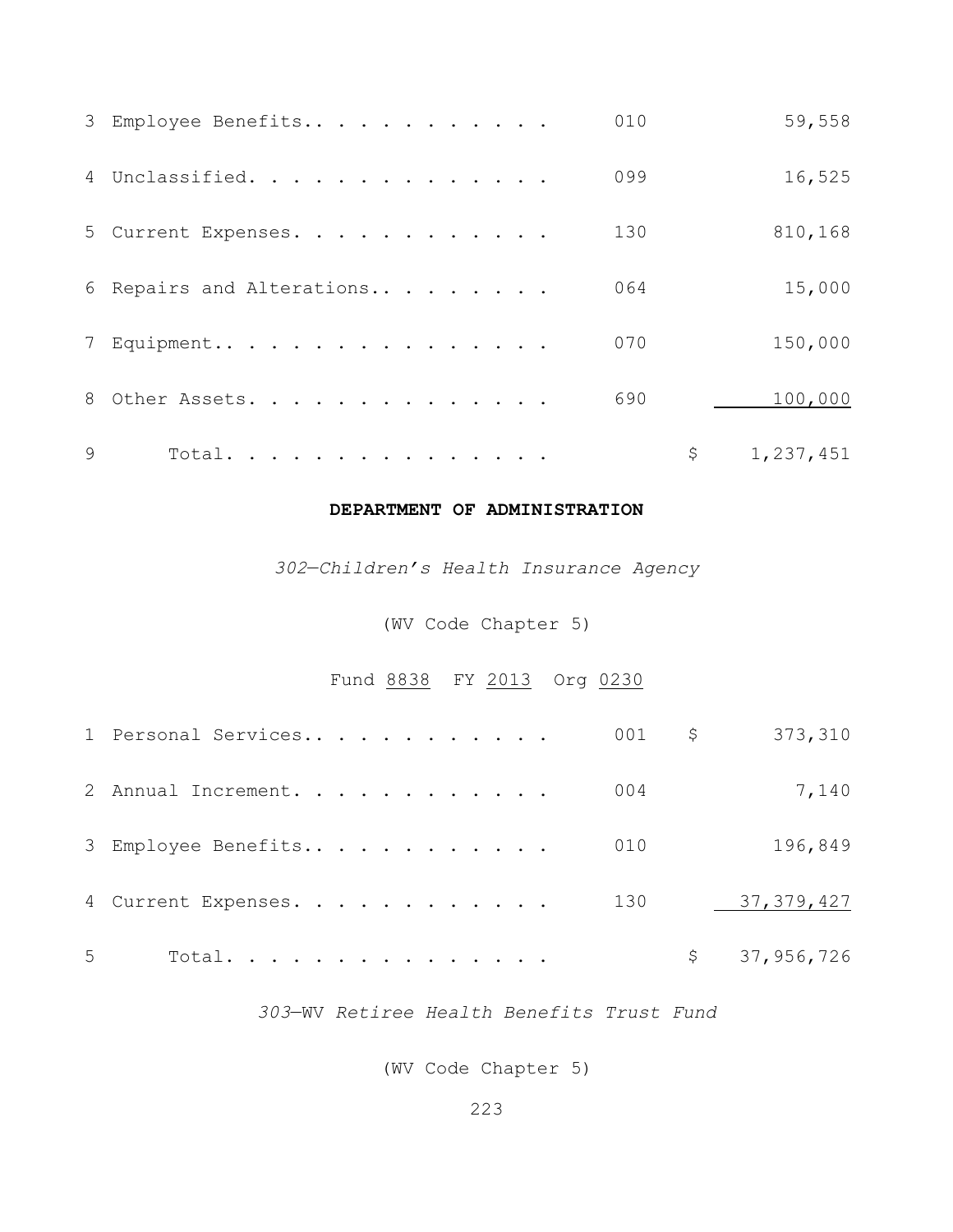## Fund 8759 FY 2013 Org 0232

1 Current Expenses. . . . . . . . . . . . 130 \$ 10,000,000

#### **DEPARTMENT OF COMMERCE**

*304-Division of Forestry*

(WV Code Chapter 19)

Fund 8703 FY 2013 Org 0305

|   | 1 Personal Services       | 001 | \$<br>648,400    |
|---|---------------------------|-----|------------------|
|   | 2 Annual Increment.       | 004 | 12,500           |
|   | 3 Employee Benefits       | 010 | 277,712          |
|   | 4 Unclassified.           | 099 | 101,950          |
|   | 5 Current Expenses.       | 130 | 9,059,078        |
|   | 6 Repairs and Alterations | 064 | 100,000          |
| 7 | Total.                    |     | \$<br>10,199,640 |

*305-Geological and Economic Survey*

(WV Code Chapter 29)

#### Fund 8704 FY 2013 Org 0306

|  | 2 Employee Benefits 010 |  |  |  |  |  |  | 18,247 |
|--|-------------------------|--|--|--|--|--|--|--------|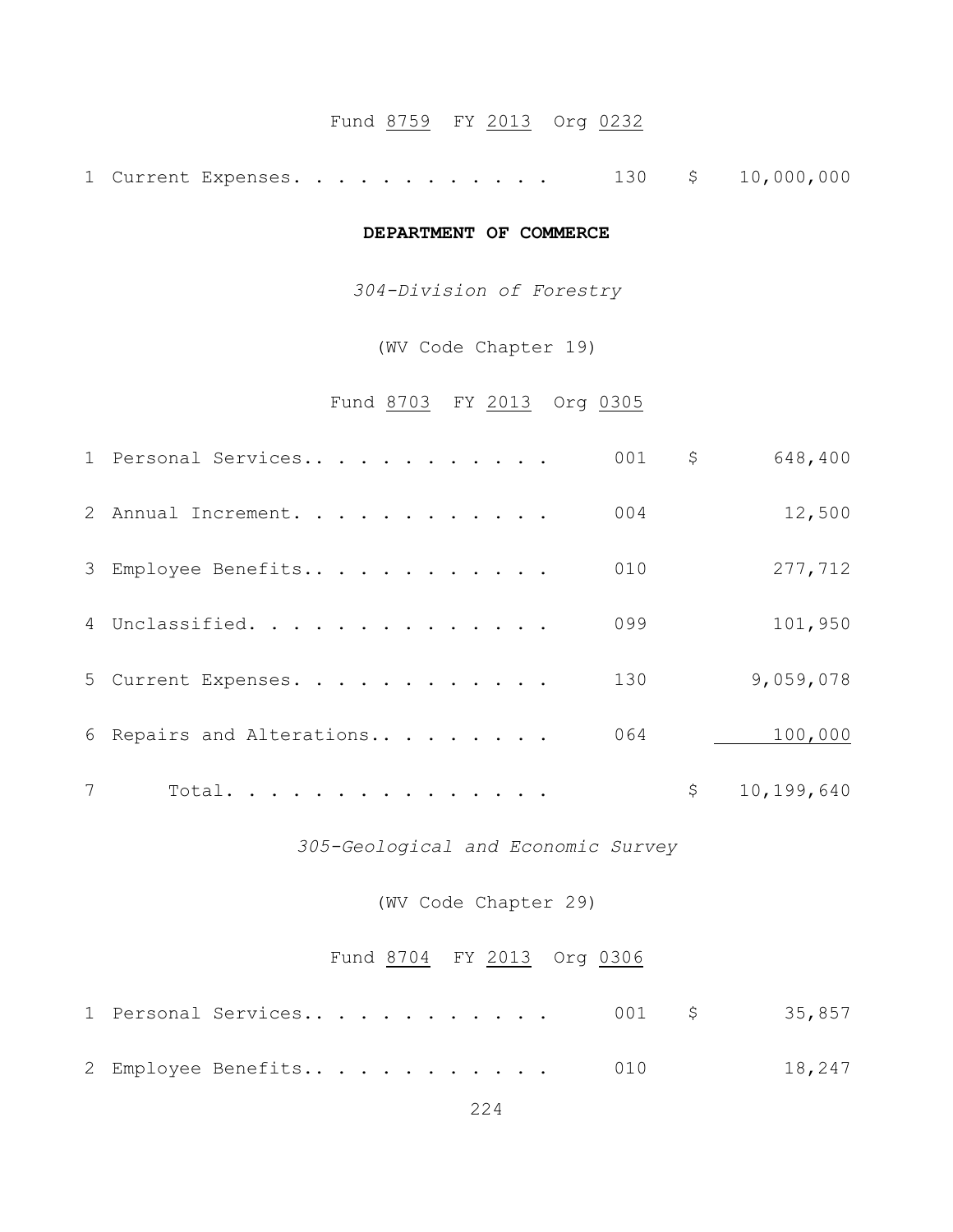|   | 3 Unclassified.             | 099 | 3,800           |
|---|-----------------------------|-----|-----------------|
|   | 4 Current Expenses.         | 130 | 294,970         |
|   | 5 Repairs and Alterations   | 064 | 5,000           |
|   | 6 Equipment                 | 070 | 7,500           |
|   | 7 Other Assets.             | 690 | 15,000          |
|   | 8 Federal Economic Stimulus | 891 | 1,162,076       |
| Q | Total.                      |     | \$<br>1,542,450 |

*306-West Virginia Development Office*

## (WV Code Chapter 5B)

Fund 8705 FY 2013 Org 0307

|   | 1 Personal Services       | 001 | \$<br>730,000   |
|---|---------------------------|-----|-----------------|
|   | 2 Annual Increment.       | 004 | 20,000          |
|   | 3 Employee Benefits       | 010 | 292,200         |
|   | 4 Unclassified.           | 099 | 96,900          |
|   | 5 Current Expenses.       | 130 | 8,542,852       |
|   | 6 Repairs and Alterations | 064 | 2,000           |
|   | 7 Equipment               | 070 | 19,000          |
| 8 | Total.                    |     | \$<br>9,702,952 |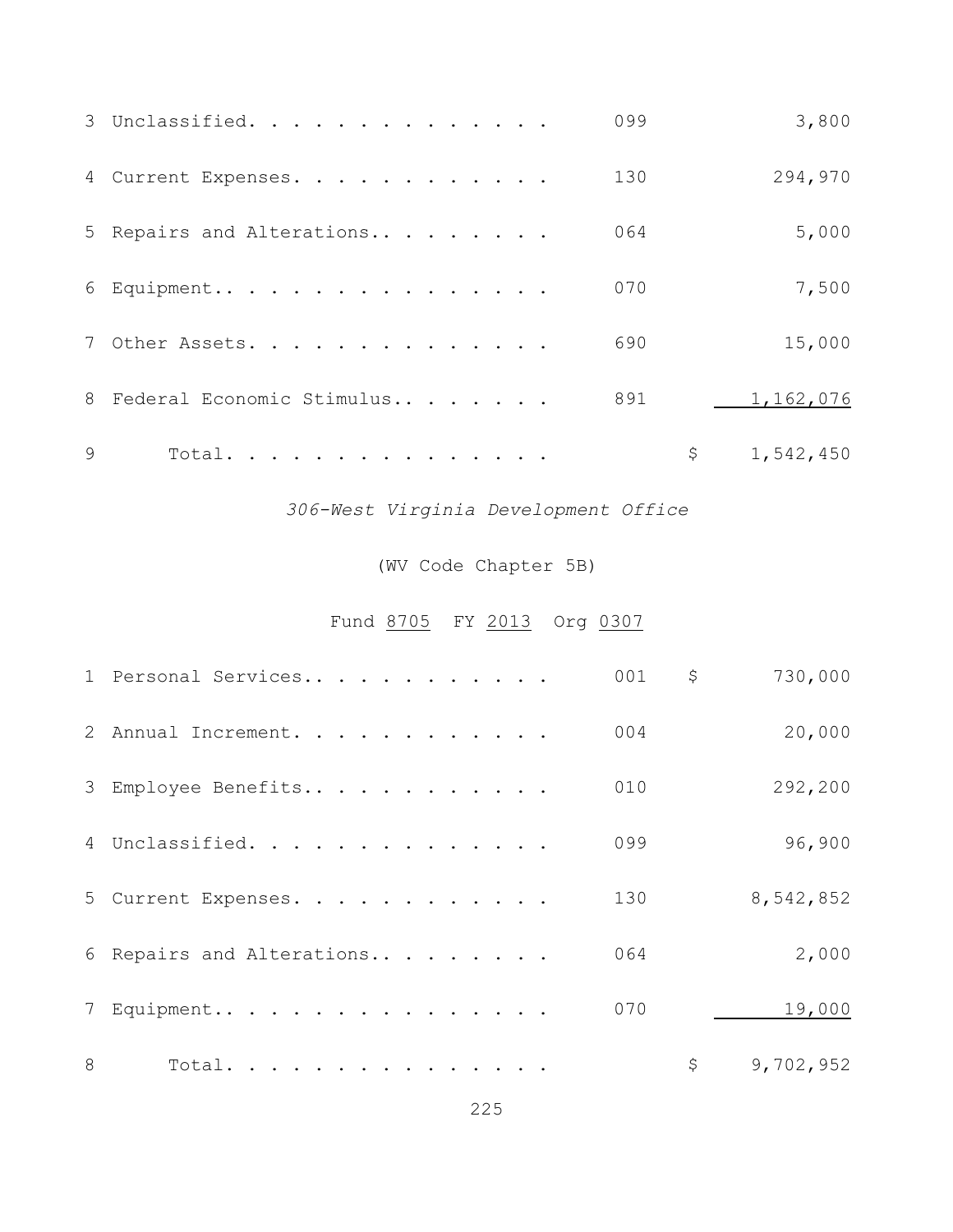#### *307-Division of Labor*

## (WV Code Chapters 21 and 47)

## Fund 8706 FY 2013 Org 0308

|   | 1 Personal Services       | 001 | \$<br>270,000 |
|---|---------------------------|-----|---------------|
|   | 2 Annual Increment.       | 004 | 4,992         |
|   | 3 Employee Benefits       | 010 | 108,515       |
|   | 4 Unclassified.           | 099 | 5,572         |
|   | 5 Current Expenses.       | 130 | 167,663       |
|   | 6 Repairs and Alterations | 064 | 500           |
| 7 | Total.                    |     | \$<br>557,242 |

### *308-Division of Natural Resources*

## (WV Code Chapter 20)

## Fund 8707 FY 2013 Org 0310

| 1 Personal Services |     | 001 $\frac{1}{5}$ 3,511,315 |
|---------------------|-----|-----------------------------|
| 2 Annual Increment. | 004 | 75,780                      |
| 3 Employee Benefits | 010 | 1,245,180                   |
| 4 Unclassified.     | 099 | 91,850                      |
| 5 Current Expenses. | 130 | 6,278,598                   |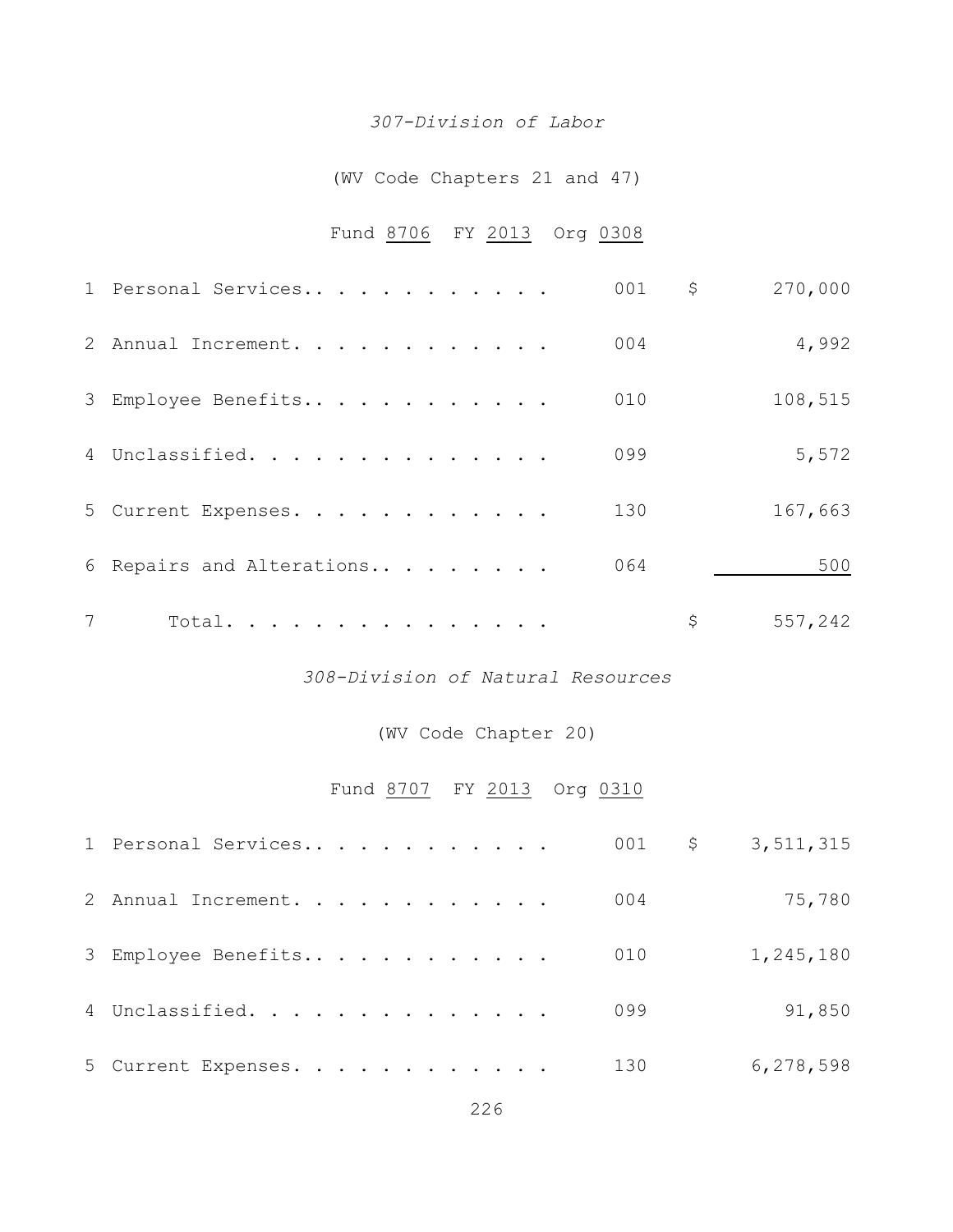|    | 6 Repairs and Alterations | 064 | 109,400          |
|----|---------------------------|-----|------------------|
|    | 7 Equipment               | 070 | 842,088          |
|    | 8 Buildings               | 258 | 26,000           |
|    | 9 Other Assets.           | 690 | 1,564,000        |
|    | 10 Land                   | 730 | 149,030          |
| 11 | Total.                    |     | \$<br>13,893,241 |

*309-Division of Miners' Health,*

*Safety and Training*

(WV Code Chapter 22)

Fund 8709 FY 2013 Org 0314

| 1 Personal Services 001 \$ |  |  |  |  |  |  | 504,828     |
|----------------------------|--|--|--|--|--|--|-------------|
| 2 Annual Increment. 004    |  |  |  |  |  |  | 7,800       |
| 3 Employee Benefits 010    |  |  |  |  |  |  | 100,549     |
|                            |  |  |  |  |  |  | \$ 613, 177 |

*310-WorkForce West Virginia*

(WV Code Chapter 23)

Fund 8835 FY 2013 Org 0323

| 1 Unclassified.<br>. |  |  | 5,127 |
|----------------------|--|--|-------|
|----------------------|--|--|-------|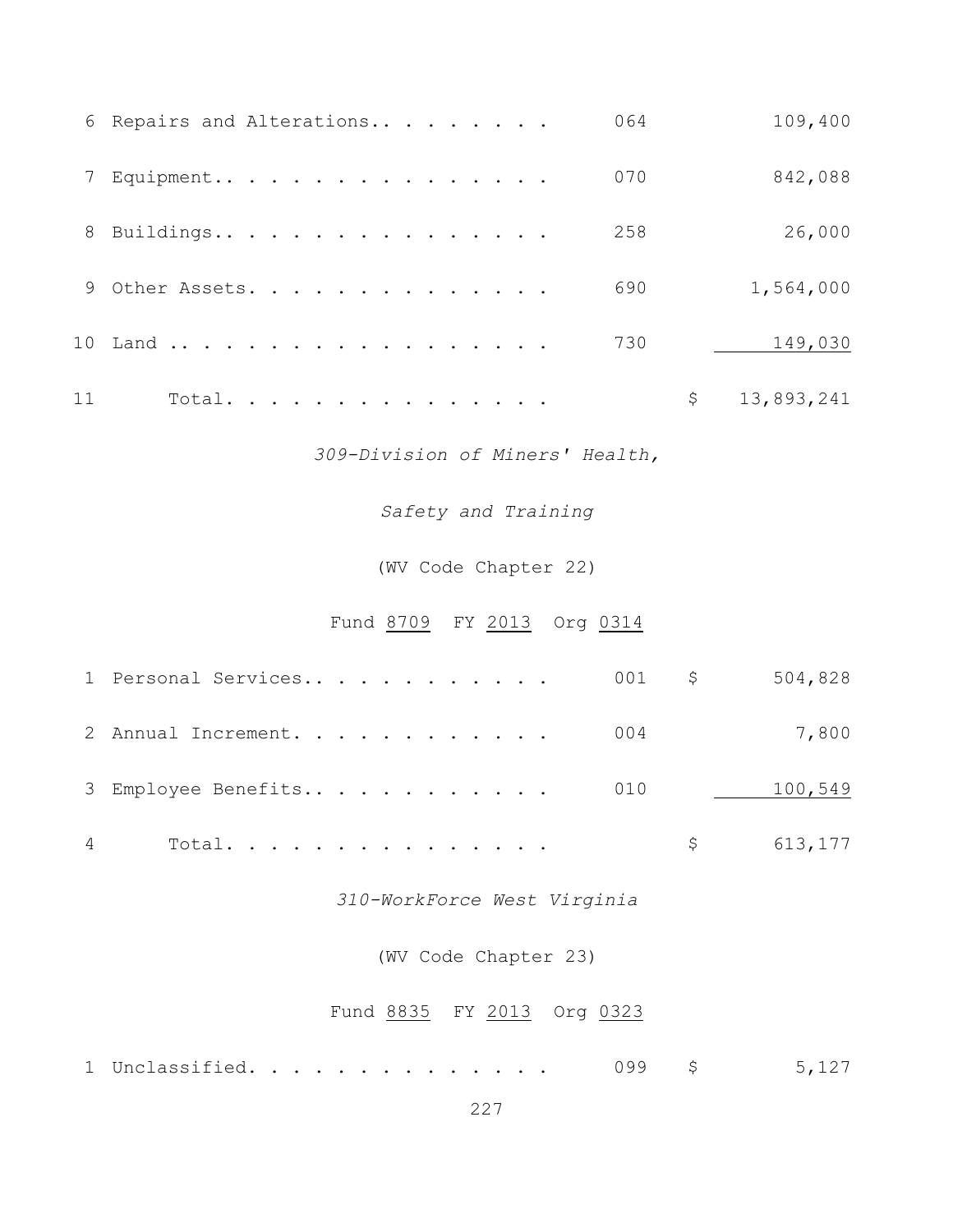|   | 2 Current Expenses.                        | 130 |   | 507,530   |
|---|--------------------------------------------|-----|---|-----------|
|   | 3 Reed Act 2002-Unemployment Compensation. | 622 |   | 2,850,000 |
|   | 4 Reed Act 2002-Employment Services        | 630 |   | 1,650,000 |
| 5 | Total.                                     |     | S | 5,012,657 |

 Pursuant to the requirements of 42 U.S.C. 1103, Section 903 of the Social Security Act, as amended, and the provisions of W.Va. Code §21A-9-9, the above appropriation to Unclassified and Current Expenses shall be used by WorkForce West Virginia for the specific purpose of administration of the state's unemployment insurance program or job service activities, subject to each and every restriction, limitation or obligation imposed on the use of the funds by those federal and state statutes.

#### *311-Division of Energy*

#### (WV Code Chapter 5B)

#### Fund 8892 FY 2013 Org 0328

| 1 Personal Services | 001 | Ş. | 300,000   |
|---------------------|-----|----|-----------|
| 2 Annual Increment. | 004 |    | 7,000     |
| 3 Employee Benefits | 010 |    | 103,581   |
| 4 Unclassified.     | 099 |    | 15,000    |
| 5 Current Expenses. | 130 |    | 1,061,661 |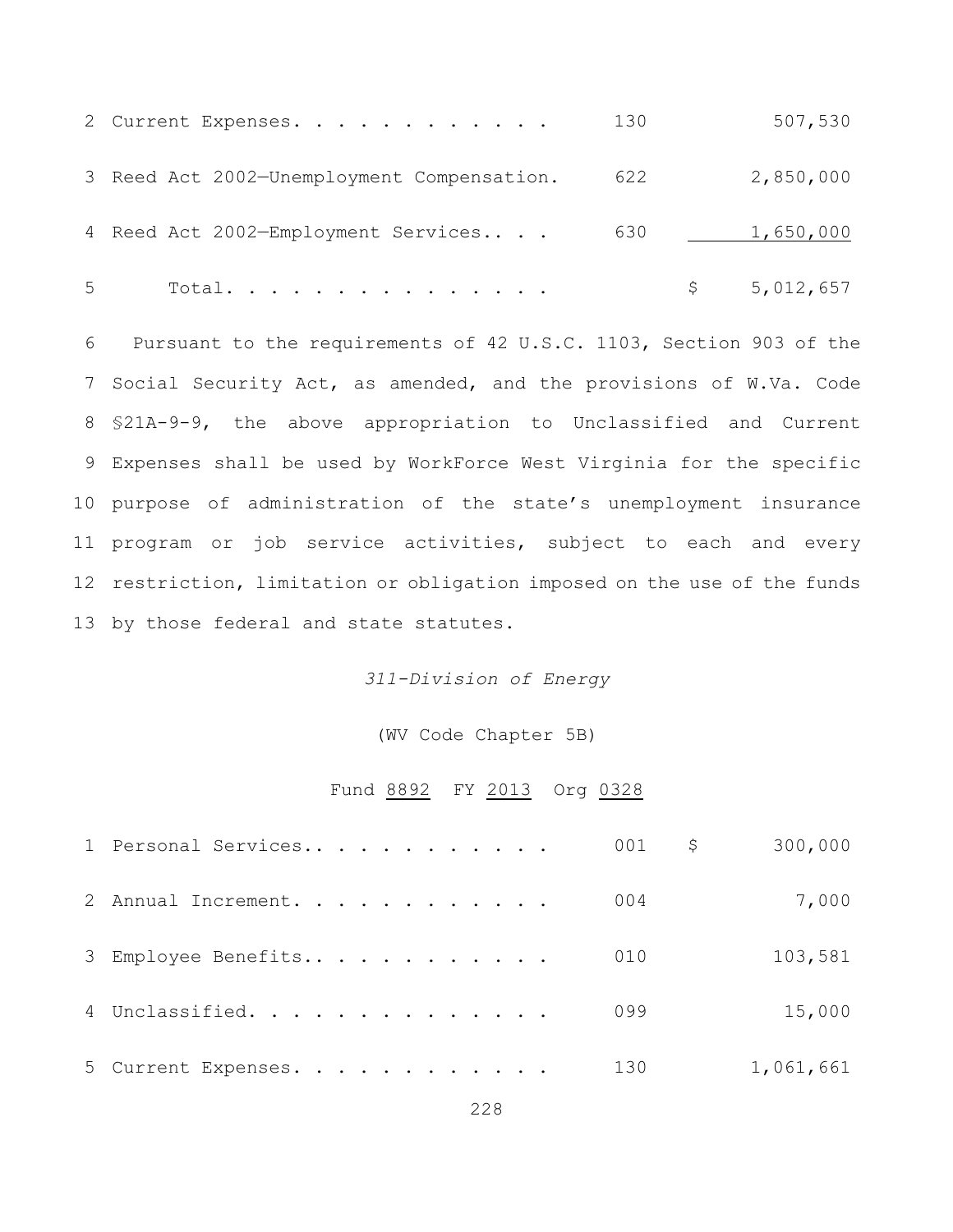| 6 Repairs and Alterations       | 064 | 1,000     |
|---------------------------------|-----|-----------|
| 7 Equipment 070                 |     | 22,500    |
| 8 Federal Economic Stimulus 891 |     | 5,000,000 |
| Total.                          |     | 6,510,742 |

#### **DEPARTMENT OF EDUCATION**

*312-State Department of Education*

(WV Code Chapters 18 and 18A)

# Fund 8712 FY 2013 Org 0402

|    | 1 Personal Services       | 001 | \$<br>4,935,500   |
|----|---------------------------|-----|-------------------|
|    | 2 Annual Increment.       | 004 | 25,000            |
|    | 3 Employee Benefits       | 010 | 1,491,680         |
|    | 4 Unclassified.           | 099 | 2,000,000         |
|    | 5 Current Expenses.       | 130 | 204, 517, 820     |
|    | 6 Repairs and Alterations | 064 | 10,000            |
|    | 7 Equipment               | 070 | 10,000            |
|    | 8 Other Assets.           | 690 | 10,000            |
| 9  | Federal Economic Stimulus | 891 | 10,000,000        |
| 10 | Total.                    |     | \$<br>223,000,000 |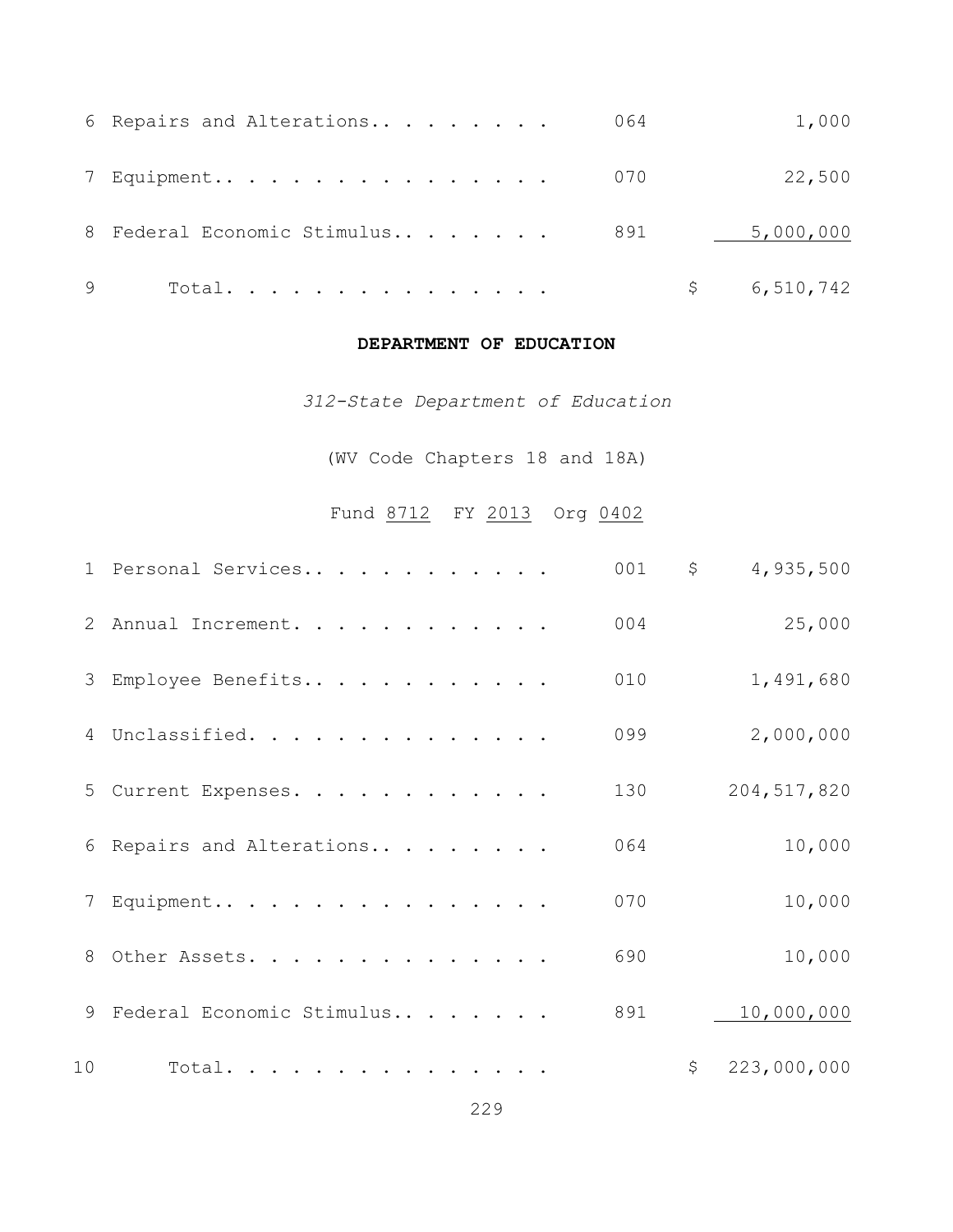*313-State Department of Education -*

#### *School Lunch Program*

## (WV Code Chapters 18 and 18A)

## Fund 8713 FY 2013 Org 0402

|   | 1 Personal Services            | 001 | $\mathsf{S}$ | 1,200,000     |
|---|--------------------------------|-----|--------------|---------------|
|   | 2 Annual Increment.            | 004 |              | 11,000        |
|   | 3 Employee Benefits            | 010 |              | 322,235       |
|   | 4 Unclassified.                | 099 |              | 1,150,500     |
|   | 5 Current Expenses.            | 130 |              | 113, 419, 265 |
|   | 6 Repairs and Alterations      | 064 |              | 2,000         |
|   | 7 Equipment                    | 070 |              | 20,000        |
|   | 8 Other Assets.                | 690 |              | 25,000        |
| 9 | Total.                         |     | $\hat{S}$    | 116,150,000   |
|   | 314-State Board of Education - |     |              |               |

*Vocational Division*

(WV Code Chapters 18 and 18A)

## Fund 8714 FY 2013 Org 0402

1 Personal Services.. . . . . . . . . . 001 \$ 1,155,000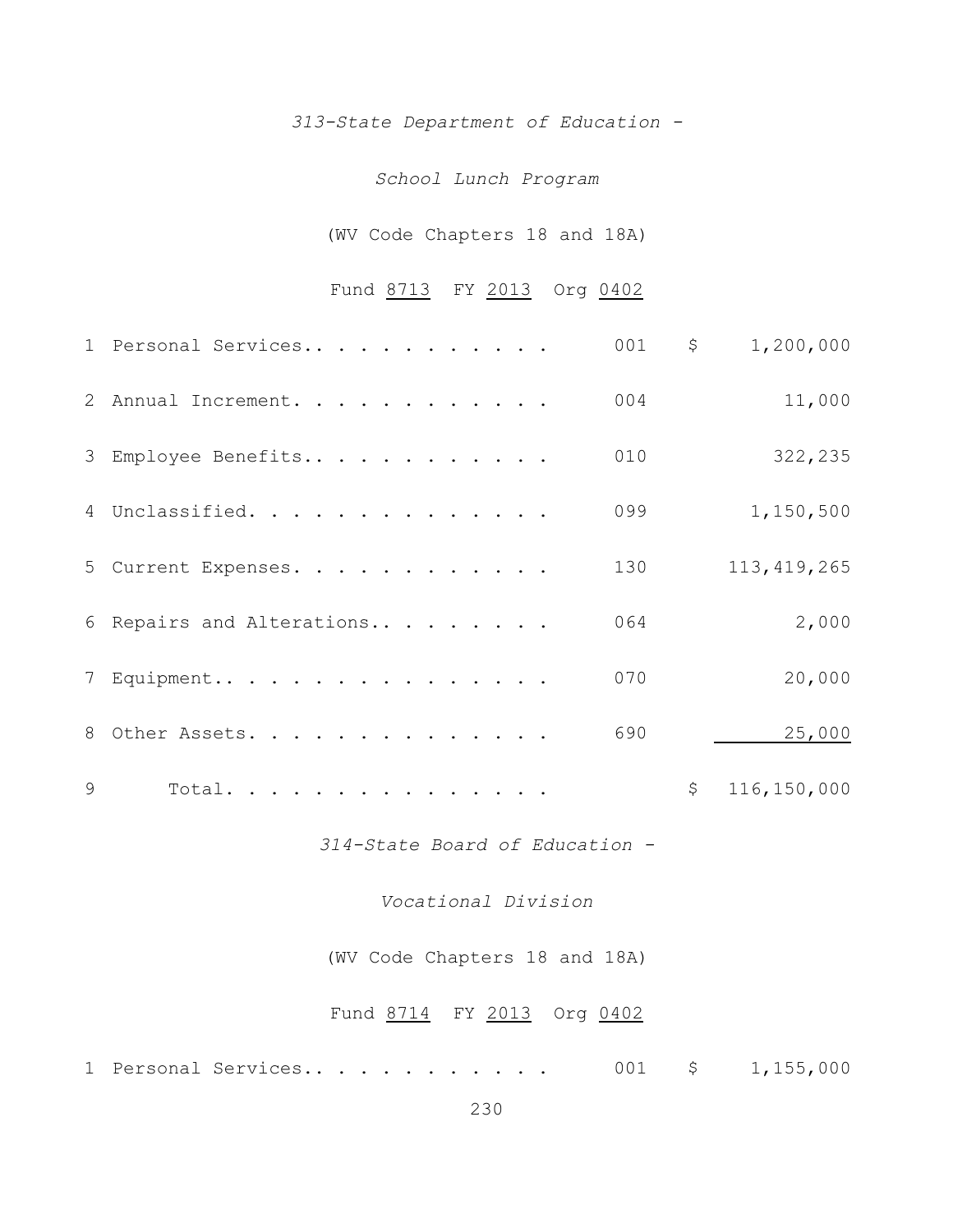|   | 2 Annual Increment.                 | 004 |            | 14,600      |  |  |  |  |  |
|---|-------------------------------------|-----|------------|-------------|--|--|--|--|--|
|   | 3 Employee Benefits                 | 010 |            | 325,318     |  |  |  |  |  |
|   | 4 Unclassified.                     | 099 |            | 155,000     |  |  |  |  |  |
|   | 5 Current Expenses.                 | 130 |            | 13,820,082  |  |  |  |  |  |
|   | 6 Repairs and Alterations           | 064 |            | 10,000      |  |  |  |  |  |
|   | 7 Equipment                         | 070 |            | 10,000      |  |  |  |  |  |
|   | 8 Other Assets.                     | 690 |            | 10,000      |  |  |  |  |  |
| 9 | Total.                              |     | $\uparrow$ | 15,500,000  |  |  |  |  |  |
|   | 315-State Department of Education - |     |            |             |  |  |  |  |  |
|   | Aid for Exceptional Children        |     |            |             |  |  |  |  |  |
|   | (WV Code Chapters 18 and 18A)       |     |            |             |  |  |  |  |  |
|   | Fund 8715 FY 2013 Org 0402          |     |            |             |  |  |  |  |  |
|   | 1 Personal Services                 | 001 | $\zeta$    | 3,015,000   |  |  |  |  |  |
|   | 2 Annual Increment.                 | 004 |            | 23,000      |  |  |  |  |  |
|   | 3 Employee Benefits                 | 010 |            | 985,610     |  |  |  |  |  |
|   | 4 Unclassified.                     | 099 |            | 1,000,000   |  |  |  |  |  |
|   | 5 Current Expenses.                 | 130 |            | 102,646,390 |  |  |  |  |  |
|   | 6 Repairs and Alterations           | 064 |            | 10,000      |  |  |  |  |  |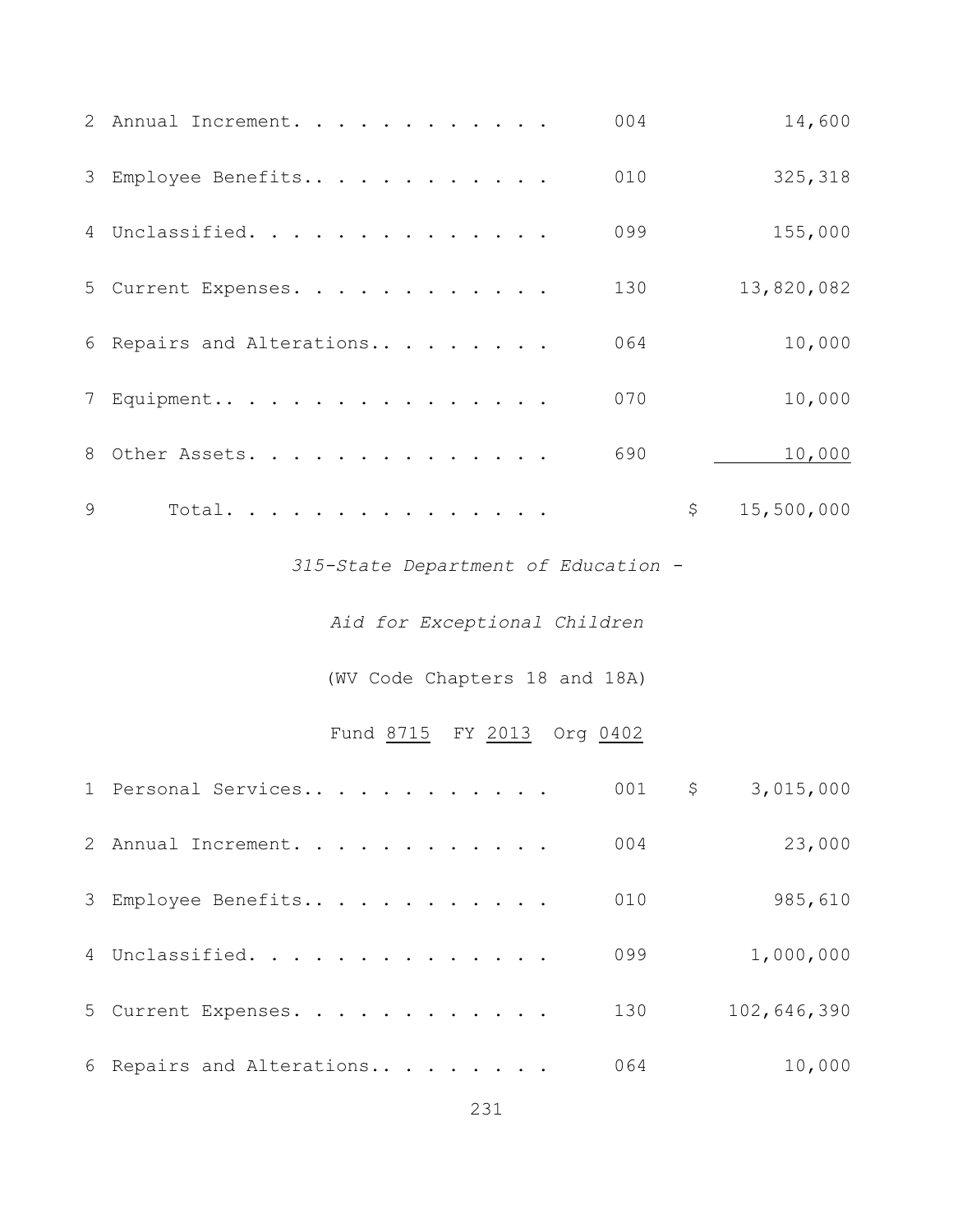| 7 Equipment 070                          |  |  |  |  |  |  |  | 10,000        |
|------------------------------------------|--|--|--|--|--|--|--|---------------|
| 8 Other Assets. 690               10,000 |  |  |  |  |  |  |  |               |
| 9 Total.                                 |  |  |  |  |  |  |  | \$107,700,000 |

*316-West Virginia Schools for the Deaf*

*and the Blind*

(WV Code Chapters 18 and 18A)

Fund 8716 FY 2013 Org 0403

1 Current Expenses. . . . . . . . . . . 130 \$ 35,000

#### **DEPARTMENT OF EDUCATION AND THE ARTS**

*317-Department of Education and the Arts -*

*Office of the Secretary*

(WV Code Chapter 5F)

## Fund 8841 FY 2013 Org 0431

| 2 Employee Benefits 010     |     | 2,251   |
|-----------------------------|-----|---------|
| 3 Current Expenses. 130     |     | 372,749 |
| 4 Federal Economic Stimulus | 891 | 400,000 |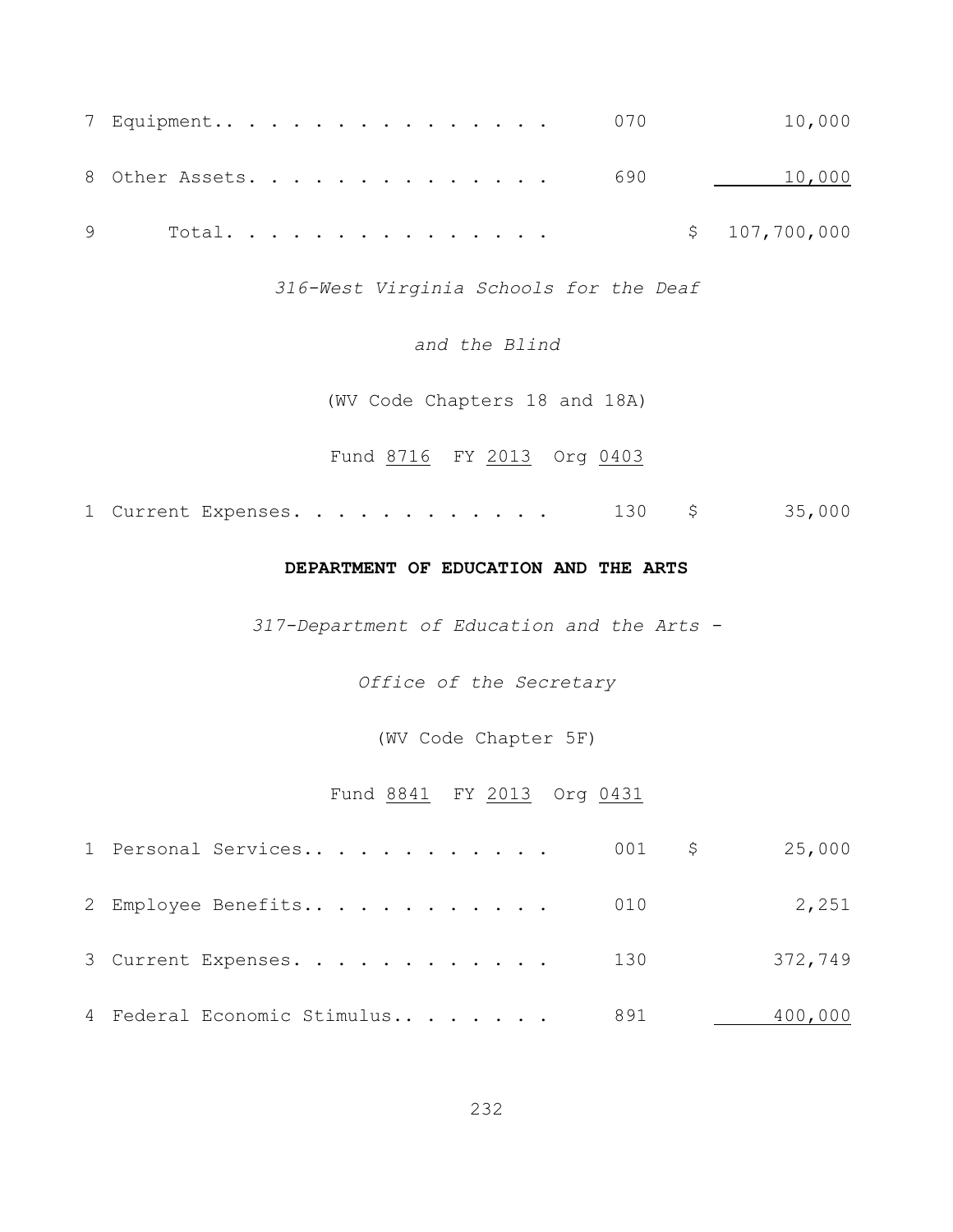## *318-Division of Culture and History*

## (WV Code Chapter 29)

## Fund 8718 FY 2013 Org 0432

|    | 1 Personal Services          | 001 | \$          | 528,630   |
|----|------------------------------|-----|-------------|-----------|
|    | 2 Annual Increment.          | 004 |             | 9,553     |
|    | 3 Employee Benefits          | 010 |             | 207,007   |
|    | 4 Current Expenses.          | 130 |             | 1,495,228 |
|    | 5 Repairs and Alterations    | 064 |             | 1,000     |
|    | 6 Equipment                  | 070 |             | 1,000     |
|    | 7 Buildings                  | 258 |             | 1,000     |
|    | 8 Other Assets.              | 690 |             | 1,000     |
|    | 9 Land                       | 730 |             | 360       |
|    | 10 Federal Economic Stimulus | 891 |             | 300,000   |
| 11 | Total.                       |     | $\varsigma$ | 2,544,778 |

*319-Library Commission*

(WV Code Chapter 10)

Fund 8720 FY 2013 Org 0433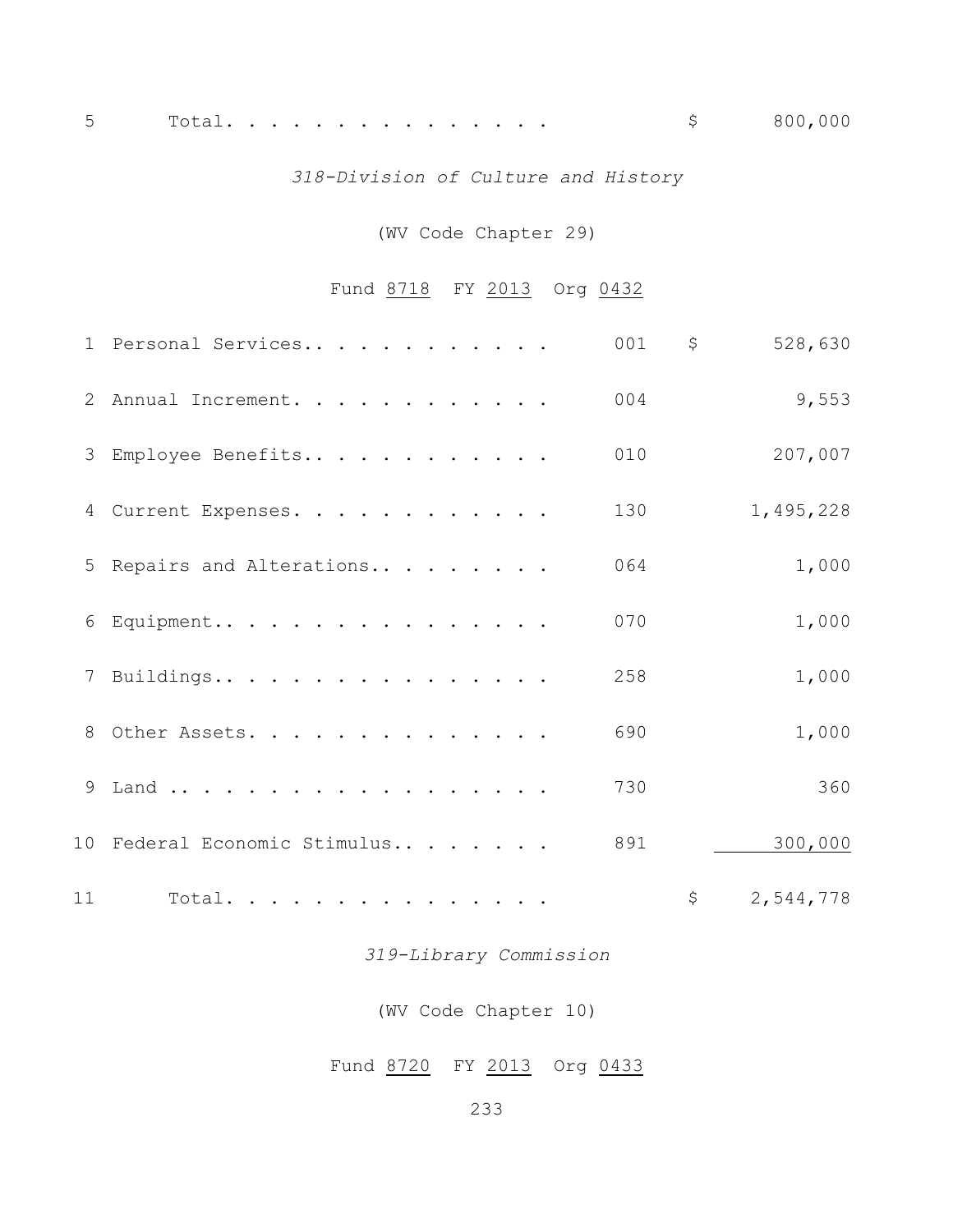|   | 1 Personal Services                    | 001      | \$          | 236,208   |
|---|----------------------------------------|----------|-------------|-----------|
|   | 2 Annual Increment.                    | 004      |             | 3,660     |
|   | 3 Employee Benefits                    | 010      |             | 86,310    |
|   | 4 Current Expenses.                    | 130      |             | 1,083,039 |
|   | 5 Repairs and Alterations              | 064      |             | 2,000     |
|   | 6 Equipment                            | 070      |             | 542,000   |
| 7 | Total.                                 |          | $\varsigma$ | 1,953,217 |
|   | 320-Educational Broadcasting Authority |          |             |           |
|   | (WV Code Chapter 10)                   |          |             |           |
|   | Fund 8721 FY 2013 Org 0439             |          |             |           |
|   | 1 Equipment                            | $070$ \$ |             | 1,500,000 |
|   | 321-State Board of Rehabilitation -    |          |             |           |
|   | Division of Rehabilitation Services    |          |             |           |
|   | (WV Code Chapter 18)                   |          |             |           |
|   | Fund 8734 FY 2013 Org 0932             |          |             |           |
|   | 1 Personal Services                    | 001      | $\uparrow$  | 7,300,000 |
|   | 2 Annual Increment.                    | 004      |             | 250,000   |
|   | 3 Employee Benefits                    | 010      |             | 6,650,577 |
|   |                                        |          |             |           |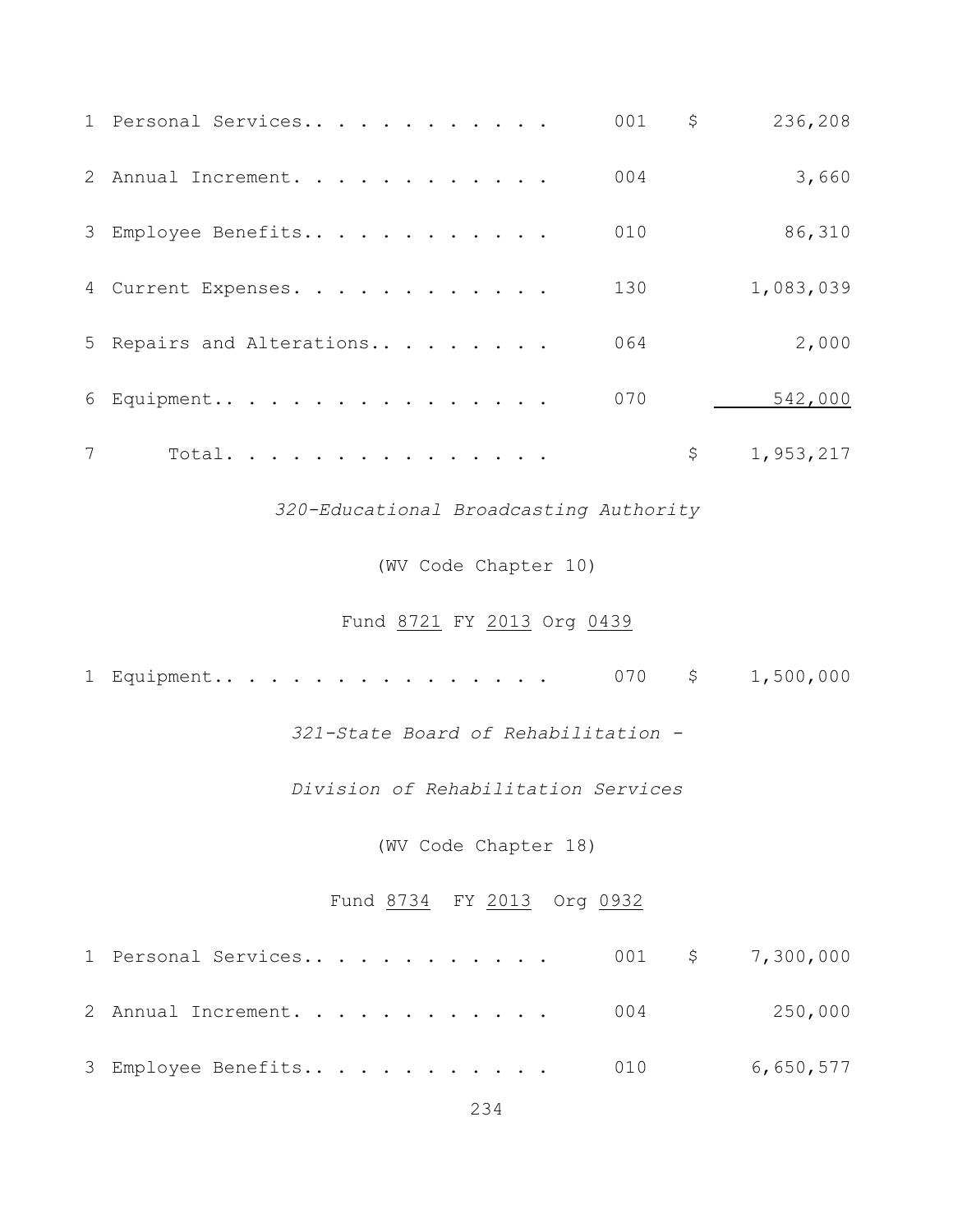| 4 Current Expenses.           | 130 | 52,340,263    |
|-------------------------------|-----|---------------|
| 5 Repairs and Alterations 064 |     | 350,300       |
| 6 Equipment 070               |     | 470,000       |
| Total.                        |     | \$ 67,361,140 |

*322-State Board of Rehabilitation -*

*Division of Rehabilitation Services* -

*Disability Determination Services*

(WV Code Chapter 18)

## Fund 8890 FY 2013 Org 0932

|   | 1 Personal Services       | 001 | $\mathsf{S}^-$ | 9,781,700  |
|---|---------------------------|-----|----------------|------------|
|   | 2 Annual Increment.       | 004 |                | 260,000    |
|   | 3 Employee Benefits       | 010 |                | 5,864,506  |
|   | 4 Current Expenses.       | 130 |                | 9,207,634  |
|   | 5 Repairs and Alterations | 064 |                | 1,100      |
|   | 6 Equipment               | 070 |                | 83,350     |
| 7 | Total.                    |     |                | 25,198,290 |

#### **DEPARTMENT OF ENVIRONMENTAL PROTECTION**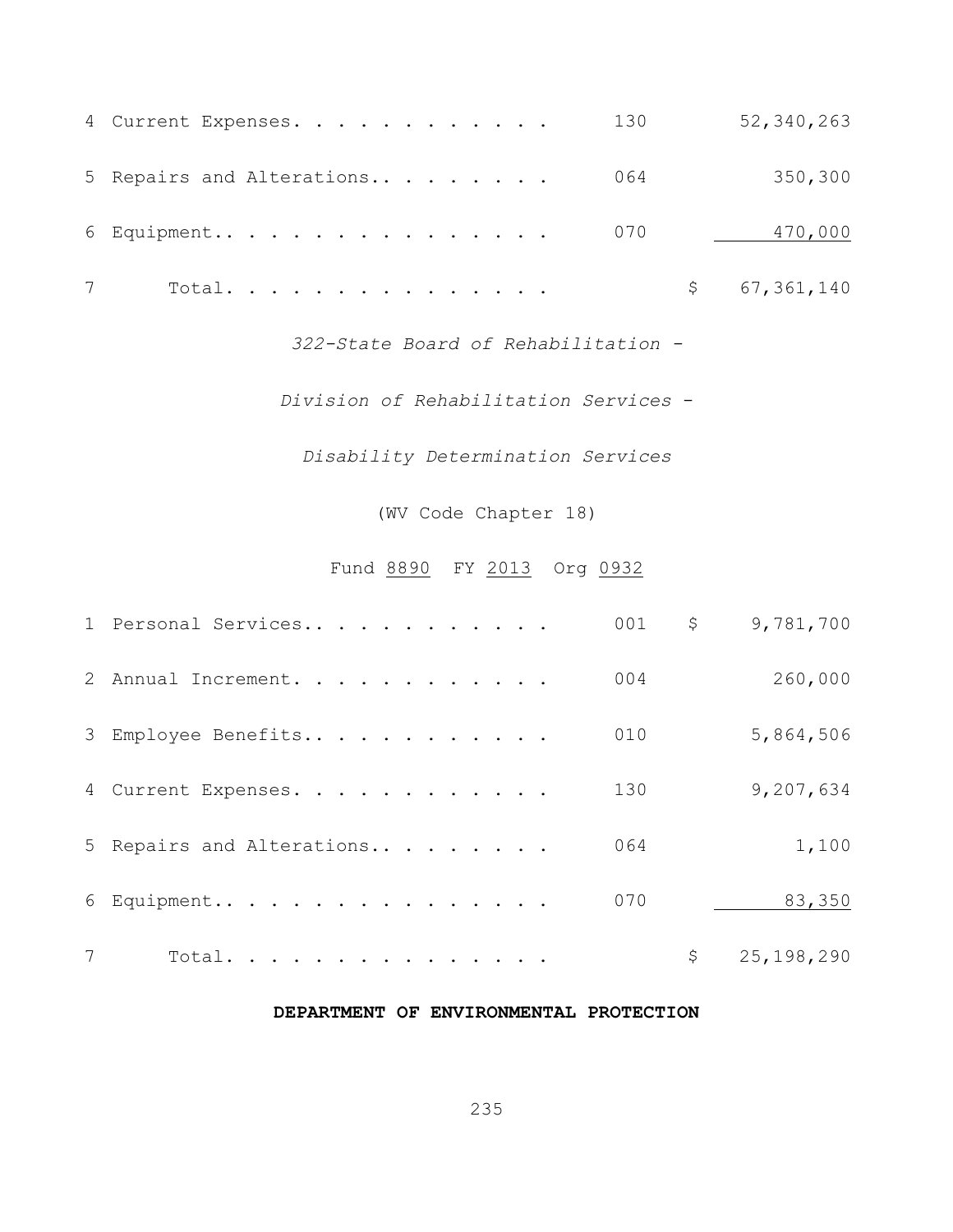#### *323-Division of Environmental Protection*

#### (WV Code Chapter 22)

## Fund 8708 FY 2013 Org 0313

| 1 Personal Services       | 001 | $\varsigma$ | 19,212,824    |
|---------------------------|-----|-------------|---------------|
| 2 Annual Increment.       | 004 |             | 310,489       |
| 3 Employee Benefits       | 010 |             | 7,352,792     |
| 4 Current Expenses.       | 130 |             | 143, 243, 738 |
| 5 Repairs and Alterations | 064 |             | 231,750       |
| 6 Equipment               | 070 |             | 894,490       |
|                           |     |             |               |

| 7 Other Assets. 690                       | 160,393       |
|-------------------------------------------|---------------|
| 8 Federal Economic Stimulus 891 2,007,850 |               |
| $9$ Total                                 | \$173,414,326 |

#### **DEPARTMENT OF HEALTH AND HUMAN RESOURCES**

*324-Consolidated Medical Service Fund*

(WV Code Chapter 16)

## Fund 8723 FY 2013 Org 0506

Personal Services.. . . . . . . . . . . 001 \$ 460,000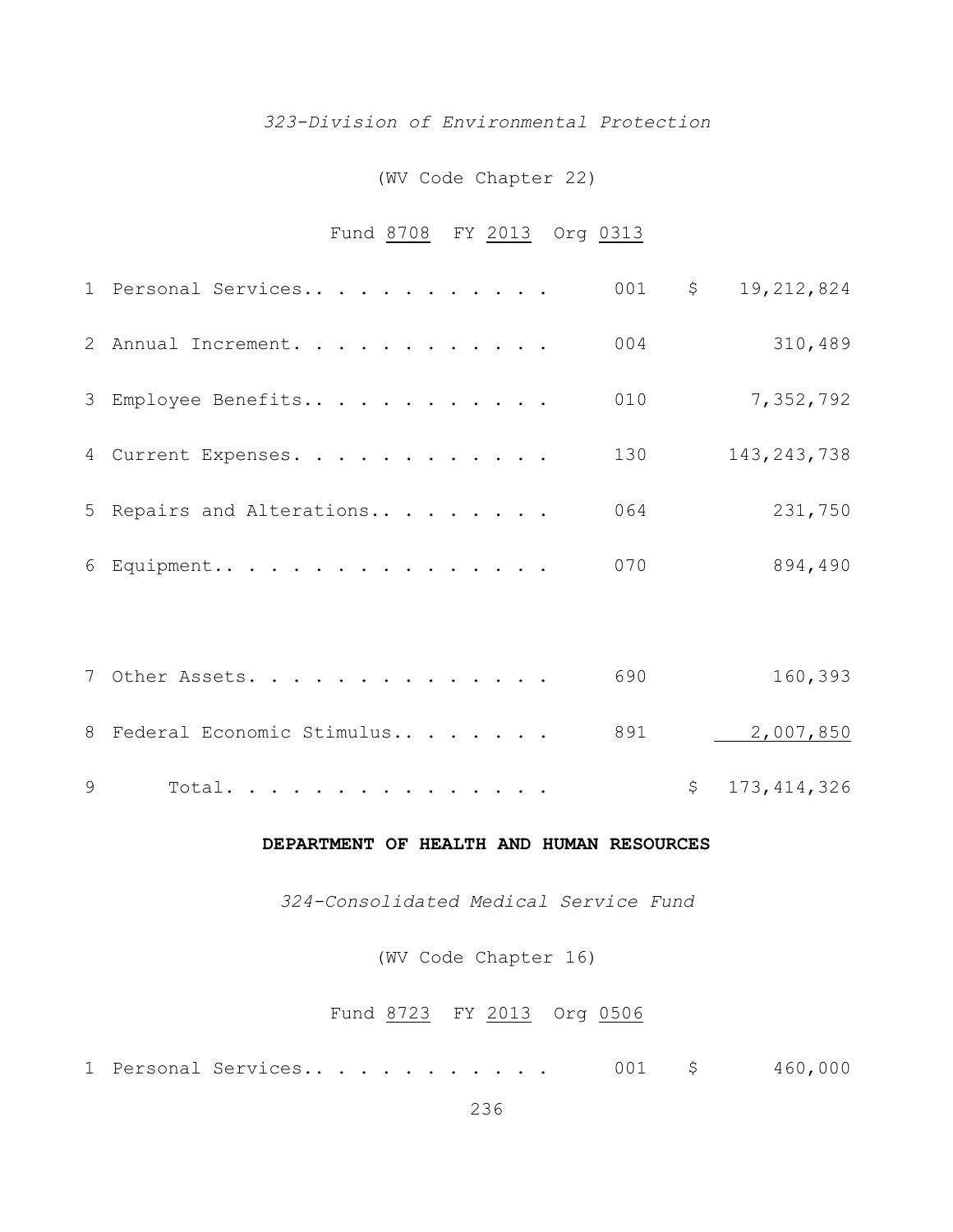|   | 2 Annual Increment. |  |  |  |  |  | 004 | 5,000     |
|---|---------------------|--|--|--|--|--|-----|-----------|
|   | 3 Employee Benefits |  |  |  |  |  | 010 | 162,336   |
|   | 4 Unclassified.     |  |  |  |  |  | 099 | 73,307    |
|   | 5 Current Expenses. |  |  |  |  |  | 130 | 6,630,103 |
| 6 | Total.              |  |  |  |  |  |     | 7,330,746 |

*325-Division of Health -*

## *Central Office*

(WV Code Chapter 16)

# Fund 8802 FY 2013 Org 0506

| 1 Personal Services         | 001 | $\mathsf{S}$<br>9,767,841 |
|-----------------------------|-----|---------------------------|
| 2 Annual Increment.         | 004 | 130,000                   |
| 3 Employee Benefits         | 010 | 3,846,563                 |
| 4 Unclassified.             | 099 | 910,028                   |
| 5 Current Expenses.         | 130 | 75,098,201                |
| 6 Equipment                 | 070 | 456,972                   |
| 7 Buildings                 | 258 | 155,000                   |
| 8 Other Assets.             | 690 | 380,000                   |
| 9 Federal Economic Stimulus | 891 | 2,000,000                 |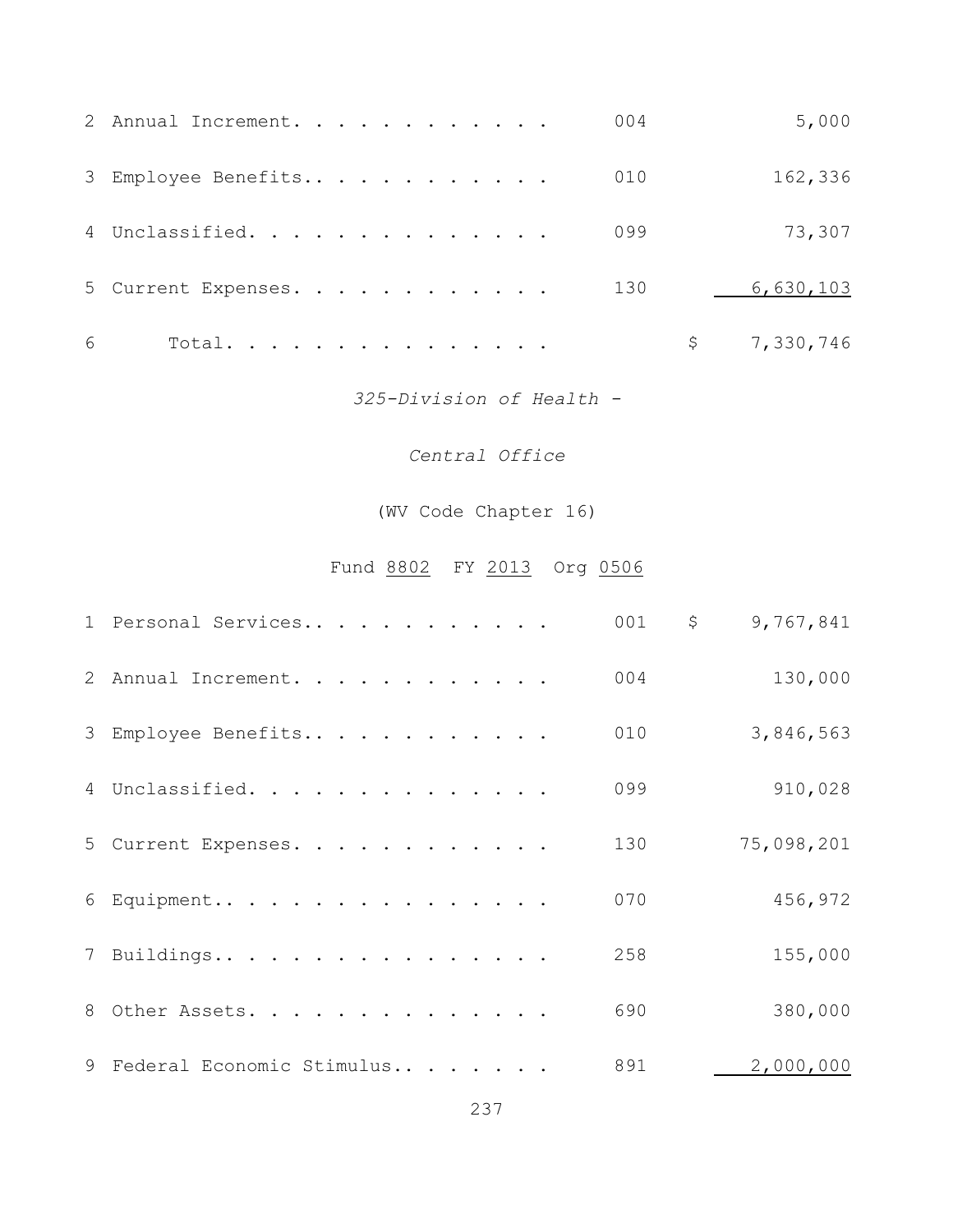## 10 Total. . . . . . . . . . . . . . . \$ 92,744,605

#### *326-Division of Health -*

## *West Virginia Safe Drinking Water Treatment*

#### (WV Code Chapter 16)

## Fund 8824 FY 2013 Org 0506

|   | 1 Unclassified.                          | 099 \$ | 180,000      |
|---|------------------------------------------|--------|--------------|
|   | 2 West Virginia Drinking Water Treatment |        |              |
| 3 | Revolving Fund - Transfer.               | 689    | 15,820,000   |
| 4 | Total.                                   |        | \$16,000,000 |

*327-West Virginia Health Care Authority*

(WV Code Chapter 16)

#### Fund 8851 FY 2013 Org 0507

| 1 Unclassified. 099 \$9,874     |  |             |
|---------------------------------|--|-------------|
| 2 Current Expenses. 130         |  | 977,546     |
| 3 Federal Economic Stimulus 891 |  | 3,505,920   |
| Total.                          |  | \$4,493,340 |

*328-Human Rights Commission*

(WV Code Chapter 5)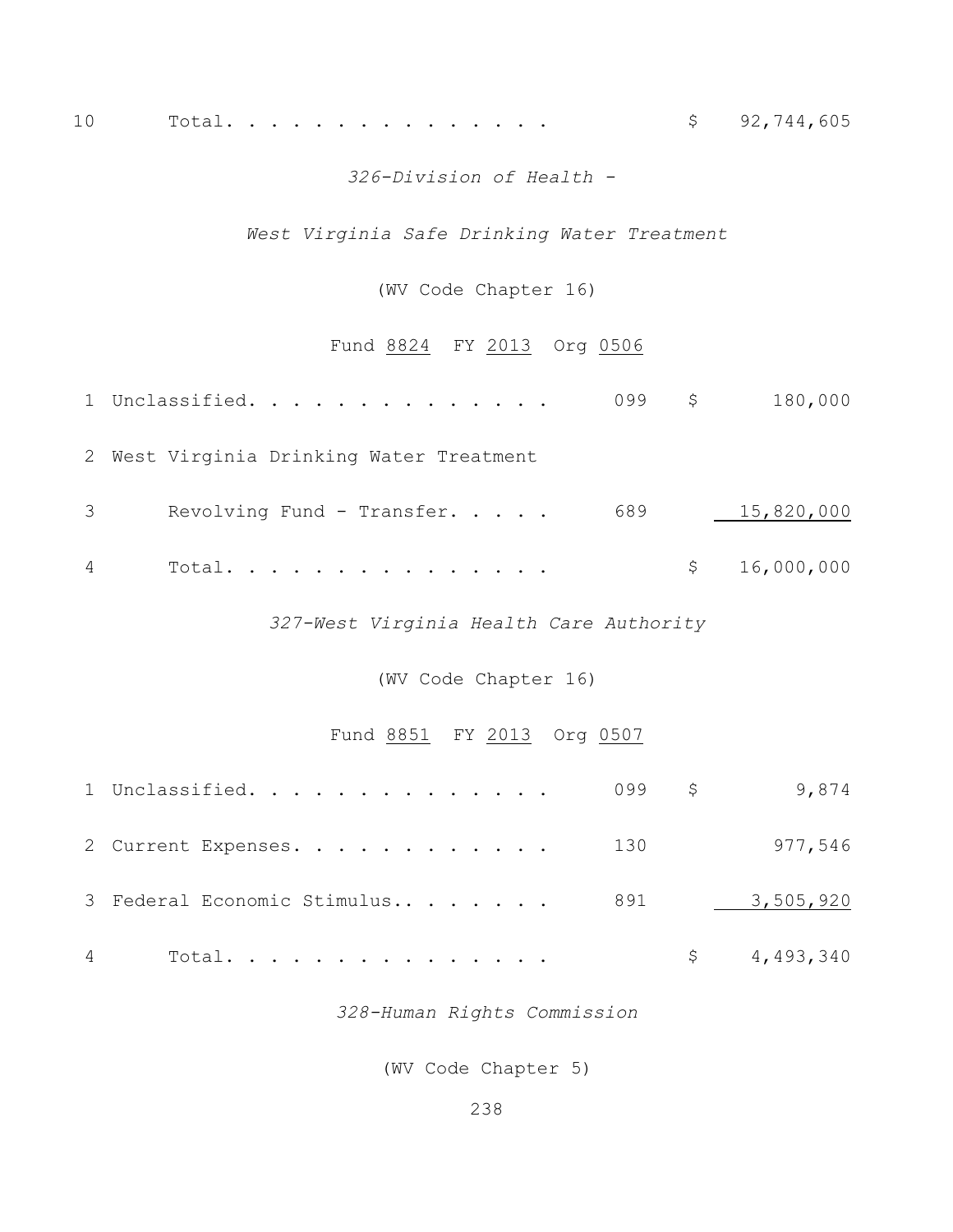# Fund 8725 FY 2013 Org 0510

|   | 1 Personal Services                     | 001<br>\$ | 300,000          |
|---|-----------------------------------------|-----------|------------------|
|   | 2 Annual Increment.                     | 004       | 7,000            |
|   | 3 Employee Benefits                     | 010       | 108,037          |
|   | 4 Current Expenses.                     | 130       | 28,080           |
| 5 | Total.                                  | \$        | 443, 117         |
|   | 329-Division of Human Services          |           |                  |
|   | (WV Code Chapters 9, 48 and 49)         |           |                  |
|   | Fund 8722 FY 2013 Org 0511              |           |                  |
|   | 1 Personal Services                     | 001<br>\$ | 44,204,944       |
|   | 2 Annual Increment.                     | 004       | 851,000          |
|   | 3 Employee Benefits                     | 010       | 19,032,868       |
|   | 4 Unclassified.                         | 099       | 22,855,833       |
|   | 5 Current Expenses.                     | 130       | 71,501,742       |
| 6 | Medical Services.                       | 189       | 2, 200, 000, 000 |
|   | 7 Medical Services Administrative Costs | 789       | 100, 517, 659    |
|   |                                         |           |                  |

9 Total. . . . . . . . . . . . . . . . . \$ 2,489,464,046

8 Federal Economic Stimulus.. . . . . . 891 130,500,000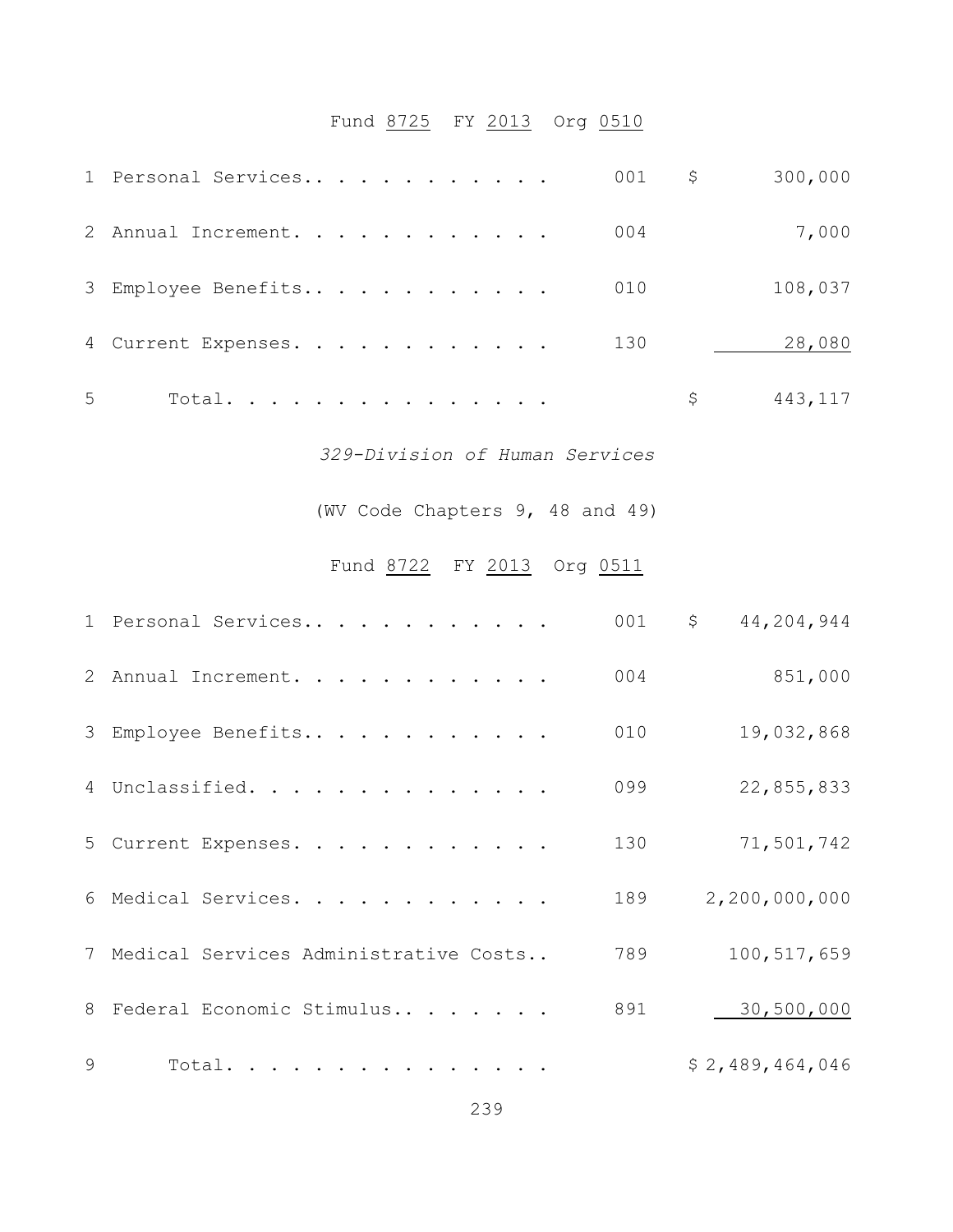#### **DEPARTMENT OF MILITARY AFFAIRS AND PUBLIC SAFETY**

*330-Office of the Secretary*

## (WV Code Chapter 5F)

## Fund 8876 FY 2013 Org 0601

|   | 1 Personal Services       | 001 | \$<br>248,426    |
|---|---------------------------|-----|------------------|
|   | 2 Annual Increment.       | 004 | 4,040            |
|   | 3 Employee Benefits       | 010 | 113,033          |
|   | 4 Unclassified.           | 099 | 250,053          |
|   | 5 Current Expenses.       | 130 | 24, 375, 774     |
|   | 6 Repairs and Alterations | 064 | 6,500            |
|   | 7 Other assets.           | 690 | 7,500            |
| 8 | Total.                    |     | \$<br>25,005,326 |

*331-Adjutant General - State Militia*

(WV Code Chapter 15)

## Fund 8726 FY 2013 Org 0603

| 1 Unclassified.            | 099 \$ | 969,296 |
|----------------------------|--------|---------|
| 2 Martinsburg Starbase 742 |        | 350,000 |
| 3 Charleston Starbase      | 743    | 265,000 |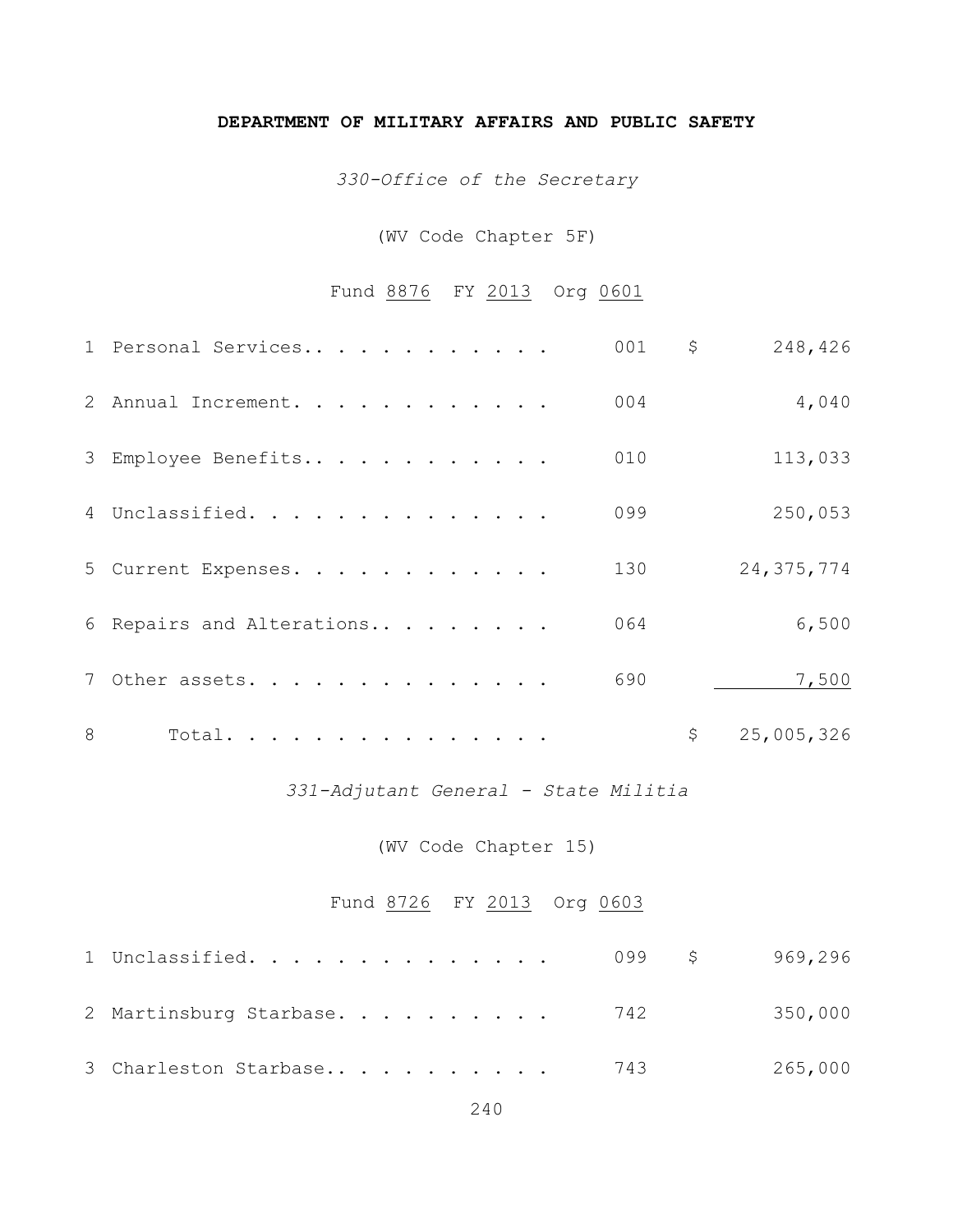|   | 4 Mountaineer ChalleNGe Academy | 709 | 3,050,000      |
|---|---------------------------------|-----|----------------|
|   | 5 Military Authority. 748       |     | 93,636,303     |
| 6 | Total.                          |     | \$98, 270, 599 |

 The adjutant general shall have the authority to transfer between line items.

#### *332-Division of Homeland Security and*

*Emergency Management*

(WV Code Chapter 15)

## Fund 8727 FY 2013 Org 0606

|   | 1 Personal Services |  |  |  | $001$ \$ | 483,630        |
|---|---------------------|--|--|--|----------|----------------|
|   | 2 Annual Increment. |  |  |  | 004      | 6,340          |
|   | 3 Employee Benefits |  |  |  | 010      | 198,385        |
|   | 4 Current Expenses. |  |  |  | 130      | 20,567,576     |
| 5 | Total.              |  |  |  |          | \$21, 255, 931 |

#### *333-Division of Corrections*

(WV Code Chapters 25, 28, 49 and 62)

## Fund 8836 FY 2013 Org 0608

|  | 1 Unclassified. |  |  |  |  |  |  |  |  |  |  |  |  |  |  |  |  |  |  | 1,100 |  |  |  |
|--|-----------------|--|--|--|--|--|--|--|--|--|--|--|--|--|--|--|--|--|--|-------|--|--|--|
|--|-----------------|--|--|--|--|--|--|--|--|--|--|--|--|--|--|--|--|--|--|-------|--|--|--|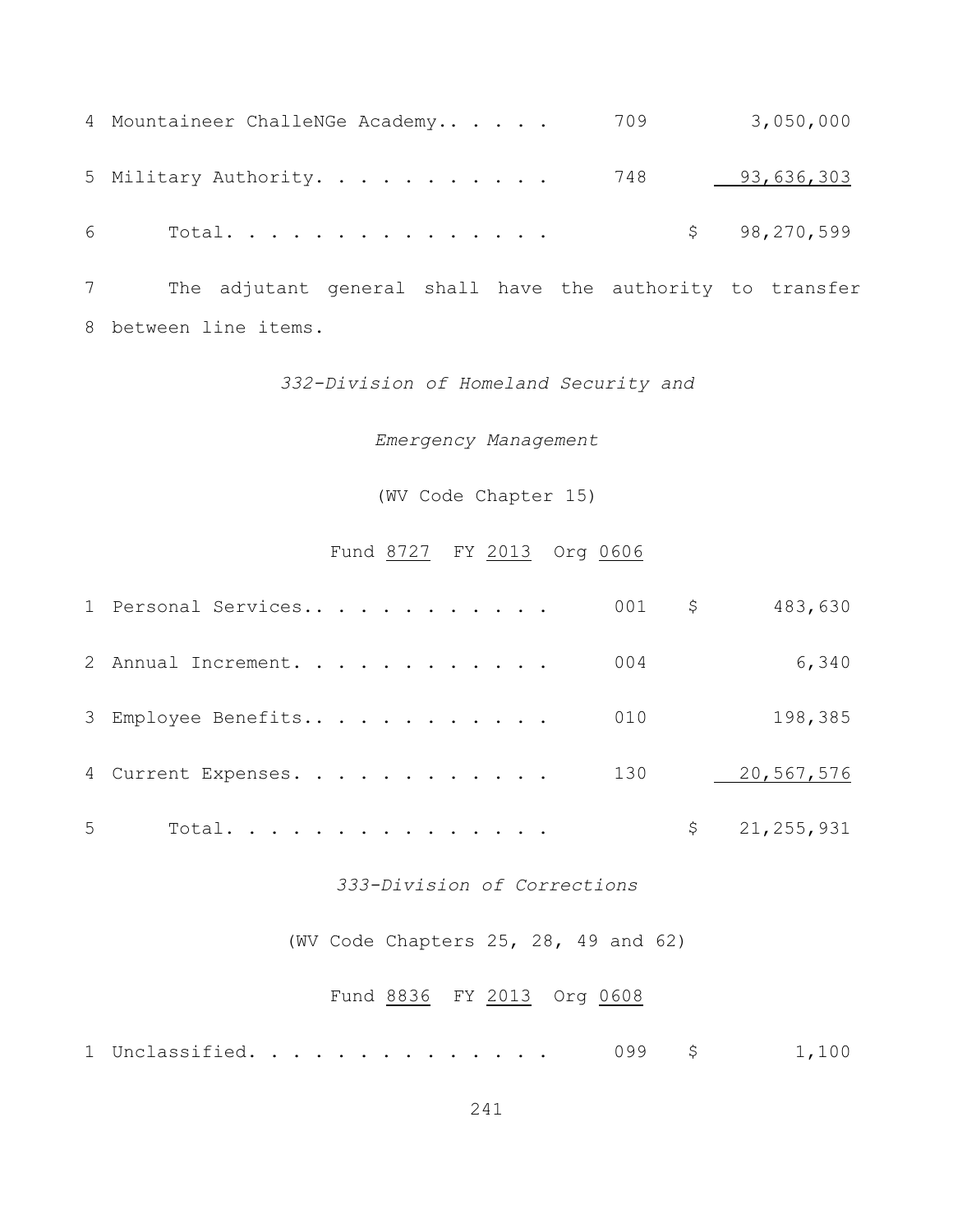| 2 Current Expenses. 130               108,900 |  |  |  |  |  |           |
|-----------------------------------------------|--|--|--|--|--|-----------|
|                                               |  |  |  |  |  | \$110,000 |

*334-West Virginia State Police*

## (WV Code Chapter 15)

## Fund 8741 FY 2013 Org 0612

|                 | 1 Personal Services       | 001 | $\varsigma$ | 1,188,076 |
|-----------------|---------------------------|-----|-------------|-----------|
|                 | 2 Employee Benefits       | 010 |             | 124,683   |
|                 | 3 Current Expenses.       | 130 |             | 1,584,701 |
|                 | 4 Repairs and Alterations | 064 |             | 13,000    |
|                 | 5 Equipment               | 070 |             | 2,003,970 |
|                 | 6 Other Assets.           | 690 |             | 106,100   |
| $7\phantom{.0}$ | Total.                    |     | \$          | 5,020,530 |
|                 |                           |     |             |           |

*335-Fire Commission*

(WV Code Chapter 29)

## Fund 8819 FY 2013 Org 0619

| 1 Current Expenses. |  | 80,000 |
|---------------------|--|--------|
|---------------------|--|--------|

*336-Division of Justice and Community Services*

(WV Code Chapter 15)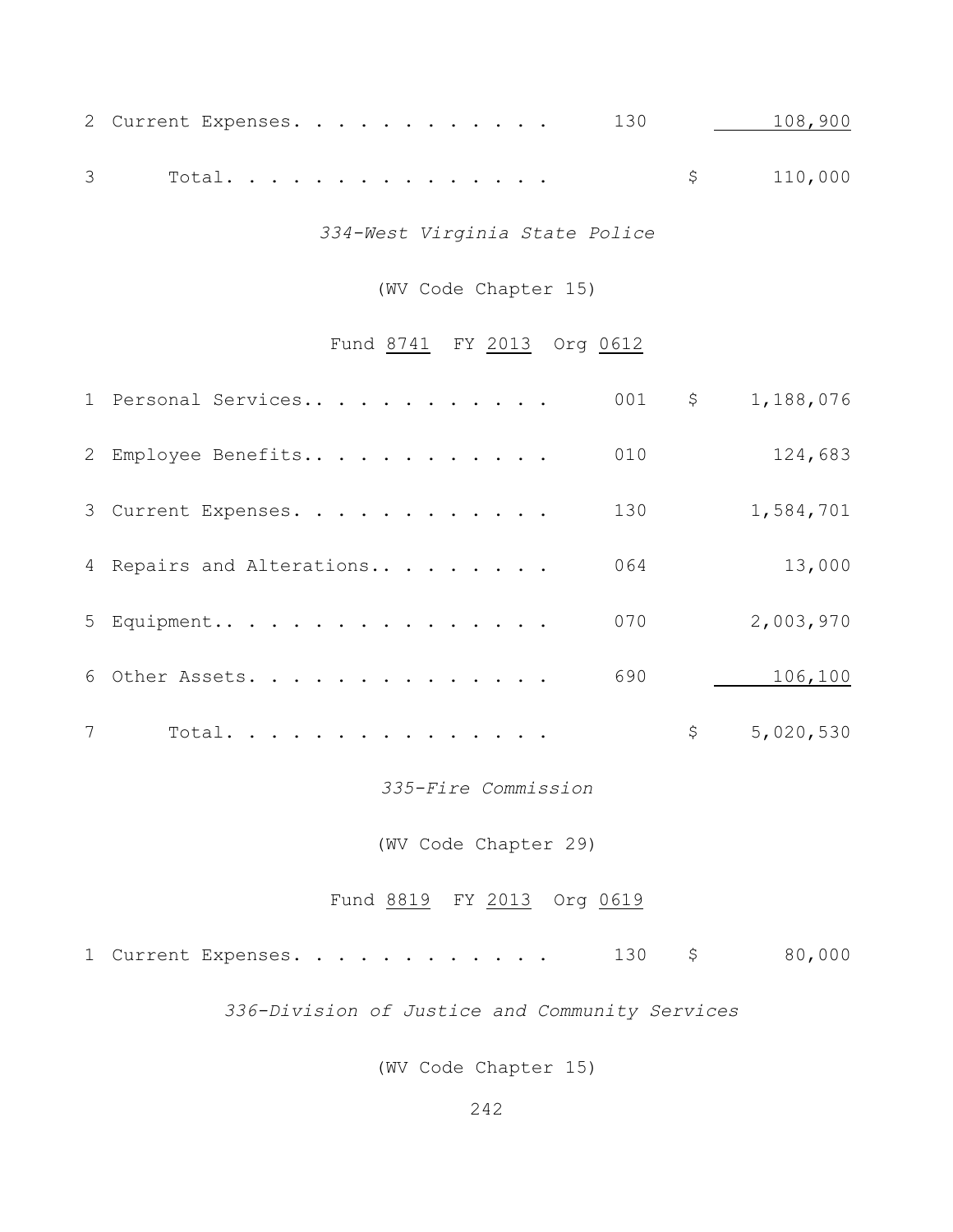## Fund 8803 FY 2013 Org 0620

|    | 1 Personal Services          | 001 | \$             | 538,527    |
|----|------------------------------|-----|----------------|------------|
|    | 2 Annual Increment.          | 004 |                | 7,124      |
|    | 3 Employee Benefits          | 010 |                | 225,546    |
|    | 4 Unclassified.              | 099 |                | 75,000     |
|    | 5 Current Expenses.          | 130 |                | 9,050,000  |
|    | 6 Repairs and Alterations    | 064 |                | 2,000      |
|    | 7 Equipment                  | 070 |                | 5,000      |
|    | 8 Buildings                  | 258 |                | 2,000      |
|    | 9 Other Assets.              | 690 |                | 1,000      |
|    | 10 Federal Economic Stimulus | 891 |                | 450,000    |
| 11 | Total.                       |     | $\mathsf{S}^-$ | 10,356,197 |

#### **DEPARTMENT OF REVENUE**

*337-Tax Division -*

*Consolidated Federal Fund*

(WV Code Chapter 11)

## Fund 8899 FY 2013 Org 0702

1 Current Expenses. . . . . . . . . . . . 130 \$ 10,000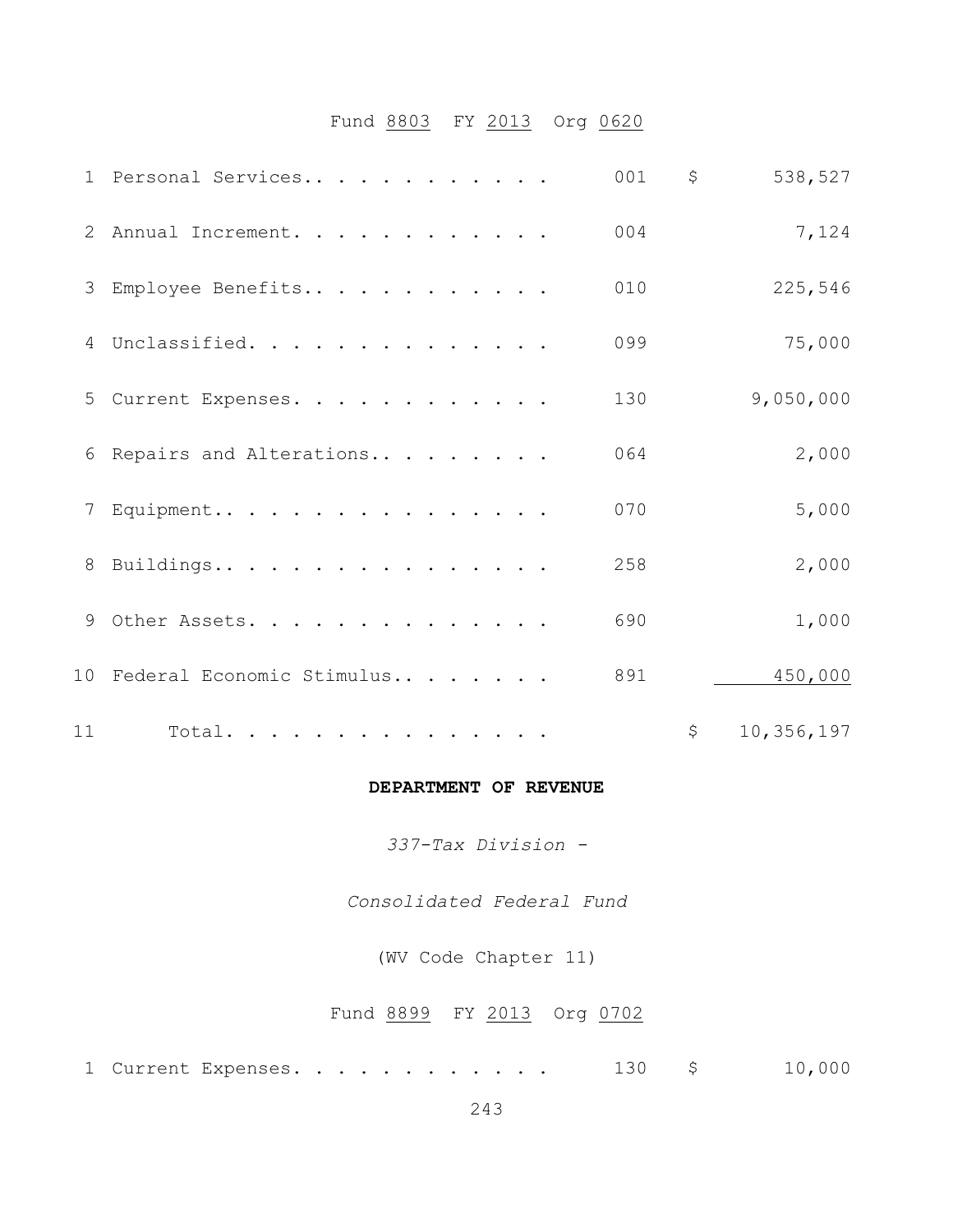#### *338-Insurance Commissioner*

#### (WV Code Chapter 33)

## Fund 8883 FY 2013 Org 0704

|               | 1 Personal Services       | 001 | \$<br>140,412    |
|---------------|---------------------------|-----|------------------|
|               | 2 Annual Increment.       | 004 | 3,500            |
|               | 3 Employee Benefits       | 010 | 59,398           |
|               | 4 Current Expenses.       | 130 | 11,050,190       |
|               | 5 Repairs and Alterations | 064 | 20,000           |
|               | 6 Equipment               | 070 | 20,000           |
|               | 7 Buildings               | 258 | 20,000           |
|               | 8 Other Assets.           | 690 | 2,887,427        |
| $\mathcal{Q}$ | Total.                    |     | \$<br>14,200,927 |

#### **DEPARTMENT OF TRANSPORTATION**

*339-Division of Motor Vehicles*

(WV Code Chapter 17B)

### Fund 8787 FY 2013 Org 0802

| 2 Annual Increment. 004 |  | 7,080 |
|-------------------------|--|-------|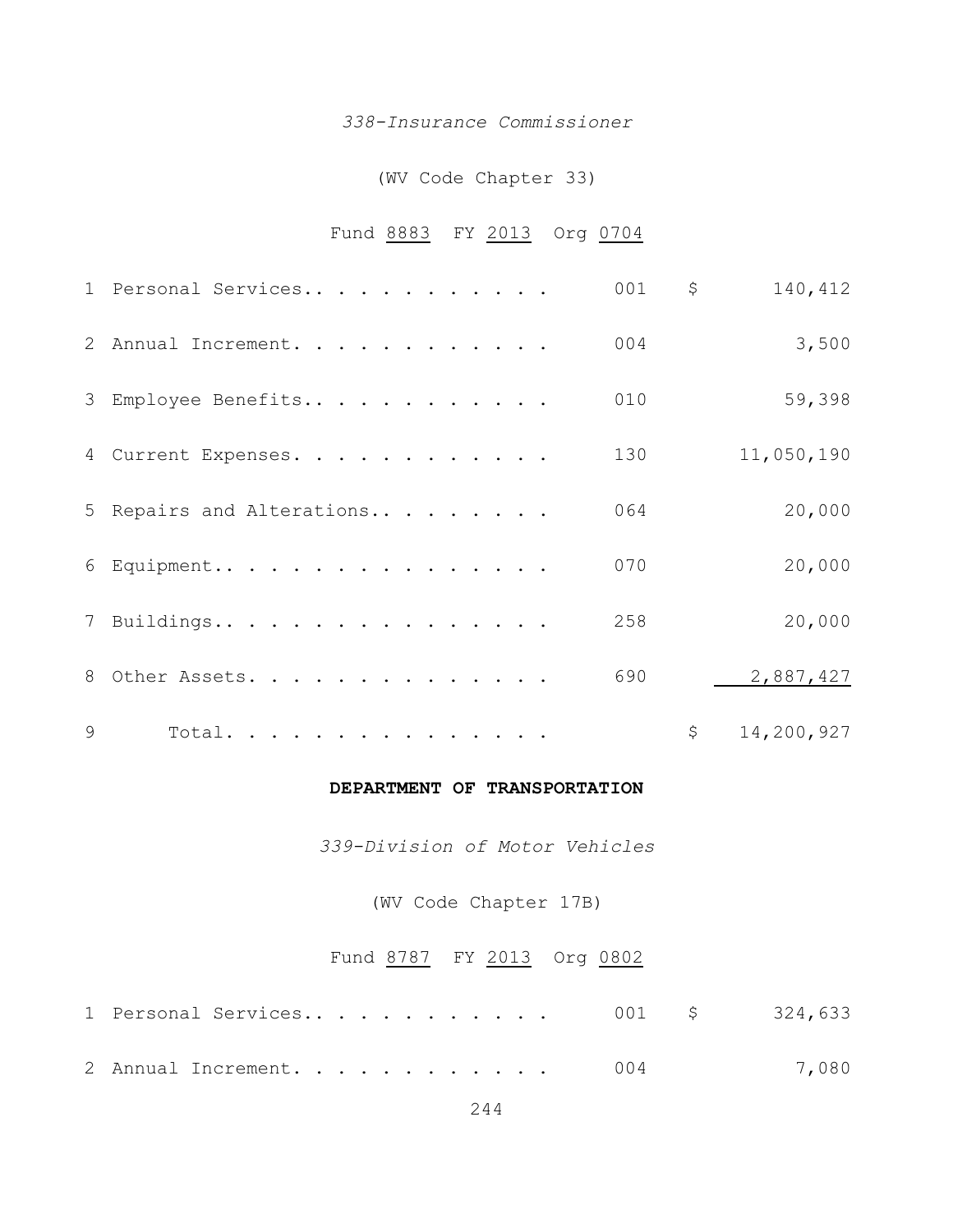|   | 3 Employee Benefits             | 010 |              | 115,888      |
|---|---------------------------------|-----|--------------|--------------|
|   | 4 Current Expenses. 130         |     |              | 17,725,433   |
|   | 5 Repairs and Alterations $064$ |     |              | 500          |
| 6 | Total.                          |     | $\mathsf{S}$ | 18, 173, 534 |
|   |                                 |     |              |              |

*340 - State Rail Authority*

(WV Code Chapter 29)

## Fund 8733 FY 2013 Org 0804

| 1 Current Expenses. |  |  | 250,000 |
|---------------------|--|--|---------|
|---------------------|--|--|---------|

*341-Division of Public Transit*

(WV Code Chapter 17)

## Fund 8745 FY 2013 Org 0805

| 1 Personal Services       | 001 | \$<br>442,232 |
|---------------------------|-----|---------------|
| 2 Annual Increment.       | 004 | 7,560         |
| 3 Employee Benefits       | 010 | 183,257       |
| 4 Current Expenses.       | 130 | 6,670,961     |
| 5 Repairs and Alterations | 064 | 2,500         |
| 6 Equipment               | 070 | 3,215,906     |
| 7 Buildings               | 258 | 5,843,714     |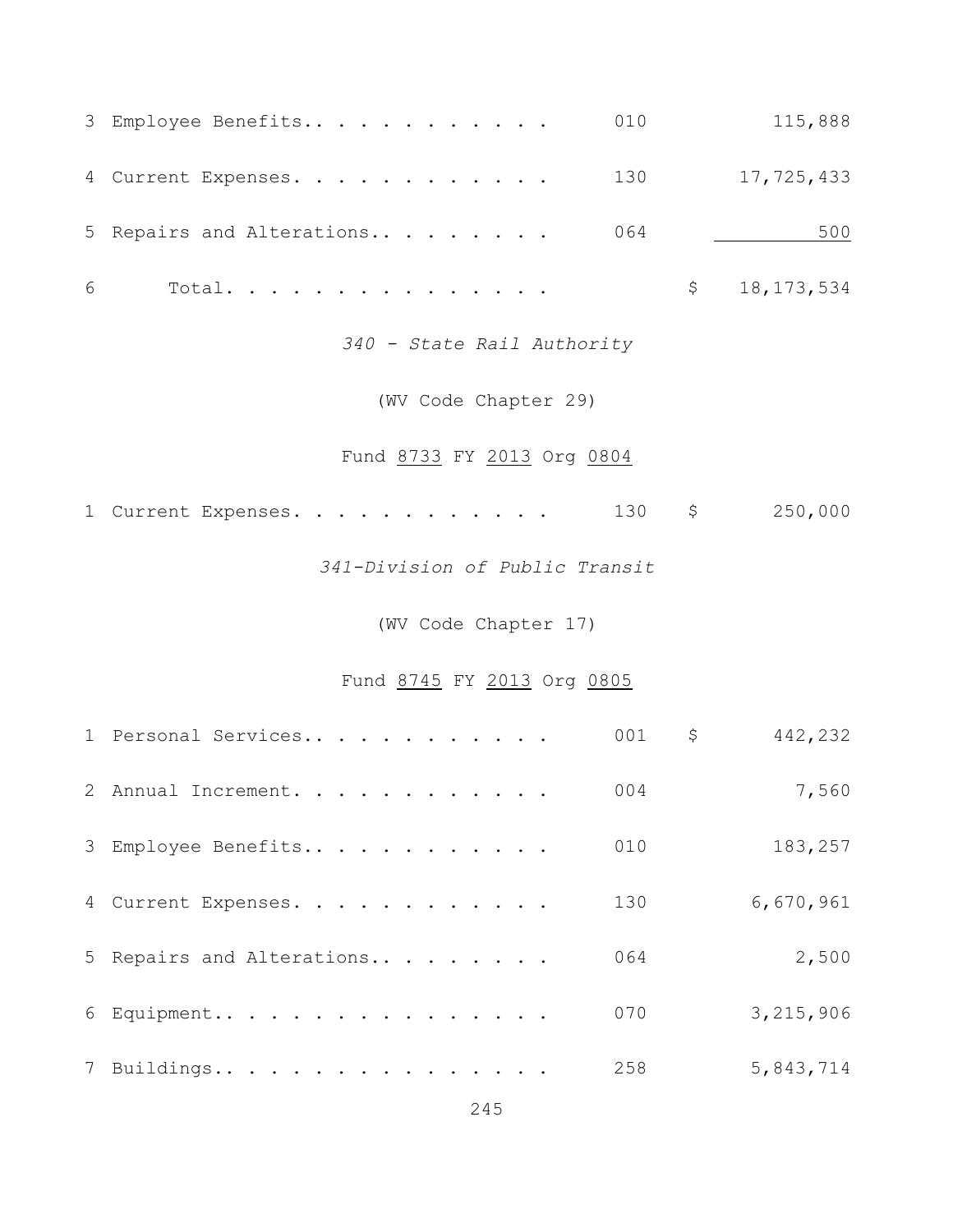|    | 8 Other Assets. 690                       |  | 965,000      |
|----|-------------------------------------------|--|--------------|
|    | 9 Federal Economic Stimulus 891 2,000,000 |  |              |
| 10 | Total.                                    |  | \$19,331,130 |

*342-Public Port Authority*

(WV Code Chapter 17)

## Fund 8830 FY 2013 Org 0806

1 Current Expenses. . . . . . . . . . . . 130 \$ 7,091,713

#### **DEPARTMENT OF VETERANS' ASSISTANCE**

*343-Department of Veterans' Assistance*

(WV Code Chapter 9A)

## Fund 8858 FY 2013 Org 0613

|   | 1 Personal Services       | 001 | \$<br>500,000   |
|---|---------------------------|-----|-----------------|
|   | 2 Annual Increment.       | 004 | 3,000           |
|   | 3 Employee Benefits       | 010 | 246,840         |
|   | 4 Current Expenses.       | 130 | 3,469,282       |
|   | 5 Repairs and Alterations | 064 | 250,000         |
|   | 6 Equipment               | 070 | 657,878         |
| 7 | Total.                    |     | \$<br>5,127,000 |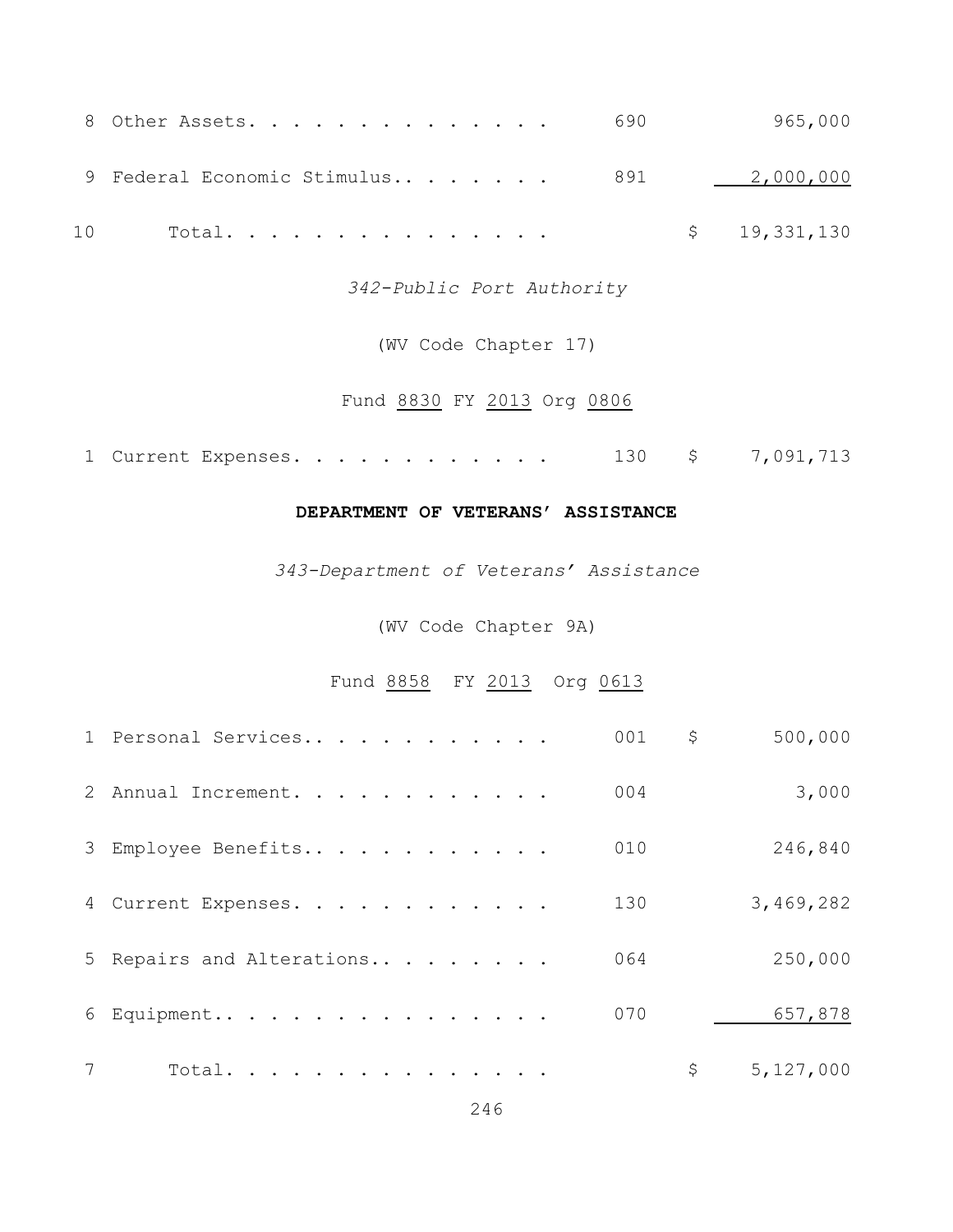# *344-Department of Veterans' Assistance -*

#### *Veterans' Home*

## (WV Code Chapter 9A)

## Fund 8728 FY 2013 Org 0618

|   | 1 Personal Services       | 001 | \$<br>425,000   |
|---|---------------------------|-----|-----------------|
|   | 2 Annual Increment.       | 004 | 10,760          |
|   | 3 Employee Benefits       | 010 | 291,615         |
|   | 4 Current Expenses.       | 130 | 531,632         |
|   | 5 Repairs and Alterations | 064 | 200,000         |
|   | 6 Equipment               | 070 | 300,000         |
|   | 7 Other Assets.           | 690 | 25,000          |
| 8 | Total.                    |     | \$<br>1,784,007 |

#### **BUREAU OF SENIOR SERVICES**

*345-Bureau of Senior Services*

(WV Code Chapter 29)

## Fund 8724 FY 2013 Org 0508

| 2 Annual Increment. 004 |  | 11,000 |
|-------------------------|--|--------|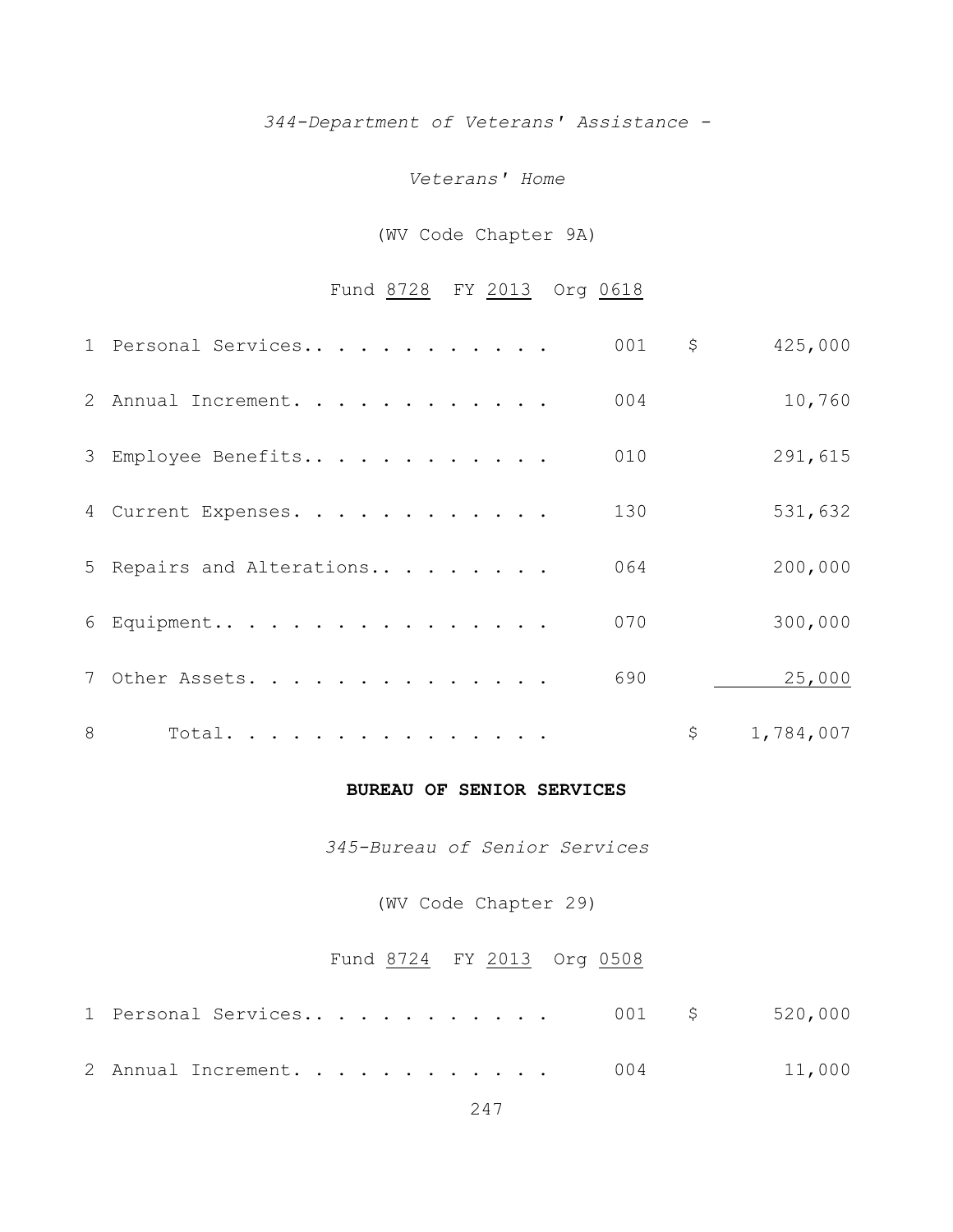|   | 3 Employee Benefits       | 010 | 176,950      |
|---|---------------------------|-----|--------------|
|   | 4 Current Expenses. 130   |     | 13,825,296   |
|   | 5 Repairs and Alterations | 064 | 3,000        |
| 6 | Total.                    |     | \$14,536,246 |

#### **MISCELLANEOUS BOARDS AND COMMISSIONS**

*346-Public Service Commission -*

*Motor Carrier Division*

(WV Code Chapter 24A)

## Fund 8743 FY 2013 Org 0926

|   | 1 Personal Services         | 001 | \$<br>897,144   |
|---|-----------------------------|-----|-----------------|
|   | 2 Annual Increment.         | 004 | 20,000          |
|   | 3 Employee Benefits         | 010 | 369,769         |
|   | 4 Current Expenses.         | 130 | 368,953         |
|   | 5 Repairs and Alterations   | 064 | 40,000          |
|   | 6 Federal Economic Stimulus | 891 | 801,598         |
| 7 | Total.                      |     | \$<br>2,497,464 |

*347-Public Service Commission -*

*Gas Pipeline Division*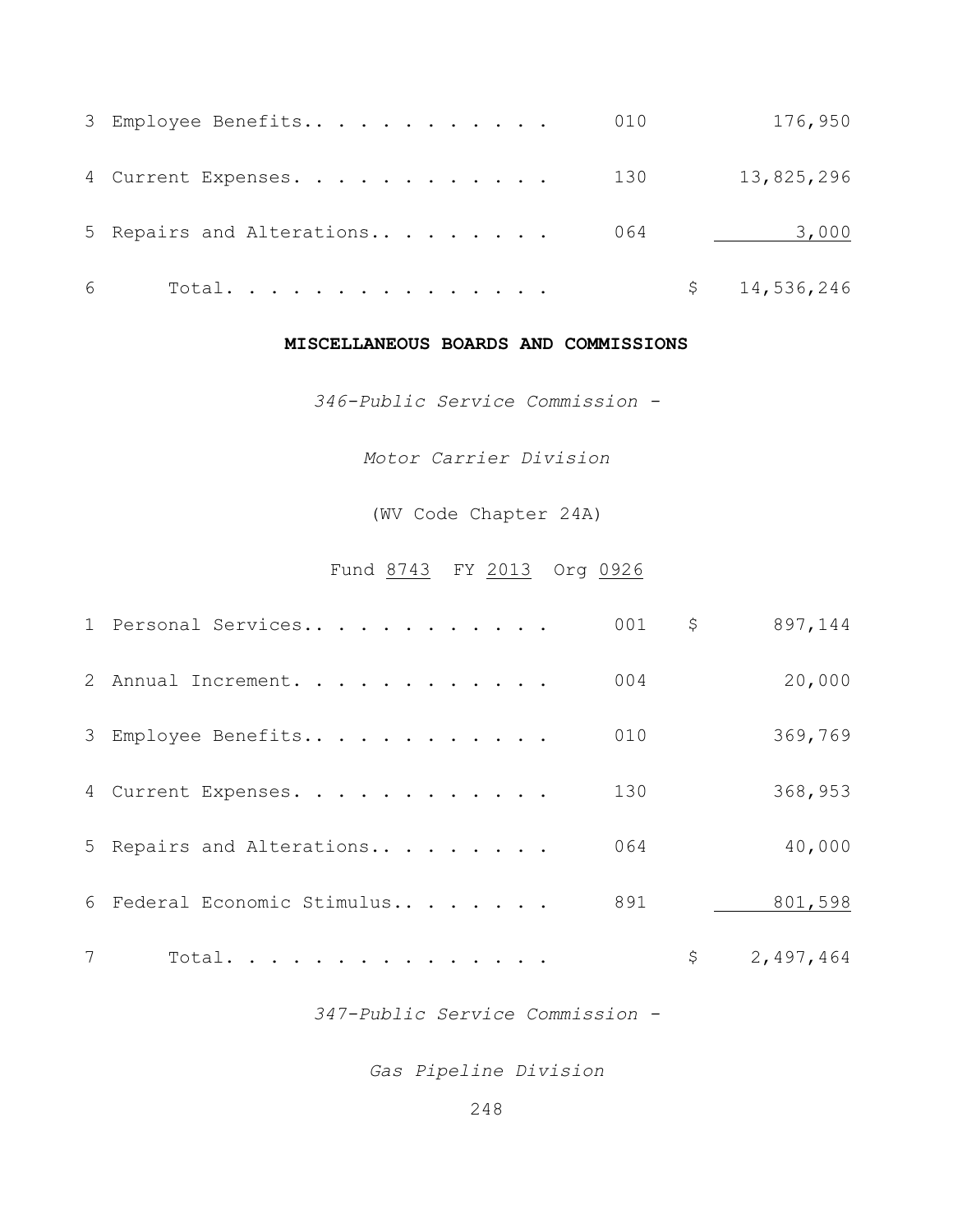## (WV Code Chapter 24B)

## Fund 8744 FY 2013 Org 0926

|   | 1 Personal Services 001 \$ 212,263 |  |  |  |  |  |  |           |
|---|------------------------------------|--|--|--|--|--|--|-----------|
|   | 2 Annual Increment. 004            |  |  |  |  |  |  | 6,000     |
|   | 3 Employee Benefits 010            |  |  |  |  |  |  | 78,058    |
| 4 | Total.                             |  |  |  |  |  |  | \$296,321 |

## *348-National Coal Heritage Area Authority*

(WV Code Chapter 29)

## Fund 8869 FY 2013 Org 0941

|   | 1 Personal Services       | 001 | \$<br>80,000  |
|---|---------------------------|-----|---------------|
|   | 2 Annual Increment.       | 004 | 700           |
|   | 3 Employee Benefits       | 010 | 30,876        |
|   | 4 Current Expenses.       | 130 | 478,424       |
|   | 5 Repairs and Alterations | 064 | 5,000         |
|   | $6$ Equipment             | 070 | 3,000         |
|   | 7 Other Assets.           | 690 | 2,000         |
| 8 | Total.                    |     | \$<br>600,000 |

## *349-Coal Heritage Highway Authority*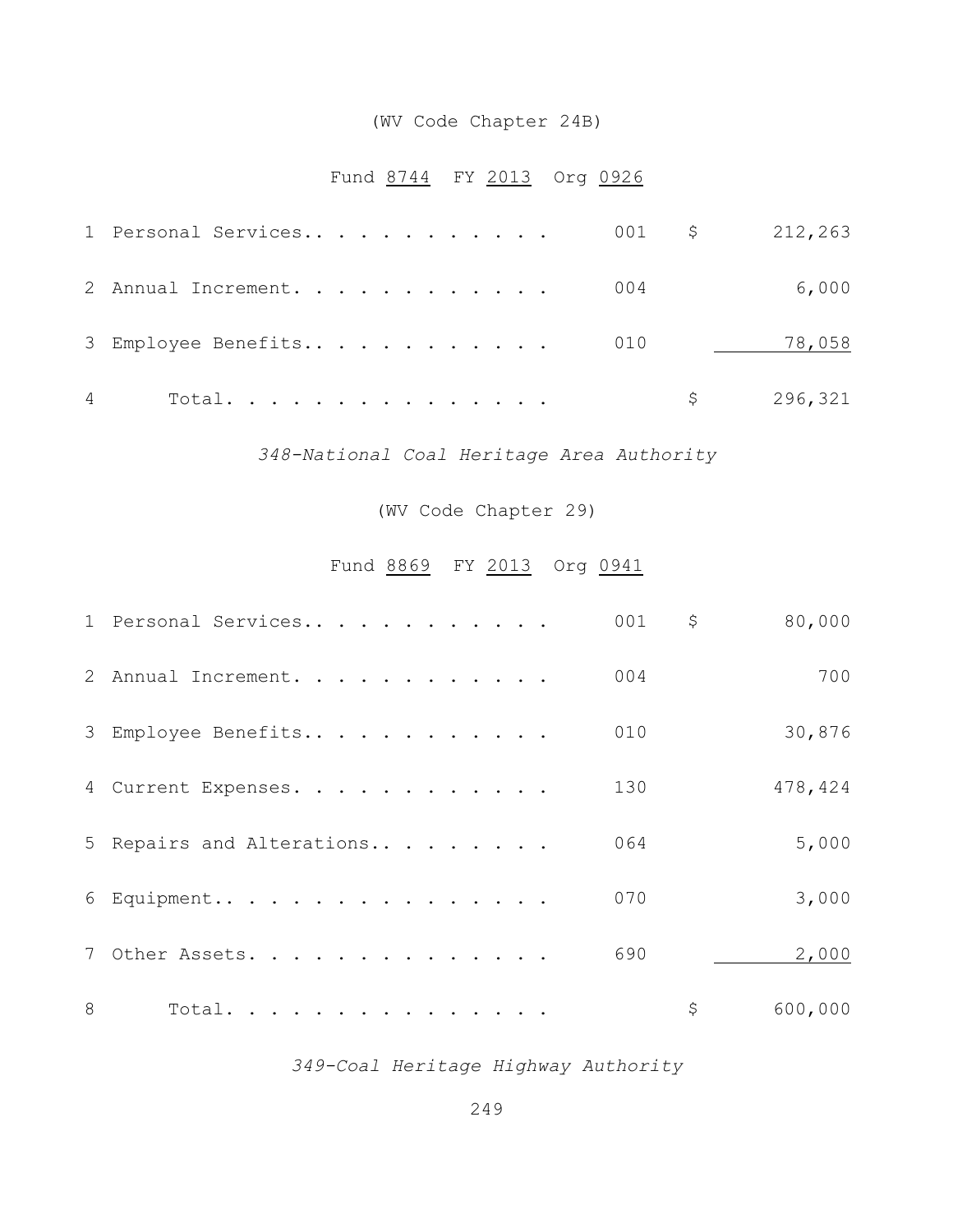## (WV Code Chapter 29)

## Fund 8861 FY 2013 Org 0942

|   | 1 Personal Services                       | $001$ \$ |         | 33,500          |
|---|-------------------------------------------|----------|---------|-----------------|
|   | 2 Employee Benefits                       | 010      |         | 13,559          |
|   | 3 Current Expenses.                       | 130      |         | 77,941          |
| 4 | Total.                                    |          | $\zeta$ | 125,000         |
| 5 | Total TITLE II, Section 6 - Federal Funds |          |         | \$3,792,019,112 |

 **Sec. 7**. **Appropriations from federal block grants.** - The following items are hereby appropriated from federal block grants to be available for expenditure during the fiscal year 2013.

*350-Governor's Office -* 

*Office of Economic Opportunity*

#### *Community Services*

## Fund 8799 FY 2013 Org 0100

| 1 Personal Services 001 $\,$ \$ 250,000 |  |  |  |  |  |  |           |
|-----------------------------------------|--|--|--|--|--|--|-----------|
| 2 Annual Increment. 004                 |  |  |  |  |  |  | 4,000     |
| 3 Employee Benefits 010                 |  |  |  |  |  |  | 97,708    |
| 4 Current Expenses. 130                 |  |  |  |  |  |  | 8,043,292 |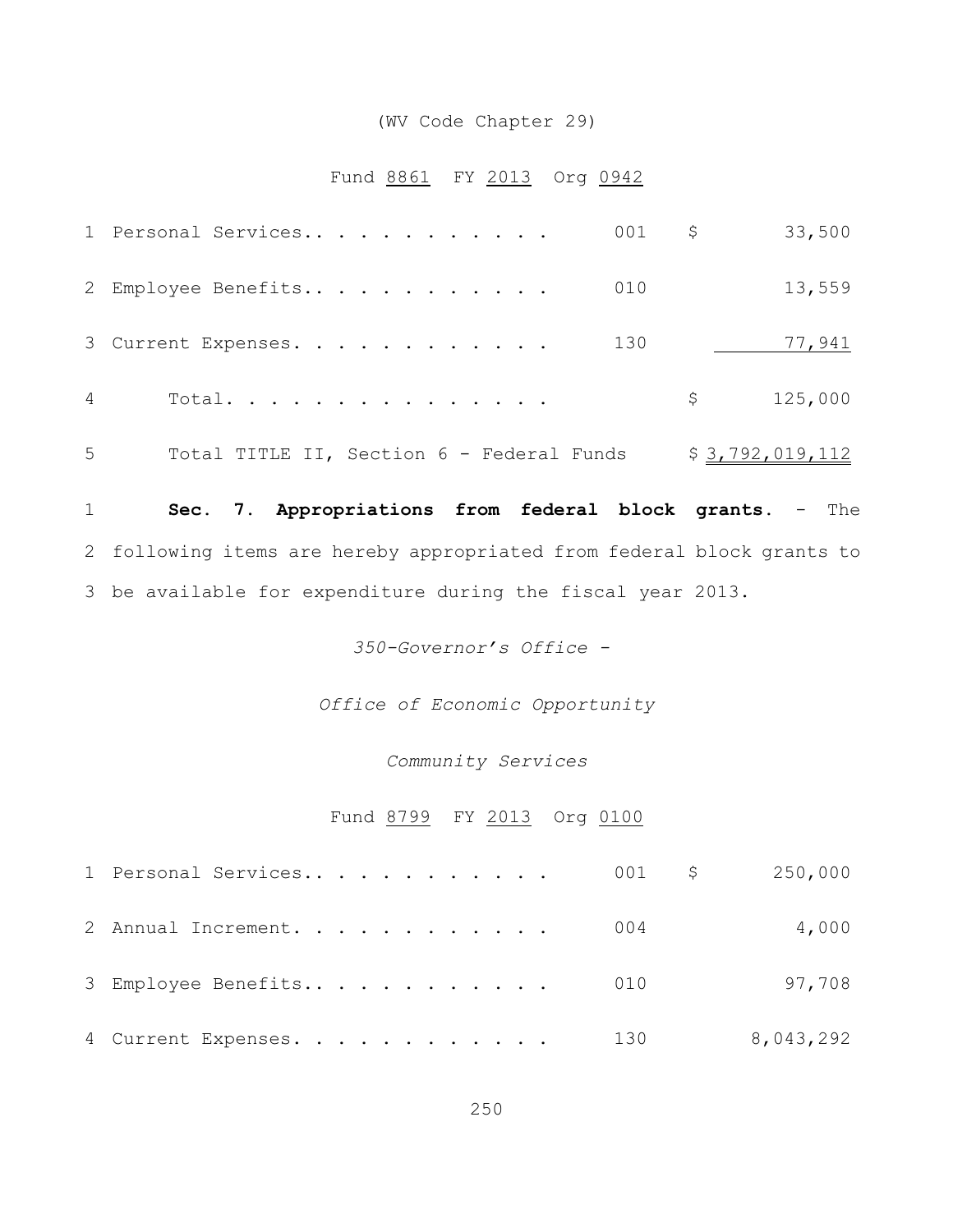|  | 5 Repairs and Alterations 064 |  |  |  |  | 1,000      |
|--|-------------------------------|--|--|--|--|------------|
|  | 6 Equipment 070               |  |  |  |  | 4,000      |
|  | Total.                        |  |  |  |  | \$,400,000 |

*351-West Virginia Development Office -*

## *Community Development*

## Fund 8746 FY 2013 Org 0307

|   | 1 Personal Services         | 001 | \$          | 470,800      |
|---|-----------------------------|-----|-------------|--------------|
|   | 2 Annual Increment.         | 004 |             | 8,000        |
|   | 3 Employee Benefits         | 010 |             | 166,924      |
|   | 4 Unclassified.             | 099 |             | 533,500      |
|   | 5 Current Expenses.         | 130 |             | 47, 169, 388 |
|   | 6 Repairs and Alterations   | 064 |             | 300          |
|   | 7 Equipment                 | 070 |             | 10,000       |
|   | 8 Federal Economic Stimulus | 891 |             | 5,000,000    |
| 9 | Total.                      |     | $\varsigma$ | 53, 358, 912 |

## *352-WorkForce West Virginia -*

### *Workforce Investment Act*

## Fund 8749 FY 2013 Org 0323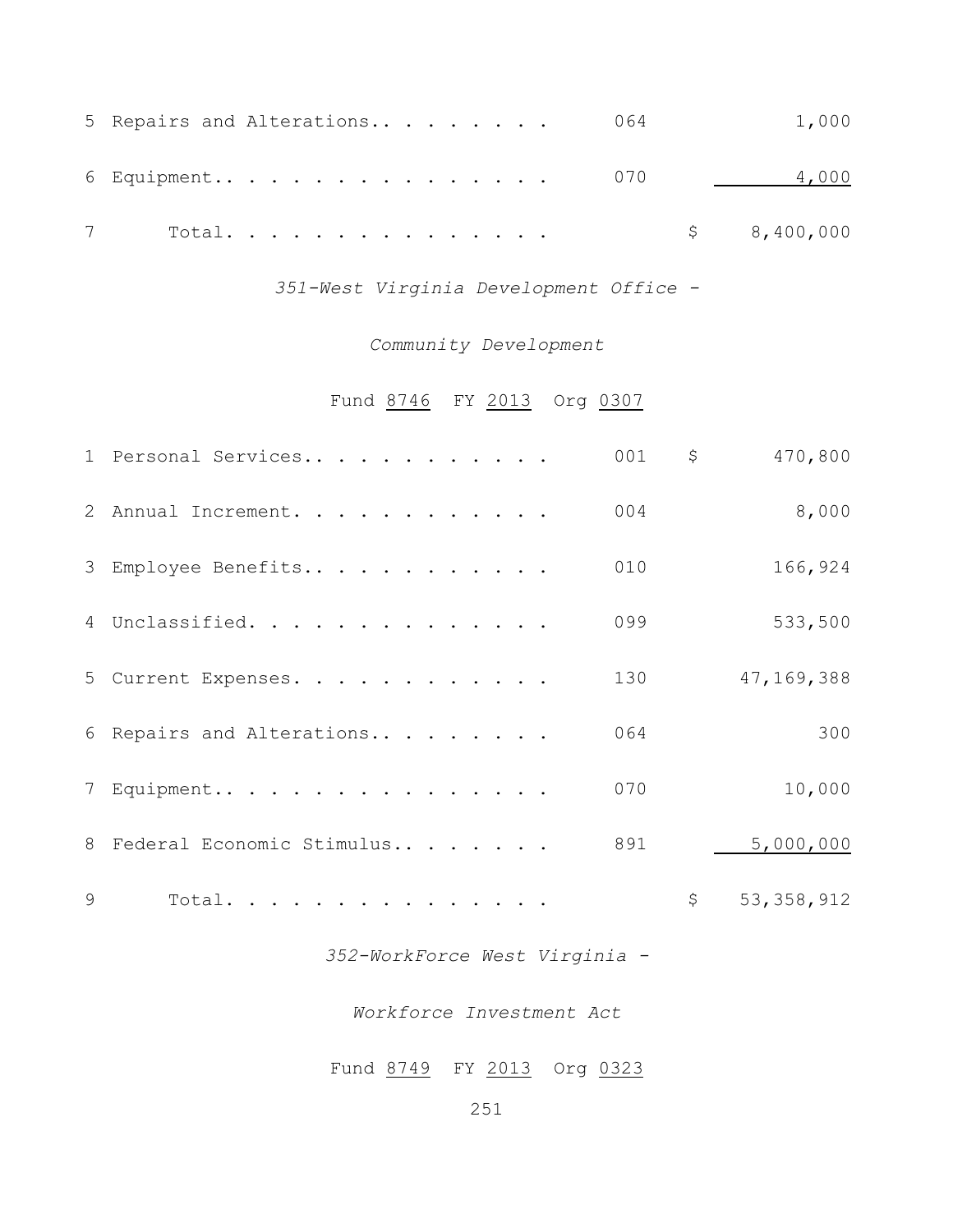|    | 1 Personal Services                | 001 | $\uparrow$ | 1,119,882        |
|----|------------------------------------|-----|------------|------------------|
|    | 2 Annual Increment.                | 004 |            | 15,040           |
|    | 3 Employee Benefits                | 010 |            | 376,286          |
|    | 4 Unclassified.                    | 099 |            | 203,023          |
|    | 5 Current Expenses.                | 130 |            | 18,584,909       |
|    | 6 Repairs and Alterations          | 064 |            | 1,600            |
|    | 7 Equipment                        | 070 |            | 500              |
|    | 8 Buildings                        | 258 |            | 1,100            |
|    | 9 Federal Economic Stimulus        | 891 |            | 1,100,000        |
|    |                                    |     |            |                  |
| 10 | Total.                             |     | $\uparrow$ | 21,402,340       |
|    | 353-Division of Energy -           |     |            |                  |
|    | Energy Efficiency and Conservation |     |            |                  |
|    | Fund 8702 FY 2013 Org 0328         |     |            |                  |
|    | 1 Federal Economic Stimulus        |     |            | 891 \$ 2,000,000 |
|    | 354-Division of Health -           |     |            |                  |
|    | Maternal and Child Health          |     |            |                  |
|    | Fund 8750 FY 2013 Org 0506         |     |            |                  |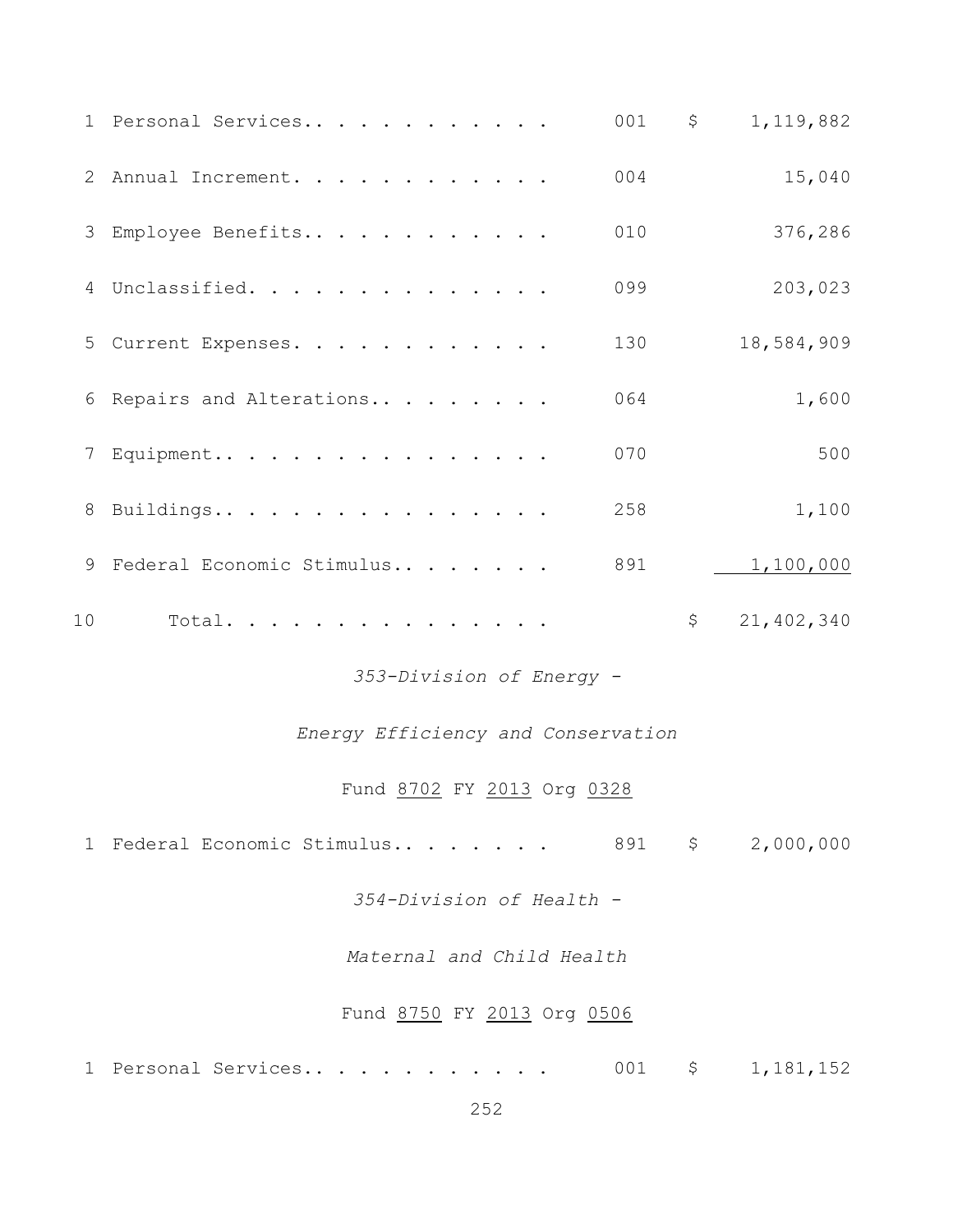|   | 2 Annual Increment. |  |  |  |  |  | 004 | 29,000       |
|---|---------------------|--|--|--|--|--|-----|--------------|
|   | 3 Employee Benefits |  |  |  |  |  | 010 | 914,142      |
|   | 4 Unclassified.     |  |  |  |  |  | 099 | 110,017      |
|   | 5 Current Expenses. |  |  |  |  |  | 130 | 8,767,420    |
| 6 | Total.              |  |  |  |  |  |     | \$11,001,731 |

### *355-Division of Health -*

## *Preventive Health*

# Fund 8753 FY 2013 Org 0506

|   | 1 Personal Services | 001 | \$<br>100,000   |
|---|---------------------|-----|-----------------|
|   | 2 Annual Increment. | 004 | 1,320           |
|   | 3 Employee Benefits | 010 | 61,000          |
|   | 4 Unclassified.     | 099 | 22,458          |
|   | 5 Current Expenses. | 130 | 1,895,365       |
|   | 6 Equipment         | 070 | 165,642         |
| 7 | Total.              |     | \$<br>2,245,785 |

### *356-Division of Health -*

#### *Substance Abuse Prevention and Treatment*

# Fund 8793 FY 2013 Org 0506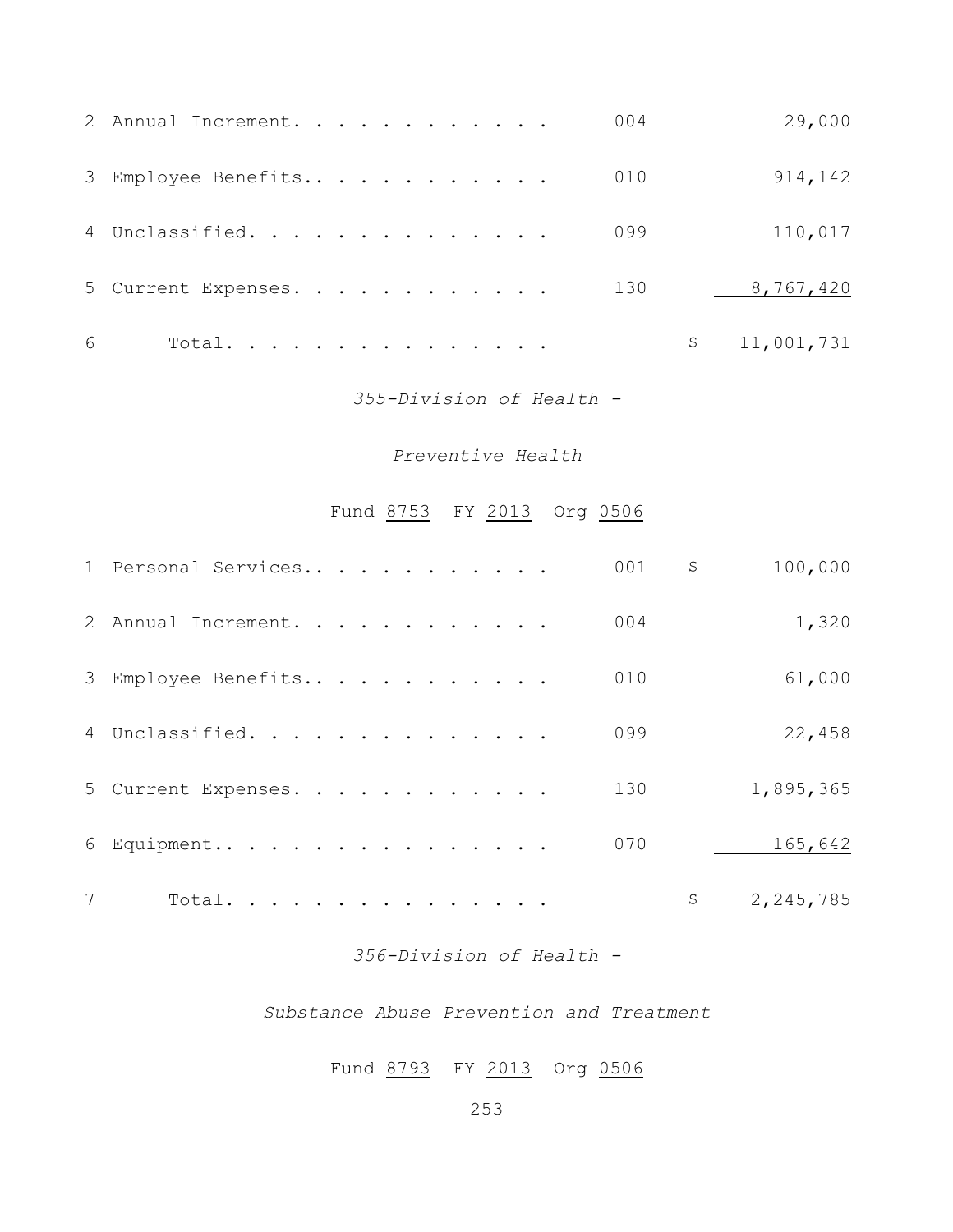|   | 1 Personal Services |  |  |  |  |  | 001 | \$<br>531,808    |
|---|---------------------|--|--|--|--|--|-----|------------------|
|   | 2 Annual Increment. |  |  |  |  |  | 004 | 10,000           |
|   | 3 Employee Benefits |  |  |  |  |  | 010 | 280,958          |
|   | 4 Unclassified.     |  |  |  |  |  | 099 | 115,924          |
|   | 5 Current Expenses. |  |  |  |  |  | 130 | 10,653,740       |
| 6 | Total.              |  |  |  |  |  |     | \$<br>11,592,430 |

*357-Division of Health -*

# *Community Mental Health Services*

# Fund 8794 FY 2013 Org 0506

|   | 1 Personal Services | 001 | \$<br>675,485     |
|---|---------------------|-----|-------------------|
|   | 2 Annual Increment. | 004 | 15,000            |
|   | 3 Employee Benefits | 010 | 221,072           |
|   | 4 Unclassified.     | 099 | 33,534            |
|   | 5 Current Expenses. | 130 | 2,408,306         |
| 6 | Total.              |     | \$<br>3, 353, 397 |

*358-Division of Health -*

*Abstinence Education Program*

Fund 8825 FY 2013 Org 0506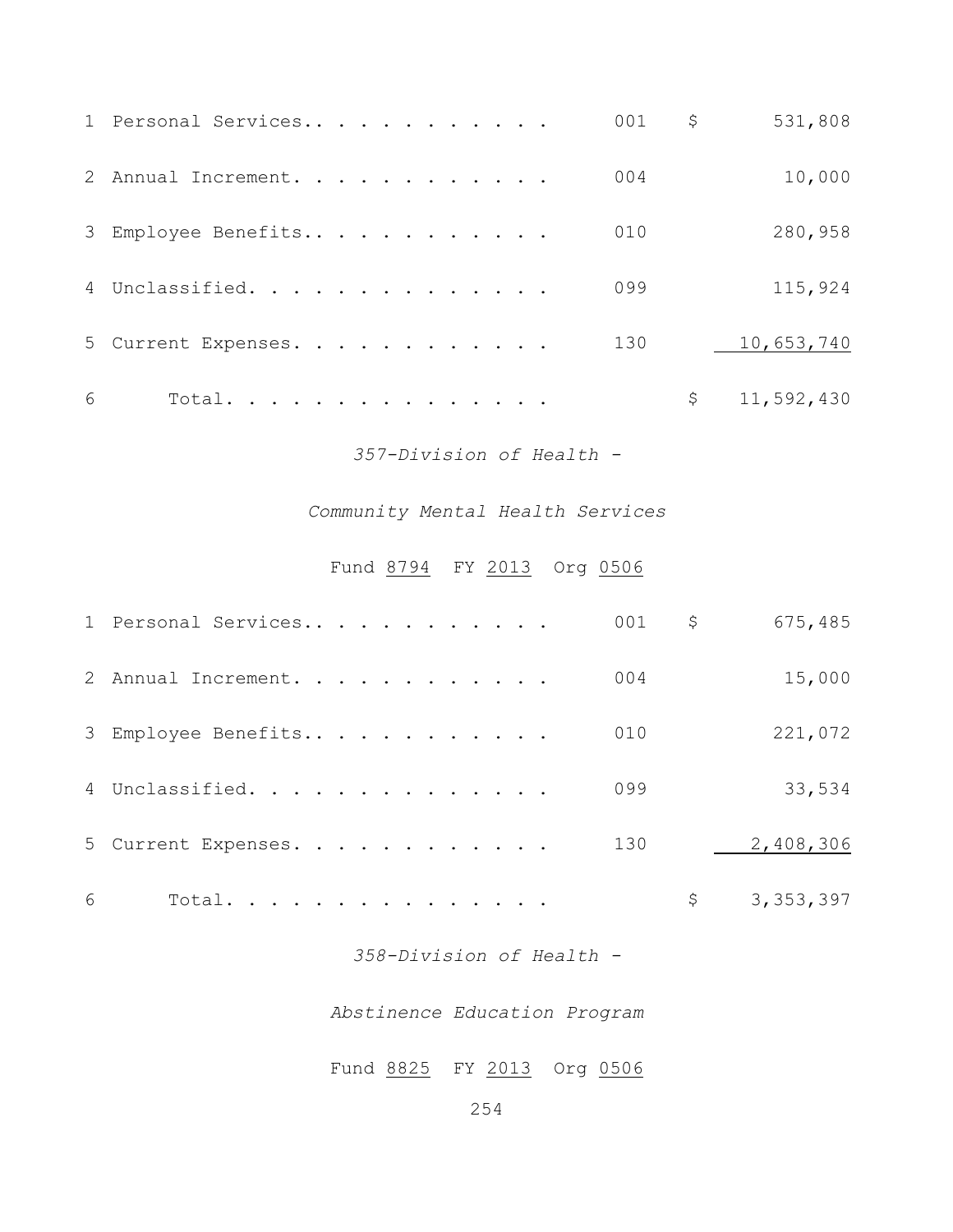|   | 1 Personal Services | 001 | \$<br>25,350 |
|---|---------------------|-----|--------------|
|   | 2 Annual Increment. | 004 | 550          |
|   | 3 Employee Benefits | 010 | 12,747       |
|   | 4 Unclassified.     | 099 | 5,000        |
|   | 5 Current Expenses. | 130 | 456,353      |
| 6 | Total.              |     | 500,000      |

*359-Division of Human Services -*

### *Energy Assistance*

# Fund 8755 FY 2013 Org 0511

|   | 1 Personal Services |  | 001 | \$ | 1,000,000    |
|---|---------------------|--|-----|----|--------------|
|   | 2 Employee Benefits |  | 010 |    | 227,600      |
|   | 3 Unclassified.     |  | 099 |    | 400,000      |
|   | 4 Current Expenses. |  | 130 |    | 38, 372, 400 |
| 5 | Total.              |  |     | S  | 40,000,000   |

*360-Division of Human Services -*

### *Social Services*

# Fund 8757 FY 2013 Org 0511

|  |  | 1 Personal Services |  |  |  |  |  |  |  |  |  |  |  |  |  | 001 $\frac{1}{2}$ 10,927,000 |
|--|--|---------------------|--|--|--|--|--|--|--|--|--|--|--|--|--|------------------------------|
|--|--|---------------------|--|--|--|--|--|--|--|--|--|--|--|--|--|------------------------------|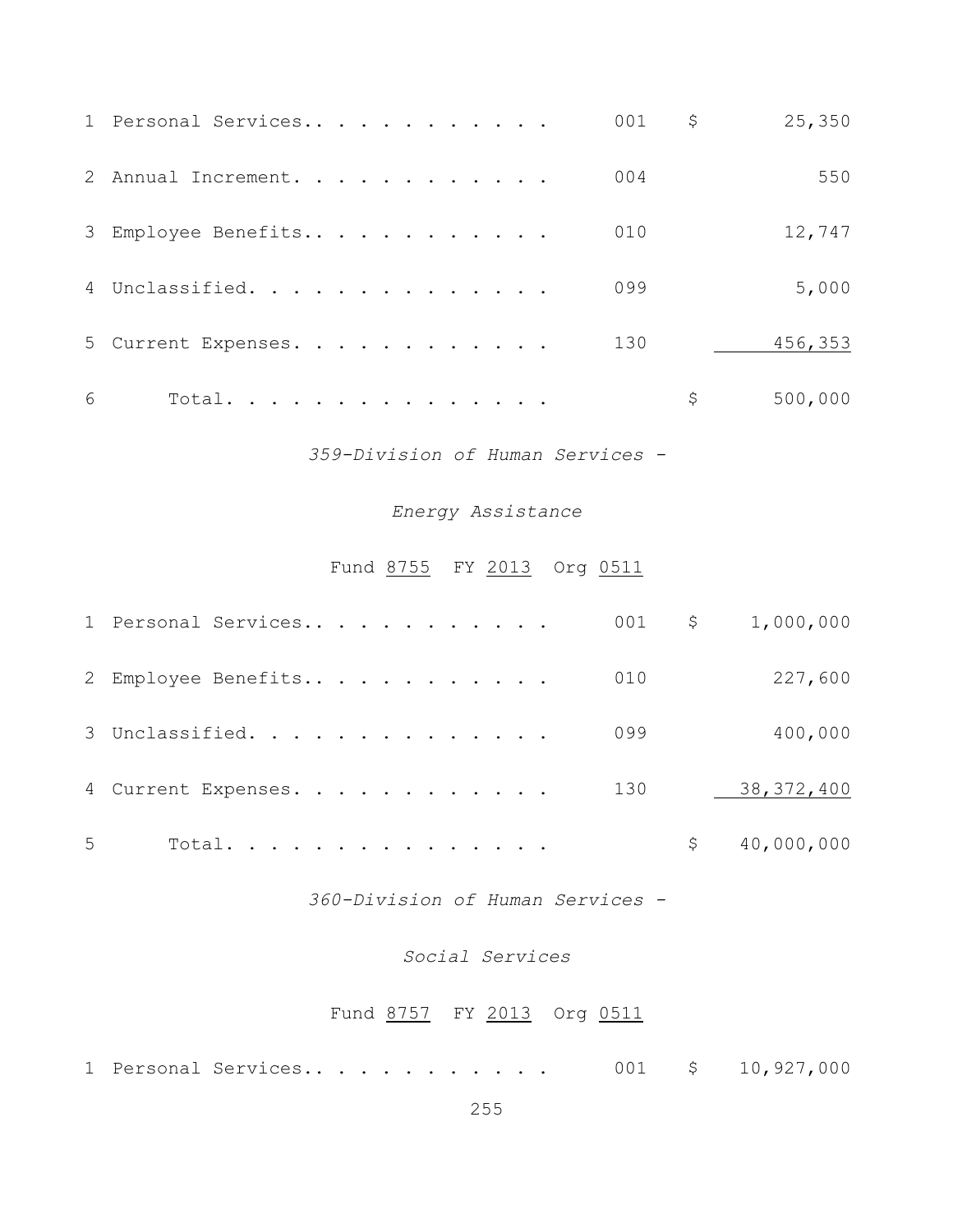|   | 2 Annual Increment. | 004 | 130,500        |
|---|---------------------|-----|----------------|
|   | 3 Employee Benefits | 010 | 4,574,184      |
|   | 4 Unclassified.     | 099 | 171,982        |
|   | 5 Current Expenses. | 130 | 1,470,508      |
| 6 | Total.              |     | \$17, 274, 174 |

*361-Division of Human Services -*

*Temporary Assistance for Needy Families*

Fund 8816 FY 2013 Org 0511

|   | 1 Personal Services |  |  | 001 | \$<br>7,170,000     |
|---|---------------------|--|--|-----|---------------------|
|   | 2 Annual Increment. |  |  | 004 | 185,000             |
|   | 3 Employee Benefits |  |  | 010 | 3,224,349           |
|   | 4 Unclassified.     |  |  | 099 | 1,304,191           |
|   | 5 Current Expenses. |  |  | 130 | 118,592,846         |
| 6 | Total.              |  |  |     | \$<br>130, 476, 386 |

*362-Division of Human Services -*

### *Child Care and Development*

# Fund 8817 FY 2013 Org 0511

|  |  | 1 Personal Services |  |  |  |  |  |  |  |  |  |  |  |  |  | 750,000 |
|--|--|---------------------|--|--|--|--|--|--|--|--|--|--|--|--|--|---------|
|--|--|---------------------|--|--|--|--|--|--|--|--|--|--|--|--|--|---------|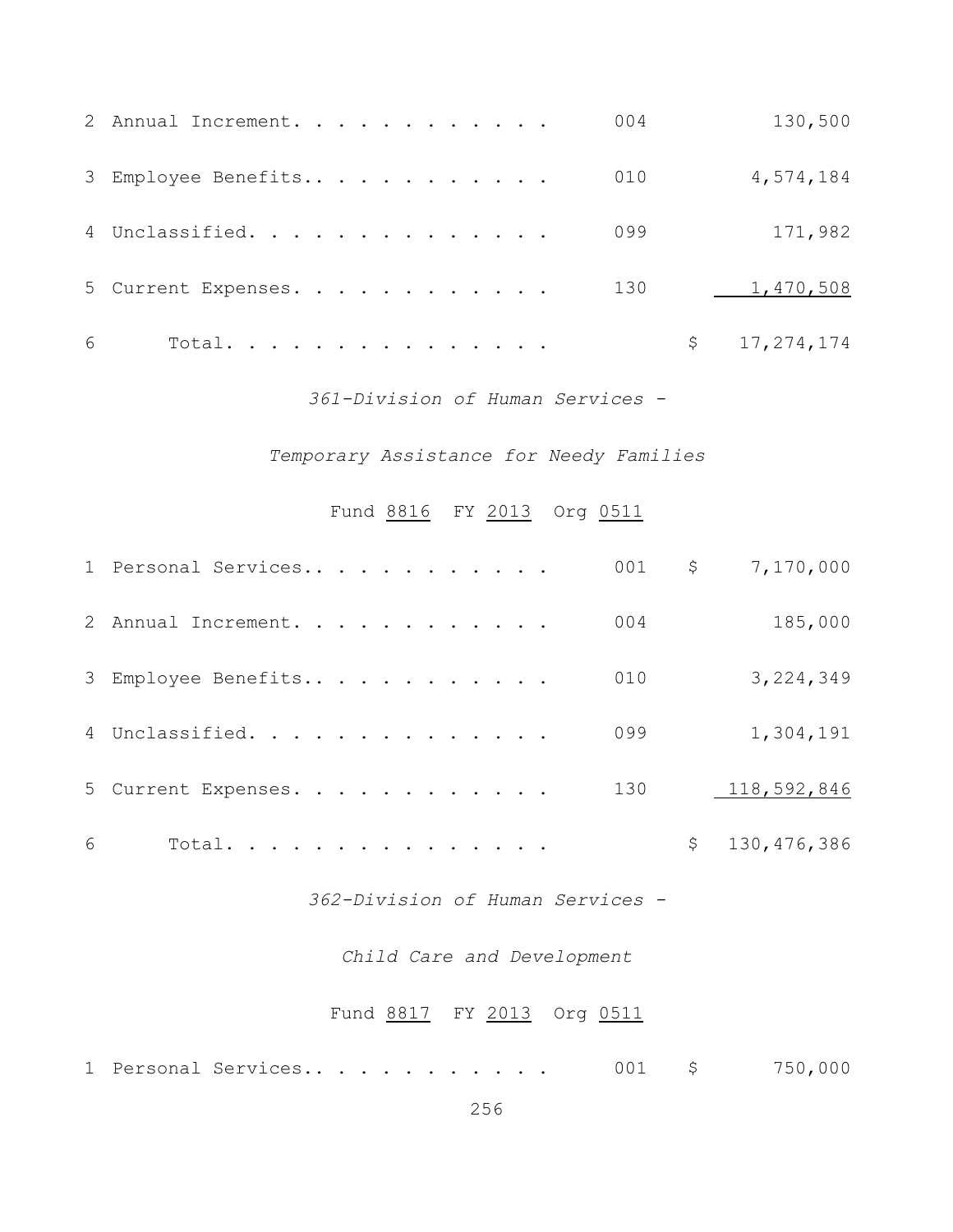|   | 2 Annual Increment. | 004 |    | 17,000     |
|---|---------------------|-----|----|------------|
|   | 3 Employee Benefits | 010 |    | 293,237    |
|   | 4 Unclassified.     | 099 |    | 402,889    |
|   | 5 Current Expenses. | 130 |    | 38,580,161 |
| 6 | Total.              |     | Ŝ. | 40,043,287 |

*363-Division of Justice and Community Services -*

# *Juvenile Accountability Incentive*

# Fund 8829 FY 2013 Org 0620

|                 | 001<br>1 Personal Services                                      | $\mathsf{S}$ | 10,814        |
|-----------------|-----------------------------------------------------------------|--------------|---------------|
|                 | 2 Annual Increment.<br>004                                      |              | 87            |
|                 | 3 Employee Benefits<br>010                                      |              | 3,491         |
|                 | 4 Unclassified.<br>099                                          |              | 500           |
|                 | 5 Current Expenses.<br>130                                      |              | 485,100       |
|                 | 6 Repairs and Alterations<br>064                                |              | 8             |
| $7\overline{ }$ | Total.                                                          | $\varsigma$  | 500,000       |
| 8               | Total TITLE II, Section 7 -                                     |              |               |
| 9               | Federal Block Grants                                            |              | \$342,148,442 |
| $\mathbf{1}$    | Sec. 8. Awards for claims against the state. - There are hereby |              |               |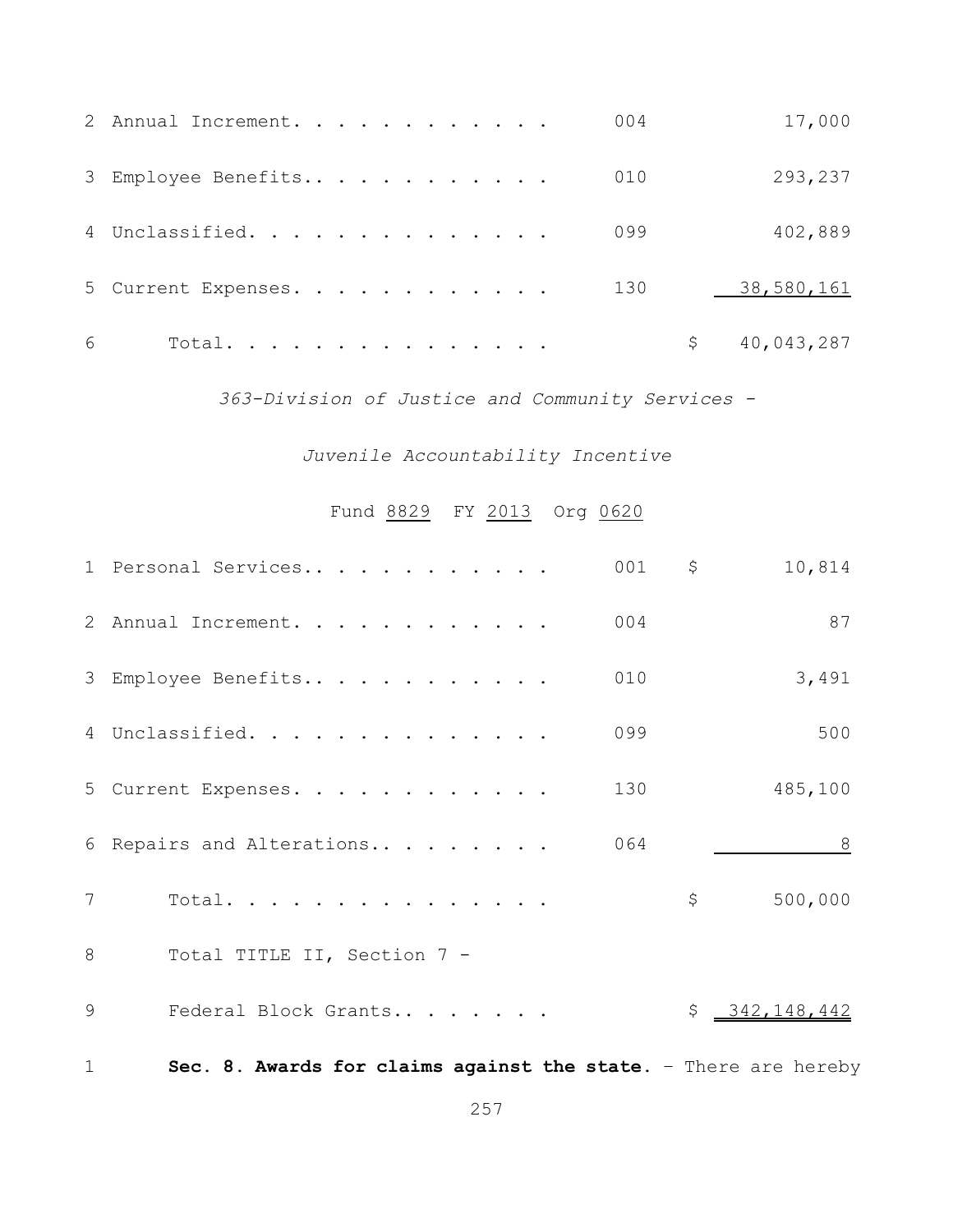appropriated for fiscal year 2013, from the fund as designated, in the amounts as specified, general revenue funds in the amount of \$6,057,143, special revenue funds in the amount of \$366,855, and state road funds in the amount of \$2,092,002 for payment of claims against the state.

 **Sec. 9. Appropriations from surplus accrued.** – The following items are hereby appropriated from the state fund, general revenue, and are to be available for expenditure during the fiscal year 2013 out of surplus funds only, accrued from the fiscal year ending June 30, 2012, subject to the terms and conditions set forth in this section.

 It is the intent and mandate of the Legislature that the following appropriations be payable only from surplus accrued as of July 31, 2012 from the fiscal year ending June 30, 2012.

 In the event that surplus revenues available on July 31, 2012, are not sufficient to meet all the appropriations made pursuant to this section, then the appropriations shall be made to the extent that surplus funds are available as of the date mandated and shall be allocated first to provide the necessary funds to meet the first appropriation of this section and each subsequent appropriation in the order listed in this section.

*364-Division of Human Services*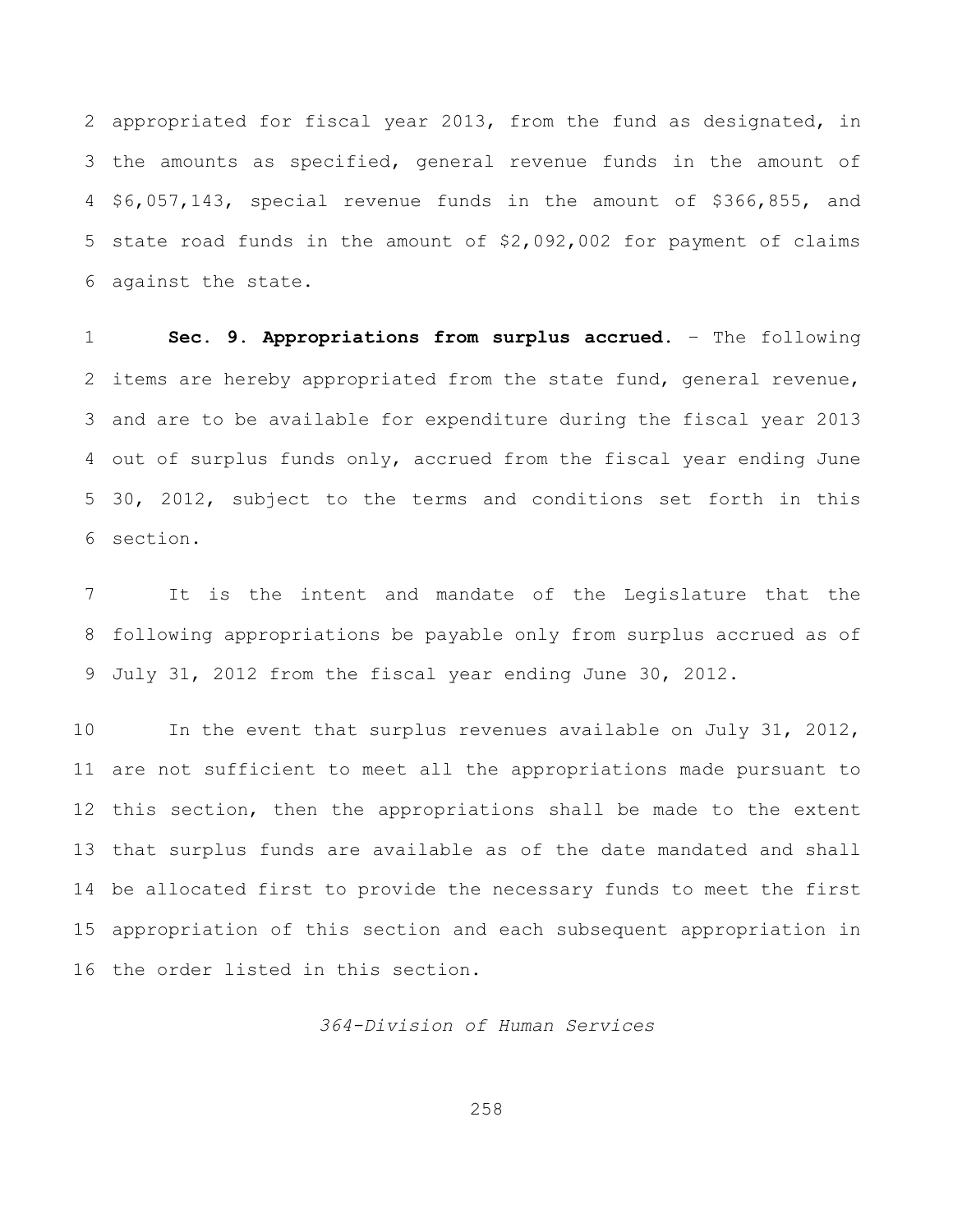#### (WV Code Chapters 9, 48 and 49)

#### Fund 0403 FY 2013 Org 0511

1 Medical Services - Surplus. . . . . . . 633 \$ 33,920,831

*365-Division of Human Services*

(WV Code Chapters 9, 48 and 49)

Fund 0403 FY 2013 Org 0511

1 Medical Services - Surplus. . . . . . . 633 \$ 20,000,000

*366-Division of Human Services*

(WV Code Chapters 9, 48 and 49)

### Fund 0403 FY 2013 Org 0511

1 Medical Services Trust Fund

| Transfer - Surplus 638 \$ 11,079,169                      |  |
|-----------------------------------------------------------|--|
| 3 Total TITLE II, Section 9-Surplus Accrued \$ 65,000,000 |  |

**Sec. 10. Special revenue appropriations.** - There are hereby appropriated for expenditure during the fiscal year 2013 appropriations made by general law from special revenues which are not paid into the state fund as general revenue under the provisions of W.Va. Code §12-2-2: Provided, That none of the money so appropriated by this section shall be available for expenditure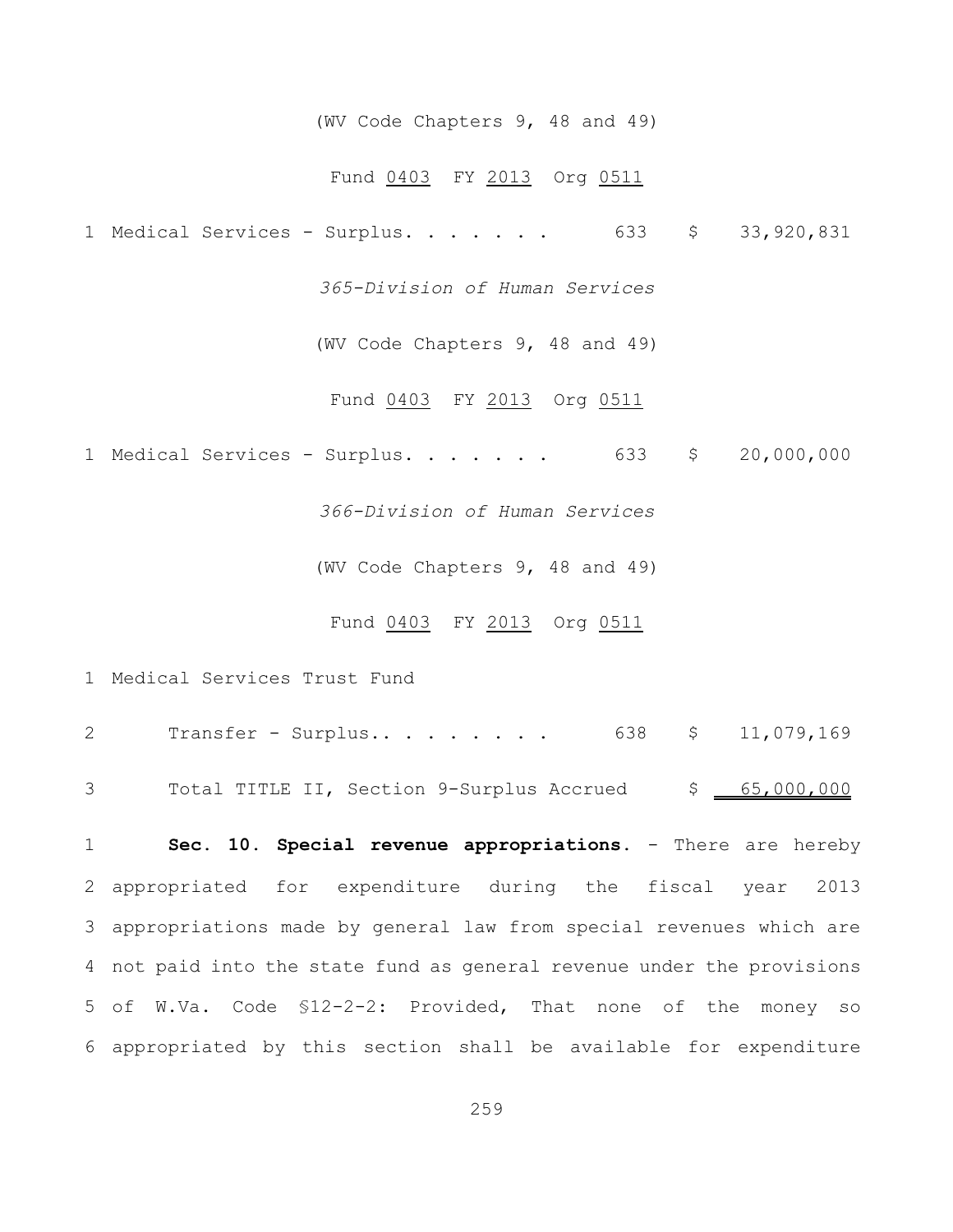except in compliance with and in conformity to the provisions of W.Va. Code §12-2 and 3, and W.Va. Code §11b-2, unless the spending unit has filed with the director of the budget and the legislative auditor prior to the beginning of each fiscal year:

 (a) An estimate of the amount and sources of all revenues 12 accruing to such fund;

 (b) A detailed expenditure schedule showing for what purposes the fund is to be expended.

 In addition to the proceeding provisions, any unencumbered balance in the Courtesy Patrol Fund (fund 3078), established by W.Va. Code §5B-2-12, which exceeds \$500,000 at the close of the fiscal year 2012, shall be transferred to the Tourism Promotion Fund (fund 3072).

 **Sec. 11. State improvement fund appropriations.** - Bequests or donations of nonpublic funds, received by the governor on behalf of the state during the fiscal year 2013, for the purpose of making studies and recommendations relative to improvements of the administration and management of spending units in the executive branch of state government, shall be deposited in the state treasury in a separate account therein designated state improvement fund.

 There are hereby appropriated all moneys so deposited during the fiscal year 2013 to be expended as authorized by the governor, for such studies and recommendations which may encompass any problems of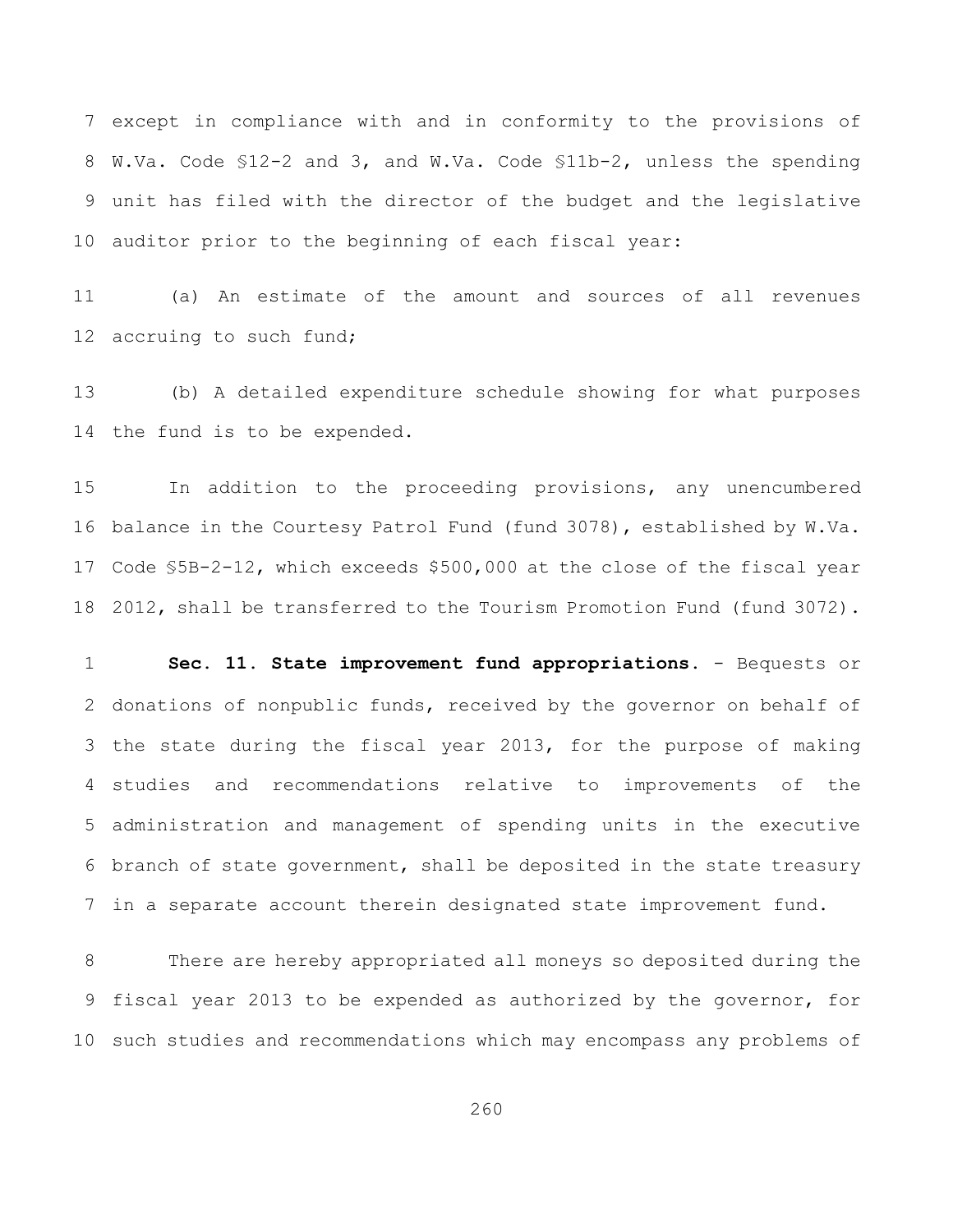organization, procedures, systems, functions, powers or duties of a state spending unit in the executive branch, or the betterment of the economic, social, educational, health and general welfare of the state or its citizens.

 **Sec. 12. Specific funds and collection accounts.** - A fund or collection account which by law is dedicated to a specific use is hereby appropriated in sufficient amount to meet all lawful demands upon the fund or collection account and shall be expended according to the provisions of Article 3, Chapter 12 of the Code.

 **Sec. 13. Appropriations for refunding erroneous payment.** - Money that has been erroneously paid into the state treasury is hereby appropriated out of the fund into which it was paid, for refund to the proper person.

 When the officer authorized by law to collect money for the state finds that a sum has been erroneously paid, he or she shall issue his or her requisition upon the auditor for the refunding of the proper amount. The auditor shall issue his or her warrant to the treasurer and the treasurer shall pay the warrant out of the fund into which the amount was originally paid.

 **Sec. 14. Sinking fund deficiencies.** - There is hereby appropriated to the governor a sufficient amount to meet any deficiencies that may arise in the mortgage finance bond insurance fund of the West Virginia housing development fund which is under the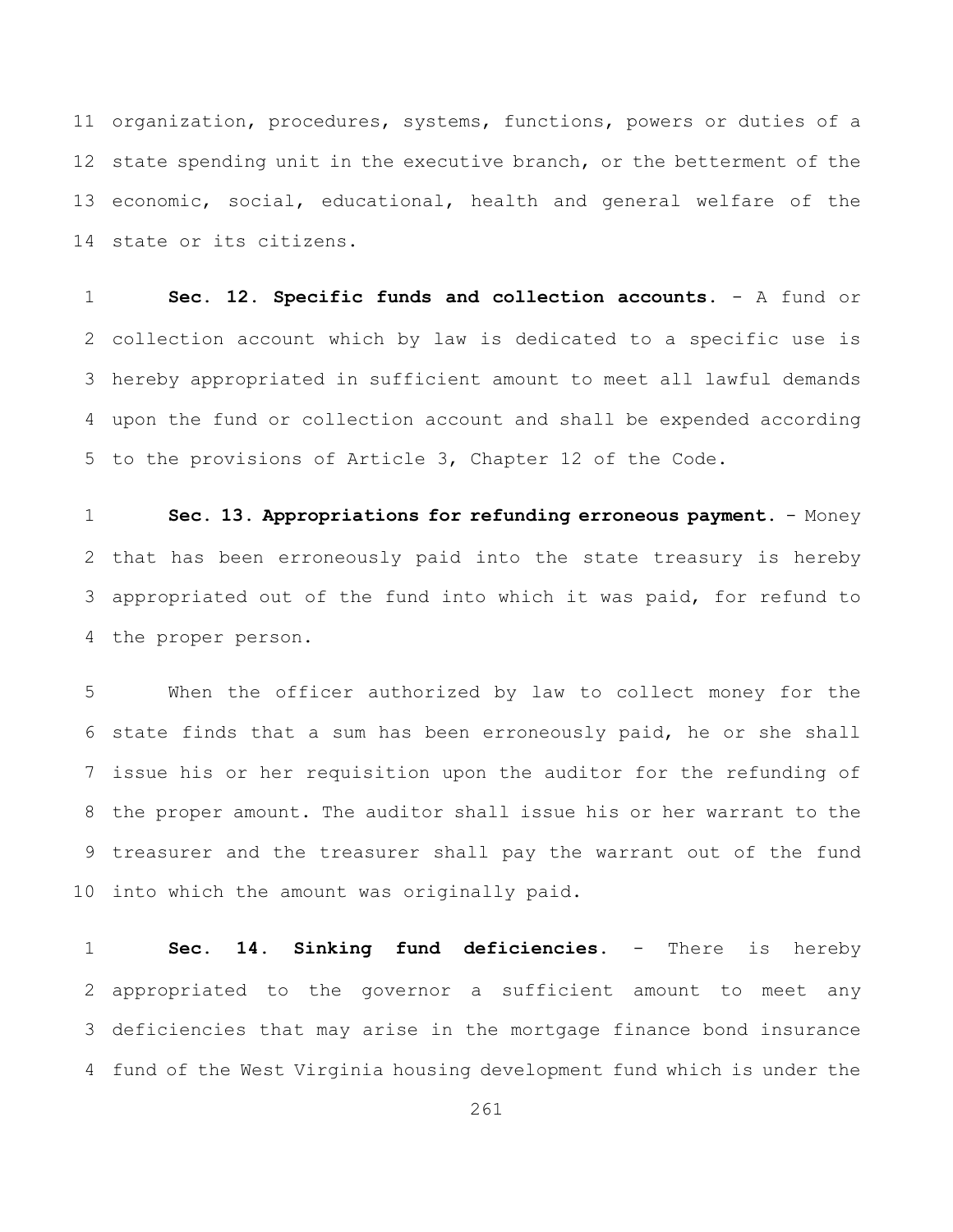supervision and control of the municipal bond commission as provided by W.Va. Code §31-18-20b, or in the funds of the municipal bond commission because of the failure of any state agency for either general obligation or revenue bonds or any local taxing district for general obligation bonds to remit funds necessary for the payment of interest and sinking fund requirements. The governor is authorized to transfer from time to time such amounts to the municipal bond commission as may be necessary for these purposes.

 The municipal bond commission shall reimburse the state of West Virginia through the governor from the first remittance collected from the West Virginia housing development fund or from any state agency or local taxing district for which the governor advanced funds, with interest at the rate carried by the bonds for security or payment of which the advance was made.

**Sec. 15. Appropriations for local governments.** - There are hereby appropriated for payment to counties, districts and municipal corporations such amounts as will be necessary to pay taxes due counties, districts and municipal corporations and which have been paid into the treasury:

(a) For redemption of lands;

(b) By public service corporations;

(c) For tax forfeitures.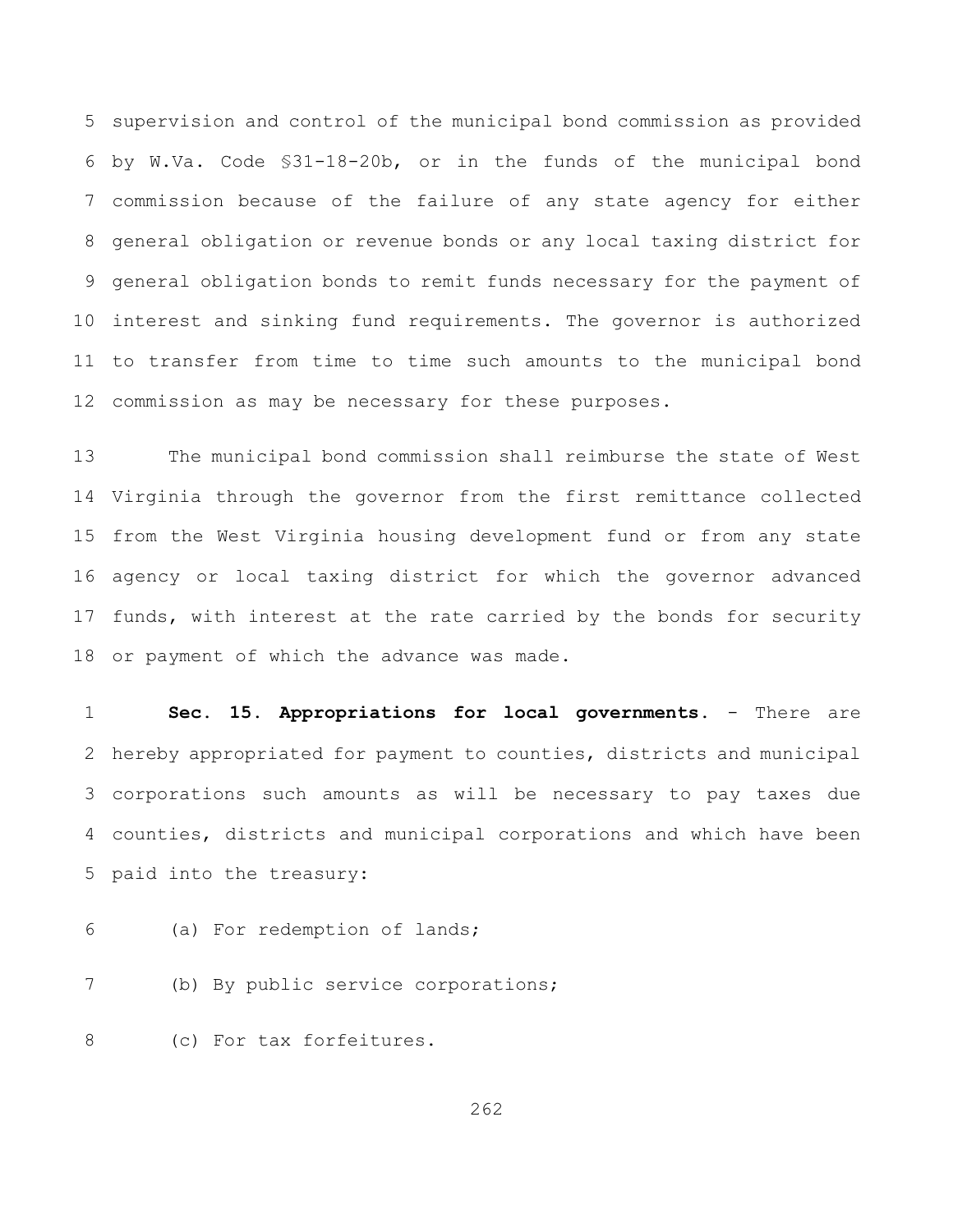**Sec. 16. Total appropriations.** - Where only a total sum is appropriated to a spending unit, the total sum shall include personal services, annual increment, employee benefits, current expenses, 4 repairs and alterations, buildings, equipment, other assets, land, and capital outlay, where not otherwise specifically provided and except as otherwise provided in TITLE I - GENERAL PROVISIONS, Sec. 3.

 **Sec. 17. General school fund.** - The balance of the proceeds of the general school fund remaining after the payment of the appropriations made by this act is appropriated for expenditure in accordance with W.Va. Code §18-9A-16.

#### TITLE III - ADMINISTRATION.

**Sec. 1. Appropriations conditional.** - The expenditure of the appropriations made by this act, except those appropriations made to the legislative and judicial branches of the state government, are conditioned upon the compliance by the spending unit with the requirements of Article 2, Chapter 11B of the Code.

 Where spending units or parts of spending units have been absorbed by or combined with other spending units, it is the intent of this act that appropriations and reappropriations shall be to the 9 succeeding or later spending unit created, unless otherwise indicated.